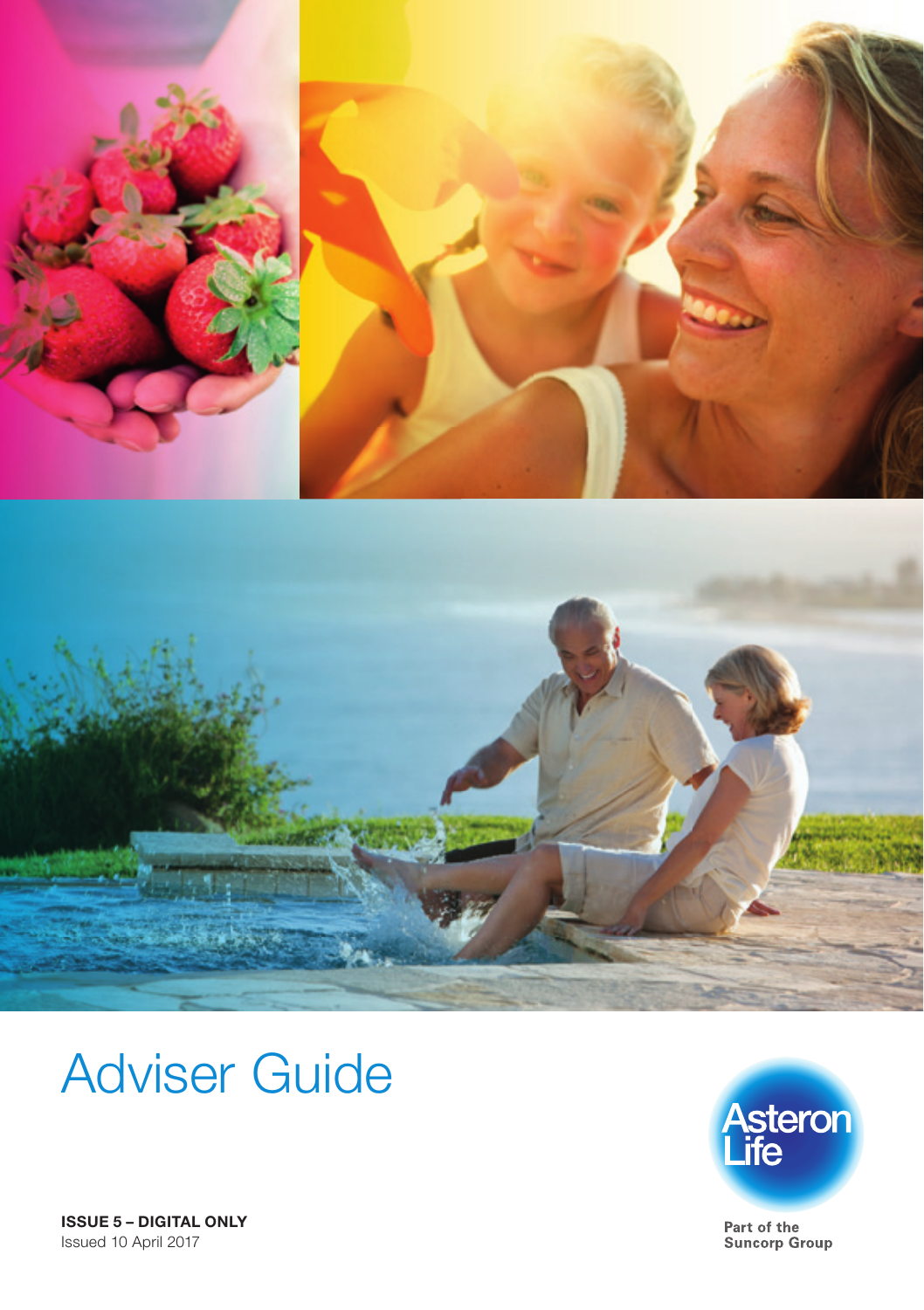# Welcome to Asteron Life

Asteron Life is a pioneer in the Australian life insurance market. In 1833 we wrote the first life insurance policy in Australia and more than 180 years later, we've grown with the times and changed to meet the developing needs of generation after generation of Australians.

To us, life insurance is all about 'celebrating life', and we live this philosophy every day. We are dedicated to working closely with you so you can find the right cover for your clients to ensure that they and their families are protected against the impacts of an injury, sickness or death.

Today we're a proud member of the Suncorp Group, a company with assets of more than \$96\* billion, and over nine million customers. It's a firm footing to go to market with, and security for your clients that they're protected by one of Australia's biggest insurers.

\*current as at 15 July 2016.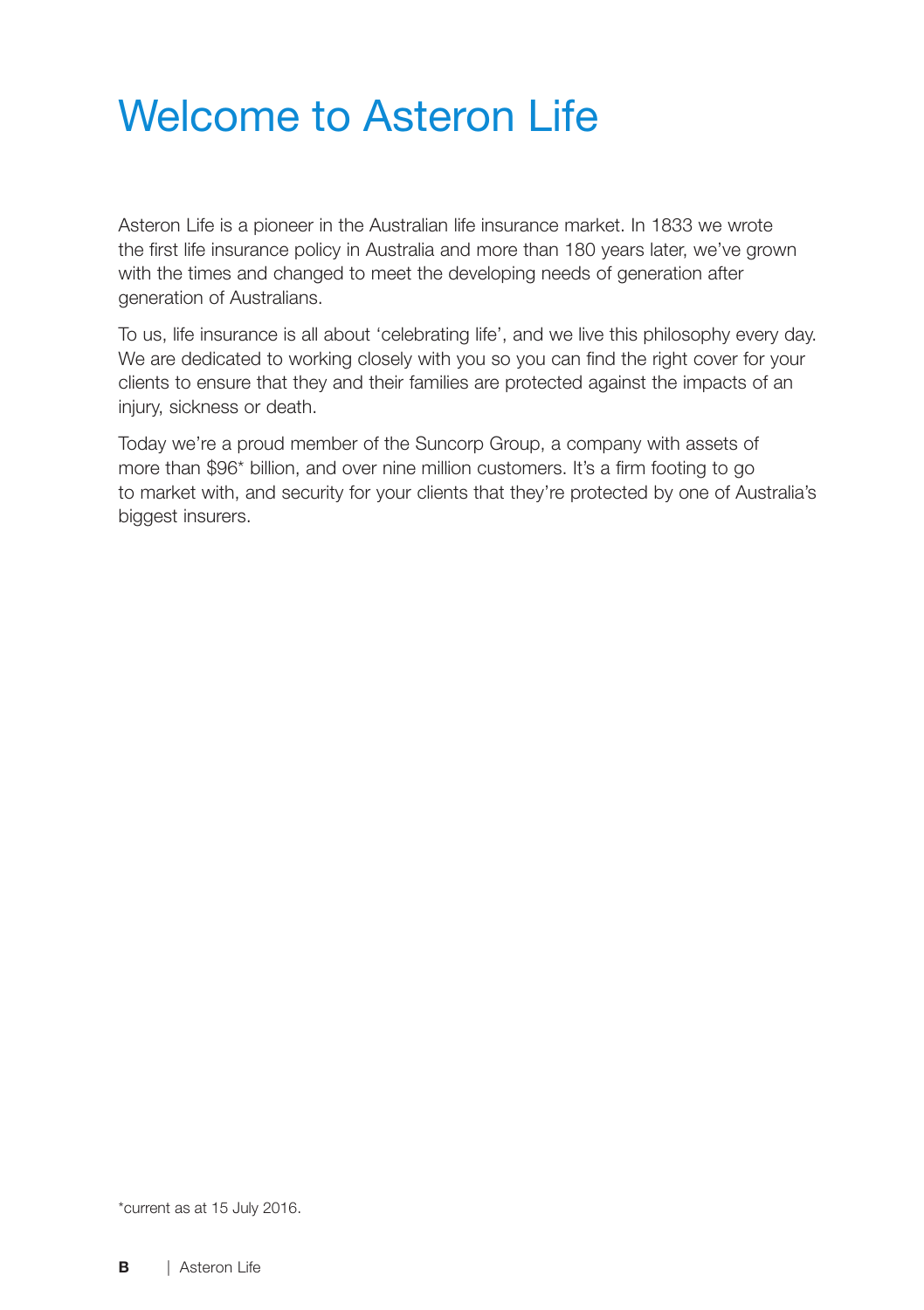# **Contents**

| 1. | <b>Asteron Life Complete</b><br>Life, TPD and Trauma<br>Income Protection and Business Expenses<br>Eligibility of benefits<br>Ownership and policy linking<br>Pay By Any Superannuation Fund<br>Premium discounts | 3<br>3<br>4<br>8<br>12<br>14<br>15 |
|----|-------------------------------------------------------------------------------------------------------------------------------------------------------------------------------------------------------------------|------------------------------------|
| 2. | <b>Adviser information</b><br>Adviser website<br>Adviser commission<br>Adviser Service Fee facility<br>Replacement rules<br>Staff discount                                                                        | 18<br>18<br>21<br>23<br>24<br>24   |
| 3. | Life, TPD and Trauma<br>Financial requirements<br>Medical requirements<br>Medical terminology and abbreviation<br>Occupational guidelines<br>Financial requirements                                               | 25<br>25<br>26<br>28<br>29<br>30   |
| 4. | <b>Income Protection</b><br>Full financial endorsements - Agreed Value<br>Medical requirements<br>Calculating the monthly benefit<br><b>Occupation Guidelines</b>                                                 | 31<br>32<br>33<br>34<br>38         |
| 5. | New professional and graduate offer                                                                                                                                                                               | 45                                 |
| 6. | <b>Business Expenses</b><br>Financial requirements<br>Medical requirements<br>Calculating the monthly benefit<br>Ineligible business expenses                                                                     | 48<br>48<br>48<br>49<br>50         |
| 7. | Occupation classifications<br>Occupation codes<br>Occupation listing                                                                                                                                              | 51<br>51<br>52                     |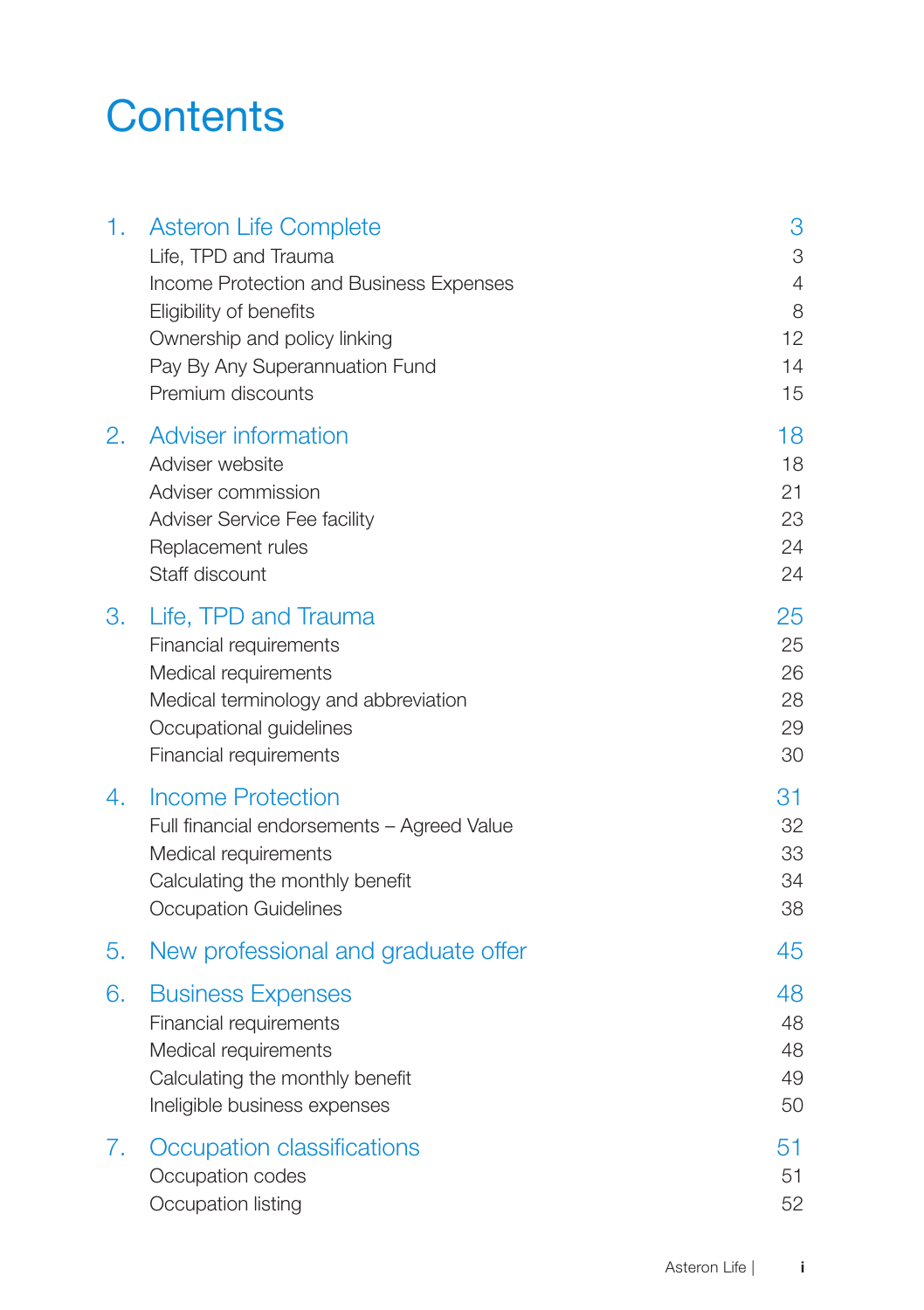| 8. | Underwriting process and guidelines             | 101 |
|----|-------------------------------------------------|-----|
|    | Application process                             | 101 |
|    | Concurrent applications                         | 101 |
|    | Requirements for cancelled applications         | 101 |
|    | Tele-underwriting service                       | 102 |
|    | Pregnancy at the time of application            | 103 |
|    | Residency guidelines                            | 104 |
|    | Working overseas                                | 105 |
|    | Overseas travel, war and terrorism              | 106 |
|    | Insolvency - Income Protection                  | 107 |
|    | Mental illness                                  | 107 |
|    | Genetics                                        | 108 |
|    | Review of a substandard underwriting assessment | 108 |
| 9. | Pastimes and activities guidelines              | 109 |
|    | 10. Policy administration and alterations       | 121 |
|    | Reinstatement of a policy                       | 121 |
|    | Policy alterations                              | 122 |
|    |                                                 | 126 |
|    | 11. Making a claim                              |     |
|    | 12. Contact details                             | 127 |
|    | Approved medical providers                      | 133 |
|    | Participating pathology centres                 | 143 |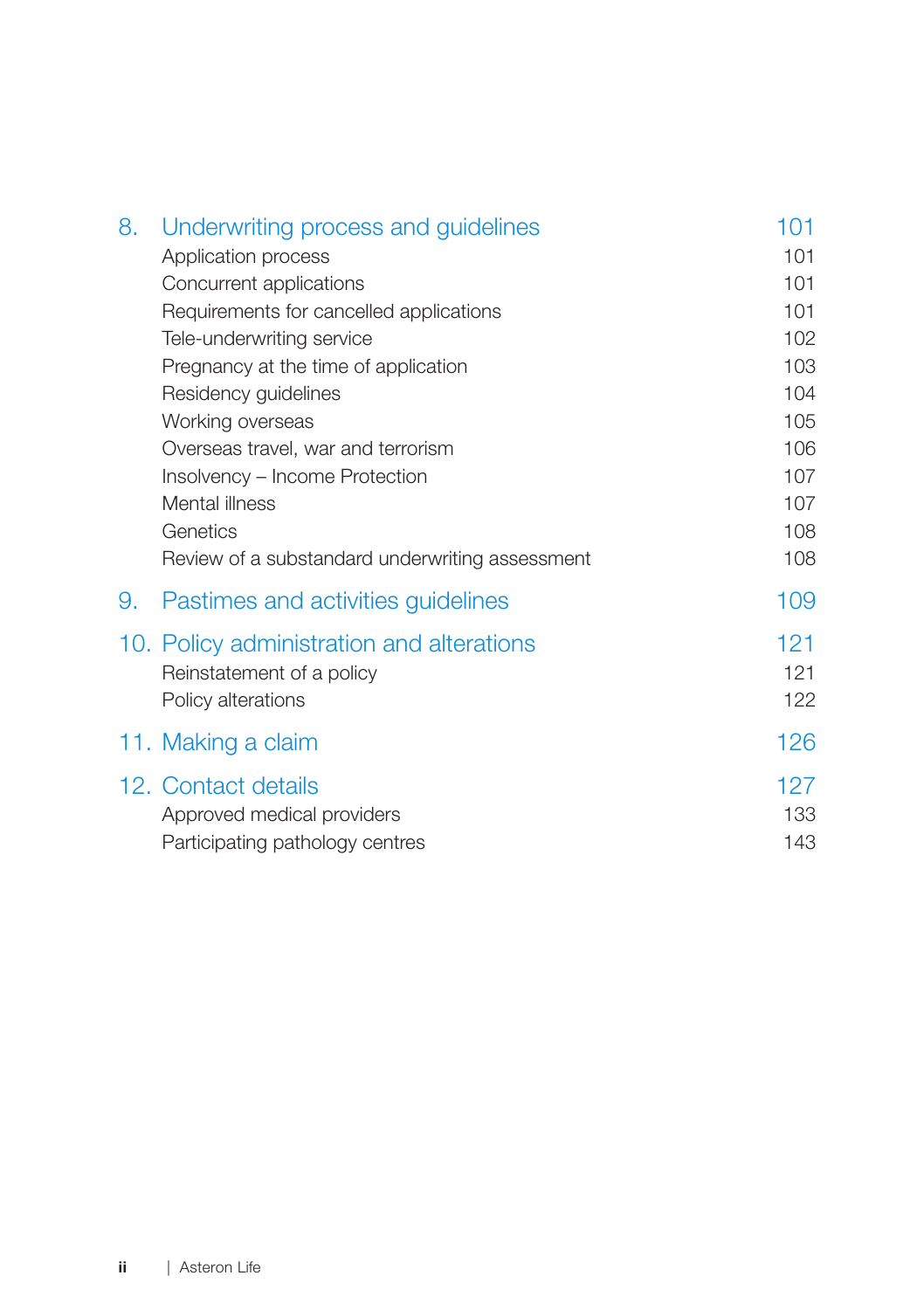# Asteron Life Complete

### Life, TPD and Trauma

| <b>Cover type</b>                           | <b>Life Cover</b>                                                                                                                                                                                                    | <b>TPD Cover</b>                                                                                                                                                                                                                 | <b>Trauma Cover INS</b>                                                                                                                                                                                                                                                                                                           |  |  |
|---------------------------------------------|----------------------------------------------------------------------------------------------------------------------------------------------------------------------------------------------------------------------|----------------------------------------------------------------------------------------------------------------------------------------------------------------------------------------------------------------------------------|-----------------------------------------------------------------------------------------------------------------------------------------------------------------------------------------------------------------------------------------------------------------------------------------------------------------------------------|--|--|
| <b>Benefit</b>                              | Provides a lump<br>sum benefit in the<br>event of a death or<br>diagnosis of a<br>terminal illness.                                                                                                                  | Provides a lump<br>sum benefit if the<br>life insured is unable<br>to ever work again<br>due to permanent<br>disability.<br>• Own Occupation<br><b>TPD</b> NS<br>• Any Occupation<br><b>TPD</b><br>• Modified TPD<br>• Split TPD | Provides a lump sum benefit if<br>the life insured suffers from one<br>of a list of defined serious<br>medical conditions such as<br>heart attack and cancer.<br>Trauma Cover<br>• 41 Trauma conditions<br>• 1 Partial Trauma condition.<br><b>Trauma Plus Cover</b><br>• 42 Trauma conditions<br>• 18 Partial Trauma conditions. |  |  |
| Optional<br>benefits                        | <b>Option MS</b><br>• Child Cover MS<br>• Waiver of<br>Premium Option<br>• Healthy Life<br>Option<br>• Healthy Plus<br>Option                                                                                        | • Business Security • Business Security<br><b>Option MS</b><br>• Child Cover MS<br>• Waiver of<br><b>Premium Option</b><br>• Double TPD<br>(only available<br>when linked<br>to Life Cover)                                      | • Business Security Option<br>• Child Cover<br>• Waiver of Premium Option<br>• Double Trauma (only<br>available when linked to<br>Life Cover)<br>• Trauma Booster Option<br>Trauma Reinstatement<br>Option                                                                                                                        |  |  |
| Entry<br>age next<br>birthday<br>(stepped)  | 18-75 (Ordinary)<br>18-65 (Super)                                                                                                                                                                                    | 18-62                                                                                                                                                                                                                            | 18-65                                                                                                                                                                                                                                                                                                                             |  |  |
| Entry age<br>next birthday<br>(level)       | 18-60                                                                                                                                                                                                                | 18-60                                                                                                                                                                                                                            | 18-60                                                                                                                                                                                                                                                                                                                             |  |  |
| <b>Expiry</b><br>age next<br>birthday       | 100 (Ordinary)<br>75 (Super)                                                                                                                                                                                         | 100                                                                                                                                                                                                                              | 75                                                                                                                                                                                                                                                                                                                                |  |  |
| Maximum<br>sum<br>insured at<br>application | No maximum                                                                                                                                                                                                           | Occupation classes<br>AA, AP, MP, LP, A1,<br>A2: \$5 million<br>Occupation classes<br>B, C, S: \$3 million                                                                                                                       | \$2 million                                                                                                                                                                                                                                                                                                                       |  |  |
| Guaranteed<br><b>Future</b><br>Insurability | Allows your client to increase the sum insured for Life Cover, TPD Cover<br>or any Trauma Covers without the need for further medical evidence<br>when a specific event occurs. Please refer to the PDS for details. |                                                                                                                                                                                                                                  |                                                                                                                                                                                                                                                                                                                                   |  |  |

**NS Not available for policies owned by Suncorp Master Trust or by the trustee of an external** superannuation fund.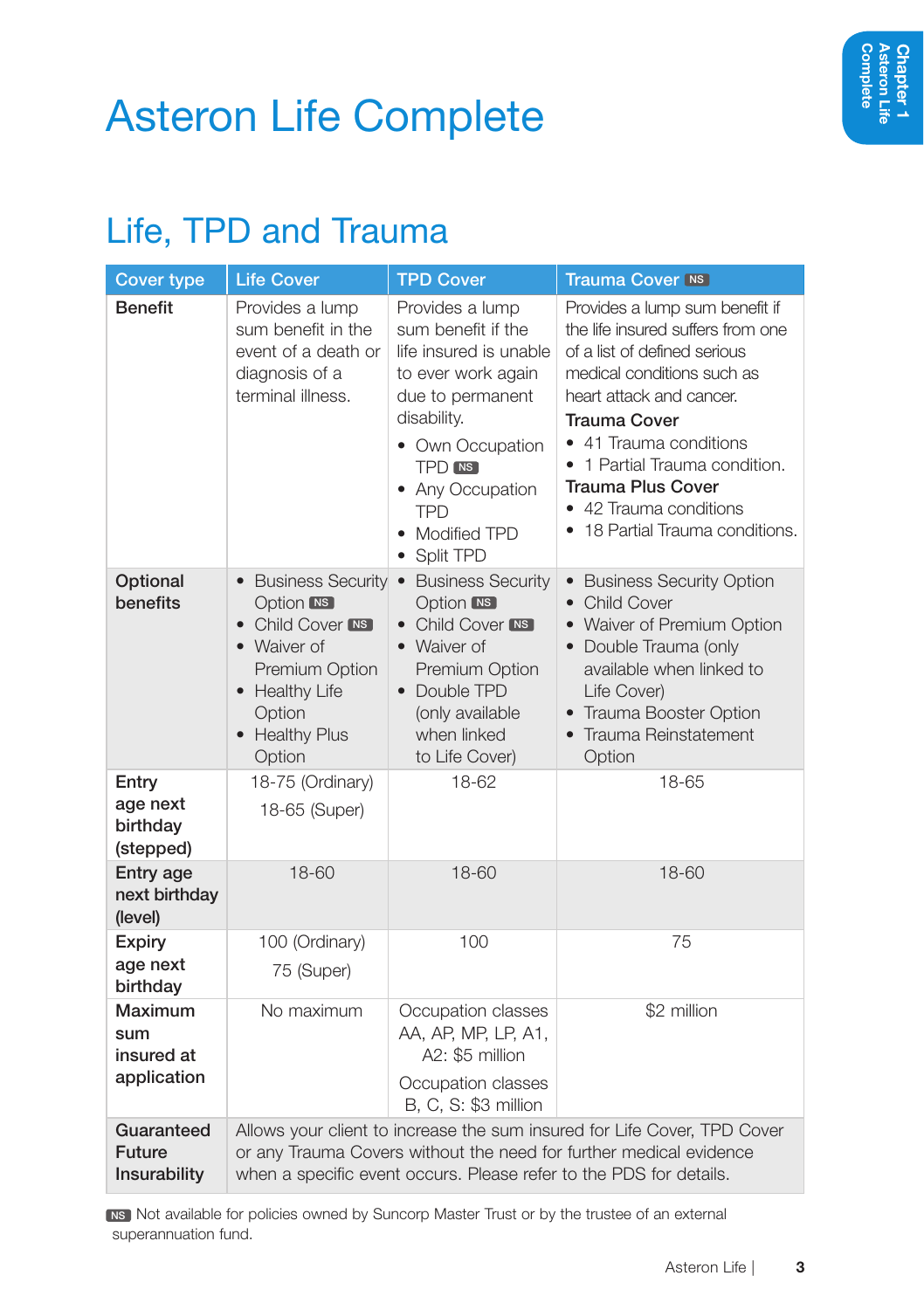### Income Protection and Business Expenses

Income Protection Cover will have a number of built in benefits and additional options which you can choose to include for your client. A summary of these are set out in the tables below.

When reading the table below please note:

- $\vee$  This symbol represents benefits built in to the cover
- o This symbol represents additional options which can be applied for at an additional cost.
- **x** This symbol represents benefits not available.

Some of the benefits offered are not available for superannuation policies. These benefits are marked with NS

| <b>Cover Type</b>                         | Income<br><b>Protection</b><br>Plus [NS]                                                                      | Income<br><b>Protection</b>                                                                                   | Income<br>Protection -<br><b>Accident</b><br><b>Only Cover</b><br><b>NS</b>                    | <b>Business</b><br><b>Expenses</b><br><b>Cover NS</b>                                                                                                                               |
|-------------------------------------------|---------------------------------------------------------------------------------------------------------------|---------------------------------------------------------------------------------------------------------------|------------------------------------------------------------------------------------------------|-------------------------------------------------------------------------------------------------------------------------------------------------------------------------------------|
| <b>Benefit</b>                            | Provides a<br>monthly<br>benefit if the<br>life insured is<br>unable to work<br>due to injury or<br>sickness. | Provides a<br>monthly<br>benefit if the<br>life insured is<br>unable to work<br>due to injury or<br>sickness. | Provides a<br>monthly<br>benefit if the<br>life insured is<br>unable to work<br>due to injury. | Provides a<br>monthly benefit<br>to cover for the<br>ongoing<br>business<br>expenses<br>incurred while<br>the life insured<br>is unable to<br>work due to<br>injury or<br>sickness. |
| <b>Benefit Type</b>                       |                                                                                                               |                                                                                                               |                                                                                                |                                                                                                                                                                                     |
| <b>Totally Disabled</b><br><b>Benefit</b> | ✓                                                                                                             | $\checkmark$                                                                                                  | $\checkmark$                                                                                   | ✓                                                                                                                                                                                   |
| Partially Disabled<br><b>Benefit</b>      | $\checkmark$                                                                                                  | $\checkmark$                                                                                                  | $\checkmark$                                                                                   | $\checkmark$                                                                                                                                                                        |
| Death Benefit                             | 6 times                                                                                                       | 3 times                                                                                                       | 3 times                                                                                        | 3 times                                                                                                                                                                             |
| Increasing Claim                          | ✓                                                                                                             | ✓                                                                                                             | ✓                                                                                              | $\boldsymbol{\times}$                                                                                                                                                               |
| <b>Recurring Disability</b>               | $\checkmark$                                                                                                  | $\checkmark$                                                                                                  | $\checkmark$                                                                                   | $\checkmark$                                                                                                                                                                        |
| Premium Waiver<br><b>Benefit</b>          | ✓                                                                                                             | ✓                                                                                                             | ✓                                                                                              | $\checkmark$                                                                                                                                                                        |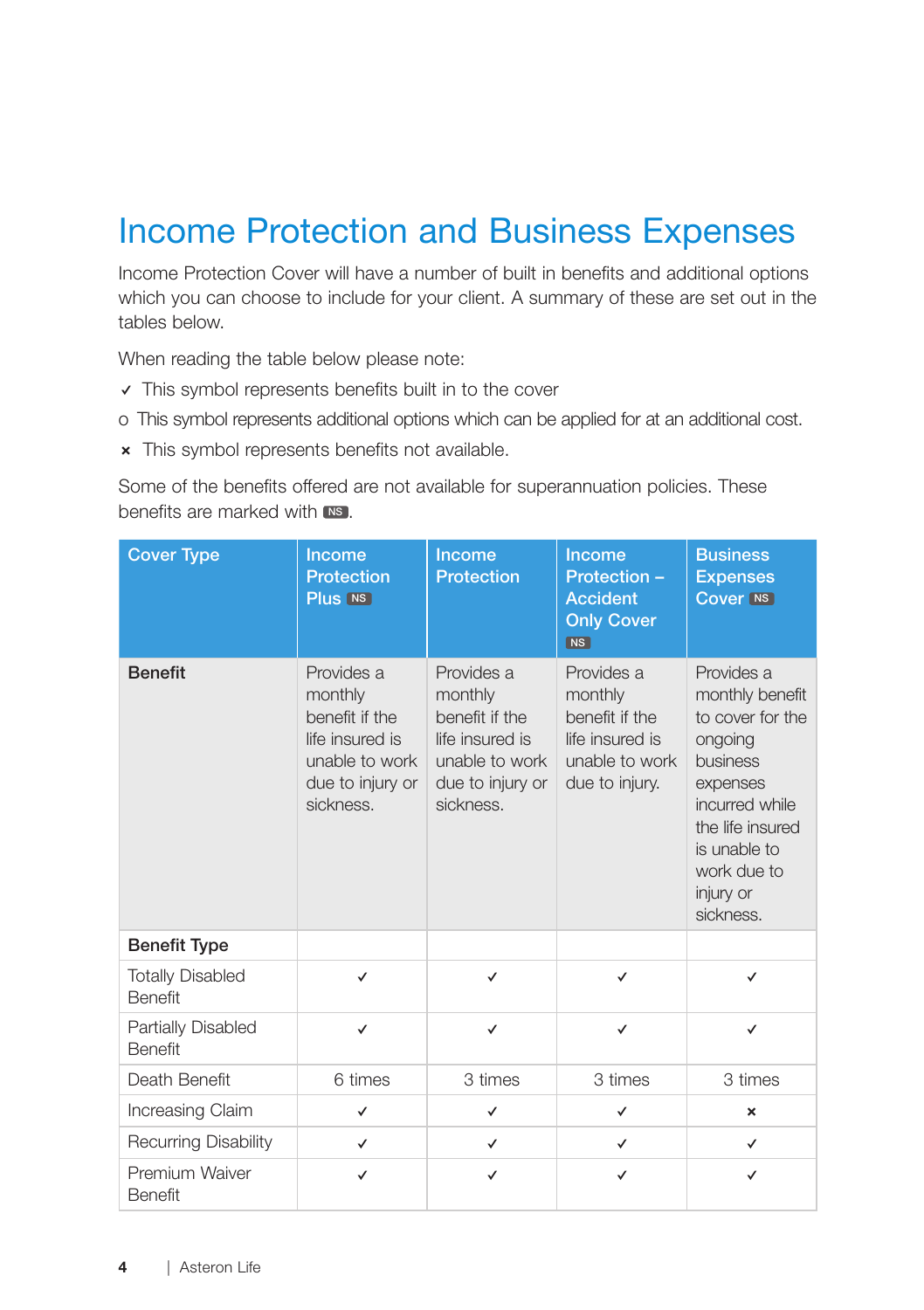| <b>Cover Type</b>                               | Income<br><b>Protection</b><br>Plus [NS] | Income<br>Protection | Income<br>Protection -<br><b>Accident</b><br><b>Only Cover</b><br><b>NS</b> | <b>Business</b><br><b>Expenses</b><br><b>Cover NS</b> |
|-------------------------------------------------|------------------------------------------|----------------------|-----------------------------------------------------------------------------|-------------------------------------------------------|
| Premium Cover<br><b>Suspension Benefit</b>      | $\checkmark$                             | $\checkmark$         | ✓                                                                           | $\checkmark$                                          |
| Pregnancy Premium<br>Waiver                     | $\checkmark$                             | ✓                    | ✓                                                                           | ×                                                     |
| Concurrent Disability                           | $\checkmark$                             | $\checkmark$         | √                                                                           | ✓                                                     |
| <b>Waiting Period</b><br>Conversion             | ✓                                        | ✓                    | ✓                                                                           | $\boldsymbol{\times}$                                 |
| Temporary Extended<br><b>Waiting Period</b>     | $\checkmark$                             | $\checkmark$         | $\checkmark$                                                                | $\boldsymbol{\mathsf{x}}$                             |
| <b>Elective Surgery</b><br>Benefit [NS]         | $\checkmark$                             | $\checkmark$         | ×                                                                           | $\checkmark$                                          |
| <b>AIDS Cover</b>                               | $\checkmark$                             | $\checkmark$         | ×                                                                           | $\boldsymbol{\mathsf{x}}$                             |
| Specific Injury<br><b>Benefit NS</b>            | $\checkmark$                             | $\circ$              | ×                                                                           | $\boldsymbol{\mathsf{x}}$                             |
| Crisis Benefit [NS]                             | $\checkmark$                             | $\circ$              | $\boldsymbol{\mathsf{x}}$                                                   | $\boldsymbol{\mathsf{x}}$                             |
| Overseas Assistance<br><b>Benefit NS</b>        | $\checkmark$                             | $\circ$              | ×                                                                           | $\boldsymbol{\mathsf{x}}$                             |
| Accommodation<br>Benefit [NS]                   | $\checkmark$                             | $\circ$              | ×                                                                           | $\boldsymbol{\mathsf{x}}$                             |
| <b>Bed Confinement</b><br>Benefit <b>NS</b>     | $\checkmark$                             | $\circ$              | ×                                                                           | ×                                                     |
| Family Assist Benefit<br>NS                     | $\checkmark$                             | $\circ$              | ×                                                                           | ×                                                     |
| Transportation<br>Benefit [NS]                  | $\checkmark$                             | $\circ$              | ×                                                                           | $\boldsymbol{\mathsf{x}}$                             |
| Childcare<br>Reimbursement<br><b>Benefit NS</b> | $\checkmark$                             | $\circ$              | ×                                                                           | ×                                                     |
| Unemployment<br>Benefit <b>NS</b>               | $\checkmark$                             | $\circ$              | ×                                                                           | ×                                                     |
| Day 1 Accident<br>Option                        | $\circ$                                  | $\circ$              | O                                                                           | $\boldsymbol{\mathsf{x}}$                             |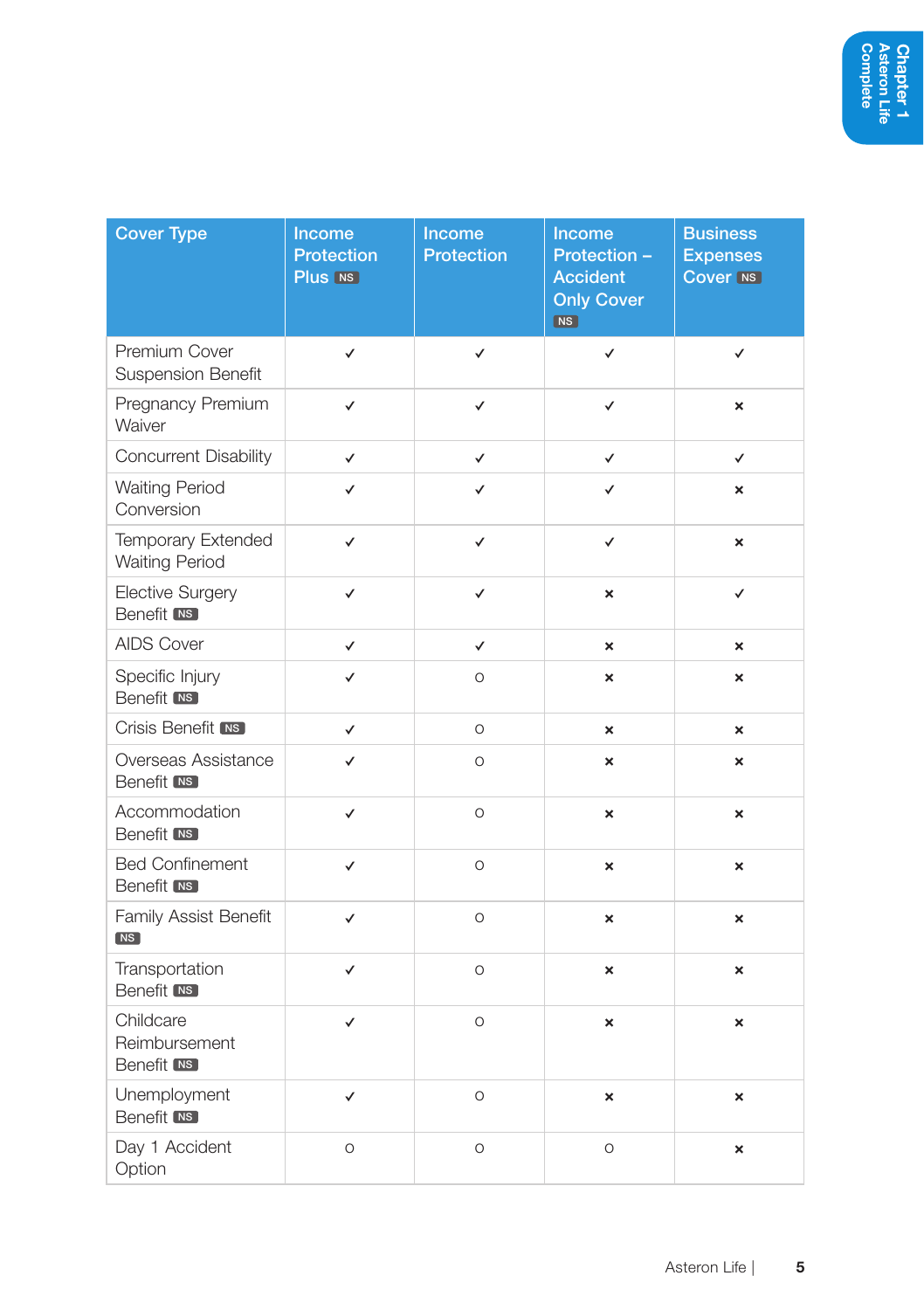| <b>Cover Type</b>                                                      | Income<br><b>Protection</b><br>Plus NS                                                                                                                                                                                                         | Income<br><b>Protection</b> | Income<br>Protection -<br><b>Accident</b><br><b>Only Cover</b><br>NS | <b>Business</b><br><b>Expenses</b><br><b>Cover NS</b> |
|------------------------------------------------------------------------|------------------------------------------------------------------------------------------------------------------------------------------------------------------------------------------------------------------------------------------------|-----------------------------|----------------------------------------------------------------------|-------------------------------------------------------|
| Child Cover <sub>NS</sub>                                              | $\circ$                                                                                                                                                                                                                                        | $\circ$                     | $\boldsymbol{\mathsf{x}}$                                            | $\boldsymbol{\mathsf{x}}$                             |
| <b>Booster Option INS</b>                                              | $\circ$                                                                                                                                                                                                                                        | O                           | ×                                                                    | $\boldsymbol{\mathsf{x}}$                             |
| SuperSaver Option                                                      | $\Omega$                                                                                                                                                                                                                                       | $\Omega$                    | ×                                                                    | ×                                                     |
| Split Income<br><b>Protection Option</b>                               | $\circ$                                                                                                                                                                                                                                        | $\circ$                     | ×                                                                    | $\boldsymbol{\mathsf{x}}$                             |
| <b>Rehabilitation Benefit</b>                                          | $\checkmark$                                                                                                                                                                                                                                   | ✓                           | ✓                                                                    | $\boldsymbol{\mathsf{x}}$                             |
| Return to Work<br><b>Benefit</b> [NS]                                  | ✓                                                                                                                                                                                                                                              | ✓                           | ×                                                                    | $\boldsymbol{\mathsf{x}}$                             |
| <b>Return to Business</b><br><b>Benefit NS</b>                         | ✓<br>✓<br>$\boldsymbol{\mathsf{x}}$                                                                                                                                                                                                            |                             | $\boldsymbol{\mathsf{x}}$                                            |                                                       |
| <b>Business</b><br><b>Rehabilitation Benefit</b><br>$N_S$              | ✓                                                                                                                                                                                                                                              | ✓                           | $\mathbf{x}$                                                         | $\boldsymbol{\mathsf{x}}$                             |
| Blood borne<br>diseases <sup>^</sup> NS                                | ✓                                                                                                                                                                                                                                              | ✓                           | ×                                                                    | ×                                                     |
| Needlestick and<br><b>Medical Hazards</b><br>Benefit <sup>^</sup> [NS] | $\checkmark$                                                                                                                                                                                                                                   | $\checkmark$                | $\boldsymbol{\mathsf{x}}$                                            | $\boldsymbol{\mathsf{x}}$                             |
| Entry age next<br>birthday (stepped)                                   | 18-62                                                                                                                                                                                                                                          | 18-62                       | 18-62                                                                | 18-60                                                 |
| Entry age next<br>birthday (level)                                     | 18-60                                                                                                                                                                                                                                          | 18-60                       | 18-60                                                                | 18-60                                                 |
| Expiry age next<br>65<br>birthday                                      |                                                                                                                                                                                                                                                | 65                          | 65                                                                   | 65                                                    |
| <b>Guaranteed Future</b><br>Insurability                               | Allows your client to increase the total monthly<br>benefit each year if they are under age 55,<br>provided no benefit has been paid or payable<br>under the policy and premiums are not being<br>waived. Please refer to the PDS for details. |                             |                                                                      |                                                       |

^Only available if we have classified your occupation as MP (medical professional).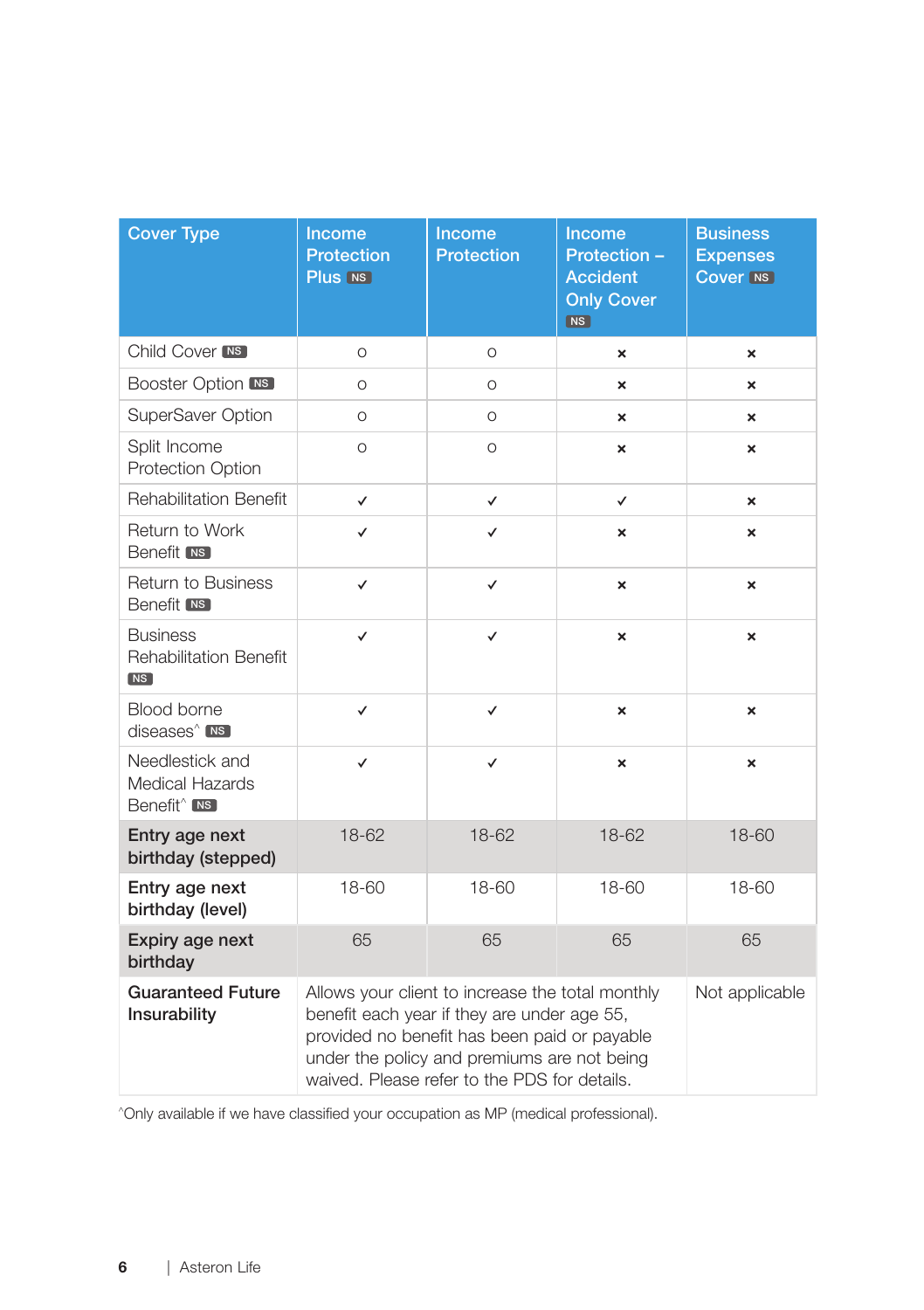#### Important note:

- The maximum level of cover includes insurance of a similar type offered under any other insurance policy issued by any insurer.
- If Split TPD is selected, the expiry age next birthday for the TPD cover under superannuation is 66. The expiry age next birthday for the TPD cover outside superannuation will be converted to a 'modified TPD' definition until age 100.
- For all Income Protection Covers:
	- For entry ages next birthday 61-62, cover is only available to occupation classes AA, AP, LP and MP and a maximum total monthly benefit of \$30,000 applies.
	- If benefit period to age 70 is chosen, the expiry age is 70 next birthday.
	- For cover over \$30,000 per month, a two-year benefit period applies.

#### Policy fees:

A policy fee will be charged per policy. This will be charged on each of the following:

- Life Cover and any Linked TPD or Trauma Cover policy.
- Each Stand Alone TPD or Trauma policy.
- Each Income Protection or Business Expenses policy.

Where a client applies for either Income Protection or Business Expenses on the same day they apply for a Lump Sum policy, the Income Protection or Business Expenses policy fee will be waived. If a client is applying for both Life Cover and an Income Protection cover, you have the flexibility to choose which of these covers receives the waiver. Fees cannot be waived for Stand Alone Trauma or Stand Alone TPD policies.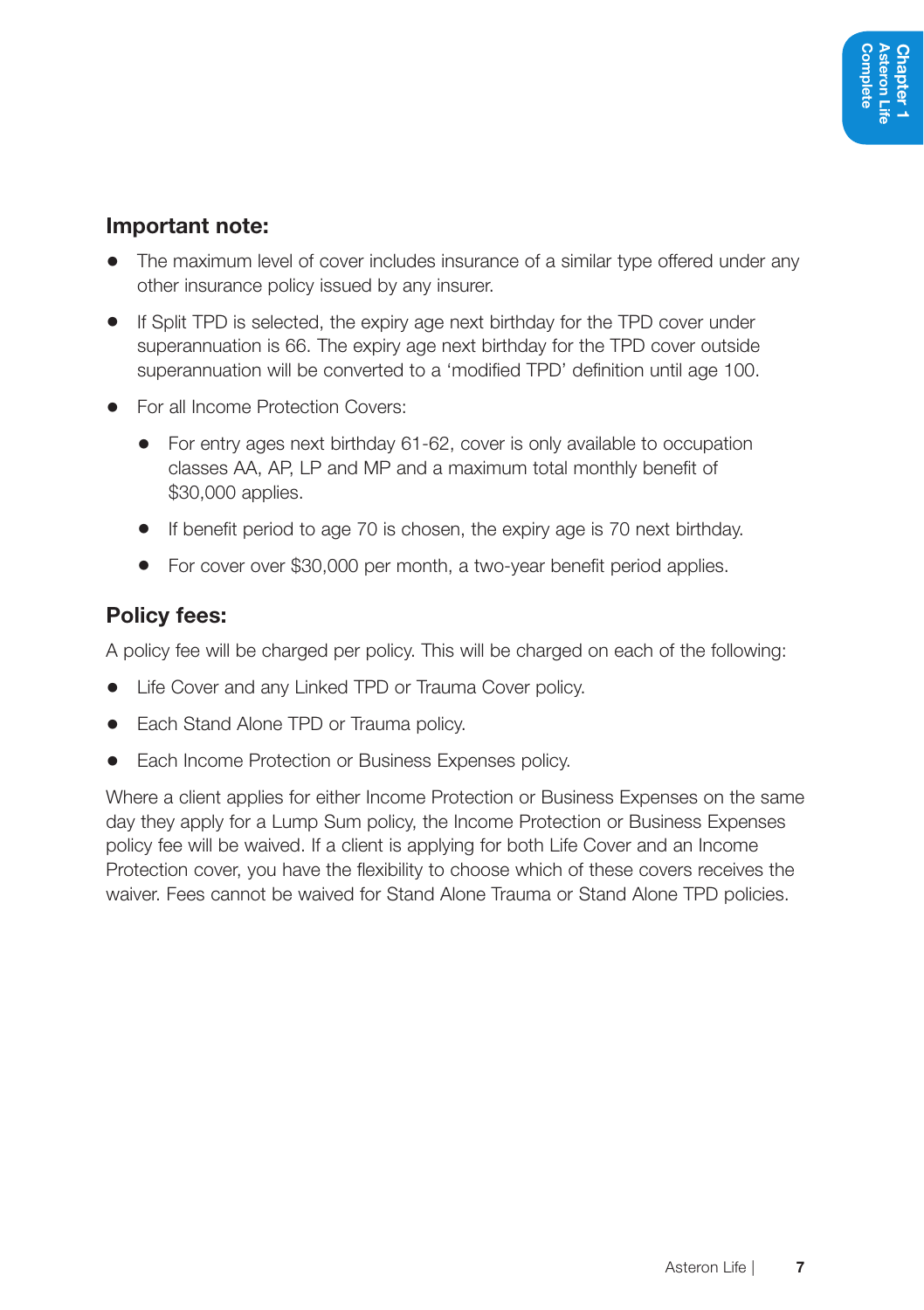# Eligibility of benefits

#### Guaranteed Future Insurability

| ⊟l Lite                | Nrauma                   |
|------------------------|--------------------------|
| Income Protection Plus | <b>Income Protection</b> |

This benefit is not available if a medical loading greater than 75%, or any medical 'per mille' loading, applies.

Medical exclusions are considered equal to 50% loading for this purpose. Occupation or pastimes loadings/exclusions do not impact the eligibility to this benefit.

#### TPD

This benefit is not available if any medical loading (including any medical 'per mille' loading), or any medical exclusion, applies to the TPD Cover.

Occupation or pastimes loadings/exclusions do not impact the eligibility to this benefit.

#### Business Security Option



This option is not available if a medical loading greater than 75%, or any medical 'per mille' loading, applies to the Cover.

Medical exclusions are considered equal to 50% loading for this purpose. Occupation or pastimes loadings/exclusions do not impact the eligibility to this benefit.

#### Child Cover Option

|         | <b>Income Protection Plus</b> |
|---------|-------------------------------|
|         | <b>Income Protection</b>      |
| โrauma' |                               |

This option is not available if a medical loading or exclusion applies to the child.

The option is either accepted at standard rates or declined altogether. In some cases we may offer the option at standard rates with the deletion of the New Policy Option. We rely on your client to provide sufficient details in the Application for Child Cover Option to enable the underwriting assessment to be made without a personal medical attendant's report (PMAR).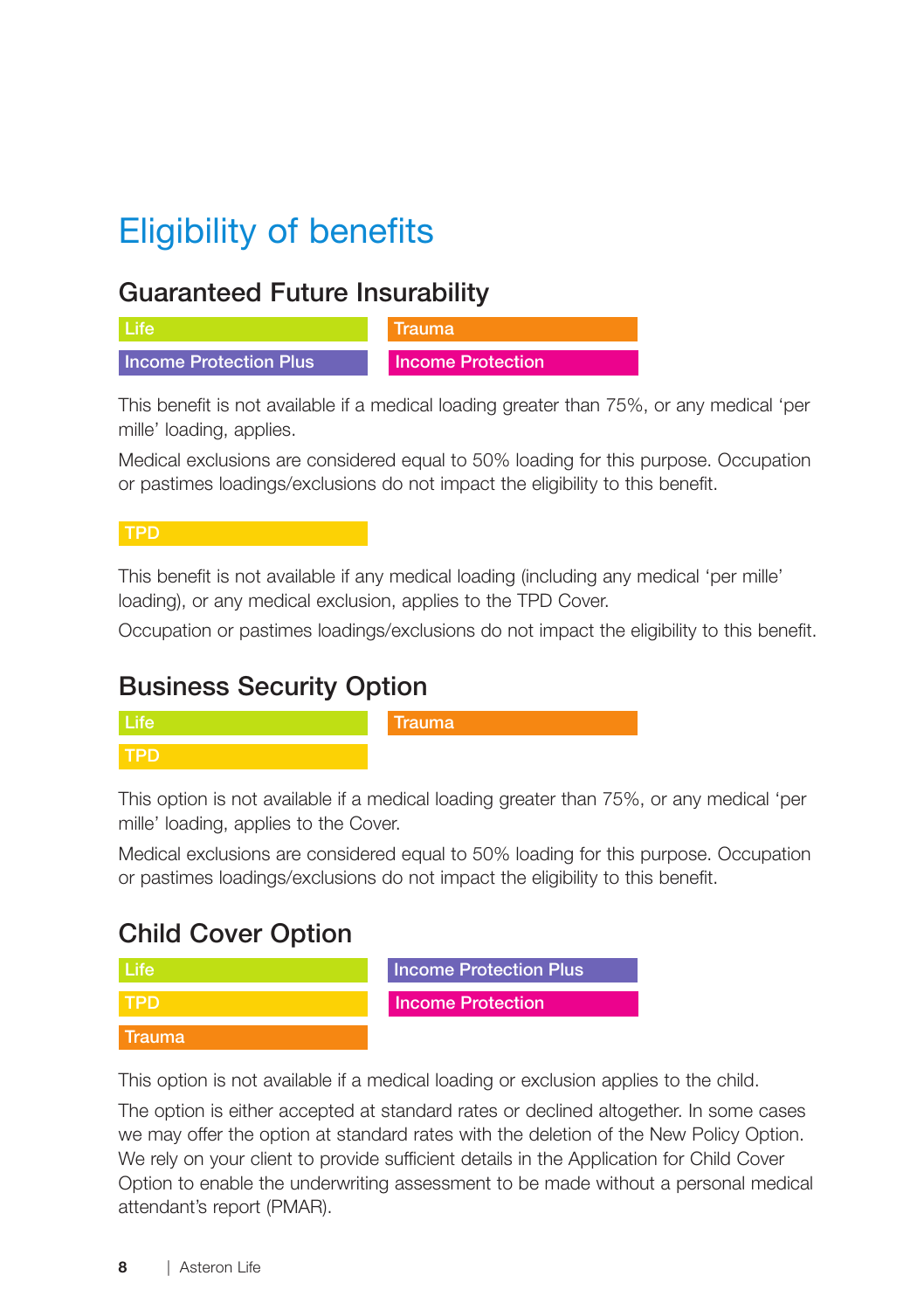### Waiver of Premium Option

This option is not available if the occupation would either be uninsurable for TPD, or subject to the Modified TPD definition.

This option is not available if a medical loading greater than 100% or any medical 'per mille' loading applies to the Life Cover. Medical exclusions are considered equal to 50% loading for this purpose.

An exclusion may be applied to the option in some circumstances.

### Healthy Life Option

Life **TRD** 

These options allow a discount on your clients' Life and / or TPD Cover stepped premiums if they meet certain health and lifestyle criteria, (refer to pages 14 and 15 for more details).

Eligibility for the Healthy Life Option (HLO) is based on the following criteria:

- Age 30 to 55 next birthday
- BMI ≤28
- Non-smoker for at least 5 years
- In the last 5 years no driver's licence suspensions, disqualifications or cancellations and no charges for any offence due to driving while under the influence of alcohol or any other drug.
- Never used illegal drugs or received advice, counselling or treatment for drugs or alcohol
- No hazardous occupational duties
- Minimum sum insured of \$250,000
- Family history No parent or sibling diagnosed with heart disease, stroke, myocardial infarction, diabetes (type 1 or 2), polycystic kidney disease or cancer before age 60 and;
- HLO and HPO are not available if any loadings or exclusions are applied to the policy. TPD Cover for HLO is only available to policies that meet the above criteria and were applied for after 10 April 2017.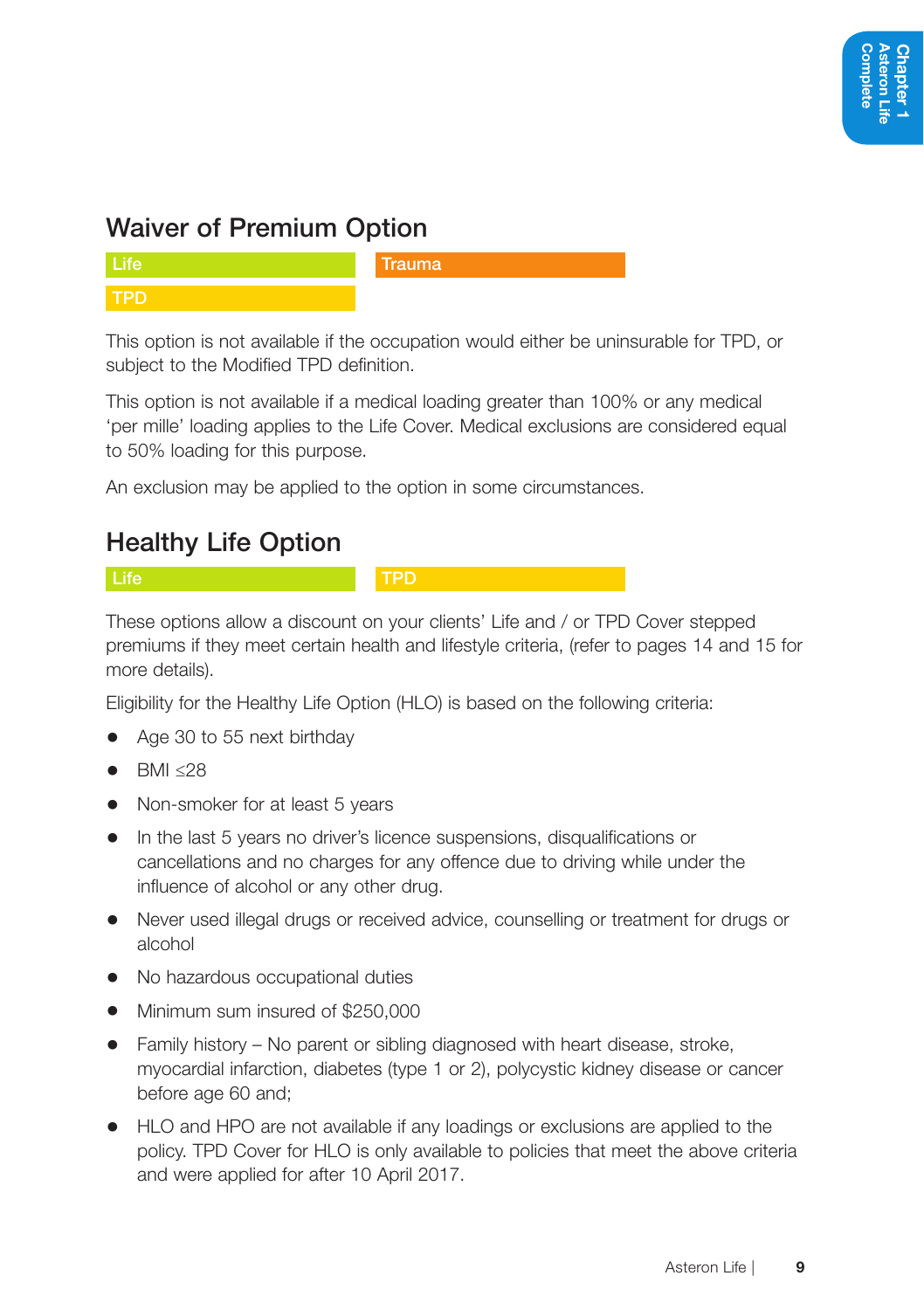#### Healthy Plus Option

Life

- Entry age next birthday 30-50;
- Entry age next birthday for reinstatement of the Healthy Plus Option 31-55.

Eligibility for the Healthy Plus Option (HPO) includes the HLO criteria above plus a QuickCheck and MBA blood test. Other health factors such as cholesterol and blood pressure are also taken into consideration.

HLO and HPO are not available if any loadings or exclusions are applied to the policy.

#### Booster Option

Income Protection Plus Income Protection

This option does not apply to any payment under the Day 1 Accident Option, Specific Injury Benefit, Bed Confinement Benefit or any benefits paid under the SuperSaver Option.

#### Day 1 Accident Option



This option is only available when the waiting period of the policy is 14 or 30 days. This option may not be available for certain occupations, or if your client engages in certain pastimes.

If a loading or exclusion applies to the policy due to a pastime, that pastime will also be excluded on the option.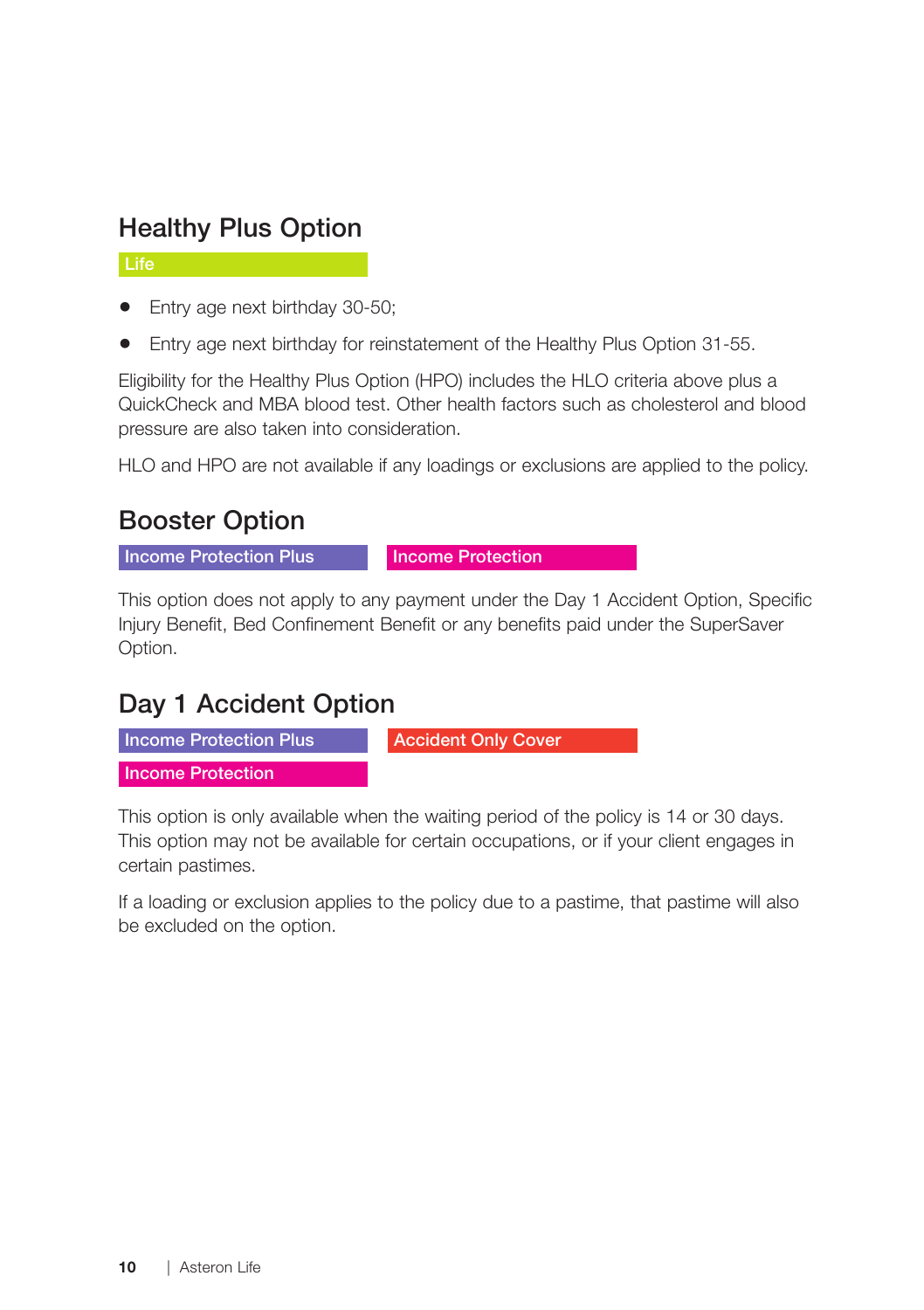### Needlestick and Medical Hazards Benefit

**Income Protection Plus** Income Protection

This benefit is only available to clients whose occupation is classified as MP (medical professional).

#### Blood Borne Diseases

**Income Protection Plus Business Expenses** 

Income Protection

This benefit is only available to clients whose occupation is classified as MP (medical professional).

#### Limited duration lump sum policies

Life **Trauma** TPD

In some instances we may not be able to offer cover through to age 100 next birthday. In these cases it may be possible to offer a limited-duration contract of 3, 5 or 10 years. Please contact your state underwriter for details.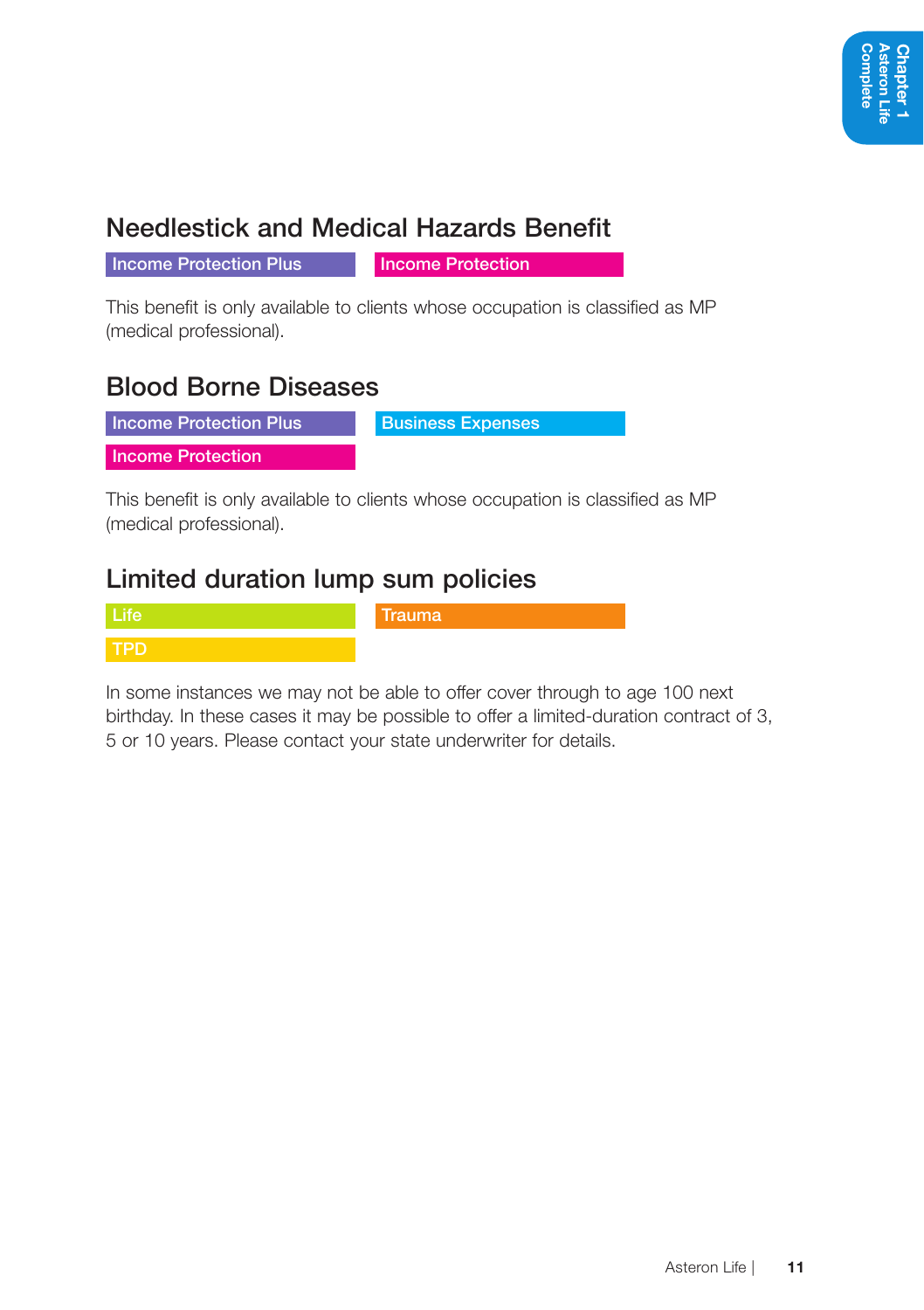# Ownership and policy linking

Asteron Life Complete offers a flexible range of ownership structures and policy linking solutions. The following table shows the ownership structures available for each product:

|           | Ownership                                                                    | Life<br>Cover | <b>TPD</b><br>Cover | <b>Trauma</b><br><b>Covers</b> | Income<br><b>Protection</b><br><b>Covers</b> | <b>Business</b><br><b>Expenses</b><br>Cover |
|-----------|------------------------------------------------------------------------------|---------------|---------------------|--------------------------------|----------------------------------------------|---------------------------------------------|
|           | Self-owned                                                                   | $\checkmark$  | $\checkmark$        | $\checkmark$                   | ✓                                            | $\checkmark$                                |
|           | Another individual                                                           | $\checkmark$  | $\checkmark$        | $\checkmark$                   | $\boldsymbol{\mathsf{x}}$                    | $\boldsymbol{\mathsf{x}}$                   |
|           | Joint ownership                                                              | $\checkmark$  | $\checkmark$        | $\checkmark$                   | $\boldsymbol{\mathsf{x}}$                    | $\boldsymbol{\times}$                       |
| Non-super | Family trust the insured<br>controls                                         | $\checkmark$  | $\checkmark$        | $\checkmark$                   | ✓                                            | $\checkmark$                                |
|           | Family trust the insured does<br>not control                                 | $\checkmark$  | $\checkmark$        | $\checkmark$                   | ×                                            | $\boldsymbol{\mathsf{x}}$                   |
|           | Company the insured<br>controls                                              | $\checkmark$  | $\checkmark$        | $\checkmark$                   | $\checkmark$                                 | $\checkmark$                                |
|           | Company the insured does<br>not control                                      | $\checkmark$  | $\checkmark$        | $\checkmark$                   | $\boldsymbol{\mathsf{x}}$                    | $\boldsymbol{\mathsf{x}}$                   |
| Super     | Suncorp Portfolio Services<br>Limited (Trustee for Suncorp)<br>Master Trust) | $\checkmark$  |                     | $\boldsymbol{\mathsf{x}}$      | $\checkmark$                                 | $\boldsymbol{\mathsf{x}}$                   |
|           | Trustee of an external<br>superannuation fund                                | ✓             |                     | $\boldsymbol{\mathsf{x}}$      | $\checkmark$                                 | $\boldsymbol{\mathsf{x}}$                   |

\* Only available for Any Occupation TPD and Modified TPD which is linked to Life Cover.

^ Only available as Income Protection Cover - Indemnity.

### Flexible policy linking

This enables Life Cover on a policy inside superannuation to be linked to TPD Cover and/or Trauma Cover outside superannuation.

#### In the event of claim:

- The Death Benefit under Life Cover will be paid to the trustee of the superannuation fund.
- The TPD or Trauma Benefit will be paid to the owner of the non-superannuation policy.
- A benefit payment under a Cover will reduce the sum insured on all other linked Covers by the amount of the payment (excludes Child Cover).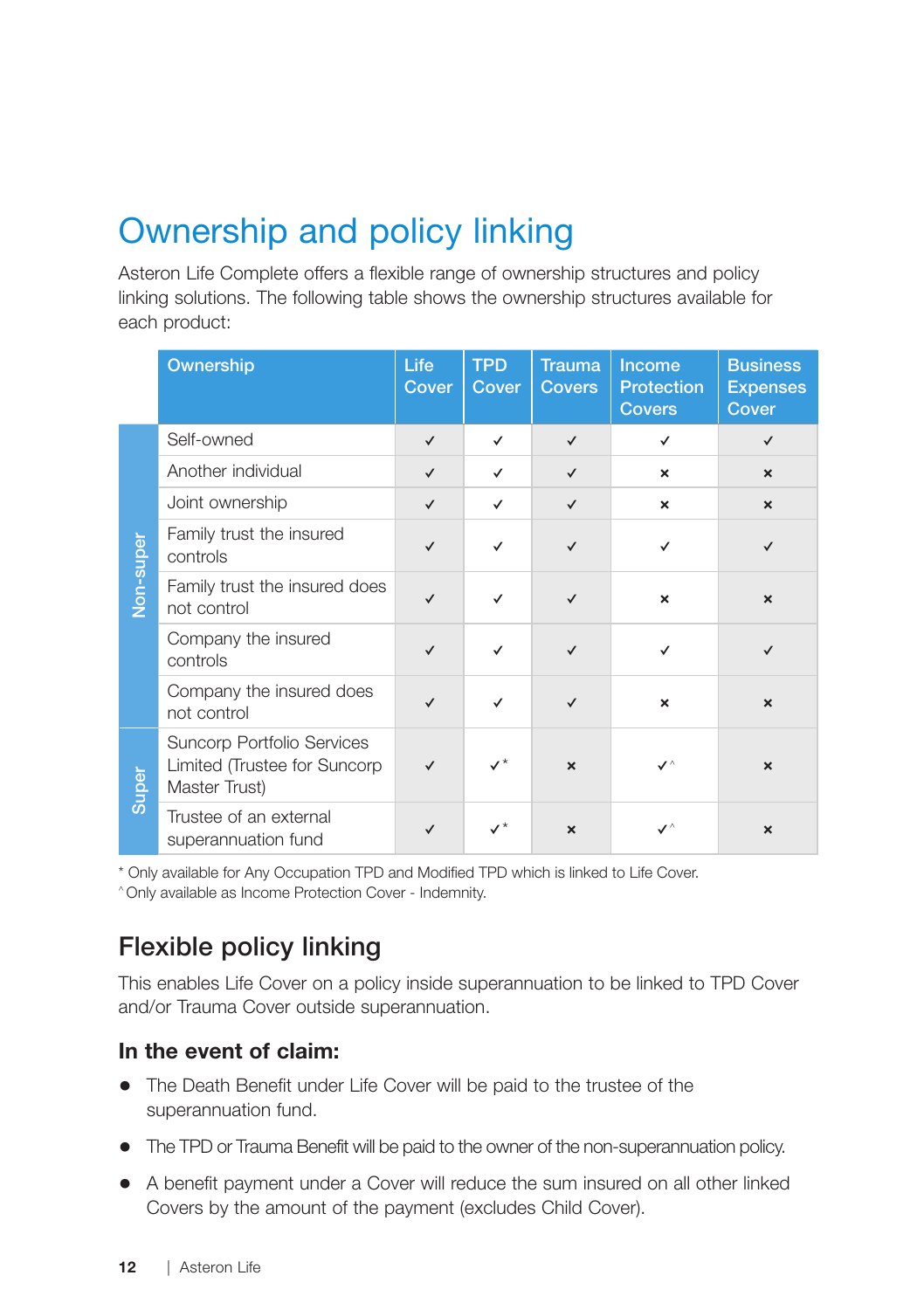The sum insured for any linked TPD Cover and/or Trauma Cover cannot exceed the Life Cover sum insured. If the Life Cover sum insured is cancelled or reduced, we will also cancel or reduce the TPD Cover and/or Trauma Benefit sum insured (as applicable) so that they are no greater than the Life Cover sum insured.

### Split TPD

Split TPD allows the 'Split TPD any occupation' definition to be held under a superannuation policy and the 'Split TPD own occupation' definition to be held under a non-superannuation policy. As a result of this, the majority of premiums are paid under the superannuation policy.

#### In the event of TPD claim:

- Only one TPD Benefit amount is payable.
- The claim will first be assessed under the 'Split TPD any occupation' definition. If we determine a claim is payable, the benefit will be paid to the trustee of the superannuation fund. The release of the benefit from the superannuation fund to the member will then be decided by the trustee, and be subject to the governing rules for superannuation and related taxation laws current at the time of payment.
- If we determine that the claim does not meet the 'Split TPD any occupation' definition, we will then assess the TPD claim under the 'Split TPD own occupation' definition. If we determine that a claim is payable, the benefit will be paid to the owner of the non-superannuation policy.
- A payment of the TPD Benefit will reduce the sum insured on any linked Trauma Cover as well as the Death Benefit under the Life Cover policy (excludes Child Cover).

The TPD sum insured on both policies must always be the same. Any cancellation or reduction in the TPD sum insured on one policy will result in the same cancellation or reduction on the other policy.

### Split Income Protection

This option allows Income Protection or Income Protection Plus benefits (including allowable optional benefits) to be offered over two separate policies structured inside and outside of superannuation.

Benefits held through the superannuation policy are paid to the Trustee of the superannuation fund and payment of these benefits are only available if the member meets a superannuation condition of release. Any benefits held through the nonsuperannuation policy are paid to the policy owner and are not required to meet a superannuation condition of release.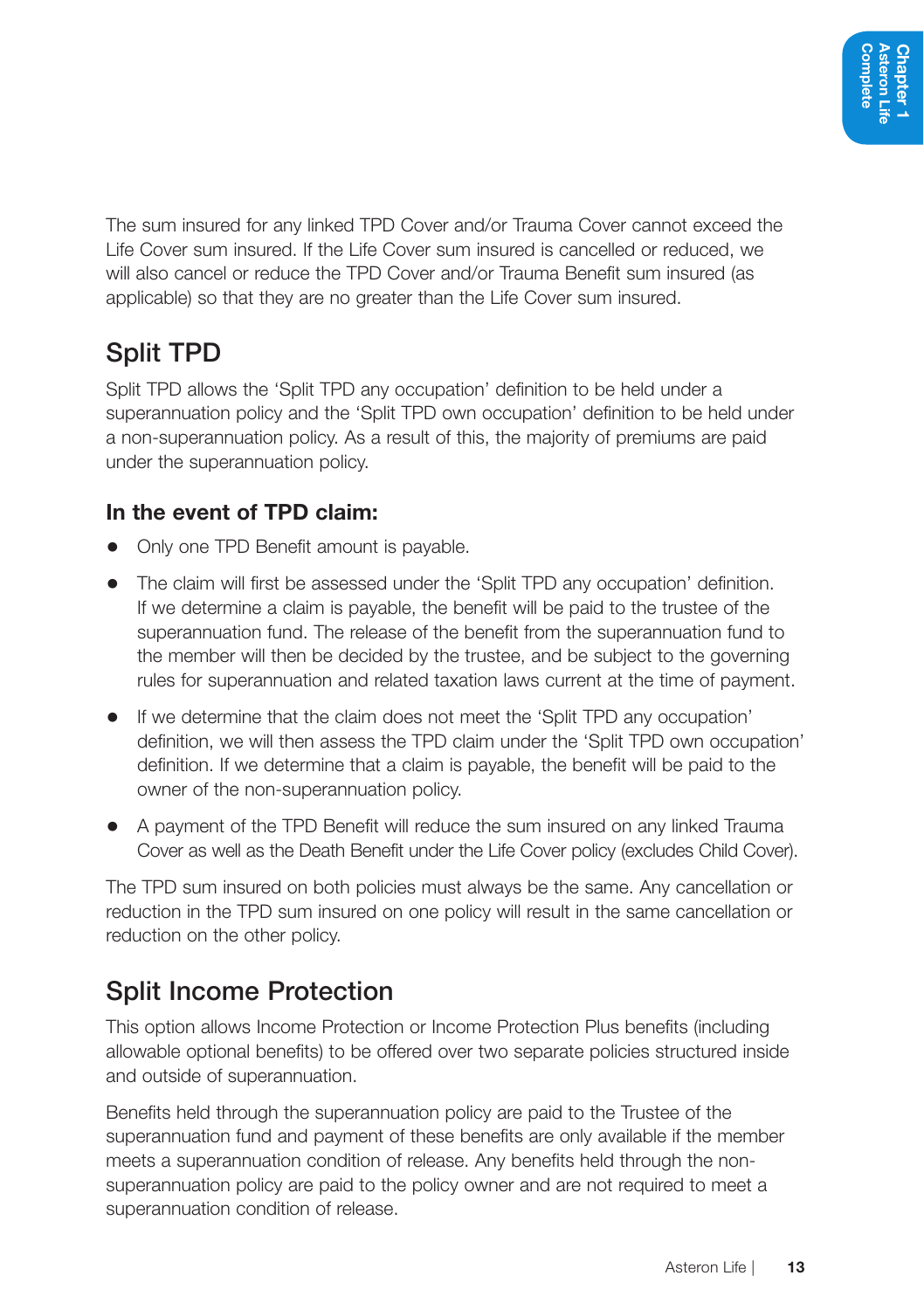# Pay By Any Superannuation Fund

This payment option is available to Asteron Life Complete policies owned by Suncorp Master Trust. If selected, we will facilitate partial superannuation rollovers of the policy premium amount from any approved APRA regulated superannuation fund.

A completed copy of the Superannuation Rollover Authority Form and superannuation fund account details must be provided with all paper applications. For online applications, client acceptance has been built into the application process.

After the application has been accepted, the rollover request is processed and funds are generally received and applied to the policy automatically within 3 business days. Subsequent requests to your client's fund are also automatically made and will be dependent on payment frequency.

Policies funded via this method are generally eligible for the 15% rollover discount, for further information see the section below.

Prior to selecting this payment method, it is recommended that you check the following:

- 1. Does your client's superannuation fund have any:
	- a. Minimum rollover amounts
	- b. Minimum balance requirements
	- c. Rollover fees
	- d. Identification requirements per rollover, or
	- e. Limits in the number of transactions available per calendar year?
- 2. Does your client have adequate funds in their superannuation account?
- 3. Has the correct Unique Superannuation Identifier (USI) been provided?
- 4. Has the correct Member or Account Number been provided?
- 5. Has your client changed their name since the last time they updated their details with the fund?

#### 15% Pay By Any Superannuation Fund Discount

A discount of 15% is available from year 1 and for each subsequent year where Life, TPD or Income Protection cover is structured through superannuation with Suncorp Master Trust as the policy owner, and the policy is also being funded by the Pay by Any Superannuation Fund (PBAS) rollover process.

The 15% discount is available due to the trustee of the Suncorp Master Trust being able to claim the insurance premium as a tax deduction. This means that the member is only required to rollover 85% of the premium payable on the policy whenever the premium is due.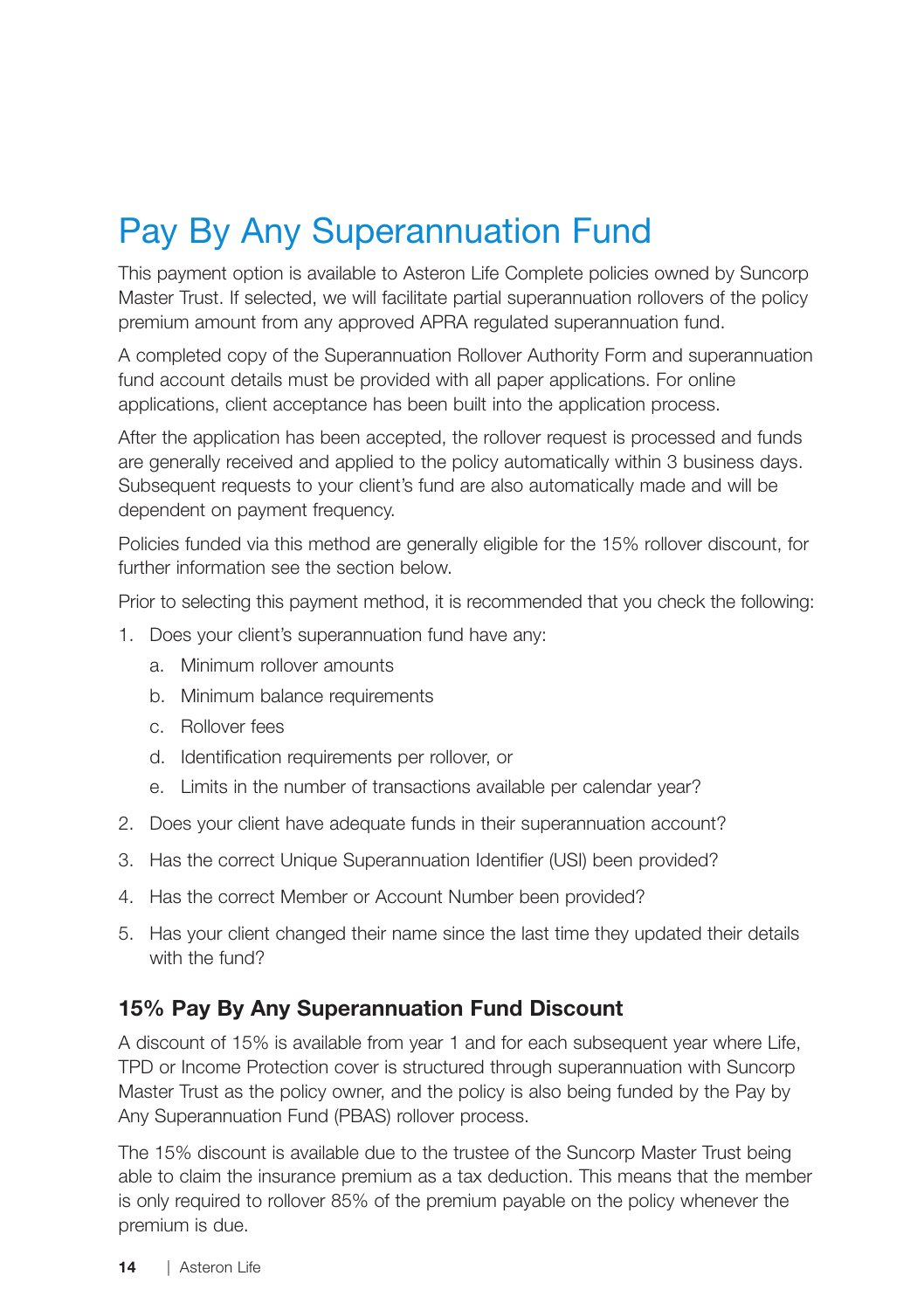### Premium discounts

All premium discounts are calculated excluding policy fee and stamp duty.

### Multi-application discount

If your client applies for an Asteron Life Complete Income Protection Cover and/or Business Expenses Cover and an Asteron Life Complete lump sum cover, they will be eligible to receive a 5% discount on all lump sum premiums – excluding Child Cover.

#### Large sum insured discount

This discount is available on all Asteron Life Complete covers. As the sum insured increases, so does the discount. These premium discounts apply to the entire sum insured – not just on the cover above the sum insured brackets.

| <b>Life Cover</b> | <b>TPD Cover and Trauma Cover</b> | <b>Income Protection Covers</b> |
|-------------------|-----------------------------------|---------------------------------|
| \$250,000         | \$250,000                         | \$5,000                         |
| \$500,000         | \$500,000                         | $$10,000+$                      |
| \$750,000         | \$750,000                         |                                 |
| \$1 million       | $$1$ million+                     |                                 |
| \$2 million       |                                   |                                 |
| $$3$ million+     |                                   |                                 |

### Healthy Life Option

Your clients can apply for a 10% discount on their Life and / or TPD Cover premium by answering some additional questions as part of their application for insurance. No additional medical tests are required.

Once they have qualified, the 10% discount is guaranteed for the life of the policy.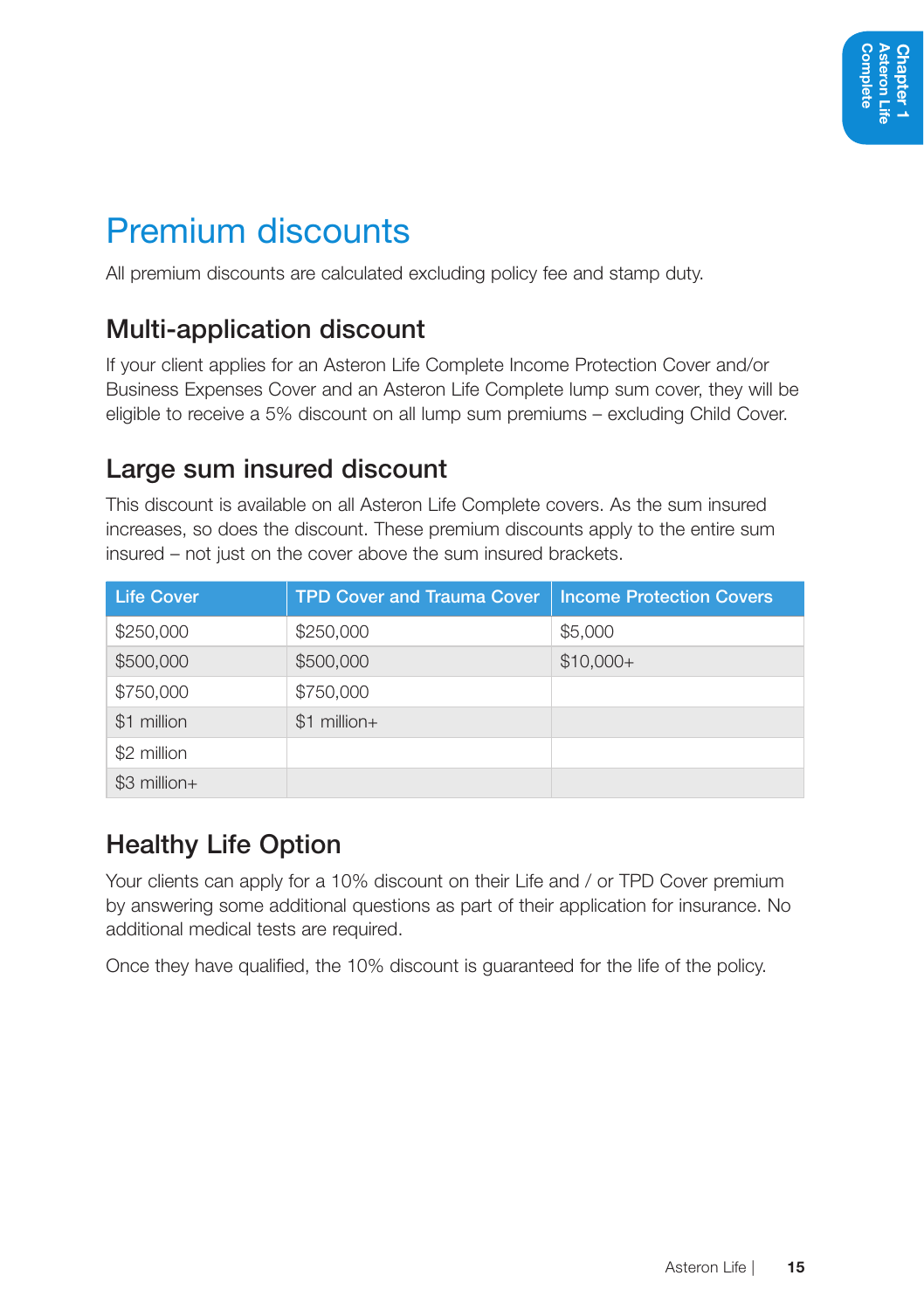### Healthy Plus Option

Your clients can apply for a 20% discount off their Life Cover premium by answering some additional questions as part of their application for insurance, and by undergoing a QuickCheck and MBA blood test.

If your client qualifies for the Healthy Plus Option, a 20% discount will apply straight away. They will have the opportunity to retain the discount at 20% until they're age 55 next birthday by undergoing a QuickCheck and MBA blood test every year and meeting the eligibility criteria. All subsequent tests will be at your client's expense.

If they choose not to re-test, their discount will decrease by 1% every year. Once the discount reaches 10%, it will not reduce any further and will remain for the life of the policy.

#### Customised Commission Discounts

Discounts of up to 25% are available depending on the customised commission rate applied, allowing you to offer your client a discount on premiums. See Customised Commission Options on page 21 for more information.

#### Wholesale Commission Discount

A 25% premium discount applies when Wholesale commission is selected compared to the premium when maximum commission is selected.

When Wholesale commission is selected, an additional premium discount of 15% applies for the first year of the policy. This is a special offer available to new Asteron Life clients for a limited time.

#### Premium discount for mental illness exclusion on Income Protection Plus Cover, Income Protection Cover and Business Expenses Cover

We will provide a premium discount for your clients who have been offered Income Protection Plus Cover or Income Protection Cover and/or Business Expenses Cover with a mental illness exclusion. Details are as follows:

- The discount will be 15% of their premium, excluding policy fee and stamp duty.
- Clients cannot apply for this exclusion.
- The premium will be discounted when we determine that a mental illness exclusion should apply.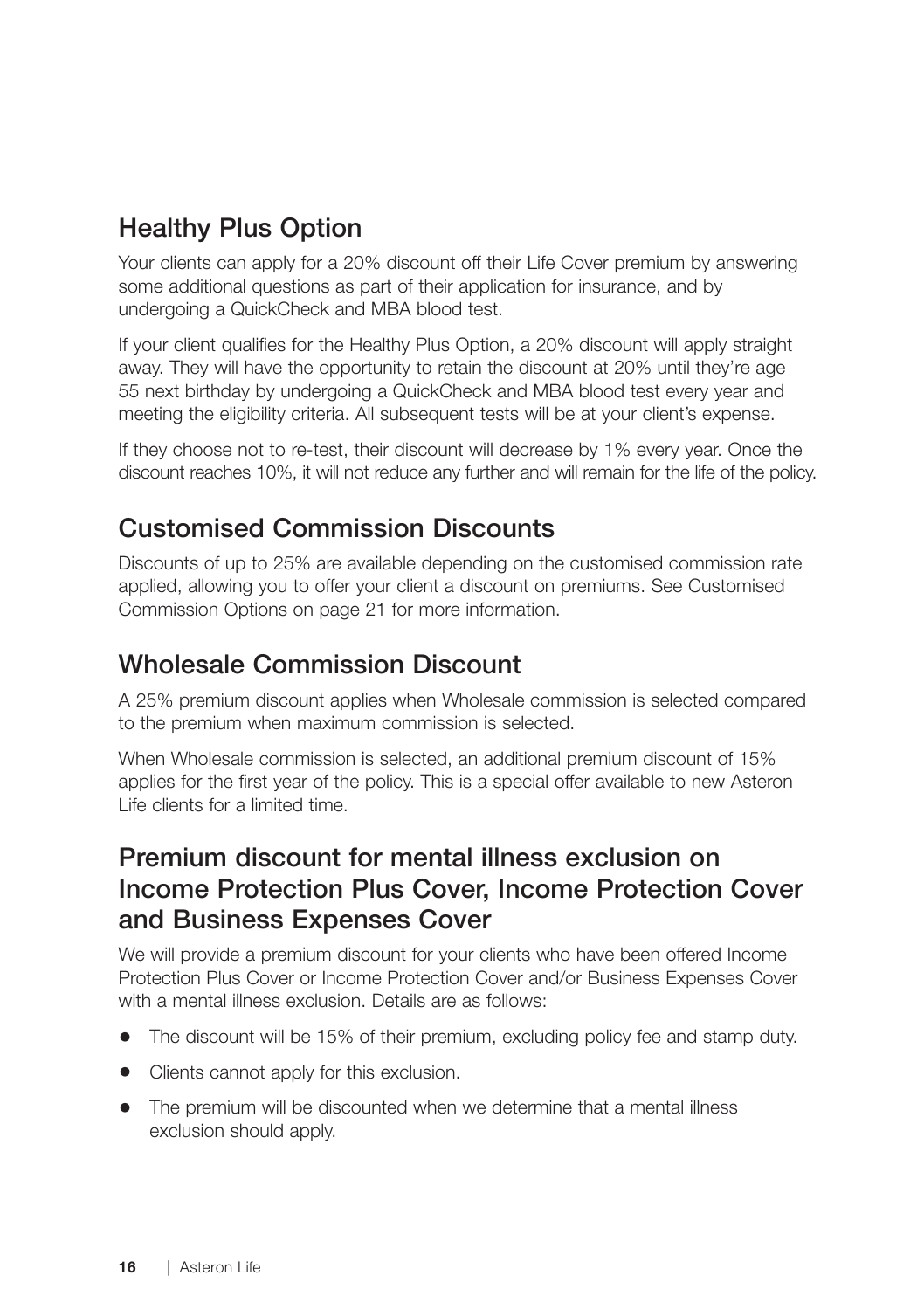- A new premium illustration will be provided to the client with the modified terms.
- If the exclusion is removed at a future date, the 15% discount will cease to apply and the premium will increase accordingly.

#### Premium discount for cancer exclusion on Trauma Covers

We will provide a premium discount for clients who have been offered any Trauma Cover with a full cancer exclusion. Details are as follows:

- Not available with exclusions for a specified type of cancer.
- The discount will be 20% of their premium, excluding policy fee and stamp duty.
- Clients cannot request a full cancer exclusion.
- The premium will be discounted when we determine that a full cancer exclusion should apply.

A new premium illustration will be provided to the client with the modified terms.

If the exclusion is removed at a future date, the 20% discount will cease to apply and the premium will increase accordingly.

#### Policy Fee Waiver

When your client applies for multiple Asteron Life Complete policies at the same time, they may be eligible for a Policy Fee Waiver, see page 7 for details.

Note: The discounts listed above are not quaranteed and we reserve the right to withdraw any or all of these discounts at any time.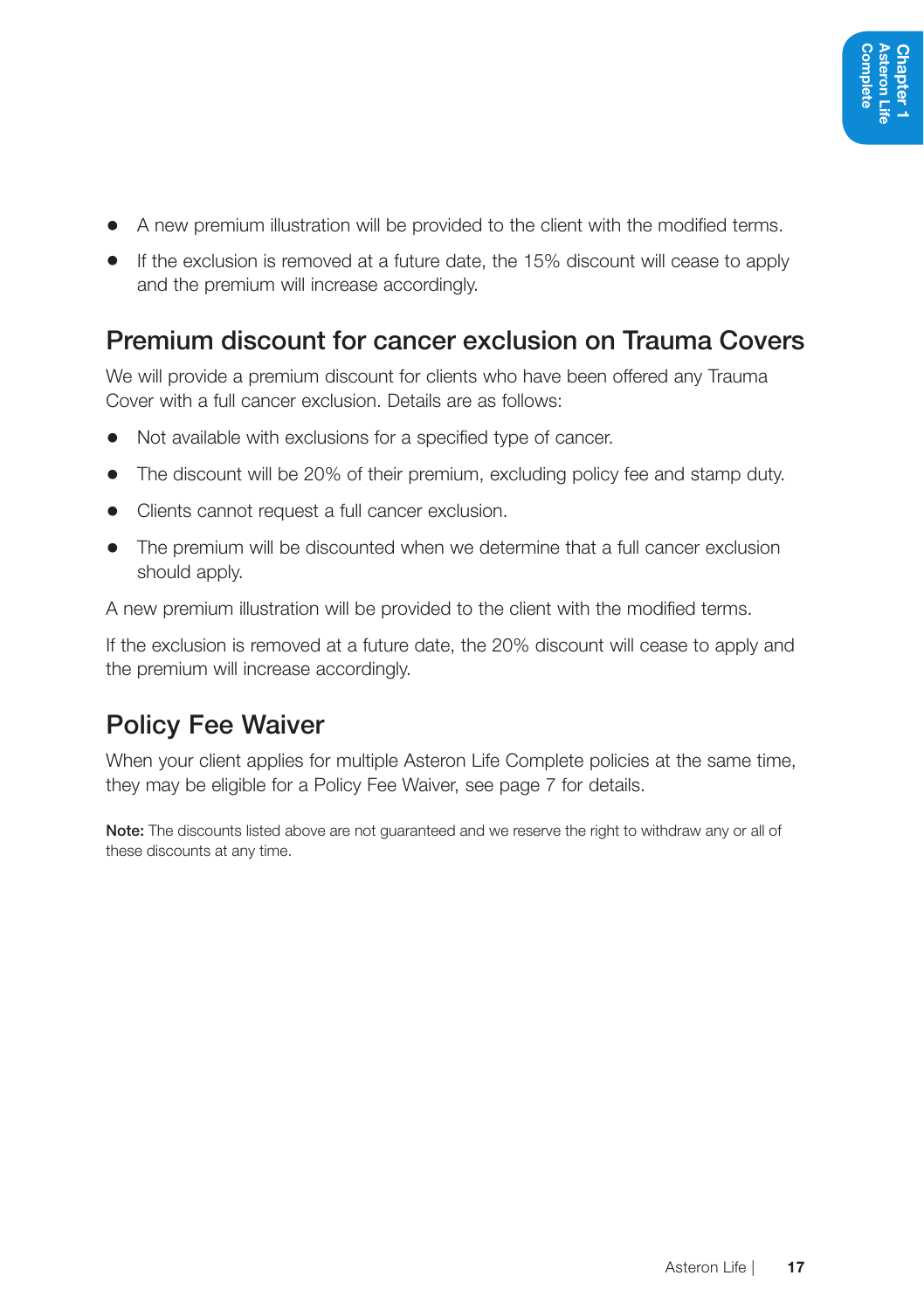# Adviser information

### Adviser website

Asteron Life's Adviser website is your portal for creating quotes, applying online, tracking proposals and access to marketing and product documentation.

Once you have been given access you can view policy and client information simply and quickly. Access is available 24/7.

#### Quote and Apply

The quote and apply system makes new business easy. Asteron Life's fast and intuitive quote system allows you to quote for multiple clients all in one place, save different versions, and retrieve quotes you have created in the past. Once your quote is complete you can proceed to the application and receive an assessment on the spot.

Asteron's industry-leading automated underwriting engine ensures fast, efficient underwriting and decision-making. Users interact through a series of easy-to-understand questions uniquely tailored to the product and circumstances of the applicant. The questions are configured to ask only those necessary to determine the underwriting outcome, leading to a more efficient process and faster policy issue.

### Online PDS

We've made it easy for you to provide your clients with the most up to date product information. You can access the most recent PDS in the online quote. Click on the "Download PDS' button to view, save, print or email the PDS to your client.

### Application Quick Reference

Below we have highlighted some key points to assist with the completion of the application process. Entering the correct details on an application will avoid additional requirements for your client where possible. Here are some tips to streamline applications:

- 1. Identifying and selecting the correct ownership
	- Internal Superannuation ownership is when the insured selects Suncorp Master Trust as the policy owner.
	- External Superannuation ownership is when the insured selects a Self-Managed Superannuation Fund (SMSF) or small APRA fund as the policy owner.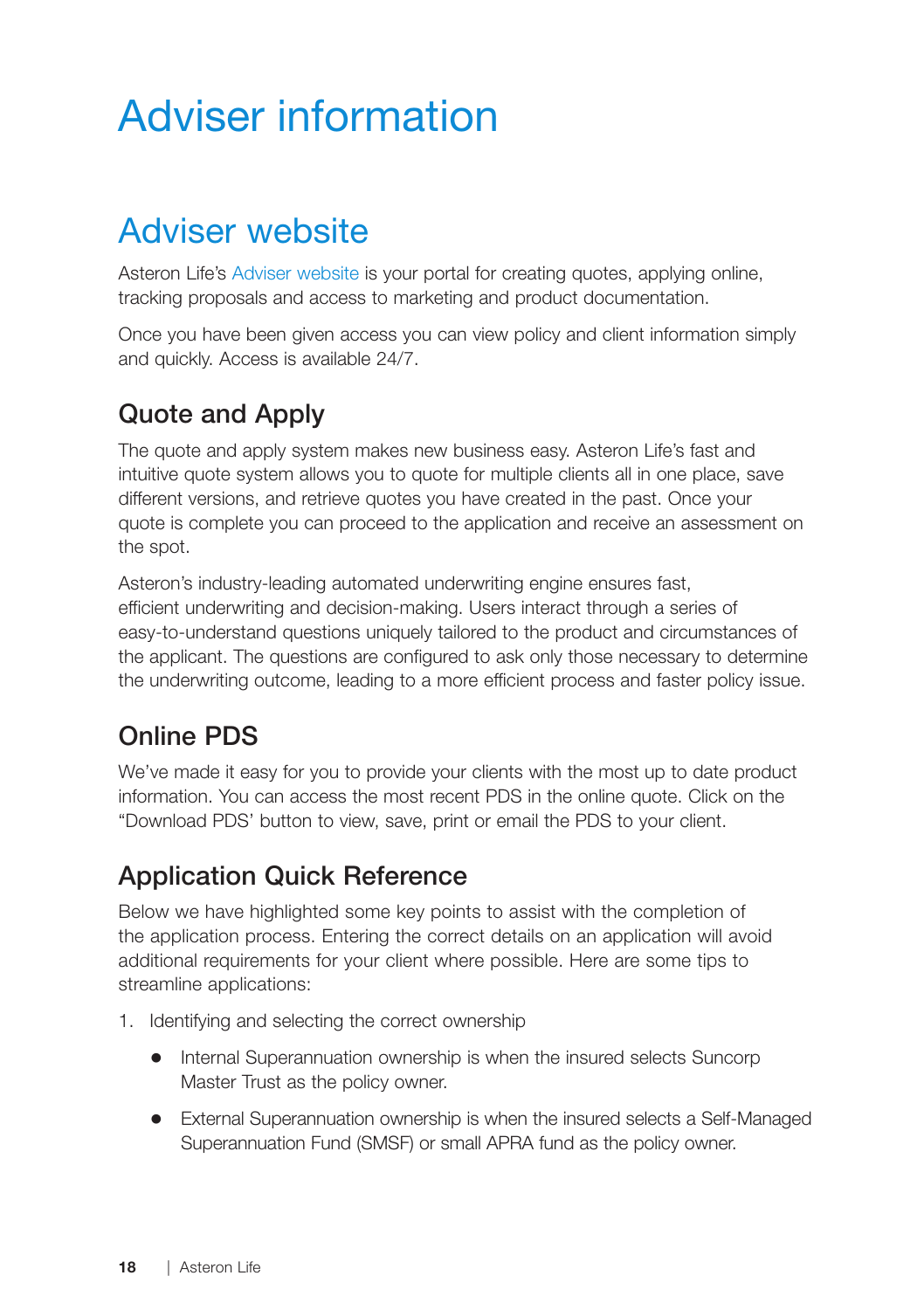- 2. Internal Superannuation (Suncorp Master Trust)
	- Select Internal Super on quote.
	- Complete, sign and date the required declarations including 'Superannuation policies', questions 1-4.
	- If relevant complete 'Nomination for payment of death benefit'. If a binding direction is selected this will need to be signed and dated by two witnesses at the time of nomination.
	- Tax File Number must be supplied.
- 3. External Superannuation (SMSF or small APRA fund)
	- Select External Super on quote.
	- Complete, sign and date the required declarations including 'Superannuation policies', question 5.
	- Complete in full 'Ownership details' noting the relevant fund details.
- 4. Selecting payment options via rollover
	- a. Colonial First State superannuation accounts or other superannuation accounts via the Pay By Any Superannuation Fund (PBAS) facility.
		- To exercise this payment option Suncorp Master Trust must be the policy owner. This is not available for external superannuation or non-superannuation ownership.
		- Superannuation Rollover Authority form must be completed for paper applications. For online applications, authority has been built into the payment details section.
	- b. Colonial First State Investment platform
		- This is only available for external superannuation or non-superannuation ownership.
		- Superannuation Rollover Authority form must be completed for paper applications. For online applications, authority has been built into the payment details section.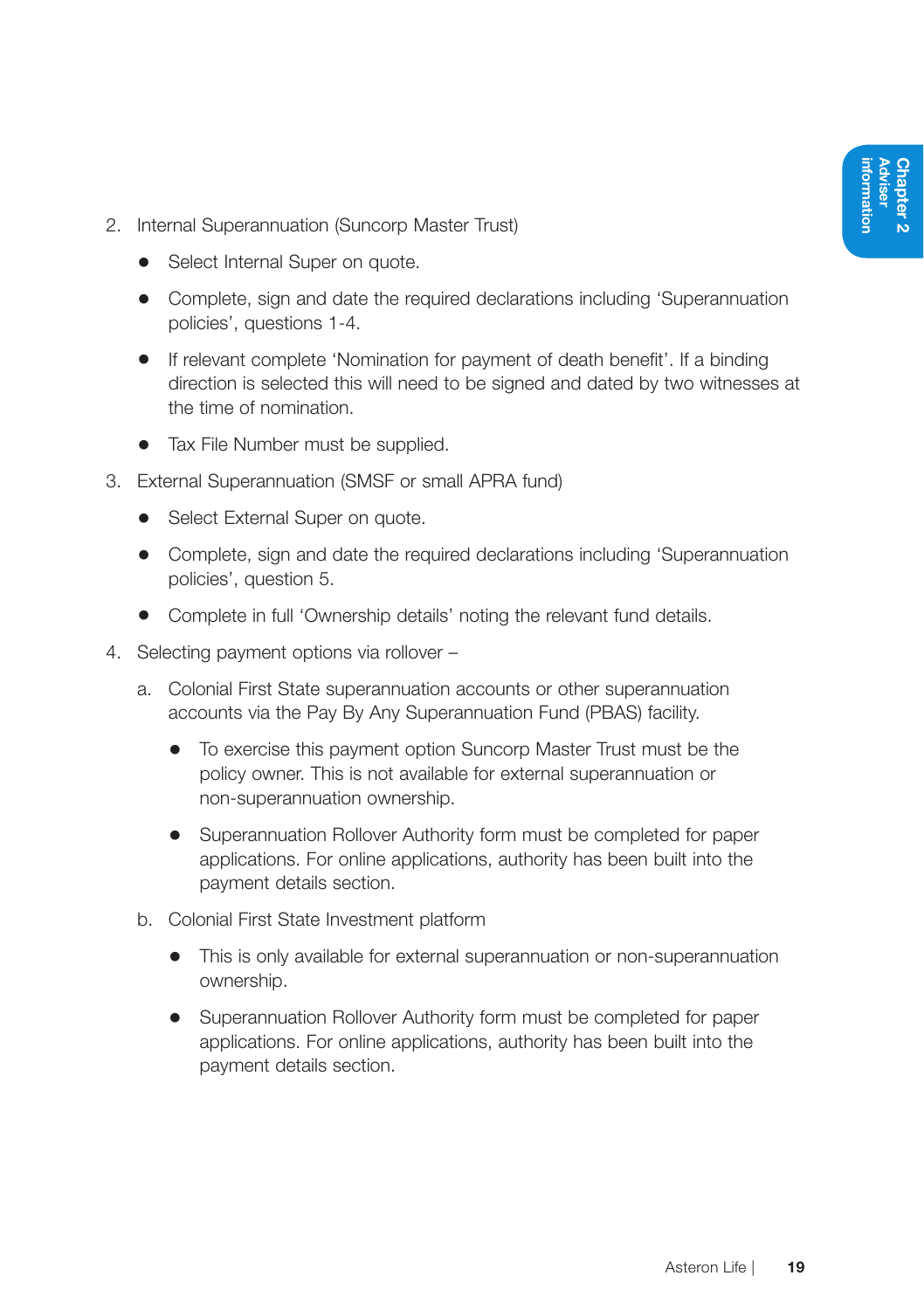- 5. Completing direct debit payment details
	- If direct debit details are not submitted with the online application, a signed direct debit form will be requested.
	- Please note providing incorrect bank accounts to force policy completion can lead to further outstanding requirements and/or dishonour/lapse notices being issued to the customer.
- 6. Medical Authority
	- To expedite assessments, online applications include an option for your client to provide a signature free medical authority.

#### Proposal Tracking

Proposal Tracking is updated as soon as any proposal changes are made and Policy Information is updated each night.

Proposal Tracking allows you to:

- Track the progress of an application through the underwriting process.
- Download the relevant forms.
- Check on outstanding requirements and policy completions.

#### Policy Information

Policy Information allows you to:

- View policy details including billing details, instalment premium breakdowns, benefit details, ownership details, insured details, contact details.
- See policy activity reports.
- Download a client listing.

If you do not have a user name and password, go to www.asteronlife.com.au and select the following options:

- 1. For Advisers;
- 2. Online illustrations and application;
- 3. Apply for Login,

then apply for either "advisers" or "assistants" login (whichever is applicable).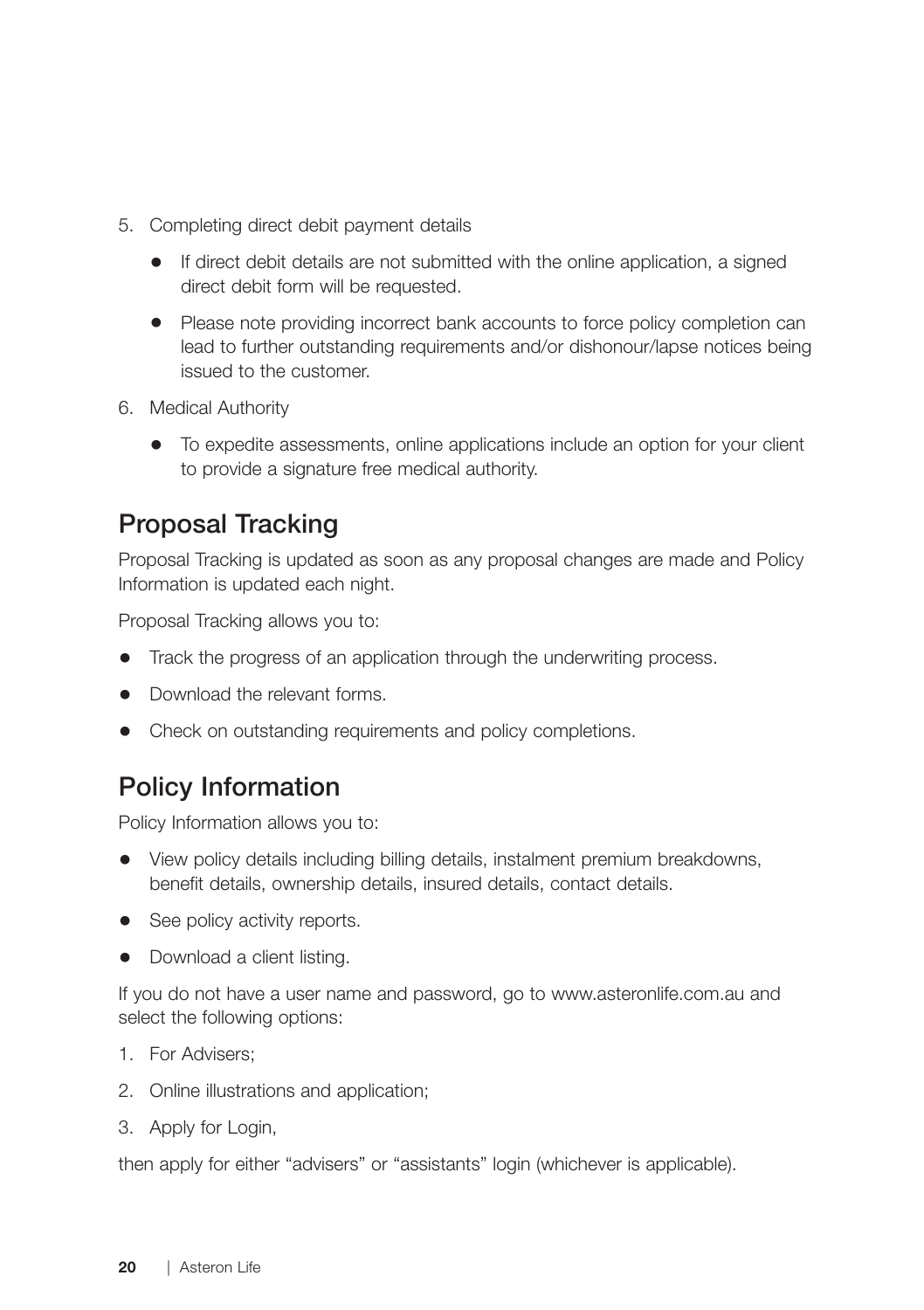### Adviser commission

All commissions are calculated based on the policy premiums, excluding policy fee, frequency loading and stamp duty, and after any applicable discounts have been applied.

Asteron Life Complete offers the following commission options:

| <b>Upfront</b> |                                       |            | <b>Hybrid</b>                     | <b>Customised</b><br>Level           |                        | <b>Wholesale</b>                  |             |                                   |
|----------------|---------------------------------------|------------|-----------------------------------|--------------------------------------|------------------------|-----------------------------------|-------------|-----------------------------------|
| Yr 1<br>(%)    | Yr <sub>2</sub><br>onwards<br>$(\% )$ | Yr1<br>(%) | Yr <sub>2</sub><br>onwards<br>(%) | Yr <sub>1</sub><br>onwards<br>$(\%)$ | Yr <sub>1</sub><br>(%) | Yr <sub>2</sub><br>onwards<br>(%) | Yr 1<br>(%) | Yr <sub>2</sub><br>onwards<br>(%) |
| 110            | 11                                    | 88         | 22                                | 27.5                                 | (Minimum)              | (Minimum)                         | 0           | $\Omega$                          |
|                |                                       |            |                                   |                                      | 88                     | 22<br>(Maximum) (Maximum)         |             |                                   |

Additional Commission information is available on the Adviser Website.

#### Important notes

All rates are inclusive of GST.

The commission type selected at inception of a policy cannot be altered.

If a selection is not specified on an application by the introducing adviser, then the default option of Upfront commission will be applied to the application.

No Year 1 commission is payable on Life Cover if effected under the Buy Back Option.

No Year 1 commission is payable on Trauma Cover if effected under the Trauma Reinstatement Option.

#### Upfront, Hybrid & Customised

- Year 1 commission is paid as a percentage of total first year base annual premium.
- Year 1 commission on increases or additions (excluding indexation increases) is payable as a percentage of the base annual premium attributable to the increase for the year after the increase starts.
- Year 1 commission is not payable on indexation increases.
- If the term to expiry is less than 10 years, the Year 1 commission otherwise payable is multiplied by term/10.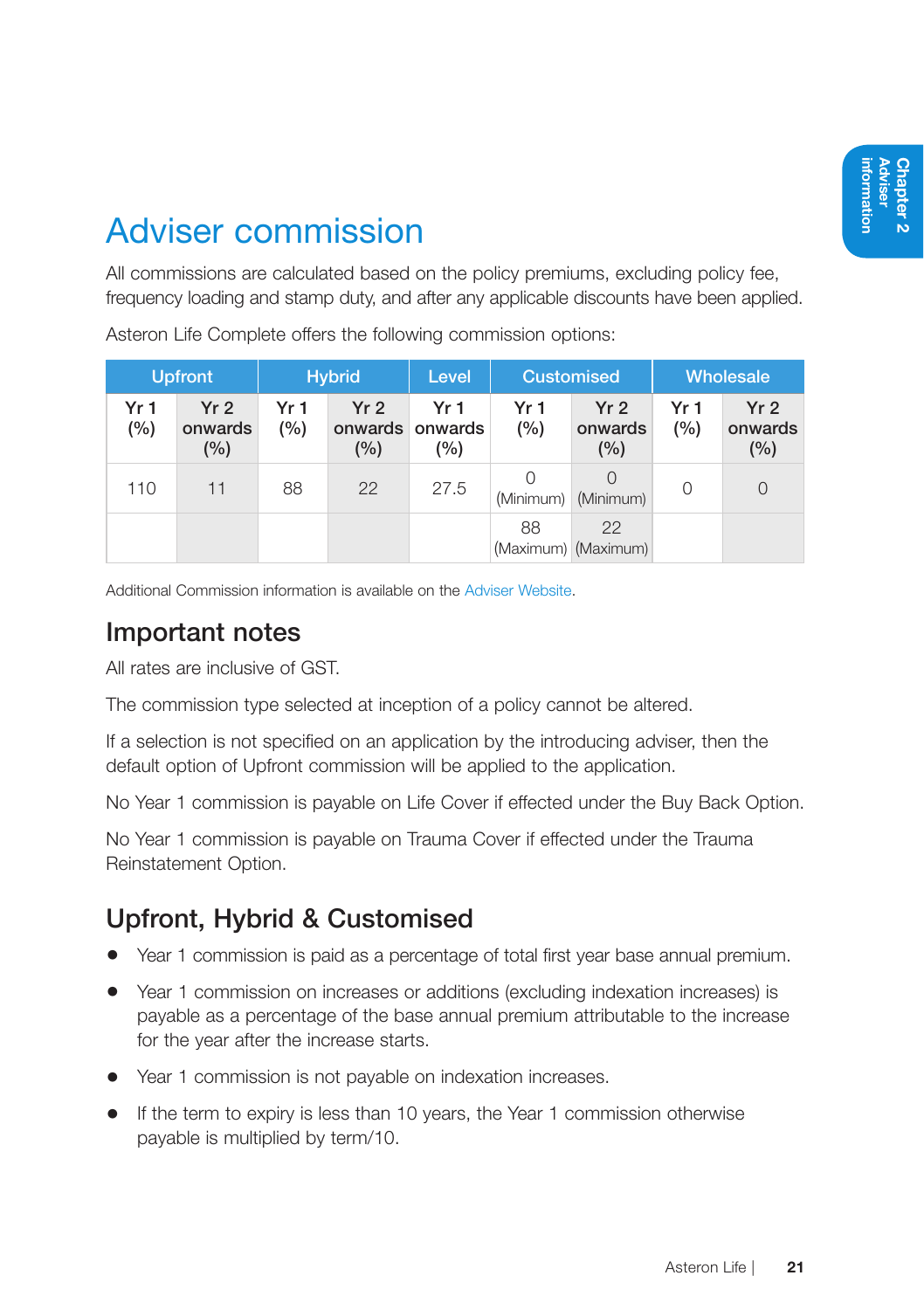- When term to expiry is greater than 10 years, Upfront commission is not payable for new policies applying for cover when age next birthday is greater than 65.
- Commission payable for Year 2 onwards is payable when premiums are received.

#### **Customised**

- Customised commission allows commission to be selected anywhere from 0% to 88% for Year 1, and 0% to 22% for Year 2 onwards in 2% increments.
- Commission for Year 1 and Year 2 onwards can be selected independent of each other.
- Customised commission is paid as a percentage of the base premium and is based on the commission percentage selected.
- A 25% premium discount applies when nil commission is selected compared to the premium when maximum commission is selected.
- Year 2 commission can be modified during the life of a policy on Customised commission.

#### Level

• Year 1 and ongoing Level commission is paid as a percentage of the total base annual premium.

#### **Wholesale**

- A 25% premium discount applies when Wholesale commission is selected compared to the premium when maximum commission is selected.
- When Wholesale commission is selected, an additional premium discount of 15% applies for the first year of the policy. This is a special offer available to new Asteron Life clients for a limited time.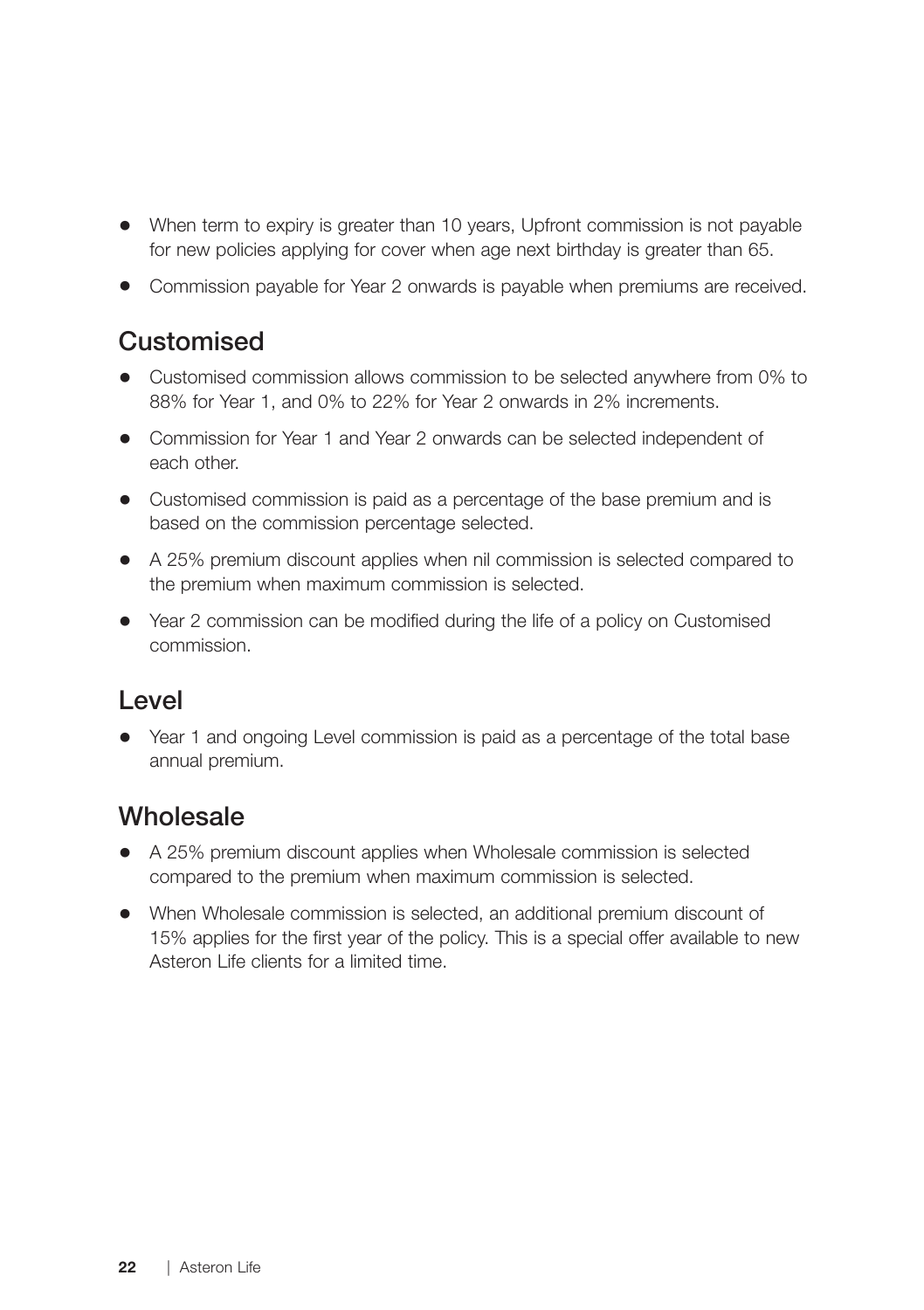# Adviser Service Fee facility

The Adviser Service Fee (ASF) represents the fee that is agreed to between you and your client for the advice and services provided by you. With your client's consent, we simply facilitate, collect and pay this fee to you<sup>+</sup>. We can collect the fee from your client with their premium as an additional amount\*, via the same payment method used to pay for their policy<sup>^</sup>.

|                    | <b>New Policy</b>                                                                                                                        | <b>Existing Policy</b>                                                                                 |
|--------------------|------------------------------------------------------------------------------------------------------------------------------------------|--------------------------------------------------------------------------------------------------------|
| <b>Initial ASF</b> | Only collected once at policy<br>inception upon a client's first<br>premium payment.                                                     | You cannot apply an initial fee<br>to an existing policy.                                              |
| How do I apply?    | You can apply an initial ASF to<br>a new policy as part of the<br>online application or by<br>completing an Adviser Service<br>Fee form. | You cannot apply an initial fee<br>to an existing policy.                                              |
| <b>Ongoing ASF</b> | Is collected from the second<br>year of your client's policy and<br>will align to the existing<br>payment frequency.                     | Once ASF applies, the fee will<br>be collected with your client's<br>next premium payment.             |
| How do I apply?    | You can apply an ongoing ASF<br>to a new policy as part of the<br>online application or by<br>completing an Adviser Service<br>Fee form. | You can apply an ongoing ASF<br>to an existing policy by<br>completing an Adviser Service<br>Fee form. |

The ASF will cease to be facilitated in the event that:

- a transfer of servicing rights occurs,
- a change of adviser or dealer group occurs,
- cover ends under the relevant policy,
- an option is chosen under a policy whereby a premium is waived or when premium is waived during an Income Protection Claim,
- any other instance referred to in the Terms of Trade; or
- it is cancelled<sup>#</sup>.

If the ASF arrangement<sup>\*\*</sup> with your client changes, you must notify us immediately.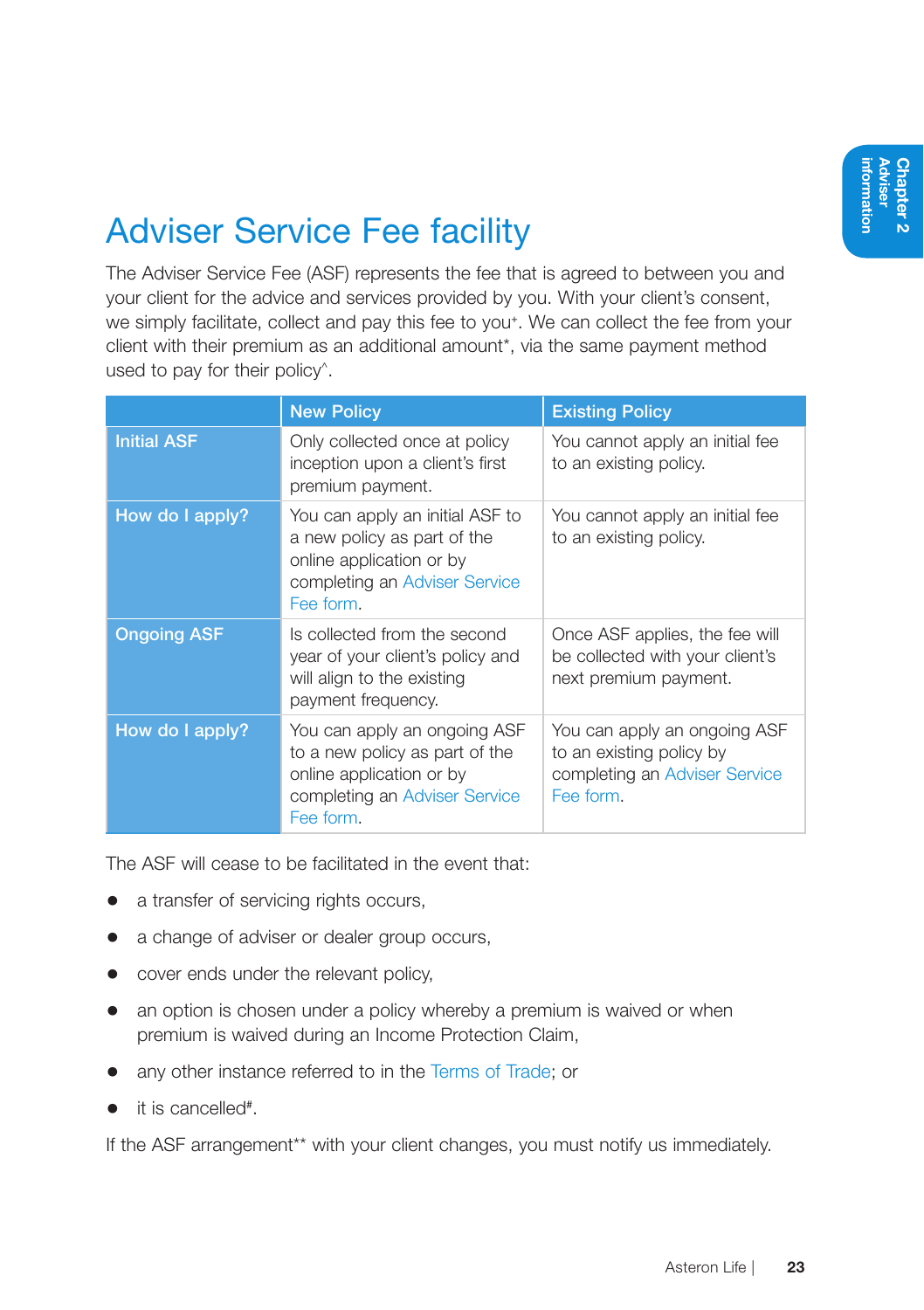- + The ASF is paid to your Adviser Dealer Group with the commission run following collection from your client and is inclusive of GST. Please refer to the Terms of Trade for further details regarding facilitation and payment of the ASF.
- \* A small transaction cost may be deducted from the payment facilitation by us if a client funds it by a credit card. Advisers will be notified of any updates.
- ^ This service is only available to Asteron Life Complete and Asteron Lifeguard policies not owned through Suncorp Master Trust.
- # You, your dealer group or client can request us to cancel ASF facilitation at any time by contacting us. We recommend both parties discuss any changes before contacting us.
- \*\*If you enter into an ASF agreement with a client, you are the fee recipient. It is your responsibility to comply with any legal requirements in relation to ongoing fee arrangements. We will assume that, if we are administering the collection and payment of fee(s), these obligations are being and continue to be met by the adviser.

### Replacement rules

When changes are made to an existing policy, our preferred approach is to alter the existing policy rather than issuing a replacement. A replacement policy is a new policy issued at the same time a policy is cancelled, which is an equivalent benefit type and the same life insured.

In the event a replacement policy is issued, commission will be calculated according to the following rules:

- Year 1 commission will be paid on any increases or additions applied under the new policy, compared to the replaced policy, but only on the net increase in premium.
- Year 2 commission, less any Year 2 commission that has been advanced in respect of the replaced policy, will be paid on the balance of the premium.

### Staff discount

You (advisers) and your staff\* may be eligible for the Asteron Life staff discount which provides a 15% reduction on all Asteron Life Complete premiums (excluding policy fees and stamp duty). The maximum commission on this offer is 60% of the normal commission rate. IFA Advisers are not obligated to offer the staff discount if they do not agree to the commission terms offered.

\* To be eligible for the staff discount an adviser's staff member must be employed by the same business as the adviser. Suncorp Group employees are also eligible for the staff discount.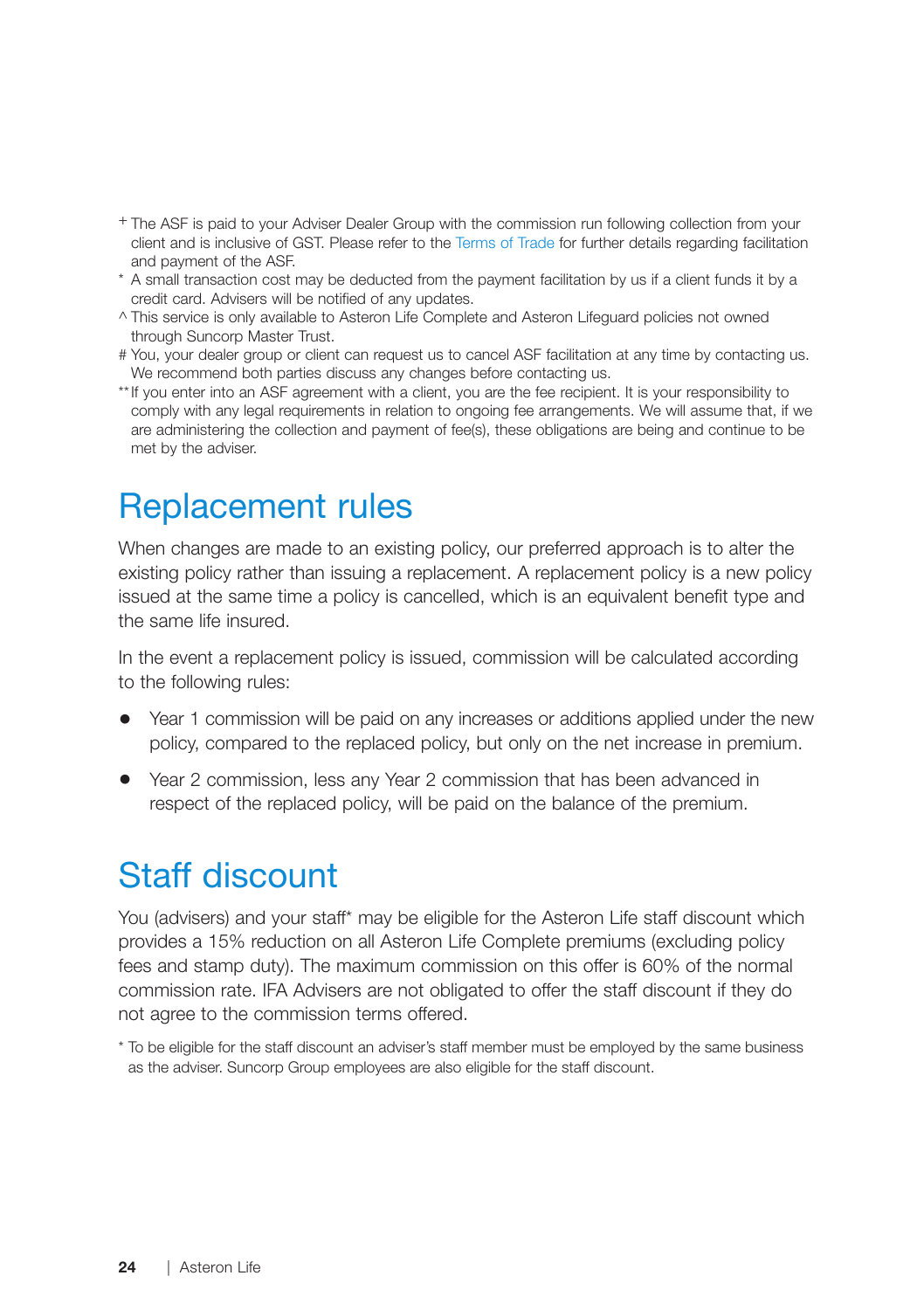# Life, TPD and Trauma

### Financial requirements

The financial evidence is based on cover with all companies. Financial evidence must be provided for all applications where the total sum insured proposed exceeds the level shown in the following table:

| Cover type                   | <b>Sum insured</b>                                                                     | <b>Requirements</b>                                                                                                                       |
|------------------------------|----------------------------------------------------------------------------------------|-------------------------------------------------------------------------------------------------------------------------------------------|
| Life<br><b>TPD</b><br>Trauma | Up to \$3,000,000<br>Up to \$3,000,000<br>Up to \$1,500,000                            | Usually no additional financial requirements                                                                                              |
| Life<br><b>TPD</b><br>Trauma | \$3,000,001 to \$6,000,000<br>\$3,000,001 to \$5,000,000<br>\$1,500,001 to \$2,000,000 | Completion of the 'Financial Questionnaire'<br>form                                                                                       |
| Life                         | \$6,000,001 and over                                                                   | Completion of the 'Financial Questionnaire'<br>form, and copy of tax returns and financial<br>statements for the last two financial years |

#### Important notes:

- Financial statements include the profit and loss statement (statement of comprehensive income), balance sheet (statement of financial position), and notes to the financial statement.
- Where the client has existing cover with another company, and that policy is not being replaced by this one, add the amount of existing cover to the proposed sum insured with us to determine the financial evidence required.
- Where a fact find or Statement of Advice has been made to the client, please include a copy with the application. This will assist the assessment process and may negate the need for additional information.
- If the Business Security Option is selected, varying financial requirements will be requested depending on the purpose of the cover. Please contact your state underwriter for specific requirements.
- We will endeavour to assess the application on the basis of the information in the personal statement, plus financial evidence and additional documents (where indicated). However we may require additional details depending on the intended purpose of the cover.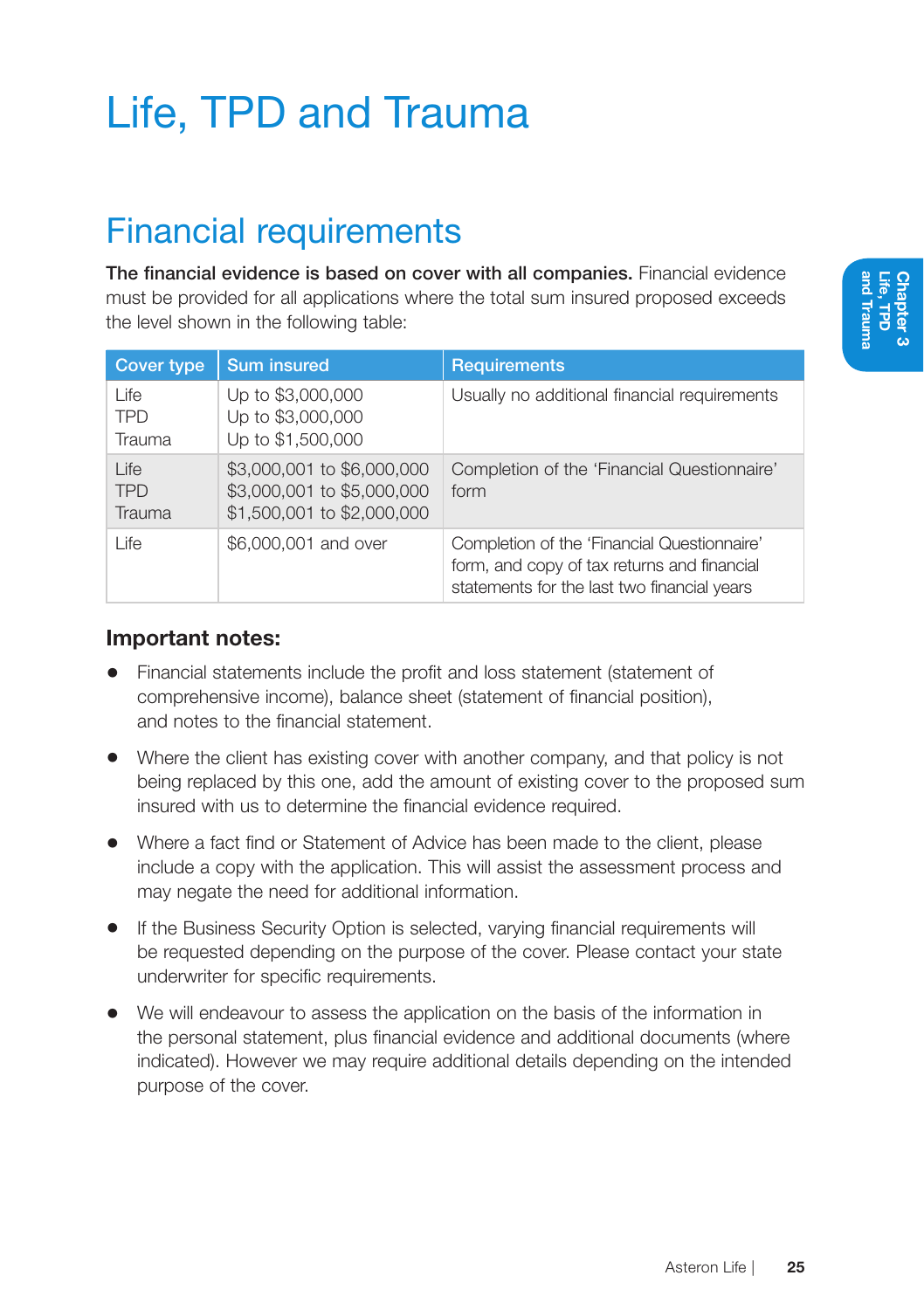## Medical requirements

The medical requirements are based on the sum insured of the proposed cover, plus any existing cover held with us that is not being replaced.

The sums insured are per cover type; i.e. Life, TPD and Trauma sums insured are not added together to determine the requirements.

#### Life Cover and TPD Cover

| <b>LIFE/TPD MEDICAL LIMITS</b> | Age next birthday                                                                                                                                                                                                                                                                                                                                       |       |           |       |                                           |            |
|--------------------------------|---------------------------------------------------------------------------------------------------------------------------------------------------------------------------------------------------------------------------------------------------------------------------------------------------------------------------------------------------------|-------|-----------|-------|-------------------------------------------|------------|
| <b>Sum insured</b>             | Up to 45                                                                                                                                                                                                                                                                                                                                                | 46-50 | $51 - 55$ | 56-60 | $61 - 65$                                 | 66-75#     |
| Up to \$350,000                |                                                                                                                                                                                                                                                                                                                                                         |       |           |       |                                           |            |
| Up to \$500,000                |                                                                                                                                                                                                                                                                                                                                                         |       | Nil       |       |                                           | QuickCheck |
| Up to \$750,000                |                                                                                                                                                                                                                                                                                                                                                         |       |           |       | QuickCheck                                |            |
| Up to \$1,000,000              |                                                                                                                                                                                                                                                                                                                                                         |       |           |       |                                           |            |
| Up to \$1,500,000              |                                                                                                                                                                                                                                                                                                                                                         |       |           |       |                                           |            |
| Up to \$2,000,000              | QuickCheck, HIV & Hepatitis B & C, MBA                                                                                                                                                                                                                                                                                                                  |       |           |       |                                           |            |
| Up to \$2,500,000              |                                                                                                                                                                                                                                                                                                                                                         |       |           |       |                                           |            |
| Up to \$3,000,000              |                                                                                                                                                                                                                                                                                                                                                         |       |           |       |                                           |            |
| Up to \$5,000,000              |                                                                                                                                                                                                                                                                                                                                                         |       |           |       | Own GP Medical, HIV, Hepatitis B & C, MBA |            |
| Up to \$10,000,000             | Own GP Medical, HIV, Hepatitis B & C, MBA, FBC, ESR,<br>PSA (>55nb)* MSU, Exercise ECG >45nb                                                                                                                                                                                                                                                            |       |           |       |                                           |            |
| Up to \$25,000,000##           | HIV, Hepatitis B & C, MBA, FBC, ESR, MSU, PSA/<br>Mammogram (>50nb)**, Chest X-ray+, Specialist medical<br>exam, Exercise echocardiogram with resting ECG, PMAR                                                                                                                                                                                         |       |           |       |                                           |            |
| Above \$25,000,000##           | HIV, Hep B&C, MBA, FBC, ESR, HbA1c, MSU, Urinary<br>Cotinine <sup>+*</sup> , Exercise echocardiogram with resting ECG,<br>PSA/Mammogram (> 50nb) <sup>**</sup> or (>40nb) <sup>++</sup> , Urinary drug<br>screen (Dipstick), Spirometry <sup>+</sup> , Chest X-ray <sup>+</sup> , Specialist<br>medical exam, PMAR, Faecal Occult Blood test (>40nb)*** |       |           |       |                                           |            |

Notes: 'Own GP Medical' can be waived if a Specialist exam & PMAR is obtained.

The medical requirements are based on the total of the proposed cover plus any existing cover held with us that is not being replaced

- \* PSA blood test for males over 55nb.
- \*\* PSA blood test for males over 50nb to include free PSA ratio, Mammogram for females over 50nb.
- \*\*\* Clients above 40nb with a with a with a first degree relative diagnosed with bowel cancer.
- <sup>+</sup> Smokers/Ex-smokers for covers above \$15m.
- <sup>+</sup>\* Non smokers
- <sup>++</sup> Mammogram for females over 40nb with a first degree relative diagnosed with breast cancer.
- # Life Cover: maximum entry age next birthday is 75 for stepped premiums and 60 for level premiums. TPD Cover: maximum entry age next birthday is 62 for stepped premiums and 60 for level premiums.
- ## Additional requirements may be required depending on medical information obtained in the Underwriting process, refer to Underwriter to discuss.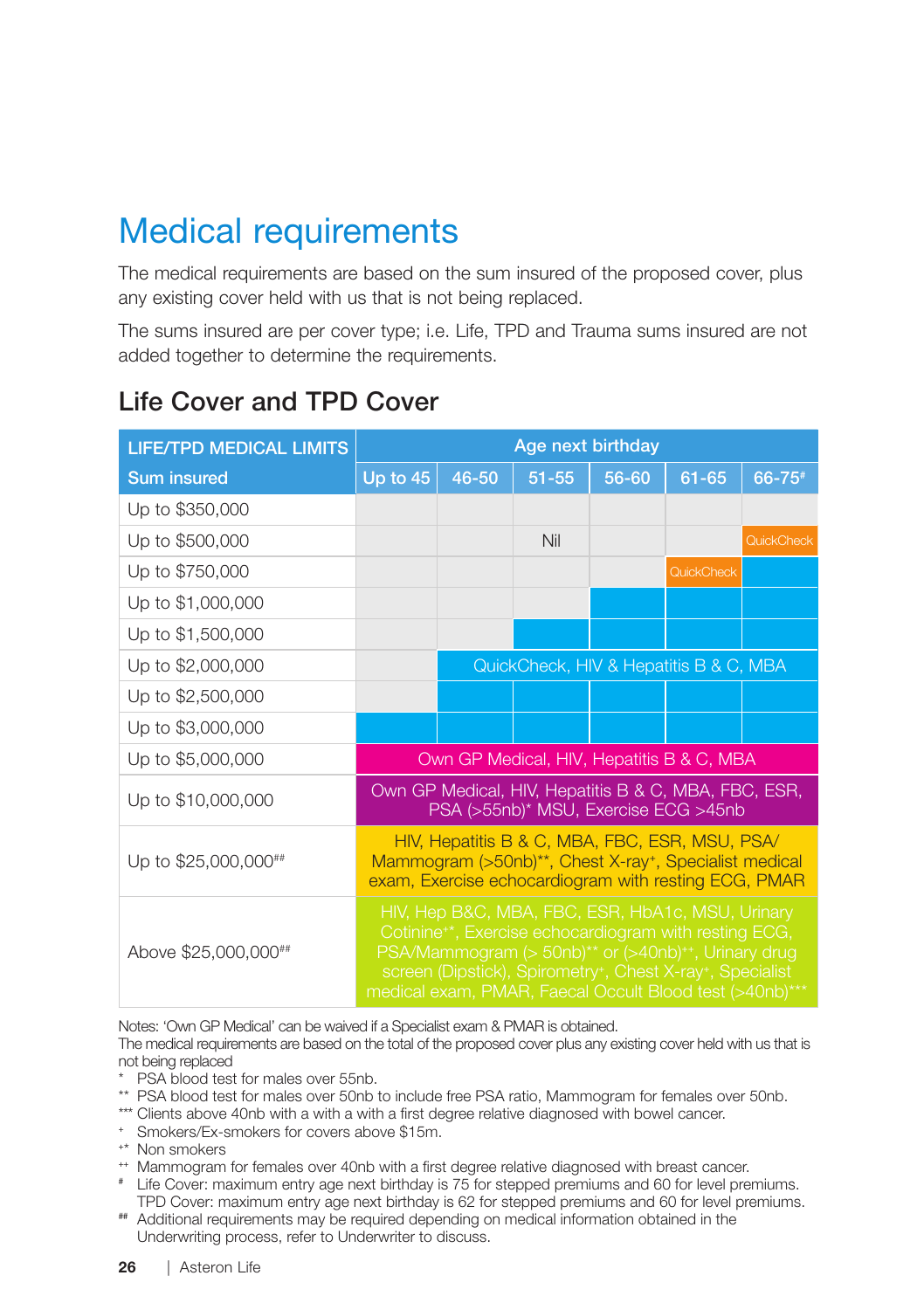#### Trauma Cover

| <b>TRAUMA MEDICAL</b>     | Age next birthday                                                               |                                                                                        |                                                                                                                       |       |
|---------------------------|---------------------------------------------------------------------------------|----------------------------------------------------------------------------------------|-----------------------------------------------------------------------------------------------------------------------|-------|
| <b>LIMITS</b>             | Up to 45<br>$46 - 50$                                                           |                                                                                        | $51 - 55$                                                                                                             | 56-65 |
| <b>Sum insured</b>        |                                                                                 |                                                                                        |                                                                                                                       |       |
| up to \$500,000           |                                                                                 |                                                                                        | Nil                                                                                                                   |       |
| $$500,001 - $750,000$     |                                                                                 |                                                                                        |                                                                                                                       |       |
| $$750,001 - $1,000,000$   |                                                                                 | QuickCheck, HIV and Hepatitis<br>B & C, MBA                                            |                                                                                                                       |       |
| $$1,000,001 - $1,500,000$ | QuickCheck, HIV and<br>Hepatitis B & C, MBA                                     |                                                                                        | QuickCheck, HIV,<br>Hepatitis B and C.<br>MBA, FBC, ESR, and<br>PSA/Mammogram <sup>^</sup>                            |       |
| Over \$1,500,000          | QuickCheck.<br>HIV.<br><b>Hepatitis B</b><br>& C, MBA,<br>FBC and<br><b>ESR</b> | Own GP<br>Medical,<br>HIV.<br><b>Hepatitis B</b><br>& C, MBA,<br>FBC and<br><b>ESR</b> | Own GP Medical, Exercise<br>Echocardiogram, HIV, Hepatitis B<br>& C, MBA, FBC, ESR and PSA/<br>Mammogram <sup>^</sup> |       |

Notes: Own GP Medical can be waived if a Specialist exam & PMAR is obtained

The medical requirements are based on the total of the proposed cover plus any existing cover held with us that is not being replaced

^PSA blood test for males and current mammogram results (within 6 months) for females

For details of our approved doctors and pathology centres, please refer to the Contact details section of this guide.

#### Important notes:

- Where a GP medical is required, a QuickCheck is not required.
- A minimum premium loading of 50% will apply where a client's BMI is 32 or greater.
- Where a client's BMI is 36 to 40 (Life and TPD) and 32 to 40 (Trauma), a QuickCheck and fasting MBA will automatically be required.
- Where a client's BMI is 41 or greater, a GP medical examination (preferably by the client's own GP) and fasting MBA will automatically be required.
- A personal medical attendant's report (PMAR) may be required in situations where the client suffers from a specific medical condition.
- If the Business Security Option is selected, the medical requirements will be based on three times the sum insured applied for.
- These tables are a guide only and further tests and/or examinations may be required based on answers provided in the personal statement.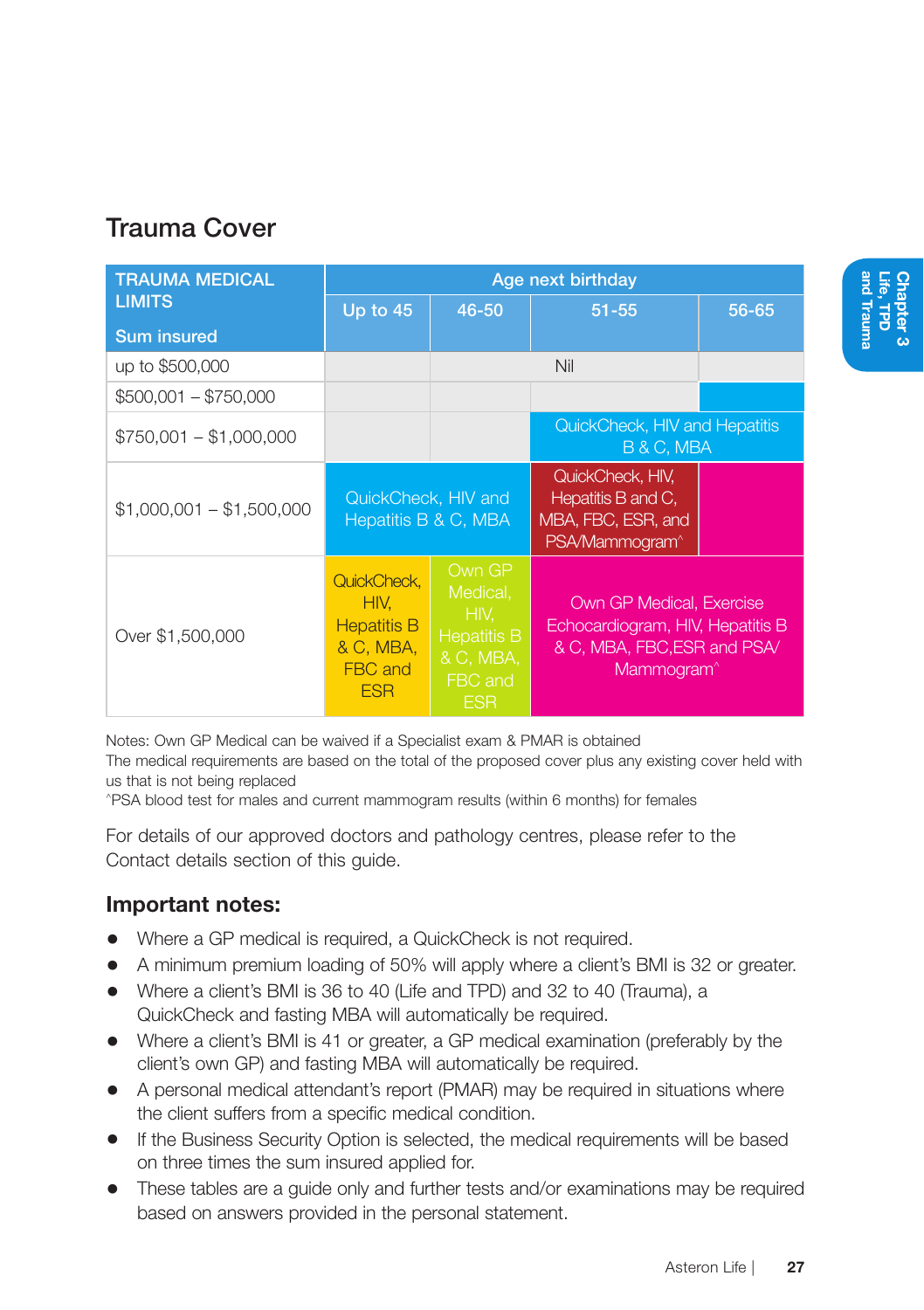# Medical terminology and abbreviation

| <b>Terminology</b><br>used        | <b>Description</b>                                                                                                                                                                                                             |
|-----------------------------------|--------------------------------------------------------------------------------------------------------------------------------------------------------------------------------------------------------------------------------|
| <b>ESR</b>                        | Erythrocyte sedimentation rate. This blood test can help detect<br>pathological processes in the body such as autoimmune disorders,<br>arthritis, tissue necrosis and tuberculosis.                                            |
| Exercise<br>$echo-$<br>cardiogram | This test is also known as a stress echocardiogram which combines an<br>electrocardiograph (ECG) with an ultrasound study of the heart before,<br>during and after exercise.                                                   |
| <b>FBC</b>                        | Full blood count. This is a blood test that measures the number and<br>status of the different types of blood cells including red blood cells,<br>white blood cells and platelets.                                             |
| <b>GP</b> medical                 | A medical assessment performed by a doctor (preferably your client's<br>usual doctor) and completion of our medical examination form by<br>the doctor.                                                                         |
| Hepatitis B & C                   | Hepatitis B and Hepatitis C. This is a blood test used to detect the<br>Hepatitis B virus and Hepatitis C virus which can cause liver disorders.                                                                               |
| <b>HIV</b>                        | A test that detects the presence of the Human Immunodeficiency Virus<br>which can cause Acquired Immune Deficiency Syndrome.                                                                                                   |
| Mammogram                         | An x-ray of the breast to identify abnormalities.                                                                                                                                                                              |
| <b>MBA</b>                        | Multiple biochemical analysis. This blood test measures indicators for<br>kidney and liver function, blood sugar, cholesterol (fat) and electrolyte<br>levels.                                                                 |
| <b>PMAR</b>                       | Personal medical attendant's report.                                                                                                                                                                                           |
| <b>PSA</b>                        | Prostate specific antigen. This is a blood test used to detect prostate<br>disorder.                                                                                                                                           |
| QuickCheck                        | A QuickCheck can be performed by a nurse or your client's usual<br>doctor. The client is required to answer three medical questions only.<br>Blood pressure, height and weight are measured and a urine sample<br>is analysed. |
| Faecal occult<br>blood test       | A test to detect early signs of bowel cancer.                                                                                                                                                                                  |
| Spirometry                        | A lung function test.                                                                                                                                                                                                          |
| Urinary cotinine                  | A urine test to detect nicotine usage.                                                                                                                                                                                         |
| Urinary drug<br>screen            | A urine test to detect the presence of drugs.                                                                                                                                                                                  |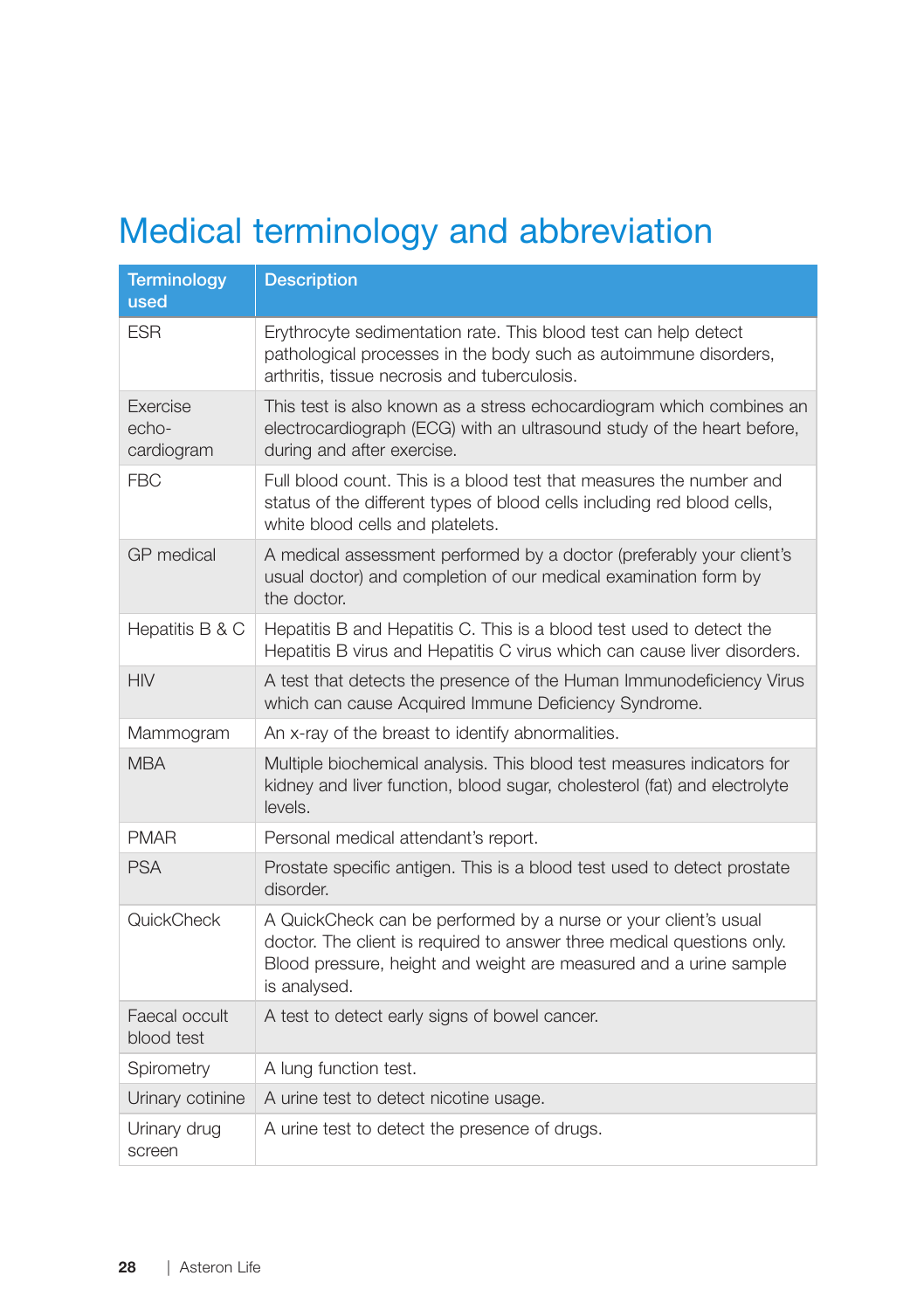## Occupational guidelines

#### Life and Trauma

Most occupation types are eligible to apply for Life Cover and/or Trauma Cover. There are certain hazardous occupations where a premium loading will apply.

Please refer to the 'Occupational classification' section on page 50 for details.

### **TPD**

The TPD definition available to a client is based on their occupation, as detailed in the 'Occupation listing' table on page 51.

The occupational definition available also depends on the hours worked in their occupation.

| <b>Any Occupation definition</b>         | <b>Own Occupation definition</b>            |
|------------------------------------------|---------------------------------------------|
| • Working at least 10 hours per week in  | • Working at least 20 hours per week in     |
| one or multiple occupations, and         | the same occupation, and                    |
| • working in an acceptable occupation    | • working in an acceptable occupation       |
| (refer to the 'Occupation listing' table | (refer to the 'Occupation listing' table on |
| on page 51).                             | page 51).                                   |

#### Home-makers

Home-makers will be issued with the 'Any occupation' TPD definition, as this enables them to move in and out of the workforce without having to change their TPD definition.

At claim time we will assess the claim under either the 'Home-maker' definition or 'Any occupation' definition, depending on whether they are a home-maker or in paid employment at the time of the claim.

Lump sum cover over \$1.5m will be considered where there are dependents and the income-earning spouse has an equivalent level of cover. A full report supporting the need for the cover is required. The 'Financial Questionnaire for non-income earning spouse' form should be used for this purpose.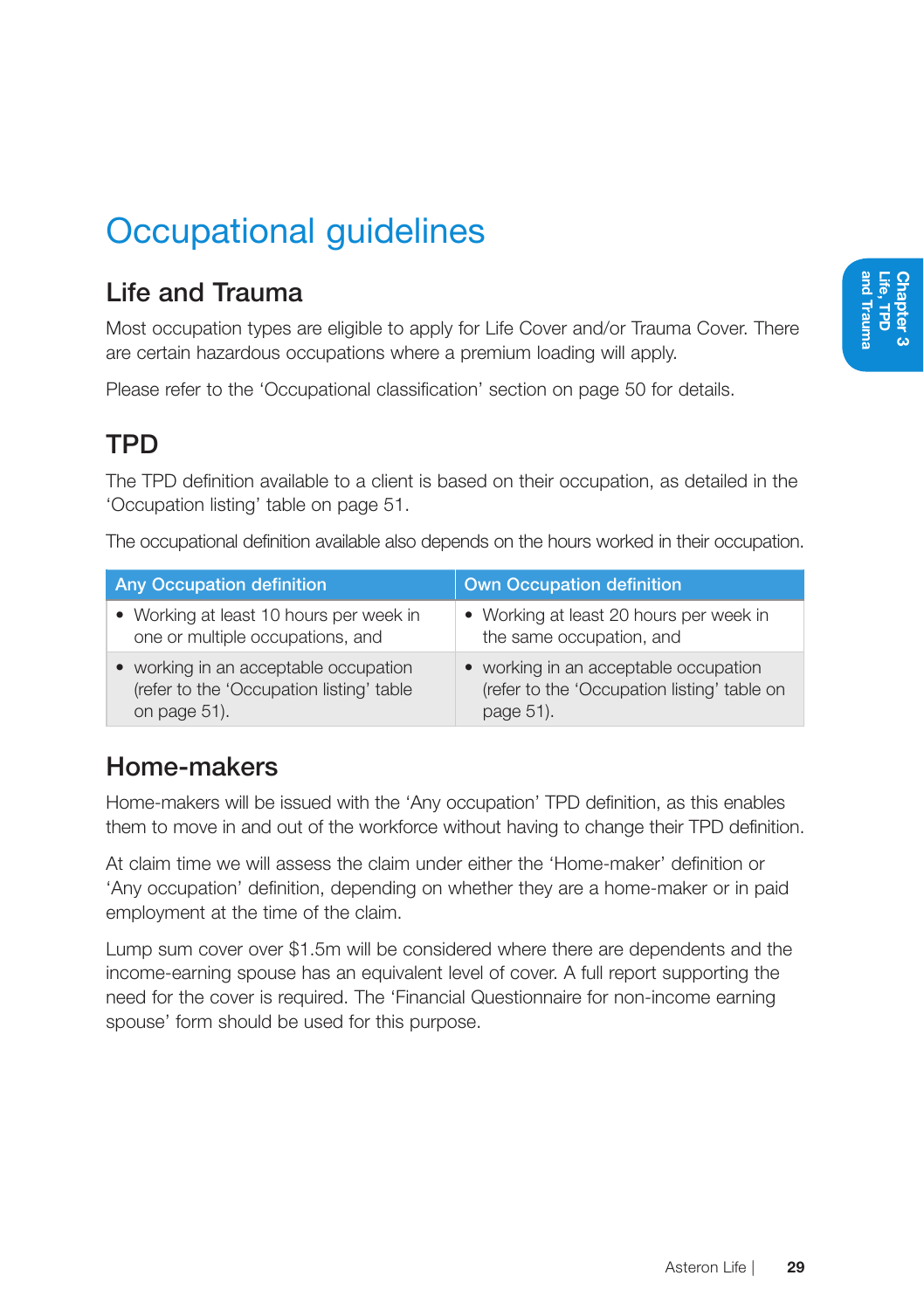## Financial requirements

#### Financial evidence is based on cover with all companies.

The 'Income details' section of the application form must be completed for every application.

Financial evidence must be provided for all applications where the total monthly benefit proposed exceeds the financial evidence limits shown below. The total monthly benefit includes all income protection cover with us and any other industry cover that is not being cancelled or replaced by the cover currently being proposed.

#### Financial evidence limits

|                   | <b>Monthly benefit</b> |                  |  |
|-------------------|------------------------|------------------|--|
| Occupation code   | <b>Agreed Value</b>    | <b>Indemnity</b> |  |
| AA, AP, LP and MP | \$15,000               | \$20,000         |  |
| A1 and A2         | \$15,000               | \$20,000         |  |
| B and C           | \$7,500                | \$20,000         |  |
|                   | \$5,000                | \$20,000         |  |

Note: The financial evidence requirements include all income protection cover with us and other industry cover that is not being cancelled or replaced by the cover currently being proposed. The financial evidence required differs for clients who are self-employed to those who are employees. The following two tables show the applicable financial requirements.

#### Financial requirements for self-employed

| Contract<br>type              | <b>Business</b><br>structure           | <b>Financial requirements</b>                                                                                                              |
|-------------------------------|----------------------------------------|--------------------------------------------------------------------------------------------------------------------------------------------|
|                               | Sole trader                            | • Individual tax returns and tax assessment notices for<br>the last two financial years.                                                   |
| Agreed Value<br>and Indemnity | Partnership                            | • Individual tax returns, tax assessment notices,<br>partnership tax returns and financial statements for the<br>last two financial years. |
|                               | Employed by<br>own company<br>or trust | • Individual tax returns, tax assessment notices,<br>company tax returns and financial statements for the<br>last two financial years.     |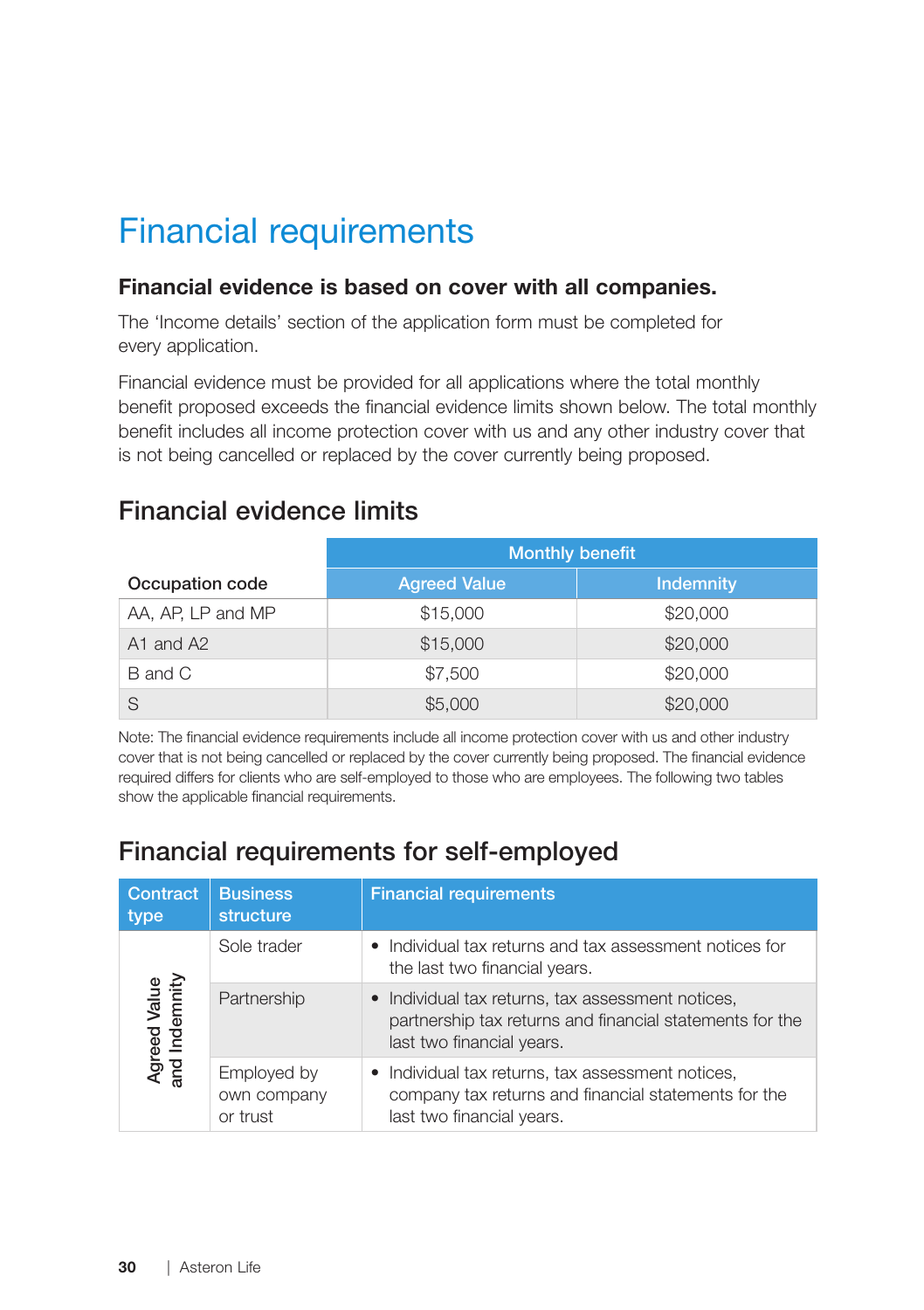# Income Protection

#### Important notes:

- Financial statements include the profit and loss statement (statement of comprehensive income), balance sheet (statement of financial position) and notes to the financial statement.
- Where your client has ownership in more than one entity, we will require tax returns and financial statements for each entity.

### Financial requirements for employees

| <b>Contract type</b> | <b>Financial requirements</b>                                                                                                                                                                                                                                                                                                                                                                                                                                                                                               |
|----------------------|-----------------------------------------------------------------------------------------------------------------------------------------------------------------------------------------------------------------------------------------------------------------------------------------------------------------------------------------------------------------------------------------------------------------------------------------------------------------------------------------------------------------------------|
| <b>Agreed Value</b>  | For applications of up to \$20,000 per month we require any one of the<br>following:<br>• Letter from employer confirming employment status and full details of<br>current salary package including a breakdown of the amounts e.g. salary,<br>superannuation, motor vehicle, fringe benefit, commission and bonus.<br>• Copy of most recent Group Certificate/PAYG summary for one year<br>Most recent individual tax return and tax assessment notice.<br>• Most recent two pay slips. The pay slips must comply with the |
|                      | applicable state legislation regarding minimum content and must<br>be clearly legible and contain no alterations.<br>For all applications greater than \$20,000 per month we also require<br>individual tax returns and tax assessment notices for the last two years.                                                                                                                                                                                                                                                      |
| Indemnity            | For applications over \$20,000 per month we require individual tax<br>returns and tax assessment notices for the last two years.                                                                                                                                                                                                                                                                                                                                                                                            |

#### Important notes:

- If your client is currently employed under terms of a contract a copy of the contract will also need to be supplied.
- If the PAYG Payment Summary or tax return provided by your client does not reflect your client's current income (due to change of employment or increase in salary), and the proposed monthly benefit is based on the new employment or increased salary, a letter from your client's current employer will also be required confirming full details of the salary package.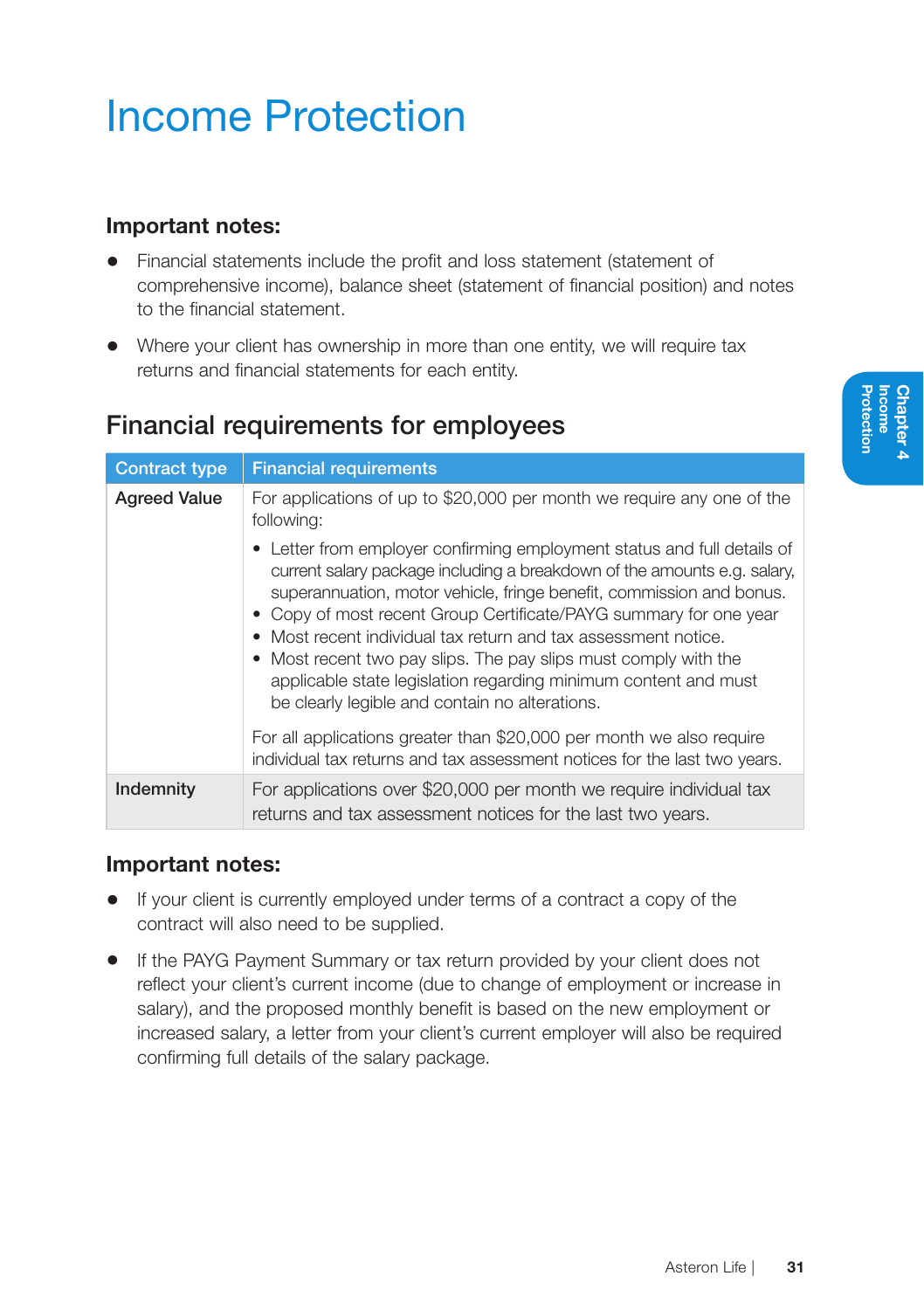- If the income to be insured consists of commission, bonuses, or overtime:
	- the letter from the employer must include a breakdown of these items and all other employee income for the last two years, or
	- the PAYG Payment Summaries must be supplied for the last two years, or
	- the individual tax returns and tax assessment notices must be supplied for the last two years, and
	- the monthly benefit will be calculated on the average of the last two years' income.

### Full financial endorsements – Agreed Value

Financial evidence is not required for monthly benefits below the financial evidence limits. However, we encourage the provision of financial evidence at the time of application so as to ensure your clients' expectations are met in the event of a claim for total disablement.

When satisfactory financial evidence is supplied we will endorse your client's policy schedule with a full financial endorsement. In the event of a claim for total disablement your client will not be required to provide proof of income to support the monthly benefit. In the event of a claim for partial disability benefits we will require proof of pre and post disability income. We may request financial evidence for other aspects of the claim in line with the terms and conditions of the policy.

#### Financial requirements for full endorsement

The financial evidence we require to endorse your client's policy is as stated in the 'financial requirements for self-employed' and 'financial requirements for employees' tables on pages 29 and 30.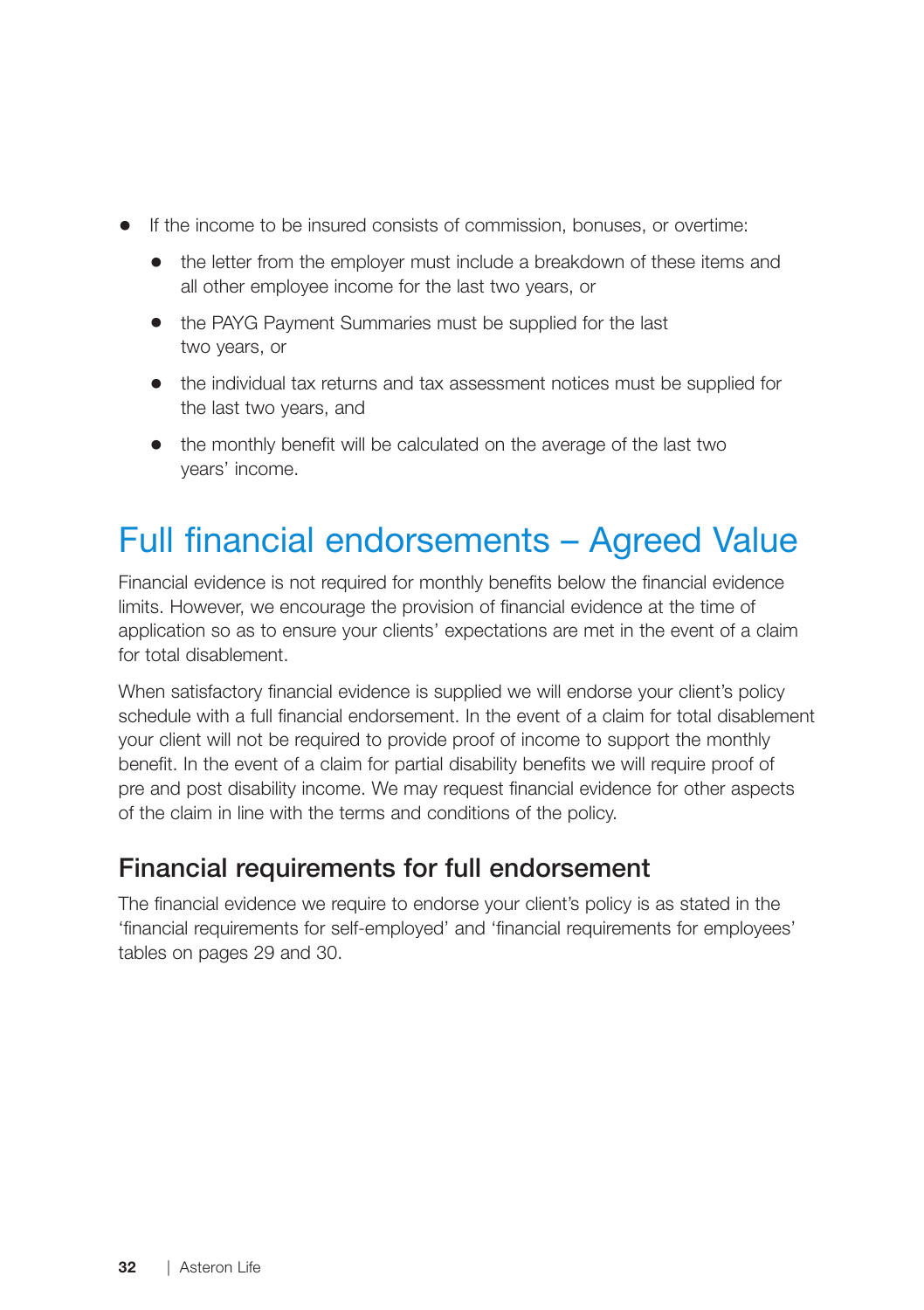## Medical requirements

The following requirements and limits apply to the Income Protection monthly benefit and Business Expenses monthly benefit:

- When applying for Income Protection Covers only base the requirements on 100% of the Income Protection monthly benefit.
- When applying for Income Protection Covers and Business Expenses Cover base the requirements on 100% of the Income Protection monthly benefit plus 50% of the Business Expenses monthly benefit.

| <b>INCOME</b>                               | Age next birthday                                      |                                           |                                                                                                 |  |
|---------------------------------------------|--------------------------------------------------------|-------------------------------------------|-------------------------------------------------------------------------------------------------|--|
| <b>PROTECTION</b><br><b>Monthly benefit</b> | up to age 45                                           | age 46-50                                 | age 51 to 65                                                                                    |  |
| $<$ \$10,000                                |                                                        | Nil                                       |                                                                                                 |  |
| \$10,001 to \$12,500                        |                                                        |                                           |                                                                                                 |  |
| \$12,501 to \$15,000                        | <b>QuickCheck</b>                                      |                                           | QuickCheck, HIV, Hepatitis B & C, MBA                                                           |  |
| \$15,001 to \$20,000                        |                                                        |                                           |                                                                                                 |  |
| \$20,001 to \$30,000                        |                                                        | Own GP Medical, HIV, Hepatitis B & C, MBA |                                                                                                 |  |
| \$30,001 to \$40,000                        | Own GP Medical, HIV, Hepatitis B & C,<br>MBA, FBC, ESR |                                           |                                                                                                 |  |
| Over \$40,000                               |                                                        |                                           | Own GP Medical,<br>HIV, Hepatitis B &<br>C, MBA, FBC, ESR<br>and PSA/<br>Mammogram <sup>^</sup> |  |

Notes: Own GP Medical can be waived if a Specialist exam & PMAR is obtained ^PSA blood test for males and current mammogram results (within 6 months) for females The medical requirements are based on the total of the proposed cover plus any existing cover held with us that is not being replaced

#### Important notes:

- The above table is a guide only. Further medical tests and/or examinations may be required based on the answers provided in the personal statement.
- A minimum premium loading of 50% will apply where a client's BMI is 32 or greater.
- Where a client's BMI is of 32 to 40, a QuickCheck and fasting MBA will automatically be required.
- Where a client's BMI is 41 or greater, a GP medical examination (preferably by the client's own GP) and MBA will automatically be required.
- A personal medical attendant's report (PMAR) may be required in situations where the client suffers from a specific medical condition or injury and we require further details.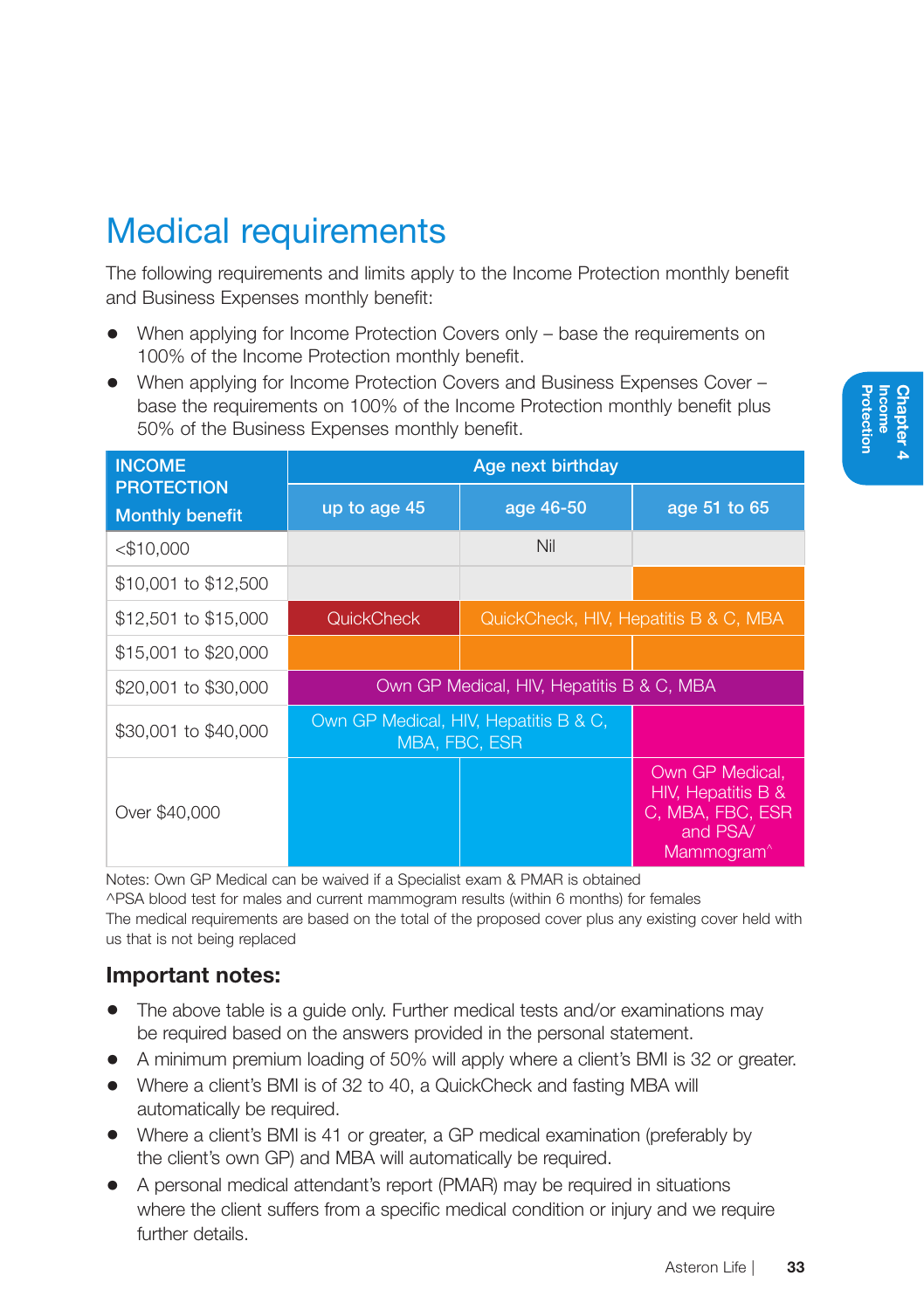# Calculating the monthly benefit

The monthly benefit your client can apply for depends on his/her insurable income. The following table illustrates the replacement ratios and the insurable income required to support the monthly benefit applied for:

| <b>Replacement ratio</b>                                         | <b>Monthly benefit</b> |
|------------------------------------------------------------------|------------------------|
| 75% of the first \$26,667 per month (\$320,000 p.a.)             | \$20,000               |
| 50% of the next \$20,000 per month (\$240,000 p.a.)              | \$10,000               |
| 20% of insurable income over \$46,667 per month (\$560,000 p.a.) | (maximum) \$30,000     |
| <b>TOTAL</b>                                                     | \$60,000               |

There are no restrictions for the benefit period for monthly benefit of up to \$30,000 per month. Any monthly benefit which exceeds \$30,000 per month will be restricted to a 2 year benefit period.

If the SuperSaver Option is selected, the client may insure an additional 5% of insurable income up to \$560,000. Full details of the SuperSaver Option can be found on page 35.

#### Definition of insurable income

If your client is **self-employed** who has an ownership interest in the business which is operating under a sole trading, partnership, company and/or trust (including an employee of your own company and trust) structure, the insurable income is their share of the net income before tax of the business i.e. their share of the business income less business expenses directly due to their personal exertion. We will also add back their share of any personal salary, wages, directors' fees, super contribution, payments to spouse (if income splitting), depreciation and any other applicable add backs.

If your client is an **employee**, the insurable income is their total remuneration package – including salary, wages, fees, reportable fringe benefits, regular commissions, regular bonuses, overtime payments, and superannuation.

Insurable income does not include:

- Income your client will continue to receive from their business if they are unable to work, including any ongoing profit generated by other employees of the business.
- Unearned income / net investment income such as dividends, interest, rental income, capital gains, pensions, annuities, military retirement pensions, proceeds from the sale of assets, etc.
- On-going commission or royalties.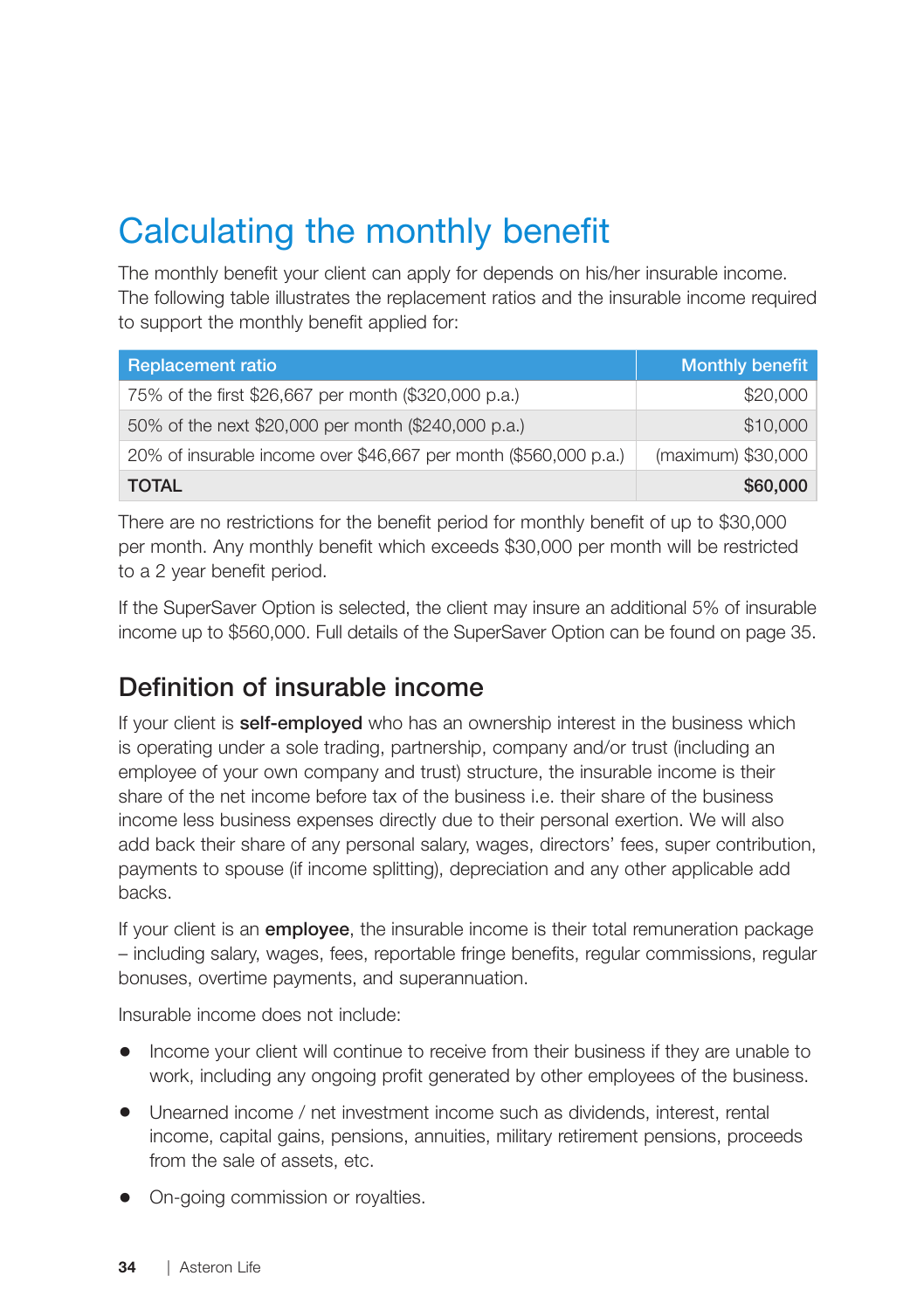Where the monthly benefit exceeds \$20,000 per month, details of your client's net assets and net investment income / unearned income will be required and taken into consideration when calculating the allowable monthly benefit.

## Ongoing income/profit

Ongoing income is income that will continue to be received when your client is disabled or not working. It often occurs when business owners receive continuing business income or profit sharing from business net profits, or when income payments are structured as ongoing commissions.

We have developed a set of qualifying rules and allowable thresholds to apply when considering the ongoing income in the calculation of the maximum monthly benefit.

Our underwriting approach is to provide flexibility of cover wherever possible. This flexibility can range from accepting cover with an extended waiting period, limited benefit period or accepting cover with the offset clause.

### Income fluctuations

Agreed Value policies – for your clients with fluctuating income, we will use an average of their income after expenses for the two financial years immediately preceding the application for insurance.

Where income has been reducing over the past two financial years, Agreed Value Income Protection Covers will not be available. Cover under an Indemnity policy may be available where future income levels can be determined with some certainty.

Indemnity policies – we will insure earned income less business expenses of the latest financial year, provided there is a reasonable expectation that this level of income will continue.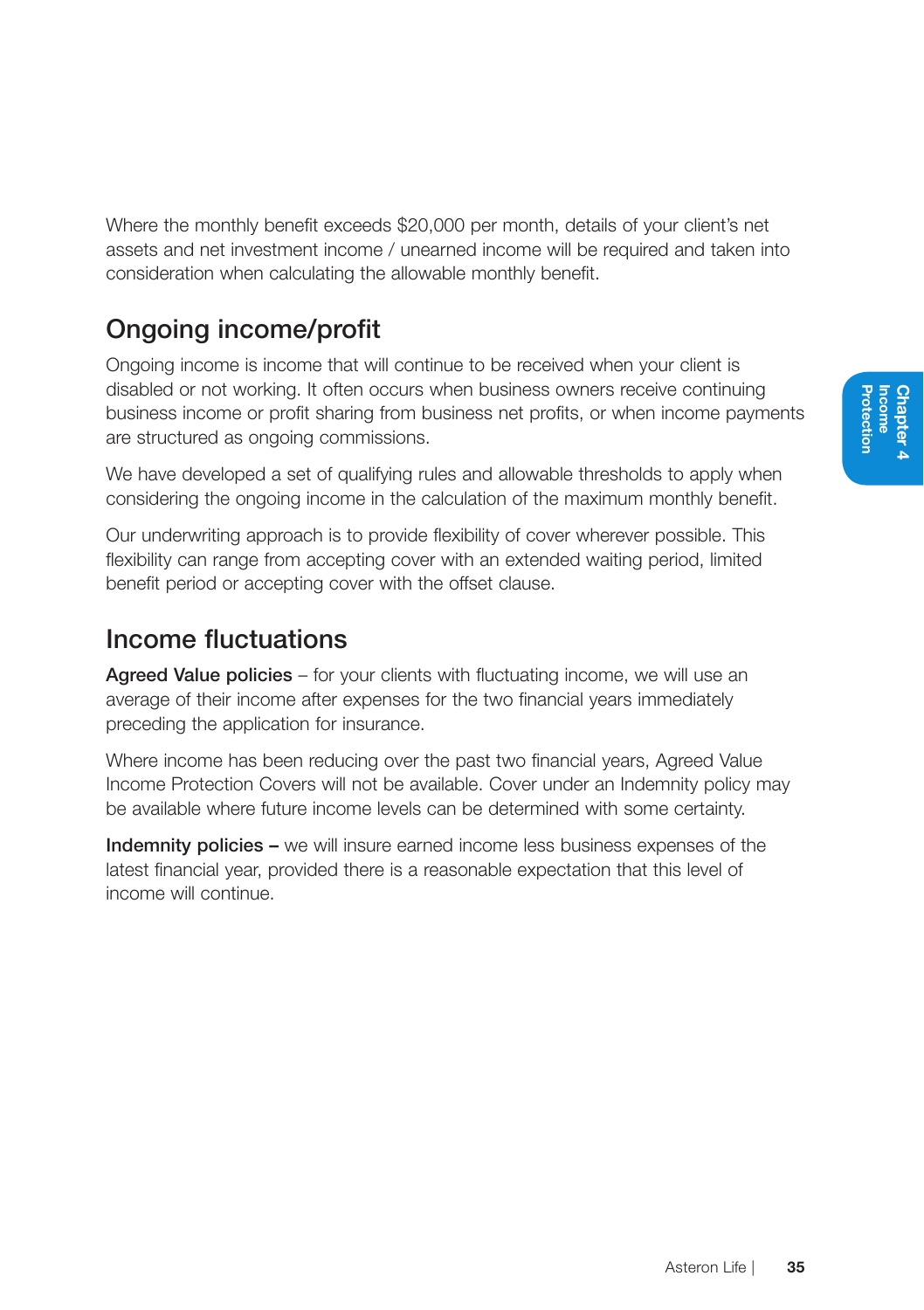### SuperSaver Option

The SuperSaver Option allows your client to insure an additional 5% of their insurable income to cover their superannuation contributions while they are disabled.

| <b>Replacement ratio</b>                                | <b>Total monthly</b><br>benefit | <b>Monthly</b><br>benefit portion | 5% Super<br><b>Saver portion</b> |  |
|---------------------------------------------------------|---------------------------------|-----------------------------------|----------------------------------|--|
| 80% of the first \$26,667 per<br>month (\$320,000 p.a.) | \$21,333                        | \$20,000                          | \$1,333                          |  |
| 55% of the next \$20,000 per<br>month (\$240,000 p.a.)  | \$11,000                        | \$10,000                          | \$1,000                          |  |
| 20% of insurable income over<br>\$46,667 per month      | $$27,667$ (max)                 | \$27,667                          | Nil                              |  |
| <b>TOTAL</b>                                            | \$60,000                        | \$57,667                          | \$2,333                          |  |

The maximum sum insured under the SuperSaver Option is:

Note: The maximum sum insured under the SuperSaver Option is \$2,333 per month and the maximum total monthly benefit is \$60,000.

If your client chooses to insure a monthly benefit that is lower than they are entitled to based on their insurable income, the SuperSaver Option amount will based on the lower monthly benefit applied for.

For example, a client has an insurable income of \$100,000 but chooses a monthly benefit of \$5,000 per month (rather than the full \$6,250 per month available). The maximum sum under the SuperSaver Option in this scenario is \$333 (\$80,000/12x5%) per month, which is based on the insurable income of \$80,000 per annum.

The following is an illustration of how insurable income is calculated, and how the monthly benefit is ascertained with and without the SuperSaver Option.

#### Example – Calculating insurable income:

| Gross salary                                  | \$350,000 |
|-----------------------------------------------|-----------|
| Superannuation contributions                  | \$120,000 |
| Salary sacrifice superannuation contributions | \$80,000  |
| Car (packaged)                                | \$50,000  |
| Total insurable income                        | \$600,000 |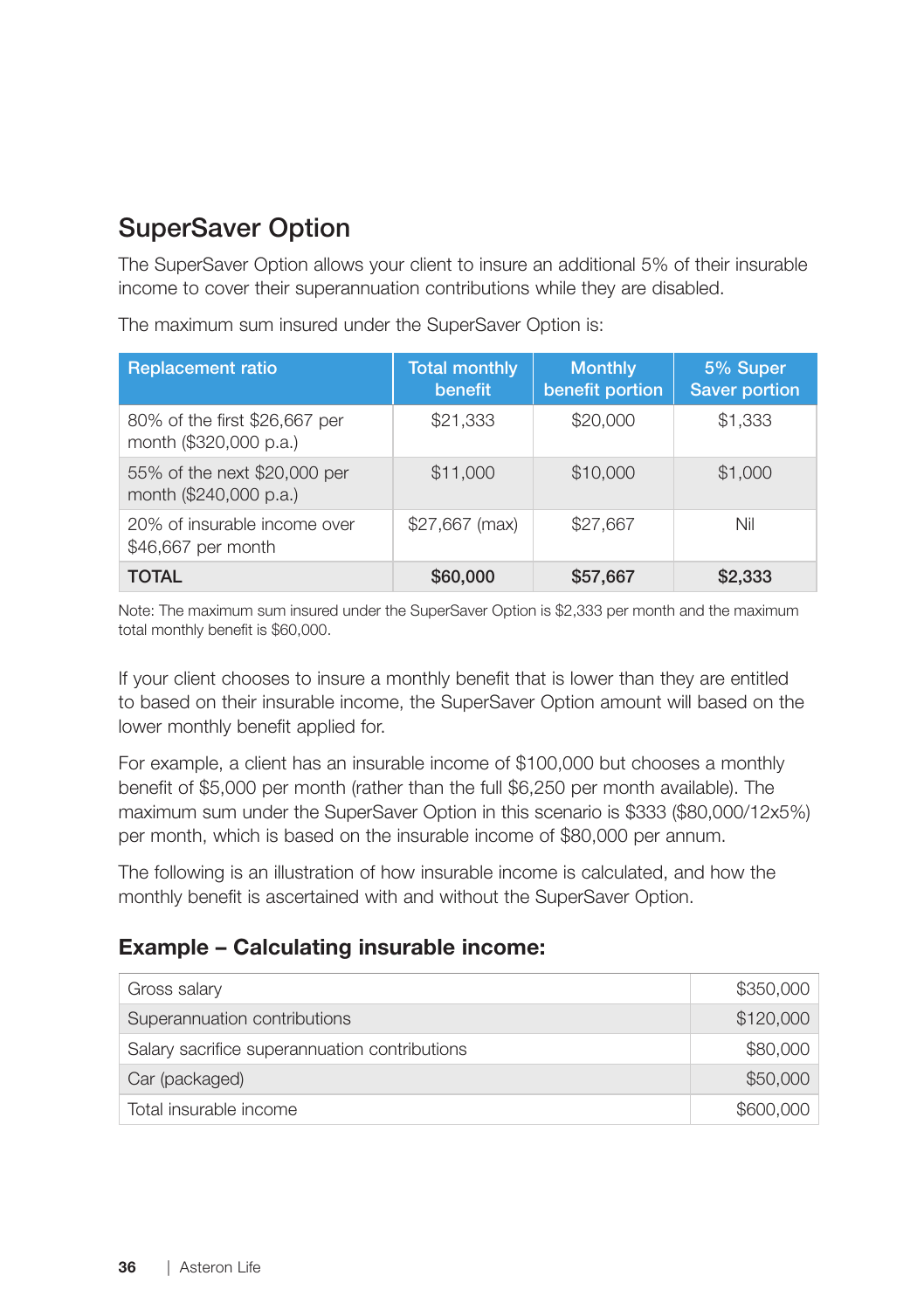|                                           | Yearly    | <b>Monthly</b> |
|-------------------------------------------|-----------|----------------|
| Total insurable income                    | \$600,000 | \$50,000       |
| Per the replacement ratios:               |           |                |
| 75% first \$320,000                       | \$240,000 | \$20,000       |
| 50% next \$240,000 (up to \$560,000)      | \$120,000 | \$10,000       |
| 20% next \$40,000 (income over \$560,000) | \$8,000   | \$666          |
| Total benefit available                   | \$368,000 | \$30,666       |
| No restriction on benefit period          | \$360,000 | \$30,000       |
| Maximum benefit period of up to 2 years   | \$8,000   | \$666          |

#### Example – Calculating the monthly benefit (without SuperSaver Option)

Note: All figures are rounded down to the nearest whole dollar when determining monthly amounts.

#### Example – Calculating the monthly benefit (with SuperSaver Option):

|                                                |     | Yearly    | <b>Monthly</b> |
|------------------------------------------------|-----|-----------|----------------|
| Total insurable income                         |     | \$600,000 | \$50,000       |
| Per the replacement ratios:                    |     |           |                |
| 80% first \$320,000                            | 80% | \$256,000 | \$21,333       |
| 55% next \$240,000 (up to \$560,000)           | 55% | \$132,000 | \$11,000       |
| 20% next \$40,000 (income over \$560,000)      | 20% | \$8,000   | \$666          |
| Total benefit available (including SuperSaver) |     | \$396,000 | \$32,999       |
| SuperSaver Option (5% of \$560,000)            |     | \$28,000  | \$2,333        |
| Total benefit (without SuperSaver)             |     | \$378,000 | \$30,666       |
| No restriction on benefit period               |     | \$360,000 | \$30,000       |
| Maximum benefit period up to 2 years           |     | \$36,000  | \$2,999        |

Note: All figures are rounded down to the nearest whole dollar when determining monthly amounts. If total monthly benefit exceeds \$30,000 as a result of the SuperSaver option, the disability monthly benefit will be restricted and not the SuperSaver monthly benefit.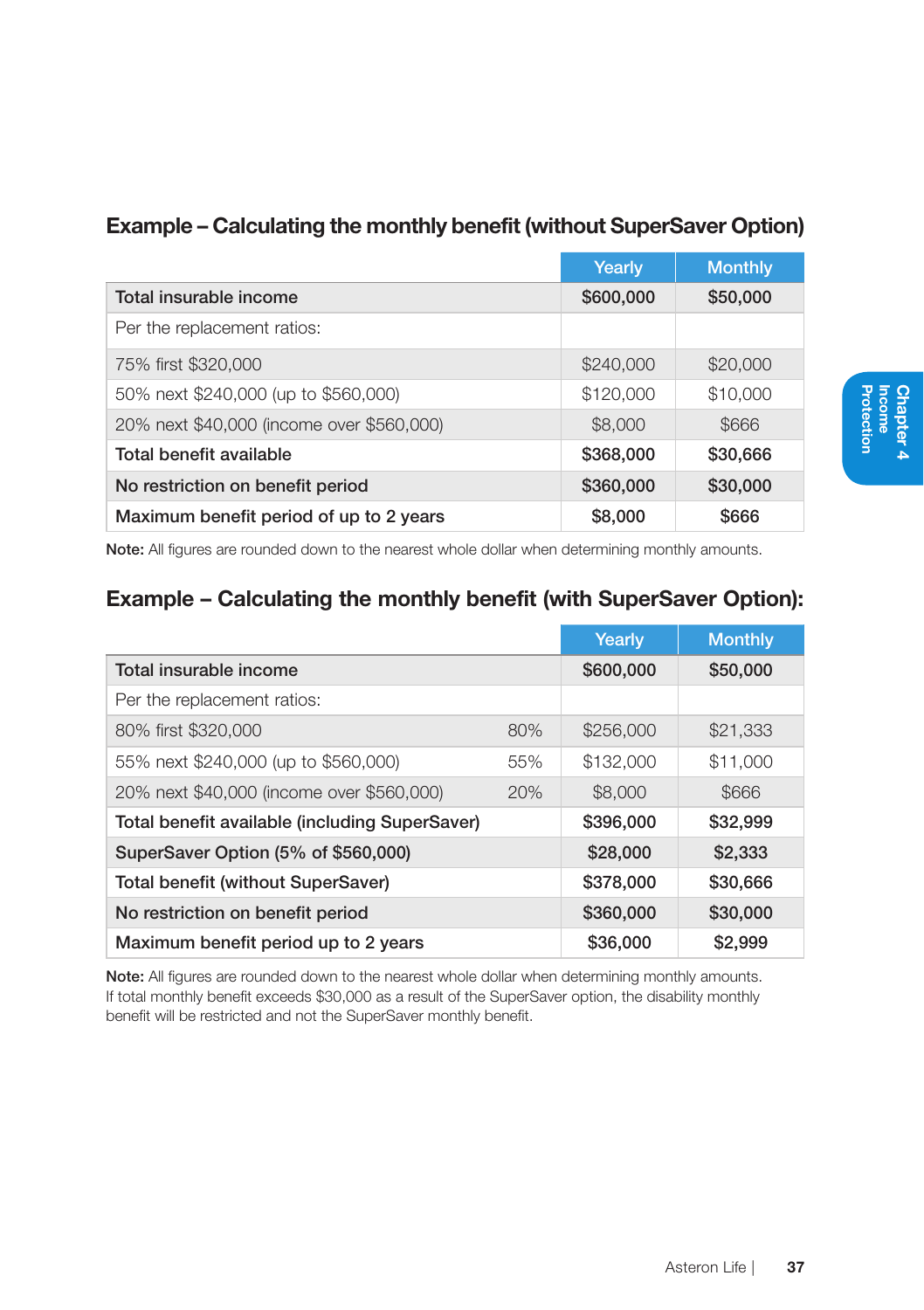## Occupation Guidelines

#### New occupations

Income Protection Covers are guaranteed renewable and therefore designed for clients with an established record of occupational and financial stability. It includes self-employed people with a track record that can be measured.

Income Protection Covers with benefit periods to age 65 and above are usually not available to clients who are just entering (or have recently entered) a new occupation field, until they have been in this new occupation for at least 12 months. This is especially so if the occupation they are leaving is an uninsurable one, or is in a higher risk occupation group.

Income Protection Covers do not generally cater for clients who have just become self-employed in their field of expertise (for example, an electrician or hairdresser) or who are starting a business in a new field (for example, a bank clerk going out to sell real estate). In these cases, success in the new occupation and ongoing levels of income are not certain.

We are prepared to offer immediate cover to certain categories of the newly selfemployed where a level of professional commitment can be displayed, which in our view, reduces the possibility of business failure.

#### Who will we consider?

We will consider applications for immediate cover in special circumstances where your clients have:

- purchased an existing business or franchise which has been operating for at least 12 months and a full set of accounts are available
- started up a business or new franchise in a different field and a business plan is available
- started up a business in their field of expertise where income is derived from the provision of a personal service (e.g. electrician or hairdresser, previously employed and now in private practice), or
- started up a business in their field of expertise not covered above where either a business plan or long-term contracts are available and whose place of business is not at home.

Clients who do not meet these criteria will not be eligible for consideration for Income Protection Covers until they have been operating the business for at least 12 months, and a complete year's set of financial statements and income details is available.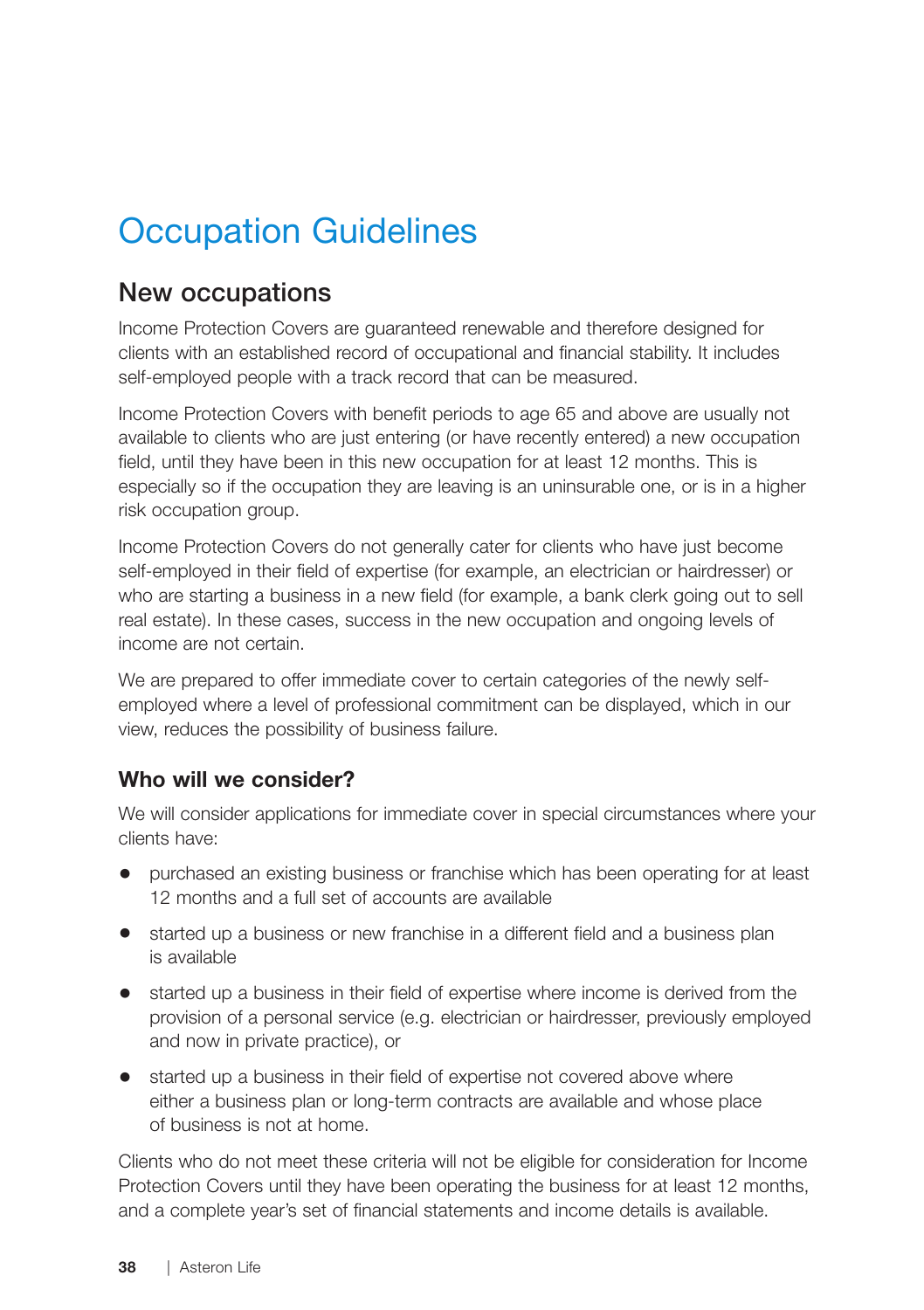#### What information do we need?

- The nature of the business.
- How long the business has been operating.
- How much knowledge of the business/industry your client has, including any relevant qualifications.
- Financial statements of the business for the last two years or a copy of the business plan, and/or copies of any relevant contracts.

#### How much will we insure?

The monthly benefit available will be based on either the client's:

- net earnings projected over the previous financial year in his/her previous occupation/employment, or
- projected earnings for the new enterprise as determined from the business plan, business accounts or contracts.

There may be instances where we limit the monthly benefit available or decline cover.

#### What are the terms?

- Minimum waiting period of 30 days.
- Maximum payment period of 5 years.
- A newly self-employed clause will be applied whereby the monthly benefit payable is based on the average income earned by your client from the business since commencement if less than 12 months old at the time of claim, or over the last 12 months if the business has been in operation for more than one year at the time of claim.

#### When can these terms be reviewed?

We will be prepared to review these special terms after your client has been running the business for at least 12 months and a complete year's income from the business is reflected in their personal tax return, and where applicable financial statements are available.

To consider the removal of the newly self-employed clause, we will need to reassess your client's occupational and financial status. Completion of the following sections of a current Asteron Life Complete application form: Details of person to be insured, Income details - self employed, Occupation and Declaration, together with proof of income.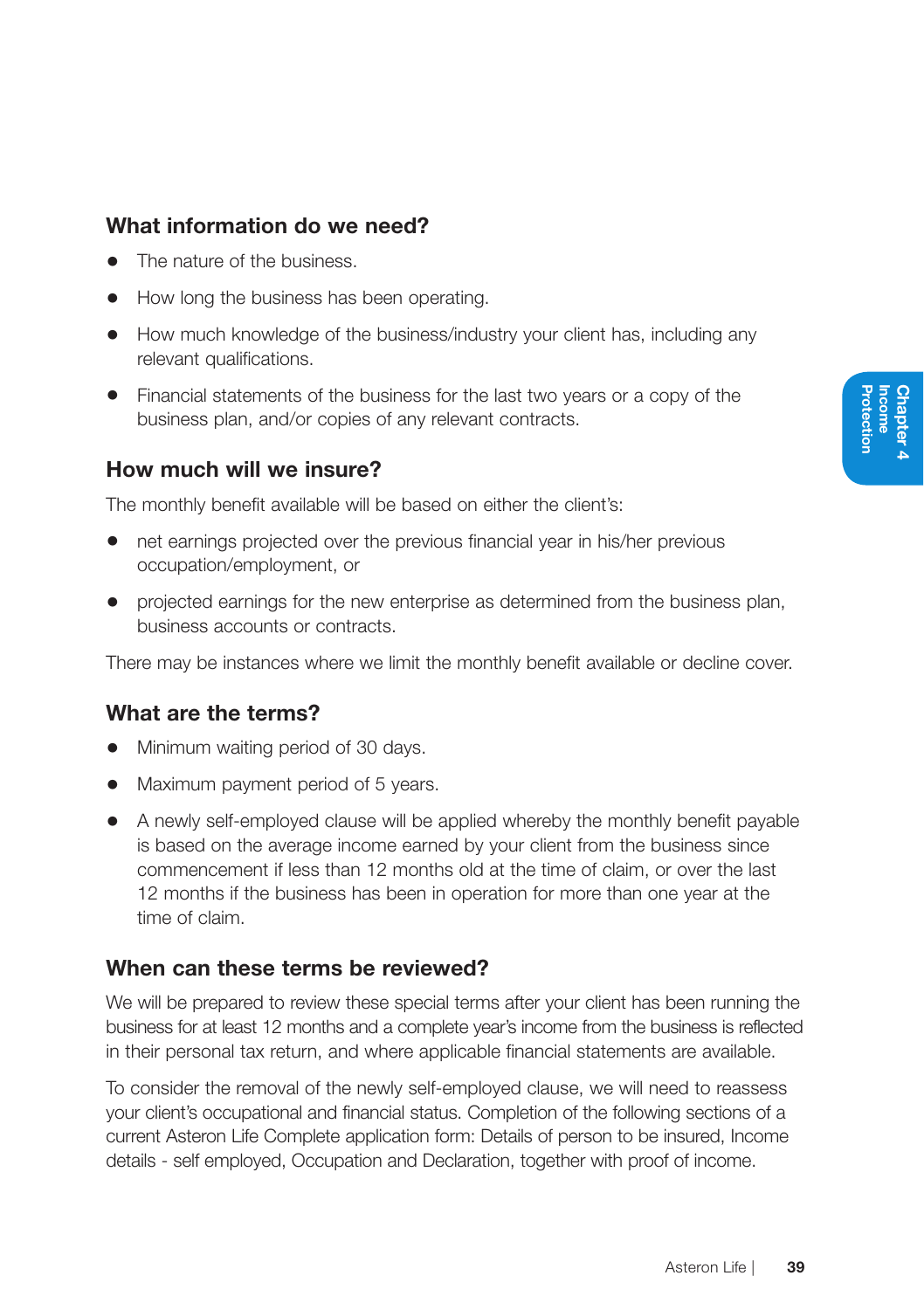To consider an increase in the monthly benefit and/or extension of the benefit period, full medical, financial, and occupational assessment will be required. A current Asteron Life Complete application with these sections completed is required together with proof of income.

### Dual occupations

Where a client has more than one occupation, we are prepared to consider them for income protection provided they work in their main occupation for at least 20 hours per week.

We will consider insuring the total combined income of both occupations if:

- the occupations are of the same nature and occupation class
- the total hours worked does not exceed 45 hours per week, and
- the client has been working in the second occupation for at least two years.

If the total hours worked is more than 45 hours per week, we will reduce the amount of income we are prepared to insure, or we may decline to offer cover.

If the occupations are of a different nature, we will cover the insurable income from the main occupation only. The occupation class applicable will be that of the occupation which presents the higher risk. For example, a clerk who also works in a restaurant as a waiter would be rated 'S'.

Consideration of a more favourable rating will be given where:

- the insured person spends less than 20% of their total work time in the more hazardous occupation, or
- the higher risk occupation is classified no lower than 'A2'.

### Hours worked

Income Protection Covers are only available to clients who work a minimum of 20 hours per week.

Clients who regularly work long hours present a risk management challenge for a health and income perspective. Where the client to be insured works for more than 60 hours a week on a regular basis, we may reduce the amount of income that we are prepared to insure on a pro-rata basis, or modify the terms available (e.g. Indemnity contract, or a reduction in the benefit period) or decline cover.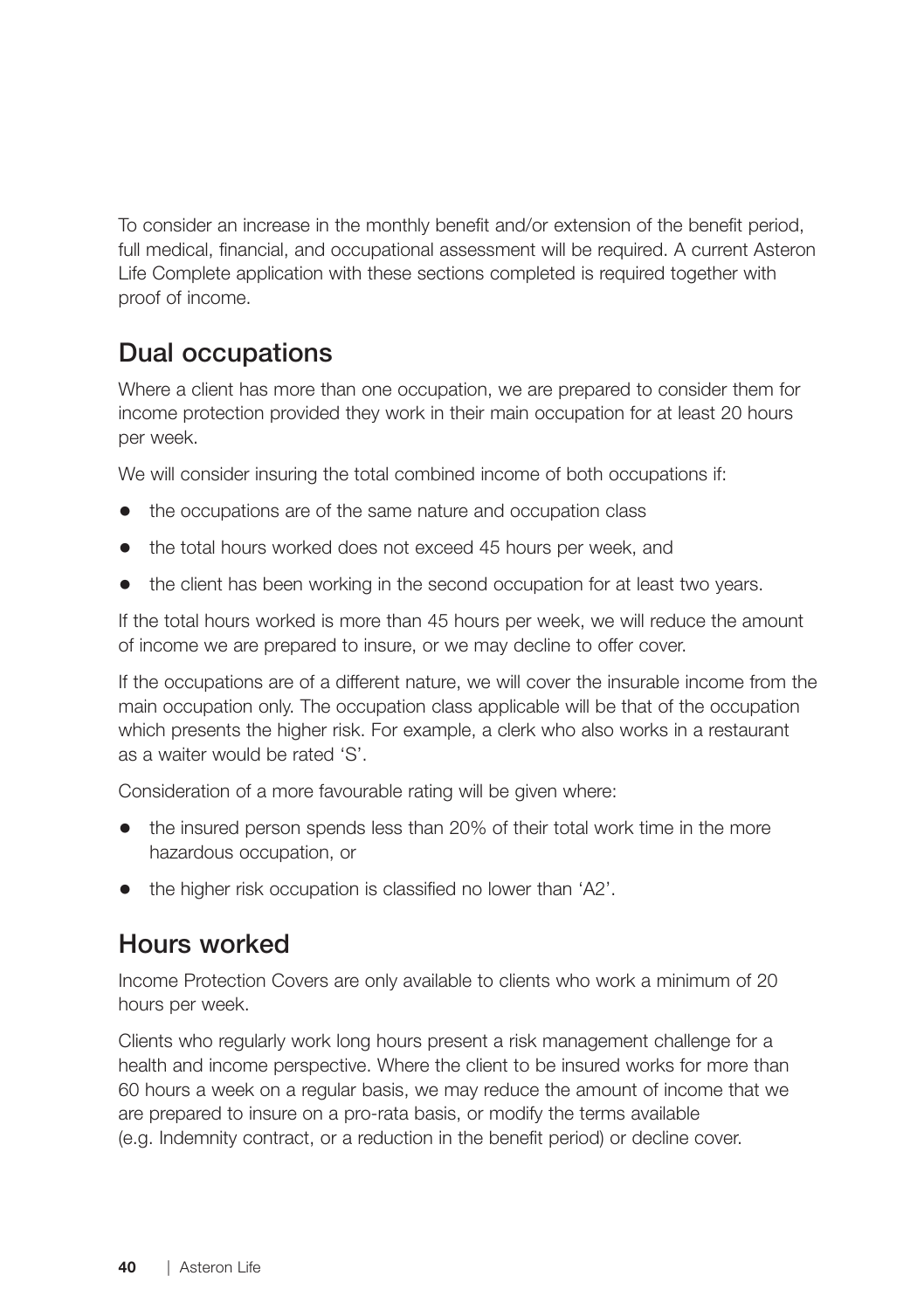### Part-time employment

Clients in permanent part-time employment for less than 30 hours per week will be considered for Income Protection Covers if they:

- have been working in this capacity for at least 12 months for employees or two years if self-employed
- do not work at home, and
- work a minimum of 20 hours per week.

### Working at home

Generally, we do not offer Income Protection Covers to clients who work at home. However, we will consider an application from a client who works from home if the following information is provided:

- Is your client an employee of a business in which they have no ownership or interest, or are they self-employed?
- The frequency (daily, weekly, sporadically) of contact your client has with their customer or employer.
- The nature of the contact your client has with their customer or employer (i.e. phone, personal visit to the employer's/customer's office, customers visiting your client's office).
- Does your client have regular and long-term contract/s or accounts? If yes, a copy of the contract/s should be submitted with the application.
- Is the work completed on an 'approval basis' or is work performed only after a contract is established?
- Is the office separate to the main residence? (i.e. does the office have its own entrance etc.)
- Is there a separate phone/fax line for the business?
- Are there any employees (excluding family members) who also work at the residence?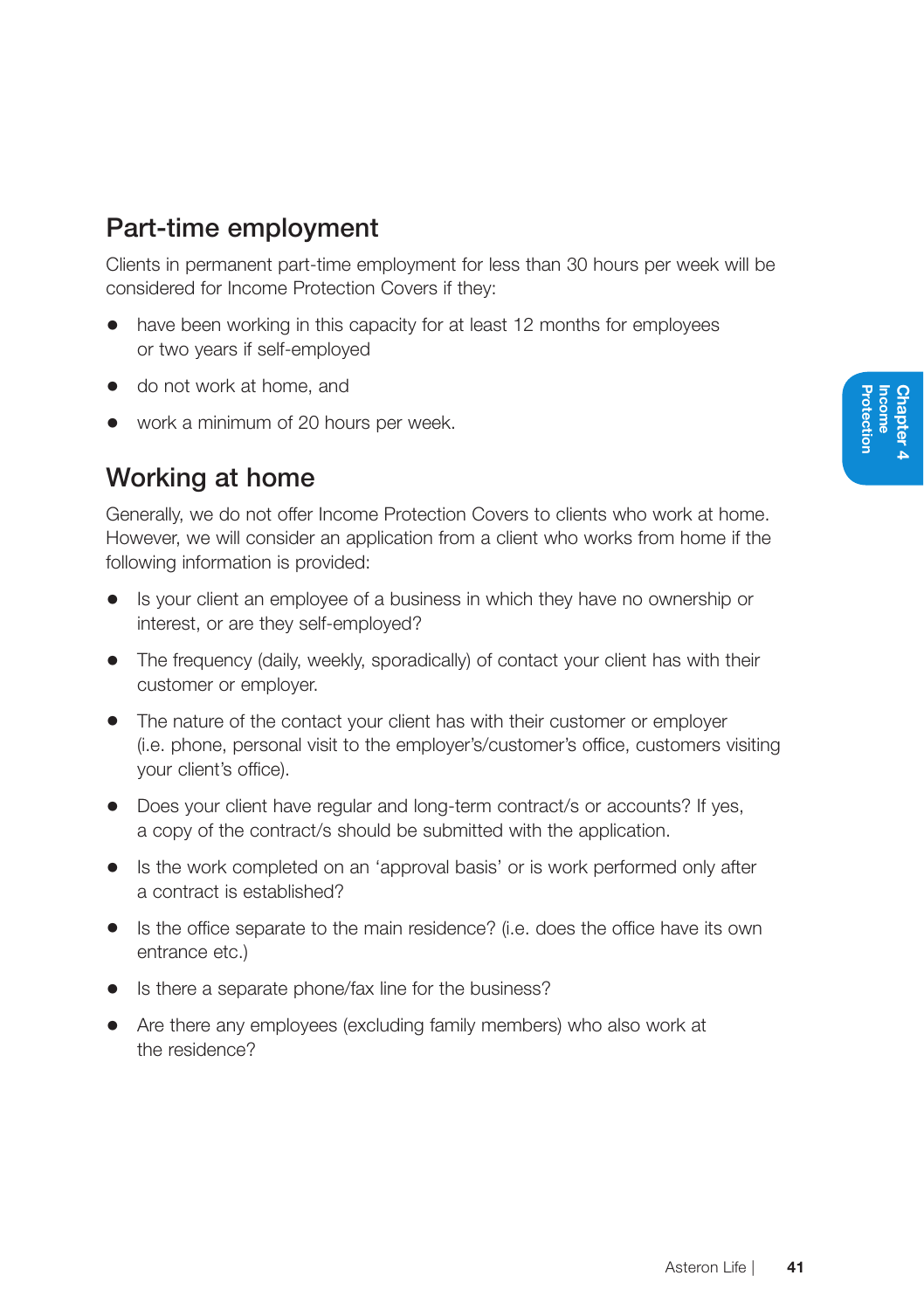As a guide, our approach to clients who work at home is as follows:

| <b>Work situation</b>                                                                                                                                                                                                | <b>Restrictions</b>                                                                                                                                                                                                                                 |
|----------------------------------------------------------------------------------------------------------------------------------------------------------------------------------------------------------------------|-----------------------------------------------------------------------------------------------------------------------------------------------------------------------------------------------------------------------------------------------------|
| Professionals dependent on continuous<br>customer contact with a fully-equipped<br>practice and waiting room such as doctors,<br>dentists, veterinary surgeons etc.                                                  | No restrictions.                                                                                                                                                                                                                                    |
| Employees with no ownership interest in the<br>business, established work practice for at<br>least 12 months.                                                                                                        | Minimum waiting period of 30 days.                                                                                                                                                                                                                  |
| Self-employed working under contract, established in home-based business<br>for at least 12 months with:                                                                                                             |                                                                                                                                                                                                                                                     |
| Frequent customer contact (i.e. with the<br>customer coming to visit or the client going out).                                                                                                                       | Minimum 30 day waiting period                                                                                                                                                                                                                       |
| Regular customer contact at least weekly,<br>outside residence.                                                                                                                                                      | Minimum 60 day waiting period                                                                                                                                                                                                                       |
| Irregular customer contact (frequency less<br>than weekly).                                                                                                                                                          | Minimum 90 day waiting period                                                                                                                                                                                                                       |
| Self-employed non-contract (freelance) workers with a steady customer base<br>from whom they have a track record of regular work for at least two years:                                                             |                                                                                                                                                                                                                                                     |
| Regular at least weekly face-to-face<br>customer contact.                                                                                                                                                            | • Minimum 60 day waiting period.<br>• Maximum benefit period of 5 years.<br>• An endorsement that in the event of a<br>claim the monthly benefit will be based on<br>the income earned in the immediate 12<br>months prior to the claim being made. |
| Nil or minimal face to face customer<br>contact.                                                                                                                                                                     | • Minimum 90 day waiting period.<br>• Maximum benefit period of 2 years.<br>• An endorsement that in the event of a<br>claim the monthly benefit will be based<br>on the income earned in the immediate<br>12 months prior to the claim being made. |
| Where we are prepared to consider offering Income Protection Covers, satisfactory<br>proof of income must be provided (i.e. tax returns, tax assessment notices and<br>financial statements for the past two years). |                                                                                                                                                                                                                                                     |
| Self-employed, nil or minimal customer<br>contact, irregular work stream (e.g. home-<br>based word processor, dressmaker,<br>bookkeeper etc.).                                                                       | Not insurable.                                                                                                                                                                                                                                      |
| Some home-based occupations that may<br>involve some degree of customer contact<br>(e.g. beautician, masseur, craft<br>manufacturer and seller).                                                                     | Not insurable.                                                                                                                                                                                                                                      |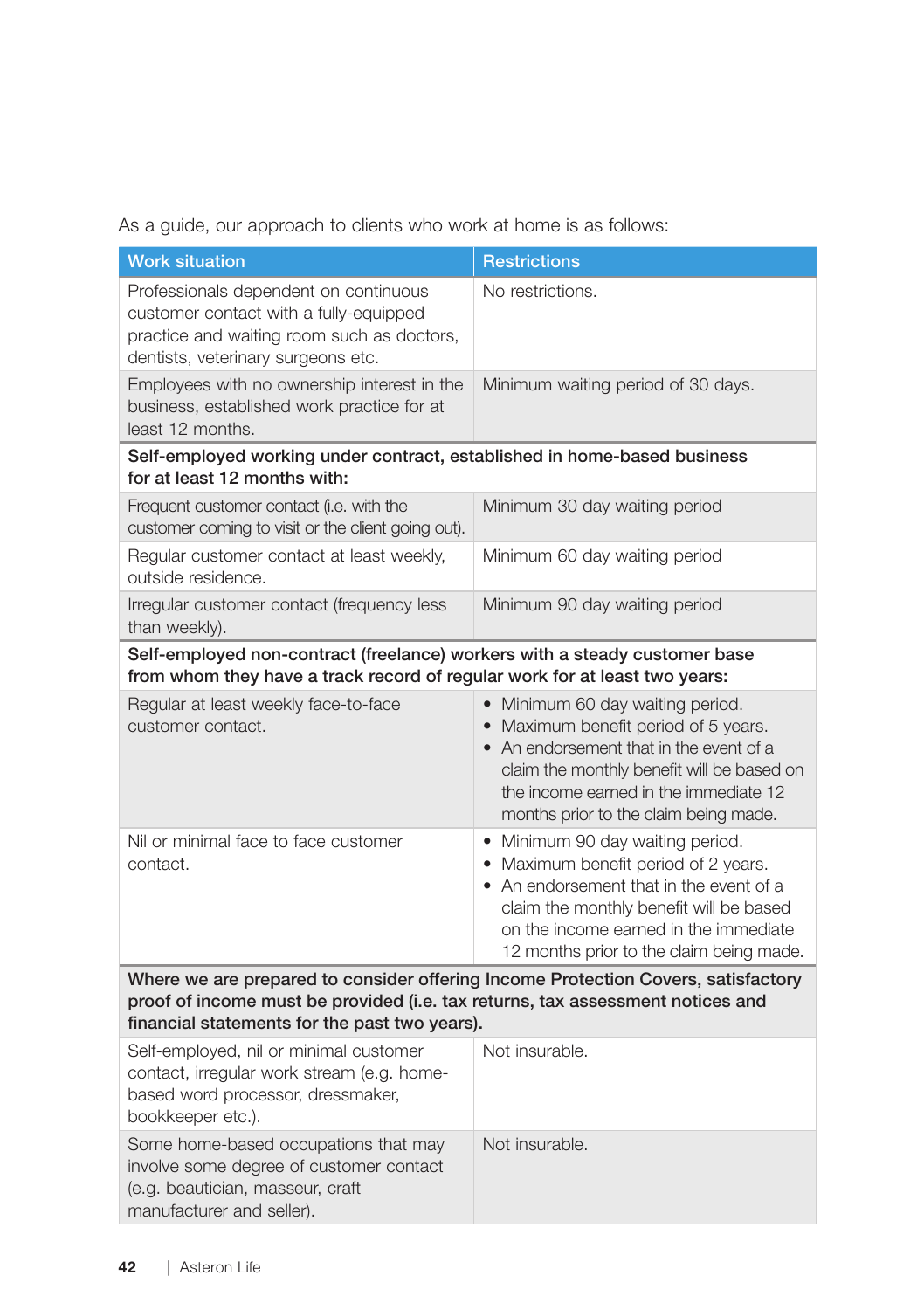## Working in remote locations

Clients working in remote locations (i.e. mine sites, offshore oil rigs, etc.) are paid a premium for the hardship of working at these sites.

Generally, where the occupation is insurable for any Income Protections Covers, the insurable monthly benefit will be limited to 60% of their insurable income.

### Income Protection for farmers

The ability of self-employed farmers to provide financial evidence in support of their income protection application is often complicated by natural events such as drought and flood or delays receiving income for work already done such as payments from wheat or wool boards etc.

With this in mind, we make the following special offer in addition to our usual fully underwritten long term cover without any cap.

### Special Farmers Offer

- A guaranteed maximum monthly benefit up to and including \$2,500 per month without the need to provide any financial evidence;
- Monthly benefit will be fully financially endorsed
- 2 or 5 year benefit periods;
- Minimum waiting period of 30 days available.

### Enhanced Special Farmers Offer

- A guaranteed maximum monthly benefit up to and including \$3,500 per month based on a net positive balance sheet only (no Profit and Loss Account is to be provided) for the last financial year.
- Monthly benefit will be fully financially endorsed.
- 2, 5, to age 65 benefit periods available to all classes except Class C and which can have a 2 or 5 year benefit period only.
- Minimum waiting period of 30 days available.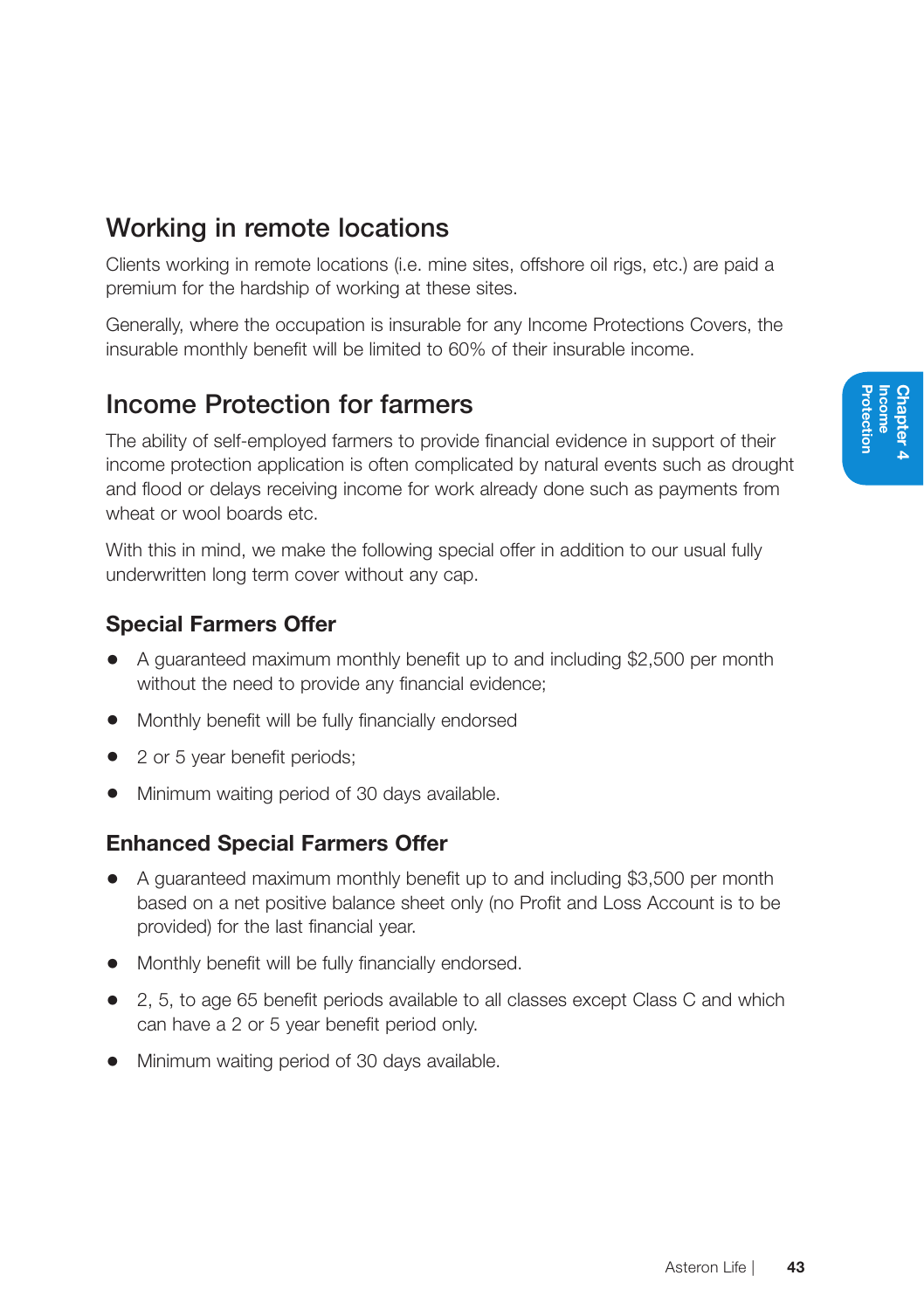## Underwriting Guidelines

|                                                                                                                                                                                                                                                                                      | <b>Special</b><br><b>Farmers Offer</b> | <b>Enhanced</b><br><b>Special</b><br><b>Farmers Offer</b> |
|--------------------------------------------------------------------------------------------------------------------------------------------------------------------------------------------------------------------------------------------------------------------------------------|----------------------------------------|-----------------------------------------------------------|
| The applicant must have been in the farming industry<br>for at least 5 years and the current self-employed<br>arrangement for at least 12 months.                                                                                                                                    | ✓                                      | ✓                                                         |
| The general financial evidence guidelines for<br>self-employed proof of income do not apply to<br>applications for the Special Farmers Offers.                                                                                                                                       | $\checkmark$                           | ✓                                                         |
| This cover cannot be taken as a top up of any other<br>income protection cover whether underwritten<br>or otherwise.                                                                                                                                                                 | ✓                                      | ✓                                                         |
| Limited underwriting terms will not be available in<br>conjunction with Asteron Life Income Protection<br>for Farmers.                                                                                                                                                               | $\checkmark$                           | $\checkmark$                                              |
| This offer cannot be included in an Indemnity Income<br>Protection application.                                                                                                                                                                                                      | $\checkmark$                           | $\checkmark$                                              |
| For benefits greater than \$3,500 the usual financial<br>requirements apply.                                                                                                                                                                                                         | $\checkmark$                           | ✓                                                         |
| The Income details section must be left blank, while<br>within the Financial Details section only question 1 is to<br>be completed (other questions left blank)                                                                                                                      | ✓                                      |                                                           |
| The Income details section must be left blank, while<br>within the Financial details section only question 1 is to<br>be completed (other questions left blank). In addition<br>the farm's net positive balance sheet for the last<br>financial year must accompany the application. |                                        | ✓                                                         |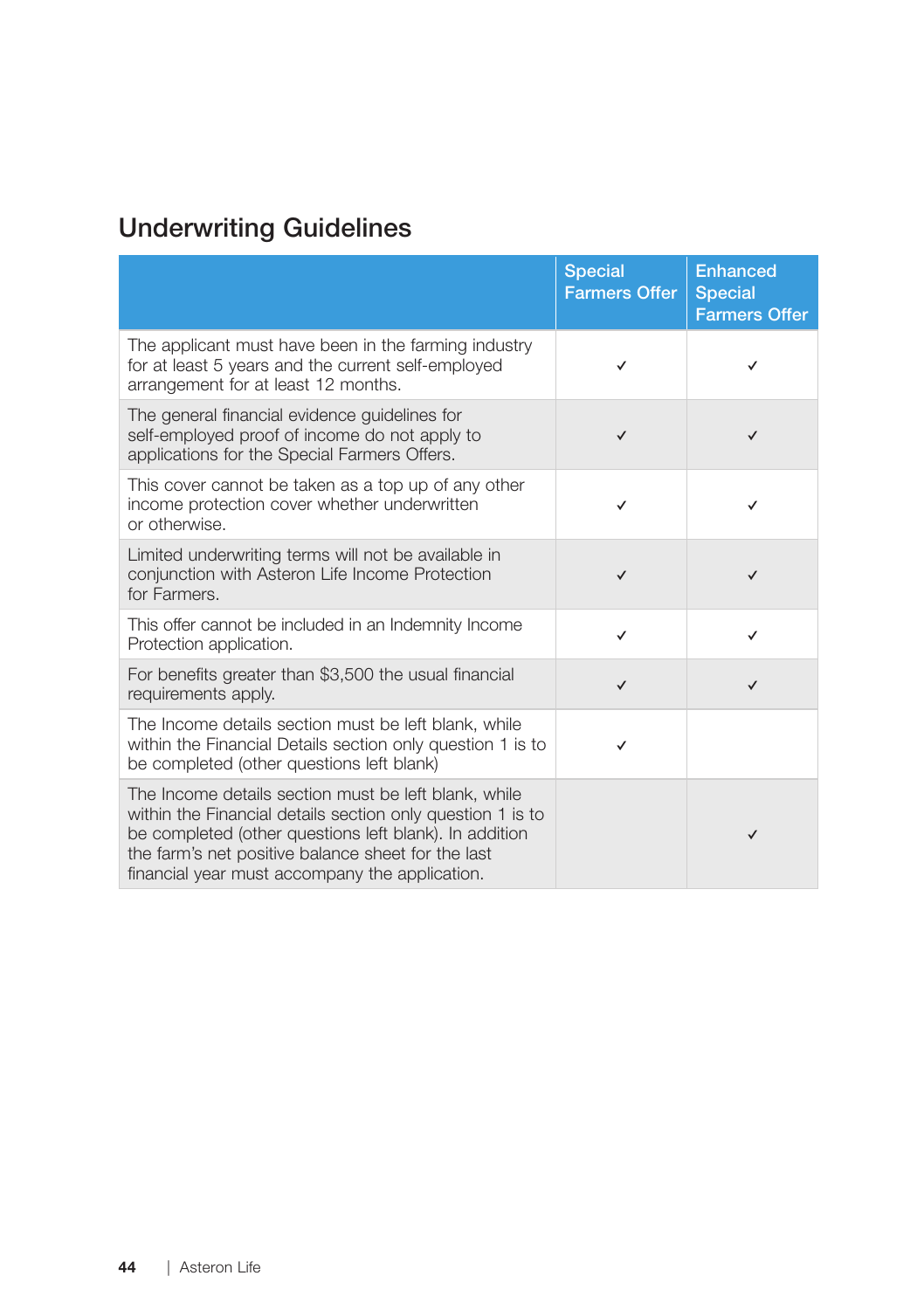# New professional and graduate offer

We understand that it may not be possible for new graduates and newly qualified professionals to provide financial evidence in support of their application for cover. This offer allows your client to apply for any Income Protection Covers, Life Cover, Trauma Covers and TPD Cover without the need for them to provide financial evidence.

This offer is only available to new graduates and newly qualified professionals who are working full-time and generating an income from their respective occupation. The following two tables shows the maximum sum insured available under this offer and the eligibility criteria for each occupation.

Occupation **Income Protection** Covers (monthly benefit) Life **Cover Trauma Covers** TPD **Cover** Agreed Value Indemnity Accountant – New graduate \$5,000 \$10,000 \$2.0m \$1.5m \$2.0m Accountant – Professional \$6,000 \$10,000 \$3.0m \$1.5m \$2.0m Actuarial – New graduate \$5,000 \$10,000 \$2.0m \$1.5m \$2.0m Actuarial – Fellow \$8,000 \$10,000 \$3.0m \$1.5m \$3.0m Architect \$4,000 \$10,000 \$2.0m \$1.0m \$2.0m Dentist - Specialist (ie. Endodontist, Oral & Maxillofacial Surgeon, Orthodontist)^ \$15,000 \$15,000 \$5.0m \$2.0m \$3.0m Doctor – Dentist / Dental Surgeon^ \$7,500 \$10,000 \$3.0m \$1.5m \$2.0m Doctor – Intern / Registrar \$10,000 \$10,000 \$3.0m \$1.5m \$3.0m Doctor – GP \$10,000 \$10,000 \$4.0m \$1.5m \$3.0m Doctor – Specialist \$15,000 \$15,000 \$5.0m \$2.0m \$3.0m Engineer \$5,000 \$10,000 \$2.0m \$1.0m \$2.0m Law – Barrister \$6,250 \$10,000 \$3.0m \$1.5m \$3.0m Law – Solicitor \$6,250 \$10,000 \$3.0m \$1.5m \$2.0m Optometrist \$5,000 \$10,000 \$2.0m \$1.0m \$2.0m Pharmacist \$4,000 \$10,000 \$2.0m \$1.0m \$2.0m Physiotherapist \$4,000 \$10,000 \$2.0m \$1.0m \$2.0m Psychologist \$4,000 \$10,000 \$2.0m \$1.0m \$2.0m Veterinarian \$4,000 \$10,000 \$2.0m \$1.0m \$2.0m

The maximum sums insured include any existing cover with us or any other company which is not being replaced.

^ Dental surgeons are not classified as specialists for the purpose of this offer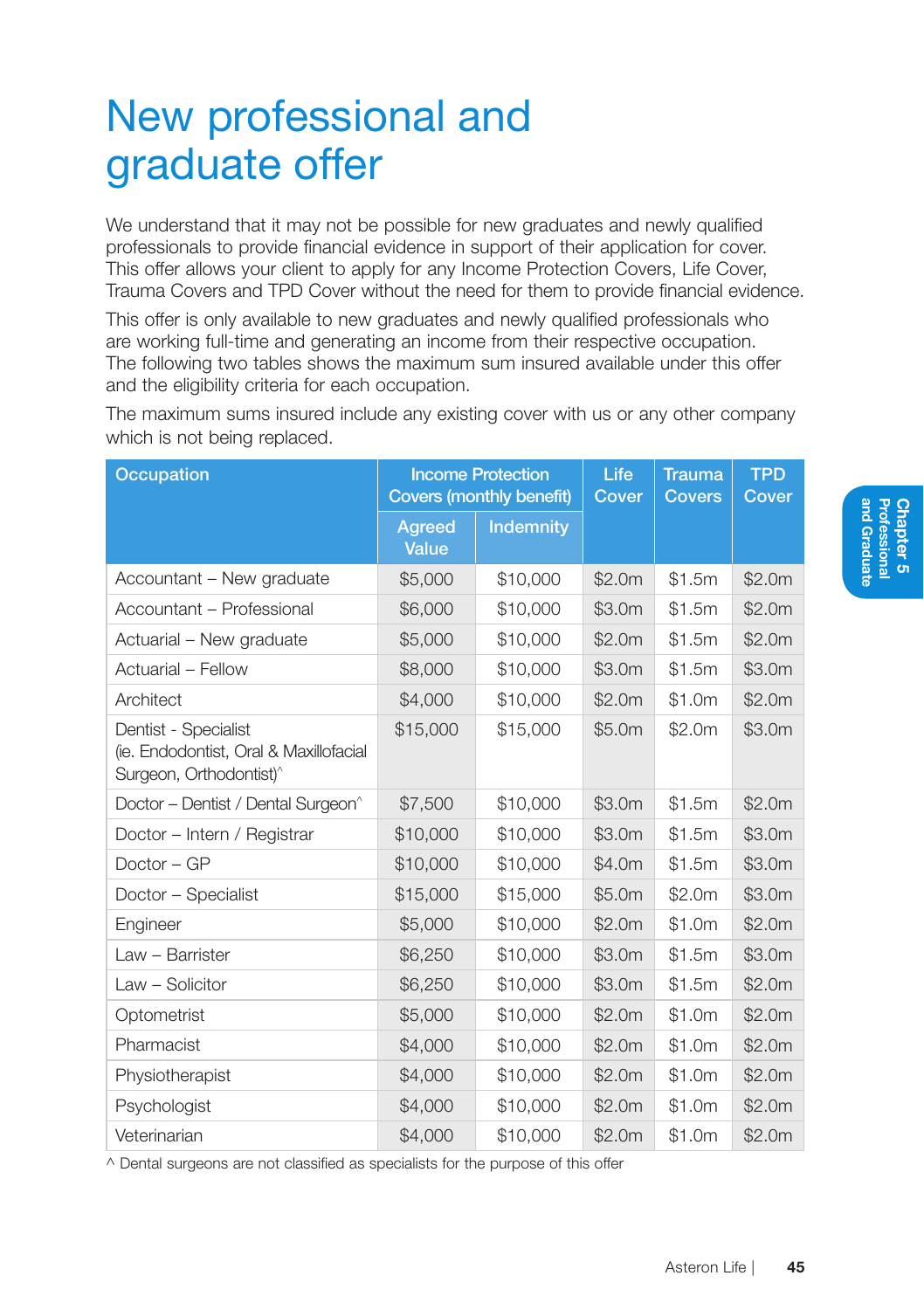| Occupation                                                                                                                                                                                                                           | <b>Eligibility Criteria</b>                                                                                                                                                                                                                                                                                                                                                                                                                                        |
|--------------------------------------------------------------------------------------------------------------------------------------------------------------------------------------------------------------------------------------|--------------------------------------------------------------------------------------------------------------------------------------------------------------------------------------------------------------------------------------------------------------------------------------------------------------------------------------------------------------------------------------------------------------------------------------------------------------------|
| $\bullet$ Accountant -<br>Professional<br>• Actuarial - Fellow                                                                                                                                                                       | A new Certified Public Accountant (CPA), Chartered Accountant (CA)<br>or actuarial fellow, working full-time, generating an income who:<br>• graduated with the appropriate bachelor degree or higher<br>qualification, and<br>• is currently registered and qualified to practise as a CPA, CA or<br>Fellow of the Institute of Actuary of Australia (FIAA) in Australia<br>within the last 3 years.                                                              |
| $\bullet$ Doctor - GP<br>Doctor - Dentist /<br>Dental Surgeon                                                                                                                                                                        | A new GP or dentist working full-time, generating an income who:<br>• graduated with the appropriate medical degree or higher<br>qualification from a medical or dental school and is a qualified<br>fellow of the appropriate college, and<br>• is currently registered to practice with the Medical Board of<br>Australia (MBA) or Dental Board of Australia (DBA) within the<br>last 3 years.                                                                   |
| • Doctor - Specialist<br>• Dentist - Specialist<br>(ie. Endodontist,<br>Oral & Maxillofacial<br>Surgeon,<br>Orthodontist)                                                                                                            | A new medical specialist working full-time, generating an income who:<br>graduated with the appropriate medical or higher qualification<br>from a medical or dental school, completed the appropriate<br>requirements to be a specialist and is a qualified fellow of<br>a specialty college which is recognised by the appropriate<br>Australian registration board, and<br>• is currently registered to practice with the MBA or DBA within<br>the last 3 years. |
| • Law - Barrister<br>• Law - Solicitor                                                                                                                                                                                               | A new barrister or solicitor working full-time, generating an<br>income who:<br>• graduated with a law degree or higher qualification from an<br>accredited law school, completed the approved accredited<br>program of practical legal training, and<br>• Is currently registered to practise as a barrister or solicitor<br>with the appropriate Bar Association or Law Society, and was<br>admitted within the last 3 years.                                    |
| • Accountant $-$<br>New graduate<br>$\bullet$ Actuarial –<br>New graduate<br>• Architect<br>• Doctor - Intern /<br>Registrar<br>• Engineer<br>• Optometrist<br>• Pharmacist<br>• Physiotherapist<br>• Psychologist<br>• Veterinarian | A new graduate or practitioner working full-time, generating an<br>income who:<br>• graduated with the appropriate bachelor degree or<br>higher qualification within the last 3 years<br>• is currently working in the stated profession, and<br>• is currently registered to practise with the appropriate<br>Australian and/or territory registration board.                                                                                                     |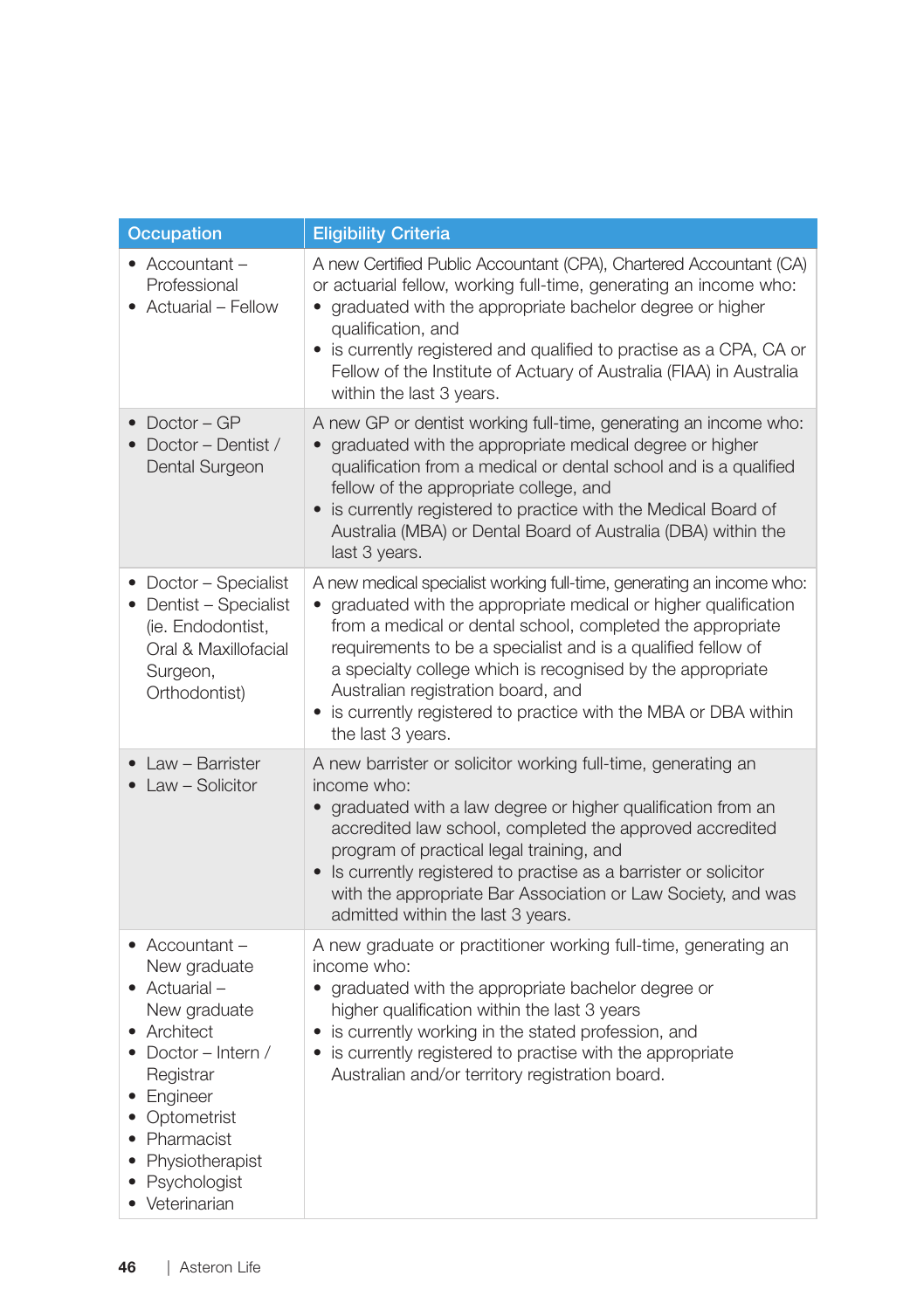#### Important notes:

- The sums insured allowable include any existing industry cover that is not being replaced.
- The 'New professional and graduate offer' questionnaire must be completed for paper application. For online application, the additional 'Occupation details' section for the 'New Graduate Offer' must be filled.
- If your client is newly self-employed, that is the business is less than a year old, and is applying for an Agreed Value contract under this offer, we will endeavour to assess the application based on the information provided. However, we may require additional information and in some circumstances apply a 'newly selfemployed' clause. If the newly self-employed clause is applied, your client will be given an Indemnity Income Protection contract.
- Your client can only apply for either an Agreed Value contract or an Indemnity contract.
- Applicants who apply for an agreed value contract and qualify for this offer will be given a full financially endorsed contract.
- Financial evidence will not be required for applications up to the levels stated above.
- The bonus commission for financial evidence does not apply to this offer.
- SuperSaver is also available under this offer but the total monthly benefit cannot exceed the maximum sum insured for the respective occupation as listed in the table on the previous pages.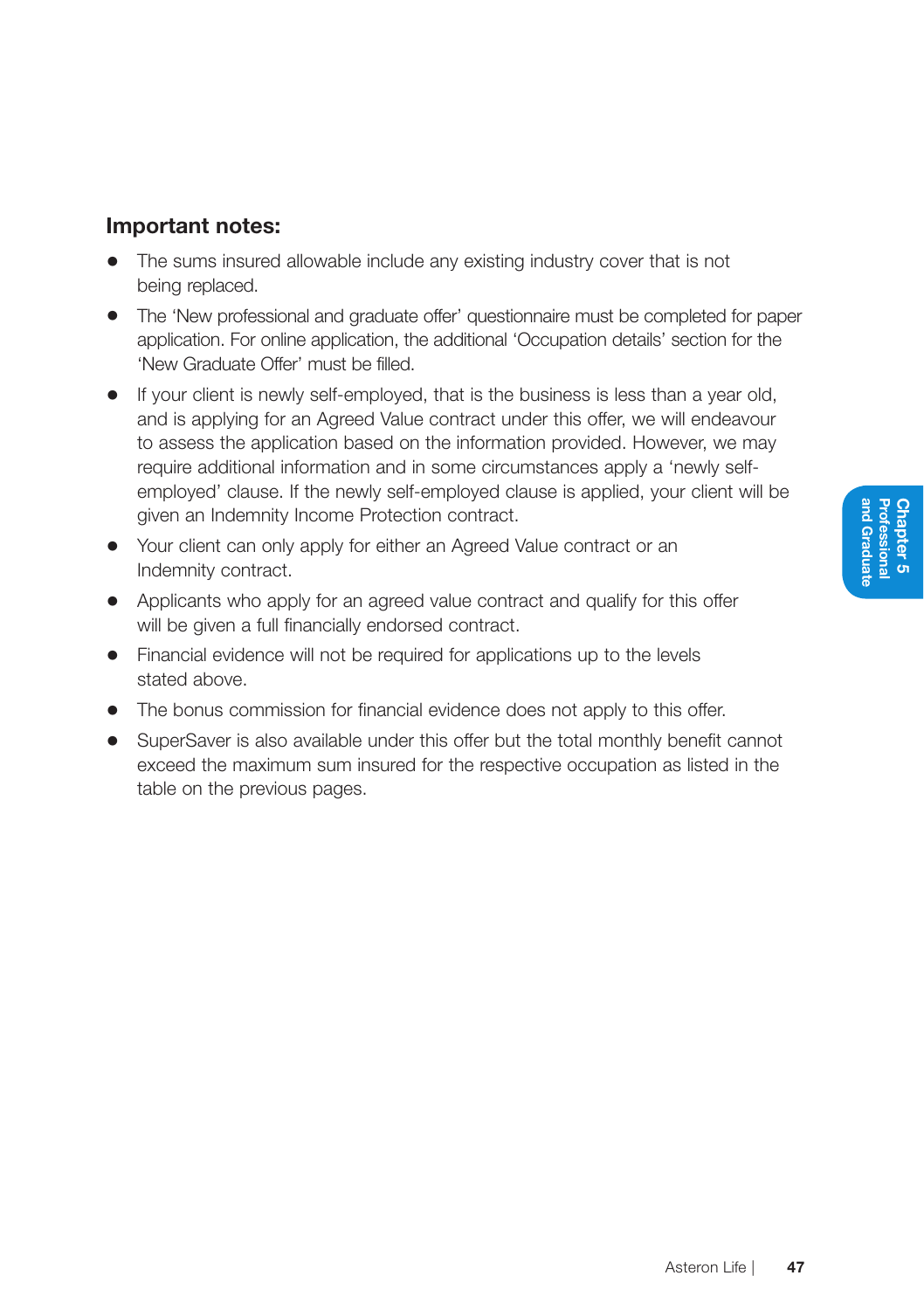# Business Expenses

Business Expenses Cover is only available to your clients who work a minimum of 30 hours per week.

Business Expenses Cover is not available for occupation classes 'S' and 'U'.

## Financial requirements

Financial evidence is required depending on the monthly benefit. Please refer to the following table for the financial evidence required for the Business Expenses Cover:

| <b>Monthly benefit</b> | <b>Requirements</b>                                                                                 |
|------------------------|-----------------------------------------------------------------------------------------------------|
| Up to \$20,000         | Business Expenses Declaration in application.                                                       |
| Over \$20,000          | Business Expenses Questionnaire and profit and loss statements<br>for the last two financial years. |

## Medical requirements

- When applying for Business Expenses Cover only base the medical requirements on 50% of the Business Expenses monthly benefit.
- When applying for Business Expenses Cover and any Income Protection Covers– base the medical requirements on 50% of the Business Expenses monthly benefit plus 100% of the Income Protection monthly benefit.

| <b>BUSINESS EXPENSES</b> | Age next birthday                                      |                                          |                                                                                                 |  |  |
|--------------------------|--------------------------------------------------------|------------------------------------------|-------------------------------------------------------------------------------------------------|--|--|
| <b>Monthly benefit</b>   | up to age 45                                           | age 46-50                                | age 51 to 65                                                                                    |  |  |
| $<$ \$10,000             |                                                        | Nil                                      |                                                                                                 |  |  |
| \$10,001 to \$12,500     |                                                        |                                          |                                                                                                 |  |  |
| \$12,501 to \$15,000     | <b>QuickCheck</b>                                      | QuickCheck, HIV and Hepatitis B & C, MBA |                                                                                                 |  |  |
| \$15,001 to \$20,000     |                                                        |                                          |                                                                                                 |  |  |
| \$20,001 to \$30,000     | Own GP Medical, HIV and Hepatitis B & C, MBA           |                                          |                                                                                                 |  |  |
| \$30,001 to \$40,000     | Own GP Medical, HIV, Hepatitis B & C,<br>MBA, FBC, ESR |                                          |                                                                                                 |  |  |
| Over \$40,000            |                                                        |                                          | Own GP Medical.<br>HIV, Hepatitis B &<br>C, MBA, FBC, ESR<br>and PSA/<br>Mammogram <sup>^</sup> |  |  |

Notes: Own GP Medical can be waived if a specialist exam & PMAR is obtained

^PSA blood test for males and current mammogram results (within 6 months) for females

For details of our approved doctors and pathology centres, please refer to the Contact details section of this guide.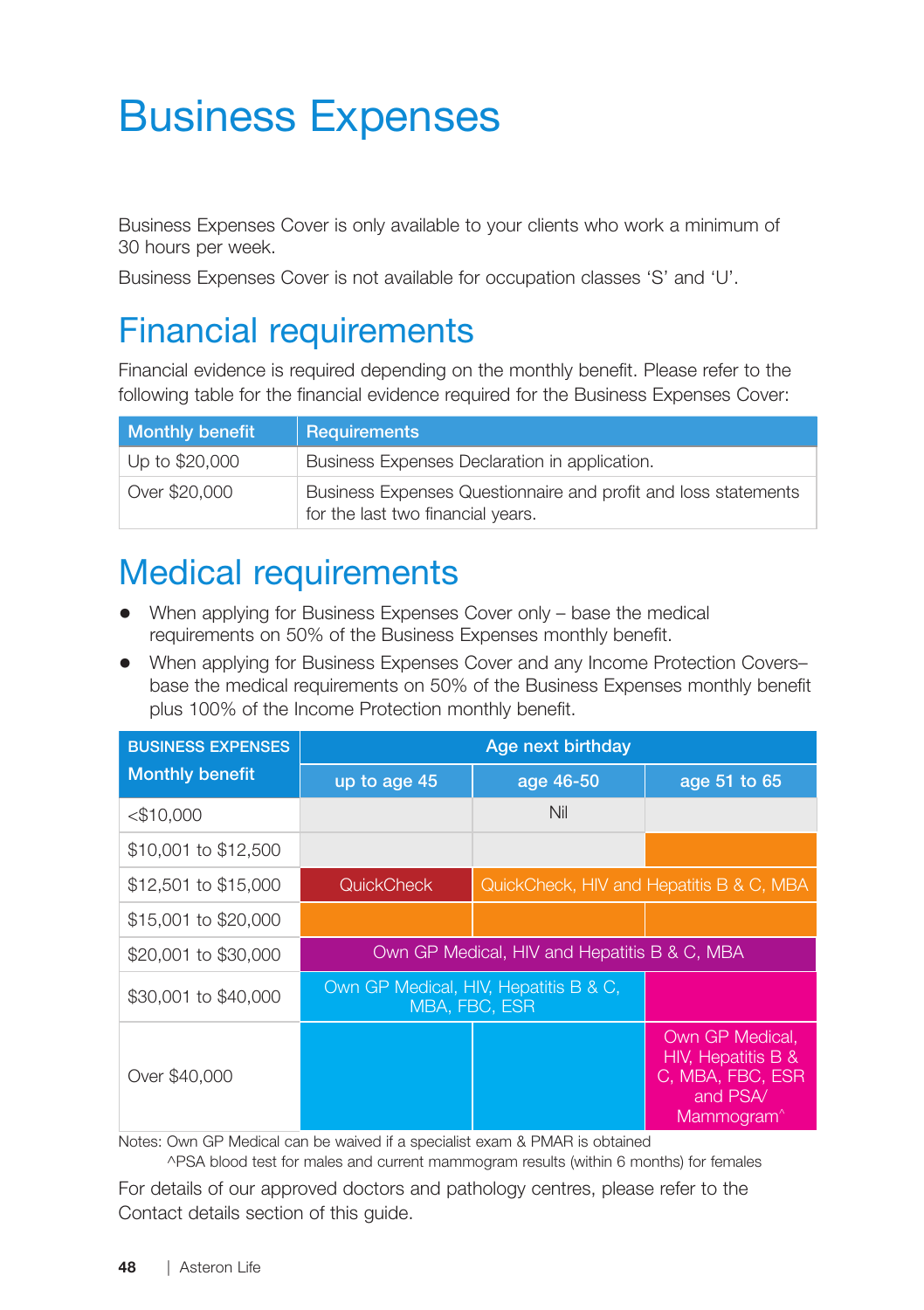## Calculating the monthly benefit

We are able to consider a monthly benefit of up to 100% of eligible fixed business expenses. The amount we pay under the Business Expenses Benefit is the reimbursement of these business expenses up to the monthly benefit.

### Eligible fixed business expenses

Eligible fixed business expenses are those that will continue to be incurred even if the business is running at a reduced capacity due to client's disability.

The amount that can be insured is the client's share of any of the following:

- Rent or interest/fees on a loan to finance premises.
- Insurance of premises (fire, etc.).
- Property rates/taxes.
- Security costs.
- Repairs and maintenance which are contractual.
- Telephone, gas, electricity, water, mobile telephone, cleaning and laundry
- Lease of financing costs (excluding payments attributable to the initial cost) on equipment, excluding any motor vehicle which can and will be let out while the client is unable to work.
- Car lease (excluding taxi).
- Registration and insurance or vehicles and equipment.
- Repairs and maintenance of equipment.
- Salaries (including compulsory superannuation) and related costs of employees who do not generate any business income.
- Pavroll tax.
- Advertising costs which are contractual.
- Accounting and auditing fees.
- Bank fees/charges and account transaction taxes.
- Interest/fees on loan to finance the business.
- Professional association dues and subscriptions.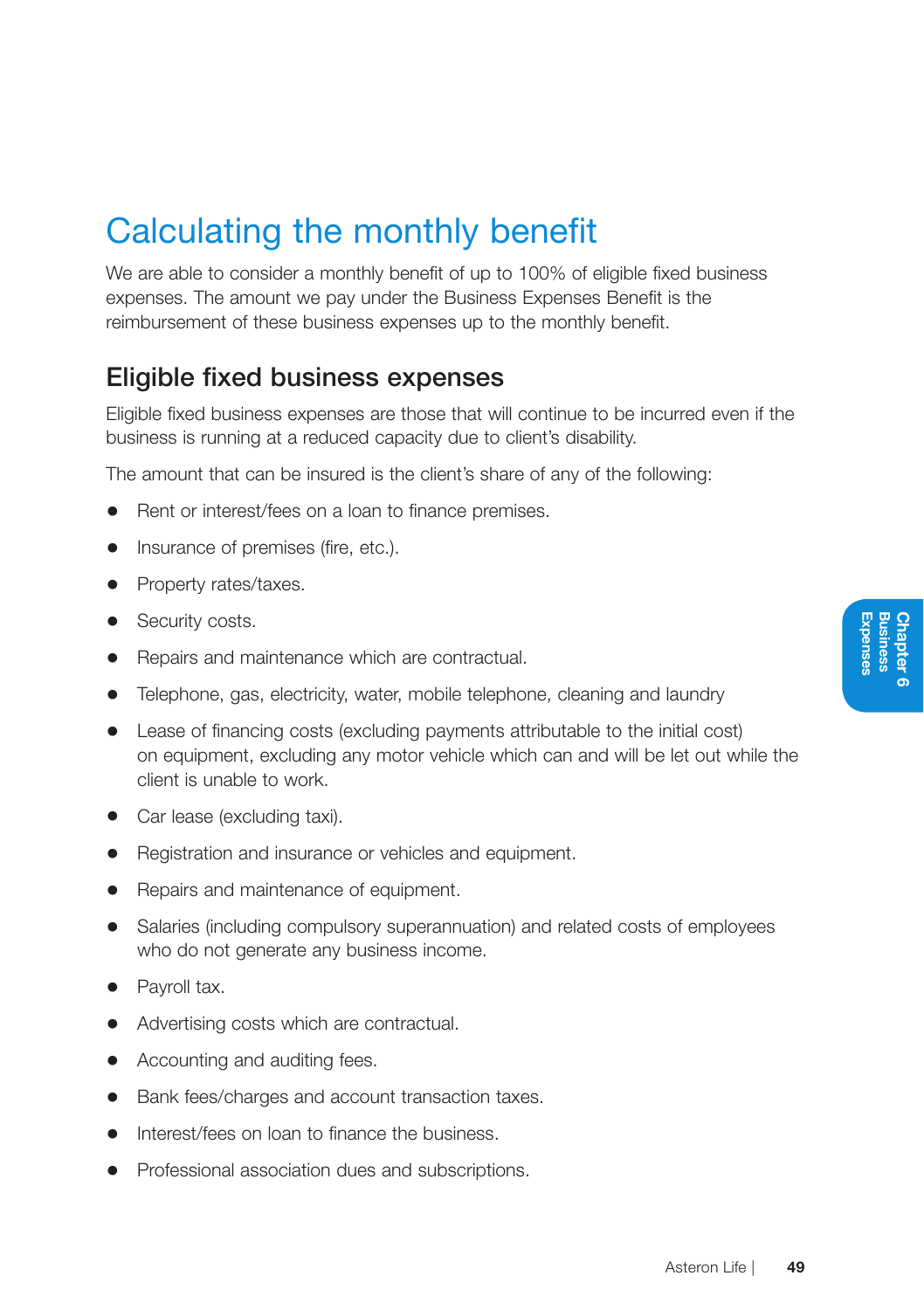- Business insurance (liability, etc.).
- Postage.
- Net cost of a locum.
- Any other business expense that we specifically approve.

#### Important notes – eligible fixed business expenses

- We will cover the difference between the cost of the locum and the income they generate.
- Some of the above expenses are not eligible for home office.
- An adjustment should be made to eligible expenses which will reduce as a result of the insured person not working (e.g. phone, power, water, etc.).

## Ineligible business expenses

The following expenses cannot be included when calculating fixed business expenses:

- Salaries of employees who generate business income.
- Salaries, fees, or drawing account (including related costs) to:
	- the person being insured, or
	- any member of the person to be insured's family, unless that person was a bona fide employee and was employed at least 30 days prior to the commencement of disability.
- Repayment of mortgage or loan principle.
- Costs of equipment, books, fittings, fixtures, goods, implements, merchandise, stock, or any other items of a capital nature.
- Leasing or financing costs related to any motor vehicle which can and will be let out while the insured is unable to work.
- Expenses that will cease if the person to be insured is not working.
- Depreciation.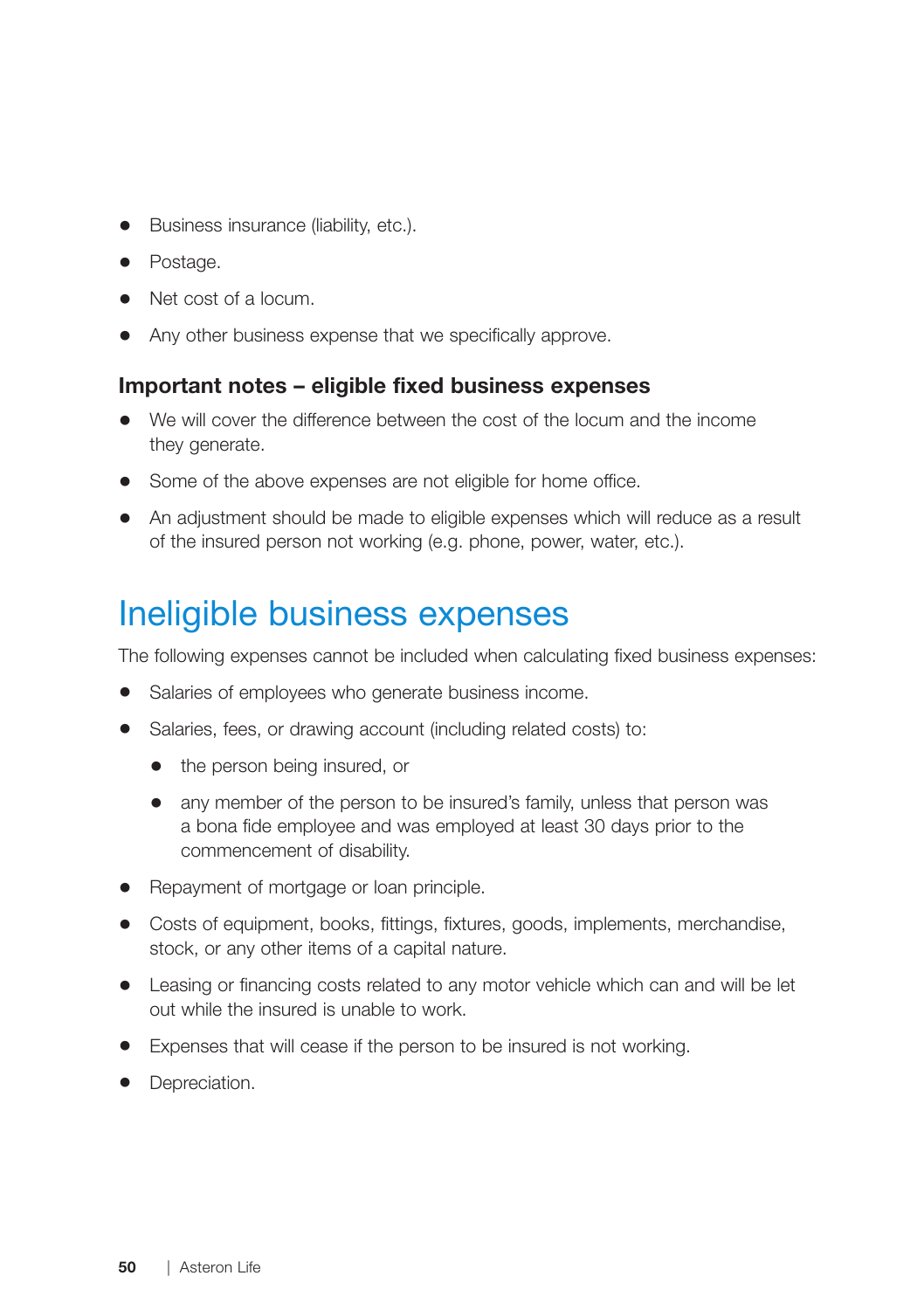# Occupation classifications

Occupation classifications are used to categorise a client's occupation. They are based on the actual duties performed, not the 'job title'. Therefore, a full description of all duties performed must be provided in the application.

If your client has a second job, the occupation classification applicable may be based on the more 'hazardous' occupation, depending on the nature of the job and the extent of involvement. However, the income earned from the second job is usually not taken into account in determining the monthly benefit.

## Occupation codes

AA University qualified white-collar professionals using their qualification for which membership of a professional or government body is necessary as a requisite for practising in the occupation (e.g. engineer, chemist). It also includes clients working in a strictly clerical and business environment where the work is of a sedentary nature, who have held the position in a well-established business or organisation for at least two years and their net earned income exceeds \$100,000 per annum.

 It does not include persons who perform manual work, supervise manual workers, or need to get out and about on a regular basis (these are generally customer-facing occupations requiring regular direct customer contact).

- AP Professionals (as per AA description) specialising in accounting.
- LP Professionals (as per AA description) specialising in law.
- MP Professionals (as per AA description) specialising in medicine.
- A1 White-collar workers where the work is of a wholly sedentary nature in an office environment, and does not involve manual work or supervision of manual workers. It also includes some indoor occupations which require tertiary qualification and involve light physical work (e.g. osteopath, acupuncturist).
- A<sub>2</sub> Includes most occupations which do not involve manual work and are not included in categories AA and A1. This includes people who are not limited to an office environment involving purely desk-type duties, but whose duties involve the need to get out and about on a regular basis where these activities are integral to the performance of the occupation. These are generally 'customerfacing occupations', (e.g. salespersons, some shopkeepers, field surveyor).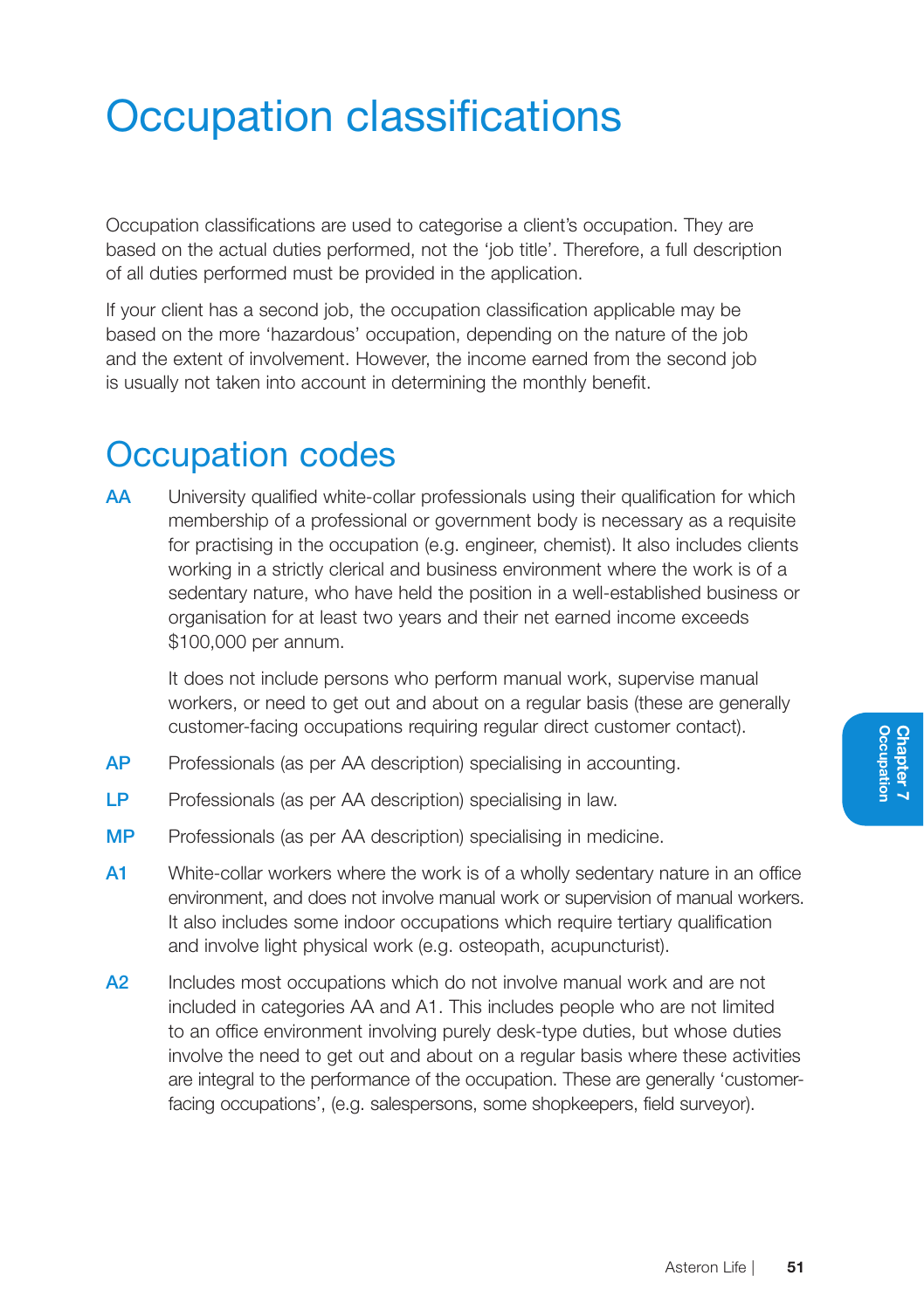- B Includes occupations involving light manual work performed by skilled crafts people or tradespeople in non-hazardous industries. It also includes those involved mainly in the supervision of manual workers which may involve them in some manual work. People who qualify under this category will normally have technical qualifications and may require licensing (e.g. tailor, auto electrician).
- C\* Includes occupations involved in heavy manual work performed by skilled workers or semi-skilled worker. It may also include light manual work performed by semi-skilled worker. Qualification and/or licensing may not be required (e.g. bricklayer, panel beater).

Unskilled workers are not included in this occupation class.

S\* Includes unskilled workers, workers involved in hazardous or very heavy manual work and/or present special underwriting difficulties, (e.g. interstate truck driver, roof tiler).

\* Only benefit period of up to 5 years is available for occupation class C and S.

## Occupation listing

The following table is a list of some of the more common occupations together with the corresponding occupation class. It also shows the premium loading where applicable to the occupation:

| Key         |                                                              |
|-------------|--------------------------------------------------------------|
| \$2,00 etc. | Extra premium per \$1,000 of sum insured (per mille loading) |
| ΙP          | Income protection                                            |
| <b>OR</b>   | Ordinary rates                                               |
| Own         | Own occupation TPD definition                                |
| Any         | Any occupation TPD definition                                |
| M           | Modified TPD definition                                      |
| $\cup$      | Unacceptable                                                 |
| IС          | Individual considerations                                    |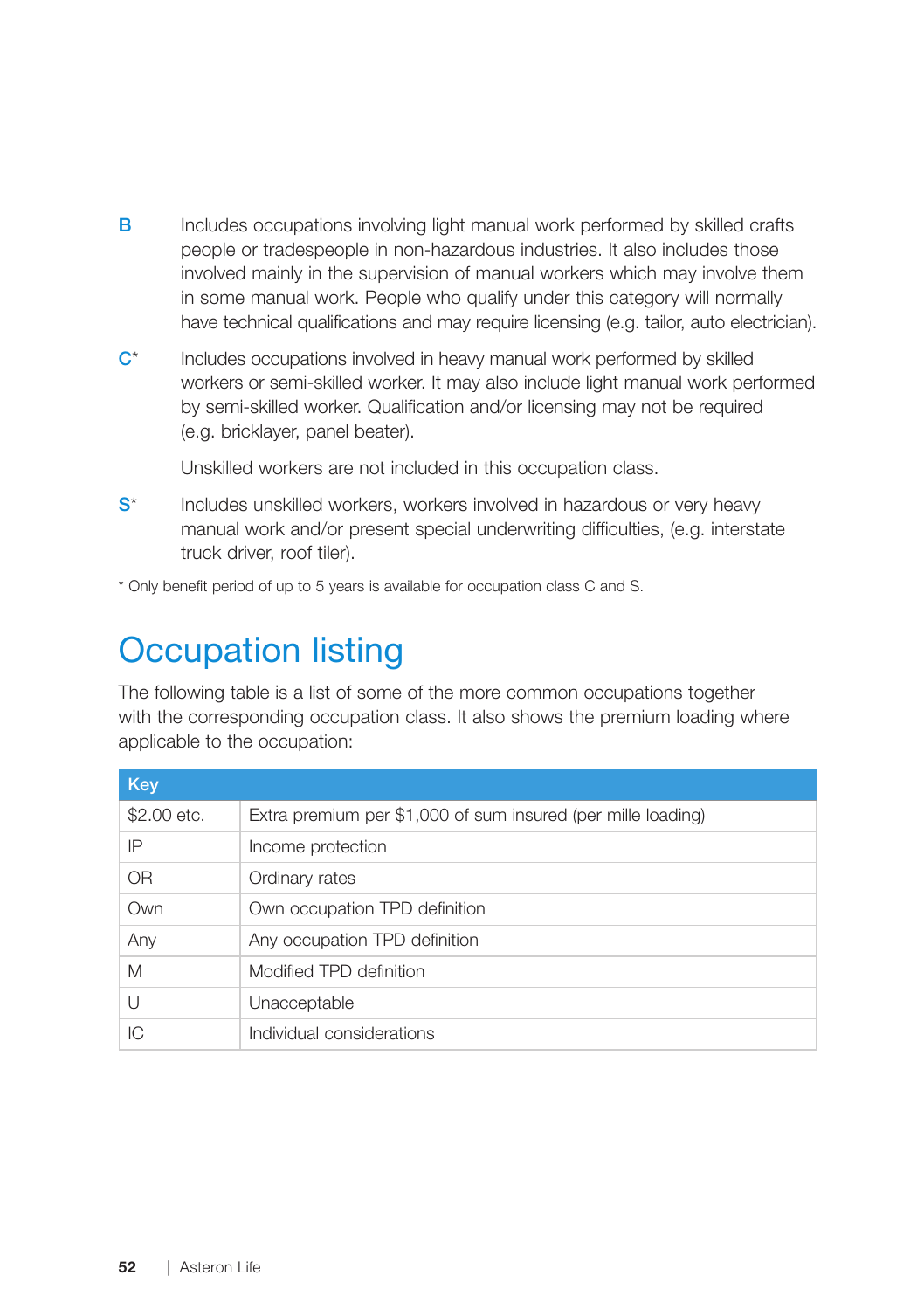|                                                                                          | IP             | Life           | <b>TPD</b>                |                           | <b>Trauma</b>             |                |
|------------------------------------------------------------------------------------------|----------------|----------------|---------------------------|---------------------------|---------------------------|----------------|
|                                                                                          |                |                | Own                       | Any                       | M                         |                |
| А                                                                                        |                |                |                           |                           |                           |                |
| <b>Abalone diver</b>                                                                     | U              | \$3.00         | $\boldsymbol{\mathsf{x}}$ | $\pmb{\times}$            | $\boldsymbol{\mathsf{x}}$ | \$3.00         |
| <b>Abattoirs</b>                                                                         |                |                |                           |                           |                           |                |
| Butcher/Boner                                                                            | S              | <b>OR</b>      | $\boldsymbol{\mathsf{x}}$ | $\pmb{\times}$            | $\checkmark$              | <b>OR</b>      |
| Inspector                                                                                | $\mathcal{C}$  | 0R             | $\boldsymbol{\mathsf{x}}$ | ✓                         | $\checkmark$              | 0R             |
| Process worker                                                                           | U              | 0R             | $\mathbf{x}$              | ×                         | $\checkmark$              | 0R             |
| Slaughterer                                                                              | S              | 0R             | $\mathbf{x}$              | $\boldsymbol{\mathsf{x}}$ | $\checkmark$              | <b>OR</b>      |
| Supervisor - manual work                                                                 | S              | 0R             | $\boldsymbol{\mathsf{x}}$ | $\pmb{\times}$            | $\checkmark$              | <b>OR</b>      |
| Supervisor - no manual work                                                              | $\mathcal{C}$  | 0R             | ×                         | ✓                         | $\checkmark$              | 0R             |
| <b>Accountant</b>                                                                        |                |                |                           |                           |                           |                |
| Qualified                                                                                | AP             | 0R             | $\checkmark$              | $\checkmark$              | $\checkmark$              | <b>OR</b>      |
| Unqualified                                                                              | A <sub>1</sub> | <b>OR</b>      | $\checkmark$              | ✓                         | $\checkmark$              | <b>OR</b>      |
| <b>Accounts clerk</b>                                                                    | A1             | <b>OR</b>      | $\checkmark$              | ✓                         | $\checkmark$              | <b>OR</b>      |
| <b>Actor/Actress</b>                                                                     | $\cup$         | 0R             | $\mathbf{x}$              | $\pmb{\times}$            | $\checkmark$              | <b>OR</b>      |
| Actuary                                                                                  |                |                |                           |                           |                           |                |
| Qualified                                                                                | AA             | <b>OR</b>      | $\checkmark$              | $\checkmark$              | $\checkmark$              | <b>OR</b>      |
| Unqualified                                                                              | A <sub>1</sub> | 0R             | $\checkmark$              | ✓                         | ✓                         | 0R             |
| <b>Acupuncturist</b> – qualified member of<br>Acupuncture Association of Australia       | A <sub>1</sub> | 0R             | $\checkmark$              | ✓                         | ✓                         | <b>OR</b>      |
| Adjuster/Assessor - insurance                                                            | A2             | 0 <sub>R</sub> | $\checkmark$              | ✓                         | $\checkmark$              | 0 <sub>R</sub> |
| <b>Advertising</b>                                                                       |                |                |                           |                           |                           |                |
| Agent/Clerical                                                                           | A <sub>1</sub> | 0 <sub>R</sub> | $\checkmark$              | $\checkmark$              | $\checkmark$              | 0 <sub>R</sub> |
| Executive - meeting AA requirements                                                      | AA             | 0 <sub>R</sub> | $\checkmark$              | ✓                         | $\checkmark$              | 0R             |
| Executive - other                                                                        | A1             | <b>OR</b>      | $\checkmark$              | $\checkmark$              | $\checkmark$              | <b>OR</b>      |
| Aerobics instructor - full-time,<br>well-established, minimum<br>three years' experience | S              | <b>OR</b>      | ×                         | ×                         | $\checkmark$              | 0R             |
| Aeronautical engineer - office and<br>consulting including <25% on site                  | <b>AA</b>      | 0R             | $\checkmark$              | ✓                         | ✓                         | 0R             |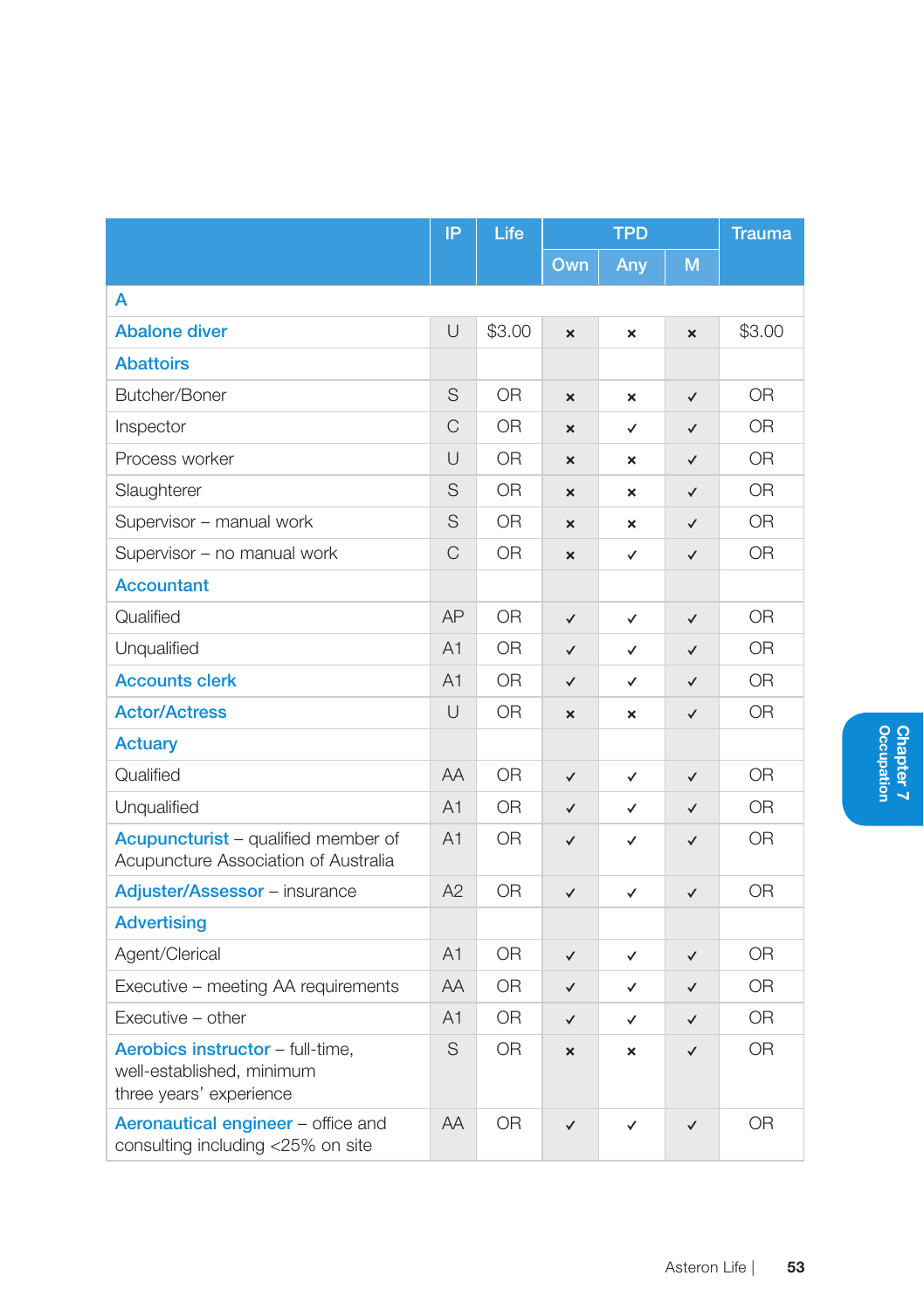|                                                                                              | IP             | Life           | <b>TPD</b>              |              | <b>Trauma</b> |                |
|----------------------------------------------------------------------------------------------|----------------|----------------|-------------------------|--------------|---------------|----------------|
|                                                                                              |                |                | Own                     | Any          | M             |                |
| Aeronautical engineer - office and<br>consulting including >25% on site, no<br>manual duties | A2             | <b>OR</b>      | ✓                       | $\checkmark$ | $\checkmark$  | <b>OR</b>      |
| Aeronautical engineer - manual duties                                                        | B              | 0 <sub>R</sub> | $\checkmark$            | ✓            | $\checkmark$  | 0R             |
| Agent                                                                                        |                |                |                         |              |               |                |
| Customs - clerical                                                                           | A <sub>1</sub> | <b>OR</b>      | $\checkmark$            | $\checkmark$ | $\checkmark$  | 0R             |
| Employment                                                                                   | A1             | OR.            | $\checkmark$            | ✓            | $\checkmark$  | 0R             |
| Entertainment - well-established,<br>minimum three years' experience                         | A2             | 0R             | $\checkmark$            | ✓            | $\checkmark$  | 0 <sub>R</sub> |
| Insurance/Finance - well-established,<br>full-time, minimum two years' experience            | A1             | OR             | $\checkmark$            | $\checkmark$ | $\checkmark$  | 0R             |
| Insurance/Finance - other                                                                    | A2             | <b>OR</b>      | $\checkmark$            | $\checkmark$ | $\checkmark$  | <b>OR</b>      |
| Machinery - heavy                                                                            | C              | <b>OR</b>      | $\overline{\mathsf{x}}$ | ✓            | $\checkmark$  | 0 <sub>R</sub> |
| Machinery - light                                                                            | B              | <b>OR</b>      | $\checkmark$            | $\checkmark$ | $\checkmark$  | <b>OR</b>      |
| Real estate - principal with at least five<br>sales people                                   | A1             | <b>OR</b>      | $\checkmark$            | ✓            | $\checkmark$  | <b>OR</b>      |
| Real estate - other                                                                          | A2             | 0R             | $\checkmark$            | ✓            | $\checkmark$  | 0 <sub>R</sub> |
| Stock/Station                                                                                | A2             | 0 <sub>R</sub> | $\checkmark$            | $\checkmark$ | $\checkmark$  | 0 <sub>R</sub> |
| TAB - full-time                                                                              | A2             | 0R             | $\checkmark$            | ✓            | $\checkmark$  | 0 <sub>R</sub> |
| Travel                                                                                       | A <sub>1</sub> | 0R             | $\checkmark$            | ✓            | $\checkmark$  | 0 <sub>R</sub> |
| <b>Agriculture</b>                                                                           |                |                |                         |              |               |                |
| Agronomist – office and consultation<br>duties, <25% field work                              | AA             | <b>OR</b>      | $\checkmark$            | ✓            | $\checkmark$  | <b>OR</b>      |
| Agronomist - field work                                                                      | A2             | <b>OR</b>      | $\checkmark$            | $\checkmark$ | $\checkmark$  | <b>OR</b>      |
| Farmer - refer to 'Farming'                                                                  |                |                |                         |              |               |                |
| <b>Air conditioning</b>                                                                      |                |                |                         |              |               |                |
| Engineer (degree qualified) - office and<br>consultation duties only                         | AA             | <b>OR</b>      | $\checkmark$            | ✓            | $\checkmark$  | <b>OR</b>      |
| Consultant/designer - not installing,<br>no manual work                                      | A2             | <b>OR</b>      | $\checkmark$            | ✓            | ✓             | 0 <sub>R</sub> |
| Installer/repairer - qualified, licensed                                                     | B              | <b>OR</b>      | ✓                       | ✓            | ✓             | <b>OR</b>      |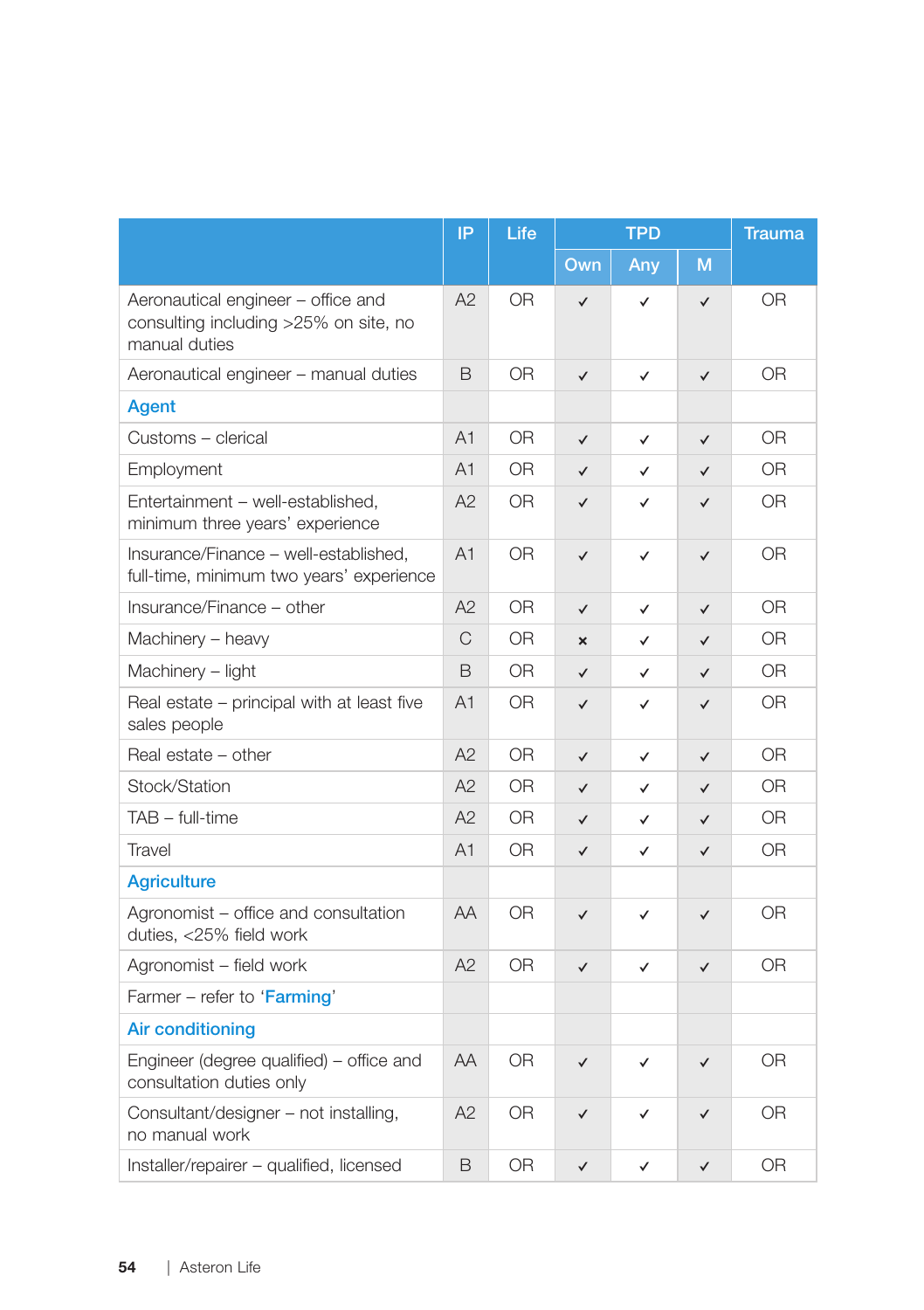|                                                                                                       | IP             | Life           | <b>TPD</b>                |                           | <b>Trauma</b> |                |
|-------------------------------------------------------------------------------------------------------|----------------|----------------|---------------------------|---------------------------|---------------|----------------|
|                                                                                                       |                |                | Own                       | Any                       | M             |                |
| <b>Airports</b>                                                                                       |                |                |                           |                           |               |                |
| Baggage handler                                                                                       | S              | 0 <sub>R</sub> | $\boldsymbol{\mathsf{x}}$ | $\boldsymbol{\mathsf{x}}$ | $\checkmark$  | 0 <sub>R</sub> |
| Cleaner                                                                                               | S              | 0 <sub>R</sub> | $\boldsymbol{\mathsf{x}}$ | $\boldsymbol{\mathsf{x}}$ | $\checkmark$  | 0 <sub>R</sub> |
| Security - armed                                                                                      | $\cup$         | 0 <sub>R</sub> | $\mathbf{x}$              | $\pmb{\times}$            | $\checkmark$  | 0 <sub>R</sub> |
| Security - unarmed                                                                                    | S              | 0R             | $\boldsymbol{\mathsf{x}}$ | ×                         | $\checkmark$  | 0R             |
| Alarm - installer/repairer, qualified                                                                 | B              | <b>OR</b>      | $\checkmark$              | ✓                         | $\checkmark$  | <b>OR</b>      |
| <b>Ambulance driver/officer</b>                                                                       | C              | 0 <sub>R</sub> | $\checkmark$              | ✓                         | $\checkmark$  | 0 <sub>R</sub> |
| Amusement parlour/centre - e.g.<br>Timezone, proprietor                                               | $\mathcal{C}$  | 0R             | ×                         | ✓                         | ✓             | 0R             |
| Amway distributor - well-established,<br>full-time, minimum three years' experience                   | A2             | 0R             | $\checkmark$              | ✓                         | $\checkmark$  | <b>OR</b>      |
| Analyst – refer to 'Computer industry'                                                                |                |                |                           |                           |               |                |
| <b>Anaesthetist</b>                                                                                   | <b>MP</b>      | <b>OR</b>      | $\checkmark$              | ✓                         | $\checkmark$  | <b>OR</b>      |
| Animal                                                                                                |                |                |                           |                           |               |                |
| Breeder/Trainer/Attendant – dogs and<br>small domestic animals, established a<br>minimum of two years | S              | 0R             | ×                         | ×                         | $\checkmark$  | 0R             |
| Chiropractor                                                                                          | S              | 0 <sub>R</sub> | $\mathbf{x}$              | $\boldsymbol{\mathsf{x}}$ | $\checkmark$  | 0 <sub>R</sub> |
| Kennel/animal shelter owner – operator,<br>established a minimum of two years                         | $\mathcal{C}$  | 0R             | ×                         | ✓                         | ✓             | 0R             |
| Kennel/animal shelter worker                                                                          | S              | OR.            | $\mathbf{x}$              | $\boldsymbol{\mathsf{x}}$ | $\checkmark$  | OR.            |
| Pet groomer/washer – not working at<br>home, established a minimum of<br>two years                    | S              | <b>OR</b>      | $\mathbf{x}$              | ×                         | $\checkmark$  | <b>OR</b>      |
| Veterinary - refer to 'Veterinary'                                                                    |                |                |                           |                           |               |                |
| Washer - not working at home,<br>established a minimum of two years                                   | S              | <b>OR</b>      | $\mathbf{x}$              | $\boldsymbol{\mathsf{x}}$ | $\checkmark$  | 0R             |
| Antenna erector                                                                                       | S              | 0R             | ×                         | ×                         | $\checkmark$  | OR.            |
| <b>Antique dealer</b>                                                                                 |                |                |                           |                           |               |                |
| Administration                                                                                        | A <sub>1</sub> | 0R             | ✓                         | ✓                         | $\checkmark$  | OR             |
| Restoration                                                                                           | B              | <b>OR</b>      | $\checkmark$              | ✓                         | ✓             | 0 <sub>R</sub> |
| Sales only - no manual                                                                                | A2             | 0 <sub>R</sub> | $\checkmark$              | ✓                         | $\checkmark$  | 0 <sub>R</sub> |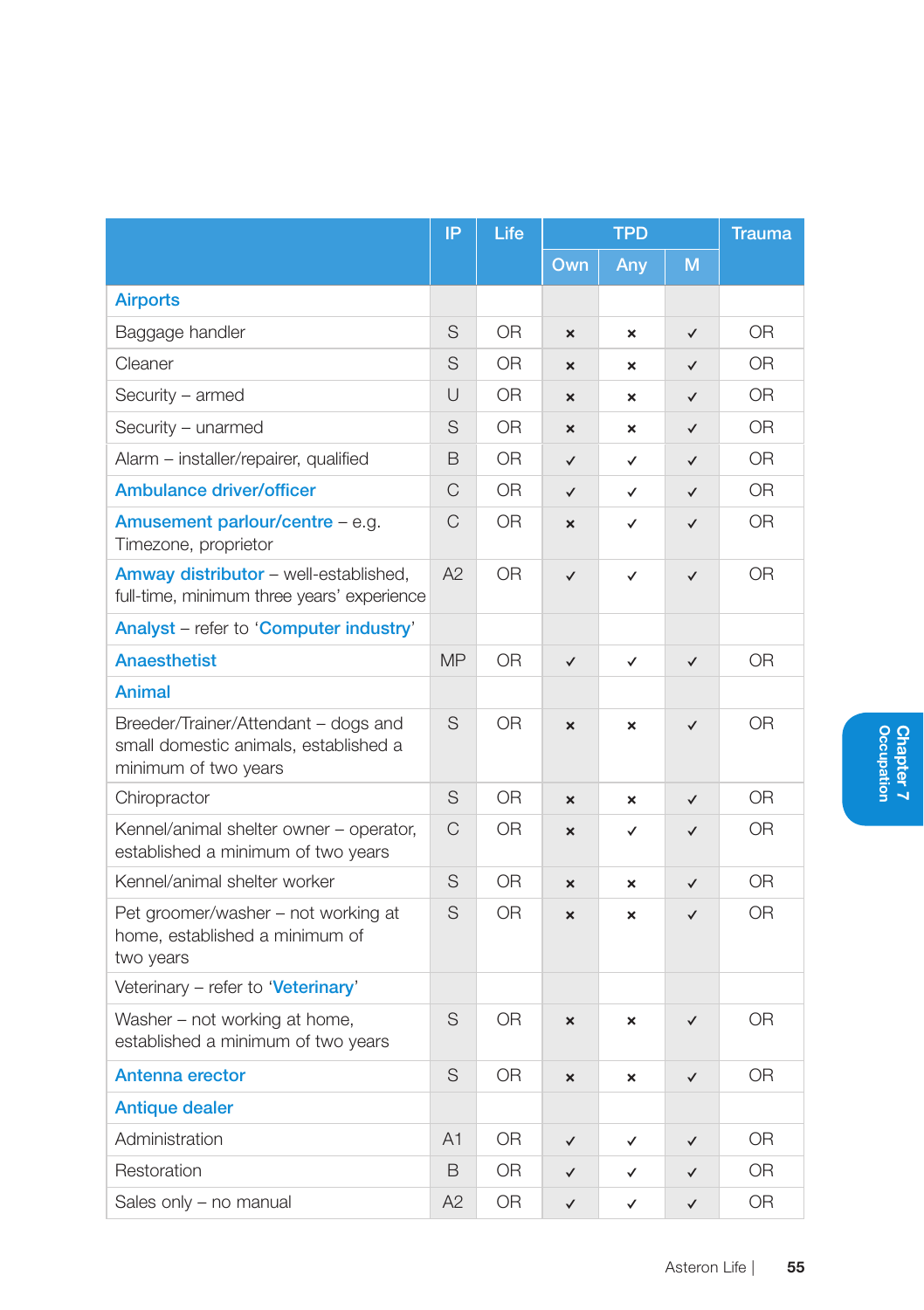|                                                                                                                                                             | IP             | Life      | <b>TPD</b>                |                           | <b>Trauma</b>             |                |
|-------------------------------------------------------------------------------------------------------------------------------------------------------------|----------------|-----------|---------------------------|---------------------------|---------------------------|----------------|
|                                                                                                                                                             |                |           | Own                       | Any                       | M                         |                |
| <b>Apiarist/Bee keeper</b>                                                                                                                                  | B              | <b>OR</b> | $\checkmark$              | $\checkmark$              | $\checkmark$              | 0 <sub>R</sub> |
| Apprentice - cover may be available in<br>final year of apprenticeship at trade<br>occupation classification                                                | $\cup$         | 0R        | $\boldsymbol{\mathsf{x}}$ | $\boldsymbol{\mathsf{x}}$ | $\checkmark$              | 0 <sub>R</sub> |
| Archaeologist                                                                                                                                               |                |           |                           |                           |                           |                |
| Field work                                                                                                                                                  | A2             | <b>OR</b> | $\checkmark$              | $\checkmark$              | $\checkmark$              | 0 <sub>R</sub> |
| No field work                                                                                                                                               | AA             | OR.       | $\checkmark$              | ✓                         | $\checkmark$              | <b>OR</b>      |
| Architect - degree qualified                                                                                                                                | AA             | <b>OR</b> | $\checkmark$              | $\checkmark$              | $\checkmark$              | <b>OR</b>      |
| Armed forces - IC given to office/<br>admin duties only, all ranks, no special<br>hazards, no notice of deployment, no<br>diving, aviation or bomb disposal | IC             | <b>OR</b> | IC                        | IC                        | IC                        | IC             |
| Art dealer - shop or gallery only                                                                                                                           | A <sub>1</sub> | <b>OR</b> | $\checkmark$              | $\checkmark$              | $\checkmark$              | 0R             |
| <b>Artist</b>                                                                                                                                               |                |           |                           |                           |                           |                |
| Commercial/Graphic                                                                                                                                          | A1             | OR.       | $\checkmark$              | $\checkmark$              | $\checkmark$              | 0 <sub>R</sub> |
| Freelance                                                                                                                                                   | IC             | OR.       | IC                        | IС                        | IC                        | <b>OR</b>      |
| <b>Asbestos worker</b>                                                                                                                                      | $\cup$         | <b>OR</b> | $\boldsymbol{\mathsf{x}}$ | $\boldsymbol{\mathsf{x}}$ | $\boldsymbol{\mathsf{x}}$ | <b>OR</b>      |
| <b>Asphalt layer</b>                                                                                                                                        |                |           |                           |                           |                           |                |
| Roads                                                                                                                                                       | S              | <b>OR</b> | ×                         | ×                         | $\checkmark$              | <b>OR</b>      |
| Roofing                                                                                                                                                     | S              | <b>OR</b> | $\mathbf{x}$              | $\mathbf x$               | $\checkmark$              | <b>OR</b>      |
| <b>Assembly line worker</b>                                                                                                                                 | U              | <b>OR</b> | $\boldsymbol{\mathsf{x}}$ | ×                         | $\checkmark$              | <b>OR</b>      |
| <b>Astronomer</b>                                                                                                                                           | AA             | <b>OR</b> | $\checkmark$              | ✓                         | $\checkmark$              | <b>OR</b>      |
| <b>Auctioneer</b>                                                                                                                                           | A2             | <b>OR</b> | $\checkmark$              | $\checkmark$              | $\checkmark$              | 0 <sub>R</sub> |
| <b>Audiologist</b>                                                                                                                                          | AA             | <b>OR</b> | $\checkmark$              | ✓                         | $\checkmark$              | <b>OR</b>      |
| <b>Auditor</b>                                                                                                                                              |                |           |                           |                           |                           |                |
| Qualified                                                                                                                                                   | AP             | <b>OR</b> | $\checkmark$              | ✓                         | $\checkmark$              | 0R             |
| Unqualified                                                                                                                                                 | A1             | <b>OR</b> | $\checkmark$              | ✓                         | $\checkmark$              | <b>OR</b>      |
| <b>Author</b>                                                                                                                                               | U              | <b>OR</b> | $\mathbf{x}$              | ×                         | $\checkmark$              | <b>OR</b>      |
| Auto electrician - licensed                                                                                                                                 | B              | OR.       | $\checkmark$              | $\checkmark$              | $\checkmark$              | 0R             |
| <b>Aviation</b>                                                                                                                                             |                |           |                           |                           |                           |                |
| Aerobatics                                                                                                                                                  | U              | IC        | $\boldsymbol{\mathsf{x}}$ | $\boldsymbol{\mathsf{x}}$ | ×                         | IC             |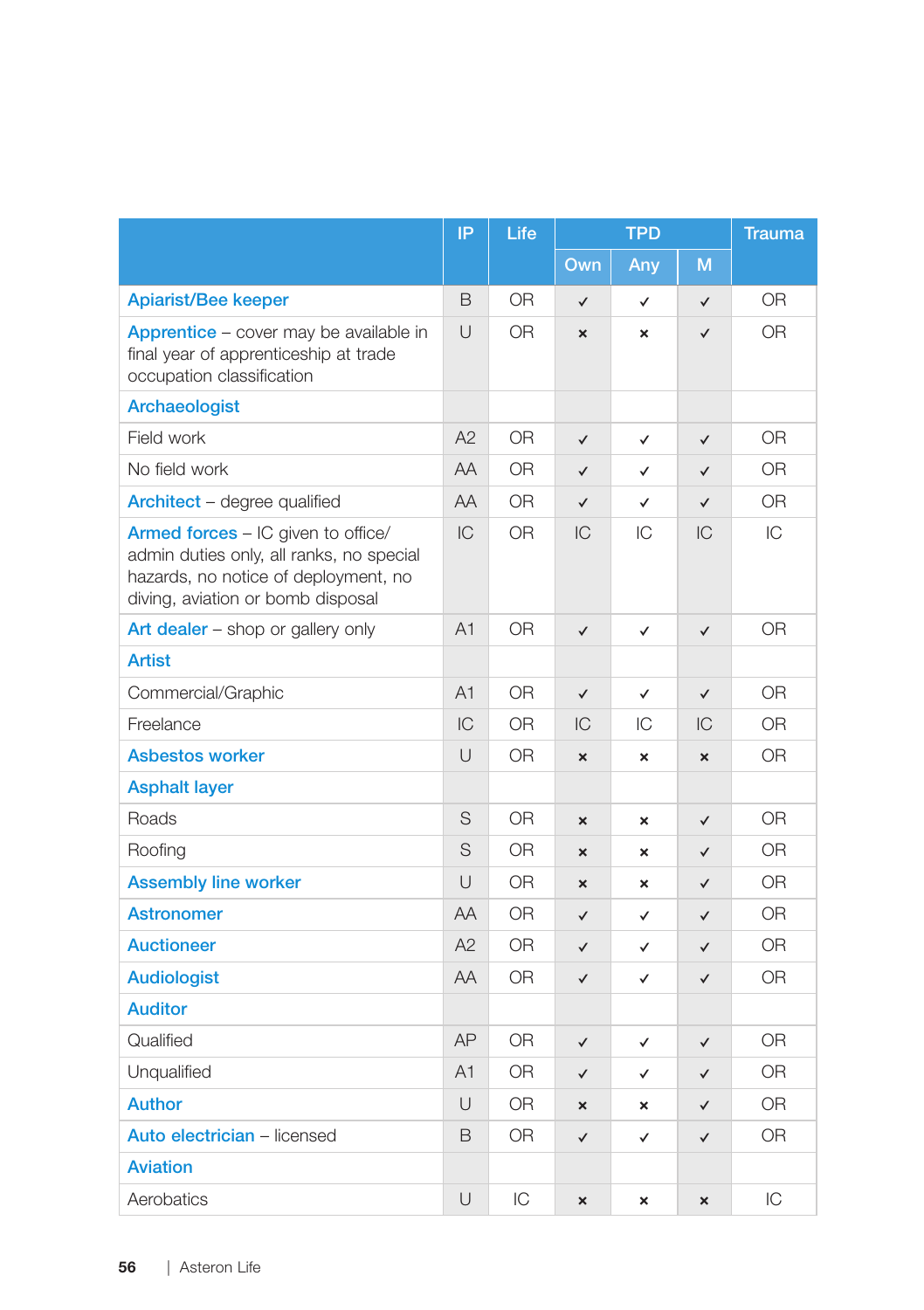|                                                                                              | IP     | Life           |                           | <b>TPD</b>                | <b>Trauma</b> |                |
|----------------------------------------------------------------------------------------------|--------|----------------|---------------------------|---------------------------|---------------|----------------|
|                                                                                              |        |                | Own                       | Any                       | M             |                |
| Aeronautical engineer - office and<br>consulting including <25% on site                      | AA     | 0R             | $\checkmark$              | ✓                         | $\checkmark$  | <b>OR</b>      |
| Aeronautical engineer - office and<br>consulting including >25% on site, no<br>manual duties | A2     | 0 <sub>R</sub> | $\checkmark$              | ✓                         | $\checkmark$  | 0 <sub>R</sub> |
| Aeronautical engineer - manual duties                                                        | B      | 0R             | $\checkmark$              | $\checkmark$              | ✓             | 0R             |
| Agricultural/crop dusting/mustering/<br>shooting                                             | $\cup$ | IC             | $\boldsymbol{\mathsf{x}}$ | ×                         | ×             | IC             |
| Air traffic controller                                                                       | S      | 0 <sub>R</sub> | $\boldsymbol{\mathsf{x}}$ | $\boldsymbol{\mathsf{x}}$ | $\checkmark$  | 0 <sub>R</sub> |
| Aircraft cabin crew                                                                          | $\cup$ | 0 <sub>R</sub> | $\mathbf x$               | $\boldsymbol{\mathsf{x}}$ | $\checkmark$  | 0 <sub>R</sub> |
| Aircraft engineer - ground work                                                              | B      | 0R             | $\checkmark$              | ✓                         | $\checkmark$  | 0R             |
| Charter Pilot - fixed-wing/helicopter                                                        | U      | IC             | $\boldsymbol{\mathsf{x}}$ | ×                         | ×             | IC             |
| Commercial balloonist                                                                        | $\cup$ | \$2.00         | $\mathbf x$               | $\boldsymbol{\mathsf{x}}$ | $\mathbf x$   | \$2.00         |
| Commercial pilot                                                                             | U      | <b>OR</b>      | $\boldsymbol{\mathsf{x}}$ | $\boldsymbol{\mathsf{x}}$ | $\checkmark$  | <b>OR</b>      |
| Consultant/draughtsman/designer -<br>qualified, office and consultation duties               | AA     | 0 <sub>R</sub> | ✓                         | ✓                         | ✓             | 0R             |
| Flight engineer                                                                              | $\cup$ | 0R             | $\boldsymbol{\mathsf{x}}$ | ×                         | $\checkmark$  | 0R             |
| Instructor                                                                                   | $\cup$ | \$2.00         | $\mathbf{x}$              | $\boldsymbol{\mathsf{x}}$ | $\mathbf x$   | \$2.00         |
| Maintenance worker - AQF Certificate III<br>or higher qualification                          | C      | 0R             | $\checkmark$              | ✓                         | $\checkmark$  | 0R             |
| Mechanic                                                                                     | B      | <b>OR</b>      | $\checkmark$              | ✓                         | ✓             | <b>OR</b>      |
| Private Aviation/recreational aviation<br>(refer to 'Pastimes and activities guide')         |        |                |                           |                           |               |                |
| Refueller                                                                                    | S      | 0 <sub>R</sub> | $\mathbf{x}$              | ×                         | $\checkmark$  | 0 <sub>R</sub> |
| Test pilot                                                                                   | U      | IC             | ×                         | $\boldsymbol{\mathsf{x}}$ | ×             | IC             |
| Avon distributor - well-established, full-<br>time, minimum three years' experience          | A2     | 0 <sub>R</sub> | ✓                         | ✓                         | ✓             | <b>OR</b>      |
| в                                                                                            |        |                |                           |                           |               |                |
| <b>Backhoe</b>                                                                               |        |                |                           |                           |               |                |
| Owner/Operator - established,<br>minimum three years' experience                             | S      | <b>OR</b>      | ×                         | ×                         | $\checkmark$  | OR             |
| Operator - other                                                                             | U      | 0R             | ×                         | ×                         | $\checkmark$  | 0R             |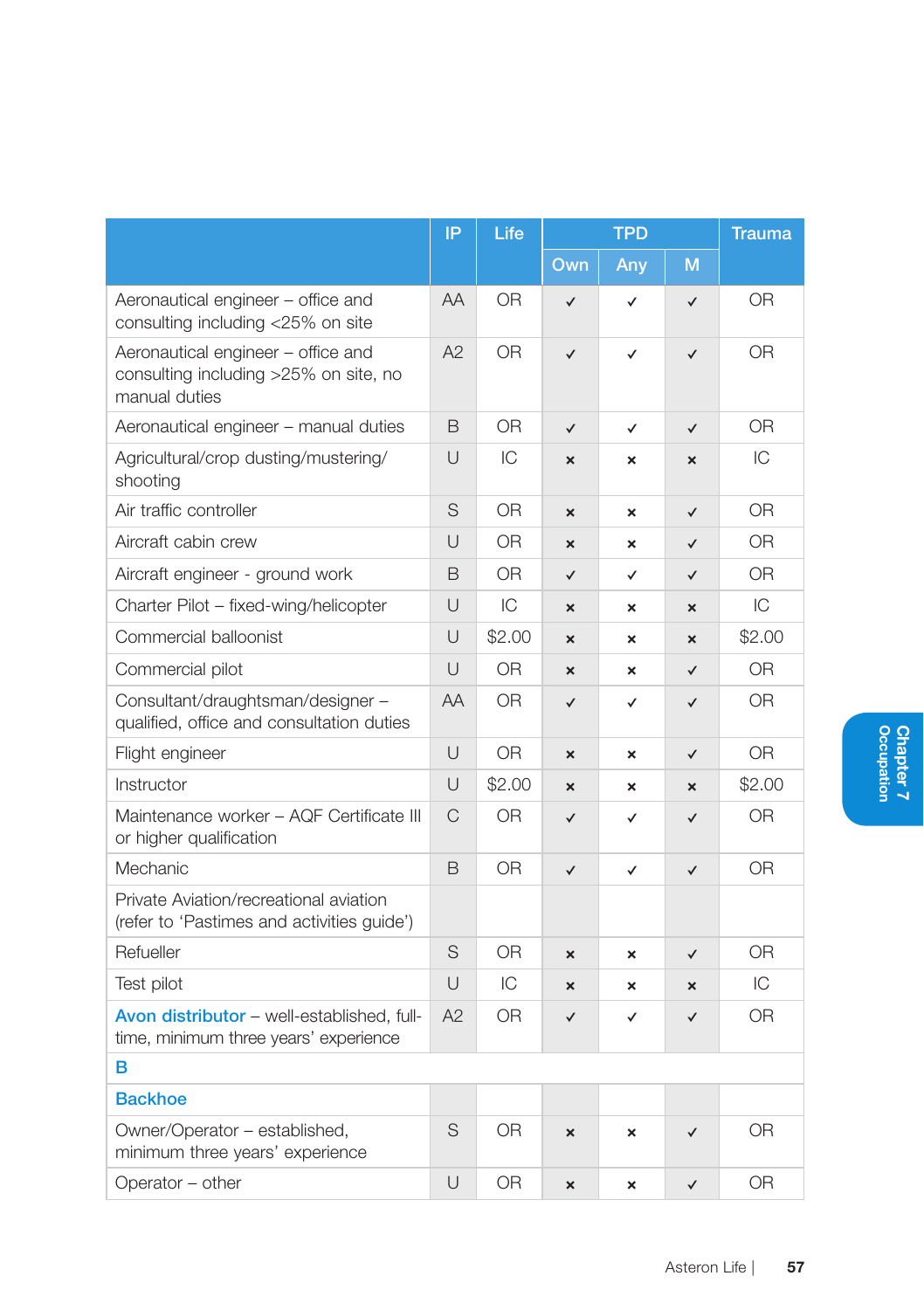|                                                       | IP | Life           | <b>TPD</b>                |                           | <b>Trauma</b> |                |
|-------------------------------------------------------|----|----------------|---------------------------|---------------------------|---------------|----------------|
|                                                       |    |                | Own                       | Any                       | M             |                |
| Baggage handler - airport/shipping                    | S  | <b>OR</b>      | $\boldsymbol{\mathsf{x}}$ | ×                         | $\checkmark$  | <b>OR</b>      |
| <b>Bailiff</b>                                        | B  | 0 <sub>R</sub> | $\checkmark$              | ✓                         | $\checkmark$  | 0 <sub>R</sub> |
| <b>Bakeries</b>                                       |    |                |                           |                           |               |                |
| Baker - qualified                                     | B  | <b>OR</b>      | $\checkmark$              | $\checkmark$              | $\checkmark$  | <b>OR</b>      |
| Delivery                                              | C  | OR.            | $\mathbf{x}$              | $\checkmark$              | $\checkmark$  | 0R             |
| <b>Bank/Building society</b>                          |    |                |                           |                           |               |                |
| Clerical/Teller                                       | A1 | <b>OR</b>      | $\checkmark$              | $\checkmark$              | $\checkmark$  | 0 <sub>R</sub> |
| Manager - meeting AA requirements                     | AA | 0 <sub>R</sub> | $\checkmark$              | ✓                         | $\checkmark$  | 0 <sub>R</sub> |
| Manager - other not meeting AA<br>requirements        | A1 | OR.            | $\checkmark$              | $\checkmark$              | $\checkmark$  | 0R             |
| Security guard - armed                                | U  | <b>OR</b>      | $\boldsymbol{\mathsf{x}}$ | $\boldsymbol{\mathsf{x}}$ | $\checkmark$  | 0 <sub>R</sub> |
| Security guard - unarmed                              | S  | <b>OR</b>      | $\boldsymbol{\mathsf{x}}$ | $\mathbf x$               | $\checkmark$  | 0R             |
| <b>Barber</b>                                         | B  | 0R             | $\checkmark$              | ✓                         | $\checkmark$  | 0R             |
| <b>Barrister</b>                                      | LP | 0 <sub>R</sub> | $\checkmark$              | $\checkmark$              | $\checkmark$  | 0 <sub>R</sub> |
| Bartender - full-time only                            | S  | 0R             | $\boldsymbol{\mathsf{x}}$ | ×                         | ✓             | 0R             |
| <b>Battery manufacture - sales, no</b><br>manual work | A2 | 0 <sub>R</sub> | $\checkmark$              | $\checkmark$              | $\checkmark$  | 0 <sub>R</sub> |
| <b>Beach inspector/ Professional lifeguard</b>        | U  | 0R             | $\mathsf{x}$              | ×                         | $\checkmark$  | 0R             |
| <b>Beautician</b>                                     |    |                |                           |                           |               |                |
| Not working from home                                 | B  | <b>OR</b>      | $\checkmark$              | ✓                         | ✓             | <b>OR</b>      |
| Working from home                                     | U  | <b>OR</b>      | $\boldsymbol{\mathsf{x}}$ | $\checkmark$              | ✓             | 0 <sub>R</sub> |
| <b>Beekeeper/Apiarist</b>                             | B  | OR             | $\checkmark$              | $\checkmark$              | $\checkmark$  | 0 <sub>R</sub> |
| Beverage manufacture - supervisor                     | C  | OR.            | $\boldsymbol{\mathsf{x}}$ | ✓                         | ✓             | 0 <sub>R</sub> |
| <b>Bicycle dealer/repairer</b>                        | B  | OR.            | $\checkmark$              | $\checkmark$              | $\checkmark$  | 0R             |
| Billiards/Pool table - maker/repairer                 | C  | 0 <sub>R</sub> | $\checkmark$              | $\checkmark$              | $\checkmark$  | 0 <sub>R</sub> |
| <b>Biochemist/Biologist</b>                           |    |                |                           |                           |               |                |
| Field work                                            | IC | 0 <sub>R</sub> | IC                        | IC                        | IC            | 0 <sub>R</sub> |
| Laboratory/consulting                                 | AA | 0R             | $\checkmark$              | ✓                         | ✓             | <b>OR</b>      |
| <b>Blacksmith/Farrier - qualified</b>                 | U  | <b>OR</b>      | ×                         | $\mathbf{x}$              | $\checkmark$  | 0 <sub>R</sub> |
| <b>Blaster/Explosives handler</b>                     | U  | \$2.00         | $\mathbf{x}$              | $\mathbf{x}$              | $\mathbf{x}$  | \$2.00         |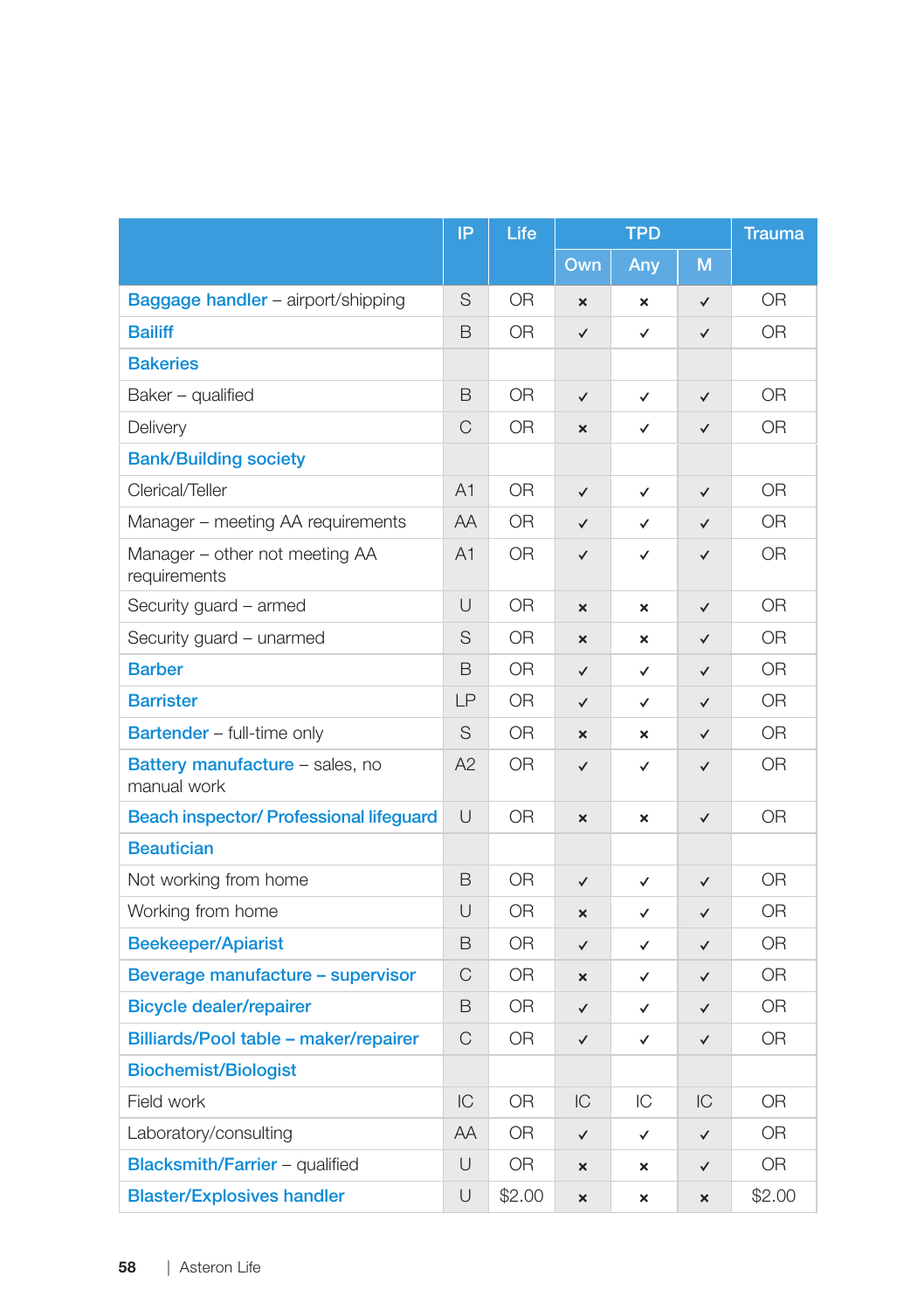|                                                                    | IP | Life           |                           | <b>TPD</b>                |                           | <b>Trauma</b>  |
|--------------------------------------------------------------------|----|----------------|---------------------------|---------------------------|---------------------------|----------------|
|                                                                    |    |                | Own                       | Any                       | M                         |                |
| Blind/Awning/Screen-installer/repairer                             | C  | <b>OR</b>      | $\checkmark$              | $\checkmark$              | $\checkmark$              | <b>OR</b>      |
| <b>Boarding house proprietor/Bed</b><br>and breakfast              | IC | OR             | IC                        | IC                        | IC                        | <b>OR</b>      |
| <b>Boat builder</b> - licensed                                     | C  | <b>OR</b>      | ✓                         | $\checkmark$              | $\checkmark$              | <b>OR</b>      |
| <b>Bobcat</b>                                                      |    |                |                           |                           |                           |                |
| Owner/Operator - established,<br>minimum three years' experience   | S  | <b>OR</b>      | ×                         | ×                         | $\checkmark$              | 0R             |
| Operator - other                                                   | U  | <b>OR</b>      | $\boldsymbol{\mathsf{x}}$ | $\boldsymbol{\mathsf{x}}$ | ✓                         | 0R             |
| <b>Boilermaker/Welder</b>                                          | C  | <b>OR</b>      | $\checkmark$              | ✓                         | $\checkmark$              | <b>OR</b>      |
| <b>Bookkeeper</b>                                                  | A1 | <b>OR</b>      | $\checkmark$              | ✓                         | $\checkmark$              | <b>OR</b>      |
| <b>Bookbinder</b>                                                  | B  | <b>OR</b>      | $\checkmark$              | ✓                         | ✓                         | 0R             |
| <b>Bookmaker</b> (gambling)                                        | U  | <b>OR</b>      | ×                         | ×                         | $\boldsymbol{\mathsf{x}}$ | <b>OR</b>      |
| <b>Botanist</b>                                                    |    |                |                           |                           |                           |                |
| Field work                                                         | A2 | 0R             | ✓                         | ✓                         | $\checkmark$              | 0R             |
| Office and consulting                                              | AA | 0 <sub>R</sub> | $\checkmark$              | ✓                         | $\checkmark$              | 0R             |
| <b>Bottle shop</b>                                                 |    |                |                           |                           |                           |                |
| Attendant - hotel industry                                         | C  | 0R             | $\mathbf{x}$              | ✓                         | $\checkmark$              | 0R             |
| Manager - hotel industry                                           | B  | 0 <sub>R</sub> | $\checkmark$              | $\checkmark$              | $\checkmark$              | 0 <sub>R</sub> |
| <b>Bouncer</b>                                                     | U  | <b>OR</b>      | ×                         | ×                         | ×                         | <b>OR</b>      |
| <b>Bricklayer</b> - licensed                                       | C  | <b>OR</b>      | $\checkmark$              | ✓                         | ✓                         | 0R             |
| <b>Brick paver - licensed</b>                                      | S  | <b>OR</b>      | $\mathbf{x}$              | ×                         | $\checkmark$              | <b>OR</b>      |
| <b>Broker</b>                                                      |    |                |                           |                           |                           |                |
| Stock, commodity, land                                             | A1 | <b>OR</b>      | ✓                         | ✓                         | ✓                         | <b>OR</b>      |
| Wool                                                               | A2 | 0R             | $\checkmark$              | ✓                         | $\checkmark$              | 0R             |
| <b>Building and construction</b>                                   |    |                |                           |                           |                           |                |
| Architect                                                          | AA | 0R             | ✓                         | ✓                         | $\checkmark$              | 0R             |
| Bricklayer - licensed                                              | C  | 0R             | $\checkmark$              | ✓                         | $\checkmark$              | 0R             |
| Brick paver - licensed                                             | S  | OR.            | $\mathbf{x}$              | ×                         | $\checkmark$              | OR.            |
| Builder - licensed, administration and<br>sales only, office based | A2 | OR.            | ✓                         | ✓                         | ✓                         | OR.            |
| Builder - licensed                                                 | B  | OR.            | $\checkmark$              | $\checkmark$              | $\checkmark$              | 0 <sub>R</sub> |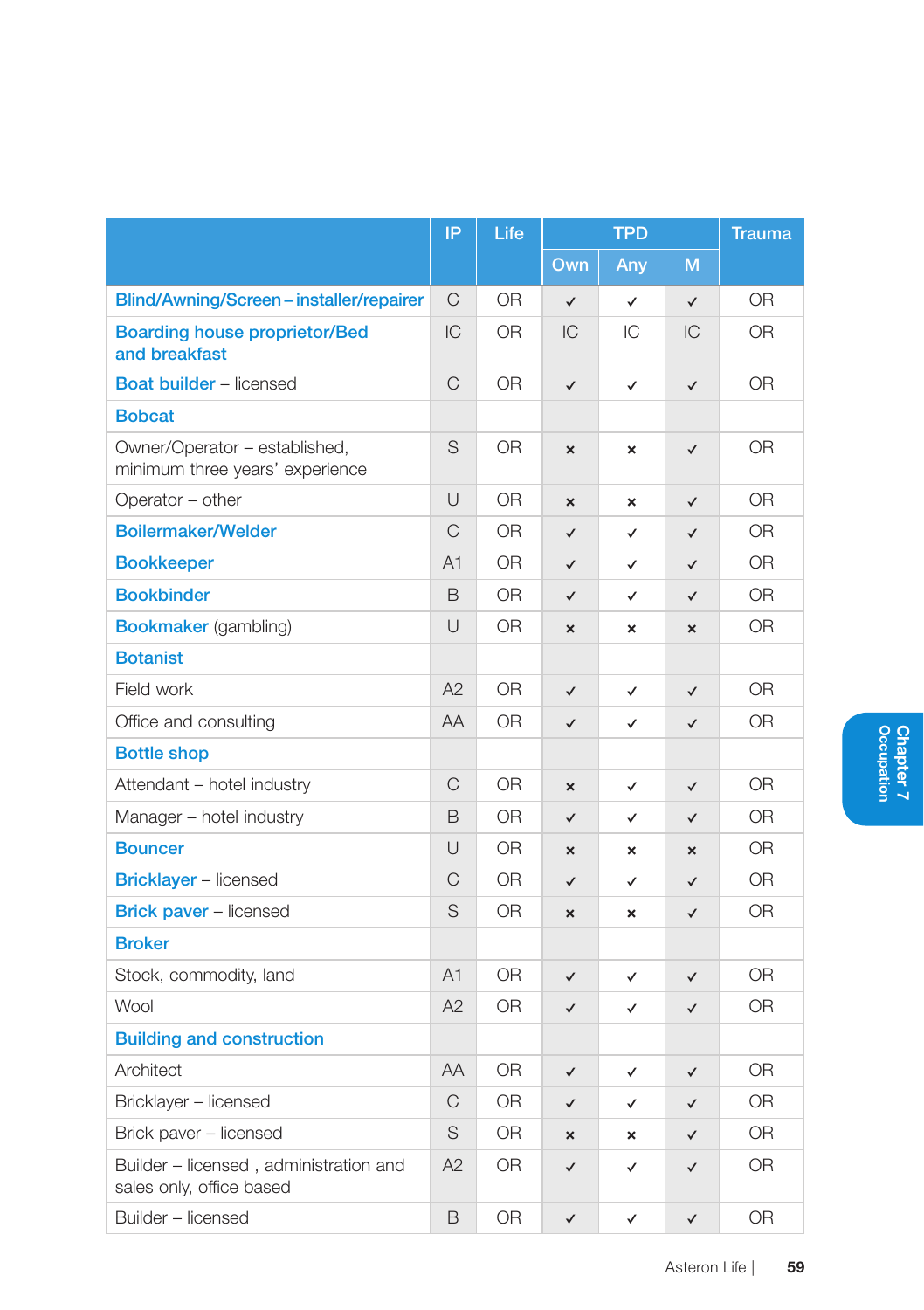|                                                                  | IP     | Life           | <b>TPD</b>                |                           | <b>Trauma</b>         |                |
|------------------------------------------------------------------|--------|----------------|---------------------------|---------------------------|-----------------------|----------------|
|                                                                  |        |                | Own                       | Any                       | M                     |                |
| Carpenter - licensed                                             | B      | <b>OR</b>      | $\checkmark$              | $\checkmark$              | $\checkmark$          | 0 <sub>R</sub> |
| Ceiling fixer - licensed                                         | C      | 0R             | $\checkmark$              | $\checkmark$              | $\checkmark$          | 0 <sub>R</sub> |
| Cement renderer - licensed                                       | S      | <b>OR</b>      | $\boldsymbol{\mathsf{x}}$ | ×                         | $\checkmark$          | 0 <sub>R</sub> |
| Civil engineer - qualified                                       | AA     | <b>OR</b>      | $\checkmark$              | $\checkmark$              | $\checkmark$          | 0 <sub>R</sub> |
| Clerk of work, site office administration only                   | A2     | <b>OR</b>      | $\checkmark$              | $\checkmark$              | $\checkmark$          | 0R             |
| Concrete cutter                                                  | S      | <b>OR</b>      | $\boldsymbol{\mathsf{x}}$ | $\boldsymbol{\mathsf{x}}$ | $\checkmark$          | <b>OR</b>      |
| Concreter - licensed                                             | S      | 0R             | $\mathbf{x}$              | $\mathbf{x}$              | $\checkmark$          | 0R             |
| Crane, derrick and hoist driver -<br>licensed                    | S      | 0R             | ×                         | ×                         | ✓                     | <b>OR</b>      |
| Dogman                                                           | U      | 0R             | ×                         | ×                         | $\checkmark$          | <b>OR</b>      |
| Drainer - licensed                                               | C      | 0R             | $\checkmark$              | $\checkmark$              | $\checkmark$          | 0R             |
| Electrician - licensed                                           | B      | 0R             | $\checkmark$              | ✓                         | $\checkmark$          | 0R             |
| Joiner - licensed                                                | C      | 0R             | $\checkmark$              | $\checkmark$              | $\checkmark$          | <b>OR</b>      |
| Labourer                                                         | $\cup$ | OR.            | $\mathbf{x}$              | ×                         | ✓                     | OR.            |
| Painter – above two stories, licensed                            | S      | 0R             | $\boldsymbol{\mathsf{x}}$ | $\mathbf{x}$              | $\checkmark$          | <b>OR</b>      |
| Painter – up to two stories, licensed                            | C      | 0R             | $\checkmark$              | $\checkmark$              | $\checkmark$          | 0 <sub>R</sub> |
| Plasterer - licensed                                             | C      | 0 <sub>R</sub> | $\checkmark$              | $\checkmark$              | $\checkmark$          | 0 <sub>R</sub> |
| Plumber - licensed                                               | B      | <b>OR</b>      | $\checkmark$              | $\checkmark$              | $\checkmark$          | 0 <sub>R</sub> |
| Quantity surveyor, qualified                                     | AA     | 0R             | $\checkmark$              | ✓                         | $\checkmark$          | 0 <sub>R</sub> |
| Roof worker/tiler/fixer licensed                                 | S      | 0R             | ×                         | ×                         | $\checkmark$          | <b>OR</b>      |
| Scaffolder/Rigger - above 10 metres                              | U      | \$2.00         | ×                         | $\mathbf{x}$              | $\boldsymbol{\times}$ | \$2.00         |
| Scaffolder/Rigger – up to 10 metres                              | U      | 0R             | $\mathbf{x}$              | ×                         | $\checkmark$          | <b>OR</b>      |
| Site Foreman/Project manager,<br>no manual work                  | A2     | 0R             | $\checkmark$              | ✓                         | ✓                     | <b>OR</b>      |
| Steel fixer                                                      | S      | <b>OR</b>      | ×                         | ×                         | ✓                     | <b>OR</b>      |
| Tiler - wall and floor, licensed                                 | C      | 0R             | $\checkmark$              | ✓                         | $\checkmark$          | 0R             |
| <b>Bulldozer</b>                                                 |        |                |                           |                           |                       |                |
| Owner/Operator - established,<br>minimum three years' experience | S      | <b>OR</b>      | ×                         | ×                         | ✓                     | <b>OR</b>      |
| Operator - other                                                 | U      | <b>OR</b>      | ×                         | ×                         | ✓                     | <b>OR</b>      |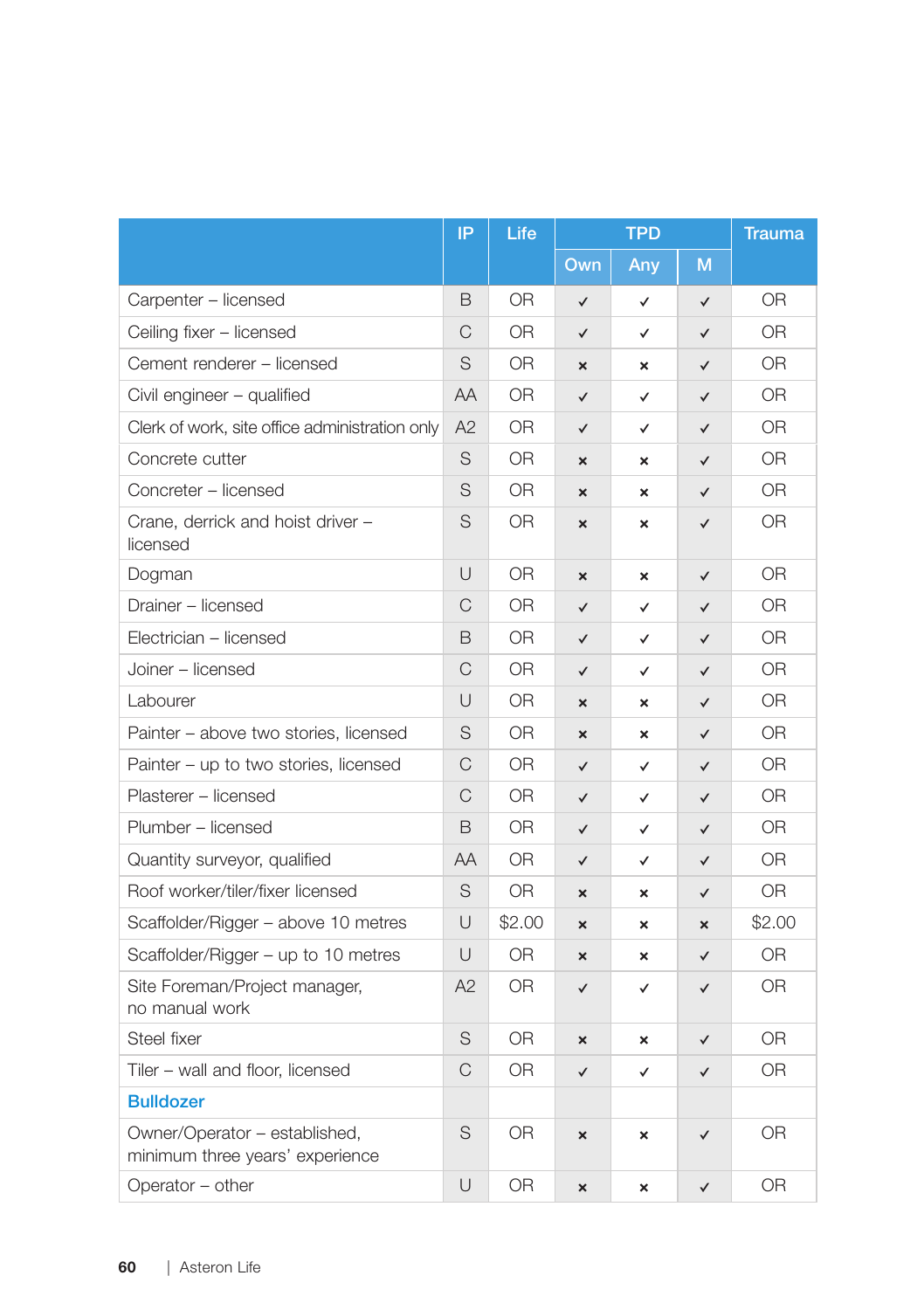|                                                                              | IP             | Life           | <b>TPD</b>                |                           | <b>Trauma</b> |                |
|------------------------------------------------------------------------------|----------------|----------------|---------------------------|---------------------------|---------------|----------------|
|                                                                              |                |                | Own                       | Any                       | M             |                |
| <b>Bus driver</b>                                                            |                |                |                           |                           |               |                |
| Interstate - recognised operator<br>(e.g. Greyhound)                         | S              | 0 <sub>R</sub> | ×                         | $\pmb{\times}$            | $\checkmark$  | 0 <sub>R</sub> |
| Local                                                                        | $\mathsf{C}$   | <b>OR</b>      | $\checkmark$              | $\checkmark$              | $\checkmark$  | <b>OR</b>      |
| Long Distances - returning home daily                                        | C              | 0R             | $\mathbf{x}$              | $\checkmark$              | $\checkmark$  | 0 <sub>R</sub> |
| <b>Bush clearer</b>                                                          | $\cup$         | 0R             | $\mathbf{x}$              | $\boldsymbol{\mathsf{x}}$ | $\checkmark$  | 0 <sub>R</sub> |
| <b>Business consultant - office-based</b>                                    | A <sub>1</sub> | 0 <sub>R</sub> | $\checkmark$              | ✓                         | $\checkmark$  | 0 <sub>R</sub> |
| <b>Butcher</b>                                                               |                |                |                           |                           |               |                |
| Non-slaughtering                                                             | B              | 0 <sub>R</sub> | $\checkmark$              | $\checkmark$              | $\checkmark$  | 0 <sub>R</sub> |
| Slaughtering                                                                 | S              | 0R             | ×                         | $\mathbf{x}$              | $\checkmark$  | 0 <sub>R</sub> |
| Butcher/Boner - abattoirs                                                    | S              | 0R             | $\mathbf{x}$              | $\boldsymbol{\mathsf{x}}$ | ✓             | 0R             |
| <b>Butler</b>                                                                | B              | <b>OR</b>      | $\checkmark$              | ✓                         | $\checkmark$  | <b>OR</b>      |
| <b>Buyer</b>                                                                 |                |                |                           |                           |               |                |
| Livestock                                                                    | B              | 0 <sub>R</sub> | $\checkmark$              | $\checkmark$              | $\checkmark$  | 0 <sub>R</sub> |
| Retail store                                                                 | A2             | 0R             | $\checkmark$              | ✓                         | $\checkmark$  | 0R             |
| C                                                                            |                |                |                           |                           |               |                |
| Cabinet maker/Carpenter - licensed                                           | B              | 0 <sub>R</sub> | $\checkmark$              | $\checkmark$              | $\checkmark$  | 0 <sub>R</sub> |
| Cablemaker/Wiremaker                                                         | S              | 0R             | $\mathbf{x}$              | $\boldsymbol{\mathsf{x}}$ | $\checkmark$  | 0R             |
| <b>Cafe/Coffee lounge</b>                                                    |                |                |                           |                           |               |                |
| Proprietor, manager - four or more full-<br>time staff                       | B              | <b>OR</b>      | $\checkmark$              | ✓                         | ✓             | <b>OR</b>      |
| Proprietor, manager - other                                                  | C              | <b>OR</b>      | $\mathbf{x}$              | ✓                         | $\checkmark$  | <b>OR</b>      |
| Employee                                                                     | S              | <b>OR</b>      | $\boldsymbol{\mathsf{x}}$ | ×                         | ✓             | <b>OR</b>      |
| Cane carting contractor - full-time,<br>established a minimum of three years | S              | <b>OR</b>      | ×                         | $\boldsymbol{\mathsf{x}}$ | $\checkmark$  | 0 <sub>R</sub> |
| Car detailer                                                                 | S              | <b>OR</b>      | ×                         | ×                         | $\checkmark$  | OR             |
| Car salesperson                                                              | A2             | 0 <sub>R</sub> | $\checkmark$              | ✓                         | ✓             | 0R             |
| <b>Car wrecker</b>                                                           | $\cup$         | 0 <sub>R</sub> | $\mathbf{x}$              | $\boldsymbol{\mathsf{x}}$ | $\checkmark$  | 0 <sub>R</sub> |
| Caravan park                                                                 |                |                |                           |                           |               |                |
| Proprietor, four or more full-time<br>staff, no manual work                  | B              | 0R             | ✓                         | ✓                         | ✓             | 0R             |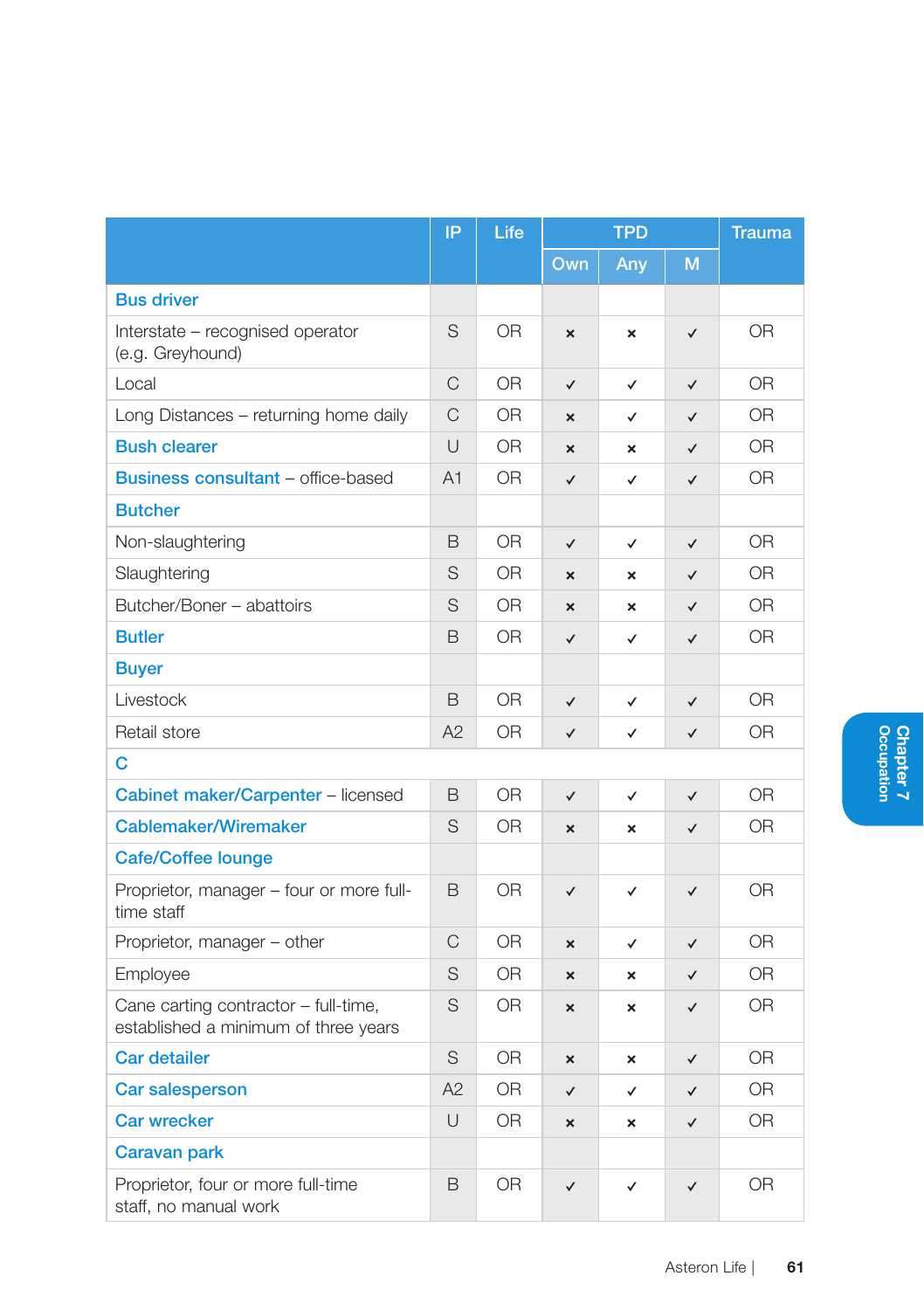|                                                                                                          | IP          | Life      | <b>TPD</b>                |                           | <b>Trauma</b> |                |
|----------------------------------------------------------------------------------------------------------|-------------|-----------|---------------------------|---------------------------|---------------|----------------|
|                                                                                                          |             |           | Own                       | Any                       | M             |                |
| Proprietor - no staff                                                                                    | С           | <b>OR</b> | ×                         | ✓                         | $\checkmark$  | <b>OR</b>      |
| <b>Caretaker/Janitor</b>                                                                                 | C           | <b>OR</b> | $\boldsymbol{\mathsf{x}}$ | ✓                         | $\checkmark$  | <b>OR</b>      |
| Car park attendant                                                                                       | $\mathsf S$ | <b>OR</b> | $\overline{\mathbf{x}}$   | $\mathbf{x}$              | $\checkmark$  | <b>OR</b>      |
| <b>Carpenter</b> – building and construction,<br>licensed                                                | B           | <b>OR</b> | $\checkmark$              | ✓                         | $\checkmark$  | <b>OR</b>      |
| Carpet                                                                                                   |             |           |                           |                           |               |                |
| Cleaner                                                                                                  | S           | <b>OR</b> | ×                         | $\boldsymbol{\mathsf{x}}$ | $\checkmark$  | <b>OR</b>      |
| Layer                                                                                                    | S           | 0R        | ×                         | ×                         | $\checkmark$  | <b>OR</b>      |
| Cartographer                                                                                             | A1          | <b>OR</b> | ✓                         | ✓                         | $\checkmark$  | <b>OR</b>      |
| <b>Cashier</b>                                                                                           |             |           |                           |                           |               |                |
| Financial institution                                                                                    | A1          | <b>OR</b> | $\checkmark$              | $\checkmark$              | $\checkmark$  | <b>OR</b>      |
| Service station                                                                                          | C           | <b>OR</b> | $\checkmark$              | ✓                         | $\checkmark$  | <b>OR</b>      |
| Supermarket                                                                                              | C           | <b>OR</b> | $\checkmark$              | ✓                         | $\checkmark$  | <b>OR</b>      |
| Casino - government and licensed                                                                         |             |           |                           |                           |               |                |
| Bartender                                                                                                | S           | <b>OR</b> | $\boldsymbol{\mathsf{x}}$ | $\boldsymbol{\mathsf{x}}$ | $\checkmark$  | <b>OR</b>      |
| Cashier                                                                                                  | A2          | <b>OR</b> | $\checkmark$              | $\checkmark$              | ✓             | 0 <sub>R</sub> |
| Cleaner                                                                                                  | S           | <b>OR</b> | $\mathbf{x}$              | ×                         | $\checkmark$  | <b>OR</b>      |
| Croupier – minimum two years'<br>experience                                                              | A2          | <b>OR</b> | $\checkmark$              | ✓                         | $\checkmark$  | 0 <sub>R</sub> |
| Managerial/Clerical                                                                                      | A1          | <b>OR</b> | $\checkmark$              | ✓                         | ✓             | OR             |
| Security – armed                                                                                         | U           | <b>OR</b> | ×                         | ×                         | $\checkmark$  | <b>OR</b>      |
| Security - unarmed                                                                                       | S           | <b>OR</b> | $\boldsymbol{\mathsf{x}}$ | $\mathbf{x}$              | ✓             | <b>OR</b>      |
| Waiter                                                                                                   | S           | <b>OR</b> | $\mathbf{x}$              | $\mathbf{x}$              | $\checkmark$  | <b>OR</b>      |
| <b>Caterer</b>                                                                                           |             |           |                           |                           |               |                |
| Caterer – not working from home,<br>established a minimum of two years,<br>administration and sales only | A2          | <b>OR</b> | $\checkmark$              | ✓                         | $\checkmark$  | <b>OR</b>      |
| Caterer – not working from home,<br>established a minimum of two years,<br>cooking and serving           | B           | <b>OR</b> | ✓                         | ✓                         | $\checkmark$  | <b>OR</b>      |
| <b>Cellar person</b>                                                                                     | S           | <b>OR</b> | ×                         | ×                         | ✓             | <b>OR</b>      |
| <b>Cement renderer - licensed</b>                                                                        | S           | <b>OR</b> | $\mathbf{x}$              | $\mathbf{x}$              | ✓             | <b>OR</b>      |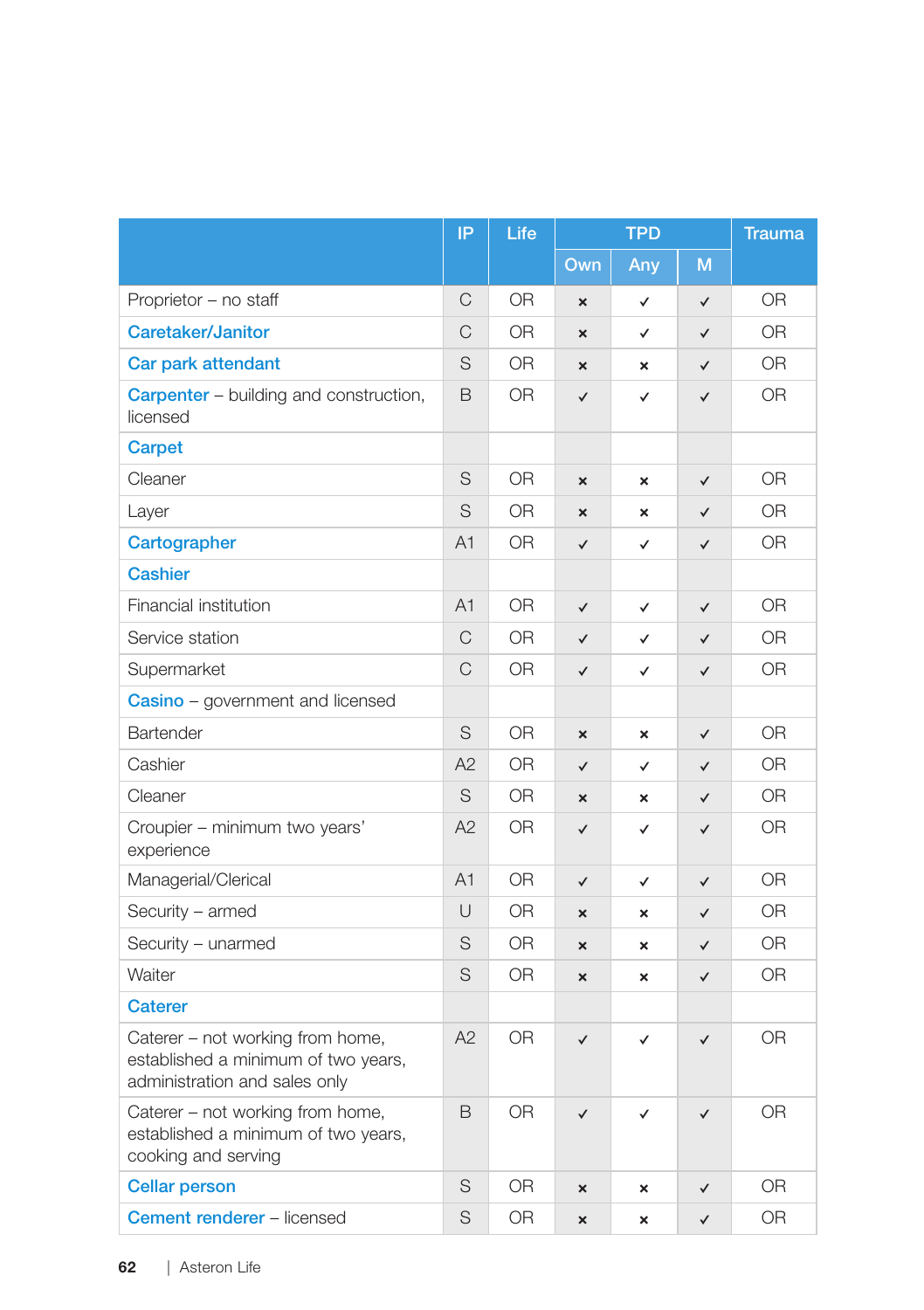|                                                                                                         | IP             | Life           | <b>TPD</b>   |                           | <b>Trauma</b> |                |
|---------------------------------------------------------------------------------------------------------|----------------|----------------|--------------|---------------------------|---------------|----------------|
|                                                                                                         |                |                | Own          | Any                       | M             |                |
| Cemetery and crematory worker                                                                           |                |                |              |                           |               |                |
| Embalmer                                                                                                | $\mathsf{C}$   | 0 <sub>R</sub> | $\checkmark$ | $\checkmark$              | $\checkmark$  | 0 <sub>R</sub> |
| Funeral director/proprietor -<br>not embalming                                                          | A2             | 0 <sub>R</sub> | $\checkmark$ | ✓                         | ✓             | 0 <sub>R</sub> |
| Grave digger                                                                                            | S              | 0 <sub>R</sub> | $\mathbf{x}$ | $\boldsymbol{\mathsf{x}}$ | ✓             | 0 <sub>R</sub> |
| <b>Charter boat operator</b>                                                                            |                |                |              |                           |               |                |
| Deep sea                                                                                                | C              | 0 <sub>R</sub> | $\mathbf{x}$ | $\checkmark$              | $\checkmark$  | 0 <sub>R</sub> |
| Harbour and inlets                                                                                      | C              | 0R             | $\checkmark$ | ✓                         | $\checkmark$  | 0 <sub>R</sub> |
| <b>Chauffeur</b>                                                                                        | C              | 0R             | $\checkmark$ | ✓                         | $\checkmark$  | 0R             |
| Chef/Cook - qualified                                                                                   | B              | 0 <sub>R</sub> | $\checkmark$ | ✓                         | $\checkmark$  | 0 <sub>R</sub> |
| <b>Chemical industry</b>                                                                                |                |                |              |                           |               |                |
| Chemical engineer $-$ up to 10%<br>laboratory work                                                      | A <sub>1</sub> | 0R             | $\checkmark$ | ✓                         | $\checkmark$  | 0R             |
| Chemist - industrial, not handling<br>acids or explosives                                               | AA             | 0R             | $\checkmark$ | $\checkmark$              | $\checkmark$  | 0R             |
| Laboratory technician                                                                                   | A2             | 0 <sub>R</sub> | $\checkmark$ | ✓                         | $\checkmark$  | 0R             |
| Research and analytical - qualified                                                                     | AA             | 0R             | $\checkmark$ | ✓                         | ✓             | 0 <sub>R</sub> |
| Retail chemist/Pharmacist                                                                               | AA             | 0R             | $\checkmark$ | ✓                         | $\checkmark$  | <b>OR</b>      |
| Child care worker                                                                                       |                |                |              |                           |               |                |
| Qualified registered - not working at home                                                              | A2             | 0R             | $\checkmark$ | $\checkmark$              | ✓             | 0R             |
| Qualified registered – working at home,<br>established in home-based care for a<br>minimum of two years | S              | 0 <sub>R</sub> | $\mathbf{x}$ | ✓                         | $\checkmark$  | 0 <sub>R</sub> |
| Unqualified                                                                                             | U              | 0 <sub>R</sub> | ×            | ×                         | $\checkmark$  | 0 <sub>R</sub> |
| Chimney sweep                                                                                           | S              | 0R             | $\mathbf{x}$ | ×                         | ✓             | 0R             |
| Chiropodist - qualified and state-<br>registered                                                        | A1             | 0 <sub>R</sub> | $\checkmark$ | ✓                         | $\checkmark$  | <b>OR</b>      |
| Chiropractor                                                                                            |                |                |              |                           |               |                |
| Qualified and member of Australian<br><b>Chiropractic Association</b>                                   | A <sub>1</sub> | <b>OR</b>      | $\checkmark$ | $\checkmark$              | ✓             | <b>OR</b>      |
| Other                                                                                                   | A2             | <b>OR</b>      | $\checkmark$ | ✓                         | $\checkmark$  | <b>OR</b>      |
| <b>Cleaner</b>                                                                                          |                |                |              |                           |               |                |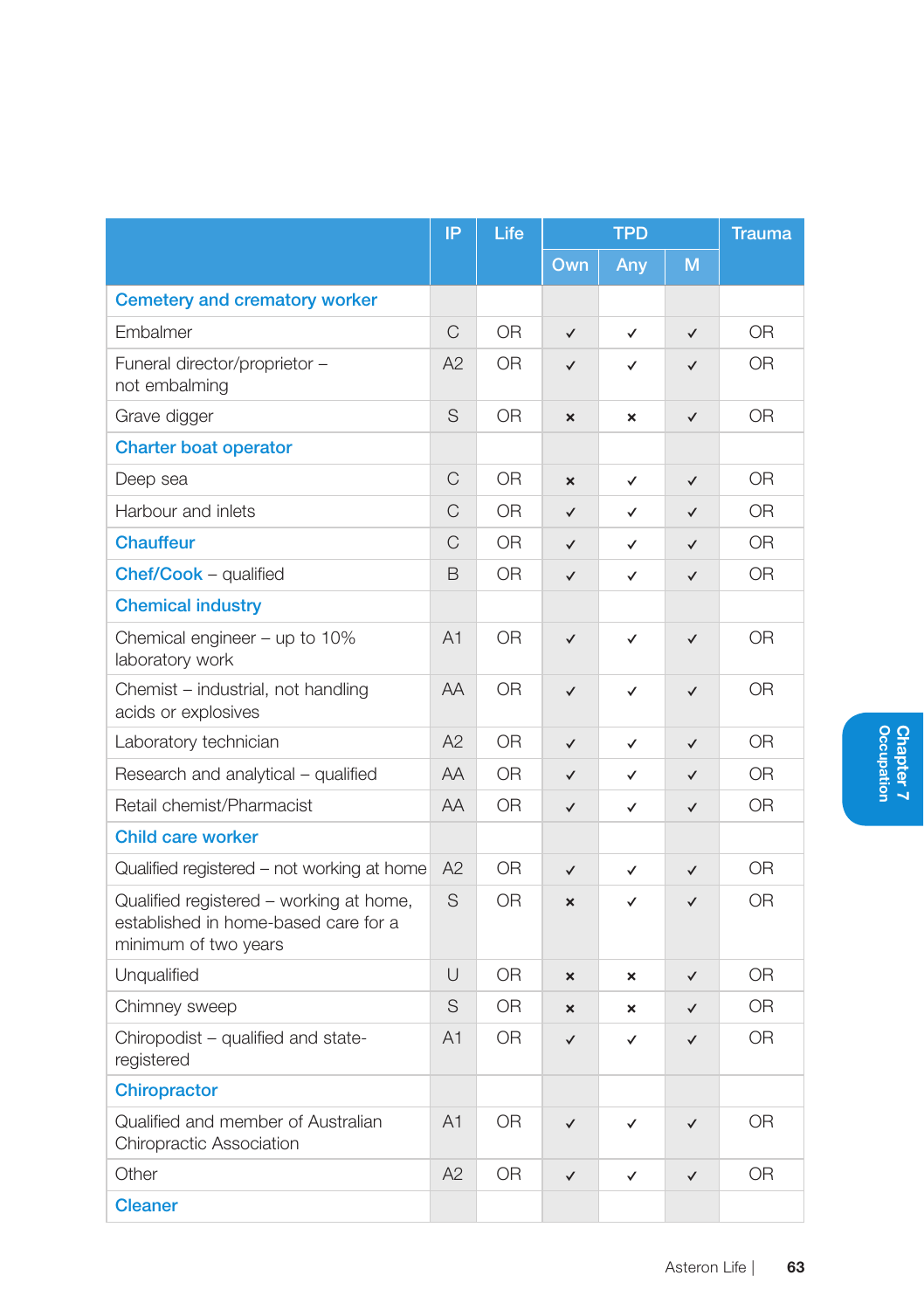|                                                                                                               | IP             | Life           | <b>TPD</b>                |              | <b>Trauma</b> |                |
|---------------------------------------------------------------------------------------------------------------|----------------|----------------|---------------------------|--------------|---------------|----------------|
|                                                                                                               |                |                | Own                       | Any          | M             |                |
| Airports                                                                                                      | S              | 0 <sub>R</sub> | $\overline{\mathsf{x}}$   | $\mathbf x$  | $\checkmark$  | 0 <sub>R</sub> |
| House                                                                                                         | S              | 0 <sub>R</sub> | $\mathbf{x}$              | $\mathbf x$  | $\checkmark$  | 0 <sub>R</sub> |
| Car – detailing                                                                                               | S              | OR.            | $\boldsymbol{\mathsf{x}}$ | ×            | ✓             | 0R             |
| Office/Factory/School                                                                                         | S              | 0 <sub>R</sub> | $\mathbf{x}$              | $\mathbf x$  | $\checkmark$  | 0 <sub>R</sub> |
| <b>Clergyperson</b>                                                                                           | A1             | 0R             | $\checkmark$              | $\checkmark$ | $\checkmark$  | 0R             |
| Clerk - office work only                                                                                      | A <sub>1</sub> | OR.            | $\checkmark$              | $\checkmark$ | $\checkmark$  | 0R             |
| <b>Clothing industry</b>                                                                                      |                |                |                           |              |               |                |
| Dressmaker - not working from home                                                                            | B              | 0R             | $\checkmark$              | $\checkmark$ | $\checkmark$  | 0R             |
| Fashion designer - not working from home                                                                      | A2             | <b>OR</b>      | $\checkmark$              | ✓            | ✓             | 0 <sub>R</sub> |
| Pattern maker                                                                                                 | B              | 0R             | $\checkmark$              | $\checkmark$ | $\checkmark$  | 0 <sub>R</sub> |
| Process worker/Machinist                                                                                      | S              | 0R             | $\mathbf{x}$              | $\mathbf x$  | $\checkmark$  | 0R             |
| Salesperson - no deliveries                                                                                   | A2             | OR             | $\checkmark$              | ✓            | ✓             | <b>OR</b>      |
| Tailor/Milliner                                                                                               | B              | <b>OR</b>      | $\checkmark$              | $\checkmark$ | $\checkmark$  | 0 <sub>R</sub> |
| Club manager/proprietor - registered,<br>admin only                                                           | A2             | 0R             | $\checkmark$              | ✓            | $\checkmark$  | 0R             |
| Club manager/proprietor - registered,<br>bar work                                                             | C              | 0R             | $\boldsymbol{\mathsf{x}}$ | ✓            | $\checkmark$  | 0 <sub>R</sub> |
| Coach - Tennis/Golf/Swimming - full-<br>time, minimum three years' experience                                 | B              | 0 <sub>R</sub> | $\checkmark$              | $\checkmark$ | $\checkmark$  | 0 <sub>R</sub> |
| <b>Commercial traveller</b>                                                                                   | A2             | 0 <sub>R</sub> | $\checkmark$              | $\checkmark$ | $\checkmark$  | 0 <sub>R</sub> |
| <b>Company secretary</b> – appointed,<br>qualified                                                            | AA             | 0R             | $\checkmark$              | ✓            | ✓             | 0R             |
| Composer - music                                                                                              | U              | 0R             | $\mathbf{x}$              | $\mathbf{x}$ | $\checkmark$  | 0 <sub>R</sub> |
| Compositor - printing                                                                                         | B              | <b>OR</b>      | $\checkmark$              | ✓            | ✓             | <b>OR</b>      |
| <b>Computer industry</b>                                                                                      |                |                |                           |              |               |                |
| Consultant, programmer, analyst – not<br>degree qualified                                                     | A1             | 0R             | $\checkmark$              | ✓            | ✓             | 0R             |
| Consultant, programmer, engineer,<br>systems analyst - holder of a university<br>degree majoring in computing | AA             | 0R             | $\checkmark$              | $\checkmark$ | $\checkmark$  | 0R             |
| Keyboard operator                                                                                             | A1             | <b>OR</b>      | $\checkmark$              | ✓            | ✓             | <b>OR</b>      |
| Technician/installer                                                                                          | A2             | 0 <sub>R</sub> | $\checkmark$              | $\checkmark$ | ✓             | OR             |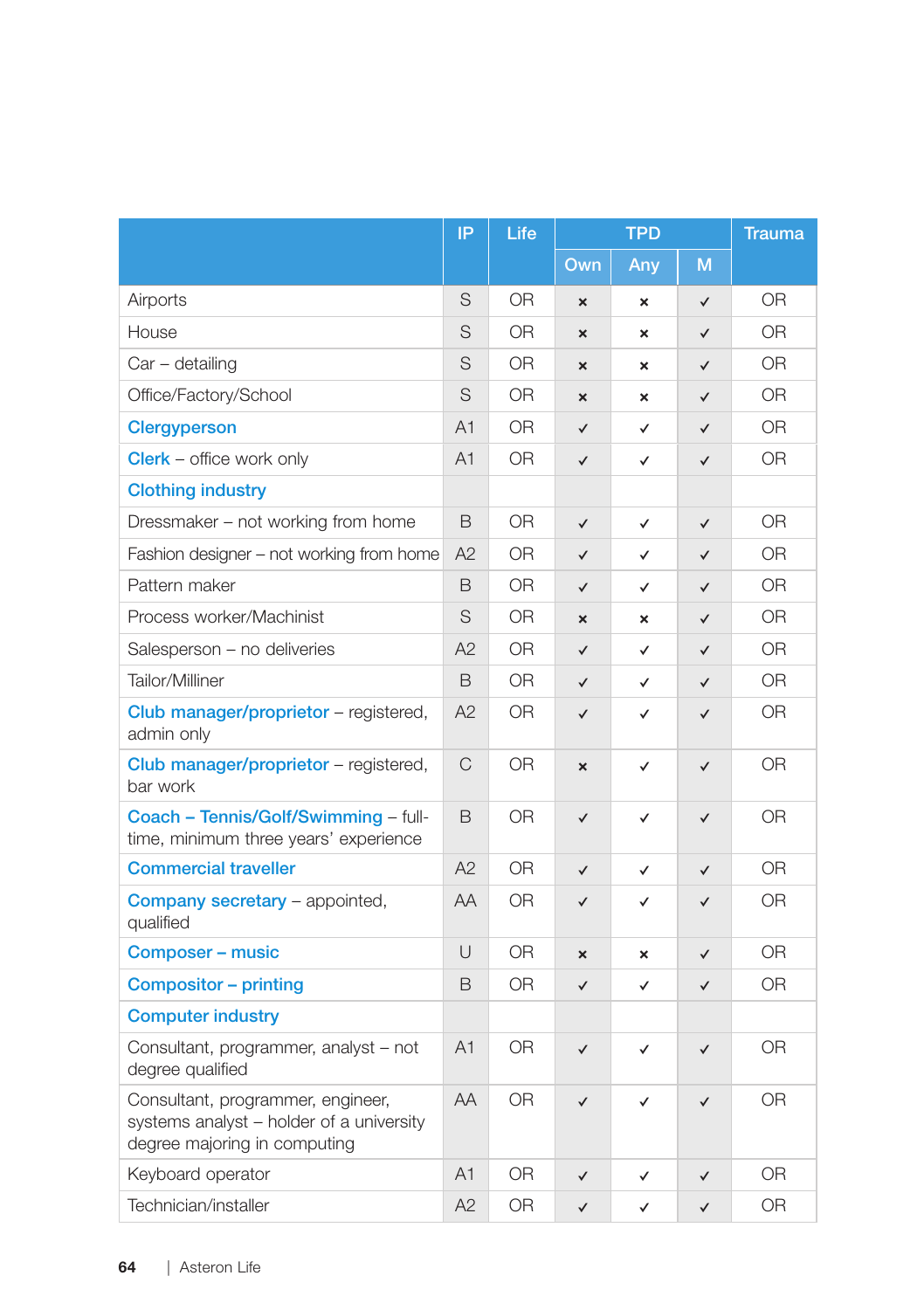|                                                              | IP             | Life           | <b>TPD</b>                |                           | <b>Trauma</b> |                |
|--------------------------------------------------------------|----------------|----------------|---------------------------|---------------------------|---------------|----------------|
|                                                              |                |                | Own                       | Any                       | M             |                |
| <b>Concrete cutter</b>                                       | S              | <b>OR</b>      | $\boldsymbol{\mathsf{x}}$ | $\boldsymbol{\mathsf{x}}$ | $\checkmark$  | <b>OR</b>      |
| <b>Concreter</b> – licensed                                  | S              | 0R             | ×                         | ×                         | $\checkmark$  | 0R             |
| <b>Cook</b> – qualified                                      | B              | 0 <sub>R</sub> | $\checkmark$              | $\checkmark$              | $\checkmark$  | 0 <sub>R</sub> |
| <b>Coroner</b>                                               | AA             | <b>OR</b>      | ✓                         | $\checkmark$              | $\checkmark$  | <b>OR</b>      |
| <b>Courier</b>                                               |                |                |                           |                           |               |                |
| Car only                                                     | C              | OR.            | $\boldsymbol{\mathsf{x}}$ | $\checkmark$              | $\checkmark$  | 0R             |
| Using a motorbike, pushbike                                  | U              | <b>OR</b>      | ×                         | ×                         | $\checkmark$  | <b>OR</b>      |
| Crane operator                                               | S              | 0R             | ×                         | ×                         | $\checkmark$  | 0R             |
| Crew - marine industry - in Australian<br>waters             | $\cup$         | 0 <sub>R</sub> | ×                         | ×                         | $\checkmark$  | 0 <sub>R</sub> |
| <b>Curator</b> – art gallery, library, museum                | A <sub>1</sub> | OR.            | $\checkmark$              | ✓                         | $\checkmark$  | 0R             |
| <b>Curtain fitter</b>                                        | C              | 0 <sub>R</sub> | $\checkmark$              | ✓                         | $\checkmark$  | 0 <sub>R</sub> |
| <b>Customs</b>                                               |                |                |                           |                           |               |                |
| Agent - clerical                                             | A <sub>1</sub> | 0R             | $\checkmark$              | ✓                         | $\checkmark$  | <b>OR</b>      |
| Agent - other                                                | $\mathcal{C}$  | 0 <sub>R</sub> | $\checkmark$              | ✓                         | ✓             | 0 <sub>R</sub> |
| Officer                                                      | A <sub>1</sub> | <b>OR</b>      | ✓                         | ✓                         | ✓             | <b>OR</b>      |
| D                                                            |                |                |                           |                           |               |                |
| Dairy farm proprietor                                        |                |                |                           |                           |               |                |
| Less than four full-time employees                           | C              | 0R             | ×                         | ✓                         | $\checkmark$  | 0R             |
| With four or more full-time employees                        | B              | <b>OR</b>      | $\checkmark$              | ✓                         | $\checkmark$  | 0 <sub>R</sub> |
| <b>Dancing teacher</b> – full-time, not<br>working from home | B              | 0 <sub>R</sub> | ✓                         | $\checkmark$              | ✓             | 0R             |
| Data entry operator                                          | A <sub>1</sub> | 0R             | ✓                         | ✓                         | $\checkmark$  | 0R             |
| <b>Debt collector</b>                                        | $\cup$         | 0 <sub>R</sub> | $\mathbf{x}$              | ×                         | $\checkmark$  | 0 <sub>R</sub> |
| <b>Deck hand</b>                                             | U              | <b>OR</b>      | ×                         | ×                         | $\checkmark$  | <b>OR</b>      |
| Delicatessen worker                                          |                |                |                           |                           |               |                |
| Proprietor, manager                                          | B              | <b>OR</b>      | $\checkmark$              | ✓                         | $\checkmark$  | 0 <sub>R</sub> |
| Other                                                        | C              | 0R             | ×                         | ✓                         | ✓             | 0R             |
| <b>Delivery man</b> – van only, small goods                  | С              | OR.            | ×                         | ✓                         | ✓             | 0R             |
| <b>Delivery man - other</b>                                  | S              | 0 <sub>R</sub> | ×                         | $\boldsymbol{\mathsf{x}}$ | $\checkmark$  | <b>OR</b>      |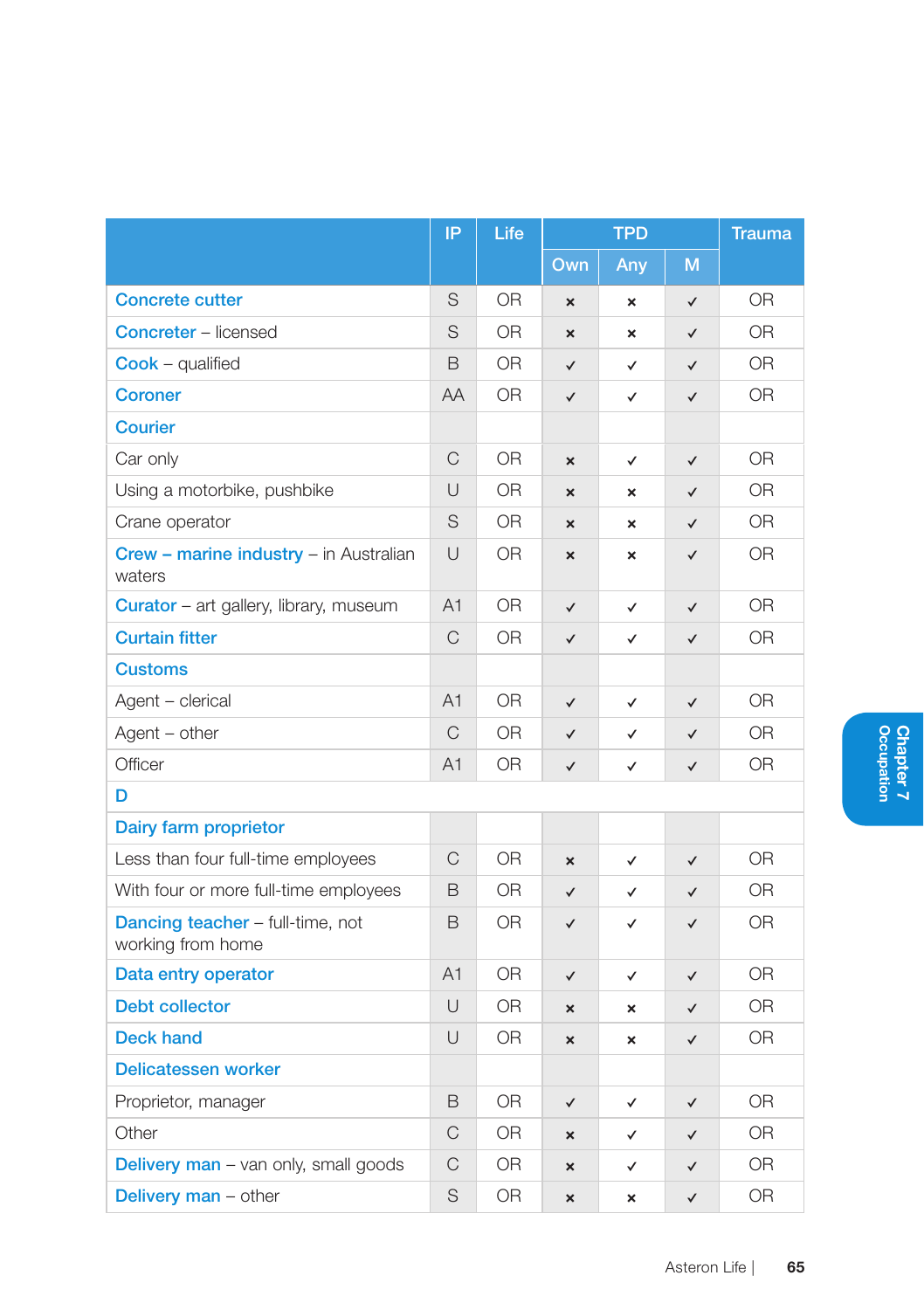|                                             | IP             | Life           | <b>TPD</b>                |                           | <b>Trauma</b>             |                |
|---------------------------------------------|----------------|----------------|---------------------------|---------------------------|---------------------------|----------------|
|                                             |                |                | Own                       | Any                       | M                         |                |
| <b>Demolition worker</b>                    | U              | \$2.00         | $\boldsymbol{\mathsf{x}}$ | $\boldsymbol{\mathsf{x}}$ | $\boldsymbol{\mathsf{x}}$ | \$2.00         |
| Dental/Orthodontic technician               | A1             | <b>OR</b>      | $\checkmark$              | ✓                         | $\checkmark$              | OR             |
| <b>Dental hygienist</b>                     | A1             | <b>OR</b>      | $\checkmark$              | ✓                         | ✓                         | <b>OR</b>      |
| <b>Dental nurse</b>                         | A2             | <b>OR</b>      | ✓                         | $\checkmark$              | $\checkmark$              | <b>OR</b>      |
| <b>Dental surgeon/Dentist</b>               | <b>MP</b>      | OR.            | $\checkmark$              | $\checkmark$              | $\checkmark$              | <b>OR</b>      |
| <b>Department store</b>                     |                |                |                           |                           |                           |                |
| Manager/Clerical only                       | A <sub>1</sub> | <b>OR</b>      | ✓                         | $\checkmark$              | $\checkmark$              | <b>OR</b>      |
| Section manager                             | A1             | OR.            | $\checkmark$              | $\checkmark$              | $\checkmark$              | <b>OR</b>      |
| Storeman                                    | C              | <b>OR</b>      | $\boldsymbol{\mathsf{x}}$ | $\checkmark$              | $\checkmark$              | <b>OR</b>      |
| <b>Diamond</b>                              |                |                |                           |                           |                           |                |
| Cutter/Polisher/Setter - workshop           | B              | 0 <sub>R</sub> | $\checkmark$              | $\checkmark$              | $\checkmark$              | 0 <sub>R</sub> |
| Dealer/Merchant                             | A2             | OR.            | $\checkmark$              | ✓                         | $\checkmark$              | <b>OR</b>      |
| Jeweller - manufacture                      | B              | <b>OR</b>      | $\checkmark$              | $\checkmark$              | $\checkmark$              | <b>OR</b>      |
| Die maker - qualified                       | B              | OR.            | $\checkmark$              | $\checkmark$              | $\checkmark$              | 0 <sub>R</sub> |
| Diesel mechanic - qualified                 | B              | <b>OR</b>      | ✓                         | ✓                         | $\checkmark$              | <b>OR</b>      |
| <b>Dietician</b> – qualified and registered | A <sub>1</sub> | <b>OR</b>      | $\checkmark$              | $\checkmark$              | $\checkmark$              | <b>OR</b>      |
| Disc jockey - full-time                     | U              | 0 <sub>R</sub> | ×                         | ×                         | $\checkmark$              | 0 <sub>R</sub> |
| Ditcher/Drainer - qualified                 | C              | OR.            | $\checkmark$              | $\checkmark$              | $\checkmark$              | 0 <sub>R</sub> |
| <b>Diver</b>                                | U              | IC             | $\boldsymbol{\mathsf{x}}$ | $\boldsymbol{\mathsf{x}}$ | $\boldsymbol{\times}$     | IC             |
| <b>Diver</b> – abalone                      | U              | \$3.00         | $\boldsymbol{\mathsf{x}}$ | ×                         | $\boldsymbol{\times}$     | \$3.00         |
| <b>Docker/Stevedore</b>                     | U              | OR.            | ×                         | ×                         | $\checkmark$              | OR.            |
| <b>Doctor of medicine</b>                   | <b>MP</b>      | <b>OR</b>      | $\checkmark$              | $\checkmark$              | $\checkmark$              | <b>OR</b>      |
| Dog - refer to 'Animal'                     |                |                |                           |                           |                           |                |
| Drainer/Drainage contractor -<br>licensed   | C              | 0 <sub>R</sub> | $\checkmark$              | $\checkmark$              | $\checkmark$              | 0 <sub>R</sub> |
| <b>Draper</b>                               | A2             | <b>OR</b>      | $\checkmark$              | ✓                         | $\checkmark$              | <b>OR</b>      |
| <b>Draughtsperson</b>                       |                |                |                           |                           |                           |                |
| Qualified                                   | AA             | <b>OR</b>      | $\checkmark$              | ✓                         | $\checkmark$              | 0 <sub>R</sub> |
| <b>Others</b>                               | A1             | <b>OR</b>      | $\checkmark$              | ✓                         | $\checkmark$              | 0 <sub>R</sub> |
| <b>Dredger</b> - harbour/river              | S              | <b>OR</b>      | $\boldsymbol{\mathsf{x}}$ | $\mathbf{x}$              | $\checkmark$              | <b>OR</b>      |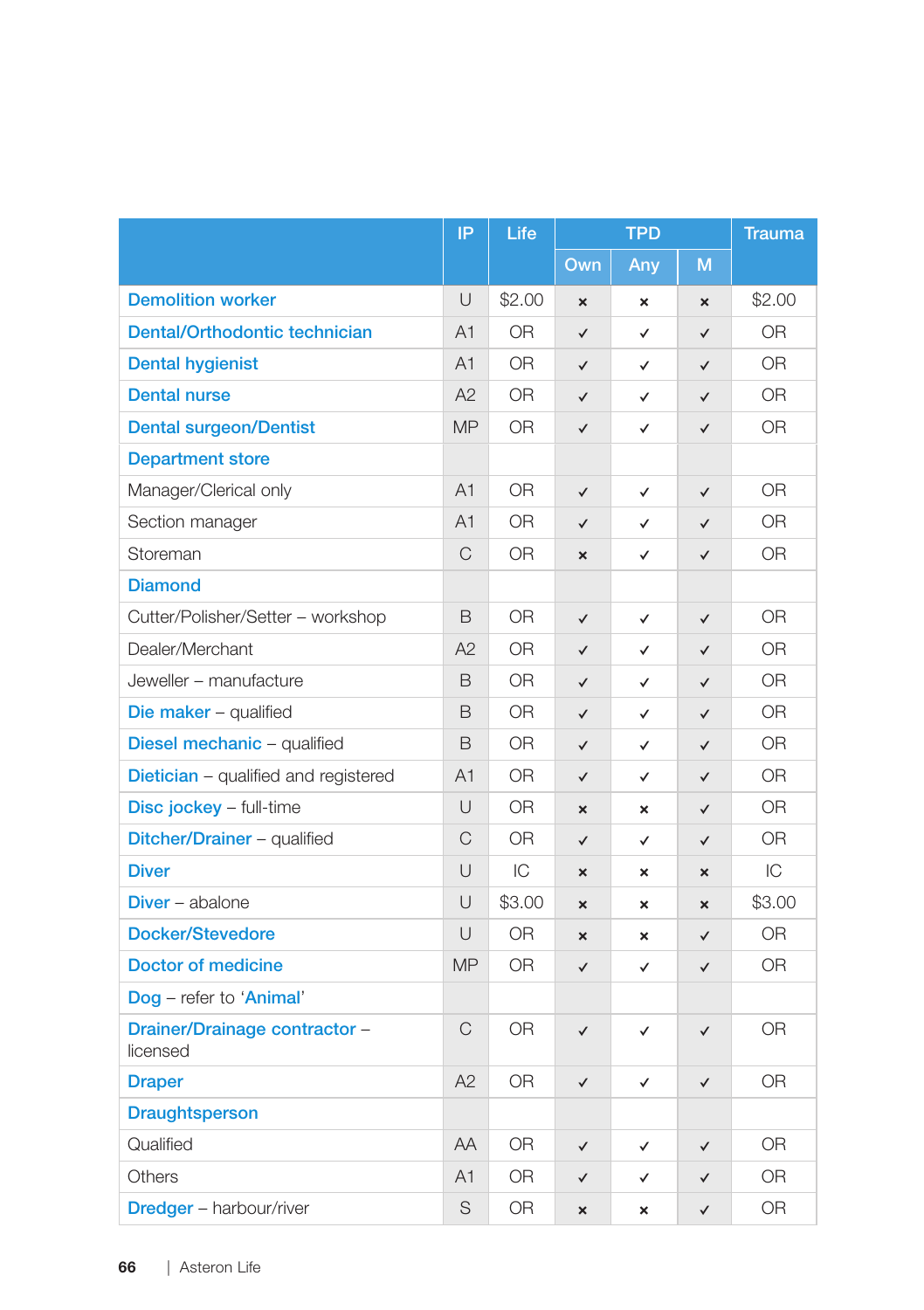|                                                                        | IP           | Life           | <b>TPD</b>                |                           | <b>Trauma</b>             |                |
|------------------------------------------------------------------------|--------------|----------------|---------------------------|---------------------------|---------------------------|----------------|
|                                                                        |              |                | Own                       | Any                       | M                         |                |
| <b>Dressmaker</b> – full-time, not working<br>from home                | B            | 0R             | $\checkmark$              | $\checkmark$              | $\checkmark$              | <b>OR</b>      |
| <b>Drillers</b>                                                        |              |                |                           |                           |                           |                |
| Offshore                                                               | U            | \$3.00         | $\boldsymbol{\mathsf{x}}$ | $\pmb{\times}$            | $\boldsymbol{\mathsf{x}}$ | \$3.00         |
| Onshore - rock/soil and water                                          | S            | 0R             | $\boldsymbol{\mathsf{x}}$ | $\boldsymbol{\mathsf{x}}$ | $\checkmark$              | OR.            |
| <b>Driver</b>                                                          |              |                |                           |                           |                           |                |
| Ambulance                                                              | C            | 0 <sub>R</sub> | $\checkmark$              | $\checkmark$              | $\checkmark$              | 0 <sub>R</sub> |
| Armoured car/truck                                                     | S            | 0 <sub>R</sub> | $\mathbf{x}$              | $\boldsymbol{\mathsf{x}}$ | $\checkmark$              | 0 <sub>R</sub> |
| Bus and coach interstate recognised<br>operation (e.g. Greyhound)      | S            | 0R             | $\boldsymbol{\mathsf{x}}$ | $\boldsymbol{\mathsf{x}}$ | $\checkmark$              | 0R             |
| Bus and coach long distance - returns<br>home daily                    | $\mathsf{C}$ | OR             | ×                         | $\checkmark$              | $\checkmark$              | 0R             |
| Bus and coach metro - local                                            | $\mathsf{C}$ | 0R             | $\checkmark$              | ✓                         | $\checkmark$              | 0 <sub>R</sub> |
| Chauffeur                                                              | C            | 0R             | $\checkmark$              | ✓                         | $\checkmark$              | 0R             |
| Courier - car only                                                     | C            | 0 <sub>R</sub> | $\boldsymbol{\mathsf{x}}$ | ✓                         | $\checkmark$              | 0 <sub>R</sub> |
| Crane/Derrick/Hoist                                                    | S            | <b>OR</b>      | $\mathbf{x}$              | $\boldsymbol{\mathsf{x}}$ | $\checkmark$              | 0 <sub>R</sub> |
| Earthmoving - owner/ operator,<br>established a minimum of three years | S            | <b>OR</b>      | $\mathbf{x}$              | $\boldsymbol{\mathsf{x}}$ | ✓                         | <b>OR</b>      |
| Earthmoving - operator, other                                          | U            | 0R             | ×                         | $\pmb{\times}$            | $\checkmark$              | <b>OR</b>      |
| Explosives/Dangerous goods                                             | U            | 0R             | $\boldsymbol{\mathsf{x}}$ | $\pmb{\times}$            | $\boldsymbol{\mathsf{x}}$ | OR             |
| Forklift                                                               | S            | 0R             | $\boldsymbol{\mathsf{x}}$ | $\pmb{\times}$            | $\checkmark$              | <b>OR</b>      |
| Garbage collector - driver only                                        | C            | 0R             | $\boldsymbol{\mathsf{x}}$ | ✓                         | ✓                         | <b>OR</b>      |
| Grader                                                                 | S            | 0 <sub>R</sub> | ×                         | ×                         | $\checkmark$              | 0 <sub>R</sub> |
| Hire car owner/driver                                                  | $\mathcal C$ | <b>OR</b>      | $\checkmark$              | ✓                         | $\checkmark$              | 0 <sub>R</sub> |
| Instructor - full-time                                                 | B            | 0R             | $\checkmark$              | ✓                         | ✓                         | OR             |
| Removalist                                                             | S            | 0 <sub>R</sub> | ×                         | $\pmb{\times}$            | $\checkmark$              | O <sub>R</sub> |
| Tanker driver - petrol, petroleum<br>products                          | U            | OR.            | $\boldsymbol{\mathsf{x}}$ | $\boldsymbol{\mathsf{x}}$ | $\checkmark$              | <b>OR</b>      |
| Taxi - full-time, owner, driver established<br>a minimum of two years  | C            | <b>OR</b>      | ×                         | ✓                         | ✓                         | 0R             |
| Taxi - full-time, others                                               | S            | <b>OR</b>      | ×                         | ×                         | $\checkmark$              | <b>OR</b>      |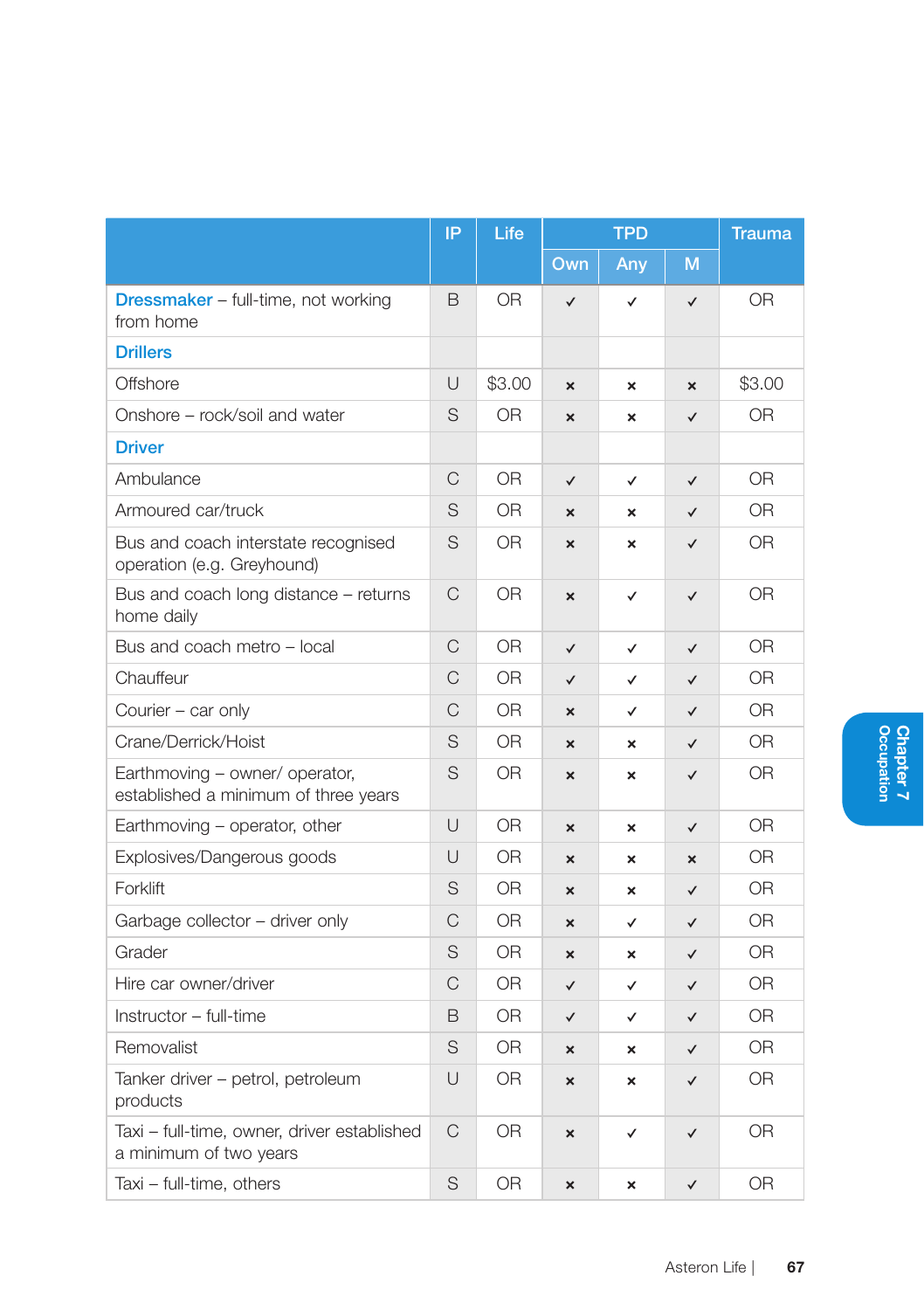|                                                                                                                        | IP             | Life           | <b>TPD</b>                |                           | <b>Trauma</b> |                |  |  |
|------------------------------------------------------------------------------------------------------------------------|----------------|----------------|---------------------------|---------------------------|---------------|----------------|--|--|
|                                                                                                                        |                |                | Own                       | Any                       | M             |                |  |  |
| Tow truck                                                                                                              | U              | <b>OR</b>      | ×                         | $\boldsymbol{\mathsf{x}}$ | $\checkmark$  | <b>OR</b>      |  |  |
| Train/tram driver                                                                                                      | S              | <b>OR</b>      | $\boldsymbol{\mathsf{x}}$ | ×                         | $\checkmark$  | 0R             |  |  |
| Truck driver – refer to 'Truck Driver'                                                                                 |                |                |                           |                           |               |                |  |  |
| <b>Drover/Station hand</b>                                                                                             | U              | <b>OR</b>      | ×                         | $\boldsymbol{\mathsf{x}}$ | $\checkmark$  | <b>OR</b>      |  |  |
| <b>Drycleaner</b>                                                                                                      |                |                |                           |                           |               |                |  |  |
| Manager/proprietor                                                                                                     | B              | <b>OR</b>      | $\checkmark$              | ✓                         | $\checkmark$  | 0R             |  |  |
| Other                                                                                                                  | C              | <b>OR</b>      | $\mathsf{x}$              | $\checkmark$              | $\checkmark$  | <b>OR</b>      |  |  |
| E                                                                                                                      |                |                |                           |                           |               |                |  |  |
| Earthmover, plant operator, backhoe,<br>bobcat, or bulldozer - owner/operator,<br>established a minimum of three years | S              | <b>OR</b>      | $\boldsymbol{\mathsf{x}}$ | $\boldsymbol{\mathsf{x}}$ | $\checkmark$  | 0R             |  |  |
| Earthmover, plant operator, backhoe,<br>bobcat or bulldozer - other                                                    | $\cup$         | <b>OR</b>      | ×                         | $\boldsymbol{\mathsf{x}}$ | $\checkmark$  | <b>OR</b>      |  |  |
| <b>Economist</b> – qualified                                                                                           | AA             | <b>OR</b>      | $\checkmark$              | ✓                         | $\checkmark$  | 0R             |  |  |
| <b>Editor</b>                                                                                                          |                |                |                           |                           |               |                |  |  |
| Films/Television - permanent full-time<br>position                                                                     | A <sub>1</sub> | 0R             | $\checkmark$              | $\checkmark$              | $\checkmark$  | 0R             |  |  |
| Newspaper/Magazines - permanent<br>full-time position, minimum of two<br>years' experience                             | A <sub>1</sub> | 0 <sub>R</sub> | $\checkmark$              | $\checkmark$              | $\checkmark$  | 0 <sub>R</sub> |  |  |
| <b>Education</b>                                                                                                       |                |                |                           |                           |               |                |  |  |
| Dean/Headmaster/Headmistress                                                                                           | AA             | <b>OR</b>      | $\checkmark$              | $\checkmark$              | $\checkmark$  | <b>OR</b>      |  |  |
| Department Head                                                                                                        | A <sub>1</sub> | <b>OR</b>      | $\checkmark$              | $\checkmark$              | $\checkmark$  | 0 <sub>R</sub> |  |  |
| Deputy Headmaster/Headmistress                                                                                         | A1             | OR.            | $\checkmark$              | $\checkmark$              | $\checkmark$  | 0R             |  |  |
| Lecturer - university qualified, full-time                                                                             | AA             | <b>OR</b>      | $\checkmark$              | $\checkmark$              | $\checkmark$  | <b>OR</b>      |  |  |
| Lecturer $-$ other                                                                                                     | A1             | <b>OR</b>      | $\checkmark$              | $\checkmark$              | $\checkmark$  | <b>OR</b>      |  |  |
| Librarian - university qualified                                                                                       | AA             | <b>OR</b>      | $\checkmark$              | $\checkmark$              | $\checkmark$  | 0 <sub>R</sub> |  |  |
| Librarian - other                                                                                                      | A1             | <b>OR</b>      | $\checkmark$              | ✓                         | $\checkmark$  | <b>OR</b>      |  |  |
| Student/Part-time student                                                                                              | U              | <b>OR</b>      | ×                         | ✓                         | $\checkmark$  | 0 <sub>R</sub> |  |  |
| Teacher - manual arts/agriculture/<br>physical education                                                               | B              | <b>OR</b>      | $\checkmark$              | ✓                         | $\checkmark$  | <b>OR</b>      |  |  |
| Teacher - non-manual subjects                                                                                          | A2             | <b>OR</b>      | $\checkmark$              | $\checkmark$              | $\checkmark$  | <b>OR</b>      |  |  |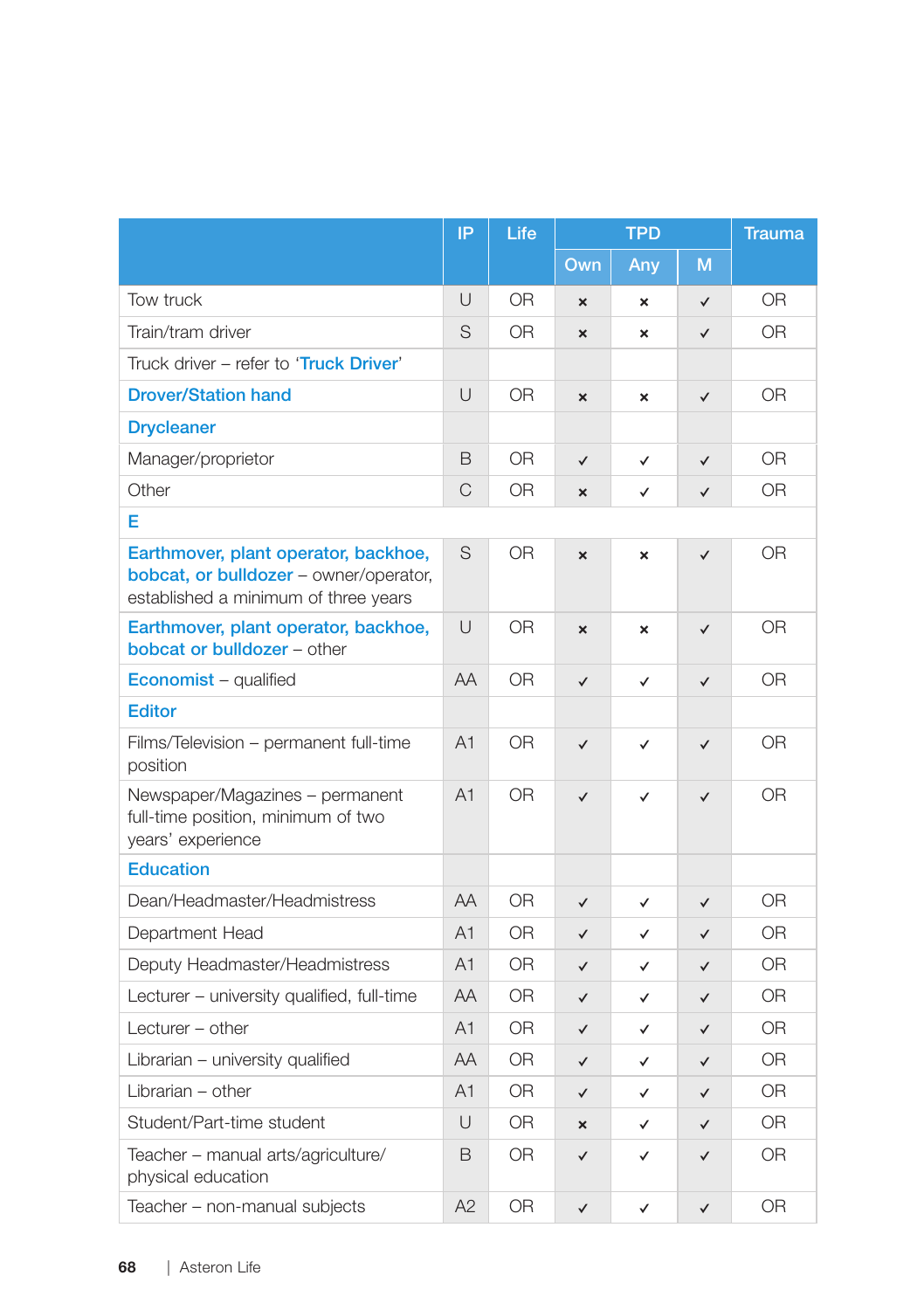|                                                                                               | IP     | Life           | <b>TPD</b>                |                           | <b>Trauma</b>             |                |
|-----------------------------------------------------------------------------------------------|--------|----------------|---------------------------|---------------------------|---------------------------|----------------|
|                                                                                               |        |                | Own                       | Any                       | M                         |                |
| <b>Electrician/Electrical</b>                                                                 |        |                |                           |                           |                           |                |
| Auto electrician – licensed                                                                   | B      | 0R             | ✓                         | $\checkmark$              | $\checkmark$              | 0R             |
| Building and construction – licensed                                                          | B      | 0 <sub>R</sub> | $\checkmark$              | ✓                         | $\checkmark$              | 0 <sub>R</sub> |
| Cable joiner - licensed                                                                       | C      | OR.            | $\checkmark$              | ✓                         | $\checkmark$              | 0R             |
| Domestic/Business - licensed                                                                  | B      | OR.            | $\checkmark$              | ✓                         | $\checkmark$              | 0 <sub>R</sub> |
| Electronic technician - licensed                                                              | B      | 0 <sub>R</sub> | $\checkmark$              | $\checkmark$              | $\checkmark$              | 0 <sub>R</sub> |
| Industrial - high-voltage                                                                     | C      | 0 <sub>R</sub> | ✓                         | ✓                         | ✓                         | 0 <sub>R</sub> |
| Linesman                                                                                      | S      | 0 <sub>R</sub> | ×                         | $\boldsymbol{\mathsf{x}}$ | $\checkmark$              | 0 <sub>R</sub> |
| Meter reader/inspector                                                                        | B      | OR.            | $\checkmark$              | ✓                         | $\checkmark$              | 0R             |
| Mines - not underground, licensed                                                             | C      | OR.            | ✓                         | ✓                         | ✓                         | 0R             |
| Mines - underground                                                                           | U      | \$2.00         | $\boldsymbol{\mathsf{x}}$ | ×                         | $\boldsymbol{\mathsf{x}}$ | \$2.00         |
| <b>Electroplater</b>                                                                          | C      | 0R             | ✓                         | ✓                         | ✓                         | <b>OR</b>      |
| Elevator repairman - qualified                                                                | C      | 0 <sub>R</sub> | ✓                         | ✓                         | $\checkmark$              | 0 <sub>R</sub> |
| <b>Employment agent</b>                                                                       | A1     | OR.            | $\checkmark$              | ✓                         | $\checkmark$              | <b>OR</b>      |
| <b>Engineer</b> - qualified                                                                   |        |                |                           |                           |                           |                |
| Office – consulting and design including<br><25% on site, no manual work                      | AA     | 0 <sub>R</sub> | $\checkmark$              | $\checkmark$              | $\checkmark$              | <b>OR</b>      |
| Office - consulting and design including<br>>25% on site, no manual work. Off and<br>onshore. | A2     | 0 <sub>R</sub> | $\checkmark$              | $\checkmark$              | $\checkmark$              | 0 <sub>R</sub> |
| <b>Engraver/Etcher</b>                                                                        | B      | 0R             | ✓                         | ✓                         | ✓                         | 0R             |
| <b>Enrolled nurse</b>                                                                         | C      | 0R             | ✓                         | ✓                         | $\checkmark$              | 0R             |
| <b>Entertainment industry</b>                                                                 |        |                |                           |                           |                           |                |
| Actor                                                                                         | U      | 0R             | ×                         | $\boldsymbol{\mathsf{x}}$ | $\checkmark$              | 0R             |
| Choreographer/Dancer                                                                          | U      | <b>OR</b>      | ×                         | ×                         | $\checkmark$              | 0 <sub>R</sub> |
| Cinema/Theatre admin staff                                                                    | A2     | 0R             | ✓                         | ✓                         | ✓                         | 0R             |
| Cinema/Theatre electrician/technician                                                         | B      | <b>OR</b>      | $\checkmark$              | ✓                         | ✓                         | <b>OR</b>      |
| Circus performer/trainer/staff                                                                | $\cup$ | IC             | $\mathbf{x}$              | $\boldsymbol{\mathsf{x}}$ | $\mathbf x$               | IC             |
| Distributor - film                                                                            | A2     | 0 <sub>R</sub> | ✓                         | ✓                         | ✓                         | 0R             |
| Engineer - studio only                                                                        | A2     | 0 <sub>R</sub> | $\checkmark$              | ✓                         | $\checkmark$              | OR             |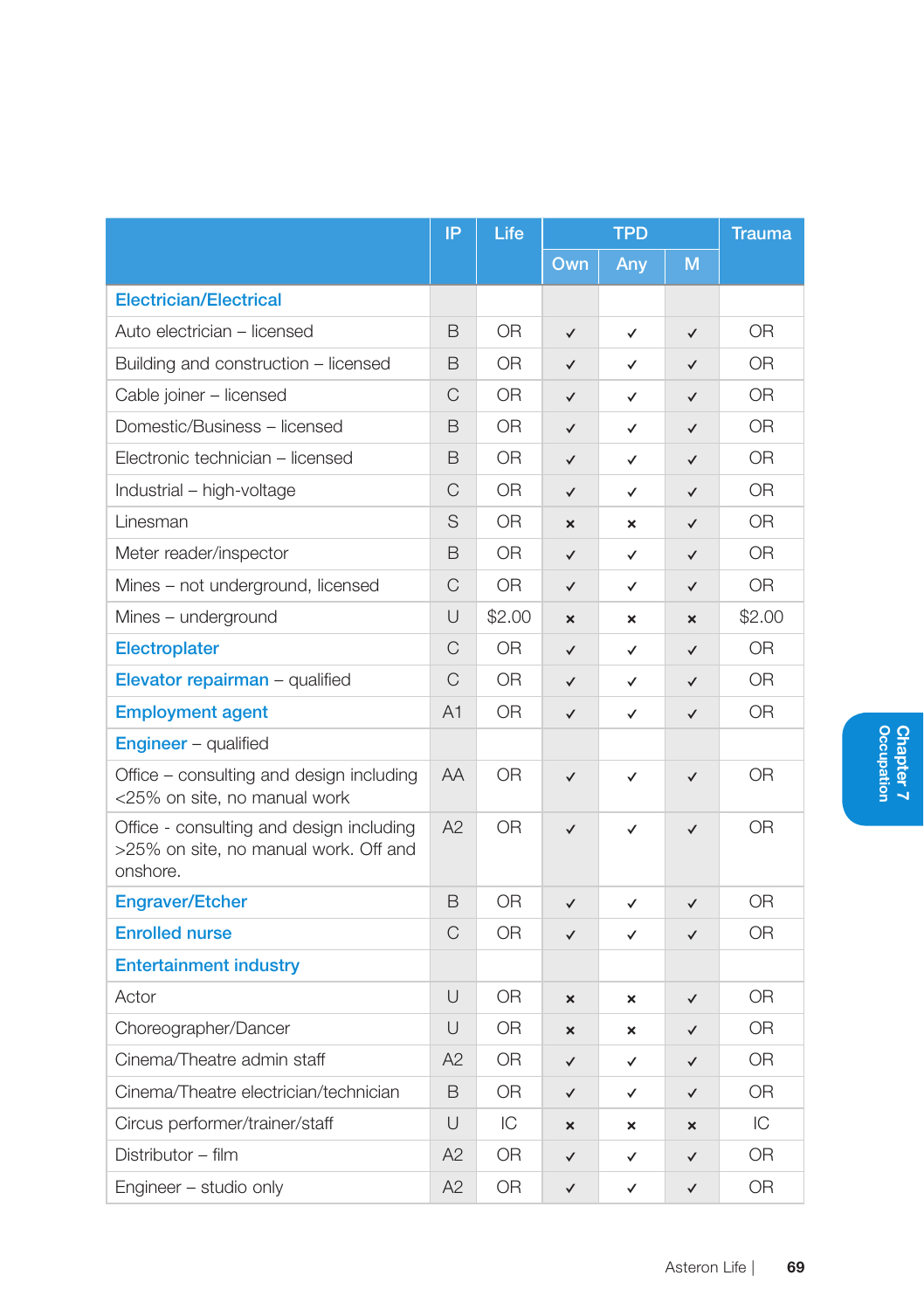|                                                                                                   | IP             | Life           | <b>TPD</b>                |                           |              | <b>Trauma</b>  |
|---------------------------------------------------------------------------------------------------|----------------|----------------|---------------------------|---------------------------|--------------|----------------|
|                                                                                                   |                |                | Own                       | Any                       | M            |                |
| Film director/producer                                                                            | IC             | 0 <sub>R</sub> | $\boldsymbol{\mathsf{x}}$ | $\checkmark$              | $\checkmark$ | 0 <sub>R</sub> |
| Film stuntmen                                                                                     | U              | IC             | $\boldsymbol{\mathsf{x}}$ | $\boldsymbol{\mathsf{x}}$ | ×            | IC             |
| Makeup artist                                                                                     | B              | 0 <sub>R</sub> | $\checkmark$              | $\checkmark$              | $\checkmark$ | 0 <sub>R</sub> |
| Musician - symphony orchestra, full-<br>time salaried                                             | IC             | 0R             | $\boldsymbol{\mathsf{x}}$ | ✓                         | $\checkmark$ | 0R             |
| Newsreader/Announcer                                                                              | IC             | <b>OR</b>      | IC                        | IС                        | IС           | 0 <sub>R</sub> |
| Projectionist                                                                                     | B              | OR             | $\checkmark$              | $\checkmark$              | $\checkmark$ | <b>OR</b>      |
| Radio director/producer, full-time with a<br>minimum of two years' experience                     | A <sub>1</sub> | OR.            | $\mathbf{x}$              | ✓                         | $\checkmark$ | 0 <sub>R</sub> |
| Radio/TV presenter                                                                                | IC             | <b>OR</b>      | IC                        | IC                        | IC           | 0 <sub>R</sub> |
| Radio scriptwriter                                                                                | IC             | <b>OR</b>      | IC                        | IС                        | IC           | 0R             |
| Stage manager                                                                                     | IC             | <b>OR</b>      | $\boldsymbol{\mathsf{x}}$ | $\checkmark$              | $\checkmark$ | 0 <sub>R</sub> |
| Technician/Cameraman - on location,<br>no overseas                                                | C              | OR.            | $\checkmark$              | ✓                         | $\checkmark$ | <b>OR</b>      |
| Technician/Cameraman – studio only                                                                | B              | <b>OR</b>      | $\checkmark$              | $\checkmark$              | $\checkmark$ | 0 <sub>R</sub> |
| Television director/producer                                                                      | IC             | <b>OR</b>      | $\overline{\mathbf{x}}$   | $\checkmark$              | $\checkmark$ | <b>OR</b>      |
| Television scriptwriter                                                                           | IC             | OR.            | IC                        | IС                        | IC           | 0 <sub>R</sub> |
| Entomologist                                                                                      | AA             | OR.            | $\checkmark$              | ✓                         | $\checkmark$ | 0R             |
| <b>Estimator</b>                                                                                  | A2             | <b>OR</b>      | $\checkmark$              | $\checkmark$              | $\checkmark$ | 0 <sub>R</sub> |
| <b>Explosives worker</b>                                                                          | U              | \$2.00         | ×                         | $\mathbf{x}$              | ×            | \$2.00         |
| Exporter/Importer - Clerical/Admin only                                                           | A <sub>1</sub> | <b>OR</b>      | $\checkmark$              | ✓                         | $\checkmark$ | <b>OR</b>      |
| <b>Exterminator/Fumigator</b>                                                                     | S              | 0 <sub>R</sub> | $\mathbf{x}$              | ×                         | $\checkmark$ | 0 <sub>R</sub> |
| F                                                                                                 |                |                |                           |                           |              |                |
| <b>Factory employee</b>                                                                           |                |                |                           |                           |              |                |
| Skilled - refer to classification as<br>per trade                                                 |                |                |                           |                           |              |                |
| Unskilled – including process workers                                                             | U              | 0R             | $\mathbf{x}$              | ×                         | $\checkmark$ | 0R             |
| Farming - cane/crop/fresh water fish/<br>fruit/livestock/poultry/vegetable                        |                |                |                           |                           |              |                |
| Owner/manager - administration,<br>sales only, office based with 4 or more<br>full-time employees | A2             | <b>OR</b>      | $\checkmark$              | $\checkmark$              | $\checkmark$ | <b>OR</b>      |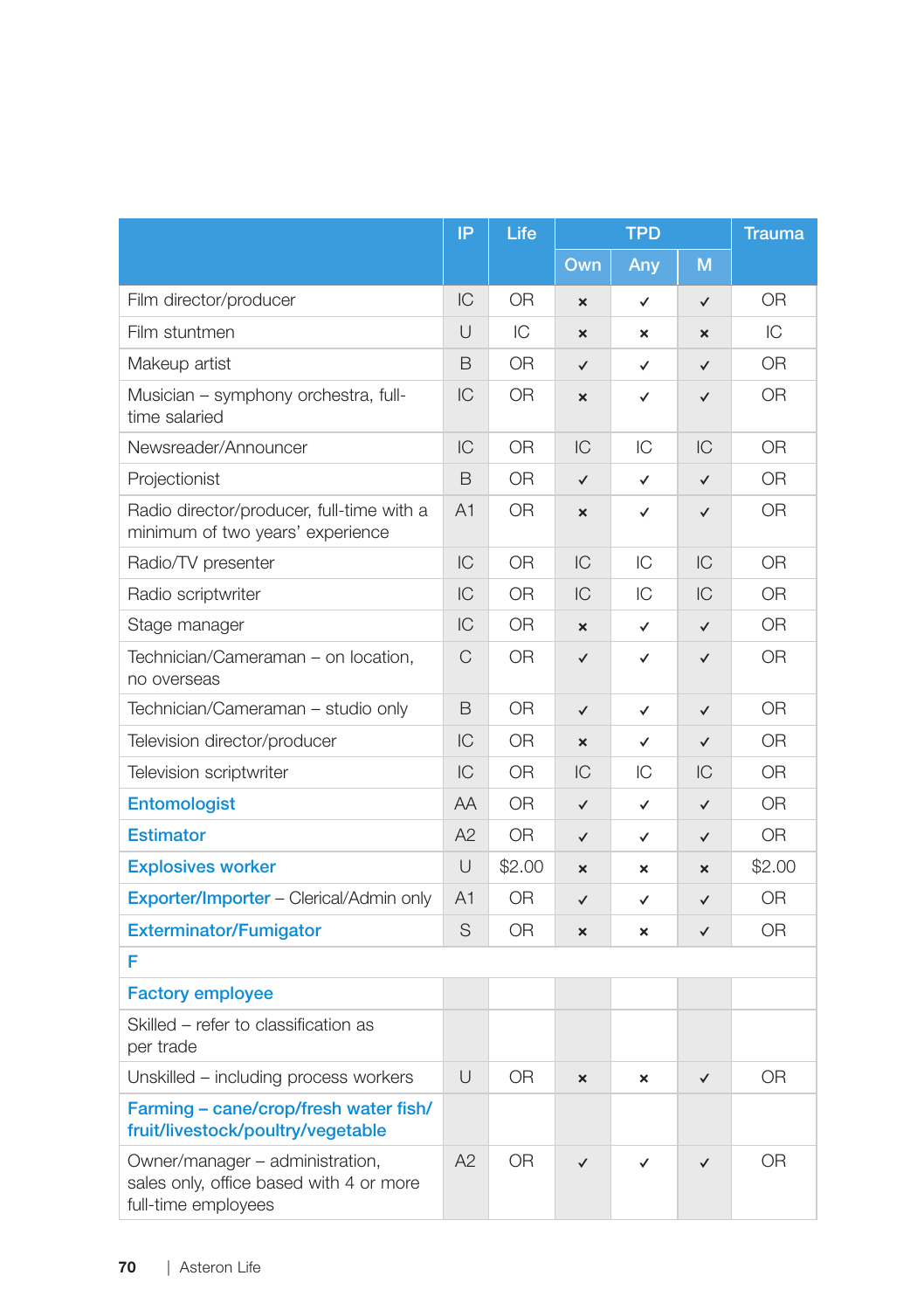|                                                                                                                                                  | IP             | Life           |                           | <b>TPD</b>                |              | <b>Trauma</b>  |
|--------------------------------------------------------------------------------------------------------------------------------------------------|----------------|----------------|---------------------------|---------------------------|--------------|----------------|
|                                                                                                                                                  |                |                | Own                       | Any                       | M            |                |
| Owner/manager - <50% manual duties<br>(e.g. supervision of manual workers and<br>driving farm machinery) and no<br>hazardous duties              | B              | <b>OR</b>      | ✓                         | $\checkmark$              | $\checkmark$ | <b>OR</b>      |
| Owner/manager - <50% manual duties<br>(e.g. fencing and machinery repairs) and<br><10% of some hazardous duties (e.g.<br>shearing and mustering) | C              | OR             | $\checkmark$              | $\checkmark$              | $\checkmark$ | <b>OR</b>      |
| Owner/manager - manual duties (e.g.<br>fencing and machinery repairs) including<br>some hazardous duties (e.g. shearing<br>and mustering)        | S              | 0 <sub>R</sub> | $\mathbf{x}$              | $\boldsymbol{\mathsf{x}}$ | $\checkmark$ | 0 <sub>R</sub> |
| Worker/contractor/labourer                                                                                                                       | U              | <b>OR</b>      | $\boldsymbol{\mathsf{x}}$ | $\boldsymbol{\mathsf{x}}$ | $\checkmark$ | 0 <sub>R</sub> |
| Farrier/Blacksmith - qualified                                                                                                                   | $\cup$         | 0R             | $\boldsymbol{\mathsf{x}}$ | $\boldsymbol{\mathsf{x}}$ | $\checkmark$ | 0R             |
| <b>Fashion designer</b> – not working from<br>home                                                                                               | A2             | OR             | $\checkmark$              | $\checkmark$              | $\checkmark$ | 0 <sub>R</sub> |
| Fast food/Take-away shop                                                                                                                         |                |                |                           |                           |              |                |
| Proprietor, manager                                                                                                                              | C              | 0 <sub>R</sub> | $\mathbf{x}$              | ✓                         | $\checkmark$ | 0 <sub>R</sub> |
| Other worker                                                                                                                                     | S              | <b>OR</b>      | ×                         | ×                         | $\checkmark$ | <b>OR</b>      |
| Fencing contractor - licensed                                                                                                                    | S              | 0 <sub>R</sub> | ×                         | ×                         | ✓            | 0 <sub>R</sub> |
| Fibreglass moulder - licensed                                                                                                                    | C              | 0R             | $\checkmark$              | ✓                         | $\checkmark$ | <b>OR</b>      |
| Financial adviser/consultant/planner                                                                                                             |                |                |                           |                           |              |                |
| University-qualified, meeting AA<br>requirements                                                                                                 | AA             | 0 <sub>R</sub> | $\checkmark$              | ✓                         | $\checkmark$ | 0 <sub>R</sub> |
| Not meeting AA requirements                                                                                                                      | A <sub>1</sub> | 0R             | $\checkmark$              | ✓                         | $\checkmark$ | O <sub>R</sub> |
| Fire chief - Administration only                                                                                                                 | A2             | 0 <sub>R</sub> | $\checkmark$              | ✓                         | $\checkmark$ | 0 <sub>R</sub> |
| <b>Fireman</b> $-$ others                                                                                                                        | S              | 0 <sub>R</sub> | $\mathbf{x}$              | $\boldsymbol{\mathsf{x}}$ | $\checkmark$ | 0 <sub>R</sub> |
| <b>Fisherman</b>                                                                                                                                 |                |                |                           |                           |              |                |
| Working owner - established a<br>minimum of three years, not seasonal,<br>returning home daily                                                   | S              | 0R             | ×                         | $\boldsymbol{\mathsf{x}}$ | $\checkmark$ | <b>OR</b>      |
| Others (including deck hand)                                                                                                                     | U              | <b>OR</b>      | ×                         | ×                         | $\checkmark$ | <b>OR</b>      |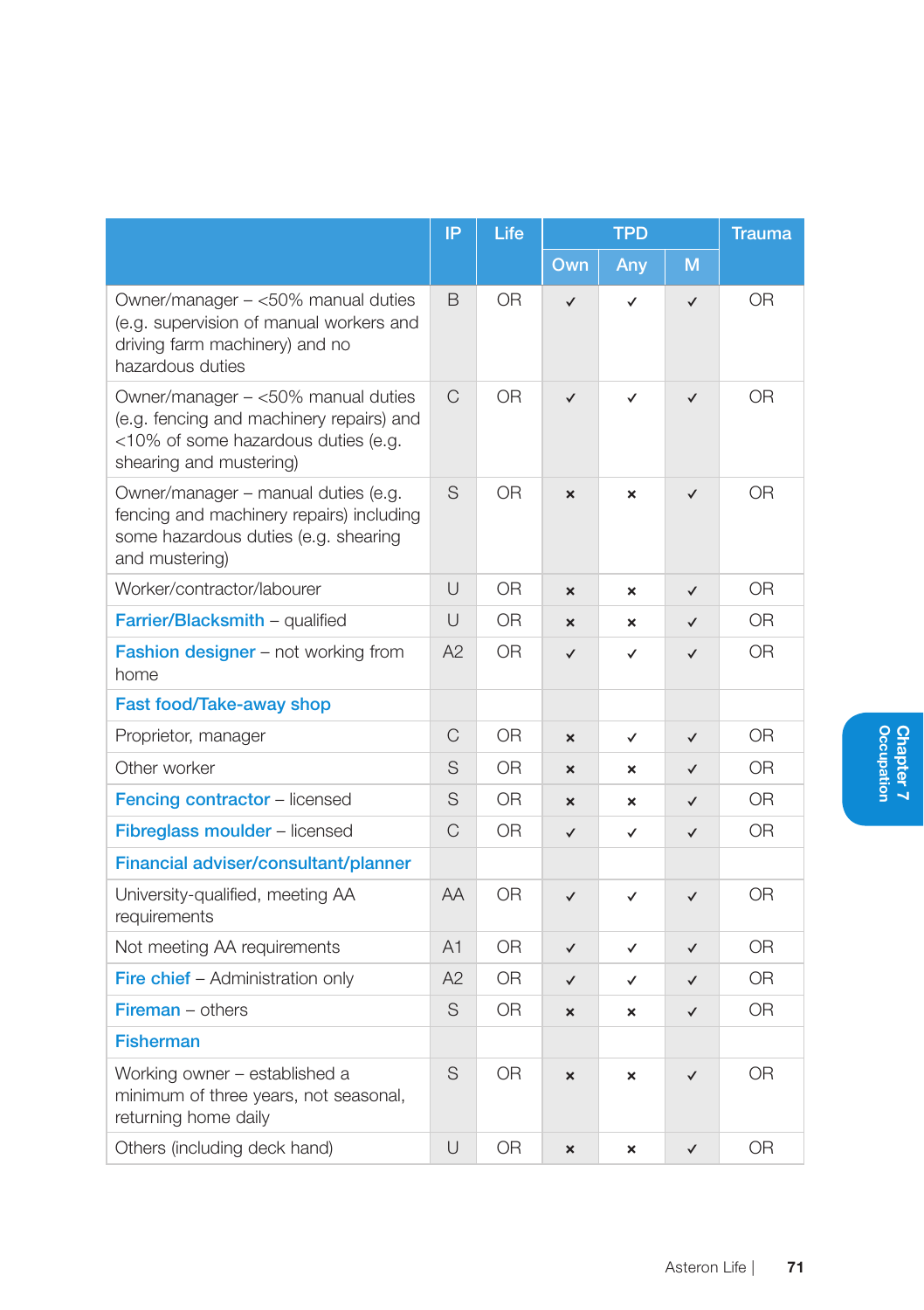|                                                   | IP          | Life           | <b>TPD</b>                |                           |              | <b>Trauma</b>  |  |
|---------------------------------------------------|-------------|----------------|---------------------------|---------------------------|--------------|----------------|--|
|                                                   |             |                | Own                       | Any                       | M            |                |  |
| <b>Fishmonger</b>                                 |             |                |                           |                           |              |                |  |
| Proprietor, manager                               | C           | 0 <sub>R</sub> | $\boldsymbol{\times}$     | $\checkmark$              | $\checkmark$ | <b>OR</b>      |  |
| Other                                             | S           | OR.            | $\boldsymbol{\mathsf{x}}$ | ×                         | $\checkmark$ | 0R             |  |
| Fitter and turner - qualified                     | C           | OR.            | $\checkmark$              | ✓                         | $\checkmark$ | <b>OR</b>      |  |
| Flight engineer - refer to 'Aviation<br>industry' |             |                |                           |                           |              |                |  |
| <b>Floor sander</b>                               | S           | 0R             | $\boldsymbol{\mathsf{x}}$ | $\boldsymbol{\mathsf{x}}$ | $\checkmark$ | <b>OR</b>      |  |
| Floor tiler - licensed                            | $\mathsf C$ | OR             | $\checkmark$              | ✓                         | $\checkmark$ | <b>OR</b>      |  |
| <b>Florist</b>                                    | B           | <b>OR</b>      | $\checkmark$              | ✓                         | $\checkmark$ | <b>OR</b>      |  |
| <b>Food technologist</b>                          | A1          | <b>OR</b>      | $\checkmark$              | $\checkmark$              | $\checkmark$ | <b>OR</b>      |  |
| Forest ranger/warden                              | C           | 0R             | $\checkmark$              | ✓                         | $\checkmark$ | <b>OR</b>      |  |
| <b>Forester</b>                                   |             |                |                           |                           |              |                |  |
| No tree felling                                   | C           | <b>OR</b>      | $\boldsymbol{\mathsf{x}}$ | ✓                         | $\checkmark$ | <b>OR</b>      |  |
| Tree felling                                      | U           | OR.            | $\mathbf{x}$              | ×                         | $\mathbf{x}$ | <b>OR</b>      |  |
| Foundry worker - qualified                        | S           | OR             | $\boldsymbol{\mathsf{x}}$ | ×                         | $\checkmark$ | <b>OR</b>      |  |
| <b>French polisher</b>                            | B           | <b>OR</b>      | $\checkmark$              | $\checkmark$              | $\checkmark$ | <b>OR</b>      |  |
| <b>Fruit picker</b>                               | U           | 0 <sub>R</sub> | $\mathbf{x}$              | $\boldsymbol{\mathsf{x}}$ | $\checkmark$ | <b>OR</b>      |  |
| <b>Fumigator</b>                                  | S           | <b>OR</b>      | $\boldsymbol{\mathsf{x}}$ | ×                         | $\checkmark$ | <b>OR</b>      |  |
| <b>Funeral parlour</b>                            |             |                |                           |                           |              |                |  |
| Driver/Pall bearer                                | B           | OR             | $\checkmark$              | ✓                         | $\checkmark$ | <b>OR</b>      |  |
| Director/Undertaker                               | A2          | <b>OR</b>      | $\checkmark$              | ✓                         | $\checkmark$ | <b>OR</b>      |  |
| Embalming                                         | B           | <b>OR</b>      | $\checkmark$              | $\checkmark$              | $\checkmark$ | 0 <sub>R</sub> |  |
| <b>Furniture</b>                                  |             |                |                           |                           |              |                |  |
| Polisher/Restorer                                 | B           | <b>OR</b>      | $\checkmark$              | ✓                         | $\checkmark$ | <b>OR</b>      |  |
| Removalist                                        | S           | 0R             | $\pmb{\times}$            | ×                         | $\checkmark$ | <b>OR</b>      |  |
| <b>Furrier</b>                                    | B           | 0R             | $\checkmark$              | ✓                         | $\checkmark$ | <b>OR</b>      |  |
| G                                                 |             |                |                           |                           |              |                |  |
| Garage door installer/repairer                    | S           | <b>OR</b>      | $\boldsymbol{\mathsf{x}}$ | ×                         | $\checkmark$ | <b>OR</b>      |  |
| <b>Garage/service station</b>                     |             |                |                           |                           |              |                |  |
| Cashier/Console operator                          | C           | <b>OR</b>      | $\checkmark$              | ✓                         | $\checkmark$ | <b>OR</b>      |  |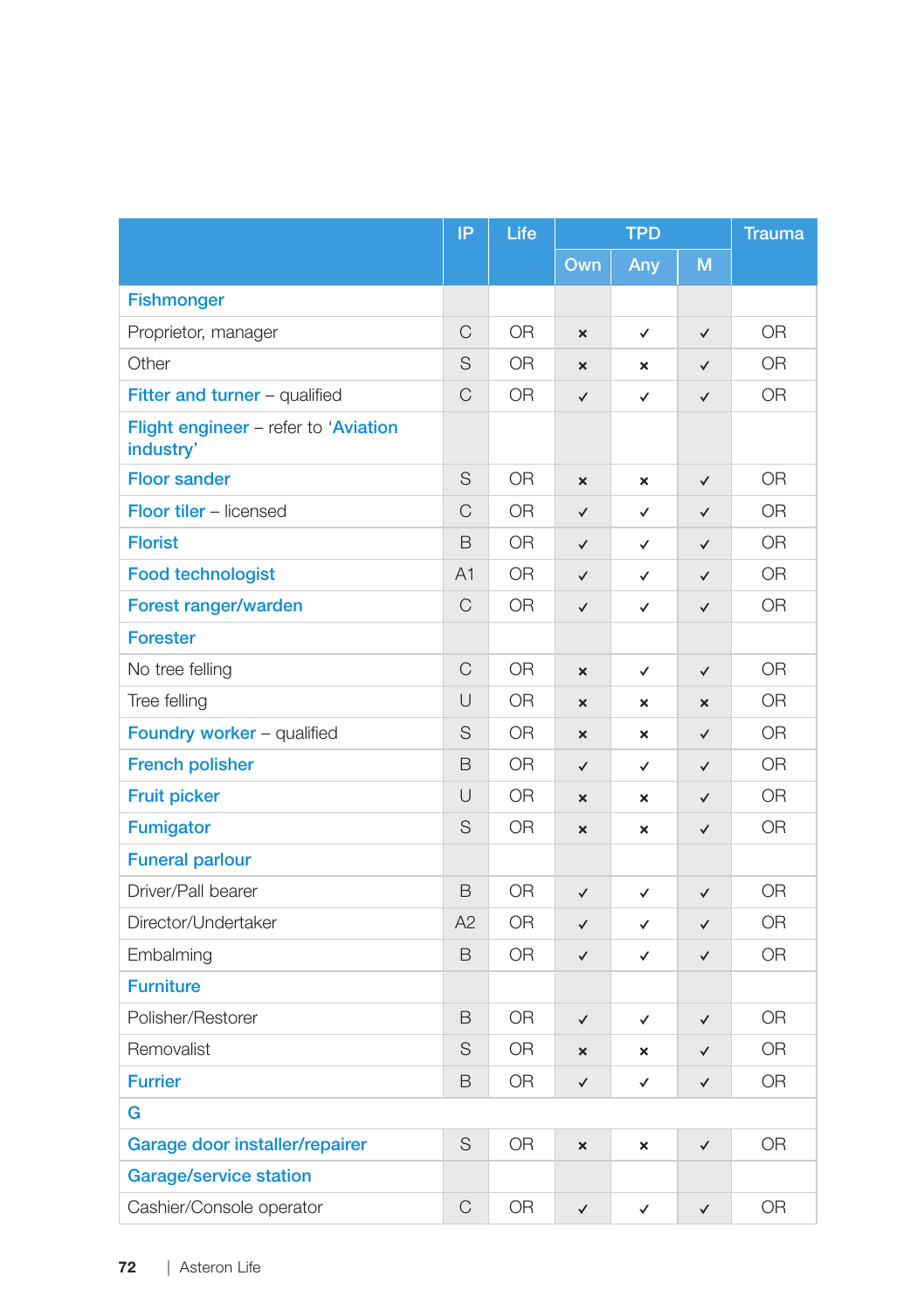|                                                                              | IP             | Life           | <b>TPD</b>                |                           | <b>Trauma</b> |                |
|------------------------------------------------------------------------------|----------------|----------------|---------------------------|---------------------------|---------------|----------------|
|                                                                              |                |                | Own                       | Any                       | M             |                |
| Proprietor - no manual work                                                  | A2             | 0 <sub>R</sub> | $\checkmark$              | $\checkmark$              | $\checkmark$  | 0 <sub>R</sub> |
| Pump attendant/operator                                                      | C              | ΟR             | $\mathbf{x}$              | ✓                         | $\checkmark$  | OR.            |
| <b>Garbage disposal</b>                                                      |                |                |                           |                           |               |                |
| Garbage collector - driving truck only                                       | C              | 0R             | $\boldsymbol{\mathsf{x}}$ | $\checkmark$              | $\checkmark$  | <b>OR</b>      |
| Garbage collector - others                                                   | S              | OR.            | $\mathbf{x}$              | $\boldsymbol{\mathsf{x}}$ | $\checkmark$  | OR.            |
| Gardener                                                                     |                |                |                           |                           |               |                |
| Qualified, established a minimum of two<br>years, not seasonal               | C              | 0R             | $\boldsymbol{\mathsf{x}}$ | $\checkmark$              | $\checkmark$  | <b>OR</b>      |
| Landscaping - refer to 'Landscaper'                                          |                |                |                           |                           |               |                |
| Gas industry - domestic                                                      |                |                |                           |                           |               |                |
| Fitter/Maintenance worker/Mechanic<br>- licensed                             | $\mathsf{C}$   | 0R             | $\checkmark$              | ✓                         | $\checkmark$  | 0R             |
| Inspector/Meter reader/Tester                                                | A2             | 0R             | $\checkmark$              | ✓                         | $\checkmark$  | 0R             |
| Pipe layer                                                                   | S              | OR             | $\mathbf{x}$              | $\boldsymbol{\mathsf{x}}$ | $\checkmark$  | 0 <sub>R</sub> |
| Geologist - qualified                                                        |                |                |                           |                           |               |                |
| Office and consultation duties including<br><25% field work - no underground | AA             | <b>OR</b>      | $\checkmark$              | $\checkmark$              | $\checkmark$  | <b>OR</b>      |
| Onsite - on/offshore                                                         | A2             | OR             | $\checkmark$              | $\checkmark$              | $\checkmark$  | <b>OR</b>      |
| Underground                                                                  | IC             | IC             | IC                        | IC                        | IC            | IC             |
| <b>Glass industry</b>                                                        |                |                |                           |                           |               |                |
| Beveller/Blower/Glazier/Polisher                                             | C              | 0 <sub>R</sub> | $\checkmark$              | ✓                         | $\checkmark$  | <b>OR</b>      |
| Labourer                                                                     | $\cup$         | 0R             | $\boldsymbol{\mathsf{x}}$ | $\boldsymbol{\mathsf{x}}$ | $\checkmark$  | 0 <sub>R</sub> |
| Goldsmith - manufacture/design                                               | B              | 0R             | $\checkmark$              | ✓                         | $\checkmark$  | OR.            |
| <b>Golf professional</b>                                                     |                |                |                           |                           |               |                |
| Shop and tuition                                                             | B              | <b>OR</b>      | $\checkmark$              | $\checkmark$              | $\checkmark$  | 0 <sub>R</sub> |
| Shop only                                                                    | A2             | 0R             | $\checkmark$              | $\checkmark$              | $\checkmark$  | 0 <sub>R</sub> |
| Touring, tournament                                                          | $\cup$         | OR.            | $\mathbf{x}$              | $\boldsymbol{\mathsf{x}}$ | $\mathbf x$   | O <sub>R</sub> |
| Graphic designer - qualified, not<br>working from home                       | A <sub>1</sub> | 0R             | $\checkmark$              | ✓                         | ✓             | <b>OR</b>      |
| Grazier - refer to 'Farming'                                                 |                |                |                           |                           |               |                |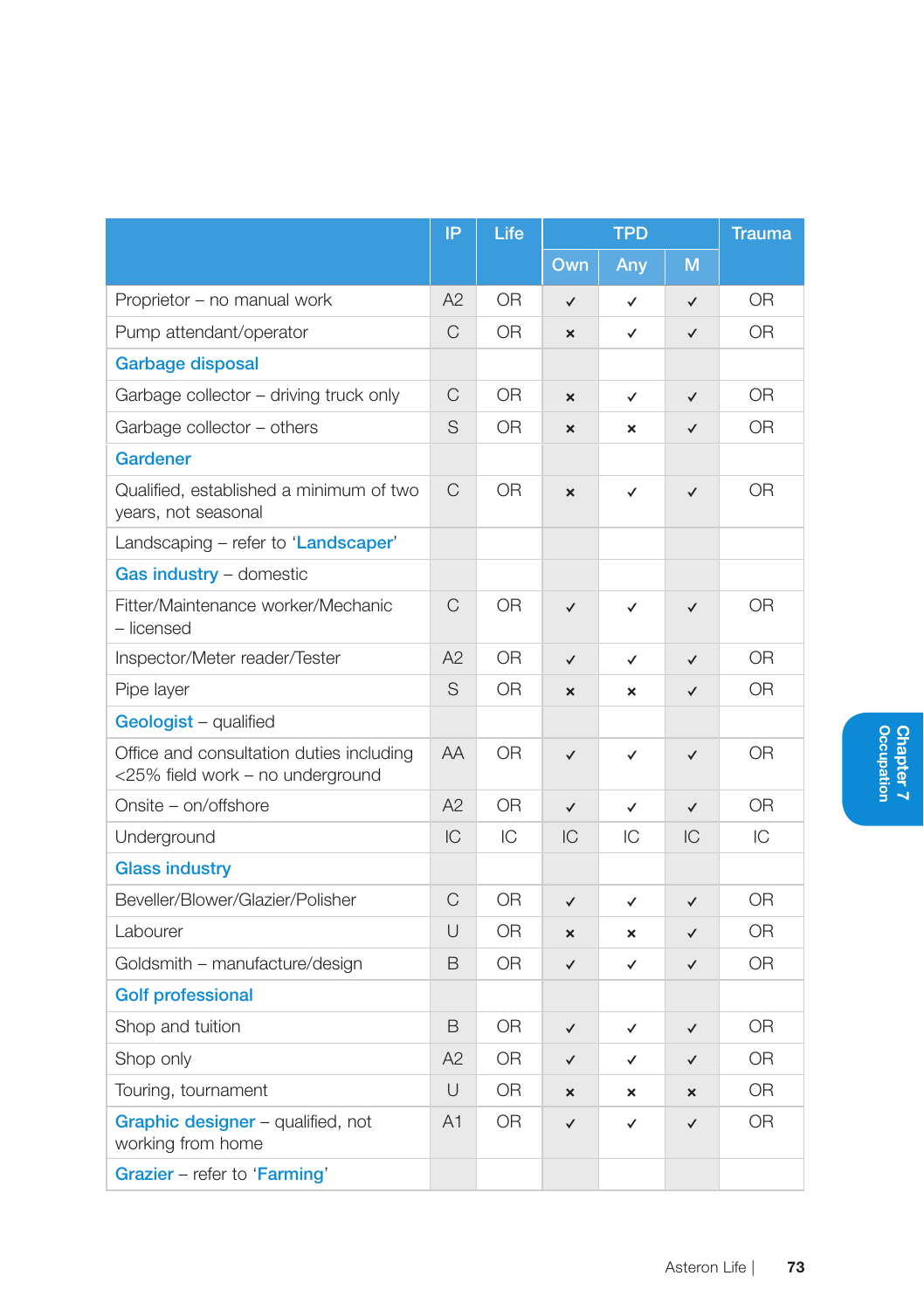|                                                                     | IP             | Life           | <b>TPD</b>                |                           | <b>Trauma</b>         |                |
|---------------------------------------------------------------------|----------------|----------------|---------------------------|---------------------------|-----------------------|----------------|
|                                                                     |                |                | Own                       | Any                       | M                     |                |
| Greenkeeper/Groundsman - qualified                                  | C              | <b>OR</b>      | $\checkmark$              | $\checkmark$              | $\checkmark$          | OR             |
| <b>Grocer/Greengrocer</b>                                           |                |                |                           |                           |                       |                |
| Proprietor/Manager                                                  | $\mathsf C$    | <b>OR</b>      | ×                         | $\checkmark$              | $\checkmark$          | <b>OR</b>      |
| Other                                                               | S              | <b>OR</b>      | $\boldsymbol{\mathsf{x}}$ | ×                         | $\checkmark$          | 0 <sub>R</sub> |
| Guillotine operator - other                                         | U              | <b>OR</b>      | $\boldsymbol{\mathsf{x}}$ | $\boldsymbol{\mathsf{x}}$ | $\checkmark$          | 0R             |
| <b>Gunsmith</b>                                                     | B              | <b>OR</b>      | $\checkmark$              | $\checkmark$              | $\checkmark$          | 0 <sub>R</sub> |
| Gym instructor - full-time, established<br>a minimum of three years | S              | <b>OR</b>      | ×                         | ×                         | ✓                     | 0R             |
| Gynaecologist                                                       | <b>MP</b>      | <b>OR</b>      | $\checkmark$              | $\checkmark$              | ✓                     | <b>OR</b>      |
| н                                                                   |                |                |                           |                           |                       |                |
| <b>Haberdasher</b>                                                  | A2             | <b>OR</b>      | $\checkmark$              | ✓                         | $\checkmark$          | 0R             |
| <b>Hairdresser</b>                                                  | B              | <b>OR</b>      | $\checkmark$              | $\checkmark$              | $\checkmark$          | <b>OR</b>      |
| Handyman - established a minimum of<br>two years, qualified trade   | S              | 0 <sub>R</sub> | $\boldsymbol{\mathsf{x}}$ | $\boldsymbol{\mathsf{x}}$ | $\checkmark$          | 0 <sub>R</sub> |
| <b>Hardware retailer</b>                                            | B              | <b>OR</b>      | $\checkmark$              | $\checkmark$              | $\checkmark$          | <b>OR</b>      |
| <b>Headmaster/Headmistress</b>                                      | AA             | 0 <sub>R</sub> | $\checkmark$              | $\checkmark$              | $\checkmark$          | 0 <sub>R</sub> |
| Herbalist - qualified, not working<br>from home                     | A <sub>1</sub> | 0R             | $\checkmark$              | ✓                         | $\checkmark$          | OR.            |
| <b>Home duties</b>                                                  | U              | OR.            | $\boldsymbol{\mathsf{x}}$ | ✓                         | $\checkmark$          | <b>OR</b>      |
| Homeopath - qualified, not working<br>from home                     | A <sub>1</sub> | 0R             | $\checkmark$              | $\checkmark$              | $\checkmark$          | 0R             |
| Horse racing and trotting                                           |                |                |                           |                           |                       |                |
| Breeder/Trainer - no riding                                         | B              | <b>OR</b>      | $\checkmark$              | $\checkmark$              | $\checkmark$          | <b>OR</b>      |
| Breeder/Trainer - riding                                            | U              | 0R             | $\boldsymbol{\mathsf{x}}$ | $\boldsymbol{\mathsf{x}}$ | $\checkmark$          | 0 <sub>R</sub> |
| Horse riding instructor                                             | S              | <b>OR</b>      | $\mathbf{x}$              | ×                         | ✓                     | 0 <sub>R</sub> |
| Jockey - steeplechase                                               | U              | \$2.00         | $\boldsymbol{\mathsf{x}}$ | ×                         | ×                     | \$2.00         |
| $Jockey$ – flat racing                                              | U              | \$2.00         | $\boldsymbol{\mathsf{x}}$ | $\boldsymbol{\mathsf{x}}$ | $\boldsymbol{\times}$ | \$2.00         |
| Strapper                                                            | U              | <b>OR</b>      | $\boldsymbol{\mathsf{x}}$ | $\boldsymbol{\mathsf{x}}$ | $\checkmark$          | 0 <sub>R</sub> |
| Trainer – no riding                                                 | B              | OR.            | $\checkmark$              | $\checkmark$              | $\checkmark$          | 0 <sub>R</sub> |
| Trainer - riding                                                    | U              | 0R             | $\boldsymbol{\mathsf{x}}$ | ×                         | ✓                     | <b>OR</b>      |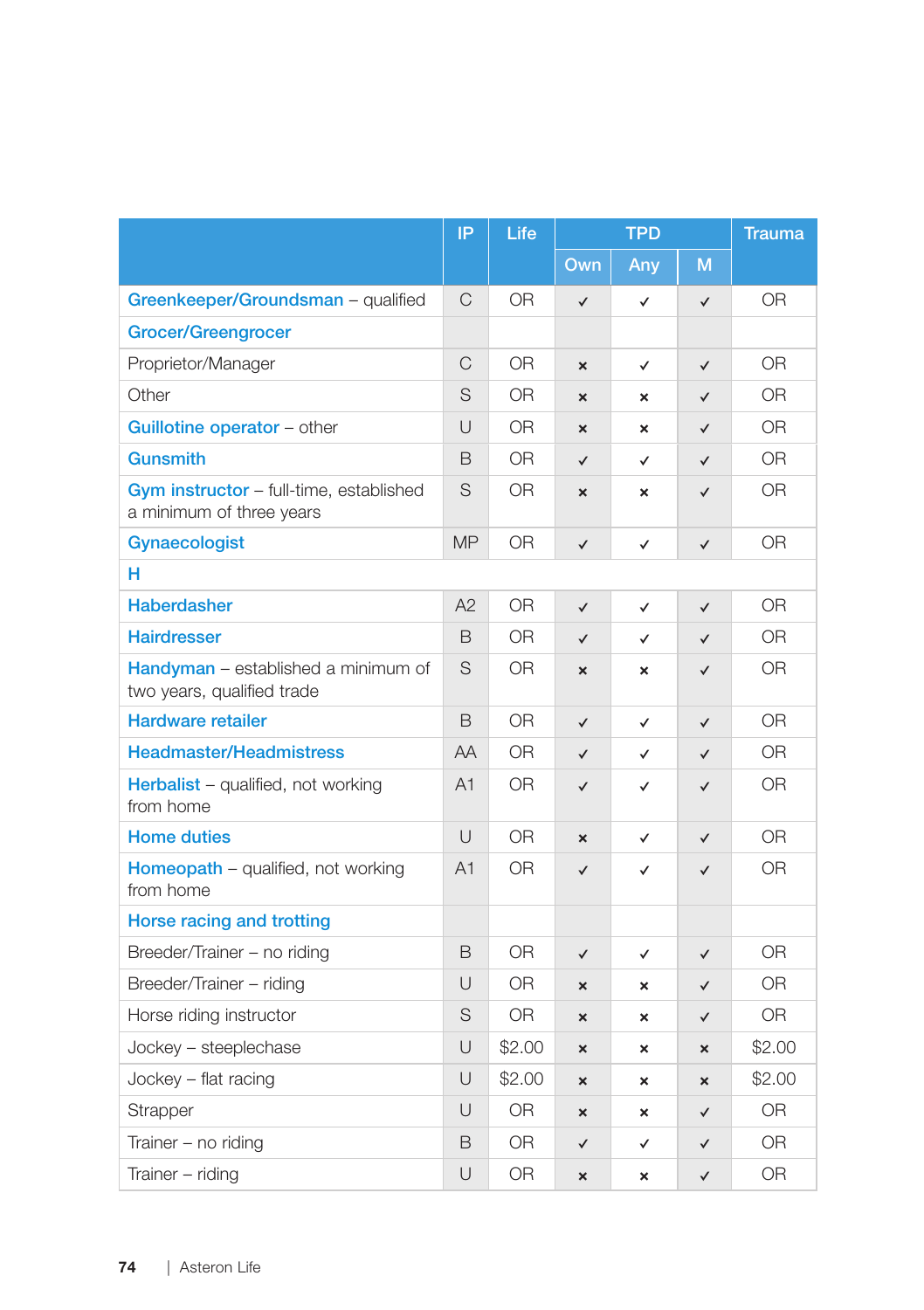|                                                                                | IP             | Life           | <b>TPD</b>                |                           | <b>Trauma</b>             |                |
|--------------------------------------------------------------------------------|----------------|----------------|---------------------------|---------------------------|---------------------------|----------------|
|                                                                                |                |                | Own                       | Any                       | M                         |                |
| Horticulturist - qualified                                                     |                |                |                           |                           |                           |                |
| No landscaping                                                                 | B              | 0R             | $\checkmark$              | $\checkmark$              | $\checkmark$              | 0R             |
| Other                                                                          | C              | 0 <sub>R</sub> | $\boldsymbol{\mathsf{x}}$ | ✓                         | ✓                         | 0R             |
| <b>Hospital administration</b>                                                 | A <sub>1</sub> | 0R             | $\checkmark$              | ✓                         | $\checkmark$              | 0R             |
| <b>Hospital cleaner</b>                                                        | S              | 0R             | $\boldsymbol{\mathsf{x}}$ | ×                         | $\checkmark$              | 0R             |
| <b>Hospital maintenance - licensed</b>                                         | $\mathsf{C}$   | 0 <sub>R</sub> | $\checkmark$              | $\checkmark$              | $\checkmark$              | 0 <sub>R</sub> |
| Hospital maintenance - other                                                   | S              | 0R             | ×                         | ×                         | ✓                         | 0R             |
| <b>Hospital porter</b>                                                         | S              | 0 <sub>R</sub> | $\mathbf{x}$              | $\boldsymbol{\mathsf{x}}$ | $\checkmark$              | 0 <sub>R</sub> |
| <b>Hospital wardsman</b>                                                       | $\mathsf{C}$   | 0R             | ×                         | ✓                         | ✓                         | 0R             |
| <b>Hotel/Motel industry</b>                                                    |                |                |                           |                           |                           |                |
| Bartender - full-time                                                          | S              | 0 <sub>R</sub> | $\boldsymbol{\mathsf{x}}$ | $\boldsymbol{\mathsf{x}}$ | $\checkmark$              | <b>OR</b>      |
| Bottle shop attendant                                                          | C              | 0R             | $\boldsymbol{\mathsf{x}}$ | ✓                         | ✓                         | 0R             |
| Bottle shop manager                                                            | B              | <b>OR</b>      | $\checkmark$              | ✓                         | $\checkmark$              | <b>OR</b>      |
| <b>Bouncer</b>                                                                 | U              | 0R             | ×                         | ×                         | $\boldsymbol{\mathsf{x}}$ | <b>OR</b>      |
| Concierge - 5-star hotel                                                       | A <sub>1</sub> | 0 <sub>R</sub> | $\checkmark$              | ✓                         | $\checkmark$              | 0R             |
| Cook - qualified                                                               | B              | 0R             | $\checkmark$              | ✓                         | ✓                         | 0R             |
| Headwaiter/Maitre d'hotel                                                      | A2             | 0R             | $\checkmark$              | ✓                         | ✓                         | OR             |
| Housekeeper/Chambermaid                                                        | S              | 0R             | $\boldsymbol{\mathsf{x}}$ | $\boldsymbol{\mathsf{x}}$ | ✓                         | <b>OR</b>      |
| Kitchen hand                                                                   | U              | 0R             | ×                         | ×                         | ✓                         | <b>OR</b>      |
| Maintenance staff - licensed                                                   | C              | <b>OR</b>      | $\checkmark$              | ✓                         | $\checkmark$              | <b>OR</b>      |
| Manager - 5-star hotel                                                         | A1             | 0R             | $\checkmark$              | ✓                         | ✓                         | 0R             |
| Manager/Proprietor - admin only                                                | A2             | 0 <sub>R</sub> | $\checkmark$              | ✓                         | ✓                         | 0R             |
| Manager/Proprietor - bar work included                                         | C              | 0R             | ×                         | ✓                         | ✓                         | OR.            |
| Porter                                                                         | S              | OR             | ×                         | ×                         | ✓                         | <b>OR</b>      |
| Receptionist/Clerical/Admin only                                               | A <sub>1</sub> | 0 <sub>R</sub> | $\checkmark$              | $\checkmark$              | ✓                         | 0 <sub>R</sub> |
| Waiter                                                                         | S              | <b>OR</b>      | ×                         | ×                         | ✓                         | OR.            |
| <b>House removalist</b>                                                        | S              | <b>OR</b>      | $\boldsymbol{\mathsf{x}}$ | ×                         | $\checkmark$              | <b>OR</b>      |
| Hypnotherapist - qualified, member of<br>Australian Hypnotherapist Association | A1             | <b>OR</b>      | ✓                         | ✓                         | ✓                         | <b>OR</b>      |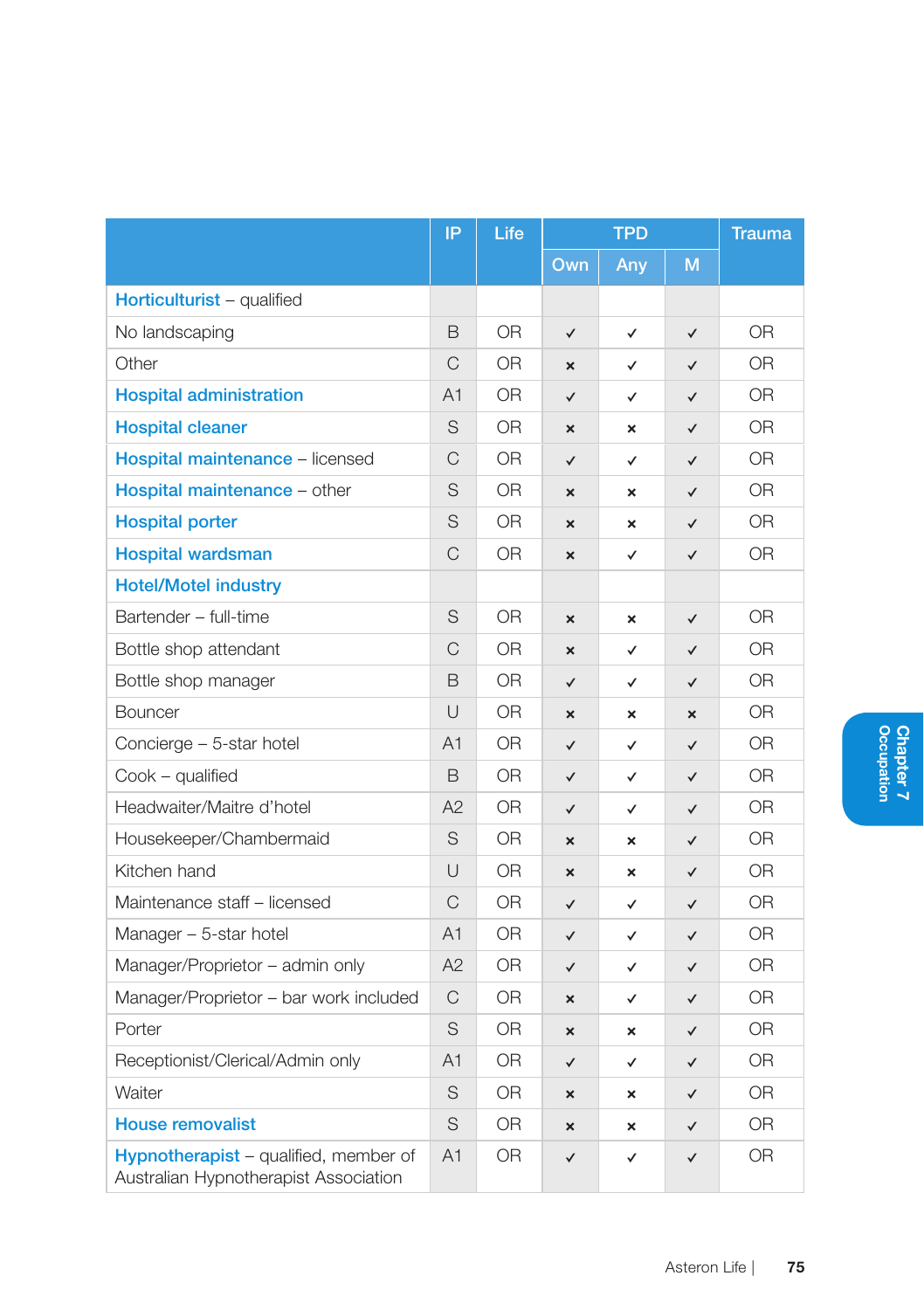|                                                                             | IP             | Life           | <b>TPD</b>                |              | <b>Trauma</b> |                |
|-----------------------------------------------------------------------------|----------------|----------------|---------------------------|--------------|---------------|----------------|
|                                                                             |                |                | Own                       | Any          | M             |                |
| T                                                                           |                |                |                           |              |               |                |
| Importer/Exporter - Clerical/Admin only                                     | A <sub>1</sub> | 0 <sub>R</sub> | $\checkmark$              | $\checkmark$ | $\checkmark$  | 0 <sub>R</sub> |
| Inspector                                                                   |                |                |                           |              |               |                |
| Boiler/Building/Hull - not diving                                           | B              | 0R             | $\checkmark$              | ✓            | $\checkmark$  | OR.            |
| Insurance/Health/Education                                                  | A2             | 0R             | $\checkmark$              | ✓            | $\checkmark$  | 0 <sub>R</sub> |
| Meat                                                                        | B              | 0R             | $\checkmark$              | ✓            | $\checkmark$  | 0R             |
| Instrument manufacture                                                      |                |                |                           |              |               |                |
| Musical                                                                     | B              | 0 <sub>R</sub> | $\checkmark$              | $\checkmark$ | $\checkmark$  | 0 <sub>R</sub> |
| Precision                                                                   | B              | 0R             | $\checkmark$              | ✓            | $\checkmark$  | 0 <sub>R</sub> |
| Surgical                                                                    | B              | <b>OR</b>      | $\checkmark$              | ✓            | ✓             | <b>OR</b>      |
| Technician                                                                  | B              | <b>OR</b>      | $\checkmark$              | ✓            | $\checkmark$  | <b>OR</b>      |
| <b>Insulation installer</b>                                                 | S              | OR             | $\boldsymbol{\mathsf{x}}$ | ×            | $\checkmark$  | <b>OR</b>      |
| <b>Insurance industry</b>                                                   |                |                |                           |              |               |                |
| Adjuster/Assessor                                                           | A2             | <b>OR</b>      | $\checkmark$              | ✓            | $\checkmark$  | 0 <sub>R</sub> |
| Agent/Broker - others                                                       | A2             | <b>OR</b>      | ✓                         | ✓            | ✓             | <b>OR</b>      |
| Agent/Broker - well-established,<br>minimum two years' full-time experience | A1             | 0R             | ✓                         | ✓            | ✓             | 0R             |
| Clerical                                                                    | A <sub>1</sub> | <b>OR</b>      | ✓                         | $\checkmark$ | $\checkmark$  | 0 <sub>R</sub> |
| Investigator                                                                | A2             | <b>OR</b>      | ✓                         | ✓            | $\checkmark$  | <b>OR</b>      |
| Management - meeting<br>AA requirements                                     | <b>AA</b>      | OR.            | $\checkmark$              | ✓            | $\checkmark$  | <b>OR</b>      |
| Management - not meeting AA<br>requirements                                 | A1             | <b>OR</b>      | ✓                         | $\checkmark$ | $\checkmark$  | <b>OR</b>      |
| <b>Interior decorator</b>                                                   |                |                |                           |              |               |                |
| Consulting only                                                             | A2             | <b>OR</b>      | $\checkmark$              | ✓            | $\checkmark$  | <b>OR</b>      |
| Light manual                                                                | B              | <b>OR</b>      | $\checkmark$              | ✓            | $\checkmark$  | <b>OR</b>      |
| Interpreter                                                                 | A <sub>1</sub> | <b>OR</b>      | $\checkmark$              | ✓            | $\checkmark$  | <b>OR</b>      |
| Investment adviser - salaried                                               | A1             | <b>OR</b>      | $\checkmark$              | ✓            | $\checkmark$  | <b>OR</b>      |
| <b>Irrigation worker</b>                                                    | U              | 0R             | $\boldsymbol{\mathsf{x}}$ | ×            | ✓             | <b>OR</b>      |
| J                                                                           |                |                |                           |              |               |                |
| Jackeroo/Jillaroo                                                           | U              | <b>OR</b>      | $\mathbf{x}$              | $\mathbf{x}$ | $\checkmark$  | 0 <sub>R</sub> |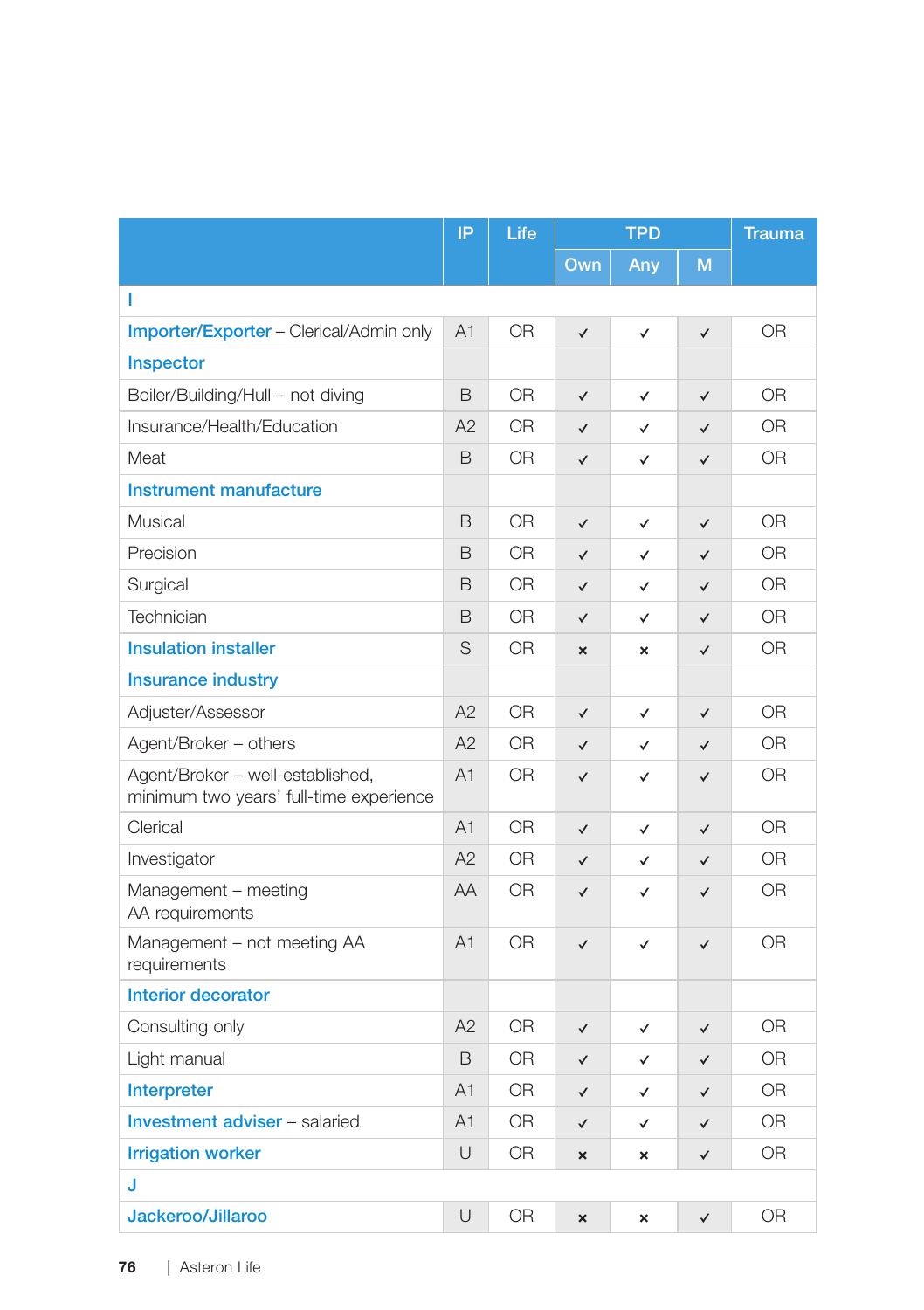|                                                                      | IP           | Life           |                           | <b>TPD</b>     |                           | <b>Trauma</b>  |
|----------------------------------------------------------------------|--------------|----------------|---------------------------|----------------|---------------------------|----------------|
|                                                                      |              |                | $Q$ wn                    | Any            | M                         |                |
| <b>Janitor/Caretaker</b>                                             | C            | 0R             | $\mathbf{x}$              | $\checkmark$   | $\checkmark$              | <b>OR</b>      |
| Jewellery industry                                                   |              |                |                           |                |                           |                |
| Manufacture                                                          | B            | 0R             | $\checkmark$              | $\checkmark$   | $\checkmark$              | 0 <sub>R</sub> |
| Polisher/Cutter/Setter /Engraver                                     | B            | 0R             | $\checkmark$              | ✓              | $\checkmark$              | 0R             |
| Retail                                                               | A2           | <b>OR</b>      | $\checkmark$              | ✓              | $\checkmark$              | OR.            |
| <b>Joiner</b> – licensed                                             | C            | 0 <sub>R</sub> | $\checkmark$              | ✓              | $\checkmark$              | 0 <sub>R</sub> |
| <b>Journalist</b>                                                    |              |                |                           |                |                           |                |
| Freelance – no overseas assignments,<br>no unusual risks             | IC           | 0 <sub>R</sub> | $\checkmark$              | $\checkmark$   | $\checkmark$              | <b>OR</b>      |
| Freelance/salaried overseas<br>assignments                           | $\cup$       | IC             | $\boldsymbol{\mathsf{x}}$ | $\pmb{\times}$ | $\boldsymbol{\mathsf{x}}$ | IC             |
| Salaried - no overseas assignments,<br>office only, no unusual risks | A1           | 0R             | $\checkmark$              | ✓              | $\checkmark$              | <b>OR</b>      |
| Salaried - no overseas assignments,<br>other, no unusual risks       | A2           | 0R             | $\checkmark$              | ✓              | $\checkmark$              | 0R             |
| Judge                                                                | LP           | 0 <sub>R</sub> | $\checkmark$              | ✓              | $\checkmark$              | 0 <sub>R</sub> |
| Juice vendor                                                         | $\mathsf{C}$ | 0R             | $\mathbf{x}$              | $\checkmark$   | $\checkmark$              | <b>OR</b>      |
| κ                                                                    |              |                |                           |                |                           |                |
| Kennel owner/operator - established<br>a minimum of two years        | $\mathsf{C}$ | <b>OR</b>      | $\mathbf{x}$              | $\checkmark$   | $\checkmark$              | <b>OR</b>      |
| <b>Keyboard operator</b>                                             | A1           | <b>OR</b>      | $\checkmark$              | $\checkmark$   | $\checkmark$              | <b>OR</b>      |
| <b>Kitchen hand</b>                                                  | U            | 0R             | $\mathbf{x}$              | $\pmb{\times}$ | $\checkmark$              | 0R             |
| L                                                                    |              |                |                           |                |                           |                |
| Laboratory technician                                                |              |                |                           |                |                           |                |
| Offshore                                                             | $\mathsf{C}$ | <b>OR</b>      | $\checkmark$              | ✓              | $\checkmark$              | <b>OR</b>      |
| Onshore                                                              | A2           | <b>OR</b>      | $\checkmark$              | $\checkmark$   | $\checkmark$              | 0 <sub>R</sub> |
| Labourer - manual, unskilled worker                                  | U            | <b>OR</b>      | $\mathbf{x}$              | $\mathbf{x}$   | $\checkmark$              | <b>OR</b>      |
| <b>Landlord</b>                                                      | U            | 0R             | $\mathbf{x}$              | ✓              | $\checkmark$              | 0R             |
| Landscaper                                                           |              |                |                           |                |                           |                |
| Qualified, established a minimum of<br>two years                     | C            | 0R             | ×                         | ✓              | ✓                         | 0R             |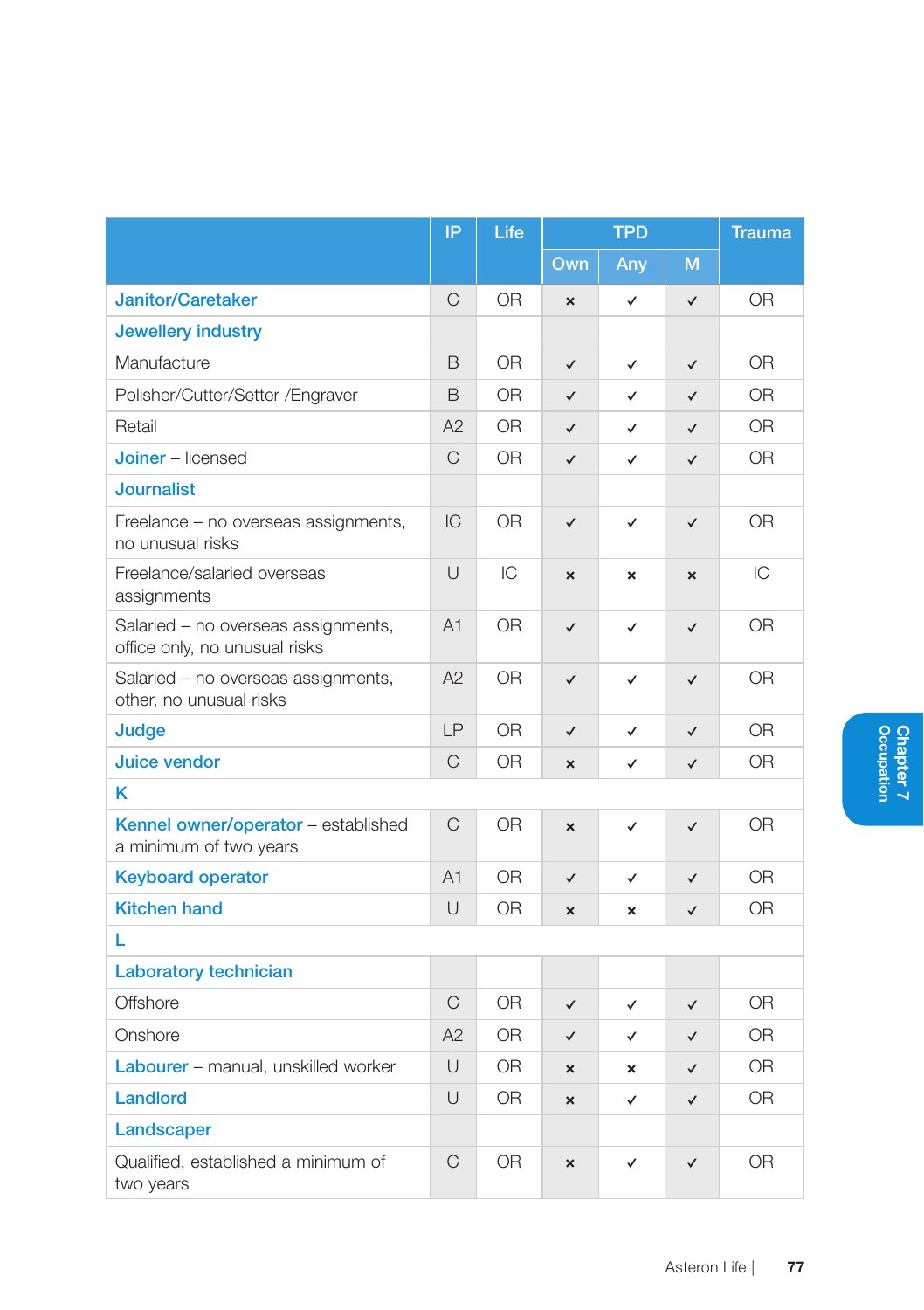|                                                                | IP           | Life           | <b>TPD</b>                |                           | <b>Trauma</b> |                |
|----------------------------------------------------------------|--------------|----------------|---------------------------|---------------------------|---------------|----------------|
|                                                                |              |                | Own                       | Any                       | M             |                |
| Others                                                         | S            | <b>OR</b>      | $\mathbf{x}$              | $\mathbf{x}$              | $\checkmark$  | 0 <sub>R</sub> |
| Lathe operator - qualified                                     | C            | 0R             | $\checkmark$              | ✓                         | $\checkmark$  | 0 <sub>R</sub> |
| Lawn mowing contractor -<br>established a minimum of two years | S            | OR.            | $\boldsymbol{\mathsf{x}}$ | $\boldsymbol{\mathsf{x}}$ | $\checkmark$  | 0 <sub>R</sub> |
| Lawyer                                                         | LP           | 0R             | $\checkmark$              | $\checkmark$              | $\checkmark$  | 0 <sub>R</sub> |
| Lecturer                                                       |              |                |                           |                           |               |                |
| University - full-time                                         | AA           | <b>OR</b>      | $\checkmark$              | $\checkmark$              | ✓             | <b>OR</b>      |
| Other                                                          | A1           | <b>OR</b>      | $\checkmark$              | ✓                         | $\checkmark$  | 0 <sub>R</sub> |
| Librarian                                                      |              |                |                           |                           |               |                |
| University-qualified                                           | AA           | <b>OR</b>      | $\checkmark$              | $\checkmark$              | $\checkmark$  | <b>OR</b>      |
| Other                                                          | A1           | OR.            | $\checkmark$              | ✓                         | $\checkmark$  | 0R             |
| <b>Lifeguard</b> – professional/beach inspector                | U            | OR.            | $\boldsymbol{\mathsf{x}}$ | ×                         | $\checkmark$  | <b>OR</b>      |
| Linesman - Telephone or electric                               | S            | <b>OR</b>      | ×                         | $\boldsymbol{\mathsf{x}}$ | $\checkmark$  | <b>OR</b>      |
| <b>Liquor store</b>                                            |              |                |                           |                           |               |                |
| Proprietor, manager                                            | B            | <b>OR</b>      | $\checkmark$              | $\checkmark$              | $\checkmark$  | 0 <sub>R</sub> |
| Staff - other                                                  | $\mathsf{C}$ | 0 <sub>R</sub> | $\mathbf{x}$              | ✓                         | $\checkmark$  | 0 <sub>R</sub> |
| Livestock (broker/buyer/dealer)<br>at stockyard                | B            | 0 <sub>R</sub> | $\checkmark$              | ✓                         | $\checkmark$  | 0 <sub>R</sub> |
| Locksmith                                                      | B            | <b>OR</b>      | $\checkmark$              | $\checkmark$              | $\checkmark$  | <b>OR</b>      |
| <b>Logging industry</b>                                        |              |                |                           |                           |               |                |
| <b>Driver</b>                                                  | S            | <b>OR</b>      | $\boldsymbol{\mathsf{x}}$ | $\boldsymbol{\mathsf{x}}$ | $\checkmark$  | 0 <sub>R</sub> |
| Manual worker                                                  | U            | <b>OR</b>      | $\boldsymbol{\mathsf{x}}$ | $\boldsymbol{\mathsf{x}}$ | $\checkmark$  | <b>OR</b>      |
| M                                                              |              |                |                           |                           |               |                |
| Machinery - equipment tire/service/<br>repair/maintenance      | $\mathsf{C}$ | <b>OR</b>      | $\checkmark$              | ✓                         | $\checkmark$  | <b>OR</b>      |
| <b>Machinist</b>                                               |              |                |                           |                           |               |                |
| Clothing – not working at home                                 | S            | OR.            | ×                         | $\mathbf{x}$              | $\checkmark$  | 0R             |
| Metal/Wood - qualified                                         | C            | OR.            | $\checkmark$              | ✓                         | ✓             | <b>OR</b>      |
| Sail maker                                                     | C            | <b>OR</b>      | $\checkmark$              | ✓                         | ✓             | <b>OR</b>      |
| <b>Management consultant</b>                                   |              |                |                           |                           |               |                |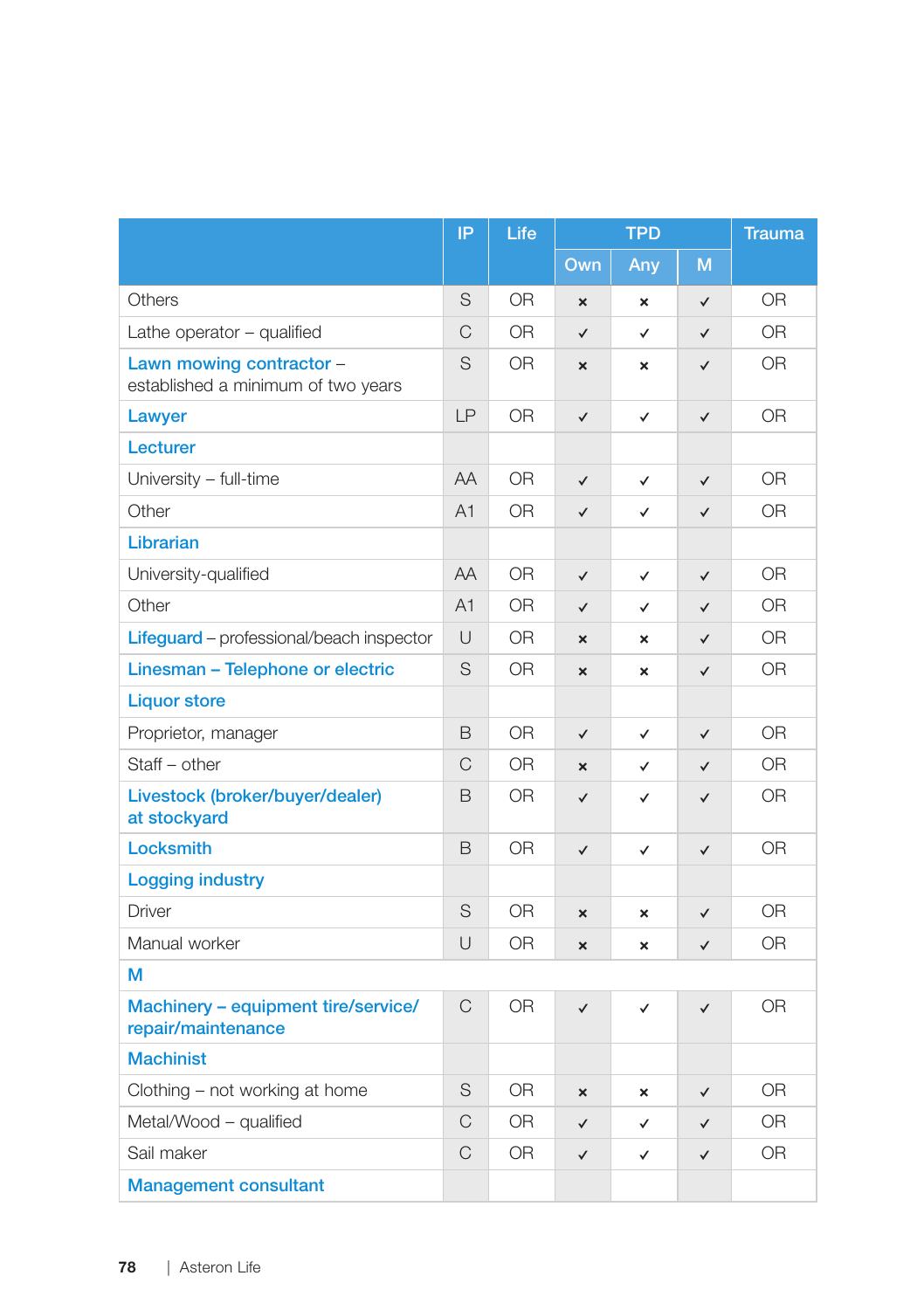|                                                                                    | IP             | Life           | <b>TPD</b>                |                           | <b>Trauma</b>             |                |
|------------------------------------------------------------------------------------|----------------|----------------|---------------------------|---------------------------|---------------------------|----------------|
|                                                                                    |                |                | Own                       | Any                       | M                         |                |
| Meeting AA requirements                                                            | AA             | <b>OR</b>      | $\checkmark$              | $\checkmark$              | $\checkmark$              | 0 <sub>R</sub> |
| Not meeting AA requirements                                                        | A <sub>1</sub> | 0 <sub>R</sub> | $\checkmark$              | ✓                         | ✓                         | 0 <sub>R</sub> |
| Manager - administration only                                                      | A <sub>1</sub> | 0 <sub>R</sub> | $\checkmark$              | $\checkmark$              | $\checkmark$              | 0 <sub>R</sub> |
| <b>Manicurist</b>                                                                  |                |                |                           |                           |                           |                |
| Not working at home                                                                | B              | 0 <sub>R</sub> | $\checkmark$              | $\checkmark$              | $\checkmark$              | 0 <sub>R</sub> |
| Working from home                                                                  | $\cup$         | <b>OR</b>      | $\mathbf x$               | ✓                         | $\checkmark$              | 0 <sub>R</sub> |
| Manufacturing industry -<br>production line                                        | U              | <b>OR</b>      | $\boldsymbol{\mathsf{x}}$ | $\boldsymbol{\mathsf{x}}$ | $\checkmark$              | 0 <sub>R</sub> |
| <b>Marine biologist</b>                                                            |                |                |                           |                           |                           |                |
| Field work                                                                         | IC             | 0R             | IC                        | IС                        | IС                        | 0 <sub>R</sub> |
| Laboratory only                                                                    | AA             | <b>OR</b>      | $\checkmark$              | $\checkmark$              | $\checkmark$              | <b>OR</b>      |
| <b>Marine industry</b>                                                             |                |                |                           |                           |                           |                |
| Crew - in Australian waters                                                        | U              | 0R             | $\boldsymbol{\mathsf{x}}$ | ×                         | $\checkmark$              | 0R             |
| Crew - outside Australian waters                                                   | $\cup$         | 0 <sub>R</sub> | $\mathbf{x}$              | $\boldsymbol{\mathsf{x}}$ | $\mathbf{x}$              | 0 <sub>R</sub> |
| Ferry captain/officer                                                              | B              | <b>OR</b>      | $\checkmark$              | ✓                         | $\checkmark$              | 0 <sub>R</sub> |
| Ferry crew                                                                         | $\cup$         | 0 <sub>R</sub> | $\mathbf{x}$              | $\mathbf x$               | $\checkmark$              | 0 <sub>R</sub> |
| Ocean going vessel - officer/engineer,<br>in Australian waters                     | S              | 0R             | $\mathbf{x}$              | ×                         | $\checkmark$              | OR.            |
| Ocean going vessel - officer/engineer,<br>outside Australian waters                | $\cup$         | 0 <sub>R</sub> | $\mathbf{x}$              | $\pmb{\times}$            | $\boldsymbol{\mathsf{x}}$ | 0 <sub>R</sub> |
| Market gardener                                                                    | C              | <b>OR</b>      | $\boldsymbol{\mathsf{x}}$ | ✓                         | $\checkmark$              | 0R             |
| <b>Market stall holder</b>                                                         | $\cup$         | <b>OR</b>      | ×                         | $\mathbf{x}$              | $\checkmark$              | 0 <sub>R</sub> |
| Martial arts instructor - full-time, well-<br>established a minimum of three years | S              | 0R             | $\mathbf{x}$              | ×                         | ✓                         | 0R             |
| <b>Masseur/Masseuse</b>                                                            |                |                |                           |                           |                           |                |
| Qualified - from home                                                              | U              | <b>OR</b>      | ×                         | ✓                         | $\checkmark$              | <b>OR</b>      |
| Qualified - well-established, a minimum<br>of two years in practice/sports club    | B              | 0 <sub>R</sub> | $\checkmark$              | $\checkmark$              | $\checkmark$              | 0R             |
| <b>Mathematician</b>                                                               | AA             | 0 <sub>R</sub> | $\checkmark$              | $\checkmark$              | ✓                         | 0 <sub>R</sub> |
| Matron - admin only                                                                | A <sub>1</sub> | 0 <sub>R</sub> | $\checkmark$              | ✓                         | ✓                         | 0 <sub>R</sub> |
| <b>Meat industry</b>                                                               |                |                |                           |                           |                           |                |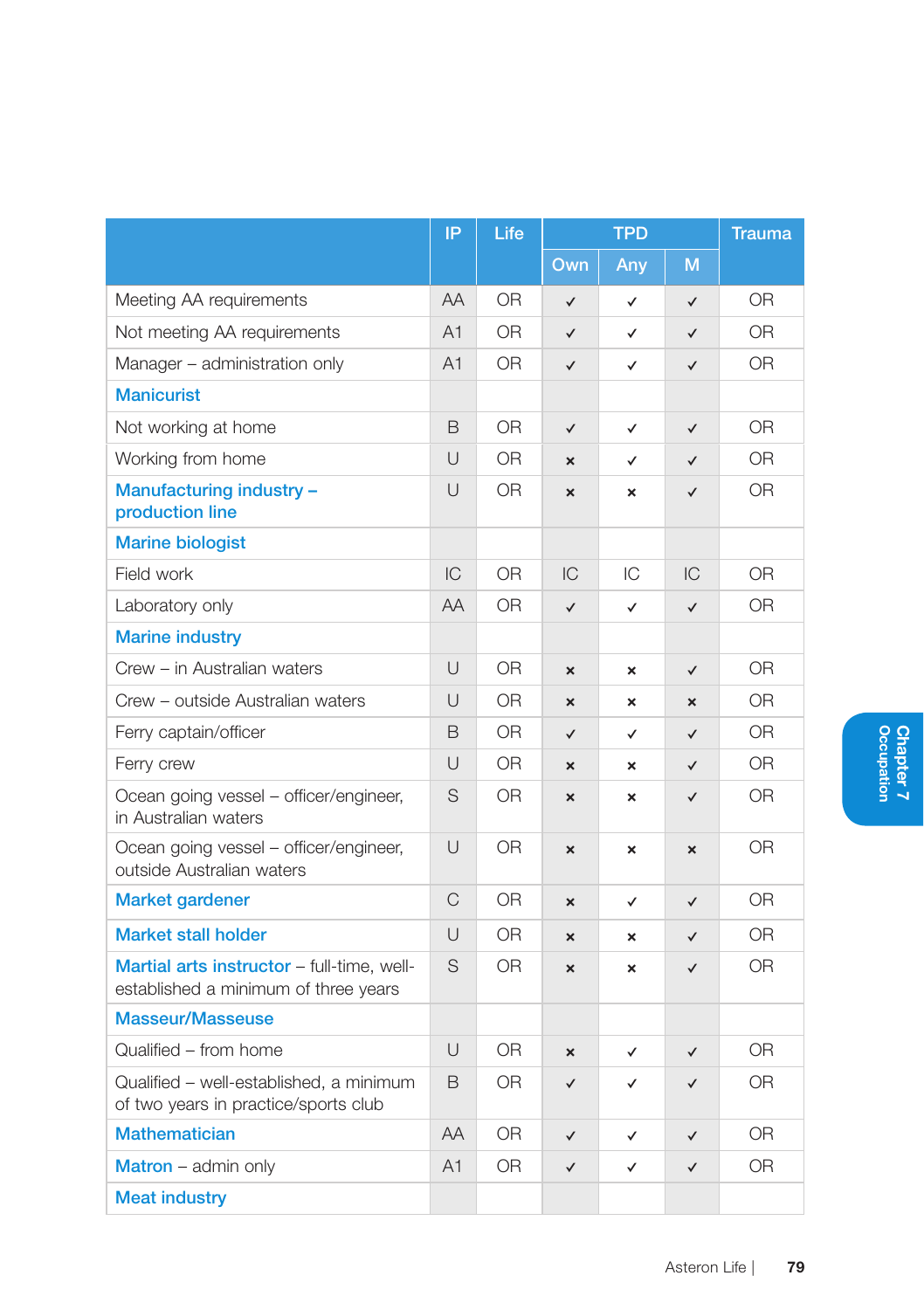|                                                                                | IP             | Life           | <b>TPD</b>                |                           | <b>Trauma</b> |                |
|--------------------------------------------------------------------------------|----------------|----------------|---------------------------|---------------------------|---------------|----------------|
|                                                                                |                |                | $Q$ wn                    | Any                       | M             |                |
| Butcher - non-slaughtering                                                     | B              | <b>OR</b>      | $\checkmark$              | $\checkmark$              | $\checkmark$  | 0 <sub>R</sub> |
| Butcher - slaughtering                                                         | S              | 0R             | $\boldsymbol{\mathsf{x}}$ | $\boldsymbol{\mathsf{x}}$ | $\checkmark$  | 0 <sub>R</sub> |
| Meat packer - abattoirs                                                        | U              | OR.            | $\boldsymbol{\mathsf{x}}$ | $\boldsymbol{\mathsf{x}}$ | ✓             | 0R             |
| Mechanic - refer to 'Motor industry'                                           |                |                |                           |                           |               |                |
| <b>Medical profession</b>                                                      |                |                |                           |                           |               |                |
| Acupuncturist - qualified, member of<br>Acupuncture Association of Australia   | A <sub>1</sub> | <b>OR</b>      | $\checkmark$              | $\checkmark$              | $\checkmark$  | <b>OR</b>      |
| Anaesthetist                                                                   | <b>MP</b>      | <b>OR</b>      | $\checkmark$              | $\checkmark$              | ✓             | 0R             |
| Audiologist                                                                    | <b>MP</b>      | <b>OR</b>      | $\checkmark$              | ✓                         | $\checkmark$  | 0R             |
| Chiropodist - qualified and state-registered                                   | A <sub>1</sub> | 0R             | $\checkmark$              | ✓                         | ✓             | 0R             |
| Chiropractor - qualified, member of<br>Australian Chiropractic Association     | A1             | 0R             | $\checkmark$              | $\checkmark$              | $\checkmark$  | 0 <sub>R</sub> |
| Dental/Orthodontic technician                                                  | A <sub>1</sub> | <b>OR</b>      | $\checkmark$              | $\checkmark$              | $\checkmark$  | 0R             |
| Dental hygienist                                                               | A <sub>1</sub> | 0R             | $\checkmark$              | ✓                         | ✓             | <b>OR</b>      |
| Dental surgeon                                                                 | <b>MP</b>      | 0R             | $\checkmark$              | $\checkmark$              | $\checkmark$  | 0R             |
| Dietician - qualified                                                          | A1             | <b>OR</b>      | $\checkmark$              | $\checkmark$              | $\checkmark$  | 0 <sub>R</sub> |
| Doctor of medicine                                                             | <b>MP</b>      | OR.            | ✓                         | ✓                         | ✓             | <b>OR</b>      |
| Enrolled nurse                                                                 | C              | 0R             | $\checkmark$              | ✓                         | ✓             | 0R             |
| Gynaecologist                                                                  | <b>MP</b>      | 0R             | $\checkmark$              | $\checkmark$              | $\checkmark$  | <b>OR</b>      |
| Herbalist - qualified, not working<br>from home                                | A <sub>1</sub> | 0R             | $\checkmark$              | ✓                         | $\checkmark$  | 0R             |
| Homoeopath - qualified, not working<br>from home                               | A <sub>1</sub> | <b>OR</b>      | $\checkmark$              | ✓                         | ✓             | 0R             |
| Hospital administration                                                        | A <sub>1</sub> | <b>OR</b>      | $\checkmark$              | ✓                         | $\checkmark$  | 0R             |
| Hospital cleaner                                                               | S              | 0R             | $\mathbf{x}$              | ×                         | $\checkmark$  | <b>OR</b>      |
| Hospital maintenance - licensed                                                | C              | 0 <sub>R</sub> | $\checkmark$              | $\checkmark$              | $\checkmark$  | 0 <sub>R</sub> |
| Hospital maintenance – other                                                   | S              | OR.            | ×                         | ×                         | $\checkmark$  | 0R             |
| Hospital wardsman                                                              | C              | 0R             | ×                         | ✓                         | ✓             | 0R             |
| Hypnotherapist – qualified, member of<br>Australian Hypnotherapist Association | A1             | 0R             | $\checkmark$              | ✓                         | ✓             | 0R             |
| Matron - admin only                                                            | A1             | <b>OR</b>      | $\checkmark$              | $\checkmark$              | ✓             | 0 <sub>R</sub> |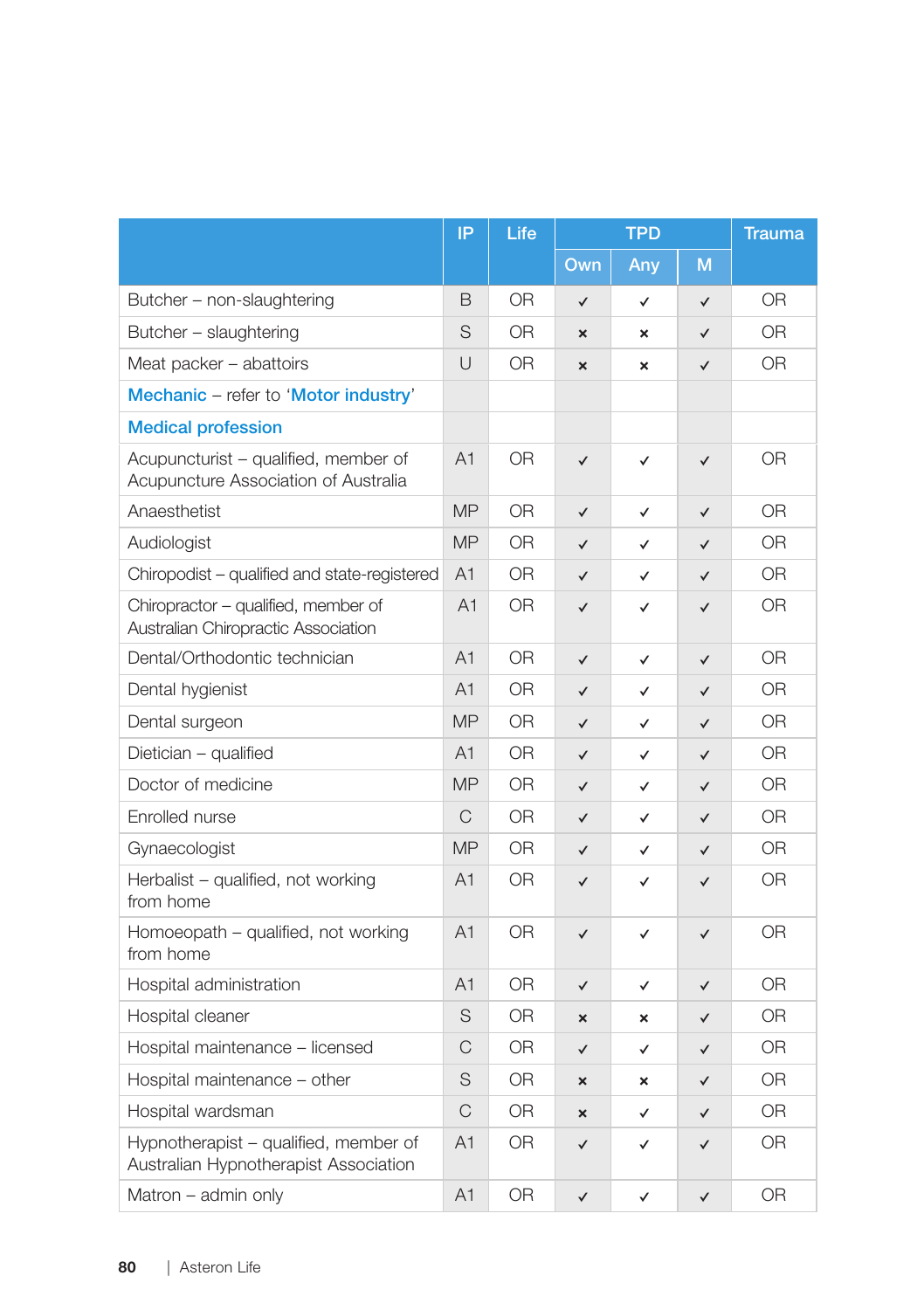|                                                    | IP             | Life           | <b>TPD</b>   |              | <b>Trauma</b> |                |
|----------------------------------------------------|----------------|----------------|--------------|--------------|---------------|----------------|
|                                                    |                |                | $Q$ wn       | Any          | M             |                |
| Midwife                                            | B              | <b>OR</b>      | ✓            | ✓            | $\checkmark$  | <b>OR</b>      |
| Naturopath - qualified, not working from<br>home   | A1             | 0 <sub>R</sub> | $\checkmark$ | ✓            | $\checkmark$  | OR             |
| Nurse - general/psychiatric                        | B              | 0 <sub>R</sub> | $\checkmark$ | $\checkmark$ | ✓             | 0 <sub>R</sub> |
| Nurse - theatre                                    | B              | <b>OR</b>      | $\checkmark$ | ✓            | $\checkmark$  | <b>OR</b>      |
| Nurses aide/personal care assistant -<br>certified | C              | <b>OR</b>      | ✓            | ✓            | ✓             | <b>OR</b>      |
| Obstetrician                                       | <b>MP</b>      | <b>OR</b>      | ✓            | ✓            | ✓             | <b>OR</b>      |
| Occupational therapist - qualified                 | A <sub>1</sub> | 0R             | ✓            | ✓            | $\checkmark$  | OR             |
| Ophthalmologist                                    | <b>MP</b>      | <b>OR</b>      | ✓            | ✓            | ✓             | <b>OR</b>      |
| Optical technician                                 | A1             | <b>OR</b>      | $\checkmark$ | ✓            | $\checkmark$  | <b>OR</b>      |
| Optician                                           | AA             | 0R             | ✓            | ✓            | ✓             | OR             |
| Optometrist                                        | AA             | <b>OR</b>      | $\checkmark$ | ✓            | ✓             | <b>OR</b>      |
| Orthodontist                                       | <b>MP</b>      | 0R             | ✓            | ✓            | ✓             | OR             |
| Osteopath - qualified and state-registered         | A1             | OR             | ✓            | ✓            | ✓             | <b>OR</b>      |
| Paediatrician                                      | <b>MP</b>      | <b>OR</b>      | $\checkmark$ | ✓            | $\checkmark$  | OR             |
| Pathologist                                        | <b>MP</b>      | 0R             | ✓            | ✓            | ✓             | OR             |
| Pharmacist                                         | AA             | <b>OR</b>      | $\checkmark$ | ✓            | ✓             | <b>OR</b>      |
| Physiotherapist - APA qualified                    | A <sub>1</sub> | 0R             | ✓            | ✓            | ✓             | <b>OR</b>      |
| Podiatrist - qualified and state-<br>registered    | A <sub>1</sub> | <b>OR</b>      | $\checkmark$ | ✓            | ✓             | OR             |
| Psychiatrist                                       | <b>MP</b>      | <b>OR</b>      | ✓            | ✓            | √             | <b>OR</b>      |
| Psychologist                                       | <b>MP</b>      | 0R             | $\checkmark$ | ✓            | ✓             | <b>OR</b>      |
| Radiographer                                       | A <sub>1</sub> | <b>OR</b>      | ✓            | ✓            | ✓             | <b>OR</b>      |
| Radiologist                                        | <b>MP</b>      | <b>OR</b>      | $\checkmark$ | ✓            | ✓             | <b>OR</b>      |
| Social worker - office only                        | A1             | 0R             | ✓            | ✓            | ✓             | OR             |
| Social worker - field visits                       | A2             | 0R             | ✓            | ✓            | ✓             | <b>OR</b>      |
| Speech therapist - qualified                       | A1             | 0R             | ✓            | ✓            | ✓             | <b>OR</b>      |
| Surgeon                                            | <b>MP</b>      | 0R             | ✓            | ✓            | ✓             | <b>OR</b>      |
| Technologist                                       | A <sub>1</sub> | OR             | ✓            | ✓            | ✓             | OR             |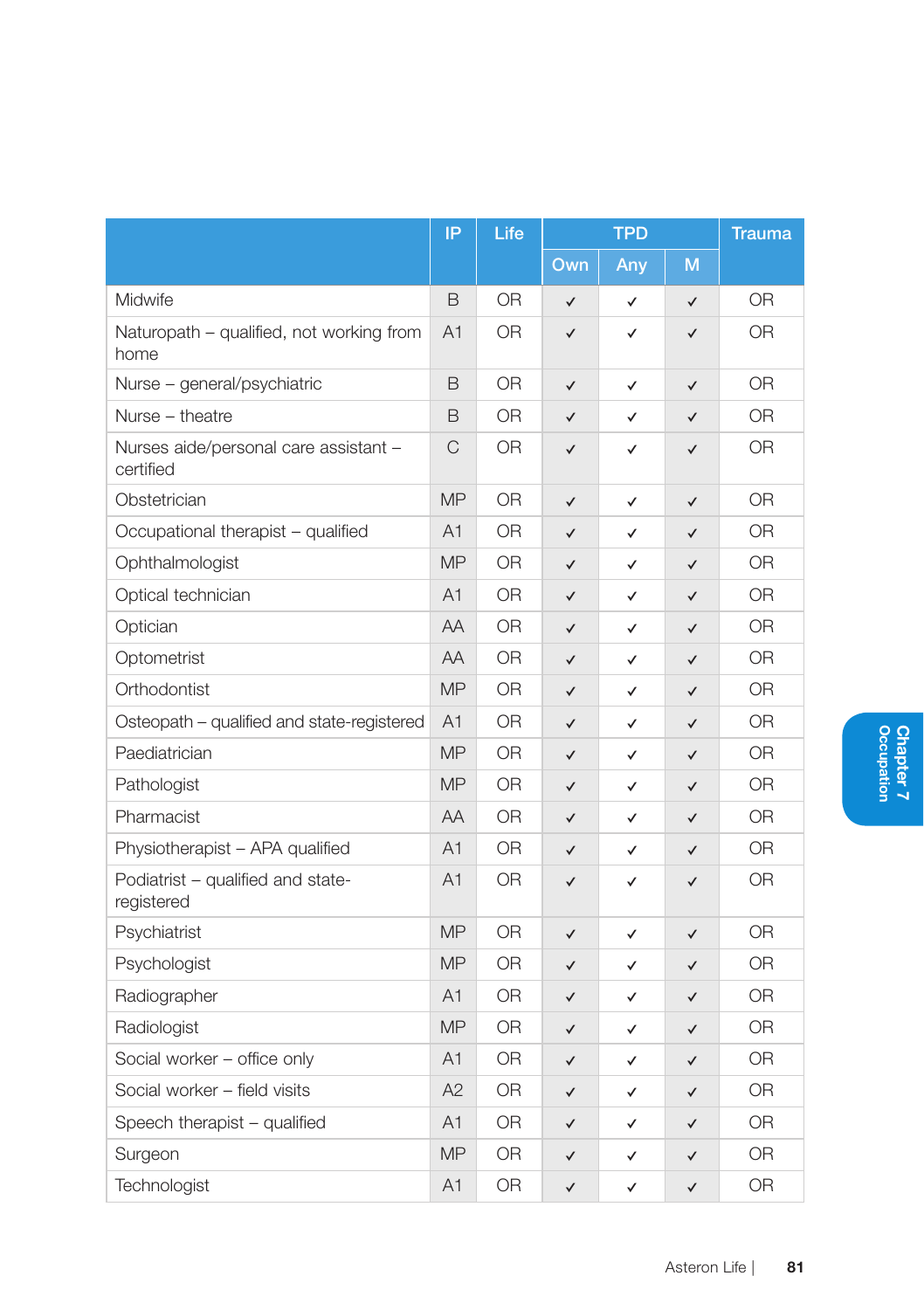|                                                                                                                                               | IP        | Life           | <b>TPD</b>                |                           | <b>Trauma</b> |                |
|-----------------------------------------------------------------------------------------------------------------------------------------------|-----------|----------------|---------------------------|---------------------------|---------------|----------------|
|                                                                                                                                               |           |                | Own                       | Any                       | M             |                |
| Urologist                                                                                                                                     | <b>MP</b> | 0 <sub>R</sub> | $\checkmark$              | $\checkmark$              | $\checkmark$  | 0 <sub>R</sub> |
| <b>Metal industry</b>                                                                                                                         |           |                |                           |                           |               |                |
| Dealers                                                                                                                                       | S         | <b>OR</b>      | ×                         | ×                         | ✓             | <b>OR</b>      |
| Electroplater/Enameller                                                                                                                       | C         | <b>OR</b>      | $\checkmark$              | $\checkmark$              | $\checkmark$  | 0 <sub>R</sub> |
| Fitter and turner - qualified                                                                                                                 | C         | <b>OR</b>      | $\checkmark$              | $\checkmark$              | ✓             | <b>OR</b>      |
| Foundry worker - qualified                                                                                                                    | S         | 0R             | $\boldsymbol{\mathsf{x}}$ | ×                         | ✓             | 0 <sub>R</sub> |
| Metallurgist - office duties only                                                                                                             | AA        | 0 <sub>R</sub> | $\checkmark$              | $\checkmark$              | ✓             | 0 <sub>R</sub> |
| Metallurgist - other                                                                                                                          | A1        | OR             | $\checkmark$              | ✓                         | $\checkmark$  | 0R             |
| Sheet metal worker - qualified                                                                                                                | C         | 0R             | $\checkmark$              | $\checkmark$              | $\checkmark$  | <b>OR</b>      |
| Welder/Boilermaker                                                                                                                            | C         | <b>OR</b>      | $\checkmark$              | $\checkmark$              | $\checkmark$  | <b>OR</b>      |
| <b>Meteorologist</b>                                                                                                                          | AA        | <b>OR</b>      | u                         | U                         | u             | 0R             |
| Meter reader - gas/electricity                                                                                                                | B         | <b>OR</b>      | u                         | U                         | U             | <b>OR</b>      |
| <b>Midwife</b>                                                                                                                                | B         | <b>OR</b>      | U                         | U                         | U             | <b>OR</b>      |
| Military personnel - All ranks, office<br>admin only, no special hazards, no<br>notice of deployment, no diving, aviation<br>or bomb disposal | $\cup$    | <b>OR</b>      | $\mathbf{x}$              | $\checkmark$              | $\checkmark$  | <b>OR</b>      |
| <b>Milk vendor</b>                                                                                                                            | C         | 0 <sub>R</sub> | ×                         | $\checkmark$              | $\checkmark$  | 0 <sub>R</sub> |
| Mining and quarrying - no underground                                                                                                         |           |                |                           |                           |               |                |
| Geologist/Metallurgist/Engineer - office<br>and consulting including <25% on site,<br>no manual work                                          | AA        | 0 <sub>R</sub> | $\checkmark$              | $\checkmark$              | $\checkmark$  | <b>OR</b>      |
| Geologist/Metallurgist/Engineer - office<br>and consulting including >25% on site,<br>no manual work                                          | A2        | 0 <sub>R</sub> | $\checkmark$              | $\checkmark$              | $\checkmark$  | 0R             |
| Supervisor - up to 10% manual work                                                                                                            | B         | 0R             | $\checkmark$              | ✓                         | ✓             | 0R             |
| Supervisor - over 10% manual                                                                                                                  | C         | 0R             | $\checkmark$              | ✓                         | ✓             | <b>OR</b>      |
| Tradesperson - licensed                                                                                                                       | C         | 0R             | $\checkmark$              | ✓                         | ✓             | <b>OR</b>      |
| Semi-skilled plant operator                                                                                                                   | S         | 0 <sub>R</sub> | $\mathbf{x}$              | $\boldsymbol{\mathsf{x}}$ | ✓             | 0R             |
| Unskilled labourer                                                                                                                            | U         | 0R             | $\boldsymbol{\mathsf{x}}$ | ×                         | ✓             | <b>OR</b>      |
| Explosives shotfirer and handlers                                                                                                             | U         | \$2.00         | $\boldsymbol{\mathsf{x}}$ | ×                         | ×             | \$2.00         |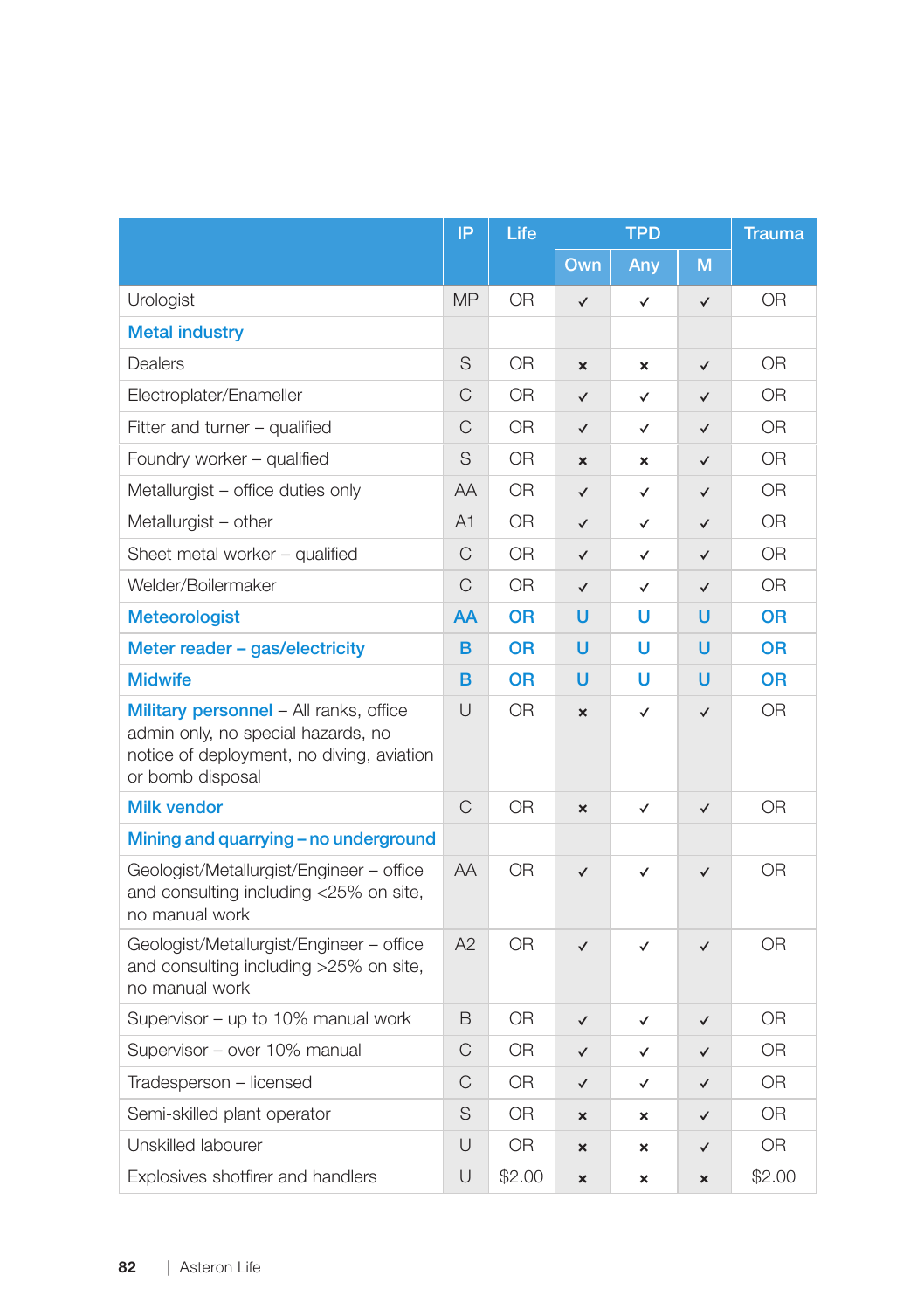|                                                       | IP.            | Life           | <b>TPD</b>                |                           | <b>Trauma</b>             |                |
|-------------------------------------------------------|----------------|----------------|---------------------------|---------------------------|---------------------------|----------------|
|                                                       |                |                | Own                       | Any                       | M                         |                |
| Sandblaster - quarry                                  | U              | <b>OR</b>      | $\boldsymbol{\times}$     | $\boldsymbol{\times}$     | $\boldsymbol{\mathsf{x}}$ | 0R             |
| Mining – underground                                  |                |                |                           |                           |                           |                |
| Fire fighter                                          | U              | \$2.00         | $\boldsymbol{\mathsf{x}}$ | $\boldsymbol{\mathsf{x}}$ | ×                         | \$2.00         |
| Mine worker                                           | $\cup$         | \$2.00         | $\boldsymbol{\mathsf{x}}$ | ×                         | ×                         | \$2.00         |
| Minister - clergyperson                               | A <sub>1</sub> | <b>OR</b>      | ✓                         | ✓                         | $\checkmark$              | 0R             |
| Model – photographic                                  | U              | <b>OR</b>      | $\boldsymbol{\mathsf{x}}$ | ✓                         | $\checkmark$              | <b>OR</b>      |
| <b>Monumental mason</b>                               | C              | 0 <sub>R</sub> | ✓                         | ✓                         | $\checkmark$              | 0 <sub>R</sub> |
| <b>Motor industry</b>                                 |                |                |                           |                           |                           |                |
| Accessories/Spares sales                              | B              | 0R             | $\checkmark$              | $\checkmark$              | $\checkmark$              | 0 <sub>R</sub> |
| Auto electrician - qualified                          | B              | 0R             | ✓                         | ✓                         | ✓                         | 0R             |
| Brake repairer                                        | C              | <b>OR</b>      | $\checkmark$              | ✓                         | $\checkmark$              | <b>OR</b>      |
| Car detailer                                          | S              | 0R             | $\boldsymbol{\mathsf{x}}$ | ×                         | ✓                         | <b>OR</b>      |
| Manager                                               | A2             | 0R             | ✓                         | ✓                         | $\checkmark$              | 0R             |
| Manufacture - assembly                                | S              | 0R             | ×                         | ×                         | $\checkmark$              | <b>OR</b>      |
| Manufacture - foundry worker, qualified               | S              | 0R             | $\mathbf{x}$              | $\boldsymbol{\mathsf{x}}$ | $\checkmark$              | 0R             |
| Mechanic - qualified                                  | B              | <b>OR</b>      | $\checkmark$              | ✓                         | $\checkmark$              | 0 <sub>R</sub> |
| Motor dealer                                          | A2             | <b>OR</b>      | $\checkmark$              | ✓                         | $\checkmark$              | 0R             |
| Motor salesman                                        | A2             | 0 <sub>R</sub> | $\checkmark$              | ✓                         | ✓                         | 0R             |
| Motor wrecker                                         | U              | <b>OR</b>      | ×                         | ×                         | ✓                         | 0R             |
| Panel beater                                          | C              | <b>OR</b>      | $\checkmark$              | ✓                         | $\checkmark$              | <b>OR</b>      |
| Spray painter                                         | C              | 0R             | ✓                         | ✓                         | ✓                         | 0R             |
| Tyre fitter                                           | S              | <b>OR</b>      | ×                         | $\boldsymbol{\mathsf{x}}$ | ✓                         | <b>OR</b>      |
| Vehicle tester                                        | B              | <b>OR</b>      | $\checkmark$              | ✓                         | $\checkmark$              | <b>OR</b>      |
| Wheel alignment - no tyre fitting                     | C              | 0R             | $\checkmark$              | ✓                         | ✓                         | 0R             |
| Music teacher - full-time, not teaching<br>from home  | A <sub>1</sub> | 0 <sub>R</sub> | $\checkmark$              | ✓                         | ✓                         | <b>OR</b>      |
| <b>Musician</b> – salaried                            | IC             | <b>OR</b>      | $\mathbf{x}$              | ✓                         | ✓                         | <b>OR</b>      |
| N                                                     |                |                |                           |                           |                           |                |
| <b>Naturopath</b> – qualified, not working<br>at home | A <sub>1</sub> | <b>OR</b>      | $\checkmark$              | ✓                         | ✓                         | 0R             |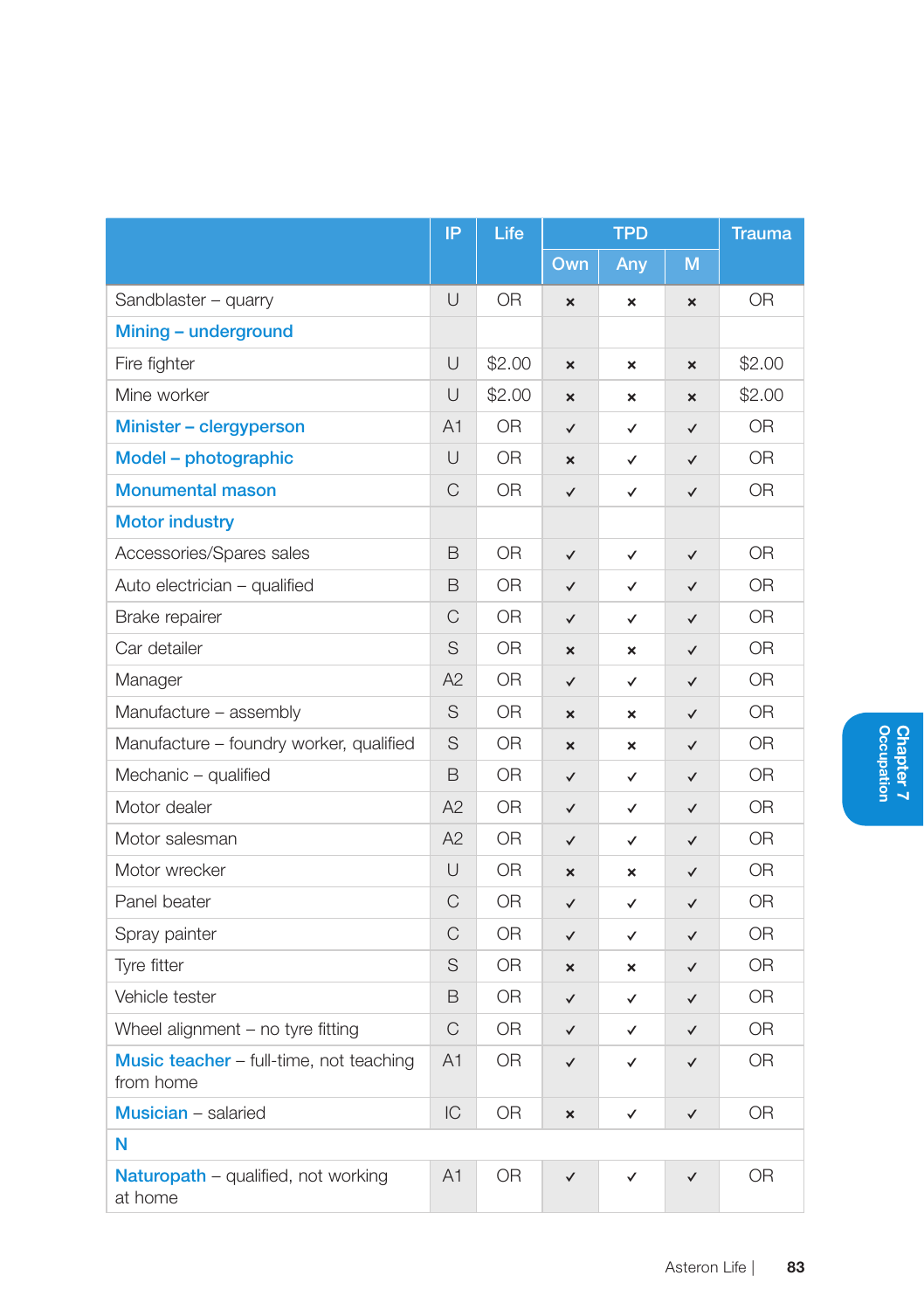|                                                                                     | IP             | Life           | <b>TPD</b>                |                           | <b>Trauma</b>             |                |
|-------------------------------------------------------------------------------------|----------------|----------------|---------------------------|---------------------------|---------------------------|----------------|
|                                                                                     |                |                | Own                       | Any                       | M                         |                |
| <b>Newspaper industry</b>                                                           |                |                |                           |                           |                           |                |
| Compositor/Lithographer computerised                                                | A2             | <b>OR</b>      | $\checkmark$              | $\checkmark$              | $\checkmark$              | <b>OR</b>      |
| Editor                                                                              | A1             | OR.            | $\checkmark$              | ✓                         | $\checkmark$              | <b>OR</b>      |
| Journalist - salaried, no overseas<br>assignments, office only, no unusual<br>risks | A <sub>1</sub> | OR.            | $\checkmark$              | $\checkmark$              | $\checkmark$              | 0R             |
| Journalist - no overseas assignments,<br>other, no unusual risks                    | A2             | <b>OR</b>      | $\checkmark$              | $\checkmark$              | $\checkmark$              | <b>OR</b>      |
| Journalist freelance - no overseas<br>assignments, no unusual risks                 | IC             | <b>OR</b>      | $\checkmark$              | $\checkmark$              | $\checkmark$              | 0 <sub>R</sub> |
| Journalist - freelance/salaried,<br>overseas assignments                            | U              | IC             | $\boldsymbol{\mathsf{x}}$ | $\boldsymbol{\mathsf{x}}$ | $\boldsymbol{\mathsf{x}}$ | IС             |
| Newsagent - deliveries                                                              | B              | <b>OR</b>      | $\checkmark$              | $\checkmark$              | $\checkmark$              | <b>OR</b>      |
| Newsagent - sales only                                                              | A2             | 0 <sub>R</sub> | $\checkmark$              | ✓                         | $\checkmark$              | 0 <sub>R</sub> |
| Photographer – salaried, not aerial<br>or overseas                                  | B              | 0R             | $\checkmark$              | $\checkmark$              | $\checkmark$              | <b>OR</b>      |
| Photographer freelance - not aerial<br>or overseas                                  | U              | 0R             | $\boldsymbol{\mathsf{x}}$ | $\checkmark$              | $\checkmark$              | 0R             |
| Photographer – aerial or overseas                                                   | $\cup$         | IC             | $\boldsymbol{\mathsf{x}}$ | $\boldsymbol{\mathsf{x}}$ | $\boldsymbol{\mathsf{x}}$ | IC             |
| Printer/Linotype                                                                    | B              | 0R             | $\checkmark$              | ✓                         | ✓                         | 0R             |
| <b>Night watchman</b>                                                               | U              | 0 <sub>R</sub> | $\boldsymbol{\mathsf{x}}$ | $\mathbf x$               | $\checkmark$              | 0 <sub>R</sub> |
| <b>Nurse</b>                                                                        |                |                |                           |                           |                           |                |
| Aide/Assistant                                                                      | C              | <b>OR</b>      | $\checkmark$              | $\checkmark$              | $\checkmark$              | <b>OR</b>      |
| Dental                                                                              | A2             | OR.            | $\checkmark$              | ✓                         | $\checkmark$              | 0 <sub>R</sub> |
| Director of nursing                                                                 | A <sub>1</sub> | OR.            | $\checkmark$              | ✓                         | $\checkmark$              | 0R             |
| Educator - class room only                                                          | A <sub>1</sub> | OR             | $\checkmark$              | ✓                         | $\checkmark$              | <b>OR</b>      |
| Educator - other                                                                    | A2             | OR.            | $\checkmark$              | ✓                         | $\checkmark$              | 0R             |
| Enrolled nurse                                                                      | C              | <b>OR</b>      | $\checkmark$              | ✓                         | $\checkmark$              | <b>OR</b>      |
| Matron - administration only                                                        | A1             | <b>OR</b>      | $\checkmark$              | ✓                         | $\checkmark$              | 0 <sub>R</sub> |
| Nurse - general/psychiatric                                                         | B              | OR.            | $\checkmark$              | ✓                         | $\checkmark$              | 0R             |
| Nurse - theatre                                                                     | B              | <b>OR</b>      | $\checkmark$              | ✓                         | ✓                         | <b>OR</b>      |
| Other - registered nurse                                                            | B              | 0R             | $\checkmark$              | $\checkmark$              | $\checkmark$              | 0 <sub>R</sub> |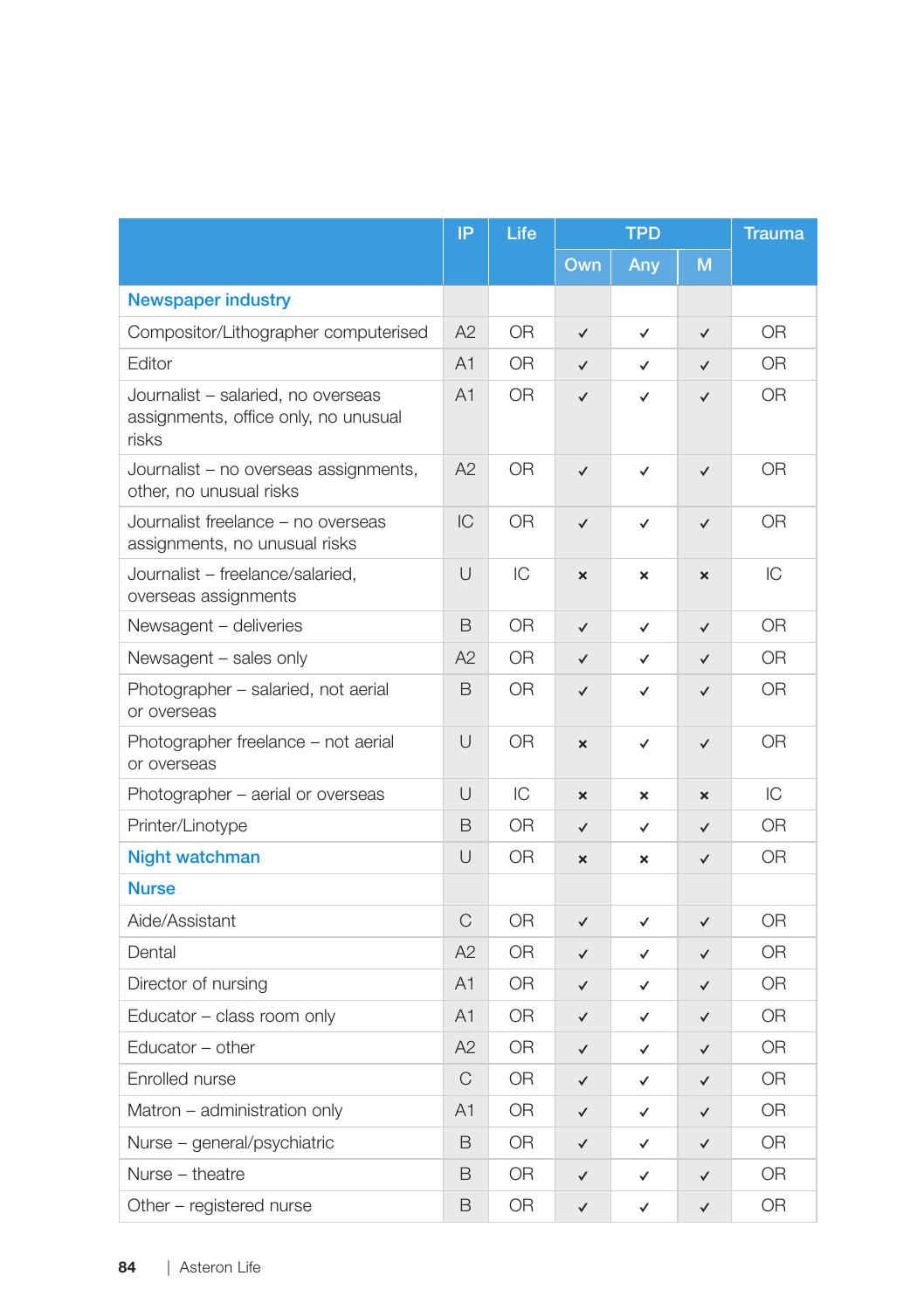|                                                                                   | IP             | Life           | <b>TPD</b>                |                           | <b>Trauma</b>             |                |
|-----------------------------------------------------------------------------------|----------------|----------------|---------------------------|---------------------------|---------------------------|----------------|
|                                                                                   |                |                | Own                       | Any                       | M                         |                |
| Nursery - plant                                                                   |                |                |                           |                           |                           |                |
| Proprietor - established a minimum of<br>two years                                | B              | 0 <sub>R</sub> | $\checkmark$              | $\checkmark$              | $\checkmark$              | 0 <sub>R</sub> |
| Other                                                                             | C              | 0 <sub>R</sub> | $\boldsymbol{\mathsf{x}}$ | ✓                         | $\checkmark$              | 0 <sub>R</sub> |
| o                                                                                 |                |                |                           |                           |                           |                |
| <b>Obstetrician</b>                                                               | <b>MP</b>      | 0 <sub>R</sub> | $\checkmark$              | $\checkmark$              | $\checkmark$              | 0 <sub>R</sub> |
| Occupational therapist - qualified                                                | A <sub>1</sub> | OR.            | $\checkmark$              | ✓                         | $\checkmark$              | OR.            |
| Oil, petroleum and gas industry -<br>(offshore worker)                            |                |                |                           |                           |                           |                |
| Crane driver                                                                      | $\cup$         | \$3.00         | $\mathbf{x}$              | $\boldsymbol{\mathsf{x}}$ | $\mathbf{x}$              | \$3.00         |
| Derrickmen                                                                        | U              | \$3.00         | $\boldsymbol{\times}$     | ×                         | $\boldsymbol{\mathsf{x}}$ | \$3.00         |
| Driller                                                                           | $\cup$         | \$3.00         | $\mathbf x$               | $\boldsymbol{\mathsf{x}}$ | $\boldsymbol{\times}$     | \$3.00         |
| Engineer - consulting and design only,<br>no manual work                          | A2             | 0R             | $\checkmark$              | $\checkmark$              | ✓                         | 0 <sub>R</sub> |
| Geologist/Geophysicist office and<br>consulting only                              | A2             | 0 <sub>R</sub> | $\checkmark$              | ✓                         | $\checkmark$              | 0 <sub>R</sub> |
| Lab technician                                                                    | C              | 0 <sub>R</sub> | $\checkmark$              | ✓                         | $\checkmark$              | 0 <sub>R</sub> |
| Labourer                                                                          | $\cup$         | IC             | $\boldsymbol{\mathsf{x}}$ | $\boldsymbol{\mathsf{x}}$ | $\boldsymbol{\mathsf{x}}$ | IC             |
| Skilled tradesman                                                                 | $\cup$         | \$2.00         | $\mathbf{x}$              | $\boldsymbol{\mathsf{x}}$ | $\mathbf{x}$              | \$2.00         |
| Oil, petroleum and gas industry -<br>(onshore worker)                             |                |                |                           |                           |                           |                |
| Crane driver                                                                      | S              | <b>OR</b>      | ×                         | ×                         | $\checkmark$              | 0 <sub>R</sub> |
| Derrickmen                                                                        | S              | 0 <sub>R</sub> | $\mathbf{x}$              | $\mathbf x$               | $\checkmark$              | 0 <sub>R</sub> |
| Driller                                                                           | S              | 0R             | $\boldsymbol{\mathsf{x}}$ | ×                         | ✓                         | 0R             |
| Engineer - office consulting and design<br>including <25% on site, no manual work | AA             | 0 <sub>R</sub> | $\checkmark$              | ✓                         | $\checkmark$              | 0R             |
| Engineer - office consulting and design<br>including >25% on site, no manual work | A2             | 0 <sub>R</sub> | $\checkmark$              | ✓                         | $\checkmark$              | 0 <sub>R</sub> |
| Geologist/Geophysicist office and<br>consulting only                              | AA             | 0 <sub>R</sub> | $\checkmark$              | ✓                         | ✓                         | 0R             |
| Lab technician                                                                    | A2             | 0 <sub>R</sub> | $\checkmark$              | ✓                         | $\checkmark$              | 0R             |
| Labourer                                                                          | Ū              | 0R             | $\mathbf{x}$              | $\boldsymbol{\mathsf{x}}$ | $\checkmark$              | OR             |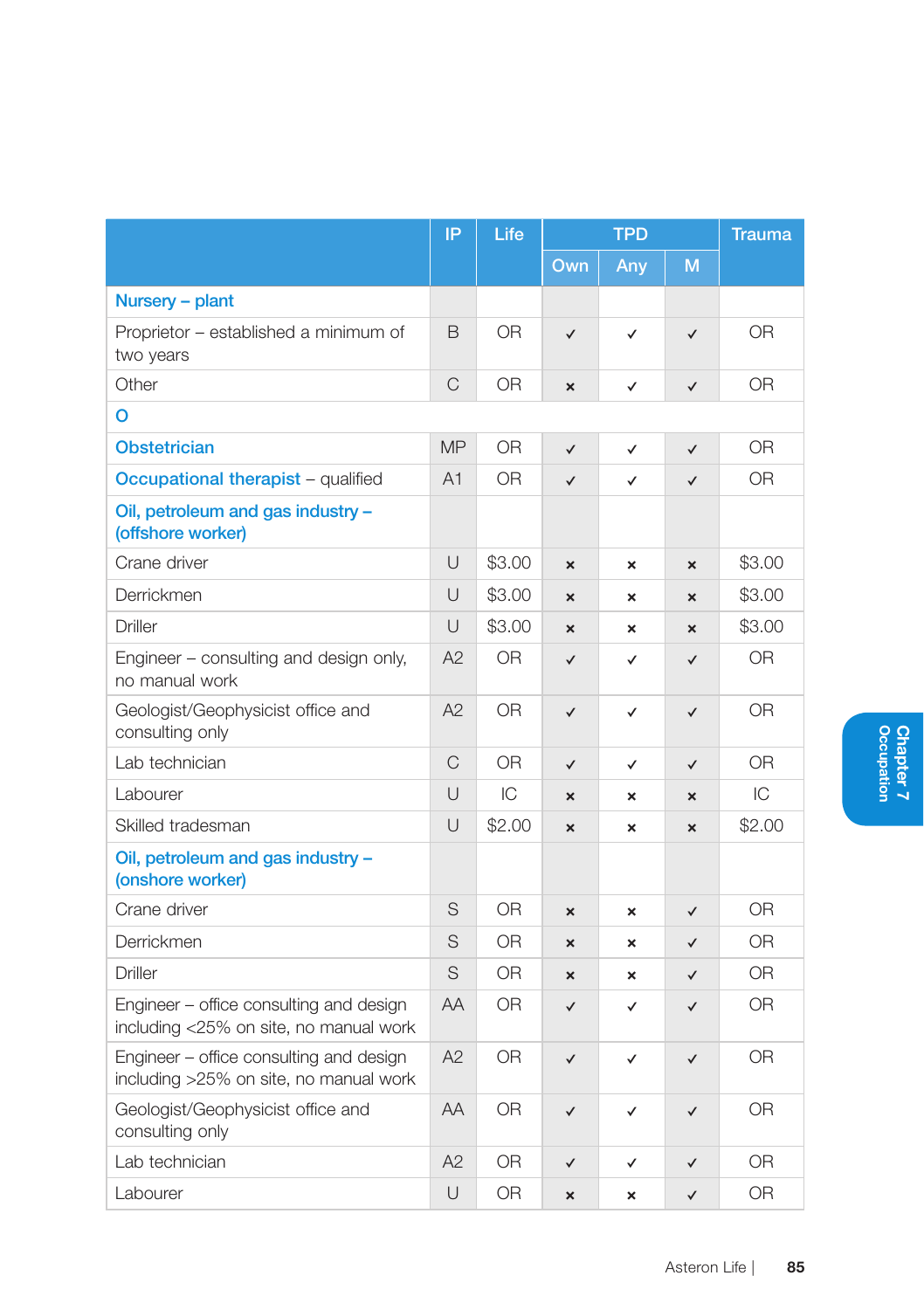|                                                       | IP          | Life      | <b>TPD</b>                |                           | <b>Trauma</b> |                |
|-------------------------------------------------------|-------------|-----------|---------------------------|---------------------------|---------------|----------------|
|                                                       |             |           | Own                       | Any                       | M             |                |
| Machine operator                                      | S           | <b>OR</b> | $\boldsymbol{\mathsf{x}}$ | ×                         | ✓             | <b>OR</b>      |
| Refinery - fire-fighter                               | U           | OR        | $\boldsymbol{\mathsf{x}}$ | $\boldsymbol{\mathsf{x}}$ | $\checkmark$  | <b>OR</b>      |
| Refinery - other                                      | IC          | <b>OR</b> | IC                        | IC                        | IC            | <b>OR</b>      |
| Repairman - qualified                                 | C           | <b>OR</b> | $\checkmark$              | $\checkmark$              | $\checkmark$  | <b>OR</b>      |
| Tanker driver                                         | U           | 0R        | $\boldsymbol{\mathsf{x}}$ | $\boldsymbol{\mathsf{x}}$ | ✓             | <b>OR</b>      |
| Tool pusher                                           | S           | <b>OR</b> | ×                         | $\boldsymbol{\mathsf{x}}$ | $\checkmark$  | OR             |
| Trench digger                                         | S           | 0R        | $\boldsymbol{\mathsf{x}}$ | ×                         | $\checkmark$  | 0R             |
| Welder                                                | C           | <b>OR</b> | $\checkmark$              | $\checkmark$              | $\checkmark$  | <b>OR</b>      |
| Ophthalmologist                                       | <b>MP</b>   | <b>OR</b> | $\checkmark$              | $\checkmark$              | $\checkmark$  | <b>OR</b>      |
| <b>Optical technician</b>                             | A1          | OR        | $\checkmark$              | $\checkmark$              | $\checkmark$  | <b>OR</b>      |
| <b>Optician</b>                                       | AA          | <b>OR</b> | $\checkmark$              | $\checkmark$              | $\checkmark$  | 0R             |
| <b>Optometrist</b>                                    | AA          | <b>OR</b> | $\checkmark$              | ✓                         | $\checkmark$  | <b>OR</b>      |
| <b>Orthodontist</b>                                   | <b>MP</b>   | <b>OR</b> | $\checkmark$              | $\checkmark$              | $\checkmark$  | 0 <sub>R</sub> |
| Osteopath - qualified and<br>state-registered         | A1          | <b>OR</b> | $\checkmark$              | $\checkmark$              | $\checkmark$  | <b>OR</b>      |
| <b>Oyster farmer</b>                                  | $\mathsf C$ | 0R        | ×                         | $\checkmark$              | ✓             | <b>OR</b>      |
| P                                                     |             |           |                           |                           |               |                |
| <b>Paediatrician</b>                                  | <b>MP</b>   | <b>OR</b> | $\checkmark$              | $\checkmark$              | $\checkmark$  | <b>OR</b>      |
| <b>Painter</b>                                        |             |           |                           |                           |               |                |
| Above 10 metres - licensed                            | S           | <b>OR</b> | ×                         | ×                         | $\checkmark$  | <b>OR</b>      |
| Up to 10 metres - licensed                            | C           | 0R        | $\checkmark$              | ✓                         | ✓             | 0R             |
| <b>Panel beater</b>                                   | C           | 0R        | $\checkmark$              | $\checkmark$              | $\checkmark$  | <b>OR</b>      |
| <b>Paramedic</b> (refer Ambulance Officer/<br>Driver) | C           | 0R        | $\checkmark$              | $\checkmark$              | ✓             | 0R             |
| <b>Parking station attendant</b>                      | S           | <b>OR</b> | $\mathbf{x}$              | ×                         | $\checkmark$  | <b>OR</b>      |
| <b>Parole officer</b>                                 |             |           |                           |                           |               |                |
| Office only                                           | A2          | <b>OR</b> | $\checkmark$              | $\checkmark$              | $\checkmark$  | <b>OR</b>      |
| Including field visits                                | B           | <b>OR</b> | $\checkmark$              | $\checkmark$              | $\checkmark$  | 0R             |
| <b>Pastry cook</b>                                    | B           | <b>OR</b> | $\checkmark$              | ✓                         | $\checkmark$  | <b>OR</b>      |
| <b>Pathologist</b>                                    | <b>MP</b>   | 0R        | $\checkmark$              | ✓                         | ✓             | 0 <sub>R</sub> |
| <b>Pattern maker</b>                                  | $\mathsf C$ | <b>OR</b> | ×                         | $\checkmark$              | ✓             | <b>OR</b>      |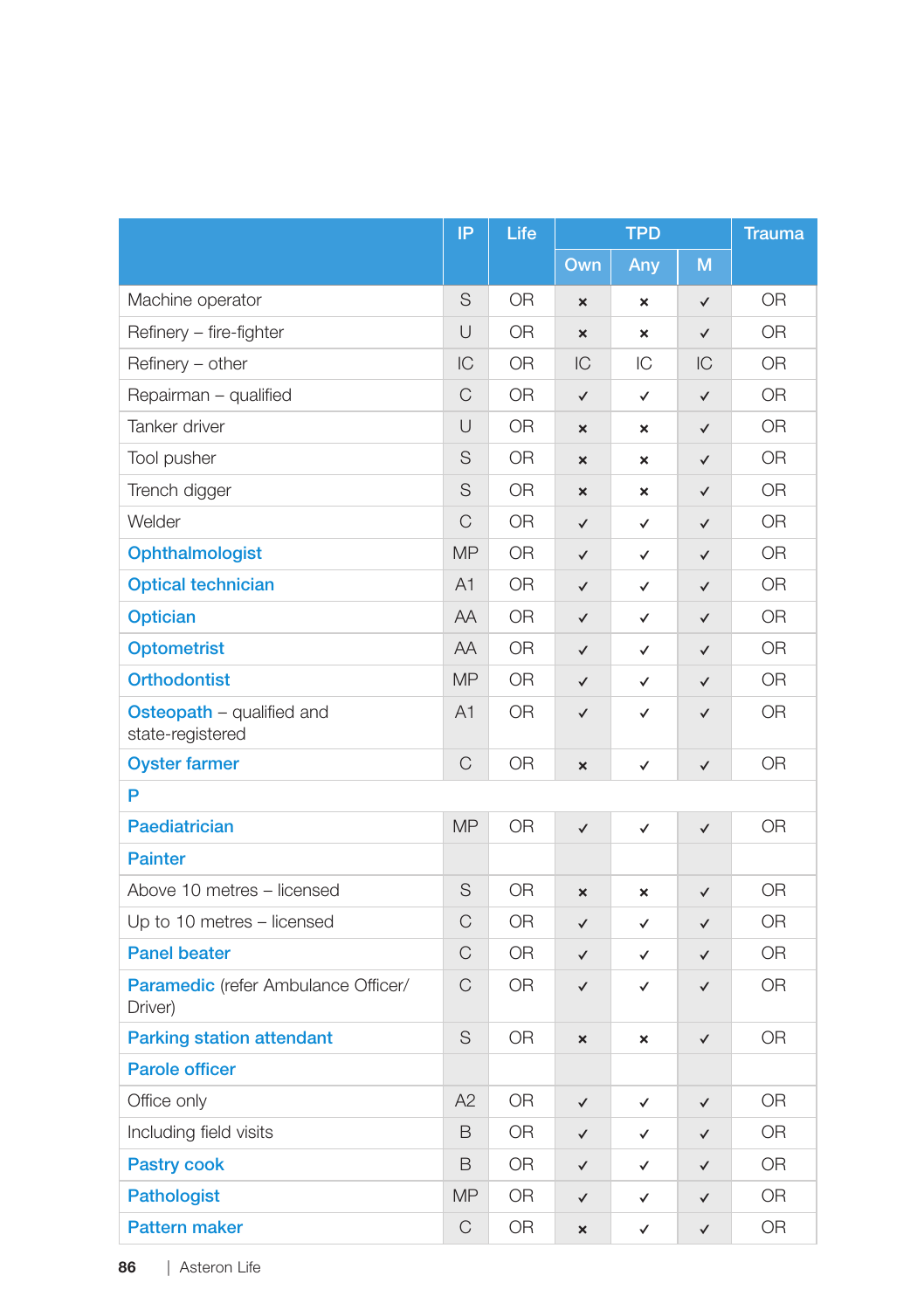|                                                                                         | IP             | Life           | <b>TPD</b>                |                           |                           | <b>Trauma</b>  |  |
|-----------------------------------------------------------------------------------------|----------------|----------------|---------------------------|---------------------------|---------------------------|----------------|--|
|                                                                                         |                |                | Own                       | Any                       | M                         |                |  |
| <b>Paver</b> – licensed                                                                 | S              | <b>OR</b>      | $\boldsymbol{\mathsf{x}}$ | $\boldsymbol{\mathsf{x}}$ | $\checkmark$              | 0 <sub>R</sub> |  |
| <b>Pawnbroker</b>                                                                       | B              | 0 <sub>R</sub> | $\checkmark$              | ✓                         | $\checkmark$              | 0 <sub>R</sub> |  |
| Personal trainer - well-established, a<br>minimum of three years full-time, gym<br>only | S              | 0 <sub>R</sub> | $\boldsymbol{\mathsf{x}}$ | $\boldsymbol{\mathsf{x}}$ | $\checkmark$              | <b>OR</b>      |  |
| <b>Personnel consultant</b>                                                             |                |                |                           |                           |                           |                |  |
| Meeting AA requirements                                                                 | AA             | <b>OR</b>      | $\checkmark$              | $\checkmark$              | $\checkmark$              | <b>OR</b>      |  |
| Not meeting AA requirements                                                             | A <sub>1</sub> | 0 <sub>R</sub> | $\checkmark$              | $\checkmark$              | $\checkmark$              | 0 <sub>R</sub> |  |
| <b>Pest exterminator</b>                                                                | S              | OR.            | ×                         | $\mathbf{x}$              | $\checkmark$              | 0 <sub>R</sub> |  |
| Pharmacist                                                                              | AA             | 0 <sub>R</sub> | $\checkmark$              | ✓                         | $\checkmark$              | 0 <sub>R</sub> |  |
| Photographer                                                                            |                |                |                           |                           |                           |                |  |
| Aerial or overseas                                                                      | U              | IC             | ×                         | $\boldsymbol{\mathsf{x}}$ | $\boldsymbol{\times}$     | IC             |  |
| On location - not aerial or overseas                                                    | B              | <b>OR</b>      | $\mathbf{x}$              | ✓                         | $\checkmark$              | 0 <sub>R</sub> |  |
| Studio, weddings and private<br>functions only                                          | A <sub>1</sub> | 0 <sub>R</sub> | $\checkmark$              | $\checkmark$              | $\checkmark$              | 0 <sub>R</sub> |  |
| <b>Physicist</b>                                                                        | AA             | <b>OR</b>      | $\checkmark$              | $\checkmark$              | $\checkmark$              | 0 <sub>R</sub> |  |
| Physiotherapist - APA qualified                                                         | A1             | <b>OR</b>      | $\checkmark$              | ✓                         | $\checkmark$              | <b>OR</b>      |  |
| <b>Piano tuner</b>                                                                      | B              | OR.            | $\checkmark$              | ✓                         | ✓                         | 0R             |  |
| Picture framer - manufacturer/<br>repairer                                              | B              | 0 <sub>R</sub> | $\checkmark$              | $\checkmark$              | $\checkmark$              | 0 <sub>R</sub> |  |
| <b>Pilot</b>                                                                            |                |                |                           |                           |                           |                |  |
| Aircraft - refer to 'Aviation industry'                                                 |                |                |                           |                           |                           |                |  |
| Harbour                                                                                 | B              | 0R             | $\checkmark$              | $\checkmark$              | $\checkmark$              | 0R             |  |
| <b>Pipeline worker</b>                                                                  |                |                |                           |                           |                           |                |  |
| Mainland                                                                                | S              | 0 <sub>R</sub> | ×                         | $\pmb{\times}$            | $\checkmark$              | 0R             |  |
| Offshore                                                                                | U              | \$2.00         | $\mathbf{x}$              | $\mathbf{x}$              | $\boldsymbol{\mathsf{x}}$ | \$2.00         |  |
| <b>Plant operator</b>                                                                   | S              | 0R             | $\boldsymbol{\mathsf{x}}$ | $\pmb{\times}$            | $\checkmark$              | O <sub>R</sub> |  |
| <b>Plasterer</b> - licensed                                                             | $\mathsf{C}$   | <b>OR</b>      | $\checkmark$              | ✓                         | ✓                         | <b>OR</b>      |  |
| <b>Plumber</b>                                                                          |                |                |                           |                           |                           |                |  |
| Licensed                                                                                | B              | 0 <sub>R</sub> | $\checkmark$              | ✓                         | $\checkmark$              | OR             |  |
| Roof - full-time, licensed                                                              | S              | 0 <sub>R</sub> | ×                         | $\mathbf{x}$              | $\checkmark$              | 0 <sub>R</sub> |  |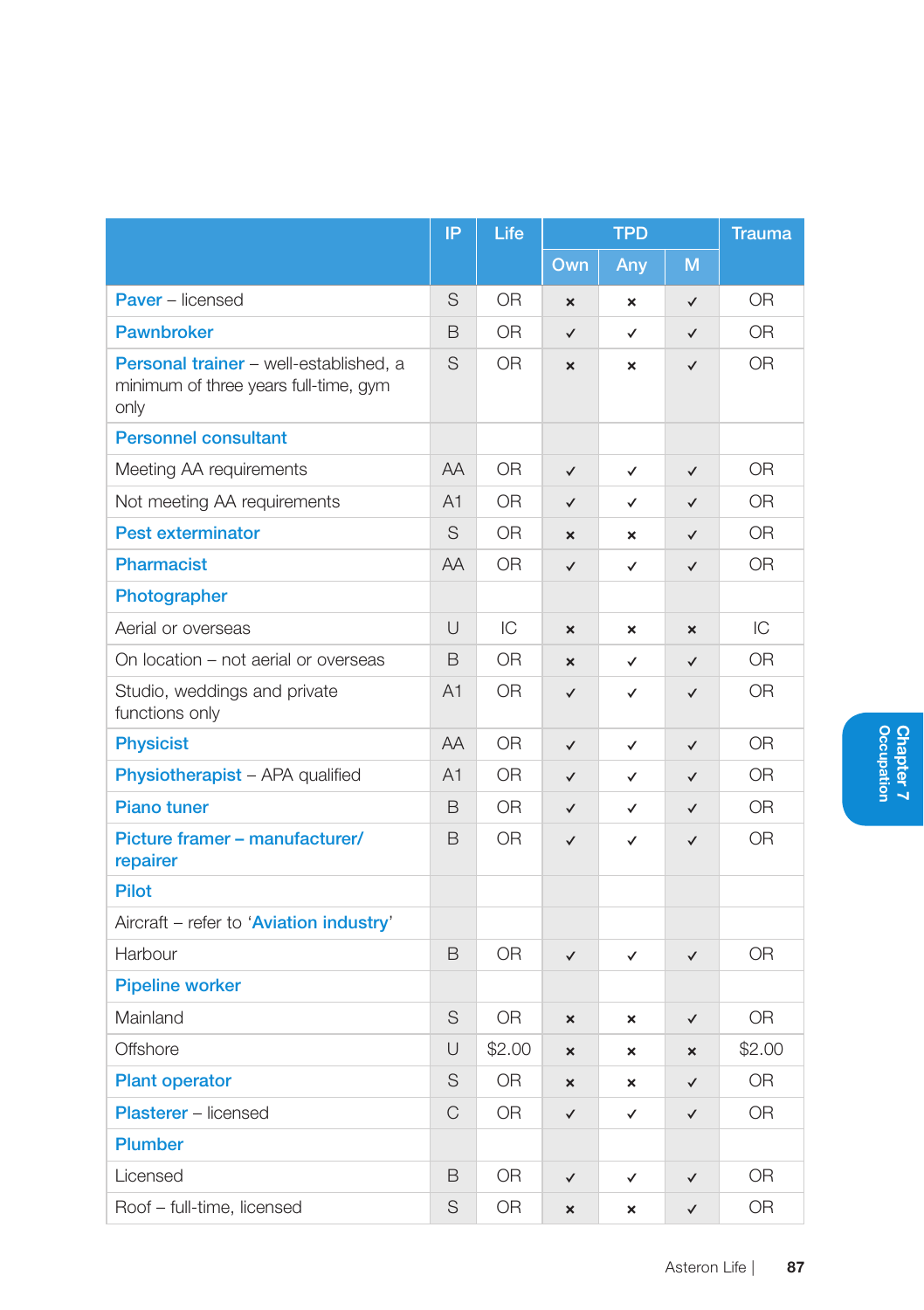|                                                        | IP             | Life      | <b>TPD</b>                |                           | <b>Trauma</b>             |                |
|--------------------------------------------------------|----------------|-----------|---------------------------|---------------------------|---------------------------|----------------|
|                                                        |                |           | Own                       | Any                       | M                         |                |
| <b>Podiatrist</b> – qualified and state-<br>registered | A <sub>1</sub> | <b>OR</b> | ✓                         | $\checkmark$              | $\checkmark$              | 0R             |
| <b>Police</b>                                          |                |           |                           |                           |                           |                |
| Bomb disposal                                          | U              | \$2.00    | ×                         | ×                         | $\boldsymbol{\mathsf{x}}$ | \$2.00         |
| Other - no special hazards                             | $\cup$         | <b>OR</b> | $\mathbf{x}$              | $\mathbf x$               | $\checkmark$              | <b>OR</b>      |
| Pool table/Billiards - maker/repairer                  | C              | OR.       | $\checkmark$              | $\checkmark$              | ✓                         | 0R             |
| Port authority                                         |                |           |                           |                           |                           |                |
| Clerical                                               | A2             | <b>OR</b> | $\checkmark$              | $\checkmark$              | ✓                         | <b>OR</b>      |
| Harbour pilot                                          | B              | OR.       | $\checkmark$              | ✓                         | $\checkmark$              | <b>OR</b>      |
| Porter                                                 | S              | 0R        | $\boldsymbol{\mathsf{x}}$ | ×                         | $\checkmark$              | 0 <sub>R</sub> |
| <b>Postal</b>                                          |                |           |                           |                           |                           |                |
| Mail contractor - not using a motorbike<br>or pushbike | C              | <b>OR</b> | $\boldsymbol{\mathsf{x}}$ | $\checkmark$              | $\checkmark$              | 0 <sub>R</sub> |
| Mail contractor - using a motorbike or<br>pushbike     | U              | <b>OR</b> | ×                         | ×                         | ✓                         | <b>OR</b>      |
| Non-rural - delivery, van                              | C              | <b>OR</b> | ×                         | $\checkmark$              | $\checkmark$              | <b>OR</b>      |
| Non-rural - manager/clerical                           | A2             | OR.       | $\checkmark$              | ✓                         | $\checkmark$              | 0 <sub>R</sub> |
| Non-rural - postman/sorter                             | B              | <b>OR</b> | $\checkmark$              | ✓                         | $\checkmark$              | <b>OR</b>      |
| <b>Pottery and ceramics industry</b>                   |                |           |                           |                           |                           |                |
| Skilled worker - not home cottage<br>artisan           | C              | <b>OR</b> | ×                         | $\checkmark$              | $\checkmark$              | <b>OR</b>      |
| Other                                                  | U              | <b>OR</b> | ×                         | $\boldsymbol{\mathsf{x}}$ | $\checkmark$              | 0 <sub>R</sub> |
| <b>Priest</b>                                          | A1             | OR        | $\checkmark$              | $\checkmark$              | $\checkmark$              | 0 <sub>R</sub> |
| <b>Printer</b> - qualified                             | B              | <b>OR</b> | $\checkmark$              | ✓                         | $\checkmark$              | 0R             |
| Other                                                  | S              | <b>OR</b> | $\boldsymbol{\mathsf{x}}$ | $\boldsymbol{\mathsf{x}}$ | $\checkmark$              | <b>OR</b>      |
| <b>Prisons</b>                                         |                |           |                           |                           |                           |                |
| Governor/Administration staff                          | A1             | <b>OR</b> | $\checkmark$              | $\checkmark$              | $\checkmark$              | <b>OR</b>      |
| Maintenance staff - licensed                           | IC             | 0R        | ×                         | ✓                         | ✓                         | <b>OR</b>      |
| Prisoners                                              | U              | U         | ×                         | ×                         | ×                         | U              |
| Warden/Guard                                           | U              | <b>OR</b> | ×                         | ×                         | $\checkmark$              | 0R             |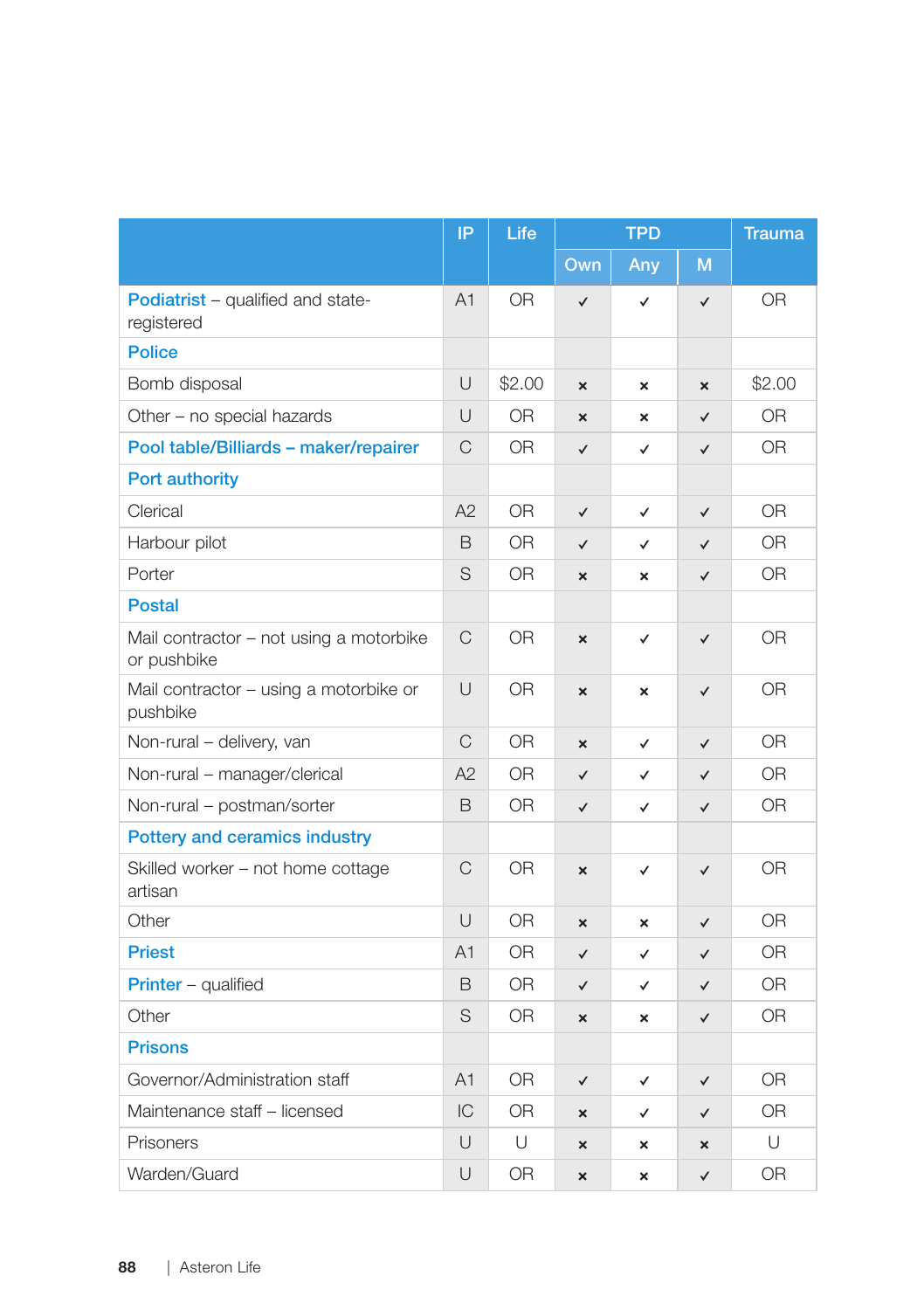|                                                                                                         | IP             | Life           | <b>TPD</b>                |                           |              | <b>Trauma</b>  |  |
|---------------------------------------------------------------------------------------------------------|----------------|----------------|---------------------------|---------------------------|--------------|----------------|--|
|                                                                                                         |                |                | Own                       | Any                       | M            |                |  |
| Private detectives/investigators -<br>well-established, a minimum of three<br>years experience, unarmed | C              | 0R             | $\boldsymbol{\mathsf{x}}$ | $\checkmark$              | $\checkmark$ | <b>OR</b>      |  |
| Other                                                                                                   | $\cup$         | 0 <sub>R</sub> | $\boldsymbol{\mathsf{x}}$ | $\boldsymbol{\mathsf{x}}$ | $\checkmark$ | 0 <sub>R</sub> |  |
| Projectionist                                                                                           | B              | <b>OR</b>      | $\checkmark$              | ✓                         | $\checkmark$ | <b>OR</b>      |  |
| <b>Property industry</b>                                                                                |                |                |                           |                           |              |                |  |
| Consultant - salaried                                                                                   | A1             | 0 <sub>R</sub> | $\checkmark$              | $\checkmark$              | $\checkmark$ | 0 <sub>R</sub> |  |
| Developer                                                                                               | IC             | 0R             | $\mathbf{x}$              | ✓                         | ✓            | 0R             |  |
| Investor                                                                                                | U              | <b>OR</b>      | $\boldsymbol{\mathsf{x}}$ | ×                         | $\checkmark$ | 0 <sub>R</sub> |  |
| Land broker                                                                                             | A1             | <b>OR</b>      | $\checkmark$              | ✓                         | $\checkmark$ | <b>OR</b>      |  |
| <b>Psychiatrist</b>                                                                                     | <b>MP</b>      | 0R             | $\checkmark$              | ✓                         | ✓            | 0R             |  |
| <b>Psychologist</b>                                                                                     | <b>MP</b>      | 0 <sub>R</sub> | $\checkmark$              | ✓                         | $\checkmark$ | <b>OR</b>      |  |
| <b>Publican</b>                                                                                         |                |                |                           |                           |              |                |  |
| Supervision only - no bar work, at least<br>four full-time staff                                        | B              | <b>OR</b>      | ✓                         | $\checkmark$              | $\checkmark$ | 0R             |  |
| Other                                                                                                   | $\mathsf{C}$   | <b>OR</b>      | $\mathbf{x}$              | ✓                         | ✓            | 0 <sub>R</sub> |  |
| <b>Publisher</b>                                                                                        | A <sub>1</sub> | 0R             | ✓                         | ✓                         | ✓            | 0R             |  |
| <b>Purchasing officer</b>                                                                               | A <sub>1</sub> | <b>OR</b>      | $\checkmark$              | ✓                         | $\checkmark$ | <b>OR</b>      |  |
| Q                                                                                                       |                |                |                           |                           |              |                |  |
| <b>Quantity surveyor</b> - qualified                                                                    | AA             | 0R             | $\checkmark$              | ✓                         | $\checkmark$ | 0R             |  |
| Quarry                                                                                                  |                |                |                           |                           |              |                |  |
| Manager - no manual work                                                                                | B              | 0R             | $\checkmark$              | ✓                         | $\checkmark$ | 0R             |  |
| Worker - licensed tradesman,<br>no explosives                                                           | C              | <b>OR</b>      | $\checkmark$              | ✓                         | ✓            | <b>OR</b>      |  |
| Worker - semi-skilled/plant operator etc.                                                               | S              | 0R             | $\boldsymbol{\mathsf{x}}$ | ×                         | ✓            | <b>OR</b>      |  |
| Worker - unskilled/labourer                                                                             | U              | 0R             | ×                         | ×                         | ✓            | <b>OR</b>      |  |
| R                                                                                                       |                |                |                           |                           |              |                |  |
| Repairman                                                                                               | B              | 0R             | $\checkmark$              | ✓                         | ✓            | 0R             |  |
| Radiographer                                                                                            | A <sub>1</sub> | <b>OR</b>      | $\checkmark$              | ✓                         | ✓            | <b>OR</b>      |  |
| Radiologist                                                                                             | <b>MP</b>      | <b>OR</b>      | ✓                         | ✓                         | ✓            | <b>OR</b>      |  |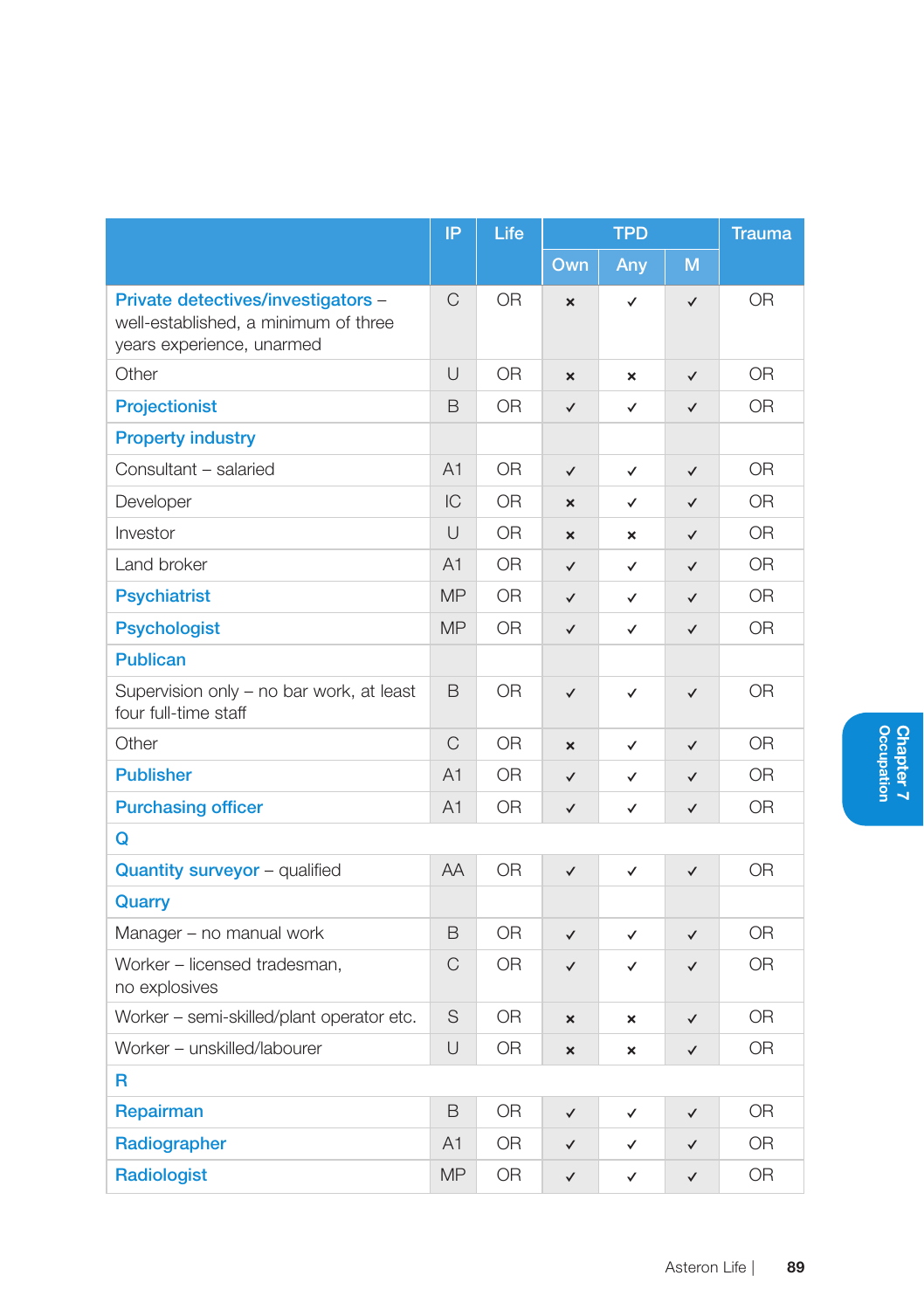|                                                                | IP             | Life           | <b>TPD</b>                |                           | <b>Trauma</b>             |                |
|----------------------------------------------------------------|----------------|----------------|---------------------------|---------------------------|---------------------------|----------------|
|                                                                |                |                | Own                       | Any                       | M                         |                |
| <b>Railway</b>                                                 |                |                |                           |                           |                           |                |
| Fireman                                                        | $\cup$         | <b>OR</b>      | $\pmb{\times}$            | ×                         | $\checkmark$              | OR             |
| Foreman, inspector - nil track work                            | C              | <b>OR</b>      | $\boldsymbol{\mathsf{x}}$ | ✓                         | $\checkmark$              | <b>OR</b>      |
| Guard - nil track work                                         | $\mathsf{C}$   | <b>OR</b>      | $\pmb{\times}$            | ✓                         | $\checkmark$              | 0 <sub>R</sub> |
| Office worker                                                  | A <sub>1</sub> | <b>OR</b>      | $\checkmark$              | $\checkmark$              | $\checkmark$              | 0 <sub>R</sub> |
| Porter                                                         | S              | <b>OR</b>      | $\boldsymbol{\mathsf{x}}$ | $\mathbf x$               | $\checkmark$              | 0 <sub>R</sub> |
| Security/Special constable armed                               | U              | <b>OR</b>      | $\boldsymbol{\mathsf{x}}$ | ×                         | $\checkmark$              | <b>OR</b>      |
| Security/Special constable unarmed                             | S              | 0R             | $\boldsymbol{\mathsf{x}}$ | $\boldsymbol{\mathsf{x}}$ | $\checkmark$              | <b>OR</b>      |
| Shunter                                                        | U              | <b>OR</b>      | $\boldsymbol{\mathsf{x}}$ | ×                         | ×                         | <b>OR</b>      |
| Signalman - nil track work                                     | C              | 0R             | $\pmb{\times}$            | ✓                         | $\checkmark$              | <b>OR</b>      |
| Station master/assistant                                       | B              | 0 <sub>R</sub> | $\checkmark$              | ✓                         | $\checkmark$              | 0 <sub>R</sub> |
| Track worker                                                   | U              | OR.            | $\boldsymbol{\mathsf{x}}$ | ×                         | $\boldsymbol{\mathsf{x}}$ | <b>OR</b>      |
| Train driver                                                   | S              | 0R             | $\pmb{\times}$            | $\boldsymbol{\mathsf{x}}$ | $\checkmark$              | <b>OR</b>      |
| Ranger                                                         | $\mathsf{C}$   | 0R             | $\checkmark$              | ✓                         | $\checkmark$              | 0 <sub>R</sub> |
| <b>Real estate</b>                                             |                |                |                           |                           |                           |                |
| Agent - principal of agency with at least<br>five sales people | A <sub>1</sub> | <b>OR</b>      | $\checkmark$              | $\checkmark$              | $\checkmark$              | <b>OR</b>      |
| Agent – others                                                 | A2             | 0R             | $\checkmark$              | ✓                         | $\checkmark$              | 0 <sub>R</sub> |
| Sales – property industry                                      | A2             | 0R             | $\checkmark$              | ✓                         | $\checkmark$              | 0R             |
| Receptionist                                                   | A1             | <b>OR</b>      | $\checkmark$              | ✓                         | $\checkmark$              | <b>OR</b>      |
| <b>Refrigeration mechanic</b>                                  |                |                |                           |                           |                           |                |
| Commercial                                                     | $\mathsf{C}$   | 0 <sub>R</sub> | $\checkmark$              | $\checkmark$              | $\checkmark$              | <b>OR</b>      |
| Private/Domestic premises                                      | B              | 0R             | $\checkmark$              | ✓                         | $\checkmark$              | 0 <sub>R</sub> |
| <b>Removalist - furniture</b>                                  | S              | 0R             | $\boldsymbol{\mathsf{x}}$ | ×                         | $\checkmark$              | <b>OR</b>      |
| <b>Rigger</b>                                                  |                |                |                           |                           |                           |                |
| Up to 10 metres                                                | U              | <b>OR</b>      | $\pmb{\times}$            | ×                         | $\checkmark$              | <b>OR</b>      |
| Above 10 metres                                                | U              | \$2.00         | $\boldsymbol{\mathsf{x}}$ | $\pmb{\times}$            | $\pmb{\times}$            | \$2.00         |
| Road maker/painter/surfacing                                   | S              | 0 <sub>R</sub> | $\boldsymbol{\mathsf{x}}$ | $\pmb{\times}$            | ✓                         | OR             |
| Roof plumber - licensed                                        | S              | 0 <sub>R</sub> | $\boldsymbol{\mathsf{x}}$ | ×                         | ✓                         | 0 <sub>R</sub> |
| <b>Roof tiler - licensed</b>                                   | S              | OR             | $\boldsymbol{\mathsf{x}}$ | $\boldsymbol{\mathsf{x}}$ | $\checkmark$              | <b>OR</b>      |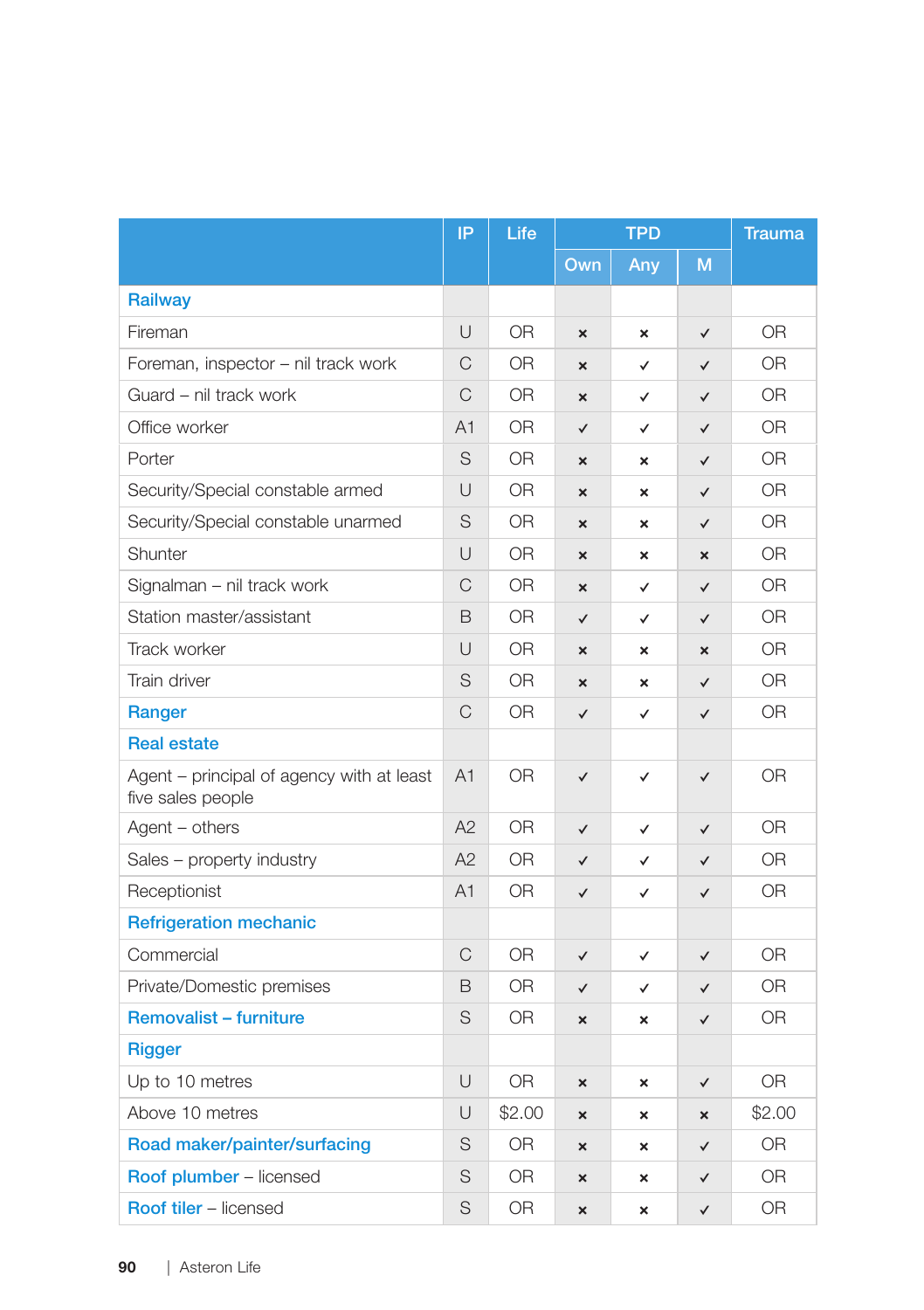|                                                                                              | IP             | Life           | <b>TPD</b>                |                           | <b>Trauma</b>             |                |  |  |  |
|----------------------------------------------------------------------------------------------|----------------|----------------|---------------------------|---------------------------|---------------------------|----------------|--|--|--|
|                                                                                              |                |                | Own                       | Any                       | M                         |                |  |  |  |
| S                                                                                            |                |                |                           |                           |                           |                |  |  |  |
| Sail maker                                                                                   | C              | <b>OR</b>      | U                         | U                         | U                         | <b>OR</b>      |  |  |  |
| <b>Sales</b>                                                                                 |                |                |                           |                           |                           |                |  |  |  |
| Car/Caravan                                                                                  | A2             | 0 <sub>R</sub> | $\checkmark$              | $\checkmark$              | $\checkmark$              | <b>OR</b>      |  |  |  |
| Commercial traveller                                                                         | A2             | 0R             | $\checkmark$              | $\checkmark$              | $\checkmark$              | 0R             |  |  |  |
| Sales representative - no deliveries                                                         | A2             | 0R             | $\checkmark$              | ✓                         | $\checkmark$              | 0R             |  |  |  |
| Sandblaster                                                                                  | U              | <b>OR</b>      | $\boldsymbol{\mathsf{x}}$ | $\boldsymbol{\mathsf{x}}$ | $\boldsymbol{\mathsf{x}}$ | <b>OR</b>      |  |  |  |
| Saw and knife sharpener                                                                      | S              | OR             | ×                         | ×                         | $\checkmark$              | 0R             |  |  |  |
| <b>Scaffolder</b>                                                                            |                |                |                           |                           |                           |                |  |  |  |
| Up to 10 metres                                                                              | U              | <b>OR</b>      | $\boldsymbol{\mathsf{x}}$ | ×                         | $\checkmark$              | <b>OR</b>      |  |  |  |
| Above 10 metres                                                                              | U              | \$2.00         | $\mathbf{x}$              | $\mathbf{x}$              | $\mathbf{x}$              | \$2.00         |  |  |  |
| Scientist - university degree, non-<br>chemical, admin and laboratory, no<br>unusual hazards | AA             | 0 <sub>R</sub> | $\checkmark$              | $\checkmark$              | $\checkmark$              | 0 <sub>R</sub> |  |  |  |
| <b>Scientist</b> - other                                                                     | IC             | <b>OR</b>      | IC                        | IС                        | $\checkmark$              | 0R             |  |  |  |
| <b>Scrap metal worker</b>                                                                    | U              | <b>OR</b>      | ×                         | ×                         | $\checkmark$              | <b>OR</b>      |  |  |  |
| <b>Screen printer</b>                                                                        | B              | 0R             | $\checkmark$              | ✓                         | $\checkmark$              | 0R             |  |  |  |
| Secretary, stenographer                                                                      | A <sub>1</sub> | 0 <sub>R</sub> | $\checkmark$              | $\checkmark$              | $\checkmark$              | <b>OR</b>      |  |  |  |
| <b>Security guard</b>                                                                        |                |                |                           |                           |                           |                |  |  |  |
| Armed                                                                                        | U              | 0 <sub>R</sub> | ×                         | ×                         | $\checkmark$              | 0 <sub>R</sub> |  |  |  |
| Unarmed                                                                                      | S              | 0 <sub>R</sub> | $\mathbf{x}$              | $\mathbf{x}$              | $\checkmark$              | 0 <sub>R</sub> |  |  |  |
| Serviceman/Repairman                                                                         |                |                |                           |                           |                           |                |  |  |  |
| Appliance/Vending machines                                                                   | B              | <b>OR</b>      | $\checkmark$              | ✓                         | $\checkmark$              | <b>OR</b>      |  |  |  |
| Office equipment                                                                             | B              | 0 <sub>R</sub> | $\checkmark$              | $\checkmark$              | $\checkmark$              | 0 <sub>R</sub> |  |  |  |
| <b>Shearer</b>                                                                               | U              | <b>OR</b>      | ×                         | ×                         | $\checkmark$              | OR.            |  |  |  |
| <b>Sheet metal worker</b> – qualified                                                        | C              | 0R             | $\checkmark$              | ✓                         | $\checkmark$              | <b>OR</b>      |  |  |  |
| <b>Shipyard worker</b>                                                                       |                |                |                           |                           |                           |                |  |  |  |
| Skilled and semi-skilled                                                                     | C              | <b>OR</b>      | $\checkmark$              | ✓                         | ✓                         | <b>OR</b>      |  |  |  |
| Unskilled                                                                                    | U              | 0R             | $\mathbf{x}$              | ×                         | $\checkmark$              | 0R             |  |  |  |
| <b>Shoemaker/Repairer</b>                                                                    | B              | OR             | $\checkmark$              | $\checkmark$              | $\checkmark$              | OR             |  |  |  |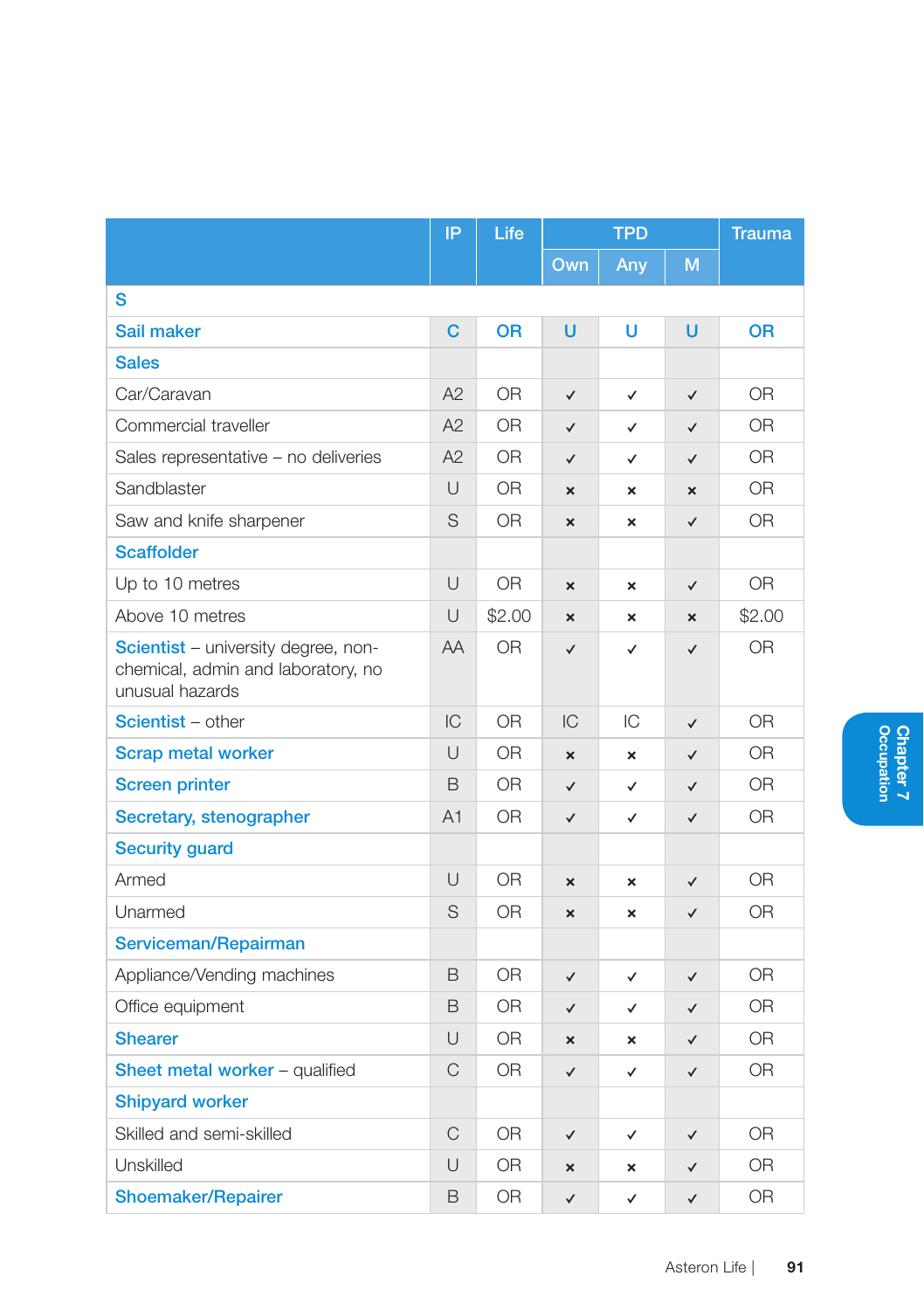|                                                                      | IP             | Life           | <b>TPD</b>                |              | <b>Trauma</b> |                |
|----------------------------------------------------------------------|----------------|----------------|---------------------------|--------------|---------------|----------------|
|                                                                      |                |                | Own                       | Any          | M             |                |
| <b>Shopfitter</b>                                                    | C              | 0R             | ✓                         | ✓            | $\checkmark$  | OR             |
| <b>Shopkeeper</b>                                                    |                |                |                           |              |               |                |
| Adult books/goods                                                    | C              | <b>OR</b>      | ×                         | $\checkmark$ | $\checkmark$  | <b>OR</b>      |
| Antiques - restoration, delivery                                     | B              | OR.            | $\checkmark$              | $\checkmark$ | $\checkmark$  | <b>OR</b>      |
| Antiques - sales only, no manual                                     | A2             | <b>OR</b>      | $\checkmark$              | $\checkmark$ | $\checkmark$  | 0R             |
| Aquarium                                                             | B              | 0R             | ✓                         | ✓            | ✓             | 0R             |
| Art dealer - shop or gallery only                                    | A <sub>1</sub> | 0R             | $\checkmark$              | ✓            | ✓             | <b>OR</b>      |
| Artist supplies                                                      | A2             | OR.            | $\checkmark$              | $\checkmark$ | ✓             | <b>OR</b>      |
| Bakery                                                               | B              | 0 <sub>R</sub> | $\checkmark$              | $\checkmark$ | $\checkmark$  | 0 <sub>R</sub> |
| Bedding - sales only                                                 | A2             | <b>OR</b>      | $\checkmark$              | ✓            | $\checkmark$  | 0R             |
| Bicycle sales/repairs                                                | B              | <b>OR</b>      | ✓                         | ✓            | $\checkmark$  | 0R             |
| Boating equipment - sales only                                       | B              | 0R             | $\checkmark$              | ✓            | $\checkmark$  | <b>OR</b>      |
| Books, stationery                                                    | A2             | OR.            | $\checkmark$              | ✓            | $\checkmark$  | 0R             |
| Brassware - sales only                                               | B              | OR.            | $\checkmark$              | ✓            | $\checkmark$  | <b>OR</b>      |
| <b>Butchery</b>                                                      | B              | 0R             | ✓                         | ✓            | $\checkmark$  | <b>OR</b>      |
| Café - proprietor, manager, four or<br>more full-time staff          | B              | 0R             | $\checkmark$              | $\checkmark$ | $\checkmark$  | <b>OR</b>      |
| Café – proprietor, manager, other                                    | C              | <b>OR</b>      | $\boldsymbol{\mathsf{x}}$ | $\checkmark$ | ✓             | <b>OR</b>      |
| Café - other                                                         | S              | 0R             | $\boldsymbol{\mathsf{x}}$ | ×            | ✓             | <b>OR</b>      |
| Camping equipment                                                    | B              | 0R             | $\checkmark$              | $\checkmark$ | $\checkmark$  | 0 <sub>R</sub> |
| Cane - sales only                                                    | B              | OR.            | $\checkmark$              | ✓            | $\checkmark$  | 0R             |
| Cards                                                                | A2             | 0R             | $\checkmark$              | ✓            | ✓             | 0R             |
| Carpet/Floor covering - sales only                                   | A2             | <b>OR</b>      | $\checkmark$              | ✓            | $\checkmark$  | <b>OR</b>      |
| Chemist assistant                                                    | A2             | OR.            | $\checkmark$              | ✓            | $\checkmark$  | 0R             |
| Children wear                                                        | A2             | <b>OR</b>      | $\checkmark$              | ✓            | $\checkmark$  | <b>OR</b>      |
| China glassware                                                      | A2             | OR.            | $\checkmark$              | ✓            | $\checkmark$  | 0R             |
| Clothing                                                             | A2             | <b>OR</b>      | $\checkmark$              | ✓            | ✓             | <b>OR</b>      |
| Coffee lounge - proprietor, manager,<br>four or more full-time staff | B              | OR             | $\checkmark$              | ✓            | ✓             | OR             |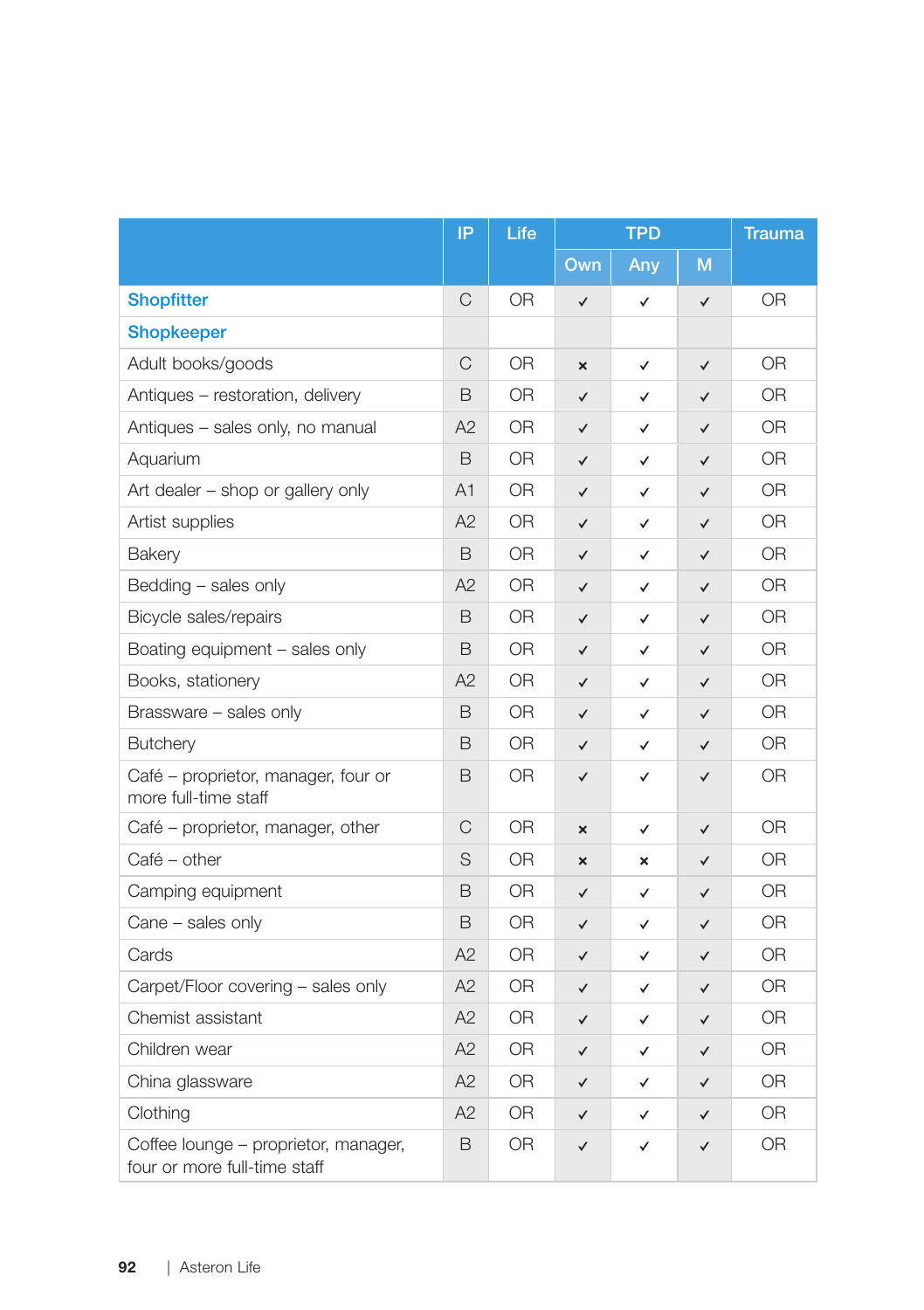|                                                                                     | IP | Life           | <b>TPD</b>                |                           | <b>Trauma</b> |                |
|-------------------------------------------------------------------------------------|----|----------------|---------------------------|---------------------------|---------------|----------------|
|                                                                                     |    |                | Own                       | Any                       | M             |                |
| Coffee lounge – proprietor, manager,<br>other                                       | C  | 0R             | $\overline{\mathsf{x}}$   | $\checkmark$              | $\checkmark$  | <b>OR</b>      |
| Coffee lounge – other                                                               | S  | 0R             | ×                         | ×                         | $\checkmark$  | 0R             |
| Computer                                                                            | A2 | 0 <sub>R</sub> | $\checkmark$              | ✓                         | $\checkmark$  | 0 <sub>R</sub> |
| Confectionery                                                                       | A2 | <b>OR</b>      | $\checkmark$              | ✓                         | $\checkmark$  | ΟR             |
| Curtain                                                                             | A2 | 0R             | $\checkmark$              | ✓                         | ✓             | 0R             |
| Delicatessen - proprietor, manager                                                  | B  | 0R             | $\checkmark$              | ✓                         | $\checkmark$  | <b>OR</b>      |
| Delicatessen - other                                                                | C  | 0R             | $\boldsymbol{\mathsf{x}}$ | ✓                         | $\checkmark$  | 0R             |
| <b>Disposals</b>                                                                    | B  | <b>OR</b>      | $\checkmark$              | ✓                         | ✓             | <b>OR</b>      |
| Draper                                                                              | A2 | 0R             | $\checkmark$              | ✓                         | ✓             | 0 <sub>R</sub> |
| Drycleaner – proprietor, manager                                                    | B  | 0 <sub>R</sub> | $\checkmark$              | ✓                         | ✓             | 0 <sub>R</sub> |
| Drycleaner - other                                                                  | C  | 0 <sub>R</sub> | ×                         | ✓                         | $\checkmark$  | 0 <sub>R</sub> |
| Duty free                                                                           | A2 | OR             | ✓                         | ✓                         | ✓             | <b>OR</b>      |
| Electrical goods - sales and rentals no<br>manual work, deliveries or installations | A2 | <b>OR</b>      | $\checkmark$              | ✓                         | ✓             | <b>OR</b>      |
| Electrical goods – sales and rentals, other                                         | C  | 0 <sub>R</sub> | $\checkmark$              | ✓                         | $\checkmark$  | 0 <sub>R</sub> |
| Fast food/Take-away – proprietor,<br>manager                                        | C  | <b>OR</b>      | $\boldsymbol{\mathsf{x}}$ | ✓                         | ✓             | <b>OR</b>      |
| Fast food/Take-away - other                                                         | S  | 0 <sub>R</sub> | $\overline{\mathbf{x}}$   | $\boldsymbol{\mathsf{x}}$ | $\checkmark$  | 0 <sub>R</sub> |
| Fast food/Take-away - manager,<br>franchise operator (e.g. McDonalds)               | B  | 0 <sub>R</sub> | $\checkmark$              | ✓                         | ✓             | 0 <sub>R</sub> |
| Fishmonger – proprietor, manager                                                    | C  | <b>OR</b>      | $\boldsymbol{\mathsf{x}}$ | ✓                         | ✓             | <b>OR</b>      |
| Fishmonger - other                                                                  | S  | 0R             | $\boldsymbol{\mathsf{x}}$ | ×                         | $\checkmark$  | 0 <sub>R</sub> |
| Florist - no deliveries                                                             | A2 | OR             | $\checkmark$              | ✓                         | ✓             | <b>OR</b>      |
| Florist - with deliveries                                                           | B  | 0R             | $\checkmark$              | ✓                         | ✓             | <b>OR</b>      |
| Footwear                                                                            | A2 | 0R             | $\checkmark$              | ✓                         | $\checkmark$  | <b>OR</b>      |
| Fruiterer/Greengrocer - proprietor,<br>manager                                      | C  | 0 <sub>R</sub> | $\overline{\mathbf{x}}$   | ✓                         | $\checkmark$  | 0 <sub>R</sub> |
| Fruiterer/Greengrocer - other                                                       | S  | 0R             | $\boldsymbol{\mathsf{x}}$ | $\boldsymbol{\mathsf{x}}$ | ✓             | <b>OR</b>      |
| Furniture - sales only                                                              | B  | 0R             | ✓                         | ✓                         | $\checkmark$  | <b>OR</b>      |
| General store                                                                       | B  | 0 <sub>R</sub> | $\checkmark$              | ✓                         | $\checkmark$  | <b>OR</b>      |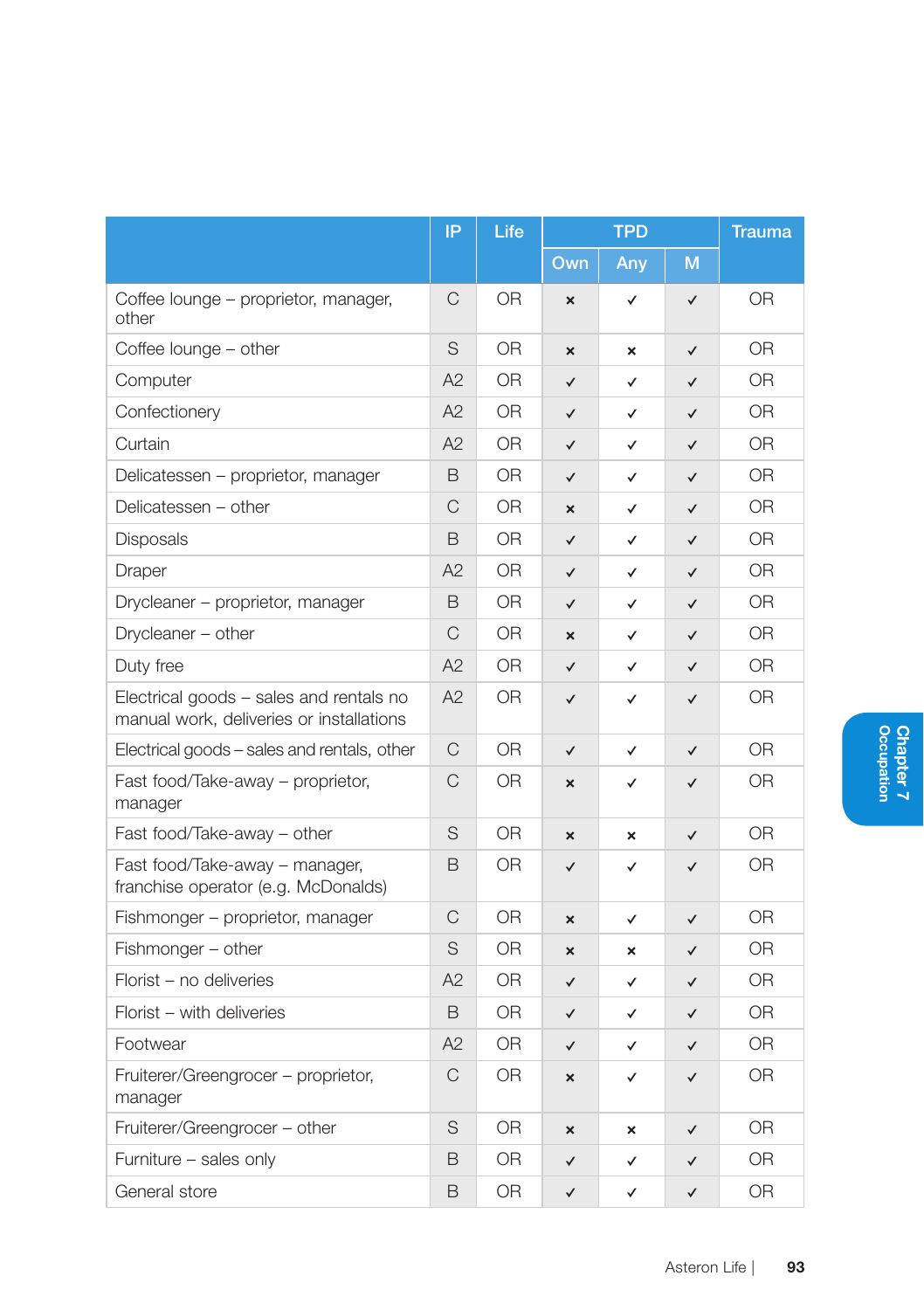|                                       | IP            | Life           | <b>TPD</b>                |              | <b>Trauma</b> |           |
|---------------------------------------|---------------|----------------|---------------------------|--------------|---------------|-----------|
|                                       |               |                | Own                       | Any          | M             |           |
| Gift                                  | A2            | <b>OR</b>      | $\checkmark$              | $\checkmark$ | ✓             | 0R        |
| Grocer - proprietor, manager          | C             | OR.            | ×                         | ✓            | ✓             | 0R        |
| Grocer - other                        | S             | OR.            | $\boldsymbol{\mathsf{x}}$ | ×            | ✓             | 0R        |
| Gun and firearm                       | $\mathsf C$   | OR.            | $\checkmark$              | ✓            | ✓             | ΟR        |
| Haberdashery/Draper                   | A2            | OR.            | $\checkmark$              | $\checkmark$ | ✓             | 0R        |
| Hardware - sales only                 | B             | 0R             | $\checkmark$              | $\checkmark$ | ✓             | <b>OR</b> |
| Health food - proprietor              | A2            | OR.            | $\checkmark$              | $\checkmark$ | ✓             | <b>OR</b> |
| Ice cream parlour                     | B             | 0R             | $\checkmark$              | ✓            | ✓             | 0R        |
| Jewellery                             | A2            | 0R             | $\checkmark$              | $\checkmark$ | ✓             | <b>OR</b> |
| Lawn mower - sales only               | B             | OR.            | $\checkmark$              | $\checkmark$ | ✓             | <b>OR</b> |
| Light fittings                        | A2            | 0R             | $\checkmark$              | $\checkmark$ | ✓             | <b>OR</b> |
| Lingerie                              | A2            | OR.            | $\checkmark$              | $\checkmark$ | ✓             | OR        |
| Liquor store – proprietor, manager    | B             | 0R             | $\checkmark$              | $\checkmark$ | ✓             | <b>OR</b> |
| Liquor store - other                  | $\mathsf C$   | 0R             | ×                         | $\checkmark$ | ✓             | <b>OR</b> |
| Locksmith                             | B             | OR.            | $\checkmark$              | $\checkmark$ | $\checkmark$  | <b>OR</b> |
| Manchester                            | A2            | 0R             | $\checkmark$              | $\checkmark$ | $\checkmark$  | <b>OR</b> |
| Milk bar – proprietor, manager        | C             | 0R             | $\boldsymbol{\mathsf{x}}$ | ✓            | ✓             | <b>OR</b> |
| Milk bar - other                      | S             | 0R             | ×                         | ×            | ✓             | <b>OR</b> |
| Motor vehicle accessories/spare parts | B             | 0R             | $\checkmark$              | ✓            | ✓             | <b>OR</b> |
| Music/Musical instruments             | A2            | 0R             | $\checkmark$              | $\checkmark$ | $\checkmark$  | <b>OR</b> |
| Newsagent - deliveries                | B             | <b>OR</b>      | $\checkmark$              | $\checkmark$ | $\checkmark$  | <b>OR</b> |
| Newsagent - sales only                | A2            | 0R             | $\checkmark$              | ✓            | ✓             | 0R        |
| Nursery - sales only                  | B             | <b>OR</b>      | $\checkmark$              | ✓            | ✓             | <b>OR</b> |
| Nursery - other                       | $\mathcal{C}$ | <b>OR</b>      | $\mathbf{x}$              | ✓            | ✓             | <b>OR</b> |
| Office supplies                       | A2            | <b>OR</b>      | $\checkmark$              | $\checkmark$ | ✓             | <b>OR</b> |
| Paint and wallpaper                   | B             | <b>OR</b>      | $\checkmark$              | ✓            | $\checkmark$  | <b>OR</b> |
| Pawnbroker                            | B             | OR.            | $\checkmark$              | ✓            | ✓             | 0R        |
| Pet shop                              | B             | <b>OR</b>      | $\checkmark$              | ✓            | ✓             | <b>OR</b> |
| Pharmacy/Pharmacist - qualified       | AA            | 0 <sub>R</sub> | $\checkmark$              | $\checkmark$ | $\checkmark$  | OR        |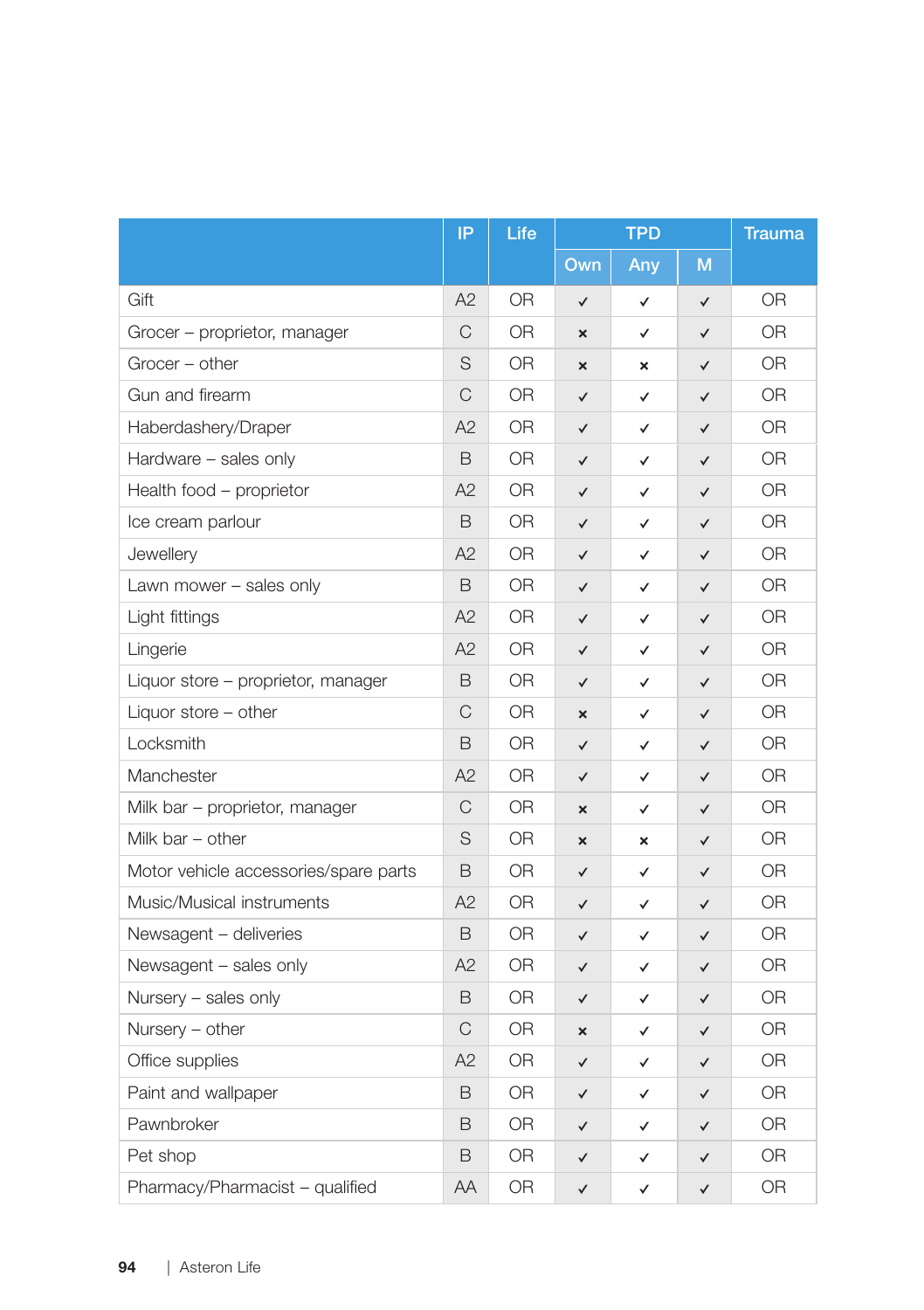|                                     | IP           | Life           | <b>TPD</b>   |     | <b>Trauma</b> |                |
|-------------------------------------|--------------|----------------|--------------|-----|---------------|----------------|
|                                     |              |                | Own          | Any | M             |                |
| Photographic                        | A2           | <b>OR</b>      | ✓            | ✓   | $\checkmark$  | <b>OR</b>      |
| Pool supplies                       | B            | 0R             | ✓            | ✓   | ✓             | OR             |
| Shoe shop                           | A2           | <b>OR</b>      | $\checkmark$ | ✓   | ✓             | <b>OR</b>      |
| Sporting goods                      | A2           | <b>OR</b>      | $\checkmark$ | ✓   | $\checkmark$  | <b>OR</b>      |
| Stationary supplies                 | A2           | <b>OR</b>      | ✓            | ✓   | $\checkmark$  | <b>OR</b>      |
| Supermarket - administration        | A2           | <b>OR</b>      | $\checkmark$ | ✓   | $\checkmark$  | <b>OR</b>      |
| Supermarket - cashier               | $\mathsf C$  | OR             | ✓            | ✓   | ✓             | OR             |
| Supermarket - cold room             | $\mathsf{C}$ | 0R             | ×            | ✓   | ✓             | 0R             |
| Supermarket - maintenance, licensed | $\mathsf{C}$ | 0R             | ×            | ✓   | $\checkmark$  | <b>OR</b>      |
| Supermarket - meat/poultry/fish     | C            | 0R             | ✓            | ✓   | ✓             | <b>OR</b>      |
| Supermarket - produce               | $\mathsf{C}$ | <b>OR</b>      | $\checkmark$ | ✓   | ✓             | <b>OR</b>      |
| Supermarket - shelf stockist        | S            | 0 <sub>R</sub> | $\mathbf{x}$ | ×   | $\checkmark$  | 0 <sub>R</sub> |
| Supermarket - storeman              | C            | <b>OR</b>      | $\mathbf{x}$ | ✓   | ✓             | <b>OR</b>      |
| Tobacconist                         | A2           | <b>OR</b>      | ✓            | ✓   | ✓             | OR             |
| Video shop                          | A2           | 0R             | ✓            | ✓   | $\checkmark$  | OR             |
| <b>Sign erector</b>                 |              |                |              |     |               |                |
| Above 10 metres                     | S            | <b>OR</b>      | ×            | ×   | $\checkmark$  | <b>OR</b>      |
| Up to 10 metres                     | $\mathcal C$ | <b>OR</b>      | ×            | ✓   | ✓             | <b>OR</b>      |
| <b>Sign writer</b>                  | C            | <b>OR</b>      | $\checkmark$ | ✓   | $\checkmark$  | <b>OR</b>      |
| <b>Singer</b>                       | U            | <b>OR</b>      | $\mathbf{x}$ | ×   | $\checkmark$  | <b>OR</b>      |
| <b>Skylight fitter</b>              | $\mathcal C$ | <b>OR</b>      | $\checkmark$ | ✓   | $\checkmark$  | <b>OR</b>      |
| Slaughterman                        | S            | <b>OR</b>      | ×            | ×   | ✓             | OR.            |
| <b>Social worker</b>                |              |                |              |     |               |                |
| Office only                         | A1           | <b>OR</b>      | $\checkmark$ | ✓   | ✓             | <b>OR</b>      |
| Field visits                        | A2           | OR             | ✓            | ✓   | $\checkmark$  | OR             |
| Soil technician                     | B            | <b>OR</b>      | $\checkmark$ | ✓   | ✓             | <b>OR</b>      |
| <b>Solicitor</b>                    | LP           | <b>OR</b>      | $\checkmark$ | ✓   | $\checkmark$  | <b>OR</b>      |
| <b>Sound engineer</b>               | A2           | <b>OR</b>      | ✓            | ✓   | ✓             | <b>OR</b>      |
| Speech therapist - qualified        | A1           | <b>OR</b>      | $\checkmark$ | ✓   | $\checkmark$  | <b>OR</b>      |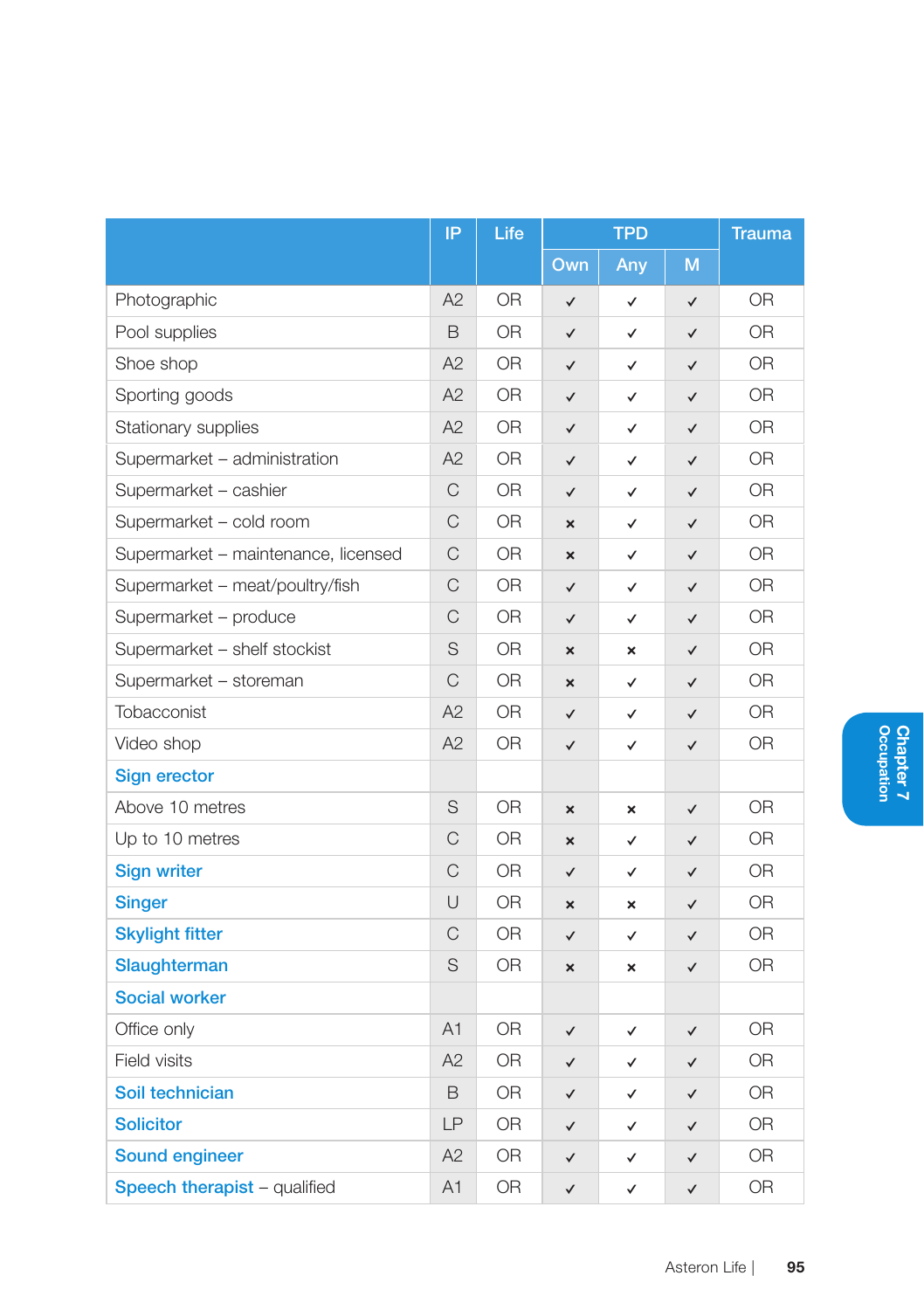|                                         | IP            | Life           | <b>TPD</b>                |                           | <b>Trauma</b>             |                |
|-----------------------------------------|---------------|----------------|---------------------------|---------------------------|---------------------------|----------------|
|                                         |               |                | Own                       | Any                       | M                         |                |
| Sportsperson - professional             | U             | <b>OR</b>      | $\boldsymbol{\mathsf{x}}$ | $\boldsymbol{\mathsf{x}}$ | $\boldsymbol{\times}$     | <b>OR</b>      |
| Spray painter - motor industry          | C             | OR.            | $\checkmark$              | ✓                         | ✓                         | 0R             |
| <b>Statistician</b>                     | AA            | OR.            | $\checkmark$              | ✓                         | $\checkmark$              | 0 <sub>R</sub> |
| Steel fixer - building and construction | S             | OR.            | ×                         | ×                         | $\checkmark$              | <b>OR</b>      |
| Steeplejack/Steel erector               |               |                |                           |                           |                           |                |
| Up to 10 metres                         | S             | <b>OR</b>      | ×                         | $\boldsymbol{\mathsf{x}}$ | $\checkmark$              | <b>OR</b>      |
| Above 10 metres                         | U             | \$2.00         | ×                         | ×                         | $\boldsymbol{\times}$     | \$2.00         |
| <b>Stevedore/Docker</b>                 | $\cup$        | <b>OR</b>      | $\boldsymbol{\mathsf{x}}$ | ×                         | $\checkmark$              | 0R             |
| Stockbroker - registered                | AA            | OR.            | $\checkmark$              | $\checkmark$              | $\checkmark$              | 0 <sub>R</sub> |
| Stockman - agriculture                  | $\cup$        | <b>OR</b>      | $\boldsymbol{\mathsf{x}}$ | ×                         | $\boldsymbol{\times}$     | <b>OR</b>      |
| <b>Stonemason</b> - skilled, licensed   | C             | <b>OR</b>      | $\checkmark$              | ✓                         | ✓                         | <b>OR</b>      |
| Storeman - admin only                   | B             | OR.            | $\checkmark$              | ✓                         | $\checkmark$              | 0 <sub>R</sub> |
| <b>Storeman</b> - Other                 | S             | OR.            | $\boldsymbol{\mathsf{x}}$ | ×                         | $\checkmark$              | <b>OR</b>      |
| <b>Student</b>                          | U             | 0R             | $\boldsymbol{\mathsf{x}}$ | ✓                         | $\checkmark$              | OR             |
| <b>Stunt person</b>                     | U             | IC             | ×                         | ×                         | $\boldsymbol{\mathsf{x}}$ | IC             |
| Sugar cane farmer - refer to 'Farming'  |               |                |                           |                           |                           |                |
| Surgeon - medical profession            | <b>MP</b>     | 0 <sub>R</sub> | ✓                         | ✓                         | $\checkmark$              | <b>OR</b>      |
| <b>Surveyor</b>                         |               |                |                           |                           |                           |                |
| Field                                   | A2            | <b>OR</b>      | ✓                         | ✓                         | $\checkmark$              | <b>OR</b>      |
| Marine - no diving                      | B             | OR.            | $\checkmark$              | ✓                         | $\checkmark$              | <b>OR</b>      |
| Mine - no underground                   | B             | 0 <sub>R</sub> | $\checkmark$              | ✓                         | $\checkmark$              | 0 <sub>R</sub> |
| Qualified - office only                 | A1            | OR.            | $\checkmark$              | ✓                         | $\checkmark$              | 0R             |
| Quantity - qualified                    | AA            | OR.            | ✓                         | ✓                         | $\checkmark$              | <b>OR</b>      |
| <b>Swimming pool</b>                    |               |                |                           |                           |                           |                |
| Attendant                               | U             | OR.            | ×                         | ×                         | $\checkmark$              | <b>OR</b>      |
| Builder - licensed                      | $\mathcal{C}$ | OR.            | ✓                         | ✓                         | ✓                         | 0 <sub>R</sub> |
| Cleaner/Maintenance                     | S             | <b>OR</b>      | ×                         | ×                         | $\checkmark$              | <b>OR</b>      |
| Proprietor/Manager - no manual          | B             | <b>OR</b>      | $\checkmark$              | ✓                         | $\checkmark$              | <b>OR</b>      |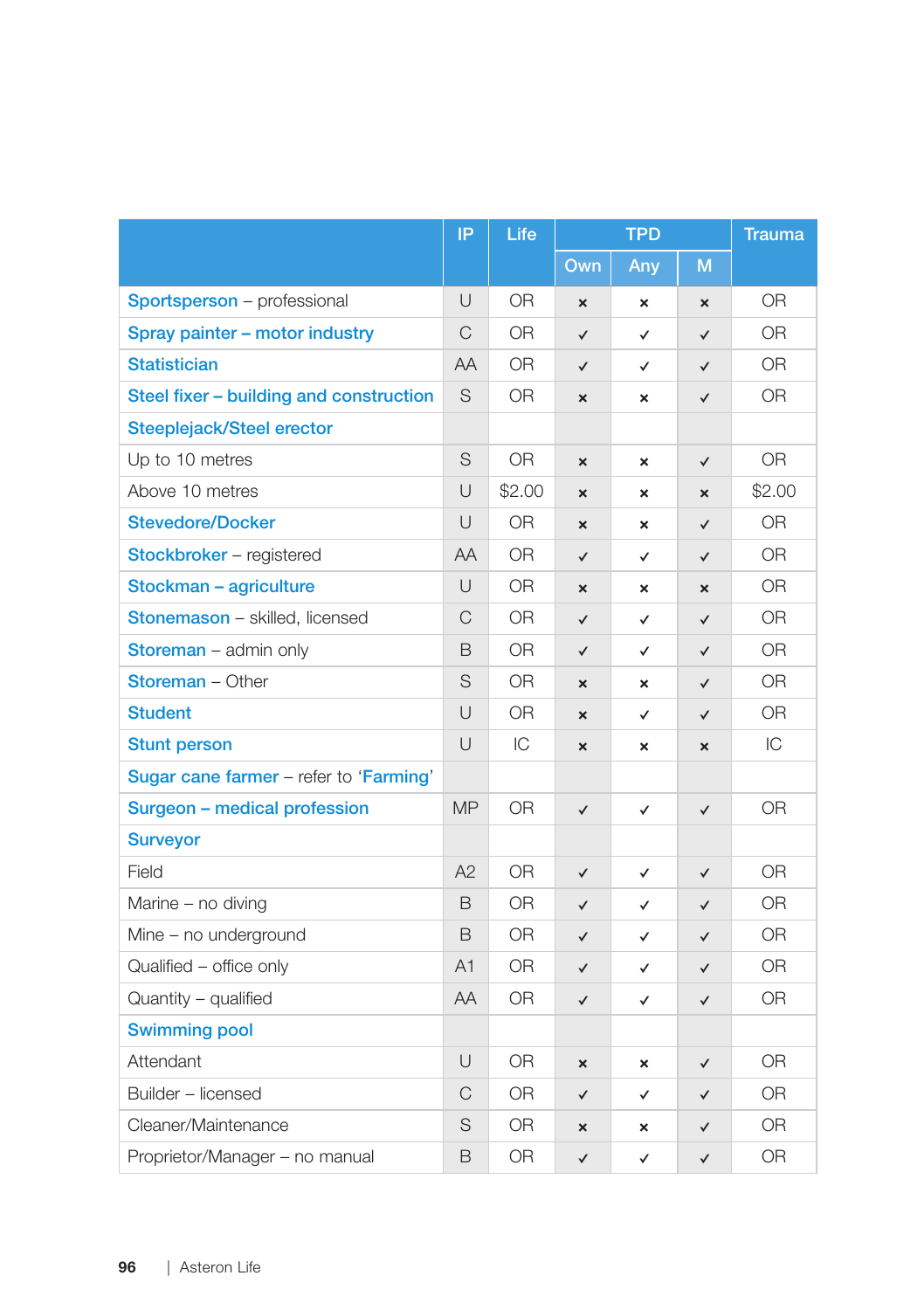|                                                                               | IP | Life           | <b>TPD</b>                |                           |                           | <b>Trauma</b>  |
|-------------------------------------------------------------------------------|----|----------------|---------------------------|---------------------------|---------------------------|----------------|
|                                                                               |    |                | Own                       | Any                       | M                         |                |
| т                                                                             |    |                |                           |                           |                           |                |
| <b>TAB</b>                                                                    |    |                |                           |                           |                           |                |
| Manager                                                                       | A2 | 0 <sub>R</sub> | $\checkmark$              | ✓                         | $\checkmark$              | 0 <sub>R</sub> |
| <b>Staff</b>                                                                  | B  | <b>OR</b>      | $\checkmark$              | ✓                         | $\checkmark$              | <b>OR</b>      |
| Tailor - well-established, not working<br>from home                           | B  | 0R             | ✓                         | ✓                         | $\checkmark$              | 0R             |
| <b>Tanner</b>                                                                 | C  | 0 <sub>R</sub> | $\checkmark$              | $\checkmark$              | $\checkmark$              | 0 <sub>R</sub> |
| <b>Taxation consultant</b>                                                    |    |                |                           |                           |                           |                |
| Qualified                                                                     | AP | 0 <sub>R</sub> | $\checkmark$              | $\checkmark$              | $\checkmark$              | 0 <sub>R</sub> |
| Other                                                                         | A1 | <b>OR</b>      | $\checkmark$              | ✓                         | $\checkmark$              | <b>OR</b>      |
| <b>Taxi driver</b>                                                            |    |                |                           |                           |                           |                |
| Full time - including water taxi, owner<br>established a minimum of two years | C  | 0R             | $\boldsymbol{\mathsf{x}}$ | $\checkmark$              | $\checkmark$              | 0R             |
| Others - full-time                                                            | S  | 0R             | $\boldsymbol{\mathsf{x}}$ | $\boldsymbol{\mathsf{x}}$ | $\checkmark$              | <b>OR</b>      |
| <b>Taxidermist</b>                                                            | B  | 0R             | $\checkmark$              | ✓                         | $\checkmark$              | 0R             |
| Teacher - refer to 'Education'                                                |    |                |                           |                           |                           |                |
| <b>Telephone technician</b>                                                   |    |                |                           |                           |                           |                |
| No underground or heights                                                     | B  | 0 <sub>R</sub> | $\checkmark$              | ✓                         | $\checkmark$              | 0 <sub>R</sub> |
| Telephonist/Switchboard                                                       | A2 | 0R             | $\checkmark$              | ✓                         | $\checkmark$              | <b>OR</b>      |
| Television repairman - qualified                                              | B  | 0R             | $\checkmark$              | ✓                         | $\checkmark$              | 0R             |
| <b>Theatre and cinema</b>                                                     |    |                |                           |                           |                           |                |
| Management/Admin                                                              | A1 | <b>OR</b>      | $\checkmark$              | $\checkmark$              | $\checkmark$              | <b>OR</b>      |
| Ticket seller/Usher/Projectionist                                             | A2 | 0R             | $\checkmark$              | ✓                         | $\checkmark$              | 0R             |
| <b>Tiler</b>                                                                  |    |                |                           |                           |                           |                |
| Floor and wall - licensed                                                     | C  | 0R             | $\checkmark$              | ✓                         | ✓                         | 0R             |
| Roof - licensed                                                               | S  | 0R             | $\boldsymbol{\mathsf{x}}$ | ×                         | $\checkmark$              | 0R             |
| <b>Timber industry</b>                                                        |    |                |                           |                           |                           |                |
| Merchant                                                                      | B  | 0R             | $\checkmark$              | ✓                         | ✓                         | 0R             |
| Mill worker                                                                   | U  | 0R             | $\mathbf{x}$              | $\boldsymbol{\mathsf{x}}$ | $\mathbf x$               | 0R             |
| Sawyer                                                                        | U  | 0 <sub>R</sub> | $\mathbf{x}$              | $\boldsymbol{\mathsf{x}}$ | $\boldsymbol{\mathsf{x}}$ | 0 <sub>R</sub> |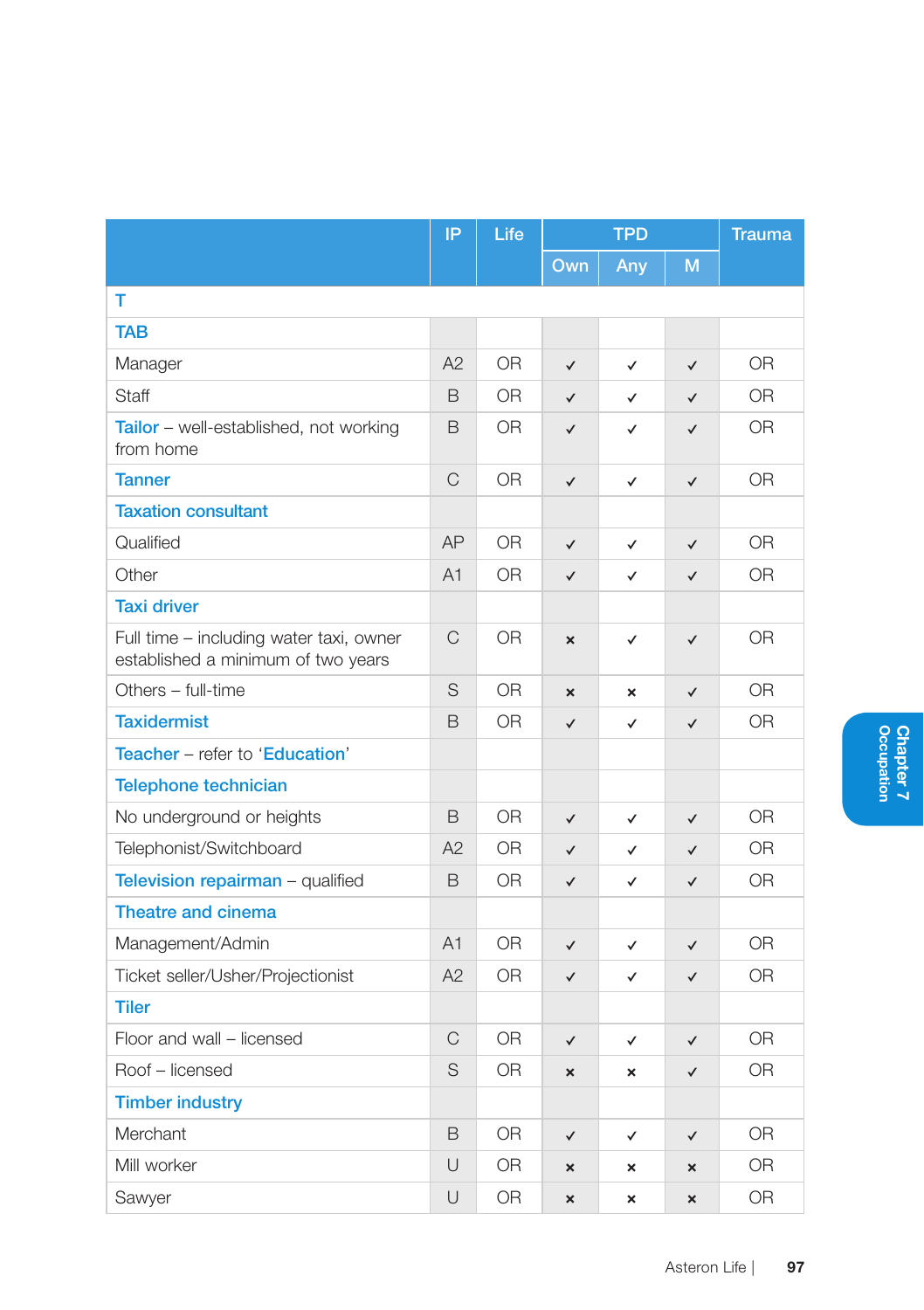|                                                                  | IP             | Life           | <b>TPD</b>                |                           | <b>Trauma</b>  |                |
|------------------------------------------------------------------|----------------|----------------|---------------------------|---------------------------|----------------|----------------|
|                                                                  |                |                | Own                       | Any                       | M              |                |
| Tree feller/lopper                                               | U              | <b>OR</b>      | ×                         | $\boldsymbol{\mathsf{x}}$ | $\pmb{\times}$ | 0R             |
| Tree stump remover                                               | S              | <b>OR</b>      | $\mathbf{x}$              | $\boldsymbol{\mathsf{x}}$ | $\checkmark$   | 0 <sub>R</sub> |
| Tree surgeon – qualified, not working<br>at heights              | S              | <b>OR</b>      | ×                         | ×                         | ✓              | <b>OR</b>      |
| <b>Tool maker - qualified</b>                                    | C              | 0 <sub>R</sub> | $\checkmark$              | $\checkmark$              | $\checkmark$   | 0 <sub>R</sub> |
| <b>Tourism</b>                                                   |                |                |                           |                           |                |                |
| Excursions/Tours - full-time, Australia<br>only                  | A2             | <b>OR</b>      | $\checkmark$              | $\checkmark$              | $\checkmark$   | <b>OR</b>      |
| Other                                                            | U              | IC             | $\boldsymbol{\mathsf{x}}$ | $\boldsymbol{\mathsf{x}}$ | ×              | IC             |
| <b>Town planner</b>                                              | A <sub>1</sub> | 0 <sub>R</sub> | $\checkmark$              | ✓                         | $\checkmark$   | 0 <sub>R</sub> |
| <b>Travel agent</b>                                              | A <sub>1</sub> | OR             | $\checkmark$              | $\checkmark$              | ✓              | <b>OR</b>      |
| Tree surgeon - qualified, not working<br>at heights              | S              | 0 <sub>R</sub> | $\boldsymbol{\mathsf{x}}$ | $\mathbf{x}$              | $\checkmark$   | 0 <sub>R</sub> |
| <b>Trench digger</b>                                             | $\cup$         | <b>OR</b>      | $\boldsymbol{\mathsf{x}}$ | $\boldsymbol{\mathsf{x}}$ | $\checkmark$   | <b>OR</b>      |
| <b>Truck driver</b>                                              |                |                |                           |                           |                |                |
| Interstate - minimum two years'<br>experience, regular contracts | S              | <b>OR</b>      | $\boldsymbol{\mathsf{x}}$ | $\boldsymbol{\mathsf{x}}$ | $\checkmark$   | 0R             |
| Intrastate - returning home daily                                | S              | <b>OR</b>      | ×                         | $\boldsymbol{\mathsf{x}}$ | ✓              | 0 <sub>R</sub> |
| Suburban                                                         | S              | OR.            | $\mathbf{x}$              | $\boldsymbol{\mathsf{x}}$ | $\checkmark$   | 0R             |
| Tanker driver - petrol, petroleum<br>products                    | U              | <b>OR</b>      | ×                         | ×                         | $\checkmark$   | <b>OR</b>      |
| Tow truck                                                        | $\cup$         | <b>OR</b>      | $\mathbf{x}$              | $\boldsymbol{\mathsf{x}}$ | $\checkmark$   | 0 <sub>R</sub> |
| Tugboat operator - harbour only                                  | S              | 0R             | ×                         | ×                         | ✓              | 0R             |
| <b>Type setter</b>                                               |                |                |                           |                           |                |                |
| Computer                                                         | A <sub>1</sub> | <b>OR</b>      | $\checkmark$              | ✓                         | ✓              | <b>OR</b>      |
| Manual                                                           | B              | <b>OR</b>      | $\checkmark$              | $\checkmark$              | $\checkmark$   | <b>OR</b>      |
| <b>Typist</b>                                                    | A1             | <b>OR</b>      | $\checkmark$              | $\checkmark$              | $\checkmark$   | <b>OR</b>      |
| <b>Tyre fitter</b>                                               | S              | OR.            | $\mathbf{x}$              | ×                         | ✓              | 0R             |
| Ü                                                                |                |                |                           |                           |                |                |
| <b>Unemployed</b>                                                | U              | <b>OR</b>      | $\boldsymbol{\mathsf{x}}$ | ×                         | $\checkmark$   | OR             |
| <b>Upholsterer</b>                                               | B              | 0 <sub>R</sub> | $\checkmark$              | $\checkmark$              | $\checkmark$   | 0 <sub>R</sub> |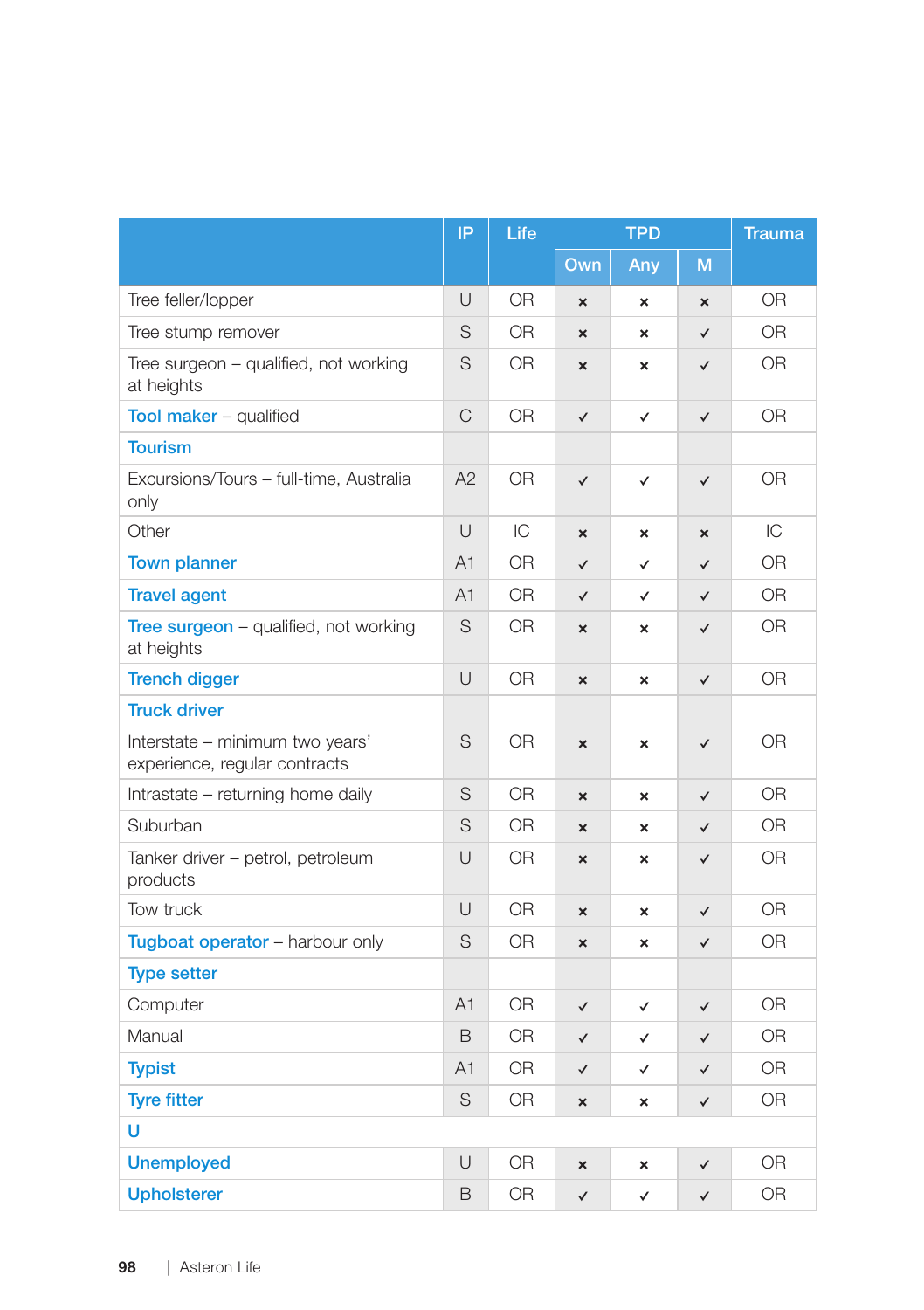|                                                     | IP        | Life           | <b>TPD</b>                |                           | <b>Trauma</b> |                |
|-----------------------------------------------------|-----------|----------------|---------------------------|---------------------------|---------------|----------------|
|                                                     |           |                | Own                       | Any                       | M             |                |
| <b>Urologist</b>                                    | <b>MP</b> | 0R             | $\checkmark$              | $\checkmark$              | $\checkmark$  | 0R             |
| v                                                   |           |                |                           |                           |               |                |
| <b>Valet</b>                                        | B         | <b>OR</b>      | $\checkmark$              | $\checkmark$              | $\checkmark$  | <b>OR</b>      |
| <b>Valuer</b>                                       |           |                |                           |                           |               |                |
| Livestock                                           | B         | 0 <sub>R</sub> | $\checkmark$              | $\checkmark$              | $\checkmark$  | 0 <sub>R</sub> |
| Property/Other                                      | A2        | <b>OR</b>      | $\checkmark$              | $\checkmark$              | $\checkmark$  | 0 <sub>R</sub> |
| Vendor - milk/bread/juice/etc.                      | C         | <b>OR</b>      | ×                         | ✓                         | $\checkmark$  | 0R             |
| <b>Veterinary</b>                                   |           |                |                           |                           |               |                |
| <b>Nurse</b>                                        | B         | OR.            | $\checkmark$              | ✓                         | $\checkmark$  | 0R             |
| Surgeon - domestic pets                             | AA        | <b>OR</b>      | $\checkmark$              | ✓                         | $\checkmark$  | <b>OR</b>      |
| Surgeon - livestock                                 | A1        | <b>OR</b>      | ✓                         | ✓                         | $\checkmark$  | OR             |
| Vigneron - qualified wine maker                     | B         | 0 <sub>R</sub> | ✓                         | ✓                         | $\checkmark$  | 0R             |
| Vineyard - refer to 'Farming'                       |           |                |                           |                           |               |                |
| W                                                   |           |                |                           |                           |               |                |
| <b>Waiter</b>                                       | S         | <b>OR</b>      | $\boldsymbol{\mathsf{x}}$ | $\boldsymbol{\mathsf{x}}$ | $\checkmark$  | 0R             |
| <b>Watchmaker/Repairer</b>                          | B         | OR             | $\checkmark$              | $\checkmark$              | $\checkmark$  | OR             |
| Watchman - night                                    | $\cup$    | <b>OR</b>      | $\boldsymbol{\mathsf{x}}$ | $\boldsymbol{\mathsf{x}}$ | $\checkmark$  | 0 <sub>R</sub> |
| Weaver - not working from home                      | B         | OR.            | $\checkmark$              | ✓                         | $\checkmark$  | 0R             |
| Welder $-$ qualified                                | C         | 0 <sub>R</sub> | $\checkmark$              | ✓                         | $\checkmark$  | 0R             |
| <b>Wharf worker</b>                                 | $\cup$    | 0 <sub>R</sub> | $\boldsymbol{\mathsf{x}}$ | $\boldsymbol{\mathsf{x}}$ | $\checkmark$  | 0 <sub>R</sub> |
| <b>Window cleaner</b>                               |           |                |                           |                           |               |                |
| Up to two stories                                   | S         | <b>OR</b>      | $\boldsymbol{\mathsf{x}}$ | ×                         | $\checkmark$  | <b>OR</b>      |
| Above two stories                                   | Ū         | \$2.00         | $\mathbf{x}$              | $\boldsymbol{\mathsf{x}}$ | $\mathsf{x}$  | \$2.00         |
| <b>Window dresser</b>                               | B         | <b>OR</b>      | ✓                         | ✓                         | $\checkmark$  | <b>OR</b>      |
| <b>Window tinter</b>                                | B         | <b>OR</b>      | $\checkmark$              | ✓                         | ✓             | <b>OR</b>      |
| <b>Windscreen fitter</b>                            | C         | 0 <sub>R</sub> | $\checkmark$              | ✓                         | $\checkmark$  | 0 <sub>R</sub> |
| <b>Wine maker</b>                                   | B         | OR.            | $\checkmark$              | ✓                         | $\checkmark$  | <b>OR</b>      |
| Wine merchant (vintner) - sales<br>and light manual | B         | <b>OR</b>      | ✓                         | ✓                         | ✓             | OR             |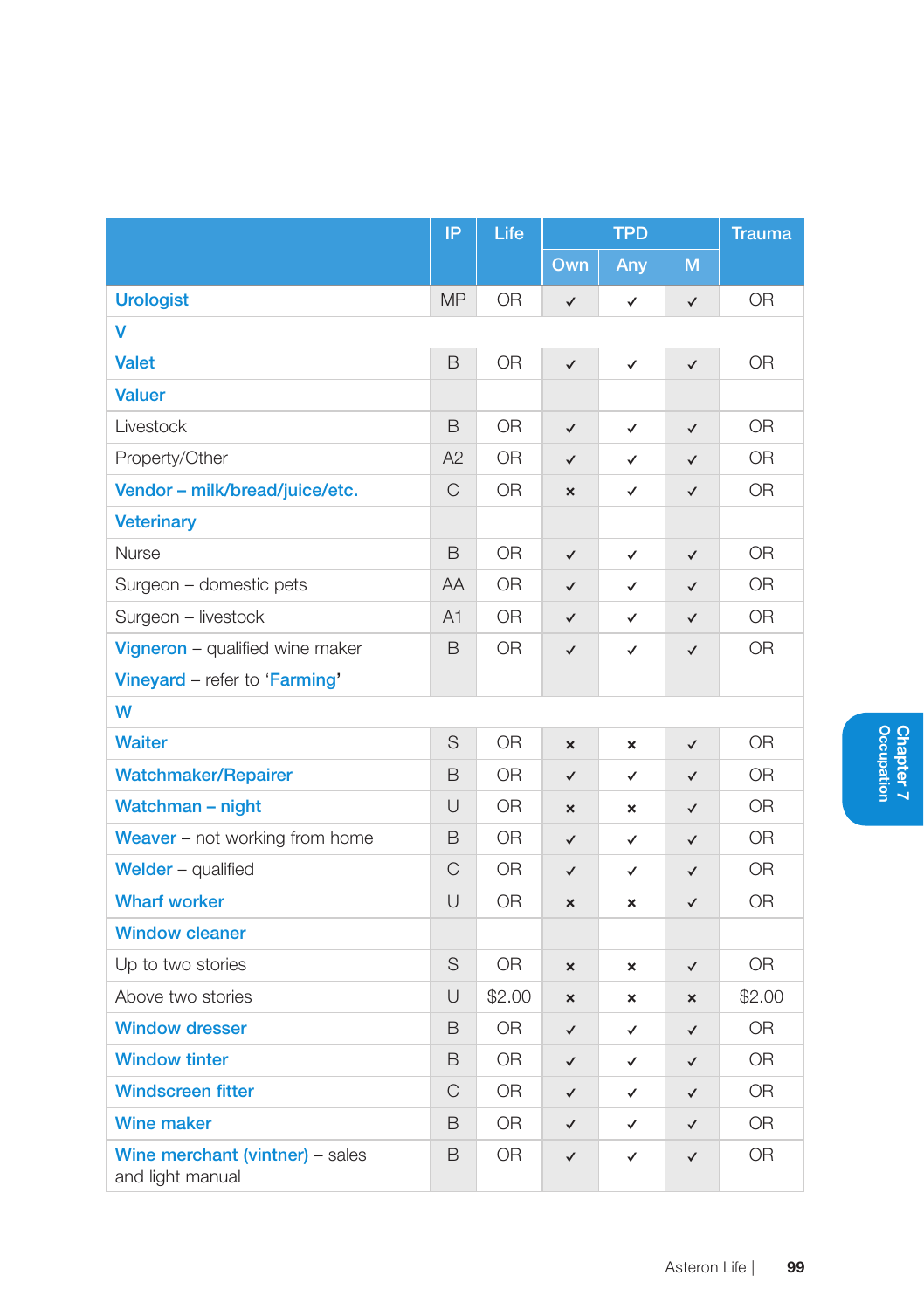|                                                      | IP        | Life      |                           | <b>TPD</b>   |                           | <b>Trauma</b> |
|------------------------------------------------------|-----------|-----------|---------------------------|--------------|---------------------------|---------------|
|                                                      |           |           | Own                       | Any          | M                         |               |
| <b>Wool classer</b>                                  |           |           |                           |              |                           |               |
| City                                                 | A2        | <b>OR</b> | $\checkmark$              | ✓            | $\checkmark$              | <b>OR</b>     |
| Country                                              | B         | <b>OR</b> | $\checkmark$              | $\checkmark$ | $\checkmark$              | <b>OR</b>     |
| <b>Wrecker</b>                                       |           |           |                           |              |                           |               |
| <b>Building</b>                                      | $\cup$    | \$2.00    | $\boldsymbol{\mathsf{x}}$ | ×            | $\boldsymbol{\mathsf{x}}$ | \$2.00        |
| Motor                                                | U         | <b>OR</b> | $\boldsymbol{\mathsf{x}}$ | ×            | $\checkmark$              | <b>OR</b>     |
| z                                                    |           |           |                           |              |                           |               |
| Zoo worker                                           |           |           |                           |              |                           |               |
| Wildlife attendant - with tertiary<br>qualifications | C         | <b>OR</b> | $\checkmark$              | $\checkmark$ | $\checkmark$              | <b>OR</b>     |
| Other - unqualified                                  | S         | <b>OR</b> | $\boldsymbol{\mathsf{x}}$ | ✓            | $\checkmark$              | <b>OR</b>     |
| <b>Zoologist</b> – no overseas or field work         | <b>AA</b> | <b>OR</b> | $\checkmark$              | $\checkmark$ | $\checkmark$              | <b>OR</b>     |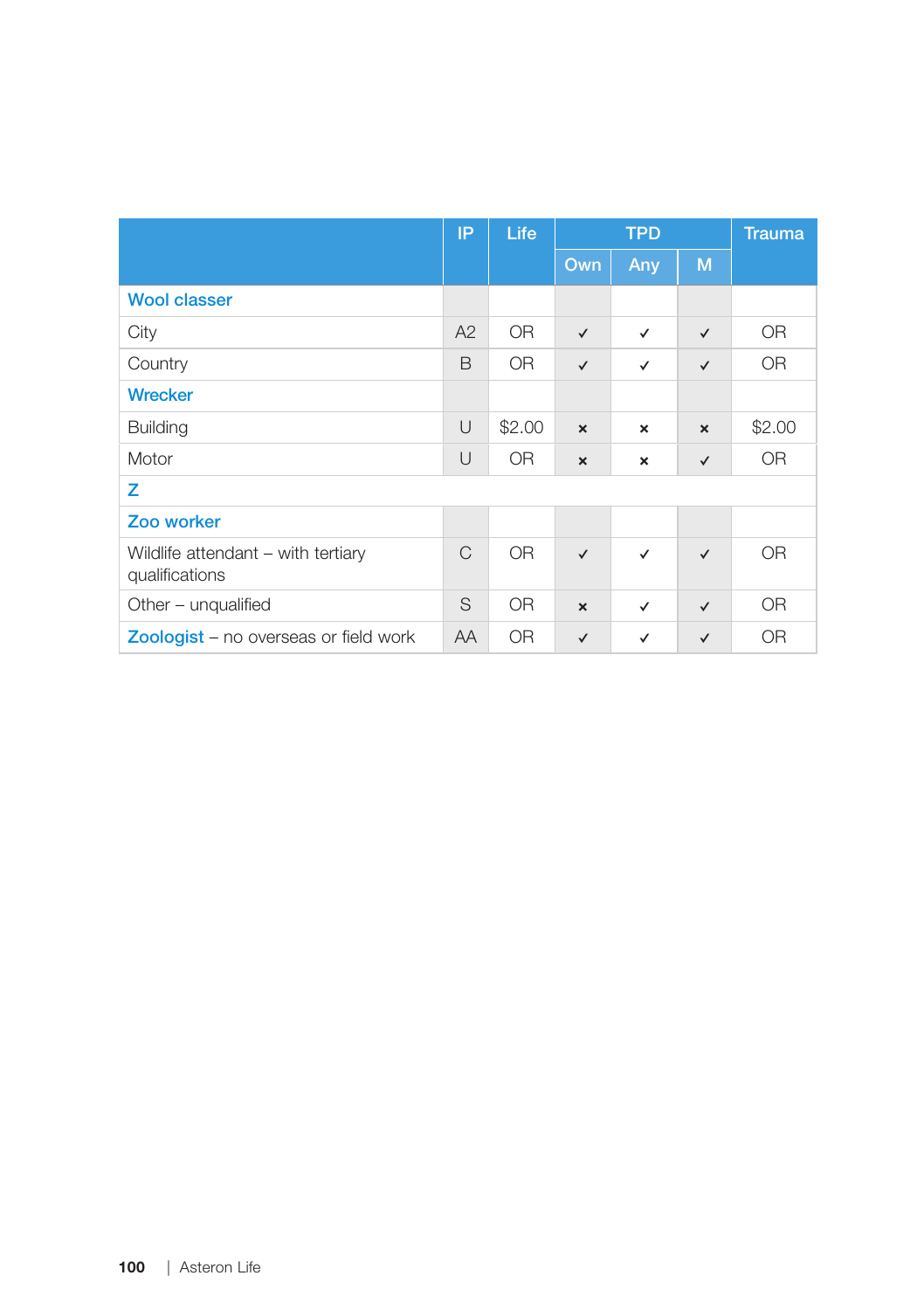# Underwriting process and guidelines

## Application process

Applications we receive are classified into one of three categories:

- Accepted.
- Further information required.
- Declined.

We will notify you when we receive your client's application and let you know if we require further information, or if there are any outstanding requirements.

### Concurrent applications

All concurrent applications will be assessed on an individual basis except:

- where the requirements relate to all applications submitted
- where the requirements are the result of the total amount of cover applied for, and
- where a blood test is required.

If there has been non-disclosure on a previously accepted application we will reassess that application with regard to the evidence received.

### Requirements for cancelled applications

We will need the following if asked to reconsider an application that was cancelled due to non-receipt of outstanding requirements:

- A declaration of continued good health for all cancellations up to six weeks old from the date on the cancellation letter, unless:
	- a revised application appendix is received
	- a medical examination with full personal statement is received, or
	- the cancellation was a result of non-receipt of HIV results, and it is established that the test was performed prior to the date on the cancellation letter.
- A fully-completed application, including the personal statement, will be required for all cancellations over six weeks old from the date on the cancellation letter. The only exception will be if a medical examination with a full personal statement is received.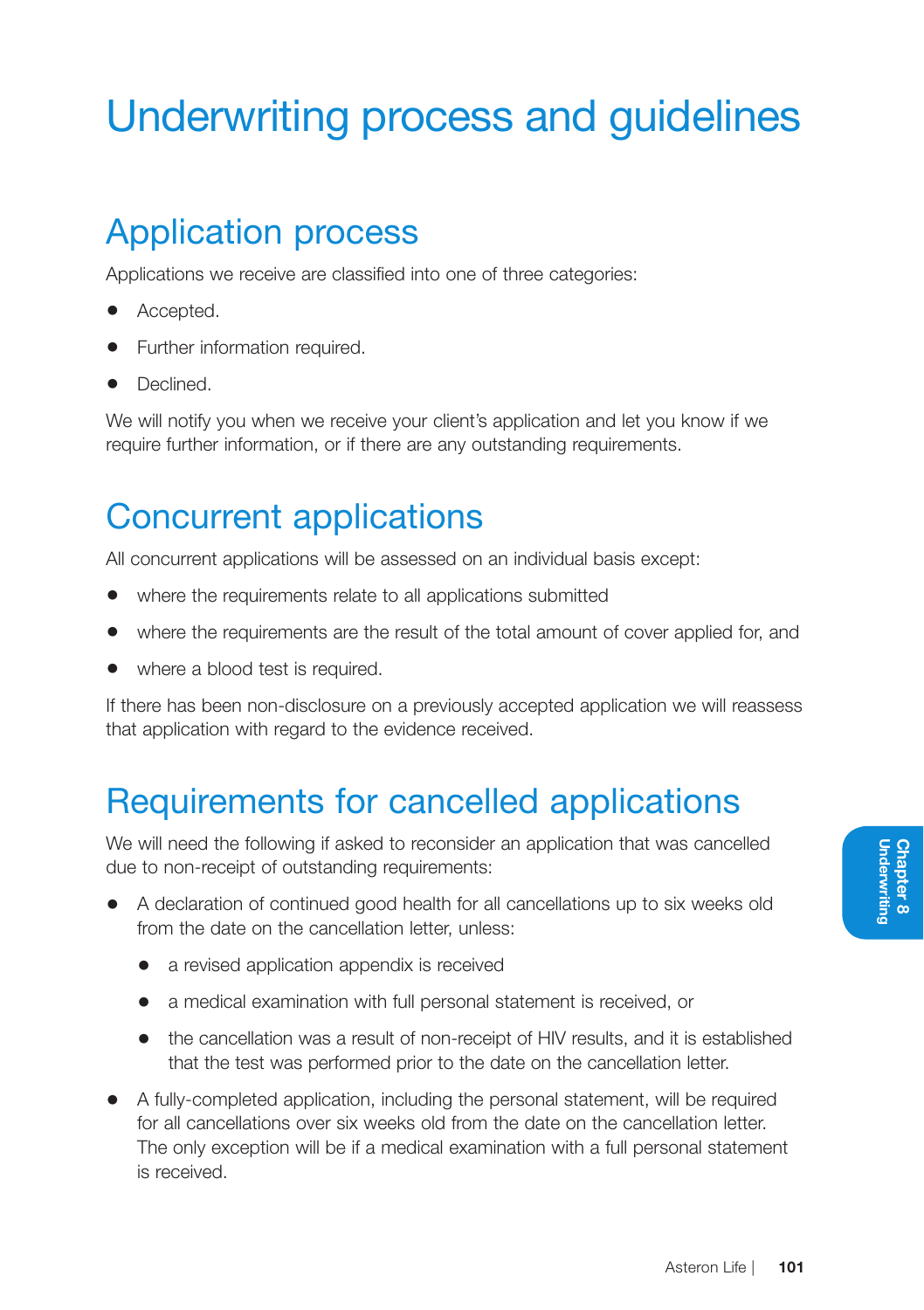### Tele-underwriting service

Asteron Life's tele-underwriting service is available through our online application – allowing you to arrange the completion of your client's personal statement.

With our experienced underwriters conducting phone interviews with your clients, you don't have to spend time asking difficult questions.

You can also ensure our underwriters are getting the information they need to accurately and efficiently assess your clients' applications.

#### **Benefits**

- Increases business efficiency
- Speeds up the submission process
- Allows you to hand the tricky questions to our underwriters
- Provides a secure and permanent record

#### How does it work

#### **Step 1** – You nominate tele-underwriting

Once you've commenced your online application, select the option to use the teleunderwriting service. You will then be asked to choose an appropriate date and time for your client to be contacted, and their preferred contact number. Once you've completed the details for the relevant owners, beneficiaries (if applicable) and payment details, the interview is handed over to our tele-underwriters for completion.

**Step 2** – We arrange the appointment

We will contact your client to confirm their appointment time, either by phone or email.

**Step 3** – We conduct the interview

We will contact your client and conduct the interview. The online application will determine if the application is accepted or referred. If the application is referred, an underwriter will further assess the application. If it's accepted, you don't need to do anything further.

Visit our website for more information about our tele-underwriting service. ("http://adviserasteronlife.int.corp.sun/sites/default/files/brochures/advisor-flyerfinal-12-2014.pdf")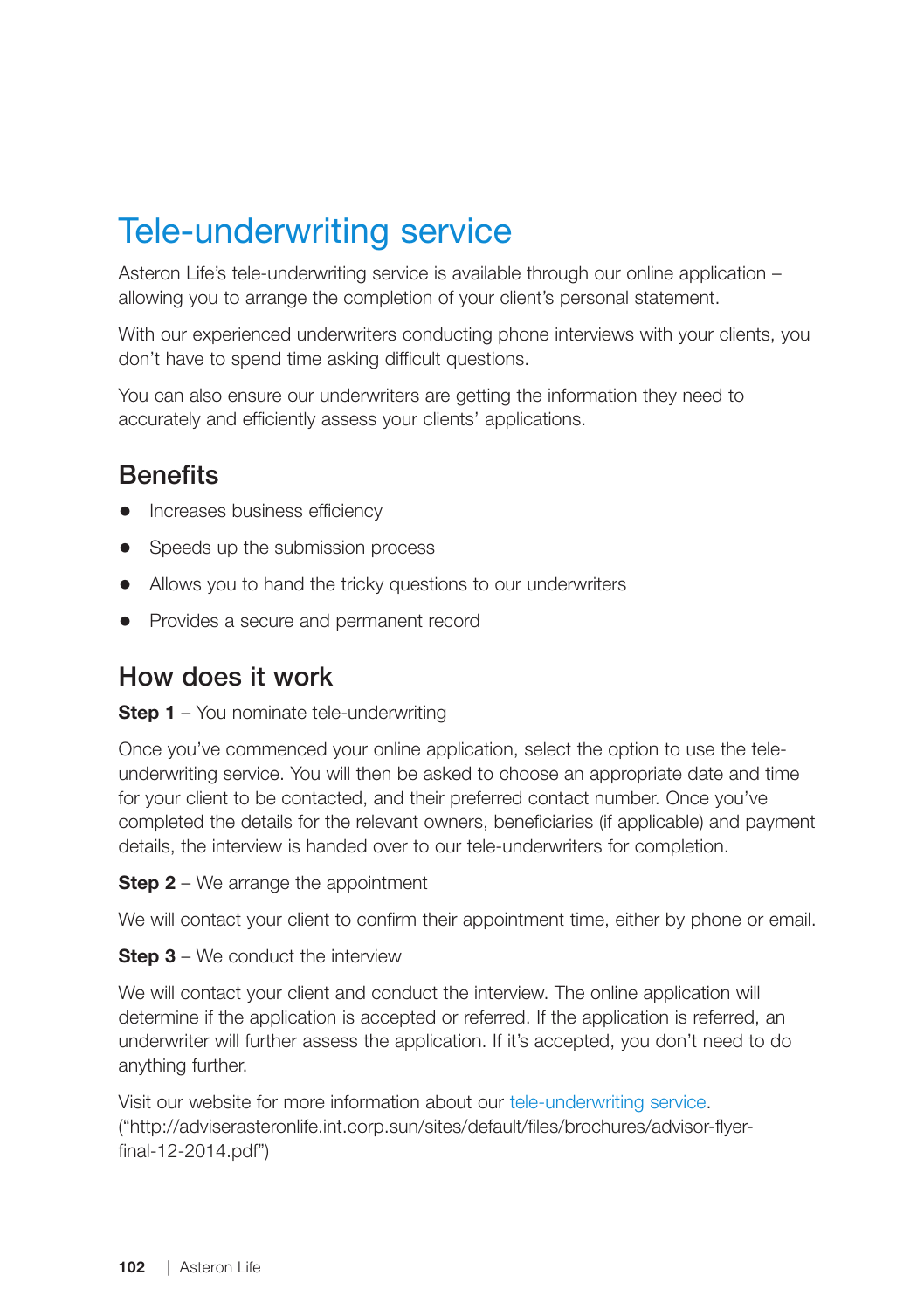### Pregnancy at the time of application

#### Life, TPD, and Trauma

Cover will be considered during pregnancy on the following conditions:

- Cover will be considered up to the date of delivery.
- Provided there are no complications and no history of complications in the current or previous pregnancies. The usual medical requirements for age and sum insured will apply.
- Where there are present complications or there is a history of complications in the current or previous pregnancies, cover may be postponed until after delivery depending on the nature of the complications. A personal medical attendant's report (PMAR) may be required.

#### Income Protection and Business Expenses

Cover will be considered during pregnancy and cover will be available provided the client:

- has no history of any current pregnancy related issues nor have there been any past pregnancy related complications. Cover is not available where there are current or previous complications;
- hasn't commenced maternity leave and is still working a minimum of 20 hours per week; and
- intends to return to work in her current occupation within one year of the delivery date.

Where we are able to offer cover immediately, it will be available on the following basis:

- a choice of Agreed Value or Indemnity contract where the application is submitted in the 1st or 2nd trimester of pregnancy.
- Indemnity contract only where the application is made in the 3rd trimester of pregnancy.
- an exclusion clause which excludes any complications of pregnancy.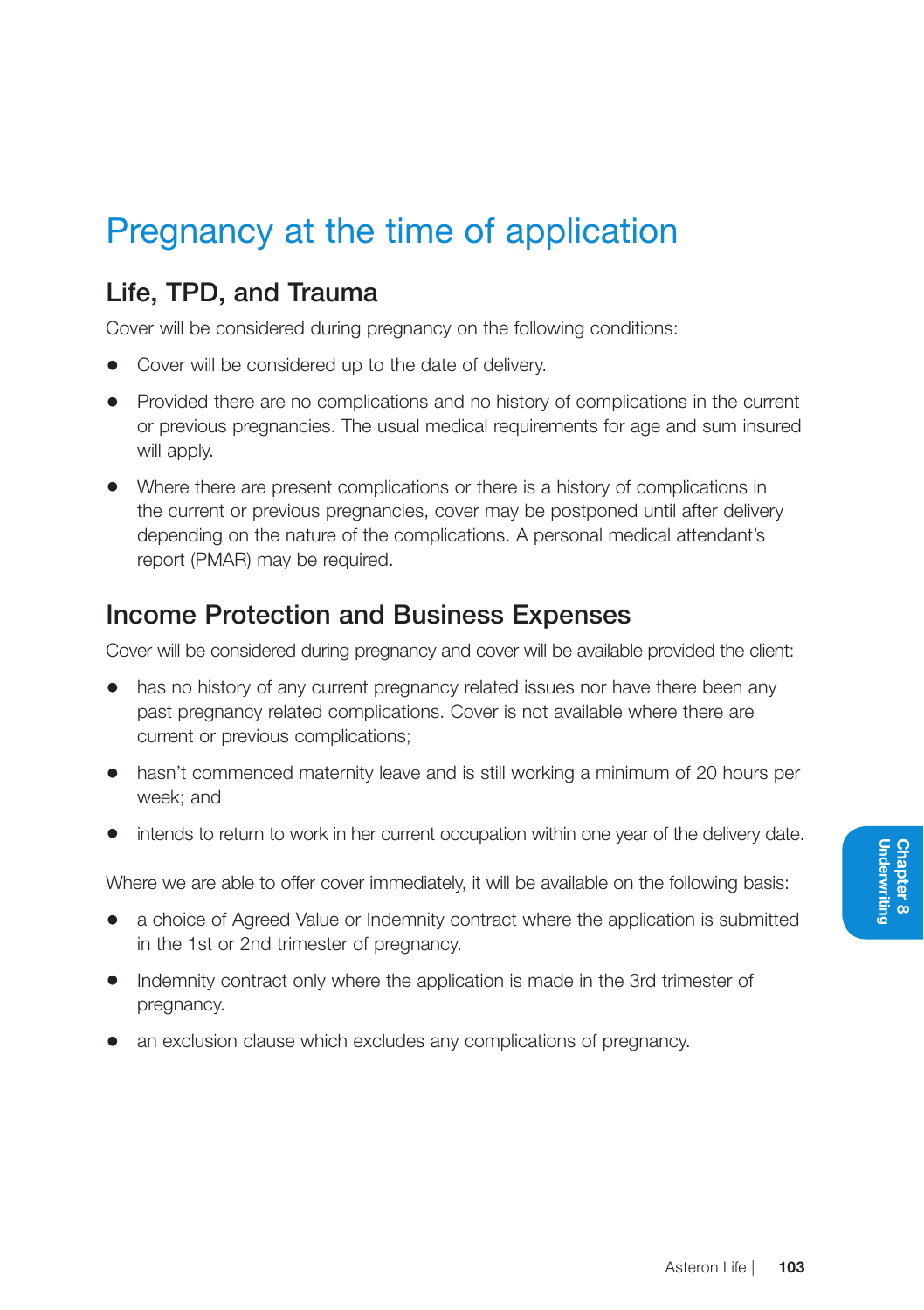### Residency guidelines

In most instances, where a client is a permanent resident of Australia, there will be no restriction on the ability to obtain Life Cover, TPD Cover, Trauma Covers or Income Protection Covers. Normal medical and financial underwriting guidelines will apply.

If your client is in Australia on a Temporary Residents Visa there will be limitations on cover available, including the sum insured they will be able to obtain. Cover can only be considered for clients who:

- have been living and working in Australia for at least three months
- are an employee\*
- hold a temporary long-stay visa, such as a Subclass 457-Business Visa, and
- confirm it is their intention to obtain permanent residency.
- \* Self employed medical practitioners and specialists can be considered for Income Protection Cover providing they hold medical qualifications that are recognised in Australia. They must also be able to provide satisfactory financial evidence to demonstrate continuity of income that is commensurate with the sum insured requested.

Income Protection Covers are not available to clients who are self-employed (except for medical practitioners and specialists) until they have been granted permanent residency and have been living and working in Australia for more than 12 months.

We can consider Life Cover and Trauma Cover for the unemployed spouses of clients (who are not Australian residents) who are eligible to apply for insurance. Students and other unemployed clients will not be considered.

To assess these applications, we will require the following information in addition to our normal underwriting requirements:

- Full details of the type, nature and duration of their current visa.
- Written confirmation from the client that they intend to apply for a permanent residence visa. If an application for permanent residency has been made, full details of the status of that application is to be provided, including any supporting documentation available. Cover will not be available if permanent residency is not their intention.

A Territorial Limitation Clause automatically applies to occupation classes B, C and S. For those clients whose occupation class is AA, AP, LP, MP, A1 or A2, a Territorial Limitation Clause will be applied to any Income Protection Covers using a counteroffer at the time of application.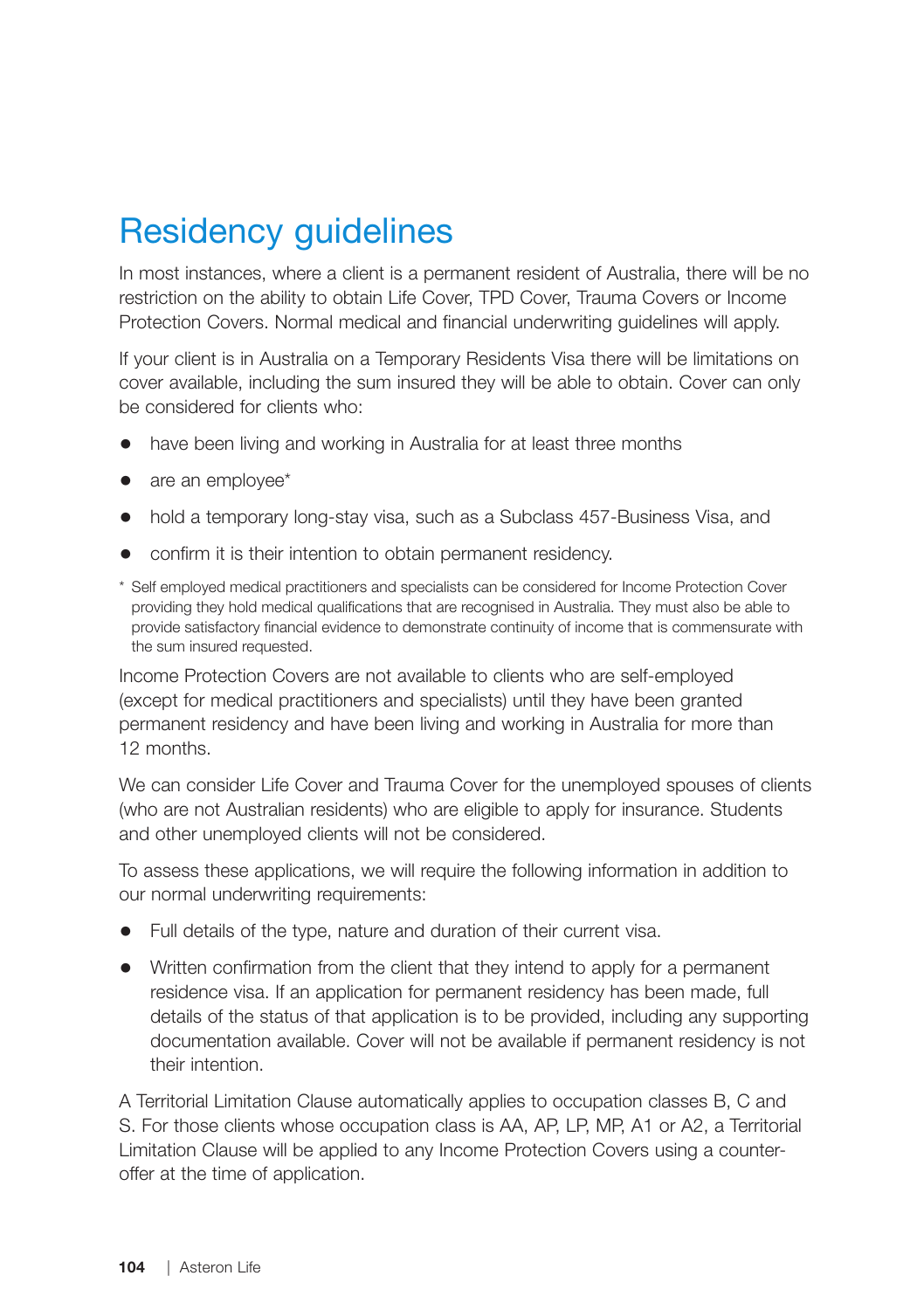Temporary Resident Visa holders will be considered for the following maximum benefit amounts (including any existing cover e.g. personal cover, group salary continuance, group life, or cover held under superannuation):

| Life Cover                              | \$2 million        |
|-----------------------------------------|--------------------|
| <b>TPD Cover</b>                        | \$1 million        |
| <b>Trauma Covers</b>                    | \$1 million        |
| Income Protection Covers (Agreed Value) | \$15,000 per month |
| Income Protection Covers (Indemnity)    | \$20,000 per month |

## Working overseas

#### TPD and Trauma

Clients intending to work long-term overseas are usually not eligible for TPD Cover or Trauma Cover. However, where the client is taking up a position on contract, or is being transferred by their current employer for a set period (i.e. not a permanent or indefinite move), we would be prepared to consider offering cover in certain circumstances. A travel exclusion may apply on any cover that is offered.

Trauma Cover and TPD Cover are available to clients who:

- have either a current contract of employment or have been posted overseas by an employer (i.e. continuation of current employment) for a set period (up to 3 years)
- will not be living in any country that attracts a warning of 'do not travel' from the Department of Foreign Affairs and Trade, and
- have an occupation classed as AA, AP, LP, MP, A1 or A2 for Income Protection.

The TPD 'Own occupation' definition is available provided the overseas occupation is the same as the occupation performed in Australia. TPD Cover will not be available to clients who fall outside of the above guidelines on the basis of either employment or location.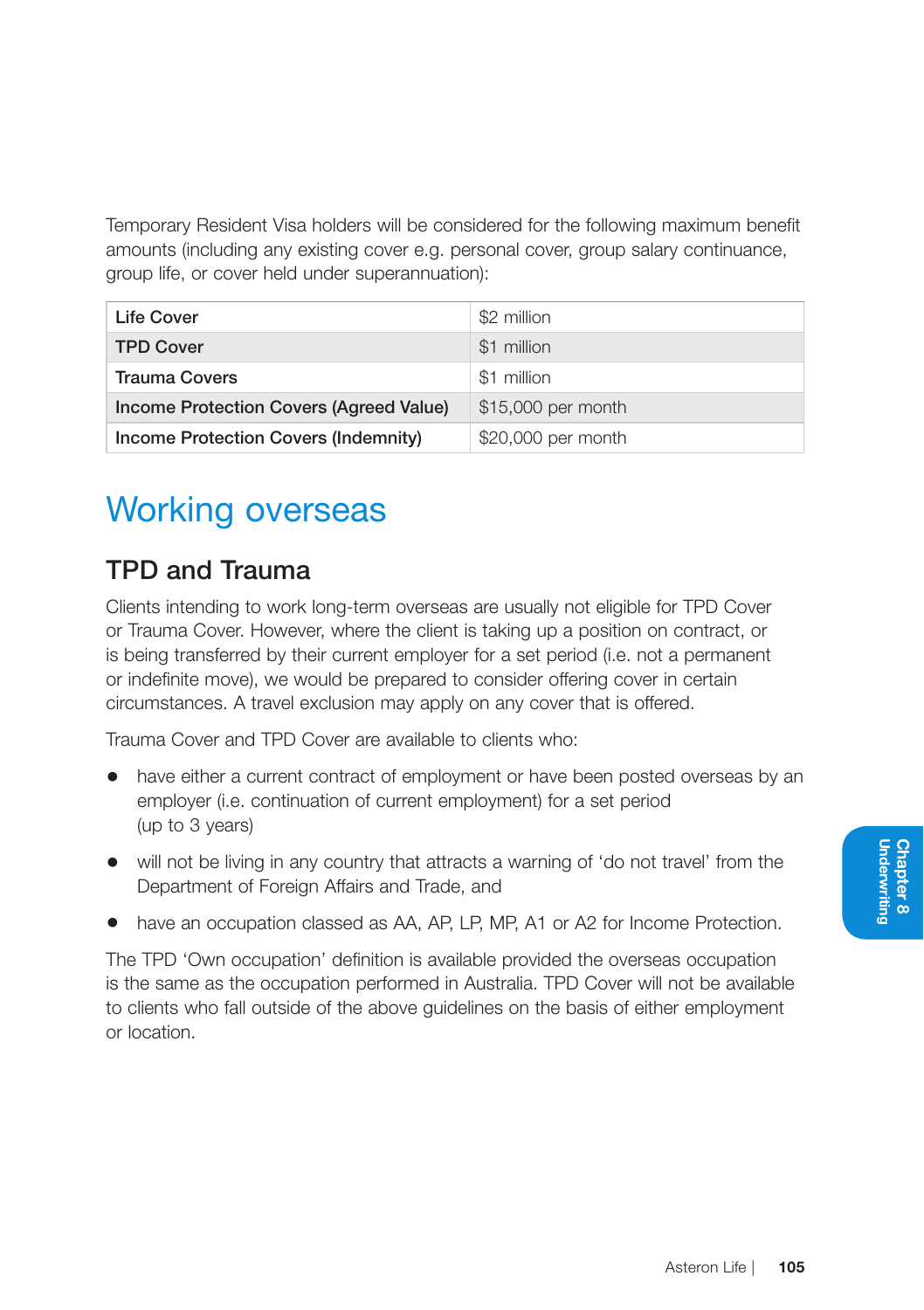#### Income Protection and Business Expenses

Clients intending to work long-term overseas are usually not eligible for Income Protection Covers or Business Expenses Cover. However, we will consider Income Protection Covers for those on short-term contracts who intend to return to live in Australia and are occupation class AA, AP, LP, MP, A1 or A2.

Prior to completing the application, please contact your state underwriter with the following information:

- Country and exact location of stay.
- Length of stay.
- Exact duties and percentage of time involved.
- Details of the contract, including remuneration with a break up of salary components.
- Australian earnings for the last two years.
- Depending on the nature of the occupation, the full contract income may not be insurable (i.e. the monthly benefit will be based on the equivalent Australia income).

A minimum waiting period of 90 days will usually apply. Benefit payments may be limited if the client is disabled while overseas.

Cover will not be available if the client will be living in a country/area of a country that attracts a warning of 'do not travel' from the Department of Foreign Affairs and Trade.

#### Overseas travel, war and terrorism

Clients travelling overseas will be considered based on the intention of their travel, length of stay, and exact location. Those intending to live and work overseas for an extended period pose a different risk to those clients holidaying or attending a work related conference. Where cover can be offered, a travel exclusion may apply.

In all circumstances where the Australian Government has issued a 'do not travel' warning, we will not be willing to consider an application until the person to be insured has returned to Australia.

Some countries may be considered to pose additional risk that may impact on the underwriting assessment. We will take into account the daily Travel Advisories published by the Australia Department of Foreign Affairs and Trade Travel Advisory.

As endemic diseases, natural disasters, terror events and wars are difficult to predict, we will assess the risk factors affecting the country to which the client intends to travel at each stage of the underwriting process.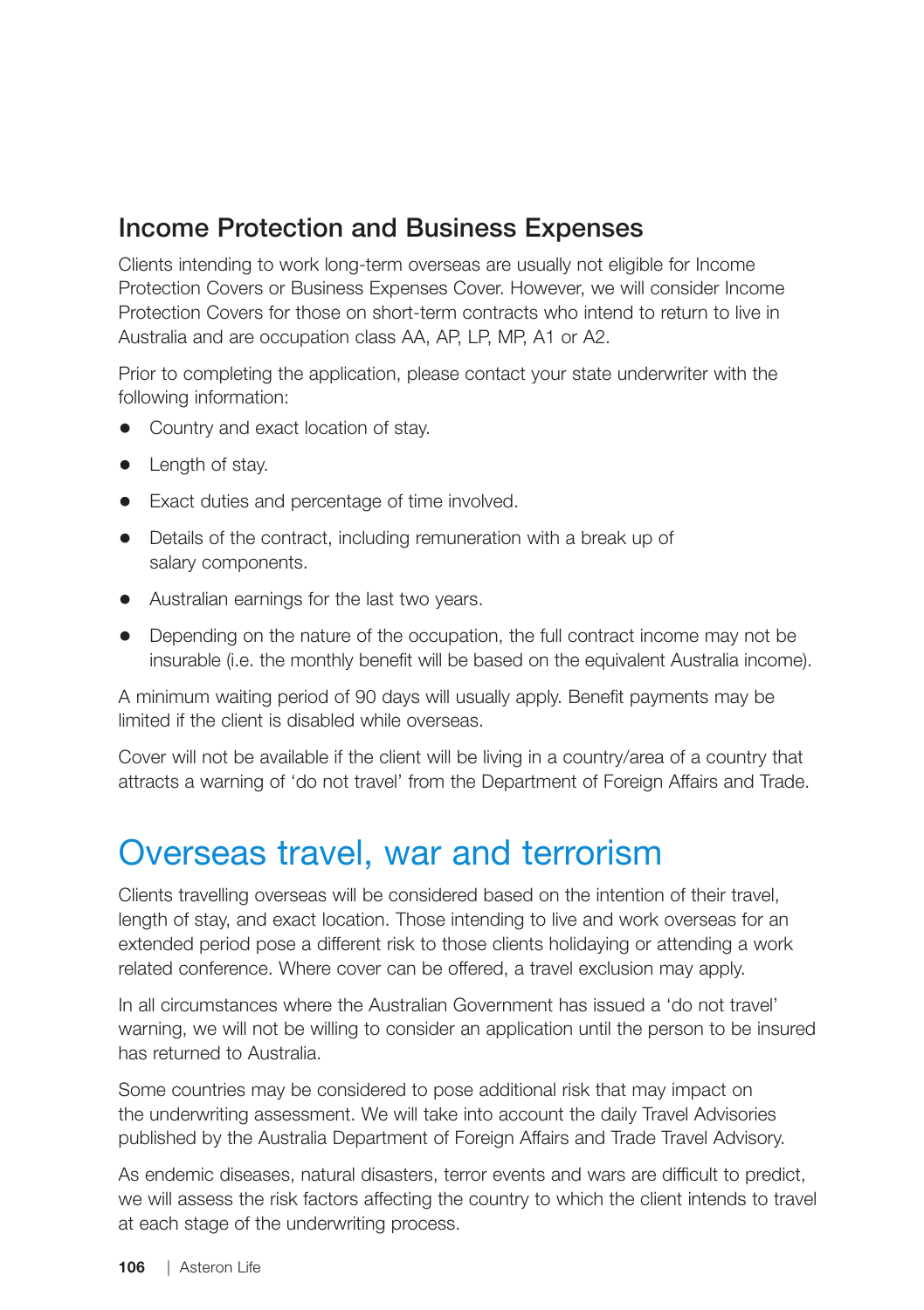If the country being visited is considered to pose additional risk, we may request further information regarding the travel. These details may include:

- the regional areas being visited
- activities that are expected to take place
- modes of travel
- types of accommodation that is going to be used, and/or
- repatriation arrangements in the event of personal illness or injury.

The underwriting assessment may range from ordinary rates to one of a variety of travel exclusions, or to defer or decline the cover until the client returns to Australia.

## Insolvency – Income Protection

Depending on the individual circumstances, income protection may be available for a client who was previously insolvent, or their business was insolvent.

Your client will be requested to complete an Insolvency Questionnaire form which will provide us with the relevant details on which to consider the application. The circumstances applicable to your client will be assessed by the underwriter.

Income Protection Covers will not be available if:

- the client is currently in the process of negotiating a debt agreement or personal insolvency agreement
- the client is being made bankrupt
- the client's business is under receivership, administration or liquidation, or
- the client is involved in any other related legal proceedings.

# Mental illness

In 2003, the Memorandum of Understanding was signed by the Investment and Financial Services Association Limited (now Financial Services Council – FSC) and the Mental Health Sector Stakeholders (MHSS). This paved the way for the undertaking of extensive research and the development of our guidelines in respect to mental illness. These risks have inherent subjectivity, and the information gathering process is a critical component in determining our ability to consider terms.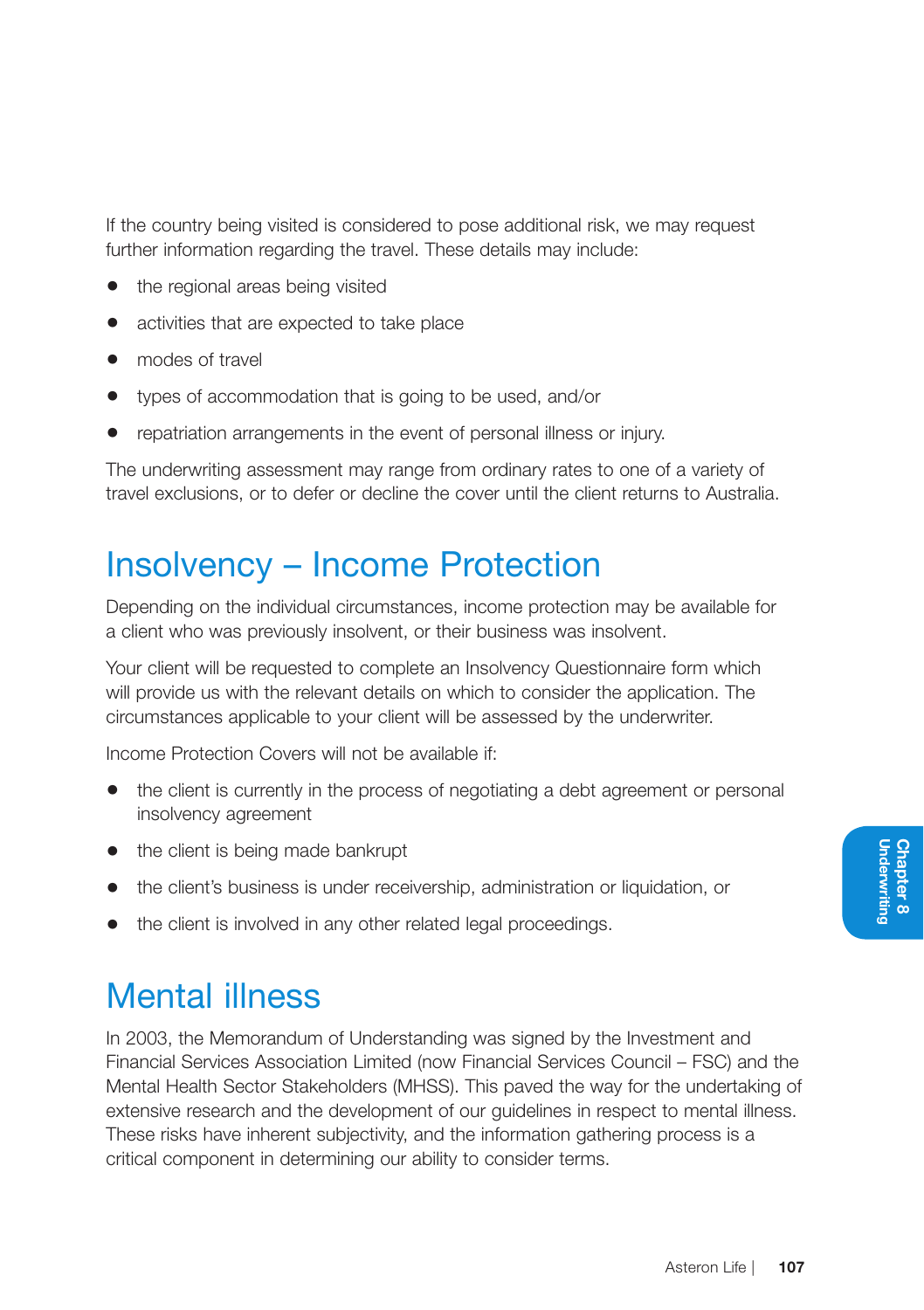As with many other medical conditions assessed by underwriters, the ability to consider terms will be dependent on the actual diagnosis and prognosis. Where possible we will endeavour to consider terms, which may include a mental illness exclusion. However, there will remain instances where we will be unable to offer terms.

# **Genetics**

As a member of the Financial Service Council (FSC), we support the FSC Standard No. 11 'Genetic Testing Policy' effective 1 January 2002.

The purpose of this Standard is to specify the standards relating to the handling of genetic test results. We acknowledge that we will not initiate any genetic tests on clients for insurance, nor will we coerce a client to undergo a genetic test in order to assess their application for insurance. In all instances we will respect a client's right not to know.

However, in the event that a client has previously undertaken a genetic test, we will, with their written consent seek to obtain these results.

To assist with the assessment of these applications, we have available the expertise of both a clinical medical director and a consultant geneticist.

# Review of a substandard underwriting assessment

Where possible, we will offer to review a substandard underwriting assessment (exclusion, loading, deferral and/or decline) at the time of communicating the underwriting assessment. If a review has not been offered, it will generally indicate that the underwriter believes that the risk factor leading to that assessment will continue to affect your client for a prolonged or indefinite period.

Where an offer to review the assessment is made, we will indicate the time at which it can be reviewed and/or the evidence that your client must provide for that reassessment. The cost of the further evidence will be at your client's expense, and any further tests done will be at their own volition.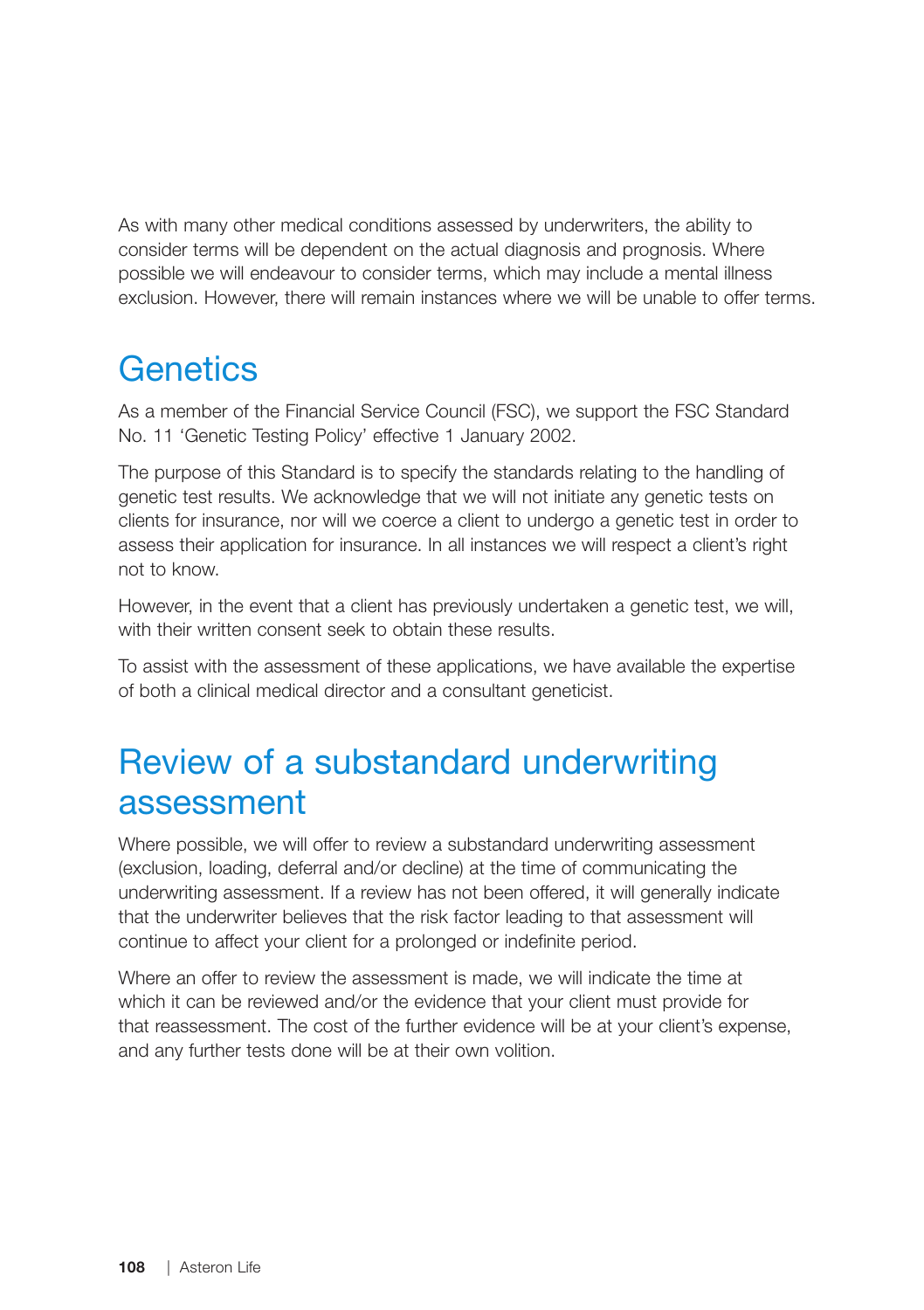# Pastimes and activities guidelines

Certain pastimes and activities are associated with an increased risk for insurance. Your client must provide a precise description of each pastime and activity in the Activity Questionnaire in the application, or answer the appropriate questions in the online application.

Where a loading range or two codes are shown, we will offer the one that is most appropriate based on the declared details. In certain circumstances we may offer a choice of options.

| Key         |                                                                          |
|-------------|--------------------------------------------------------------------------|
| $\star$     | Usually the rating shown                                                 |
| $+50$ etc.  | Extra percentage premium                                                 |
| \$2,00 etc. | Extra premium per \$1,000 sum insured                                    |
| D           | Decline                                                                  |
| Е           | Exclusion                                                                |
| Emin        | Limited exclusion (e.g. 90 days excess period for an excluded condition) |
| IC          | Individual considerations                                                |
| M           | Modified TPD definition                                                  |
| <b>OR</b>   | Ordinary rates                                                           |
| U           | Unacceptable                                                             |
| <b>WP</b>   | Waiver of premium                                                        |

|                                                                          | <b>Income</b><br><b>Protection</b> | Life           | <b>TPD/WP</b>  | <b>Trauma</b> |
|--------------------------------------------------------------------------|------------------------------------|----------------|----------------|---------------|
| A                                                                        |                                    |                |                |               |
| <b>Abseiling</b>                                                         | F                                  | OR-\$2.00      | F              | OR-\$2.00     |
| <b>Acrobatics</b>                                                        | E/U                                | OR-\$2.00      | E/U            | OR-\$2.00     |
| <b>Aerobics</b>                                                          | O <sub>R</sub>                     | 0 <sub>R</sub> | 0 <sub>R</sub> | <b>OR</b>     |
| <b>Archery</b>                                                           | O <sub>R</sub>                     | 0 <sub>R</sub> | 0 <sub>R</sub> | <b>OR</b>     |
| <b>Athletics</b>                                                         | O <sub>R</sub>                     | 0 <sub>R</sub> | <b>OR</b>      | <b>OR</b>     |
| <b>Aviation - Commercial/</b><br>fixed wing, high/low<br>capacity flying |                                    |                |                |               |
| Commercial pilot                                                         | $\cup$                             | <b>OR</b>      | $\cup$         | <b>OR</b>     |
| <b>Charter flying (licensed)</b><br>airfields only)                      |                                    |                |                |               |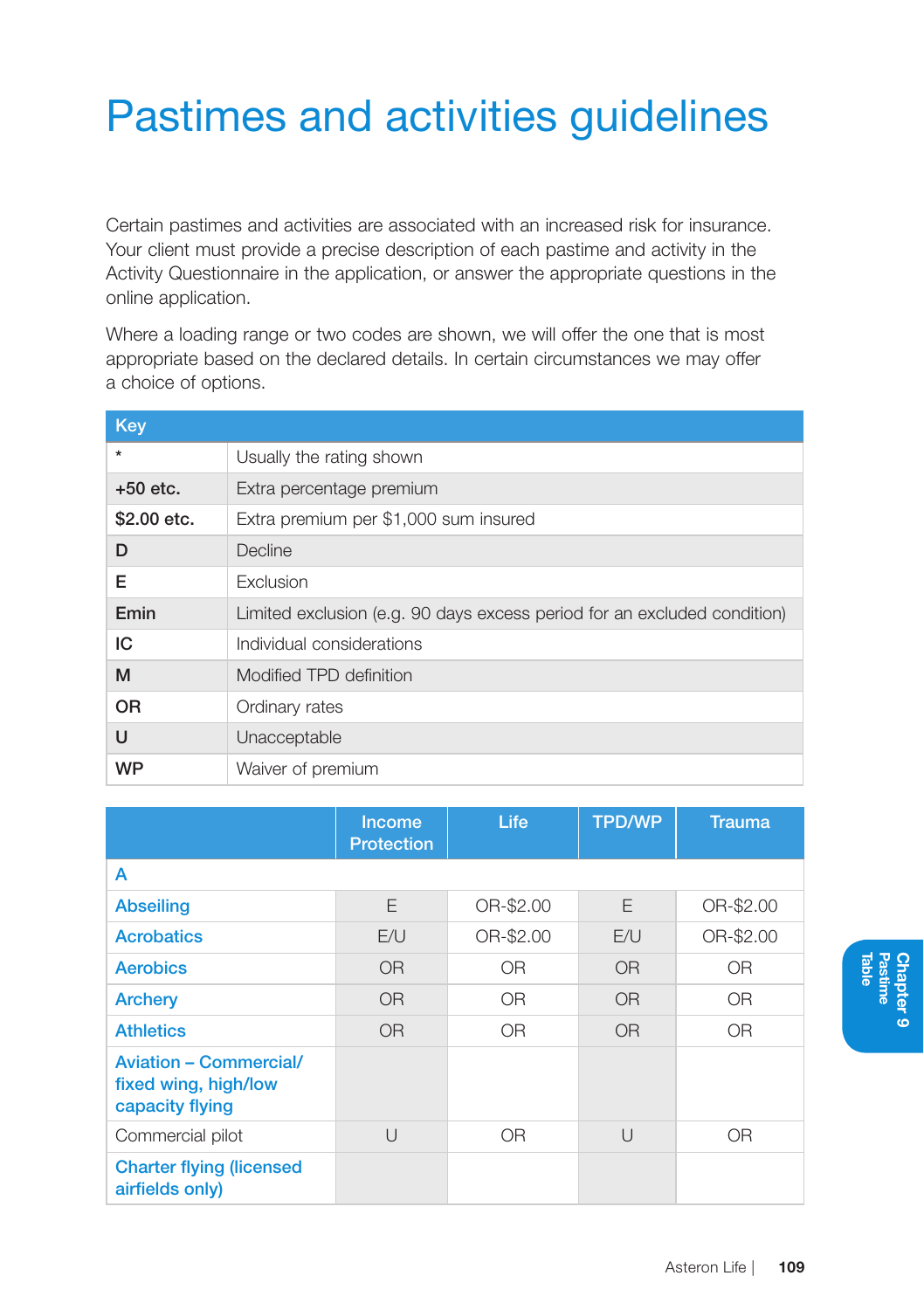|                                                       | Income<br><b>Protection</b> | Life           | <b>TPD/WP</b>  | <b>Trauma</b>  |
|-------------------------------------------------------|-----------------------------|----------------|----------------|----------------|
| Up to 200 hours                                       | $\cup$                      | <b>OR</b>      | M              | 0R             |
| 201 to 500 hours                                      | U                           | \$2.00         | $\cup$         | \$2.00         |
| Over 500 hours                                        | U                           | \$4.50         | U              | \$4.50         |
| Other                                                 | U                           | IC             | $\cup$         | IC             |
| <b>Aviation - Agricultural</b><br>flying              |                             |                |                |                |
| Up to 250 hours                                       | U                           | \$3.50         | $\cup$         | \$3.50         |
| 251 to 500 hours                                      | U                           | \$10.00        | U              | \$10.00        |
| Over 500 hours                                        | U                           | \$15.00        | U              | \$15.00        |
| Other flying                                          | U                           | IC             | U              | IC             |
| Helicopter - increase the<br>above rates by 25%       |                             |                |                |                |
| <b>Aviation - Private/</b><br>recreational/fixed wing |                             |                |                |                |
| Up to 75 hours                                        | OR                          | 0 <sub>R</sub> | <b>OR</b>      | 0 <sub>R</sub> |
| 76 to 250 hours                                       | E                           | \$2.50         | E              | \$2.50         |
| Over 250 hours                                        | E                           | \$5.00         | E              | \$5.00         |
| Aerobatics<br><25 hours per annum                     | E                           | \$5.00         | E              | \$5.00         |
| Aerobatics<br>>25 hours per annum                     | E                           | \$10.00        | Ε              | \$10.00        |
| <b>Aviation - Helicopter</b>                          |                             |                |                |                |
| Up to 75 hours                                        | <b>OR</b>                   | <b>OR</b>      | <b>OR</b>      | <b>OR</b>      |
| 75 to 150 hours                                       | E                           | \$2.00         | E              | \$2.00         |
| 150 to 250 hours                                      | E                           | \$3.00         | E              | \$3.00         |
| >250 hours                                            | E                           | \$5.00         | E              | \$5.00         |
| <b>Aviation - Gliding</b><br>(recreational only)      |                             |                |                |                |
| Up to 25 hours                                        | <b>OR</b>                   | <b>OR</b>      | 0 <sub>R</sub> | 0 <sub>R</sub> |
| 26 to 75 hours                                        | E                           | 0 <sub>R</sub> | E              | E              |
| >75 hours                                             | E                           | \$2.00         | E              | \$2.00         |
| <b>Aviation - Hang-gliding</b><br>(up to 100 flights) |                             |                |                |                |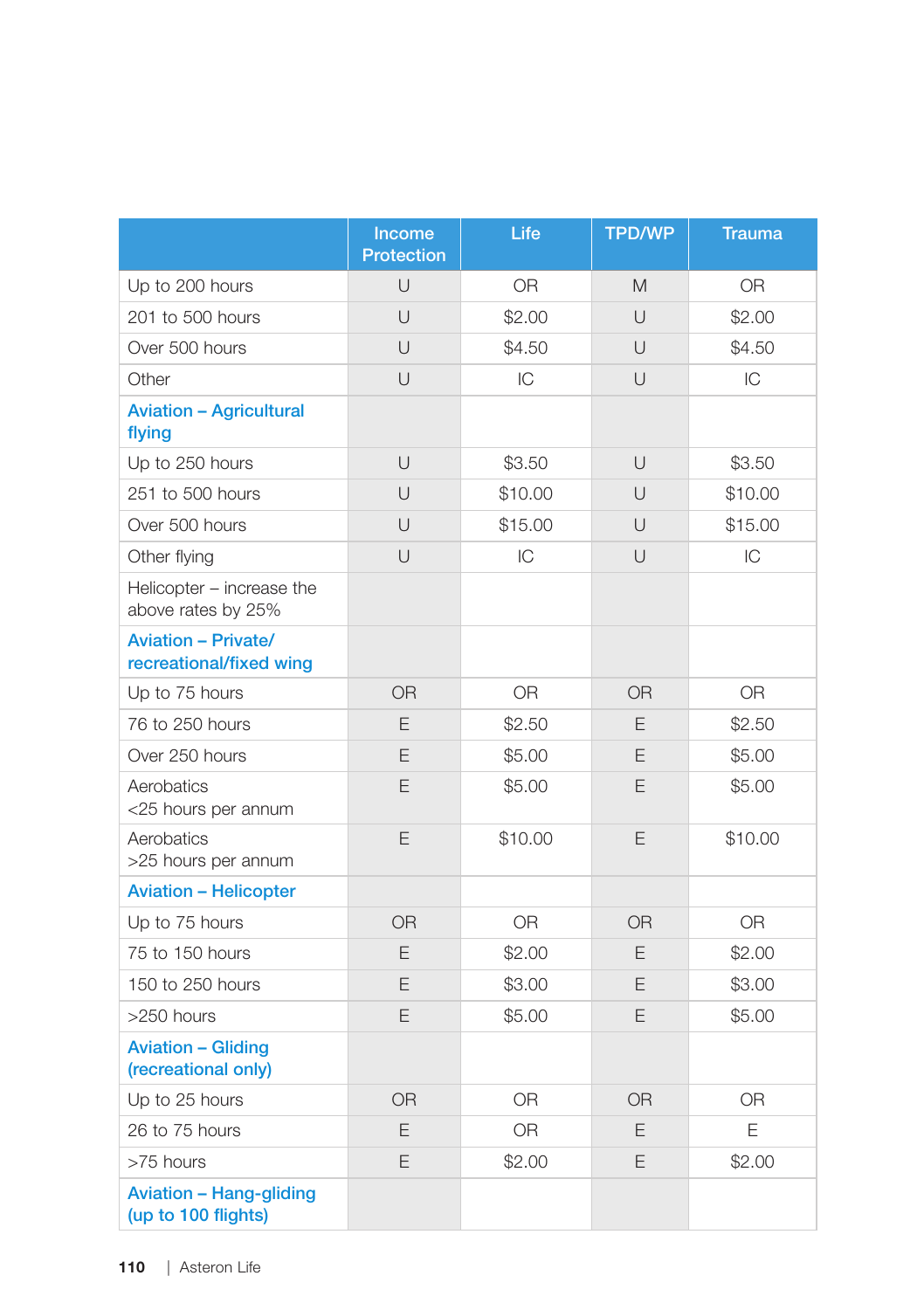|                                                                                    | Income<br><b>Protection</b> | Life           | <b>TPD/WP</b> | <b>Trauma</b>  |
|------------------------------------------------------------------------------------|-----------------------------|----------------|---------------|----------------|
| Self-launch                                                                        | E                           | \$2.00         | E             | \$2.00         |
| Powered and towed                                                                  | E                           | \$2.00         | E             | \$2.00         |
| <b>Aviation - Hang-gliding</b><br>(over 100 flights)                               |                             |                |               |                |
| Self-launch                                                                        | E                           | \$3.00         | E             | \$3.00         |
| Powered and towed                                                                  | E                           | \$3.00         | E             | \$3.00         |
| Aviation - Microlite, ultralite,<br>gyroplanes, gyrocopters -<br>recreational only |                             |                |               |                |
| Up to 50 hours                                                                     | E                           | \$3.00         | E             | \$3.00         |
| Over 50 hours                                                                      | E                           | \$5.00         | E             | \$5.00         |
| в                                                                                  |                             |                |               |                |
| <b>Badminton</b>                                                                   | <b>OR</b>                   | <b>OR</b>      | <b>OR</b>     | <b>OR</b>      |
| <b>Ballooning</b>                                                                  |                             |                |               |                |
| Competition                                                                        | E                           | \$2.00         | E             | \$2.00         |
| Pleasure only                                                                      | <b>OR</b>                   | 0 <sub>R</sub> | <b>OR</b>     | 0 <sub>R</sub> |
| <b>Baseball</b>                                                                    | <b>OR</b>                   | <b>OR</b>      | <b>OR</b>     | <b>OR</b>      |
| <b>Base jumping</b>                                                                | $\Box$                      | D              | $\Box$        | D              |
| <b>Basketball</b>                                                                  |                             |                |               |                |
| Amateur                                                                            | OR.                         | <b>OR</b>      | <b>OR</b>     | <b>OR</b>      |
| Professional                                                                       | $\cup$                      | 0 <sub>R</sub> | $\cup$        | <b>OR</b>      |
| <b>Bicycle racing</b>                                                              |                             |                |               |                |
| Amateur                                                                            | Emin 90                     | <b>OR</b>      | <b>OR</b>     | <b>OR</b>      |
| Professional                                                                       | $\cup$                      | <b>OR</b>      | $\cup$        | 0R             |
| Mountain bike racing                                                               | E                           | <b>OR</b>      | E             | E              |
| Bicycle riding - non-<br>competitive, non-racing                                   | <b>OR</b>                   | <b>OR</b>      | OR            | 0 <sub>R</sub> |
| <b>Bowling - indoor and lawn</b>                                                   | <b>OR</b>                   | <b>OR</b>      | <b>OR</b>     | <b>OR</b>      |
| <b>Boxing</b>                                                                      |                             |                |               |                |
| Amateur                                                                            | E                           | <b>OR</b>      | Ε             | E              |
| Professional                                                                       | $\cup$                      | \$2.00         | U             | U              |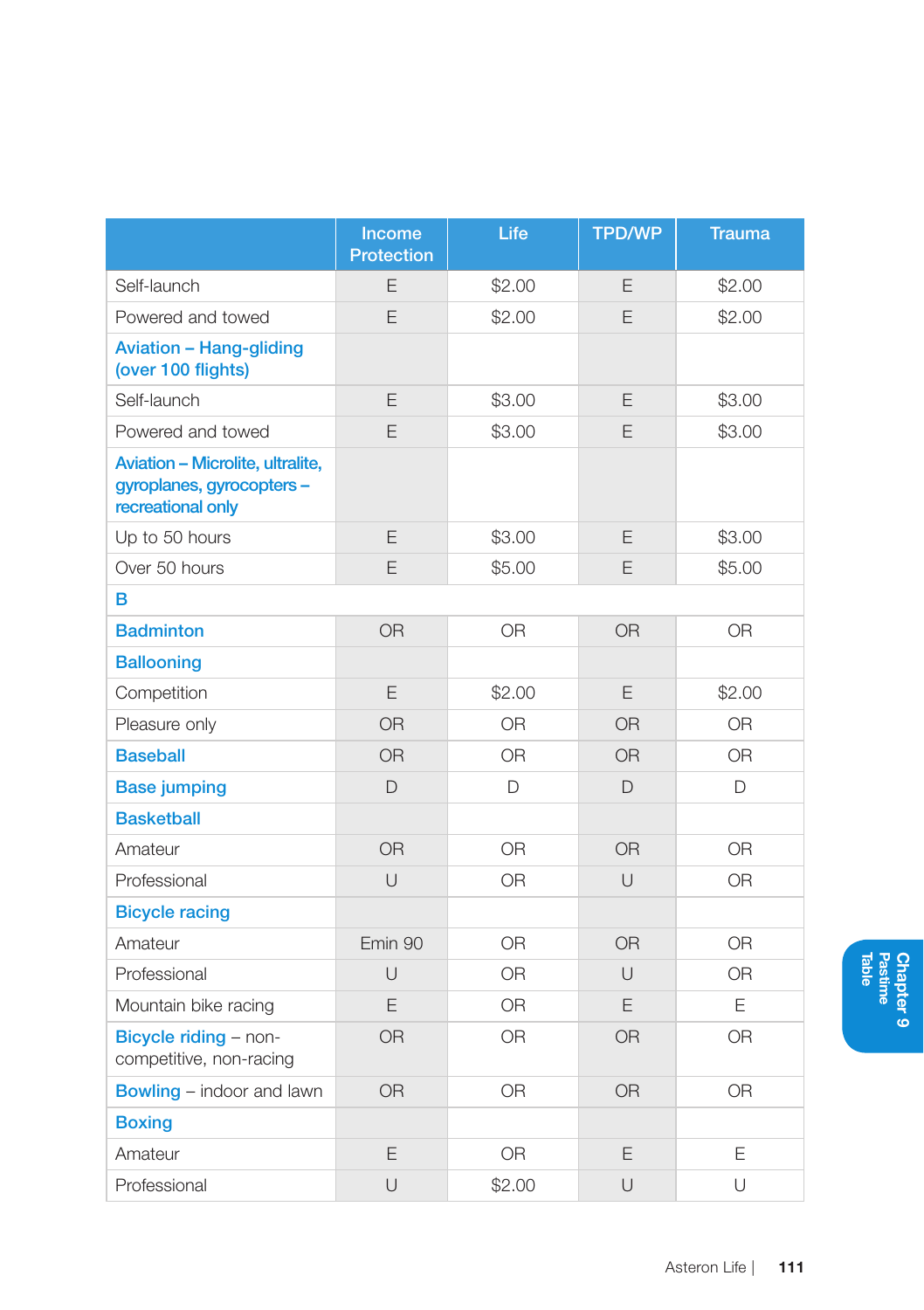|                                            | Income<br>Protection | Life           | <b>TPD/WP</b>  | <b>Trauma</b>  |
|--------------------------------------------|----------------------|----------------|----------------|----------------|
| Kick-boxing amateur -<br>competition       | E                    | <b>OR</b>      | E              | E              |
| Kick-boxing amateur -<br>non-competition   | E                    | <b>OR</b>      | E              | E              |
| <b>Bungy jumping</b>                       | E                    | E/\$5.00       | E              | E              |
| <b>Bushwalking</b>                         | <b>OR</b>            | 0 <sub>R</sub> | <b>OR</b>      | OR             |
| с                                          |                      |                |                |                |
| <b>Camp Drafting</b>                       | E                    | <b>OR</b>      | E              | E              |
| Canoeing                                   |                      |                |                |                |
| Still water                                | <b>OR</b>            | <b>OR</b>      | <b>OR</b>      | <b>OR</b>      |
| White water                                | Emin 90              | <b>OR</b>      | <b>OR</b>      | <b>OR</b>      |
| Canyoning                                  | E                    | \$2.00-\$5.00  | E              | \$2.00-\$5.00  |
| Caving                                     | E                    | OR-\$2.00      | E              | OR-\$2.00      |
| <b>Cricket</b>                             |                      |                |                |                |
| Indoor                                     | OR                   | 0 <sub>R</sub> | 0 <sub>R</sub> | 0 <sub>R</sub> |
| Amateur                                    | <b>OR</b>            | 0 <sub>R</sub> | <b>OR</b>      | <b>OR</b>      |
| Professional                               | $\cup$               | OR             | M              | <b>OR</b>      |
| D                                          |                      |                |                |                |
| Diving - formally trained<br>and qualified |                      |                |                |                |
| Scuba/Hookah <40 metres                    | <b>OR</b>            | <b>OR</b>      | <b>OR</b>      | <b>OR</b>      |
| Scuba/Hookah >40 metres                    | E                    | E/\$2.00       | E              | $E/\$2.00$     |
| Scuba/Hookah-<br>extreme depth             | E                    | E              | E              | E              |
| Cave/Potholes                              | E                    | \$2.00-\$5.00  | E              | \$2.00-\$5.00  |
| Wrecks                                     | E                    | \$2.00         | E              | \$2.00         |
| Night diving                               | <b>OR</b>            | <b>OR</b>      | <b>OR</b>      | <b>OR</b>      |
| Untrained and unqualified                  | E                    | IC             | E              | IC             |
| High-tech diving                           | E                    | E              | E              | E              |
| Snorkel                                    | <b>OR</b>            | <b>OR</b>      | <b>OR</b>      | <b>OR</b>      |
| Е                                          |                      |                |                |                |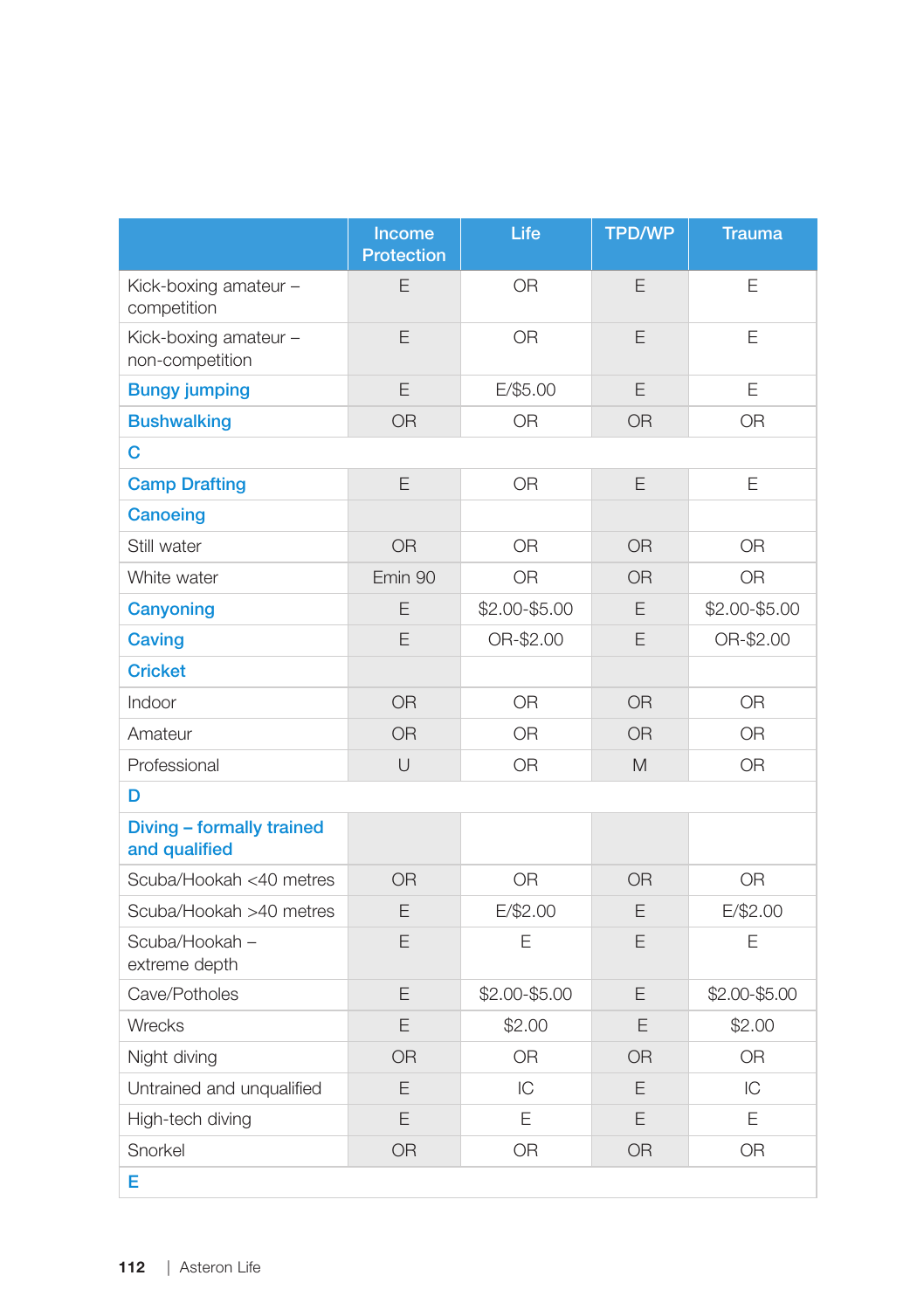|                                                                                           | Income<br><b>Protection</b> | Life           | <b>TPD/WP</b> | <b>Trauma</b> |
|-------------------------------------------------------------------------------------------|-----------------------------|----------------|---------------|---------------|
| <b>Equestrian events</b>                                                                  |                             |                |               |               |
| Amateur (camp drafting,<br>cross country, endurance,<br>hunting, rodeo, steeple<br>chase) | E                           | OR             | E             | E             |
| Amateur (other)                                                                           | OR/E                        | OR             | OR/E          | OR/E          |
| Professional                                                                              | $\cup$                      | 0R             | U             | <b>OR</b>     |
| F                                                                                         |                             |                |               |               |
| <b>Fencing</b>                                                                            | <b>OR</b>                   | 0 <sub>R</sub> | <b>OR</b>     | <b>OR</b>     |
| <b>Fishing</b>                                                                            | <b>OR</b>                   | <b>OR</b>      | <b>OR</b>     | <b>OR</b>     |
| Football - Australian<br>rules/rugby/gridiron/<br><b>soccer</b>                           |                             |                |               |               |
| Amateur - occupation:<br>AA, A1, A2                                                       | Emin<br>$30/+25$            | 0 <sub>R</sub> | <b>OR</b>     | <b>OR</b>     |
| Amateur - occupation:<br>B, C, S                                                          | Emin<br>$90/+25$            | <b>OR</b>      | <b>OR</b>     | <b>OR</b>     |
| Semi-professional                                                                         | $U^*$                       | <b>OR</b>      | $\bigcup^*$   | <b>OR</b>     |
| Professional                                                                              | $\cup$                      | <b>OR</b>      | $\cup$        | 0R            |
| Touch/Oz tag                                                                              | <b>OR</b>                   | OR             | <b>OR</b>     | <b>OR</b>     |
| G                                                                                         |                             |                |               |               |
| Gliding - refer to 'Aviation<br>- private/recreational'                                   |                             |                |               |               |
| Golf                                                                                      |                             |                |               |               |
| Amateur                                                                                   | <b>OR</b>                   | <b>OR</b>      | <b>OR</b>     | <b>OR</b>     |
| Professional                                                                              | U                           | OR             | M             | <b>OR</b>     |
| Caddie                                                                                    | $\cup$                      | <b>OR</b>      | M             | <b>OR</b>     |
| <b>Gymnastics</b>                                                                         |                             |                |               |               |
| Amateur                                                                                   | <b>OR</b>                   | <b>OR</b>      | <b>OR</b>     | <b>OR</b>     |
| Professional                                                                              | U                           | <b>OR</b>      | U             | <b>OR</b>     |
| н                                                                                         |                             |                |               |               |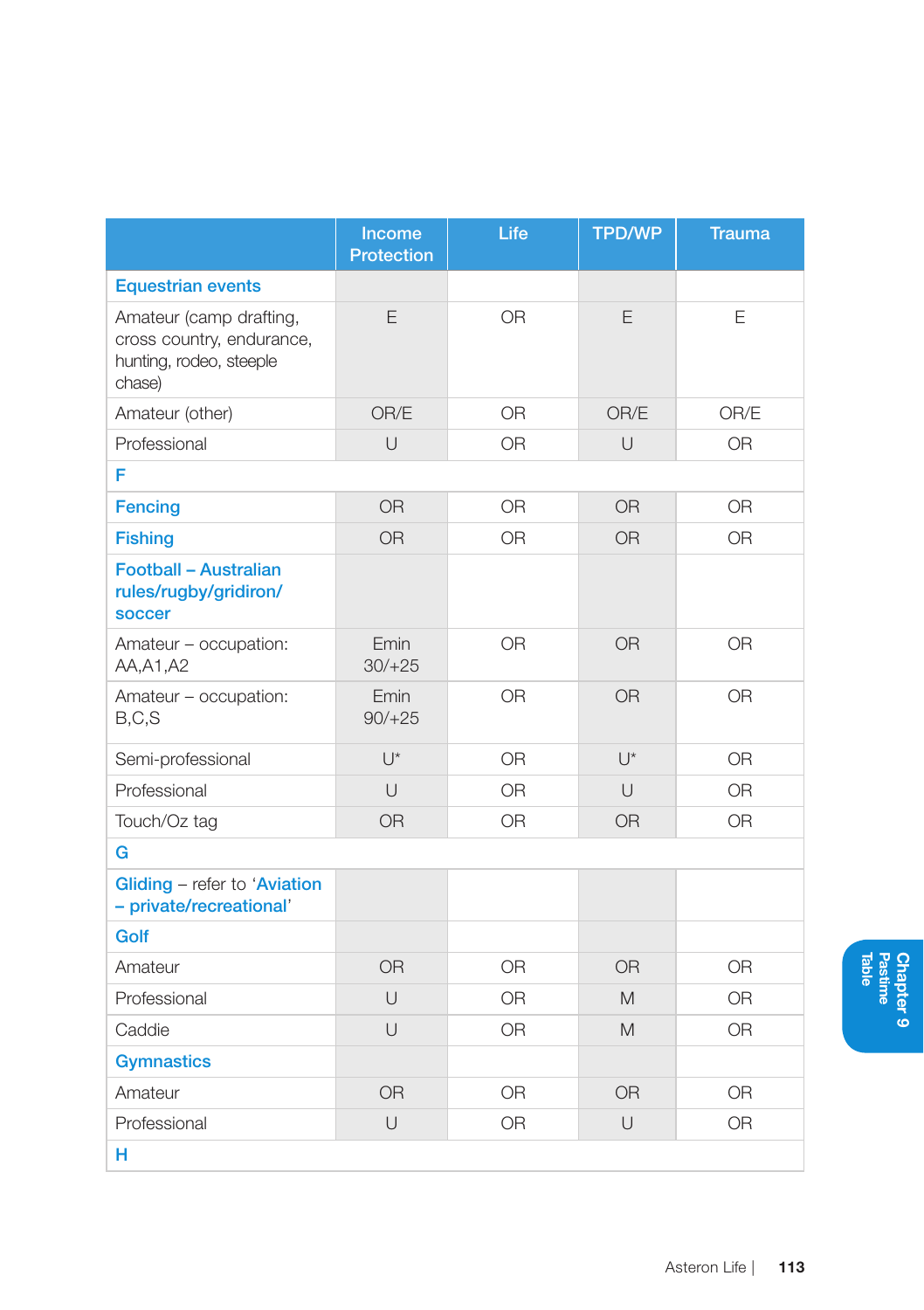|                                                                | Income<br><b>Protection</b> | Life           | <b>TPD/WP</b> | <b>Trauma</b>  |
|----------------------------------------------------------------|-----------------------------|----------------|---------------|----------------|
| Hang-gliding - refer to<br>'Aviation private/<br>recreational' |                             |                |               |                |
| Hockey - field/ice                                             |                             |                |               |                |
| Amateur                                                        | <b>OR</b>                   | <b>OR</b>      | <b>OR</b>     | <b>OR</b>      |
| Professional                                                   | $\cup$                      | OR             | $\cup$        | <b>OR</b>      |
| Horse racing - amateur                                         |                             |                |               |                |
| Flat race                                                      | E                           | <b>OR</b>      | E             | E              |
| Harness                                                        | E                           | <b>OR</b>      | E             | E              |
| Steeplechase                                                   | E                           | $E/\$2.00$     | E             | E              |
| Hunting - excluding<br>aviation                                |                             |                |               |                |
| Amateur                                                        | <b>OR</b>                   | OR             | <b>OR</b>     | <b>OR</b>      |
| Professional                                                   | U                           | IC             | U             | IC             |
| J                                                              |                             |                |               |                |
| <b>Jet-skiing</b>                                              |                             |                |               |                |
| Pleasure only                                                  | <b>OR</b>                   | <b>OR</b>      | <b>OR</b>     | <b>OR</b>      |
| Competition                                                    | E                           | <b>OR</b>      | E             | E              |
| Judo                                                           |                             |                |               |                |
| Amateur - competition                                          | Emin 90                     | <b>OR</b>      | <b>OR</b>     | <b>OR</b>      |
| Amateur - non-competition                                      | OR                          | 0 <sub>R</sub> | <b>OR</b>     | 0 <sub>R</sub> |
| Jujitsu                                                        |                             |                |               |                |
| Amateur - competition                                          | Emin 90                     | <b>OR</b>      | <b>OR</b>     | <b>OR</b>      |
| Amateur - non-competition                                      | <b>OR</b>                   | <b>OR</b>      | <b>OR</b>     | <b>OR</b>      |
| ĸ                                                              |                             |                |               |                |
| <b>Karate</b>                                                  |                             |                |               |                |
| Amateur - competition                                          | Emin 90                     | <b>OR</b>      | <b>OR</b>     | <b>OR</b>      |
| Amateur - non-competition                                      | <b>OR</b>                   | <b>OR</b>      | <b>OR</b>     | <b>OR</b>      |
| <b>Kayaking</b>                                                |                             |                |               |                |
| Still water                                                    | <b>OR</b>                   | 0R             | <b>OR</b>     | <b>OR</b>      |
| White water                                                    | Emin 90                     | <b>OR</b>      | <b>OR</b>     | <b>OR</b>      |
| <b>Kick-boxing</b>                                             |                             |                |               |                |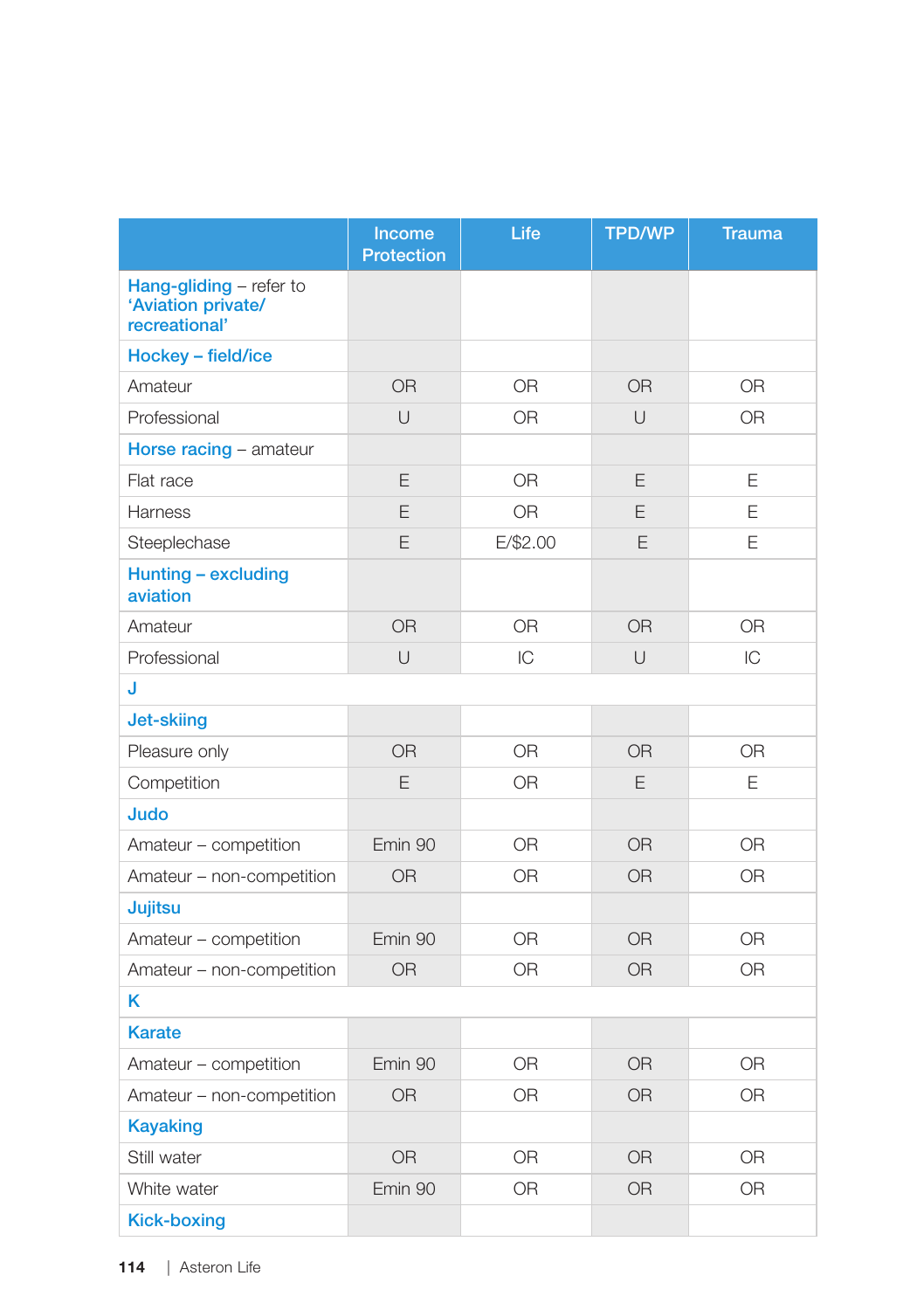|                                                                      | Income<br><b>Protection</b> | Life           | <b>TPD/WP</b>  | <b>Trauma</b>  |
|----------------------------------------------------------------------|-----------------------------|----------------|----------------|----------------|
| Amateur - competition                                                | E                           | <b>OR</b>      | E              | E              |
| Amateur - non-competition                                            | F                           | 0 <sub>R</sub> | F              | 0 <sub>R</sub> |
| <b>Kite-boarding</b>                                                 | Emin 90                     | <b>OR</b>      | <b>OR</b>      | <b>OR</b>      |
| <b>Krav Maga</b>                                                     |                             |                |                |                |
| Amateur - competition                                                | E                           | <b>OR</b>      | E              | E              |
| Amateur - non-competition                                            | E                           | <b>OR</b>      | E              | 0 <sub>R</sub> |
| L                                                                    |                             |                |                |                |
| Lacrosse                                                             | <b>OR</b>                   | <b>OR</b>      | <b>OR</b>      | <b>OR</b>      |
| Lifesaving                                                           | <b>OR</b>                   | 0 <sub>R</sub> | OR             | <b>OR</b>      |
| Liloing                                                              | Emin 90                     | 0 <sub>R</sub> | OR             | 0 <sub>R</sub> |
| М                                                                    |                             |                |                |                |
| <b>Manned kiting</b>                                                 | E                           | <b>OR</b>      | E              | <b>OR</b>      |
| <b>Marathon runner</b>                                               | <b>OR</b>                   | 0 <sub>R</sub> | <b>OR</b>      | <b>OR</b>      |
| <b>Martial arts</b><br>(except kickboxing /<br><b>MMA/Krav Maga)</b> |                             |                |                |                |
| Amateur - competition                                                | Emin 90                     | 0 <sub>R</sub> | O <sub>R</sub> | O <sub>R</sub> |
| Amateur - non-competition                                            | <b>OR</b>                   | <b>OR</b>      | <b>OR</b>      | 0 <sub>R</sub> |
| <b>MMA</b> (mixed martial arts)                                      |                             |                |                |                |
| Amateur - competition                                                | E                           | <b>OR</b>      | E              | E              |
| Amateur - non-competition                                            | E                           | <b>OR</b>      | E              | E              |
| Motor/Power boat racing<br>- maximum speed                           |                             |                |                |                |
| Less than 100 km/h                                                   | E                           | <b>OR</b>      | E              | E              |
| 100 km/h up to 150 km/h                                              | E                           | \$3.00         | E              | \$3.00         |
| Over 150 km/h                                                        | E                           | \$5.00         | E              | \$5.00         |
| Motor car racing -<br>open wheel                                     |                             |                |                |                |
| Formula 1                                                            | $\cup$                      | \$25.00        | $\cup$         | U              |
| Formula 3                                                            | E                           | \$10.00        | E              | \$10.00        |
| Formula 4                                                            | E                           | <b>OR</b>      | E              | E              |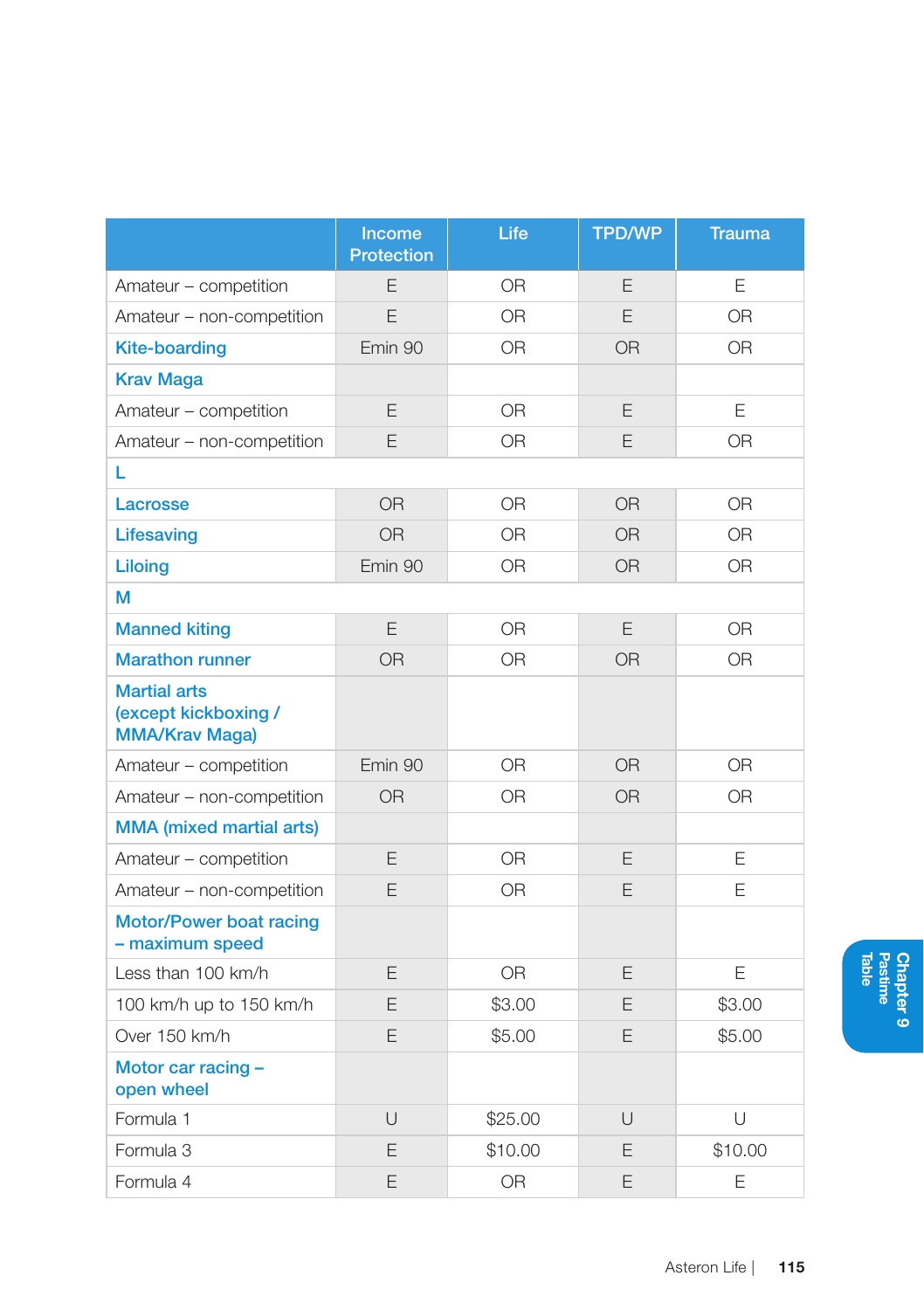|                                          | Income<br><b>Protection</b> | Life          | <b>TPD/WP</b> | <b>Trauma</b> |
|------------------------------------------|-----------------------------|---------------|---------------|---------------|
| Formula 1300                             | E                           | \$2.00        | Ε             | \$2.00        |
| Formula 3000                             | E                           | \$10.00       | E             | \$10.00       |
| Formula Atlantic                         | E                           | \$10.00       | E             | \$10.00       |
| Formula Ford 1600                        | E                           | \$5.00        | E             | \$5.00        |
| Formula Ford 2000                        | E                           | \$5.00        | E             | \$5.00        |
| Formula Libre                            | E                           | \$10.00       | E             | \$10.00       |
| Formula Renault                          | E                           | \$2.00        | E             | \$2.00        |
| Formula Vee/Super Vee                    | E                           | <b>OR</b>     | E             | E             |
| Karting                                  | E                           | OR-\$4.00     | E             | OR-\$4.00     |
| Motor car racing - Sports<br>cars/sedans |                             |               |               |               |
| Can Am                                   | U                           | \$25.00       | $\cup$        | U             |
| Clubman                                  | E                           | \$2.00        | E             | \$2.00        |
| Group 2                                  | E                           | \$2.00        | E             | \$2.00        |
| GTI                                      | E                           | \$10.00       | E             | \$10.00       |
| GT <sub>2</sub>                          | E                           | \$2.00        | E             | \$2.00        |
| Modified sports                          | E                           | \$2.00        | E             | \$2.00        |
| Production sedan                         | E                           | \$2.00        | E             | \$2.00        |
| Production sports                        | E                           | \$2.00        | E             | \$2.00        |
| Production touring cars -<br>group A     | E                           | \$4.00        | E             | \$4.00        |
| Sports sedan                             | E                           | \$2.00        | E             | \$2.00        |
| Street sedan                             | E                           | \$2.00        | E             | \$2.00        |
| Super saloon                             | E                           | \$2.00        | E             | \$2.00        |
| Super touring cars                       | E                           | \$4.00        | E             | \$4.00        |
| Motor car racing - Drag<br>racing        |                             |               |               |               |
| <b>Dragsters</b>                         | E                           | \$2.00-\$4.00 | E             | \$2.00-\$4.00 |
| Funny cars                               | E                           | \$2,00-\$4,00 | E             | \$2.00-\$4.00 |
| Hot rod                                  | E                           | \$2.00        | E             | \$2.00        |
| Modified production                      | E                           | \$2.00        | E             | \$2.00        |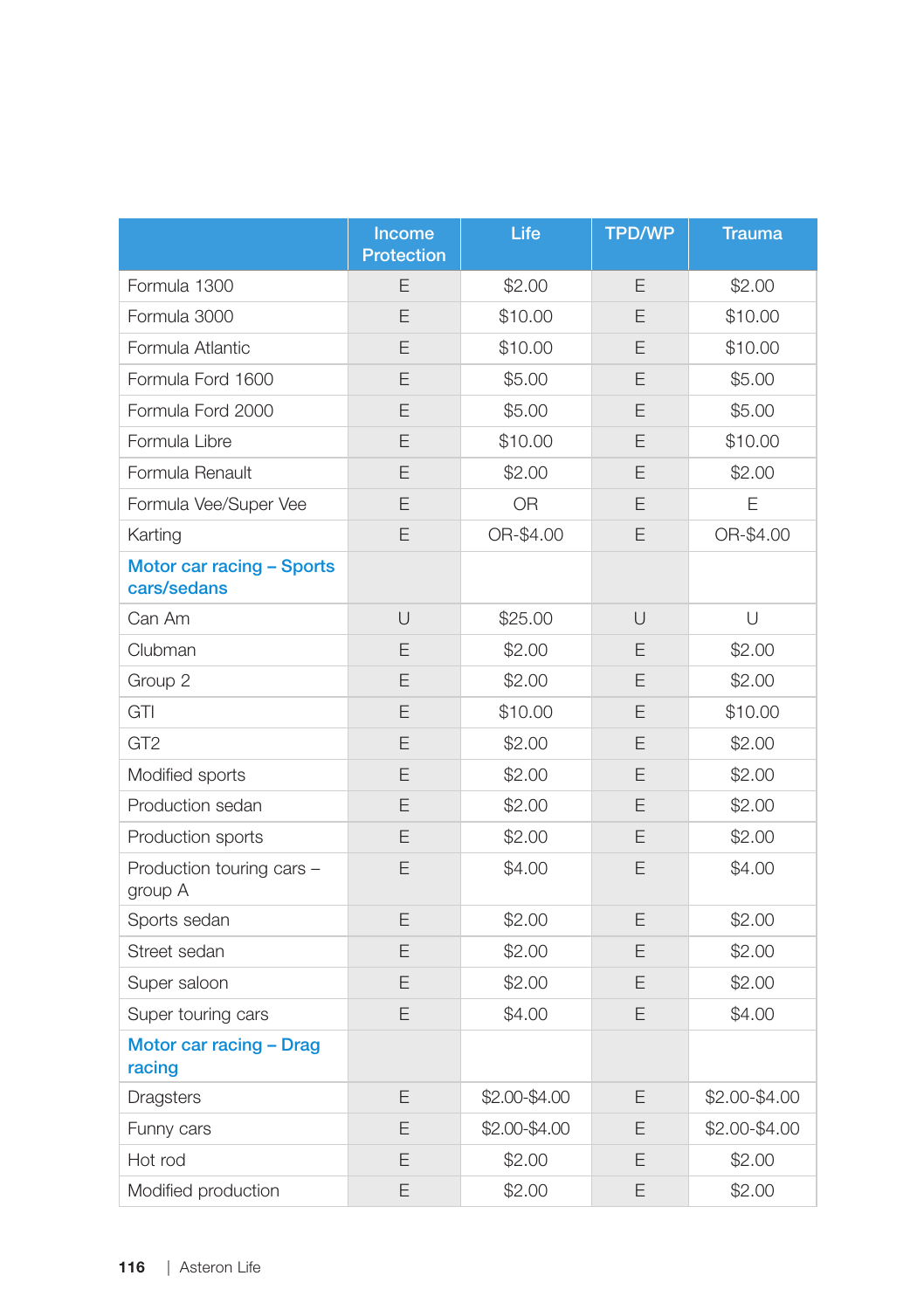|                                       | Income<br><b>Protection</b> | Life           | <b>TPD/WP</b> | <b>Trauma</b>  |
|---------------------------------------|-----------------------------|----------------|---------------|----------------|
| Stock cars                            | E                           | OR             | E             | E              |
| Motor car racing -<br><b>Speedway</b> |                             |                |               |                |
| Midget                                | E                           | \$2.00-\$4.00  | E             | \$2.00-\$4.00  |
| Production                            | E                           | \$2.00-\$4.00  | E             | \$2.00-\$4.00  |
| Sprint                                | E                           | \$2.00-\$4.00  | E             | \$2.00-\$4.00  |
| Super modified                        | E                           | \$2.00-\$4.00  | E             | \$2.00-\$4.00  |
| Super stock sedans                    | E                           | \$2.00-\$4.00  | E             | \$2,00-\$4,00  |
| Motor car racing - Others             |                             |                |               |                |
| Autocross                             | E                           | <b>OR</b>      | E             | <b>OR</b>      |
| Hill climbs                           | E                           | <b>OR</b>      | E             | 0 <sub>R</sub> |
| Motorkhanas                           | <b>OR</b>                   | <b>OR</b>      | <b>OR</b>     | <b>OR</b>      |
| Mud trials                            | <b>OR</b>                   | <b>OR</b>      | <b>OR</b>     | <b>OR</b>      |
| Off road – buggies                    | E                           | <b>OR</b>      | E             | E              |
| Rallies (including CAMS<br>sponsored) | E                           | <b>OR</b>      | E             | <b>OR</b>      |
| Rallycross                            | E                           | 0 <sub>R</sub> | E             | 0 <sub>R</sub> |
| Reliability trials                    | <b>OR</b>                   | <b>OR</b>      | <b>OR</b>     | <b>OR</b>      |
| Sand racing                           | E                           | <b>OR</b>      | E             | 0R             |
| Sprints/Super sprints                 | E                           | <b>OR</b>      | E             | <b>OR</b>      |
| Truck racing                          | E                           | \$2.00         | E             | \$2.00         |
| Vintage                               | E                           | OR-\$2.00      | E             | OR-\$2.00      |
| <b>Motorcycle racing</b>              |                             |                |               |                |
| Circuit racing - Amateur              | E                           | E/\$7.00       | E             | E/\$7.00       |
| Circuit racing - Professional         | U                           | \$2.00-\$15.00 | U             | \$2.00-\$15.00 |
| Cross country                         | E                           | <b>OR</b>      | E             | E              |
| Drag racing                           | E                           | E/\$5.00       | E             | E/\$5.00       |
| Enduro                                | E                           | <b>OR</b>      | E             | E              |
| Formula 750                           | E                           | \$2.00         | E             | \$2.00         |
| Gymkhana                              | <b>OR</b>                   | <b>OR</b>      | <b>OR</b>     | <b>OR</b>      |
| Hill climbs                           | E                           | 0 <sub>R</sub> | E             | E              |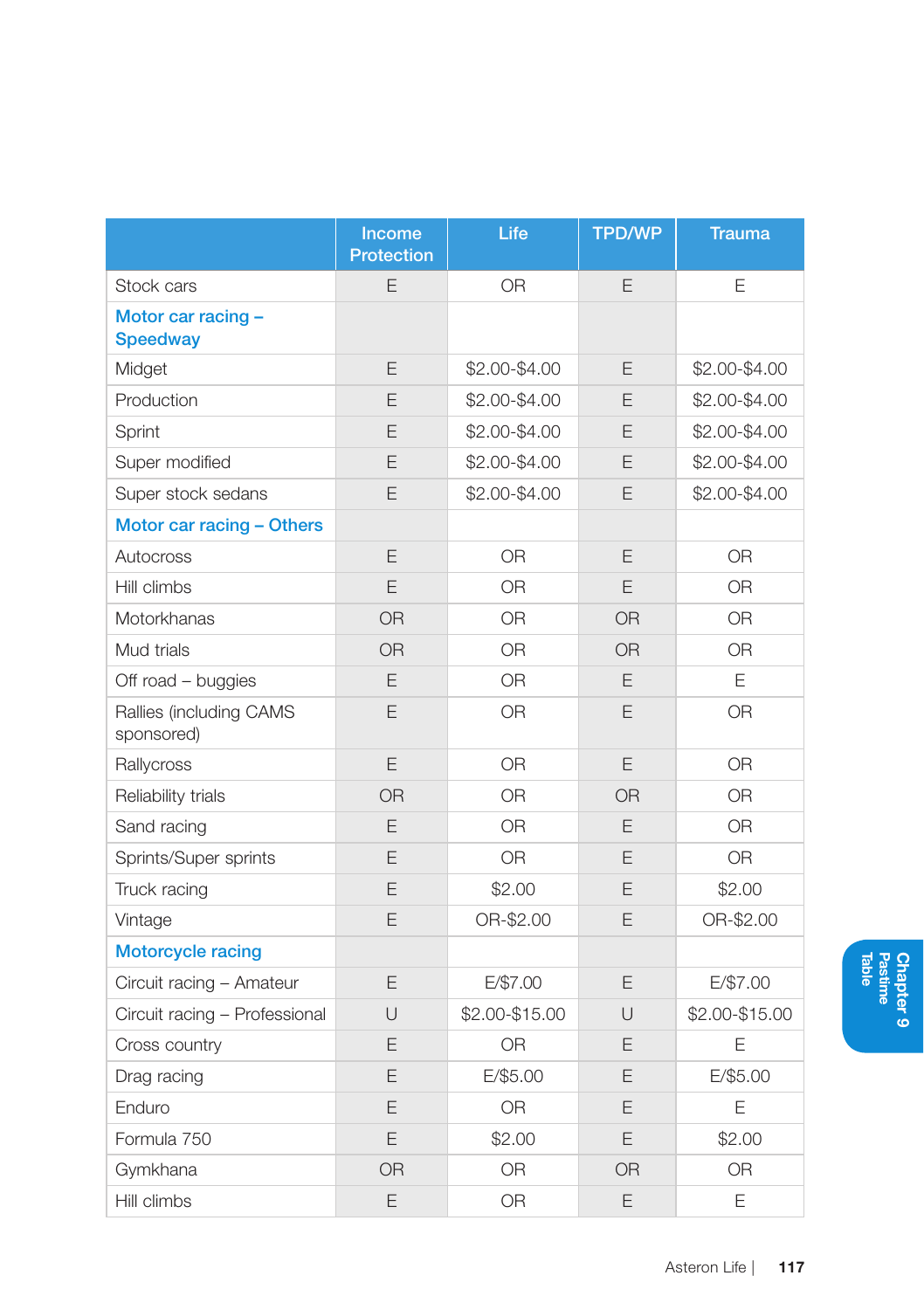|                                                           | Income<br><b>Protection</b> | Life           | <b>TPD/WP</b>  | <b>Trauma</b>  |
|-----------------------------------------------------------|-----------------------------|----------------|----------------|----------------|
| International events                                      | $\cup$                      | \$5.00-\$25.00 | $\cup$         | U              |
| Motor cross (scrambling)                                  | F                           | 0R             | E              | E              |
| Observed trails                                           | <b>OR</b>                   | 0 <sub>R</sub> | <b>OR</b>      | 0R             |
| Record attempts/Time trials                               | E                           | IC             | E              | IC             |
| Speedway/Dirt track                                       | E                           | \$3.00         | E              | \$3.00         |
| Trail bikes - social/<br>non-competition                  | Emin 90                     | <b>OR</b>      | <b>OR</b>      | <b>OR</b>      |
| Vintage                                                   | E                           | IC             | E              | IC             |
| Mountaineering-<br><b>Australia only</b>                  |                             |                |                |                |
| Lead or aided climbing                                    | E                           | \$2.00         | E              | \$2.00         |
| Solo climbing                                             | E                           | Ε              | E              | E              |
| Other                                                     | E                           | $OR^*$         | E              | E              |
| Mountaineering -<br>Overseas                              | IC                          | IC             | IC             | IC             |
| Ν                                                         |                             |                |                |                |
| <b>Netball</b>                                            | <b>OR</b>                   | 0R             | 0 <sub>R</sub> | 0 <sub>R</sub> |
| P                                                         |                             |                |                |                |
| <b>Parachuting - static</b><br>line jump                  |                             |                |                |                |
| up to 50 jumps per annum                                  | E                           | <b>OR</b>      | E              | E              |
| over 50 jumps per annum                                   | E                           | \$2.00         | E              | \$2.00         |
| <b>Parachuting - Free fall</b><br>(including competition) |                             |                |                |                |
| up to 150 jumps per<br>annum                              | E                           | \$2.00         | E              | \$2.00         |
| 151 to 250 jumps per<br>annum                             | E                           | \$3.00         | E              | \$3.00         |
| over 250 jumps per annum                                  | E                           | \$4.00         | E              | \$4.00         |
| <b>Paragliding/Parasailing</b>                            | E                           | 0R             | E              | 0R             |
| Polo - Horse                                              | E                           | <b>OR</b>      | E              | E              |
| R                                                         |                             |                |                |                |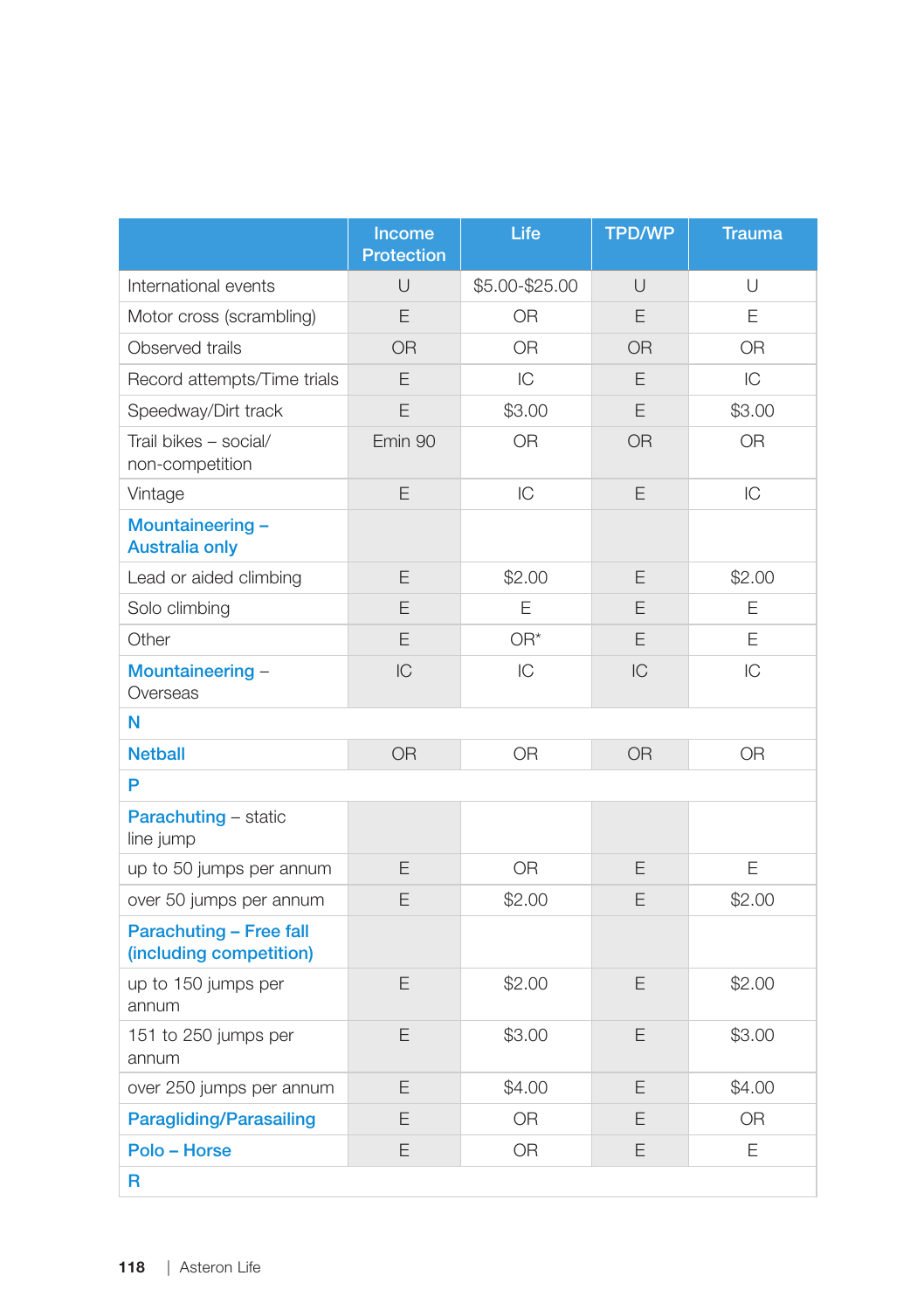|                                           | Income<br><b>Protection</b> | Life           | <b>TPD/WP</b> | <b>Trauma</b> |
|-------------------------------------------|-----------------------------|----------------|---------------|---------------|
| Rock climbing -<br><b>Australia only</b>  |                             |                |               |               |
| Indoor                                    | 0 <sub>R</sub>              | 0 <sub>R</sub> | <b>OR</b>     | <b>OR</b>     |
| Lead or aided climbing                    | E                           | \$2.00         | E             | \$2.00        |
| Solo climbing                             | E                           | E              | E             | E             |
| Other                                     | E                           | $OR^*$         | E             | E             |
| <b>Rock climbing - Overseas</b>           | IC                          | IC             | IC            | IC            |
| Rodeo                                     |                             |                |               |               |
| Amateur                                   | E                           | 0R             | E             | E             |
| Professional                              | E                           | \$2.00         | E             | \$2.00        |
| <b>Rowing</b>                             | <b>OR</b>                   | <b>OR</b>      | <b>OR</b>     | <b>OR</b>     |
| <b>Running (marathons)</b>                | <b>OR</b>                   | 0 <sub>R</sub> | <b>OR</b>     | <b>OR</b>     |
| S                                         |                             |                |               |               |
| Sail boarding                             | <b>OR</b>                   | OR.            | <b>OR</b>     | <b>OR</b>     |
| Sailing - pleasure only                   |                             |                |               |               |
| Harbour and coastal                       | <b>OR</b>                   | <b>OR</b>      | <b>OR</b>     | <b>OR</b>     |
| Trans ocean                               | D                           | IC             | D             | D             |
| Sailing - Racing                          |                             |                |               |               |
| Offshore - local                          | OR/E                        | OR-\$2.00      | OR/E          | OR-\$2.00     |
| Offshore - trans-ocean                    | E/D                         | \$10.00        | E/D           | \$10.00       |
| Solo trans-ocean                          | $\Box$                      | IC             | D             | D             |
| <b>Shooting</b>                           | <b>OR</b>                   | <b>OR</b>      | <b>OR</b>     | <b>OR</b>     |
| <b>Skating</b>                            | <b>OR</b>                   | <b>OR</b>      | <b>OR</b>     | <b>OR</b>     |
| <b>Skiing</b>                             |                             |                |               |               |
| Snow - downhill/cross<br>country          | <b>OR</b>                   | 0R             | <b>OR</b>     | <b>OR</b>     |
| Water                                     | <b>OR</b>                   | <b>OR</b>      | <b>OR</b>     | <b>OR</b>     |
| Competition - water or<br>snow (downhill) | E                           | <b>OR</b>      | F             | F             |
| Sky diving - refer to<br>'Parachuting'    |                             |                |               |               |
| Soccer - rate as 'Football'               |                             |                |               |               |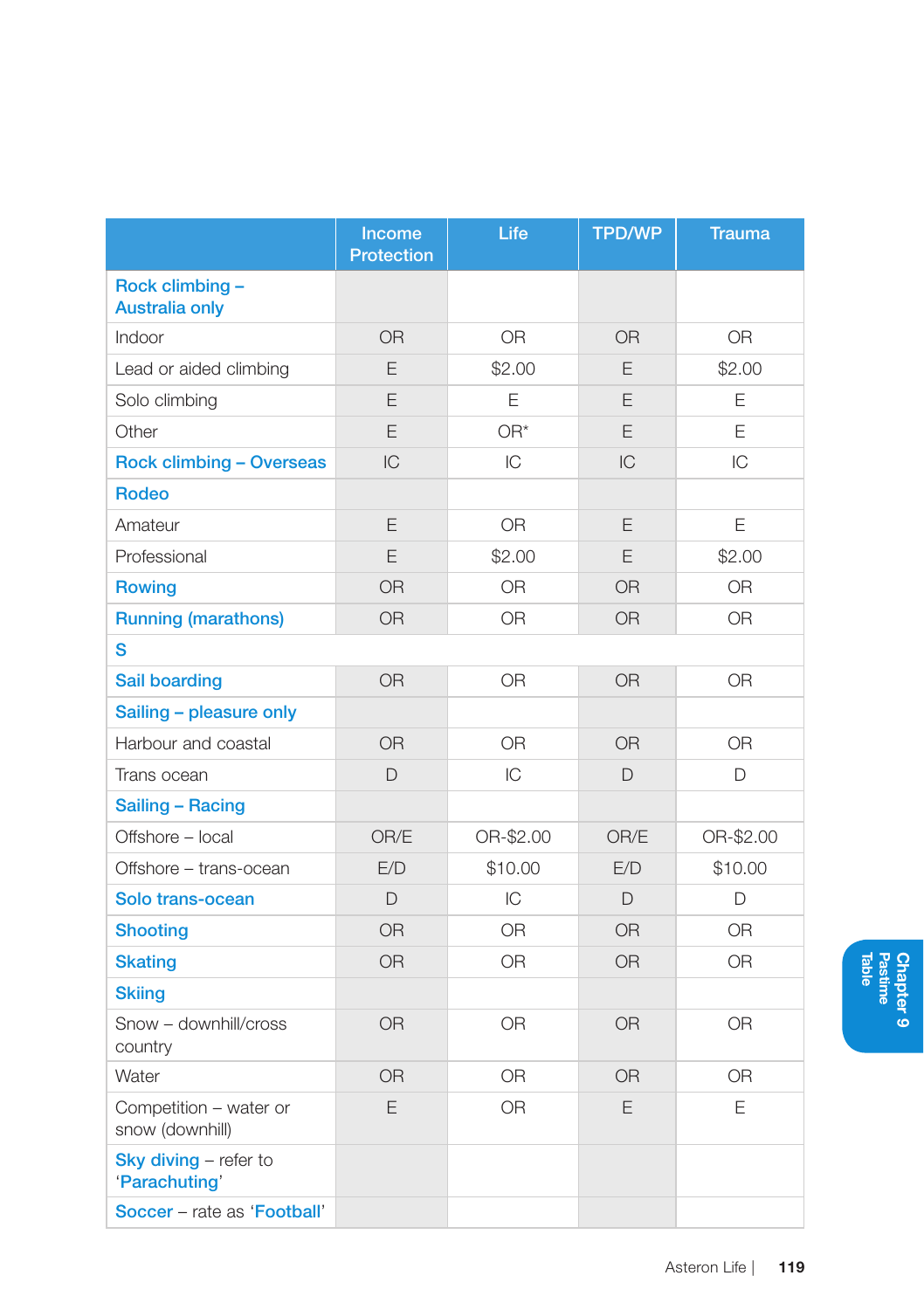|                              | <b>Income</b><br>Protection | Life           | <b>TPD/WP</b> | <b>Trauma</b> |
|------------------------------|-----------------------------|----------------|---------------|---------------|
| Soft ball                    | <b>OR</b>                   | <b>OR</b>      | <b>OR</b>     | <b>OR</b>     |
| <b>Squash</b>                | <b>OR</b>                   | <b>OR</b>      | <b>OR</b>     | <b>OR</b>     |
| <b>Surfing</b>               | <b>OR</b>                   | <b>OR</b>      | <b>OR</b>     | <b>OR</b>     |
| <b>Swimming</b>              | <b>OR</b>                   | 0 <sub>R</sub> | <b>OR</b>     | <b>OR</b>     |
| T                            |                             |                |               |               |
| <b>Table tennis</b>          | <b>OR</b>                   | <b>OR</b>      | <b>OR</b>     | <b>OR</b>     |
| <b>Tennis</b>                | <b>OR</b>                   | <b>OR</b>      | <b>OR</b>     | <b>OR</b>     |
| <b>Triathlons</b>            | <b>OR</b>                   | <b>OR</b>      | <b>OR</b>     | <b>OR</b>     |
| v                            |                             |                |               |               |
| <b>Volleyball</b>            | <b>OR</b>                   | <b>OR</b>      | <b>OR</b>     | <b>OR</b>     |
| W                            |                             |                |               |               |
| <b>Water polo</b>            | <b>OR</b>                   | <b>OR</b>      | <b>OR</b>     | <b>OR</b>     |
| Weightlifting                | <b>OR</b>                   | <b>OR</b>      | <b>OR</b>     | <b>OR</b>     |
| Amateur - competition        | E                           | <b>OR</b>      | E             | <b>OR</b>     |
| Amateur - non-competition    | <b>OR</b>                   | <b>OR</b>      | <b>OR</b>     | <b>OR</b>     |
| <b>Whitewater rafting</b>    | Emin $90*$                  | <b>OR</b>      | OR*           | <b>OR</b>     |
| <b>Wind sailing</b>          | <b>OR</b>                   | <b>OR</b>      | <b>OR</b>     | <b>OR</b>     |
| <b>Windsurfing</b>           | <b>OR</b>                   | <b>OR</b>      | <b>OR</b>     | <b>OR</b>     |
| <b>Wrestling</b>             |                             |                |               |               |
| Amateur                      | Emin 90                     | <b>OR</b>      | <b>OR</b>     | <b>OR</b>     |
| Professional                 | $\cup$                      | OR*            | $\cup$        | $OR^*$        |
| Y                            |                             |                |               |               |
| Yachting - rate as 'Sailing' |                             |                |               |               |
| z                            |                             |                |               |               |
| <b>Zorbing</b>               | E                           | OR-\$5.00      | E             | OR-\$5.00     |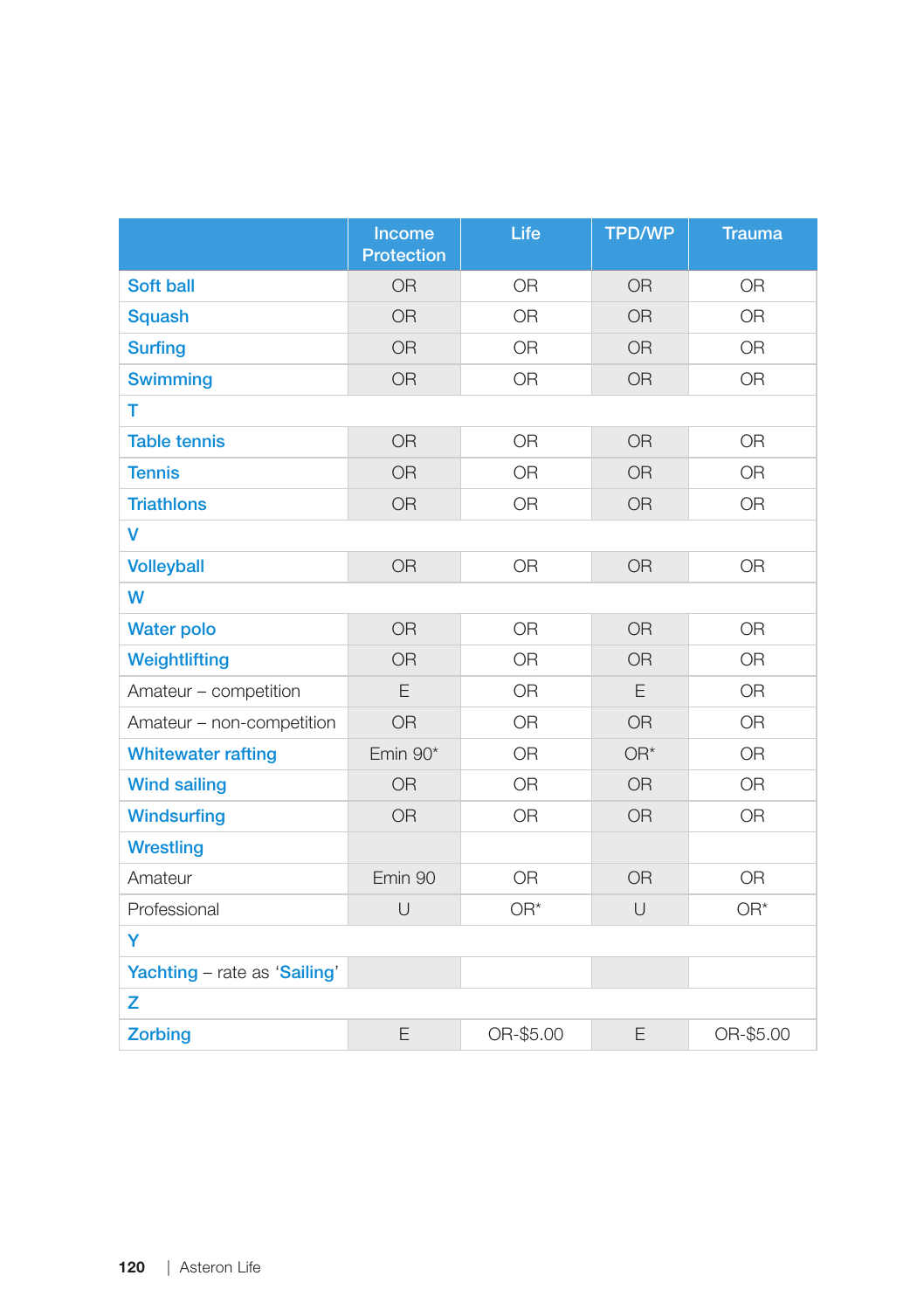# Policy administration and alterations

# Reinstatement of a policy

Where a policy has outstanding premiums but has not lapsed – either because it is within the days of grace, or it has not yet reached the lapse date shown on the overdue notice or dishonour notice:

- we need all outstanding premiums due to bring the policy up to date; and
- we need arrangements in place for payment of future premiums, e.g. direct debit request form.

Where a policy has been lapsed for no more than 12 months from the paid to date:

- we require an application for reinstatement. Depending on the medical history disclosed on the application for reinstatement, other evidence may be required before a decision can be made on reinstating the cover, and
- the following premium:
	- If paying monthly, one month's premium plus a DDR (direct debit request) form; or
	- If paying quarterly, half-yearly or yearly: pro-rata premium to next renewal date as advised by us, plus a DDR form if needed.

If the policy is owned by the Suncorp Master Trust or an external superannuation fund, all premiums due to bring the policy up to date will be required. This applies to policies with an original application date prior to 17 May 2014.

Where a policy has been lapsed for more than 12 months from the paid to date, the policy cannot be reinstated. It must be rewritten with a full application and personal statement, and applicable medical and financial evidence for the cover requested.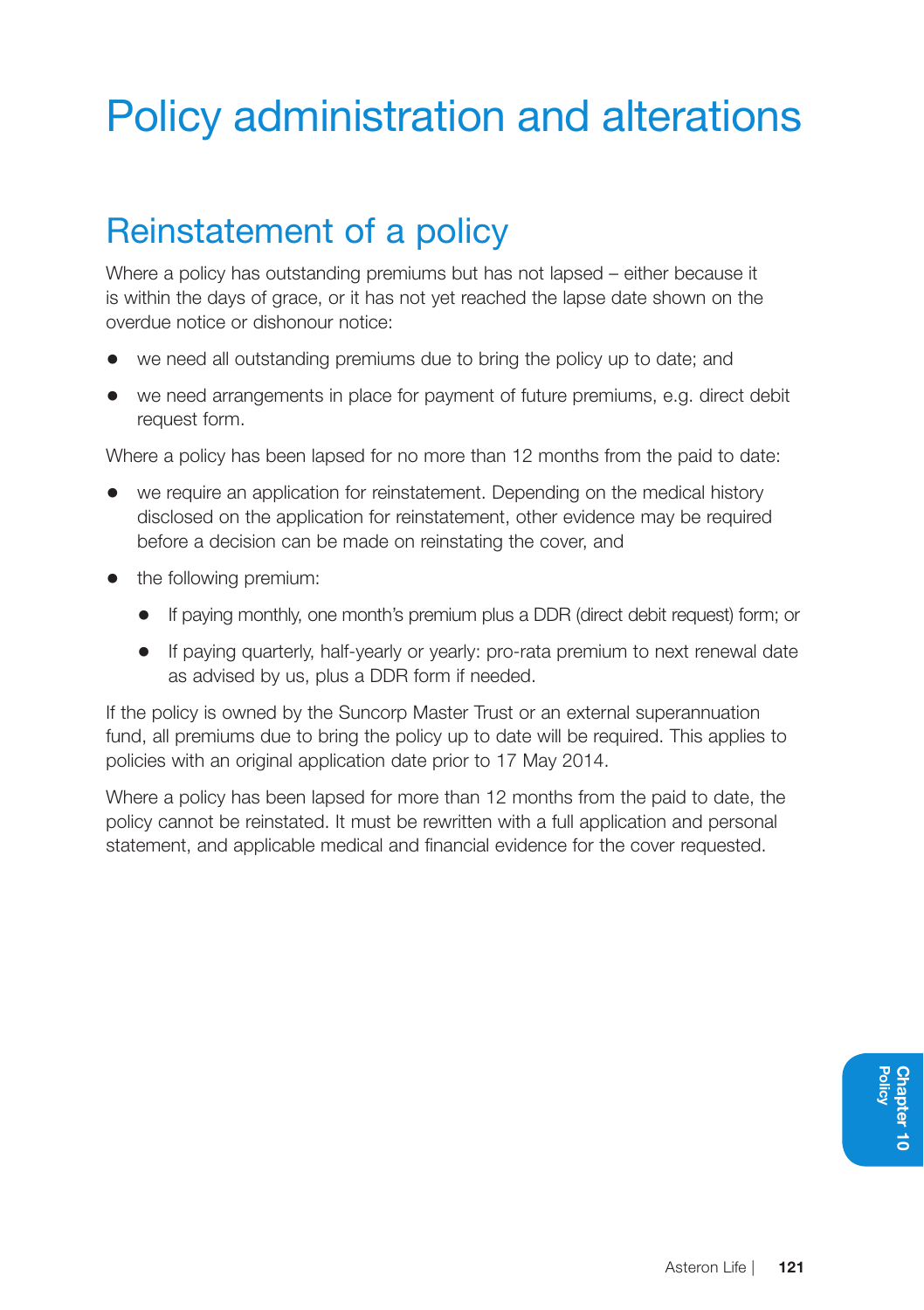# Policy alterations

| Kev       |                          |           |              |
|-----------|--------------------------|-----------|--------------|
| <b>PO</b> | <b>Policy Operations</b> | <b>UW</b> | Underwriting |

#### All covers

| <b>Requested alteration</b>                                                  | <b>Forms/Evidence required</b>                                         | U/W<br>required | Send to   |
|------------------------------------------------------------------------------|------------------------------------------------------------------------|-----------------|-----------|
| Smoker to non-smoker <sup>^</sup>                                            | Application for alteration to non-<br>smoking premium <sup>#</sup>     | Yes             | UW        |
| Increase in monthly benefit<br>or sum insured                                | Personal statement*#<br>Quote required                                 | Yes             | UW        |
| Decrease in monthly benefit<br>or sum insured                                | Letter or telephone call from the<br>policy owner or financial adviser | <b>No</b>       | PO        |
| Loading review - medical                                                     | Personal statement*#<br>Full underwriting will apply                   | Yes             | UW        |
| Exclusion review - medical                                                   | Applicable questionnaire <sup>#</sup>                                  | Yes             | UW        |
| Loading/exclusion review -<br>non-medical                                    | Applicable questionnaire <sup>#</sup>                                  | Yes             | UW        |
| Convert from stepped to<br>level rates                                       | Letter from the policy owner                                           | <b>No</b>       | PO        |
| Convert from level to<br>stepped rates                                       | Letter from the policy owner                                           | <b>No</b>       | PO        |
| Addition of optional benefit                                                 | Personal statement*#<br>Quote required                                 | Yes             | <b>UW</b> |
| Removal of optional benefit                                                  | Letter from the policy owner                                           | No              | PO        |
| Change of address                                                            | Letter or telephone call from the<br>policy owner or financial adviser | <b>No</b>       | PO        |
| Change of name                                                               | Letter from the policy owner                                           | <b>No</b>       | PO        |
| Change of payment details                                                    | Direct debit request form                                              | <b>No</b>       | PO        |
| Change of payment frequency                                                  | Direct debit request form                                              | <b>No</b>       | PO        |
| Change of payment to Pay by<br>any superannuation fund <sup>+</sup>          | Superannuation rollover &<br>payment authority form                    | <b>No</b>       | PO        |
| Reinstatement of lapsed cover                                                | Application for reinstatement form                                     | Yes             | <b>UW</b> |
| Nominate Beneficiary -<br>superannuation policy<br>(binding and non-binding) | Nomination for payment of death<br>benefit form                        | <b>No</b>       | PO        |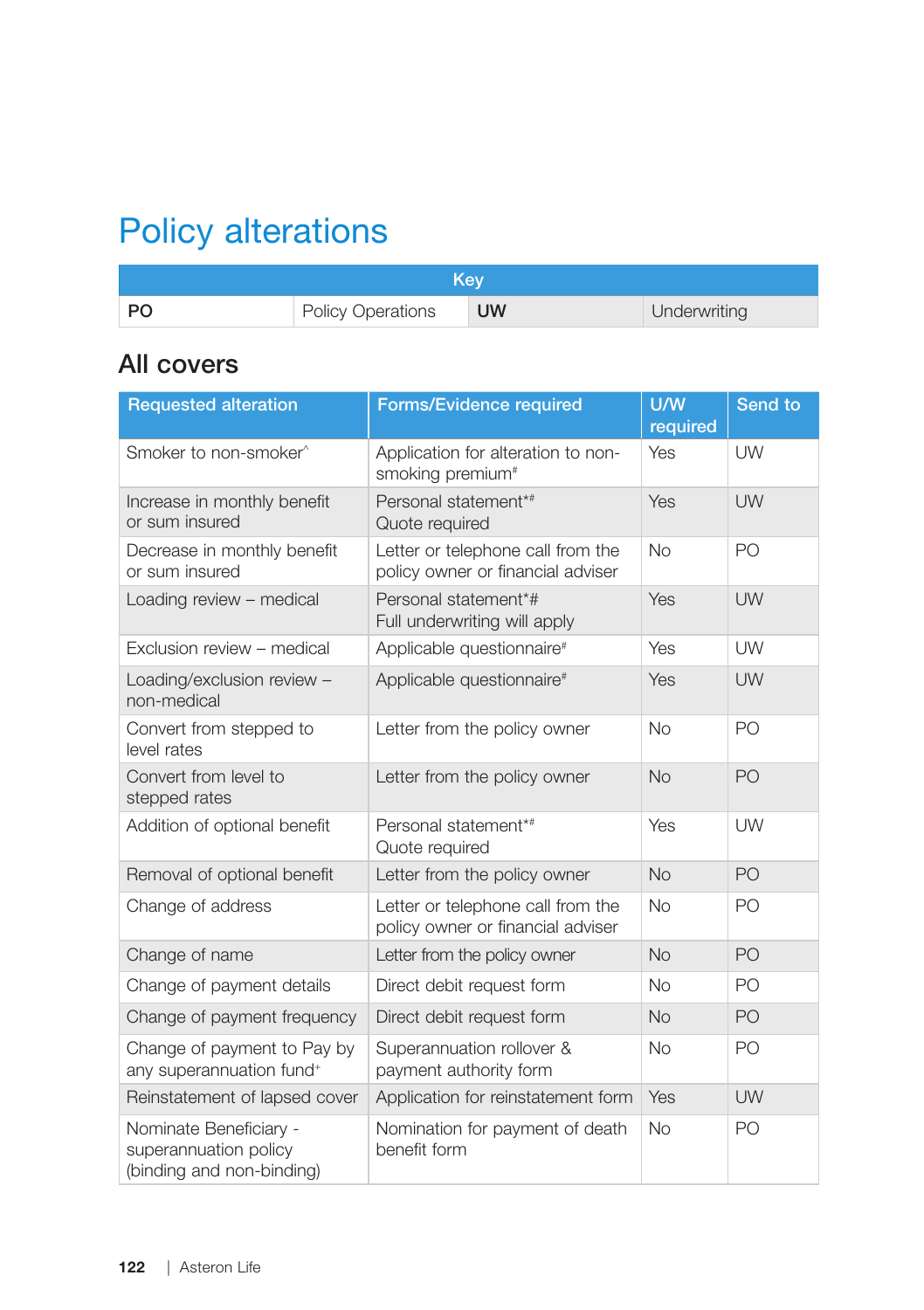| <b>Requested alteration</b>                         | <b>Forms/Evidence required</b>        | U/W<br>required | Send to        |
|-----------------------------------------------------|---------------------------------------|-----------------|----------------|
| Nominate Beneficiary -<br>non-superannuation policy | Add/Modify Beneficiary form           | <b>No</b>       | PO             |
| Change Mixed Premium<br>Stepped/Level mix           | Letter from Policy Owner and<br>Quote | Nο              | P <sub>O</sub> |

\* For all Lifeguard and Asteron Life Complete policies with risk commencement date within the last 5 years, use the 'Personal statement – short form'. For all other products use the 'Personal statement – long form'.

# Additional information/evidence may be required.

^ Alteration to non-smoker rates will be on the basis of not having smoked tobacco or any other substance in the last 12 months, not inhaled any substance delivered by any type of electric cigarette in the last 12 months, not used any type of smokeless tobacco product, not used any type of nicotine replacement therapy in the last 6 months and not suffering from a smoking related illness.

+ Only available for Asteron Life Complete policies owned through the Suncorp Master Trust. Change of payment can only be made at policy anniversary.

#### Life, TPD and Trauma

| <b>Requested alteration</b>                                                        | Forms/Evidence required                                                                                                                                | U/W<br>required | Send to        |
|------------------------------------------------------------------------------------|--------------------------------------------------------------------------------------------------------------------------------------------------------|-----------------|----------------|
| Change of policy owner                                                             | Annexure of assignment <sup>#</sup>                                                                                                                    | <b>No</b>       | P <sub>O</sub> |
| Converting linked covers to<br>Stand Alone and cancelling<br>Life Cover            | Complete the following section<br>of the application form: Details<br>of the person to be insured,<br>Owner details and Declaration.<br>Quote required | <b>No</b>       | UW             |
| Converting linked covers to<br>Stand Alone thereby<br>increasing overall cover     | Personal statement*#<br>Quote required                                                                                                                 | Yes             | UW             |
| Increase to sum insured<br>through Guaranteed Future<br><b>Insurability Option</b> | Application to Exercise<br>Guaranteed Future Insurability<br>Option <sup>#</sup><br>Quote required                                                     | Yes             | UW             |
| Increase to sum insured of<br><b>Business Security Option</b>                      | <b>Business Security Option</b><br>questionnaire <sup>#</sup><br>Quote required                                                                        | Yes             | UW             |
| Increase to sum insured of<br><b>Child Cover Option</b>                            | Personal statement and proof<br>of $aq e^{i\#}$<br>Quote required                                                                                      | Yes             | UW             |
| Application for Healthy Life<br>Option or Healthy Plus Option                      | Application for Healthy Life<br>Option or Healthy Plus Option <sup>#</sup><br>Quote required                                                           | Yes             | UW             |
| TPD definition change - any/<br>modified to own <sup>^</sup>                       | Personal statement <sup>*#</sup><br>Quote required                                                                                                     | Yes             | UW             |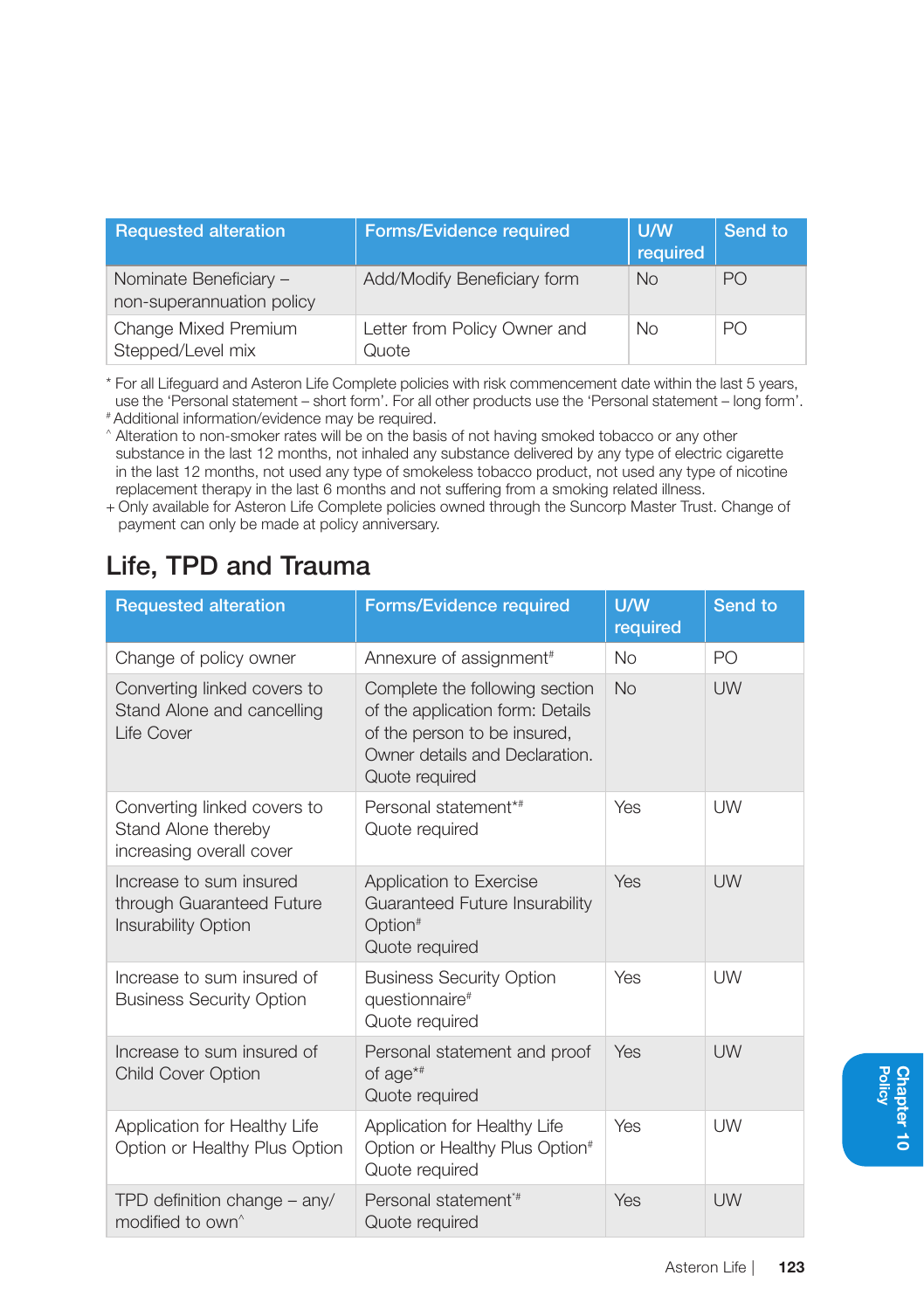| <b>Requested alteration</b>                                        | <b>Forms/Evidence required</b>                        | U/W<br>required | Send to        |
|--------------------------------------------------------------------|-------------------------------------------------------|-----------------|----------------|
| TPD definition change – own to<br>any/modified, or any to modified | Letter from the policy owner<br>Quote required        | N <sub>0</sub>  | P <sub>O</sub> |
| Alter TPD Own <sup>+</sup> to Split TPD                            | Change of Ownership<br>Request form<br>Quote required | <b>No</b>       | UW             |
| Converting TPD to Double TPD                                       | Personal statement*#<br>Quote required                | Yes             | UW             |
| Converting Trauma to Double<br>Trauma                              | Personal statement*#<br>Quote required                | Yes             | UW             |

\* For all Lifeguard and Asteron Life Complete policies with risk commencement date within the last 5 years, use the 'Personal statement – short form'. For all other products use the 'Personal statement – long form'.

# Additional information/evidence may be required.

^ not available for policies owned through Suncorp Master Trust.

+ available for Asteron Life Complete policies only.

#### Income Protection

| <b>Requested alteration</b>                    | <b>Forms required</b>                                                                                                                          | U/W<br>required | Send to        |
|------------------------------------------------|------------------------------------------------------------------------------------------------------------------------------------------------|-----------------|----------------|
| Agreed Value contract to<br>Indemnity contract | Letter from the policy owner                                                                                                                   | <b>No</b>       | PO             |
| Indemnity contract to Agreed<br>Value contract | Complete the following<br>sections of the application<br>form: Income details - self<br>employed, Income details -<br>employed and Occupation. | Yes             | <b>UW</b>      |
|                                                | Financial evidence where the<br>monthly benefit exceeds the<br>financial evidence limits.                                                      |                 |                |
|                                                | Quote required                                                                                                                                 |                 |                |
| Occupation classification                      | Occupation questionnaire <sup>#</sup>                                                                                                          | Yes             | UW             |
| Waiting period increase                        | Letter or telephone call from<br>the policy owner                                                                                              | <b>No</b>       | P <sub>O</sub> |
| Waiting period decrease                        | Personal statement*#<br>Quote required                                                                                                         | Yes             | UW             |
| Benefit period increase                        | Personal statement*#<br>Quote required                                                                                                         | Yes             | UW             |
| Benefit period decrease                        | Letter or telephone call from<br>the policy owner                                                                                              | <b>No</b>       | PO             |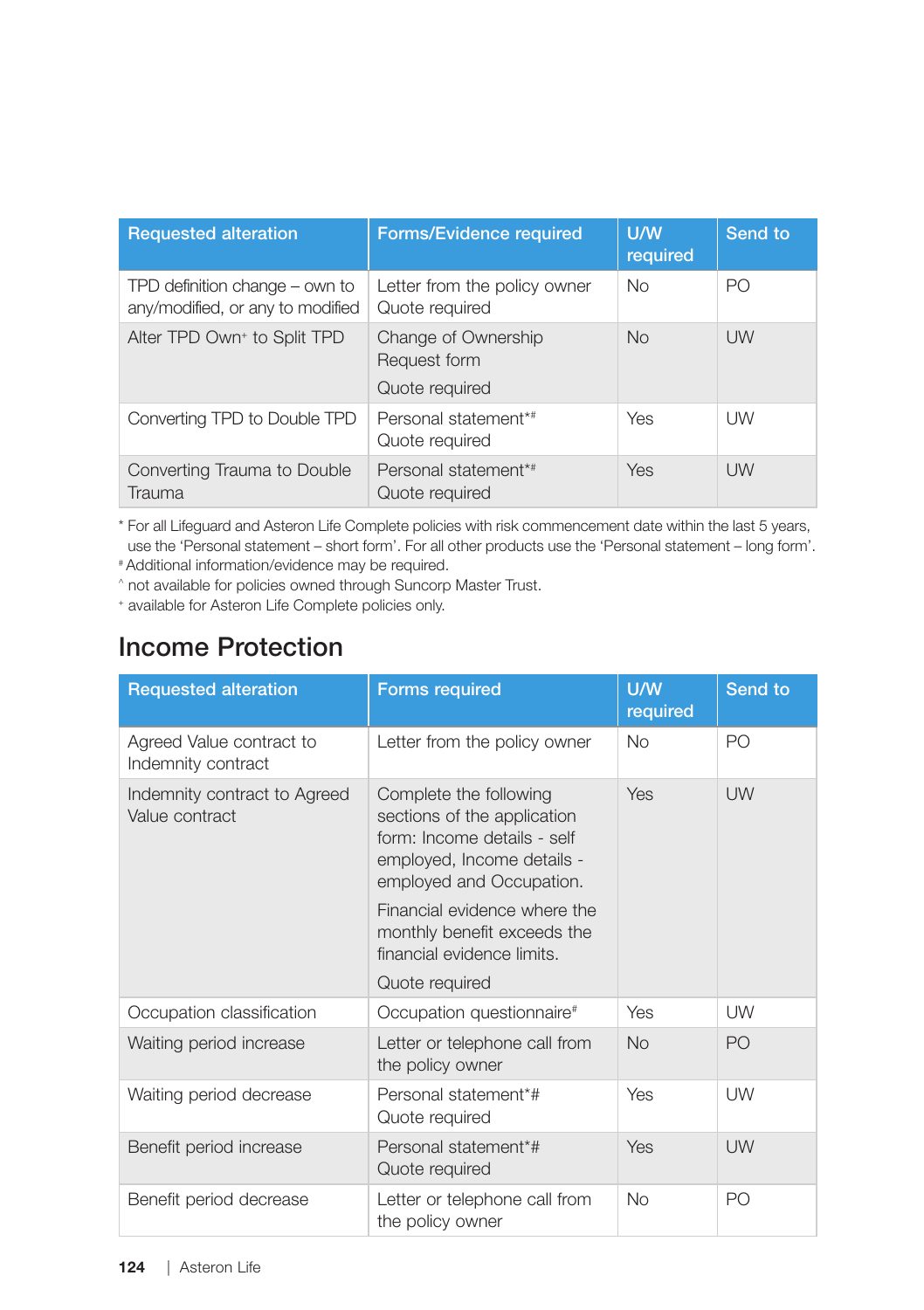| <b>Requested alteration</b>                                                                        | <b>Forms required</b>                                                                                                                                                                                                                                                                                                                                                                       | U/W<br>required | Send to   |
|----------------------------------------------------------------------------------------------------|---------------------------------------------------------------------------------------------------------------------------------------------------------------------------------------------------------------------------------------------------------------------------------------------------------------------------------------------------------------------------------------------|-----------------|-----------|
| Proof of income endorsement                                                                        | A letter requesting the<br>endorsement<br>Complete the following<br>sections of the application<br>form: Details of the person to<br>be insured, Insurance details,<br>Occupational Details, Income<br>details - self employed, Income<br>details - employed, Financial<br>details and Declaration.<br>Financial evidence for the<br>financial year prior to<br>commencement of the policy# | Yes             | <b>UW</b> |
| Increase to monthly benefit<br>through Income Update<br>Benefit - Indemnity only<br>(Lifeguard)    | A letter from the policy owner                                                                                                                                                                                                                                                                                                                                                              | No              | <b>UW</b> |
| Increase to monthly benefit<br>through Income Update<br>Benefit - Agreed Value<br>(Lifeguard)      | A letter from the policy owner<br>and financial evidence                                                                                                                                                                                                                                                                                                                                    | Yes             | UW        |
| Increase to monthly benefit<br>through Guaranteed Future<br><b>Insurability Option</b>             | Application to Exercise<br>Guaranteed Future Insurability<br>Option - Income Protection#<br>Quote required                                                                                                                                                                                                                                                                                  | Yes             | <b>UW</b> |
| Add optional benefits eg<br>Specific Injury Benefit,<br><b>Booster Option</b>                      | Application for Income<br>Protection Optional Benefits<br>Quote required                                                                                                                                                                                                                                                                                                                    | Yes             | UW        |
| Remove optional benefits                                                                           | A letter from the policy owner                                                                                                                                                                                                                                                                                                                                                              | <b>No</b>       | <b>UW</b> |
| Alter from Income Protection <sup>+</sup><br>or Income Protection Plus <sup>+</sup> to<br>Split IP | <b>Income Protection</b><br>Replacement Request Form<br>Quote required                                                                                                                                                                                                                                                                                                                      | No              | <b>UW</b> |

\* For all Lifeguard and Asteron Life Complete products use the 'Personal statement – short form'. For all other products use the 'Personal statement – long form'.

# Additional information/evidence may be required.

+ Available for Asteron Life Complete policies only.

**Important note:** Any alteration where underwriting is required is not automatic.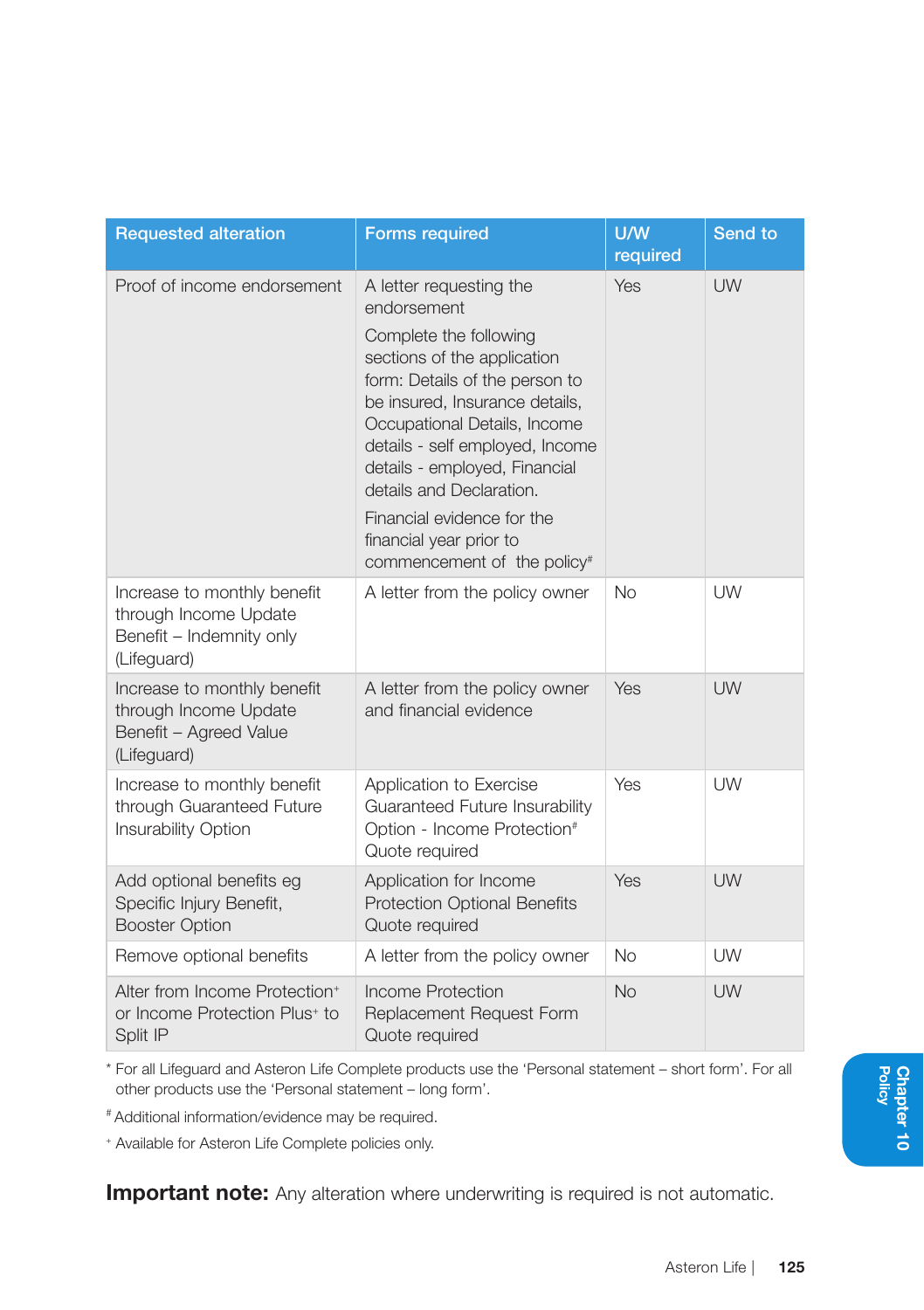# Making a claim

Our Claims Team has a reputation of being one of the best in the industry for providing outstanding customer service and support to you and your clients.

In the unfortunate event of a claim, your client will have a dedicated Case Manager to see him/her through the claim process.

We also give your client access to Rehabilitation Consultants who specialise in helping them return to work. This rehabilitation support is provided at no cost to your client.

Once we've received the completed claim forms, it will be assessed within 24 hours in most instances. Both you and your client will be contacted once the initial assessment is completed, and we will advise if there are any outstanding requirements.

For some straight-forward claims, our Claims Team will assess the claim and make a payment within 24 hours of us receiving the completed claim forms, together with any requirements.

Your client can contact our Claims Team on 1800 024 812 for notification of a claim or for any claim enquiries.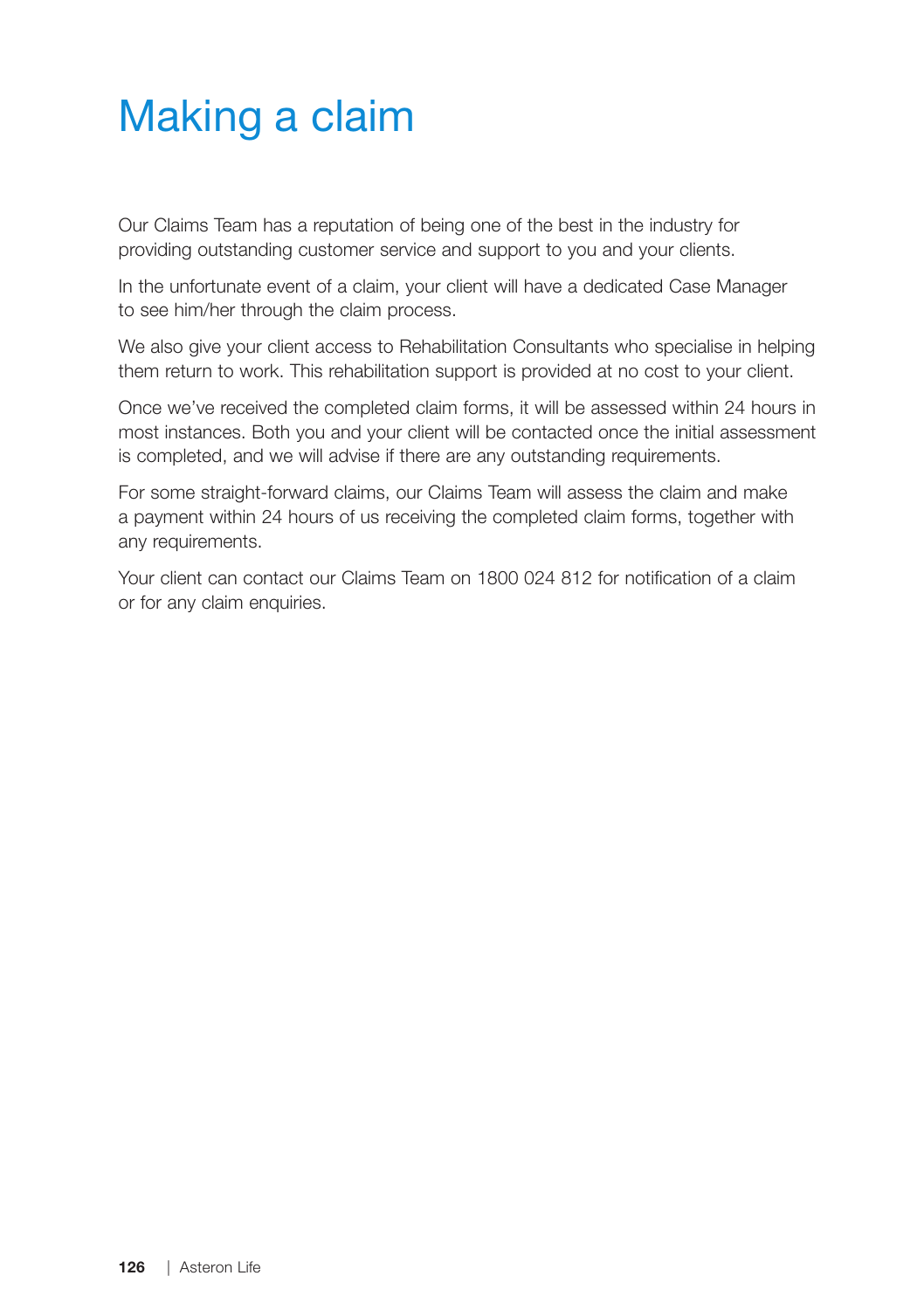# Contact details

### Adviser Website Help Desk

|           | For all technology queries and support relating to the Adviser website and Quote system |
|-----------|-----------------------------------------------------------------------------------------|
| Freecall: | 1800 151 488                                                                            |
| Email:    | adviseronline support@asteronlife.com.au                                                |

#### Adviser Services

| details   |                      | For queries relating to new advisers codes, commissions and updating adviser |
|-----------|----------------------|------------------------------------------------------------------------------|
| Freecall: |                      | 1800 003 033                                                                 |
| Fax:      |                      | 02 8275 3016                                                                 |
| Email     |                      |                                                                              |
|           | Adviser maintenance: | agencyadmin@asteronlife.com.au                                               |
|           | Commissions:         | adviserservicesadmin@asteronlife.com.au                                      |
| Post:     |                      | GPO Box 68<br>Sydney NSW 2001                                                |

#### Claims

| For claim notification or enquiries about a claim |                                |  |
|---------------------------------------------------|--------------------------------|--|
| Freecall:                                         | 1800 024 812                   |  |
| Fax:                                              | 1300 766 833                   |  |
| Email:                                            | life claims@asteronlife.com.au |  |
| Post:                                             | GPO Box 134<br>Sydney NSW 2001 |  |

#### Policy Operations – Asteron Adviser Assistance

| For queries related to in-force policies, general policy information, updating client<br>contact details, billing queries and cancellations |                                         |  |
|---------------------------------------------------------------------------------------------------------------------------------------------|-----------------------------------------|--|
| Freecall:                                                                                                                                   | 1800 031 050                            |  |
| Fax:                                                                                                                                        | 1300 766 833                            |  |
| Email:                                                                                                                                      | life customerservice@asteronlife.com.au |  |
| Post:                                                                                                                                       | GPO Box 68<br>Sydney NSW 2001           |  |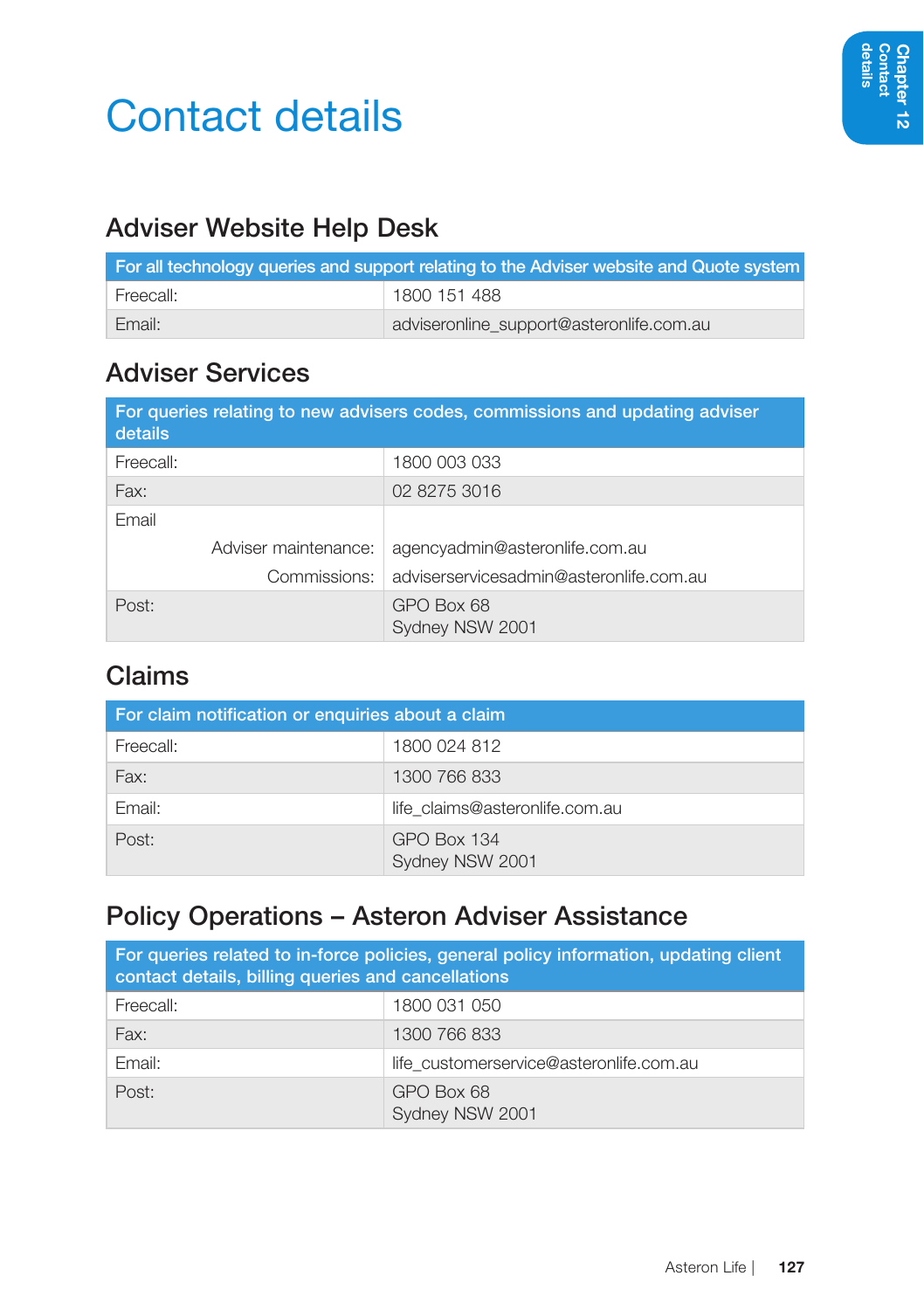#### National Tele-Underwriting Team

| For queries regarding Tele-Underwriting bookings and queries |                                     |  |
|--------------------------------------------------------------|-------------------------------------|--|
| Freecall:                                                    | 1800 725 704                        |  |
| Email                                                        | teleunderwriting@asteronlife.com.au |  |

#### NSW/ACT – Sales

| For face-to-face support, marketing campaigns, product and technical enguiries,<br>online application training, workshops and business support, phone-based<br>business support and new quotations |                                               |
|----------------------------------------------------------------------------------------------------------------------------------------------------------------------------------------------------|-----------------------------------------------|
| Phone:                                                                                                                                                                                             | 02 8275 3400                                  |
| Fax:                                                                                                                                                                                               | 02 8275 3022                                  |
| State office:                                                                                                                                                                                      | Level 2, 18 Jamison Street<br>Sydney NSW 2000 |
| Post:                                                                                                                                                                                              | GPO Box 4252<br>Sydney NSW 2001               |

#### NSW/ACT – Underwriting

| <b>Service consultant:</b> For enquiries on new business proposals in suspense and application |                                    |
|------------------------------------------------------------------------------------------------|------------------------------------|
| Phone:                                                                                         | 1800 805 241                       |
| Email:                                                                                         | newbusiness nsw@asteronlife.com.au |

| <b>Underwriter:</b> For enquiries on underwriting decisions, occupation ratings and risk suitability |                                         |  |
|------------------------------------------------------------------------------------------------------|-----------------------------------------|--|
| Phone:                                                                                               | 1800 070 196                            |  |
| Email:                                                                                               | uwpreassessments nsw@asteronlife.com.au |  |
| Fax:                                                                                                 | 1300 363 389                            |  |
| Post:                                                                                                | GPO Box 4252<br>Sydney NSW 2001         |  |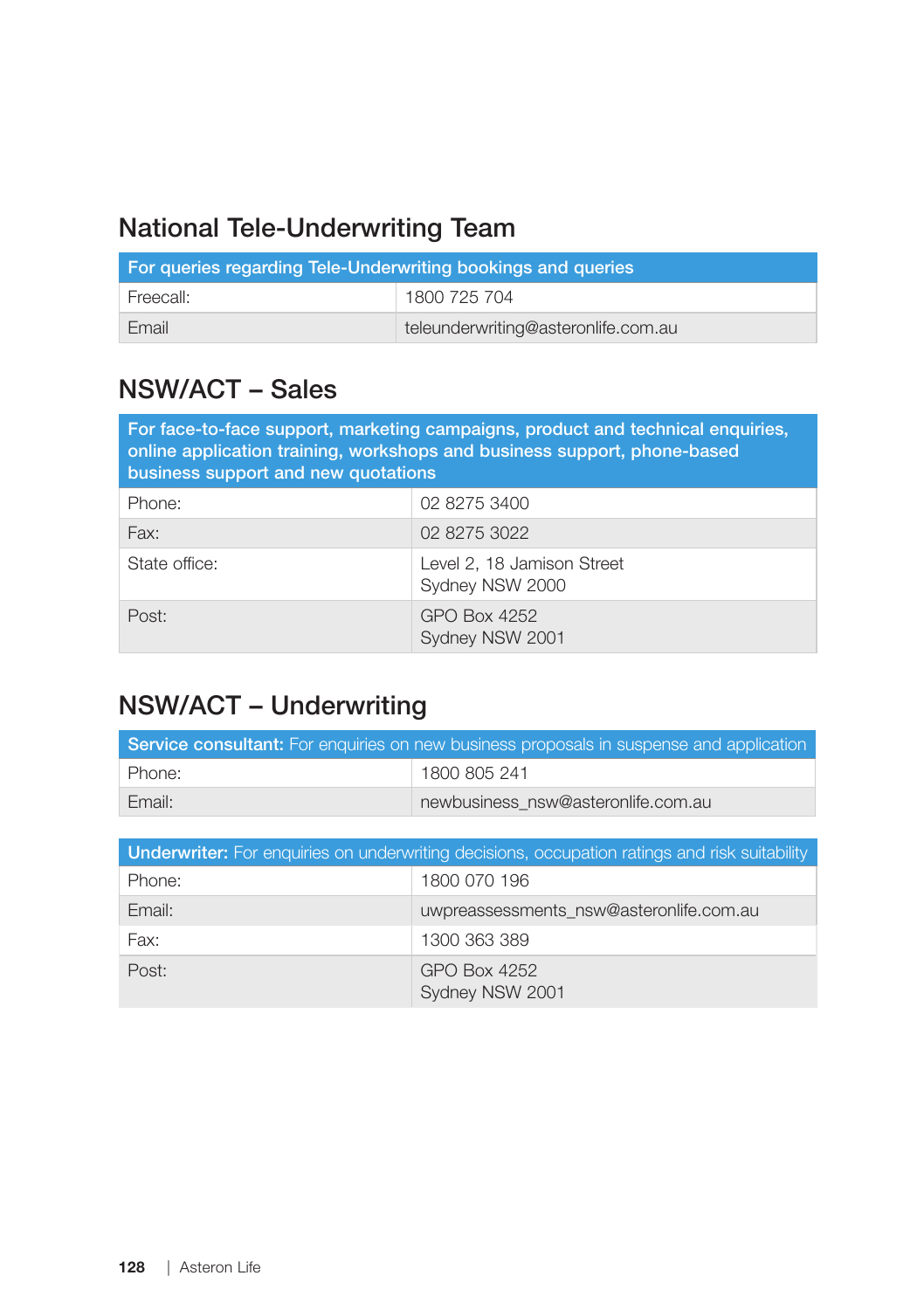#### QLD – Sales

| For face-to-face support, marketing campaigns, product and technical enquiries,<br>online application training, workshops and business support, phone-based<br>business support and new quotations |                                                  |  |
|----------------------------------------------------------------------------------------------------------------------------------------------------------------------------------------------------|--------------------------------------------------|--|
| Phone:                                                                                                                                                                                             | 1800 236 831 or 07 3011 8600                     |  |
| Fax:                                                                                                                                                                                               | 07 3011 8611                                     |  |
| State office:                                                                                                                                                                                      | Level 11, 123 Albert Street<br>Brisbane QLD 4000 |  |
| Post:                                                                                                                                                                                              | PO Box 5229<br>West End QLD 4101                 |  |

## QLD – Underwriting

| <b>Service consultant:</b> For enquiries on new business proposals in suspense and application |                                       |
|------------------------------------------------------------------------------------------------|---------------------------------------|
| Phone:                                                                                         | 1800 338 102                          |
| Email (new business):                                                                          | newbusiness gld@asteronlife.com.au    |
| Email (status of application):                                                                 | Riskassessment_gld@asteronlife.com.au |

| <b>Underwriter:</b> For enquiries on underwriting decisions, occupation ratings and risk suitability |                                         |
|------------------------------------------------------------------------------------------------------|-----------------------------------------|
| Phone:                                                                                               | 1800 444 991                            |
| Email:                                                                                               | uwpreassessments_gld@asteronlife.com.au |
| Fax:                                                                                                 | 1300 363 714                            |
| Post:                                                                                                | PO Box 5229<br>West End QLD 4101        |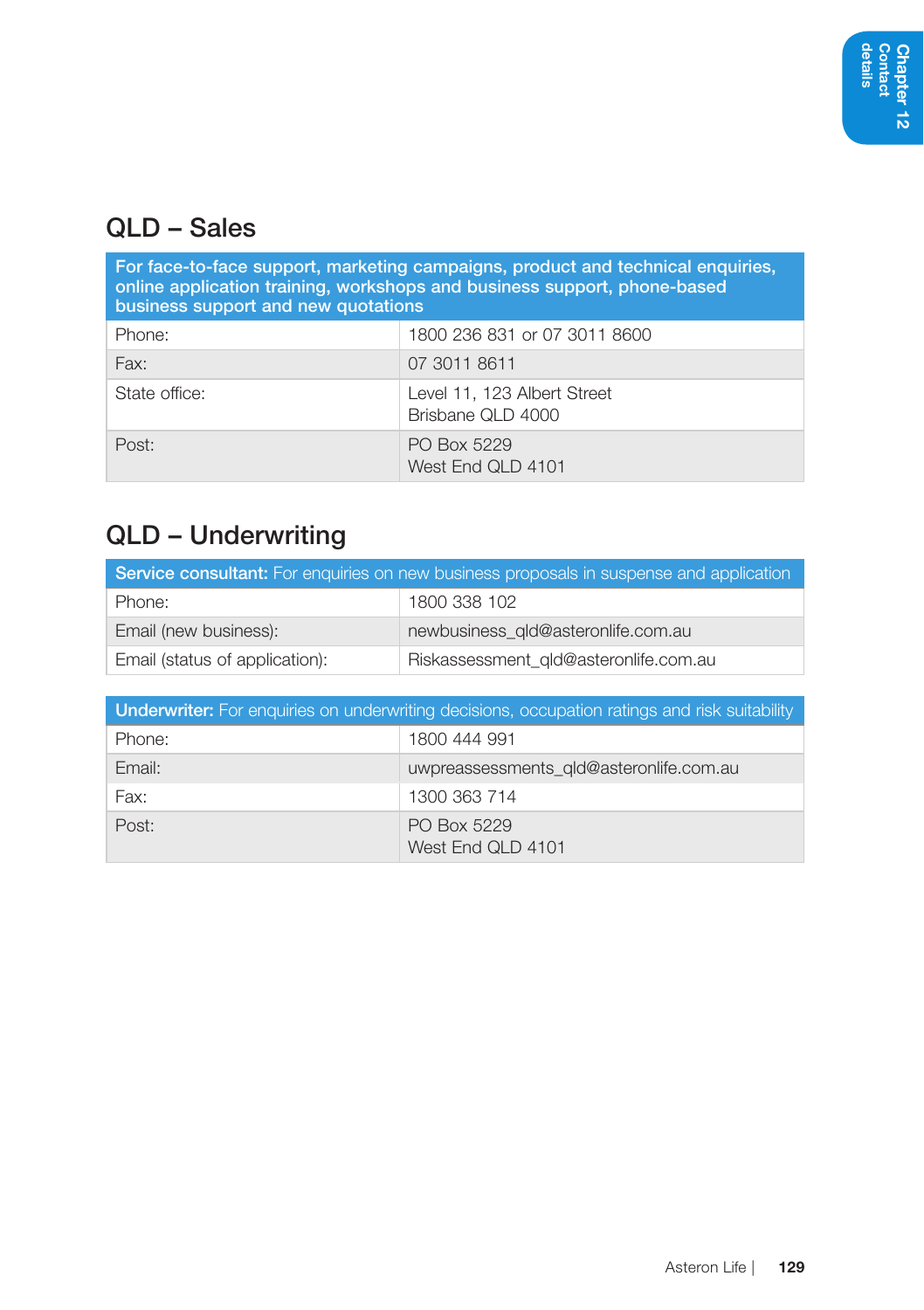### SA/NT – Sales

| For face-to-face support, marketing campaigns, product and technical enquiries,<br>online application training, workshops and business support, phone-based<br>business support, and new quotations |                                                             |  |
|-----------------------------------------------------------------------------------------------------------------------------------------------------------------------------------------------------|-------------------------------------------------------------|--|
| Freecall or Phone:                                                                                                                                                                                  | 1800 506 274 or 08 8205 5333                                |  |
| Fax:                                                                                                                                                                                                | 1300 652 945                                                |  |
| State office:                                                                                                                                                                                       | Level 18, 45 Grenfell Street<br>Adelaide SA 5000            |  |
| Post:                                                                                                                                                                                               | PO Box 429<br><b>Unley Business Centre</b><br>Unley SA 5061 |  |

#### SA/NT – Underwriting

| <b>Service consultant:</b> For enquiries on new business proposals in suspense and application |                                   |  |
|------------------------------------------------------------------------------------------------|-----------------------------------|--|
| Phone:                                                                                         | 1800 230 579                      |  |
| Email:                                                                                         | newbusiness sa@asteronlife.com.au |  |

| <b>Underwriter:</b> For enquiries on underwriting decisions, occupation ratings and risk suitability |                                                             |  |
|------------------------------------------------------------------------------------------------------|-------------------------------------------------------------|--|
| Phone:                                                                                               | 1800 233 679                                                |  |
| Email:                                                                                               | underwriting_sa@asteronlife.com.au                          |  |
| Fax:                                                                                                 | 1300 363 951                                                |  |
| Post:                                                                                                | PO Box 429<br><b>Unley Business Centre</b><br>Unley SA 5061 |  |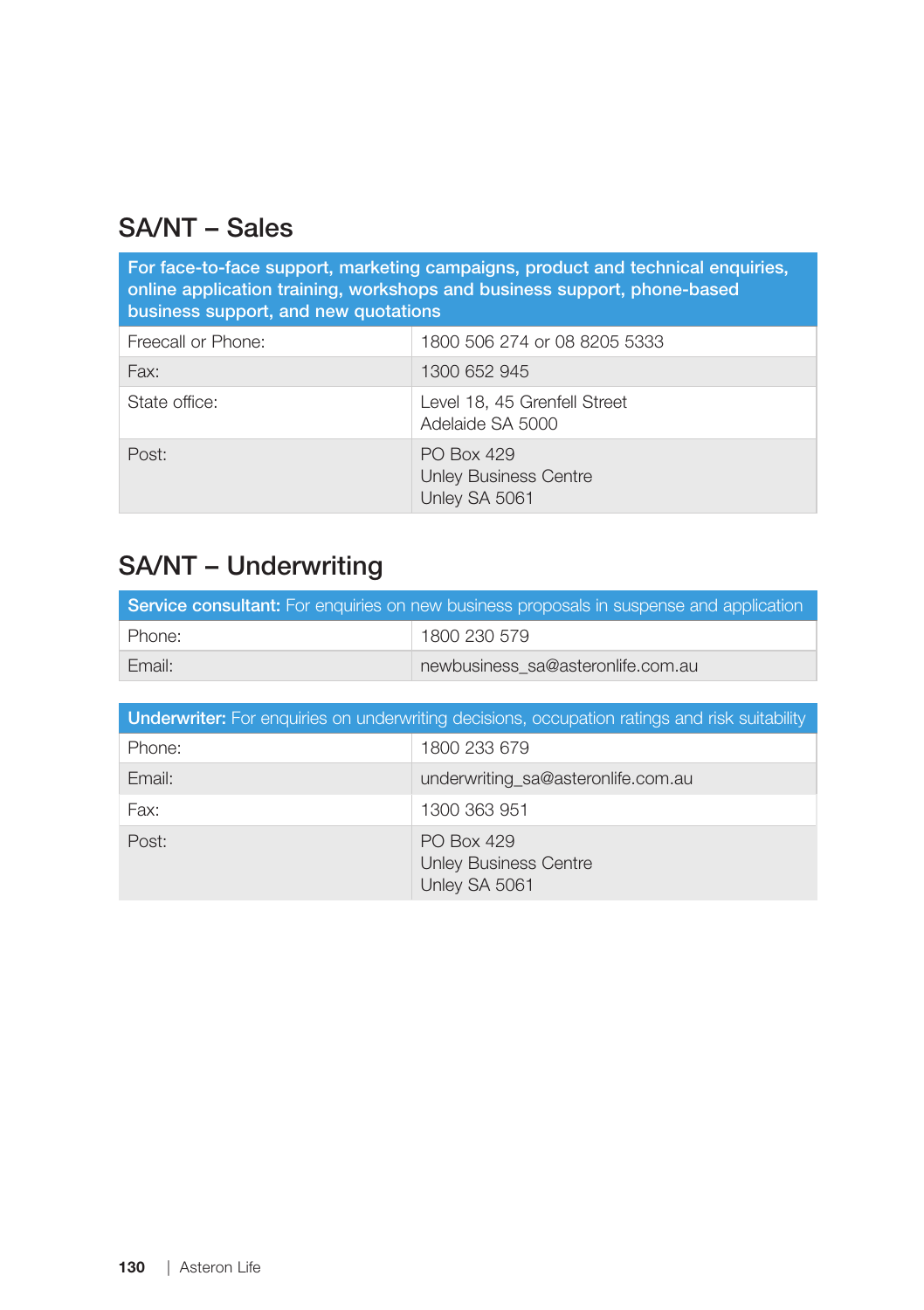#### VIC/TAS – Sales

| For face-to-face support, marketing campaigns, product and technical enquiries,<br>online application training, workshops and business support, phone-based<br>business support, and new quotations |                                                         |
|-----------------------------------------------------------------------------------------------------------------------------------------------------------------------------------------------------|---------------------------------------------------------|
| Phone:                                                                                                                                                                                              | 1800 803 628 or 03 9245 8582                            |
| State office:                                                                                                                                                                                       | Level 33.<br>530 Collins Street                         |
| Post:                                                                                                                                                                                               | PO Box 256<br>440 Collins St West<br>Melbourne VIC 8007 |

## VIC/TAS – Underwriting

| <b>Service consultant:</b> For enquiries on new business proposals in suspense and application |                                    |
|------------------------------------------------------------------------------------------------|------------------------------------|
| Phone:                                                                                         | 03 8608 8199                       |
| Email (new business):                                                                          | newbusiness vic@asteronlife.com.au |

| <b>Underwriter:</b> For enquiries on underwriting decisions, occupation ratings and risk suitability |                                                             |  |
|------------------------------------------------------------------------------------------------------|-------------------------------------------------------------|--|
| Phone:                                                                                               | 03 8608 8198                                                |  |
| Email:                                                                                               | underwriting_vic@asteronlife.com.au                         |  |
| Fax:                                                                                                 | 1300 363 702                                                |  |
| Post:                                                                                                | PO Box 256<br>440 Collins Street<br>West Melbourne VIC 8007 |  |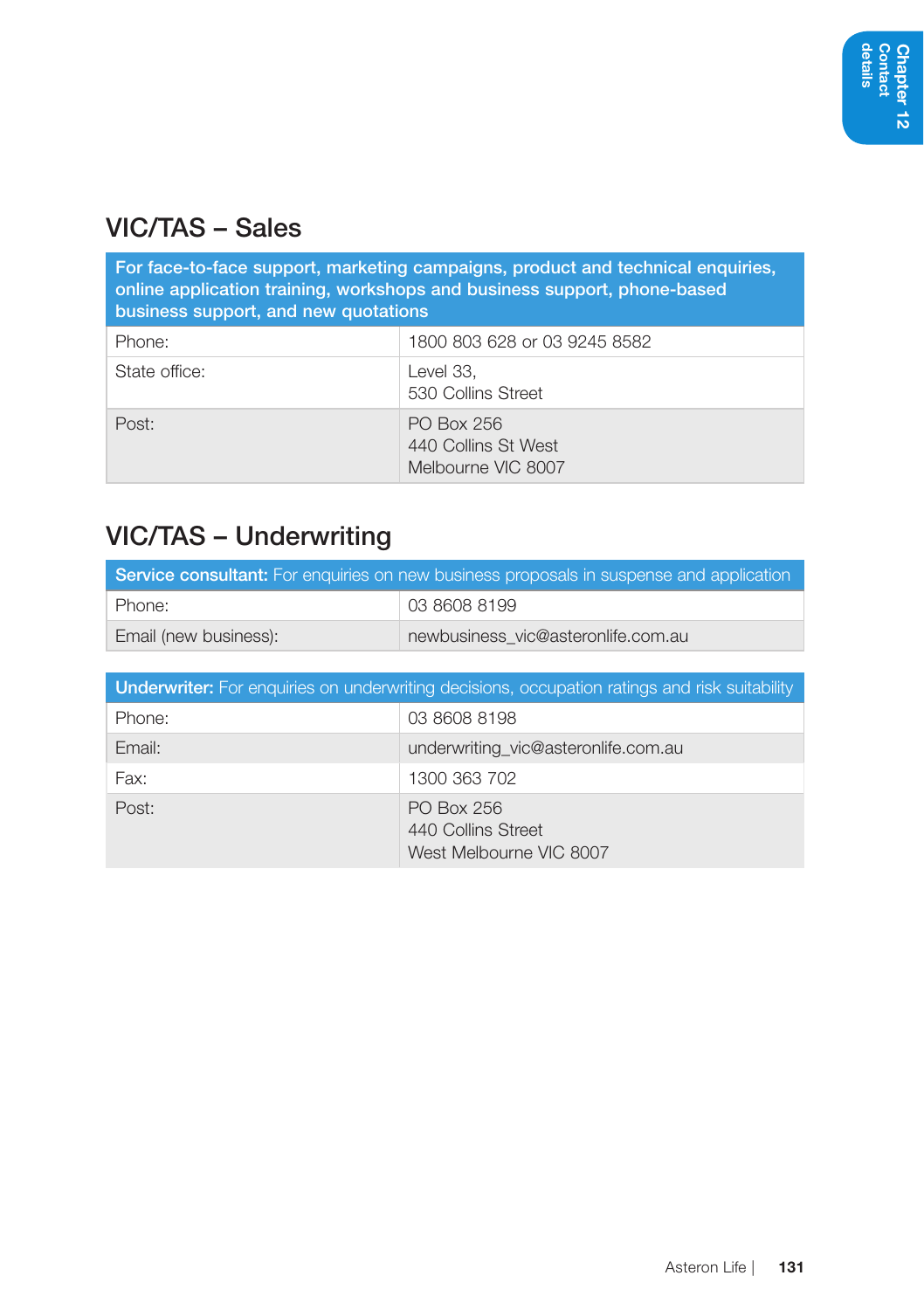#### WA – Sales

| For face-to-face support, marketing campaigns, product and technical enquiries,<br>online application training, workshops and business support, phone-based<br>business support and new quotations |                                               |  |
|----------------------------------------------------------------------------------------------------------------------------------------------------------------------------------------------------|-----------------------------------------------|--|
| Freecall or Phone:                                                                                                                                                                                 | 1800 799 537 or 08 9320 3688                  |  |
| Fax:                                                                                                                                                                                               | 1300 653 106                                  |  |
| State office:                                                                                                                                                                                      | Level 12, 58 Mounts Bay Road<br>Perth WA 6000 |  |
| Post:                                                                                                                                                                                              | <b>PO Box 444</b><br>West Perth WA 6872       |  |

## WA – Underwriting

| <b>Service consultant:</b> For enquiries on new business proposals in suspense and application |                                    |  |
|------------------------------------------------------------------------------------------------|------------------------------------|--|
| Phone:                                                                                         | 1800 120 597                       |  |
| Email (new business):                                                                          | newbusiness wa@asteronlife.com.au  |  |
| Email (status of application):                                                                 | underwriting_wa@asteronlife.com.au |  |

| <b>Underwriter:</b> For enquiries on underwriting decisions, occupation ratings and risk suitability |                                         |  |  |
|------------------------------------------------------------------------------------------------------|-----------------------------------------|--|--|
| Phone:                                                                                               | 1800 122 951                            |  |  |
| Email:                                                                                               | underwriting_wa@asteronlife.com.au      |  |  |
| Fax:                                                                                                 | 1300 363 980                            |  |  |
| Post:                                                                                                | <b>PO Box 444</b><br>West Perth WA 6872 |  |  |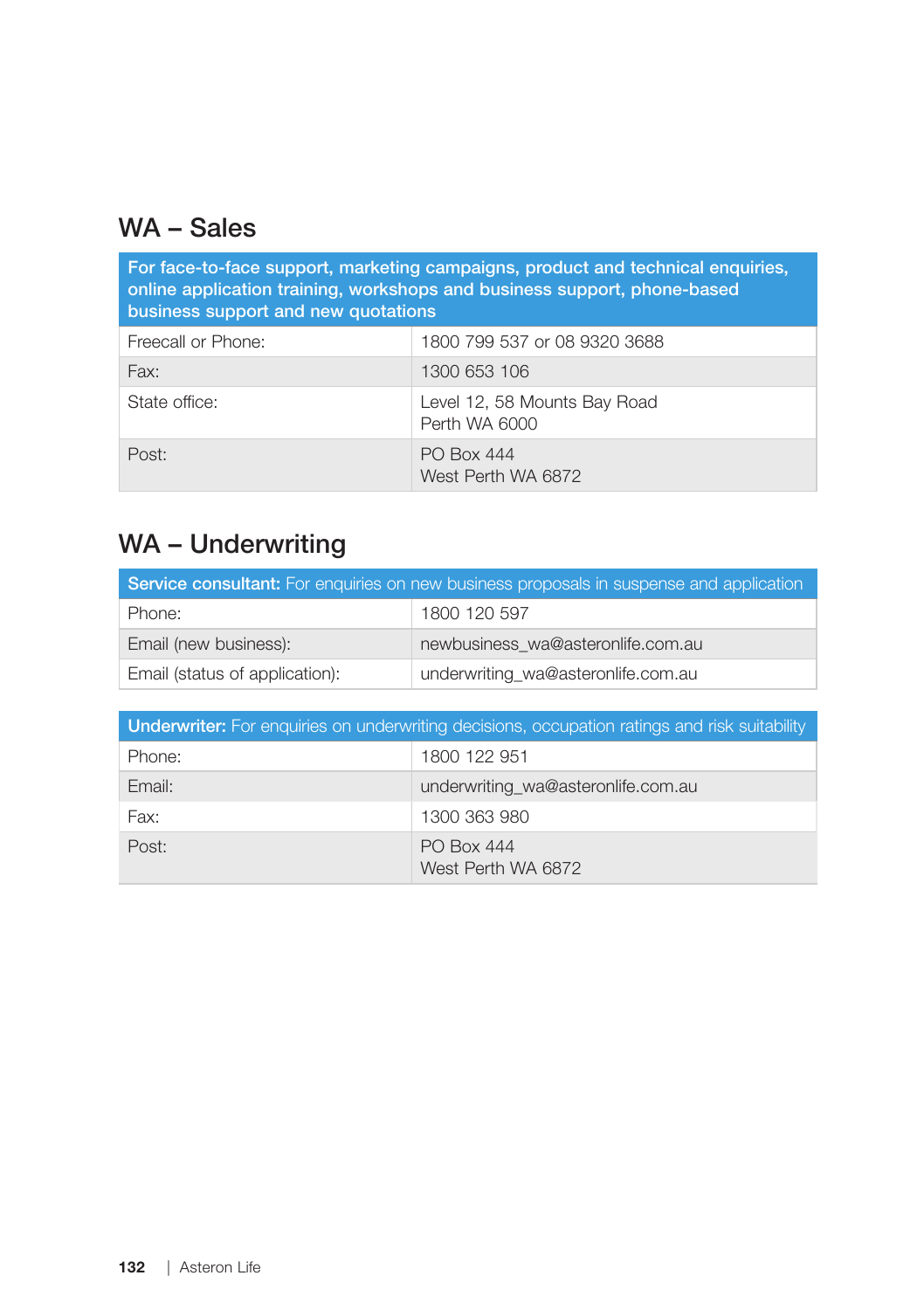# Approved medical providers

## **ACT**

| Doctors' details                                                                                                                | <b>Specialty</b> | Service provided                                                               |
|---------------------------------------------------------------------------------------------------------------------------------|------------------|--------------------------------------------------------------------------------|
| <b>COLES, D</b><br>Cardiology Centre<br>Suite 14, 1 King St<br>Deakin ACT 2600<br>Ph 02 6285 4588                               | Cardiologist     | Exercise echocardiogram                                                        |
| <b>GORDON, A</b><br>John James Medical Centre<br>Suite 19, Level 1<br>175 Strickland Cres<br>Deakin ACT 2600<br>Ph 02 6282 7333 | Physician        | Spirometry<br>Will co-ordinate exercise<br>echocardiogram with<br>cardiologist |

#### NSW

| Doctors' details                                                                                 | <b>Specialty</b> | Service provided                           |
|--------------------------------------------------------------------------------------------------|------------------|--------------------------------------------|
| <b>BRENDER, D</b><br>The Cardiac Clinic<br>50 High St<br>Randwick NSW 2031<br>Ph 02 9398 3259    | Cardiologist     |                                            |
| CHOW, E<br>Suite 10, Cnr King and Queen St<br>Campbelltown NSW 2560<br>Ph 02 4625 9611           | Cardiologist     | Exercise echocardiogram                    |
| <b>DAVIS, PR</b><br>Suite 17, 2 Beattie St<br>Balmain NSW 2041<br>Ph 02 9555 5122                | Cardiologist     | Referral for an exercise<br>echocardiogram |
| DAY, LJ<br>Suite 12, 45-47 Goulburn St<br>Liverpool NSW 2170<br>Ph 02 9600 9855                  | Cardiologist     | Spirometry                                 |
| DUNN, R<br>Bankstown Heart Clinic<br>6/50 Kitchener Pde<br>Bankstown NSW 2200<br>Ph 02 9790 7433 | Cardiologist     | Exercise echocardiogram                    |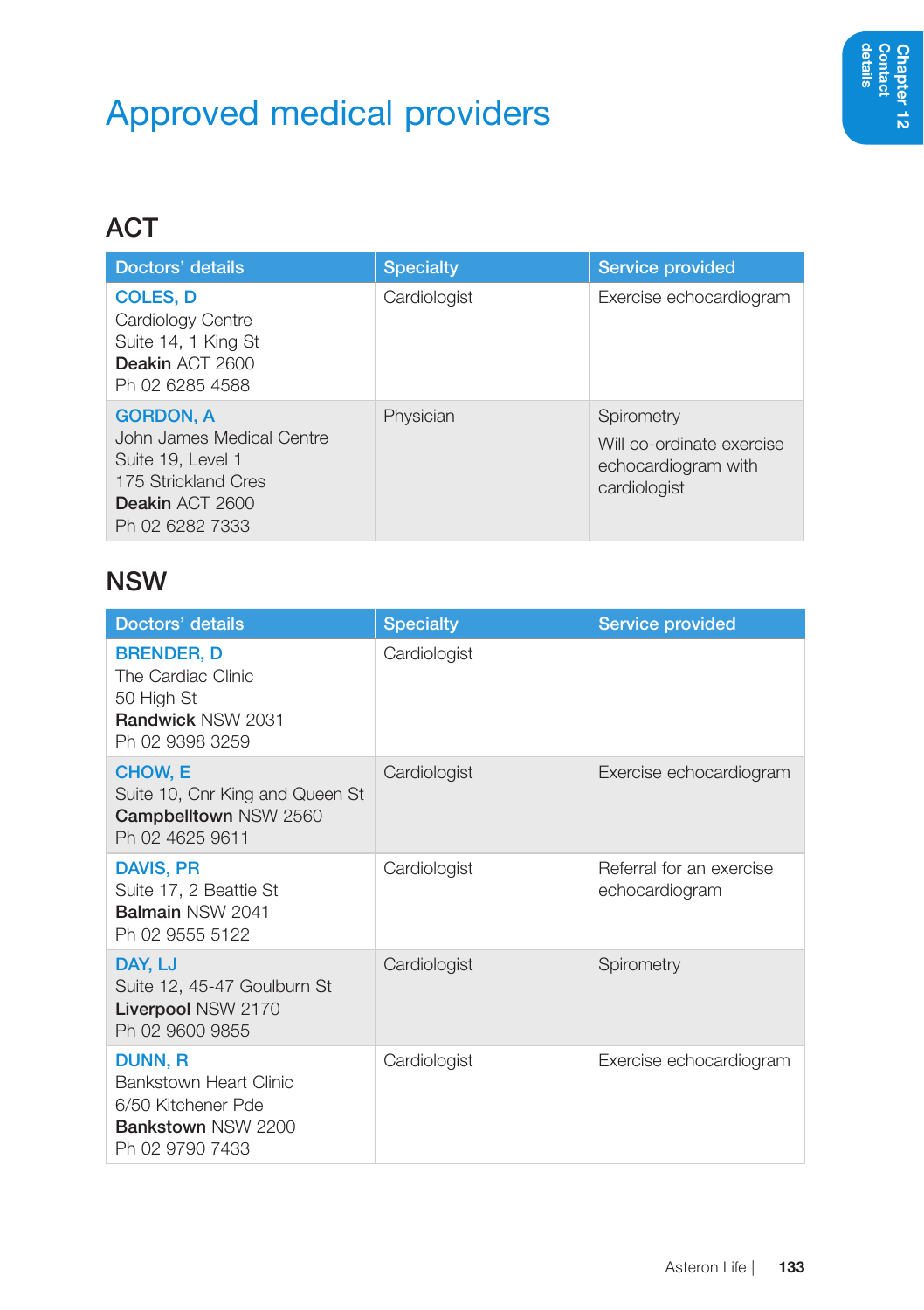| Doctors' details                                                                                                  | <b>Specialty</b>     | Service provided        |
|-------------------------------------------------------------------------------------------------------------------|----------------------|-------------------------|
| <b>EISENBERG, H</b><br>19/247 Ryedale Rd<br>Eastwood NSW 2122<br>Ph 02 9874 7342                                  | Cardiologist         |                         |
| <b>HELLESTRAND, K</b><br>Hornsby Cardiac Unit<br>Unit 14, 25-29 Hunter St<br>Hornsby NSW 2077<br>Ph 9482 1155     | Cardiologist         |                         |
| <b>HERMAN, M</b><br>74-76 Burwood Rd<br>Burwood NSW 2134<br>Ph 02 9747 4133                                       | Cardiologist         | Exercise echocardiogram |
| <b>WALKER, RG</b><br>Level 2, 55 Grandview St<br><b>Pymble NSW 2073</b><br>Ph 02 9988 0653                        | Cardiologist         | Exercise echocardiogram |
| <b>TALLEY, N</b><br>Suite 3, 40-42 Montgomery St<br>Kogarah NSW 2217<br>Ph 02 9588 3855                           | Gastroenterologist   |                         |
| <b>GALLATE, G</b><br>Suite 11, 11-25 Wentworth St<br>Manly NSW 2095<br>Ph 02 9977 2200                            | General practitioner |                         |
| <b>KOENIG, P</b><br>Suite 1, 12-18 Tyron Rd<br><b>Lindfield NSW 2070</b><br>Ph 02 9416 6466                       | General practitioner |                         |
| LURIE, E<br><b>ROCKMAN, D</b><br>George Street Medical Centre<br>308 George St<br>Sydney NSW 2000<br>Ph 9231 3211 | General practitioner | Spirometry              |
| <b>SCAMPS, R</b><br>21 Rohini St<br>Turramurra NSW 2074<br>Ph 02 9449 9455                                        | General practitioner | Spirometry              |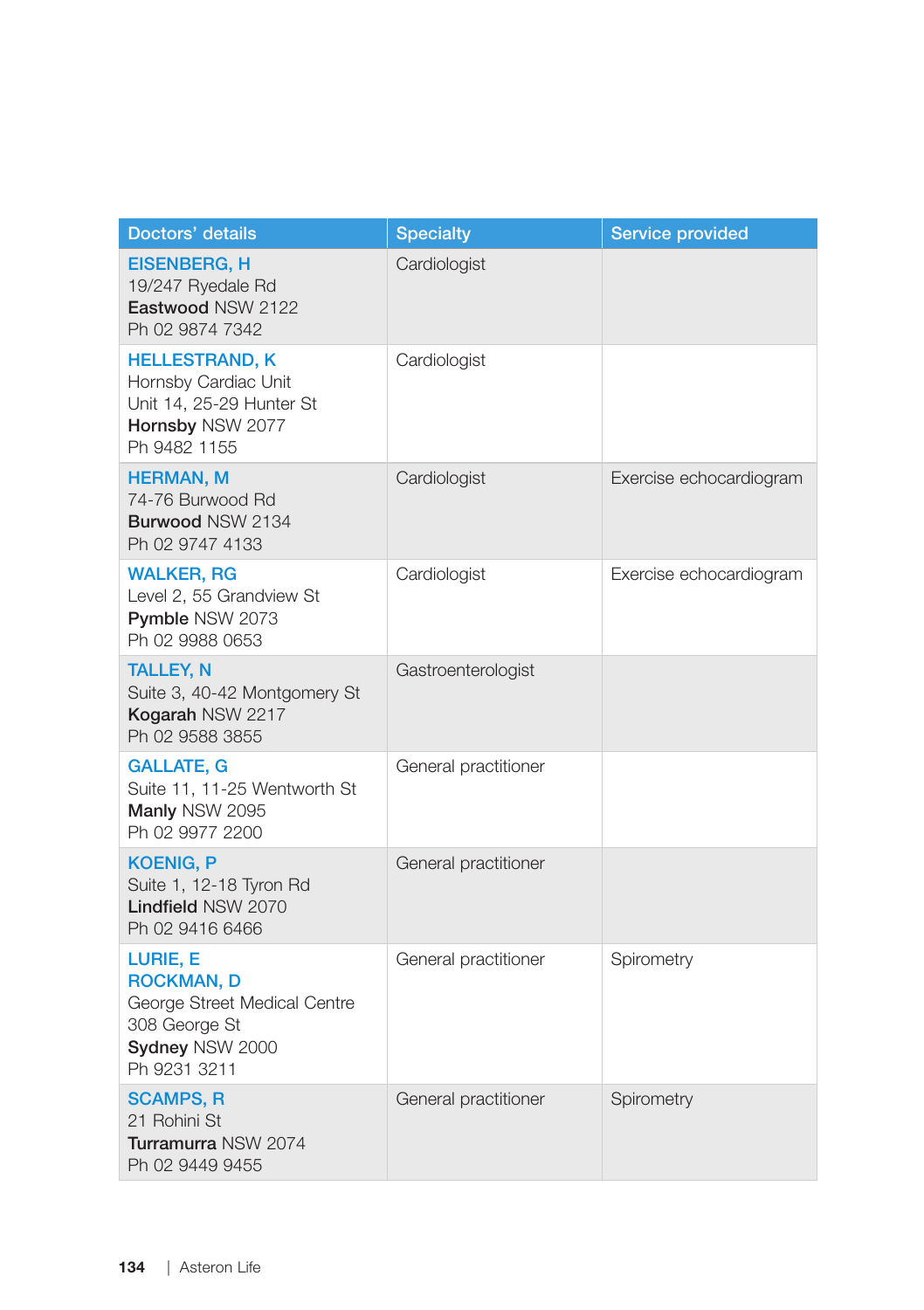| Doctors' details                                                                                                  | <b>Specialty</b>          | <b>Service provided</b>                    |
|-------------------------------------------------------------------------------------------------------------------|---------------------------|--------------------------------------------|
| WAKS, J<br>Reception B<br>George St Medical Centre<br>308 George St<br>Sydney NSW 2000<br>Ph 02 9247 1162         | General practitioner      | Spirometry                                 |
| <b>NEBENZAHL, B</b><br>3 Grantham St<br>Burwood NSW 2134<br>Ph 02 9747 6088                                       | Physician                 | Spirometry                                 |
| <b>CARTER, J</b><br>39 Palmerston Rd<br>Hornsby NSW 2077<br>Ph 9477 3701                                          | Physician (endocrinology) |                                            |
| <b>CASSIM, K</b><br>95 Union St<br>Newcastle NSW 2300<br>Ph 02 4929 5808                                          | Physician                 |                                            |
| <b>EDWARDS, RC</b><br>North Shore Medical Centre<br>66 Pacific Highway<br>St Leonards NSW 2065<br>Ph 02 9436 4266 | Physician                 | Referral for an exercise<br>echocardiogram |
| <b>FREIBERG, DB</b><br>62 Meredith St<br>Bankstown NSW 2200<br>Ph 02 9790 2378                                    | Physician (respiratory)   | Spirometry                                 |
| HA-MINH, T<br>The Ashley Centre<br>Suite 28, 1A Ashley Lane<br>Westmead NSW 2145<br>Ph 02 9635 0769               | Physician (respiratory)   | Spirometry                                 |
| <b>SELBY, T</b><br>G3D, Help St<br><b>Chatswood NSW 2067</b><br>Ph 02 9413 3470                                   | Physician                 |                                            |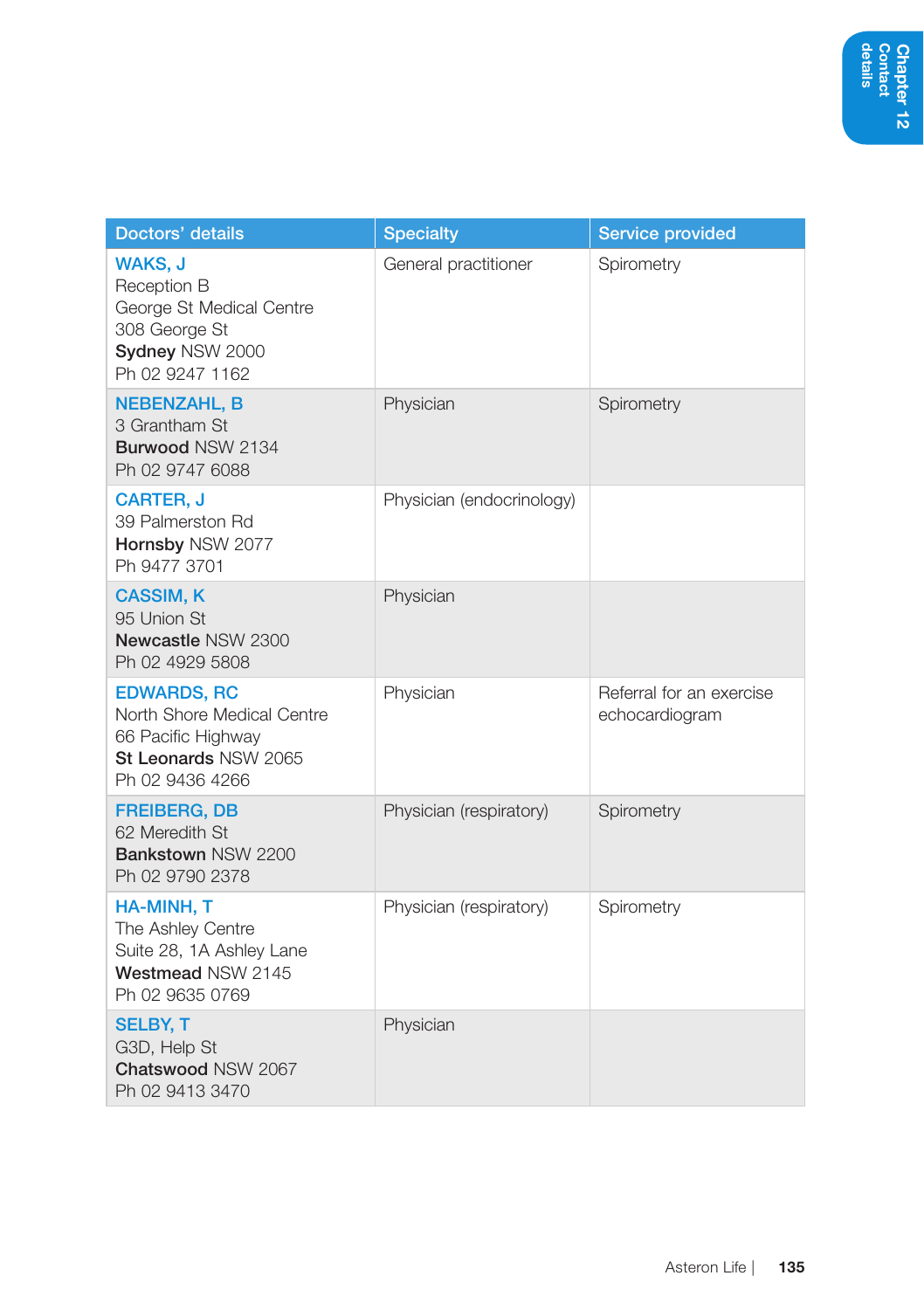| Doctors' details                                                                       | <b>Specialty</b>  | <b>Service provided</b> |
|----------------------------------------------------------------------------------------|-------------------|-------------------------|
| <b>SLEZAK, P</b><br>229 Macquarie St<br>Sydney NSW 2000<br>Ph 02 9233 4819             | Physician         | Spirometry              |
| <b>WAUGH, D</b><br>280 Pacific Highway<br><b>Lindfield NSW 2070</b><br>Ph 02 9416 8899 | Physician (renal) |                         |

#### NSW – Central Coast

| Doctors' details                                                                                           | <b>Specialty</b>     | <b>Service provided</b> |
|------------------------------------------------------------------------------------------------------------|----------------------|-------------------------|
| <b>BATES, F</b><br>9 Brougham St<br>East Gosford NSW 2250<br>Ph 02 4323 1466                               | Cardiologist         | Exercise echocardiogram |
| Exercise echocardiogram<br>co-ordinated by:                                                                |                      |                         |
| Central Coast Cardiac Services<br>17 Cary St<br>Wyoming NSW 2250<br>Ph 02 4324 1555                        |                      |                         |
| <b>SPINKS, R</b><br>100 Narara Valley Drive<br>Narara NSW 2250<br>Ph 02 4328 2811                          | General practitioner | Spirometry              |
| <b>GREEN, S</b><br>Wyong Medical Centre<br>Plaza Village, Margaret St<br>Wyong NSW 2259<br>Ph 02 4353 2188 | General practitioner | Spirometry              |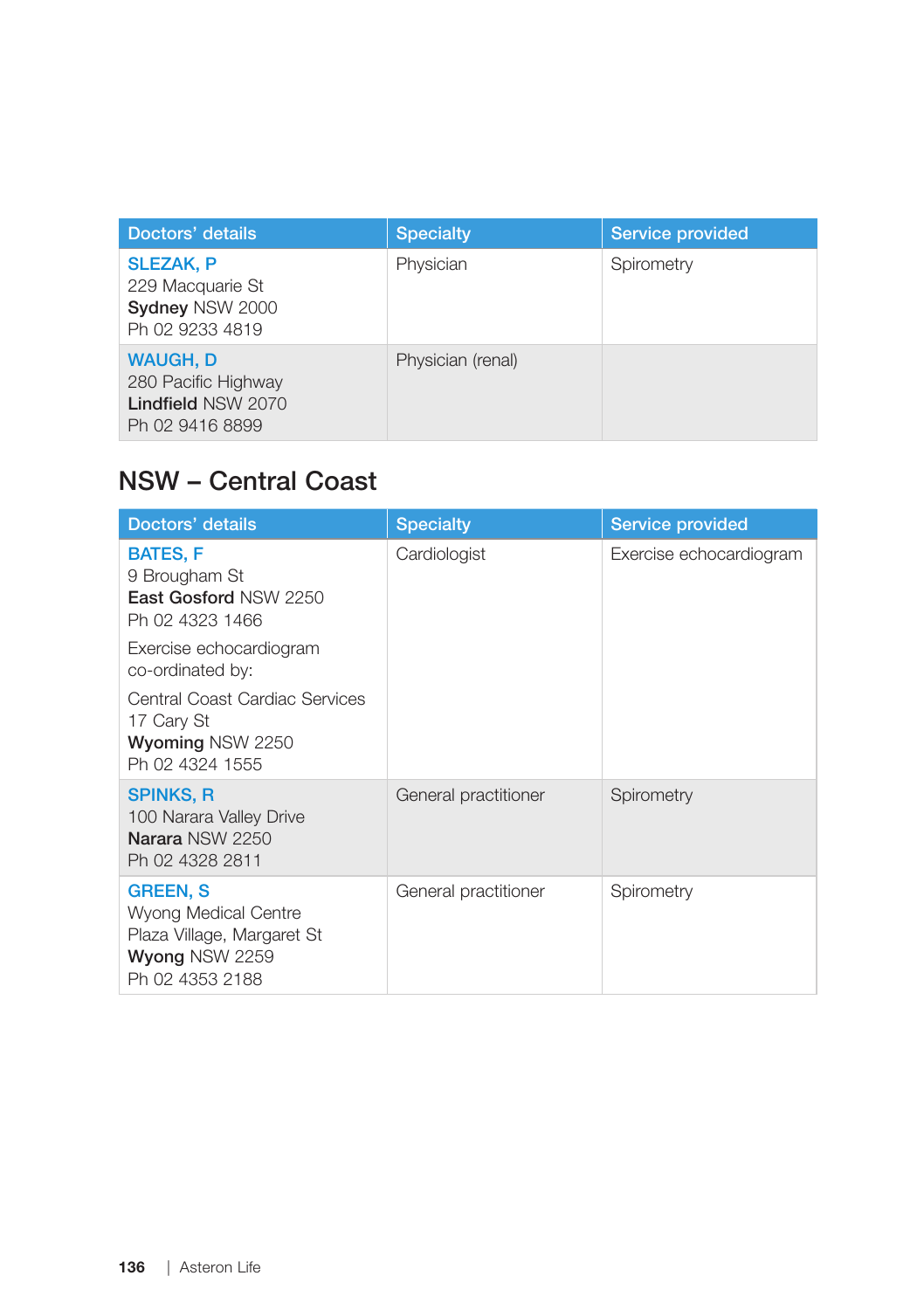#### QLD – Brisbane

| Doctors' details                                                                                                                                                             | <b>Specialty</b>     | <b>Service provided</b>             |
|------------------------------------------------------------------------------------------------------------------------------------------------------------------------------|----------------------|-------------------------------------|
| <b>Qld Cardiovascular Group</b><br>Level 8, 457 Wickham Tce<br>Brisbane QLD 4000<br>Ph 07 3016 1111                                                                          | Cardiology           | Exercise echocardiogram             |
| FORD, T<br>Suite 2, 530 Boundary St<br><b>Brisbane QLD 4000</b><br>Ph 07 3833 6000                                                                                           | General practitioner |                                     |
| <b>DOUGLAS, JB</b><br>The Wesley Medical Centre<br>Level 4, 40 Chasely St<br>Auchenflower QLD 4066<br>Ph 07 3870 8733                                                        | Physician            | Spirometry                          |
| <b>RIGBY, R</b><br>The Greenslopes Specialist<br>Centre - Greenslopes Private<br>Hospital<br>Suite 8, Lobby Level<br>Newdegate St<br>Greenslopes QLD 4219<br>Ph 07 5535 1155 | Physician (renal)    | Referral for exercise<br>cardiogram |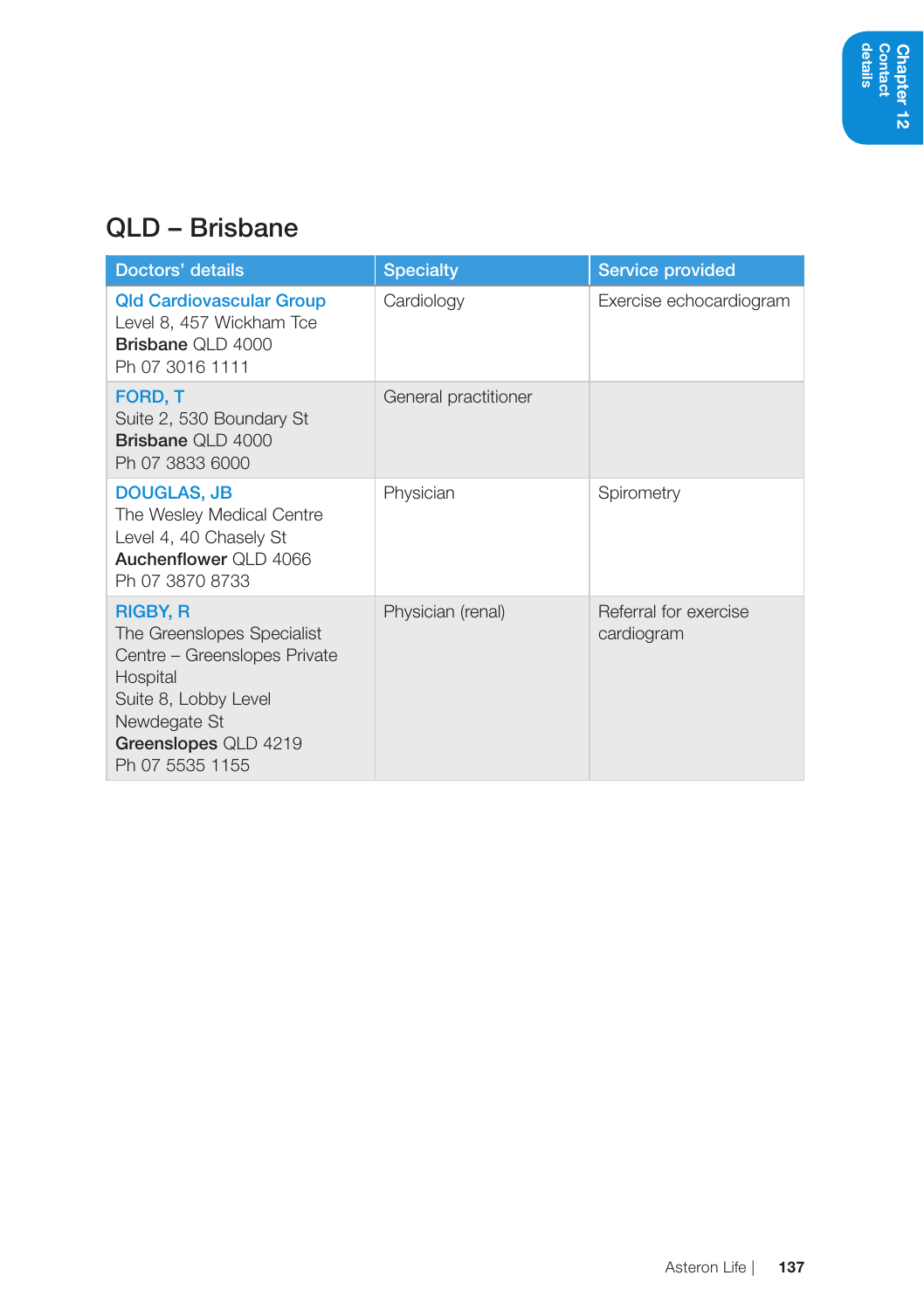#### QLD – Gold Coast

| Doctors' details                                                                                             | <b>Specialty</b>          | <b>Service provided</b> |
|--------------------------------------------------------------------------------------------------------------|---------------------------|-------------------------|
| DARKE, M<br>6/16 Tweed St<br><b>Southport QLD 4215</b><br>Ph 07 5532 4070                                    | Cardiologist              |                         |
| <b>GRANT, P</b><br>25 Tallebudgera Creek Rd<br>West Burleigh QLD 4219<br>Ph 07 5535 1155                     | General practitioner      |                         |
| <b>HOBMAN, M</b><br>West End Medical Centre<br>58 Pohlman St<br><b>Southport QLD 4125</b><br>Ph 07 5532 1922 | General practitioner      |                         |
| <b>PHILLIPS, D</b><br>123 Nearang St<br>Southport QLD 4215<br>Ph 07 5532 3827                                | Physician (endocrinology) | Spirometry              |

#### QLD – Toowoomba

| Doctors' details                                                                                | <b>Specialty</b> | Service provided |
|-------------------------------------------------------------------------------------------------|------------------|------------------|
| <b>HAWKINS, P</b><br>St Vincent's Hospital<br>Scott St<br>Toowoomba QLD 4350<br>Ph 07 4638 5667 | Physician        |                  |

### QLD – Sunshine Coast

| Doctors' details                                                                                                                                  | <b>Specialty</b> | Service provided        |
|---------------------------------------------------------------------------------------------------------------------------------------------------|------------------|-------------------------|
| <b>Qld Cardiovascular Group</b><br>The Sunshine Coast<br>Private Hospital,<br>23 Elsa Wilson Drive,<br><b>Buderim QLD 4556</b><br>Ph 07 5479 6886 | Cardiology       | Exercise echocardiogram |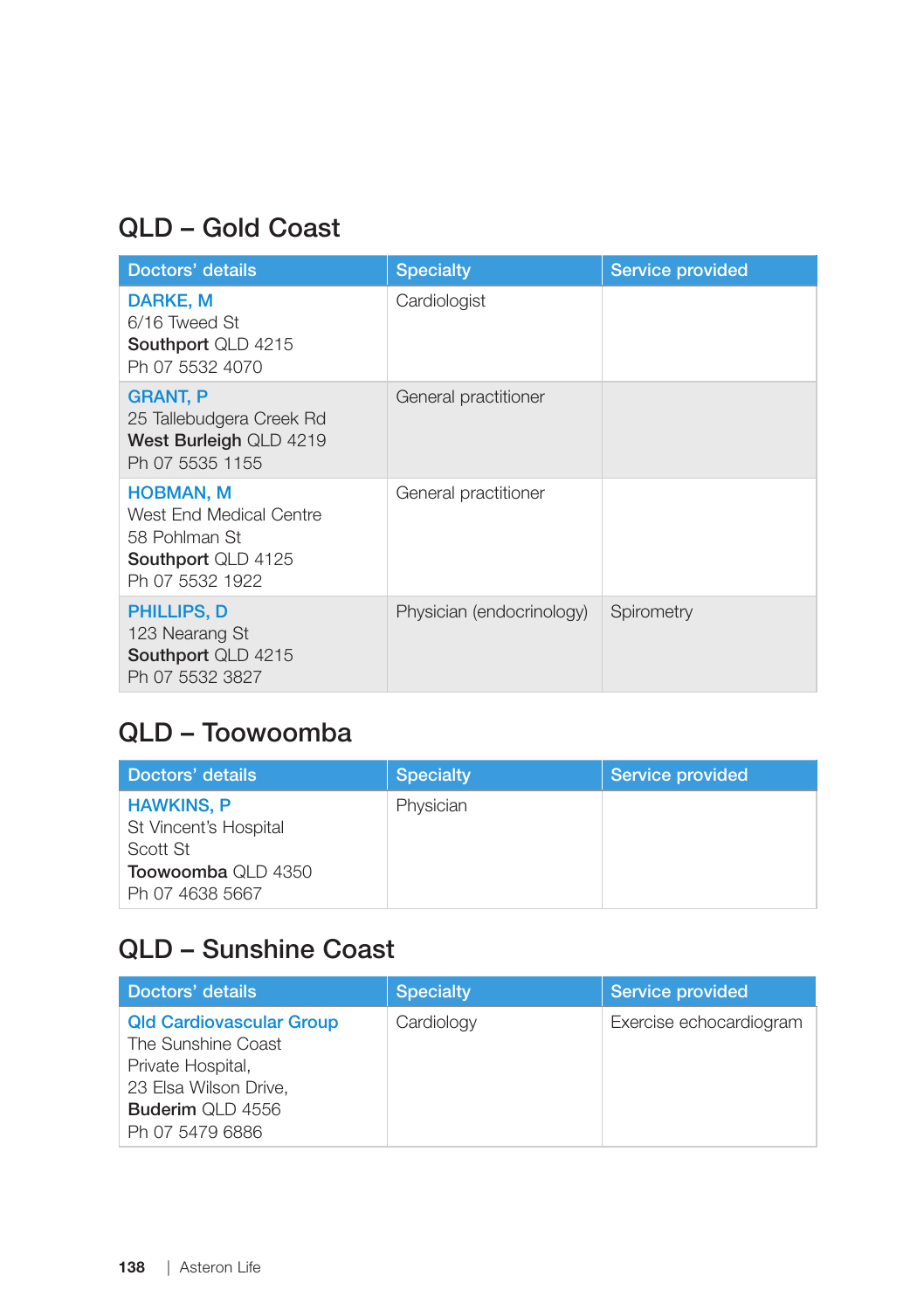#### QLD – Central

| Doctors' details                                                                                                             | <b>Specialty</b> | Service provided |
|------------------------------------------------------------------------------------------------------------------------------|------------------|------------------|
| EWART, A<br>Mater Hospital - Yeppoon<br>55 Cliff St<br>Yeppoon QLD 4703<br>Ph 07 4939 7445                                   | Physician        | Spirometry       |
| <b>STRAHAN, TM</b><br><b>Bundaberg Specialist Centre</b><br>102 Woondooma St<br><b>Bundaberg QLD 4670</b><br>Ph 07 4153 0746 | Physician        | Spirometry       |

#### QLD – North

| Doctors' details                | <b>Specialty</b> | Service provided |
|---------------------------------|------------------|------------------|
| <b>CANNON, A</b>                | Cardiologist     |                  |
| Level 2, Suite 4, Mater Medical |                  |                  |
| Centre                          |                  |                  |
| 21-29 Fulham Rd                 |                  |                  |
| <b>Pimlico QLD 4812</b>         |                  |                  |
| Ph 07 4779 0199                 |                  |                  |

#### QLD – Far North

| Doctors' details                                                                                             | <b>Specialty</b>          | Service provided |
|--------------------------------------------------------------------------------------------------------------|---------------------------|------------------|
| <b>CARRUTHERS, T</b><br>12 Grove St<br>Cairns OLD 4870<br>Ph 07 4031 2188                                    | Cardiologist              |                  |
| LIM, C<br>Cairns Cardiology - Calvary<br>Hospital<br>Level 2, 144 Lake St<br>Cairns OLD 4870<br>Ph 4052 5230 | Cardiologist              |                  |
| <b>SUTHERS, M</b><br>5 Upward St<br>Cairns OLD 4870<br>Ph 07 4051 9711                                       | Physician (endocrinology) | Spirometry       |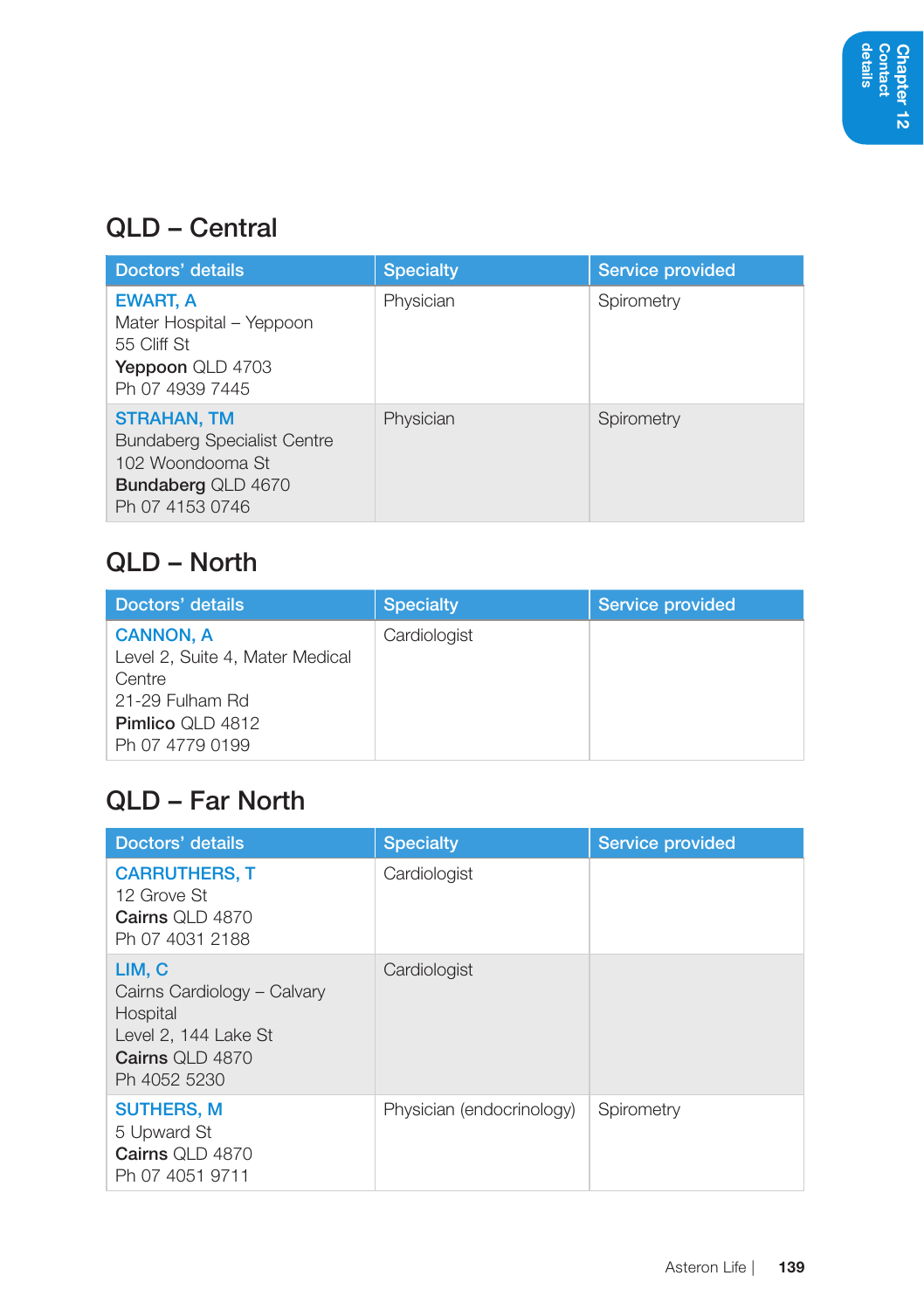### **SA**

| Doctors' details                                                                         | <b>Specialty</b> | Service provided        |
|------------------------------------------------------------------------------------------|------------------|-------------------------|
| <b>SA Heart</b><br>80 Brougham Pl<br>North Adelaide SA 5066<br>Ph 08 8367 0577           | Cardiologist     | Exercise echocardiogram |
| <b>SA Heart</b><br>Suite 10, 59 Anzac Hwy<br><b>Ashford SA 5035</b><br>Ph 08 8297 6888   | Cardiologist     | Exercise echocardiogram |
| <b>Adelaide Cardiology</b><br>286 Kensington Road<br>Leabrook SA 5068<br>Ph 08 8202 6600 | Cardiologist     | Exercise echocardiogram |
| <b>MCLEAY, R</b><br>89 Mortlock Tce<br><b>Port Lincoln SA 5606</b><br>Ph 08 8682 5933    | Physician        | Spirometry              |

#### TAS

| Doctors' details                                                                                                       | <b>Specialty</b> | Service provided |
|------------------------------------------------------------------------------------------------------------------------|------------------|------------------|
| <b>BOWMAN, LK</b><br>Cardiac Centre - Calvary<br>Hospital<br>49 Augusta Rd<br>Lenah Valley TAS 7008<br>Ph 03 6228 0300 | Cardiologist     |                  |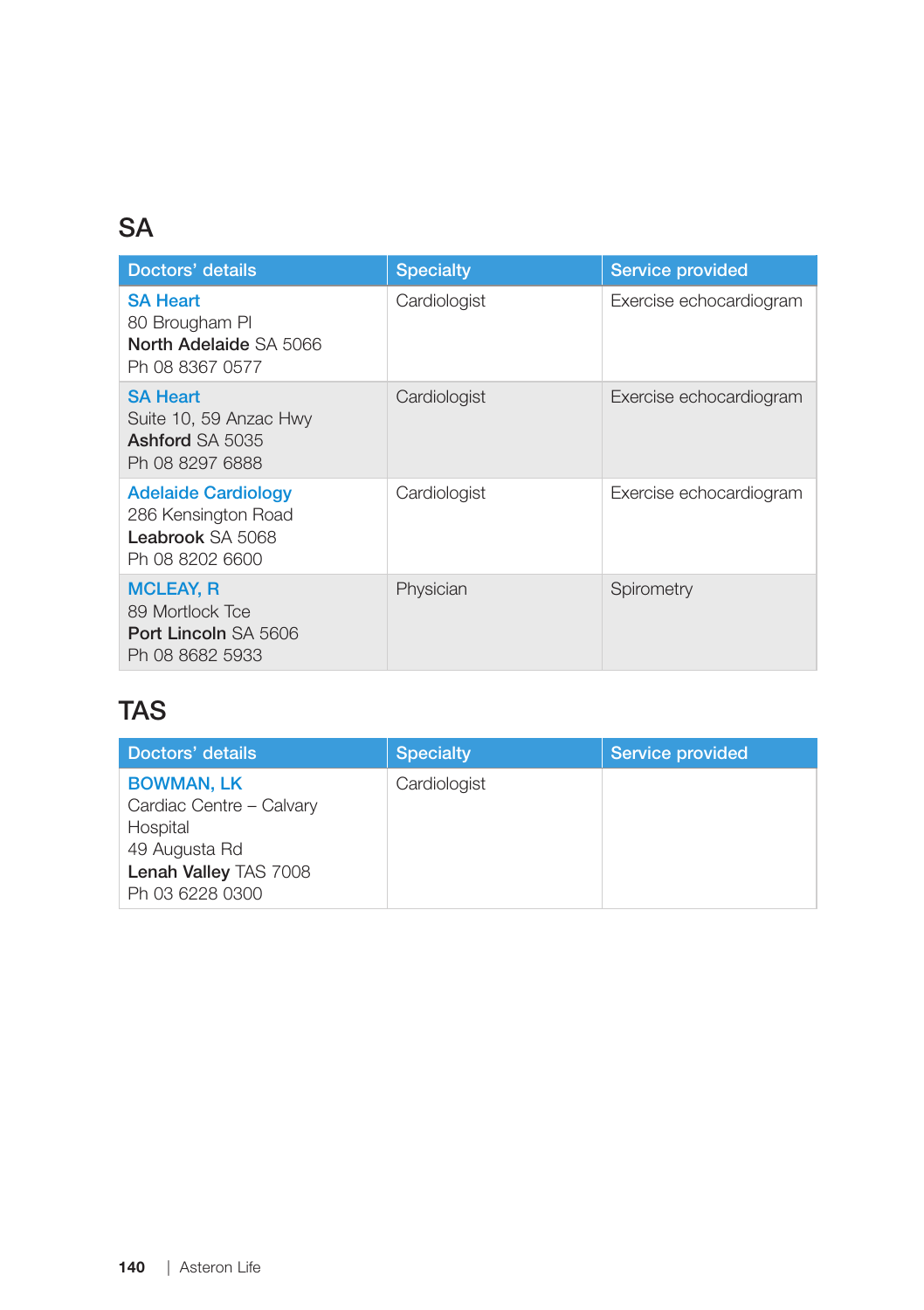### **VIC**

| Doctors' details                                                                                        | <b>Specialty</b>         | <b>Service provided</b> |
|---------------------------------------------------------------------------------------------------------|--------------------------|-------------------------|
| <b>ROSENBAUM, M</b><br>17 George St<br>East Melbourne VIC 3002<br>Ph 1800 003 224                       | Cardiologist             | Spirometry              |
| <b>INCANI, AV</b><br>275 Moreland Rd<br>Coburg VIC 3058<br>Ph 03 9386 4160                              | Gastroenterologist       |                         |
| <b>BIALYLEW, JA</b><br>62 Gladstone Rd<br>Dandenong North VIC 3175<br>Ph 03 9793 5395                   | General practitioner     | Spirometry              |
| <b>MAYDOM, BW</b><br>West Gippsland Hospital<br>Landsborough St<br>Warragul VIC 3820<br>Ph 03 5623 0669 | Physician                | Spirometry              |
| <b>RUSSELL, G</b><br>12 Rowan St<br>Bendigo NSW 3550<br>Ph 03 5443 1761                                 | Physician (respiratory)  | Spirometry              |
| <b>STOCKMAN, A</b><br>119 Paisley St<br>Footscray VIC 3011<br>Ph 03 9687 7733                           | Physician (rheumatology) |                         |
| <b>WEETCH, MS</b><br>97 Forest St<br>Bendigo VIC 3550<br>Ph 03 5443 0211                                | Physician                |                         |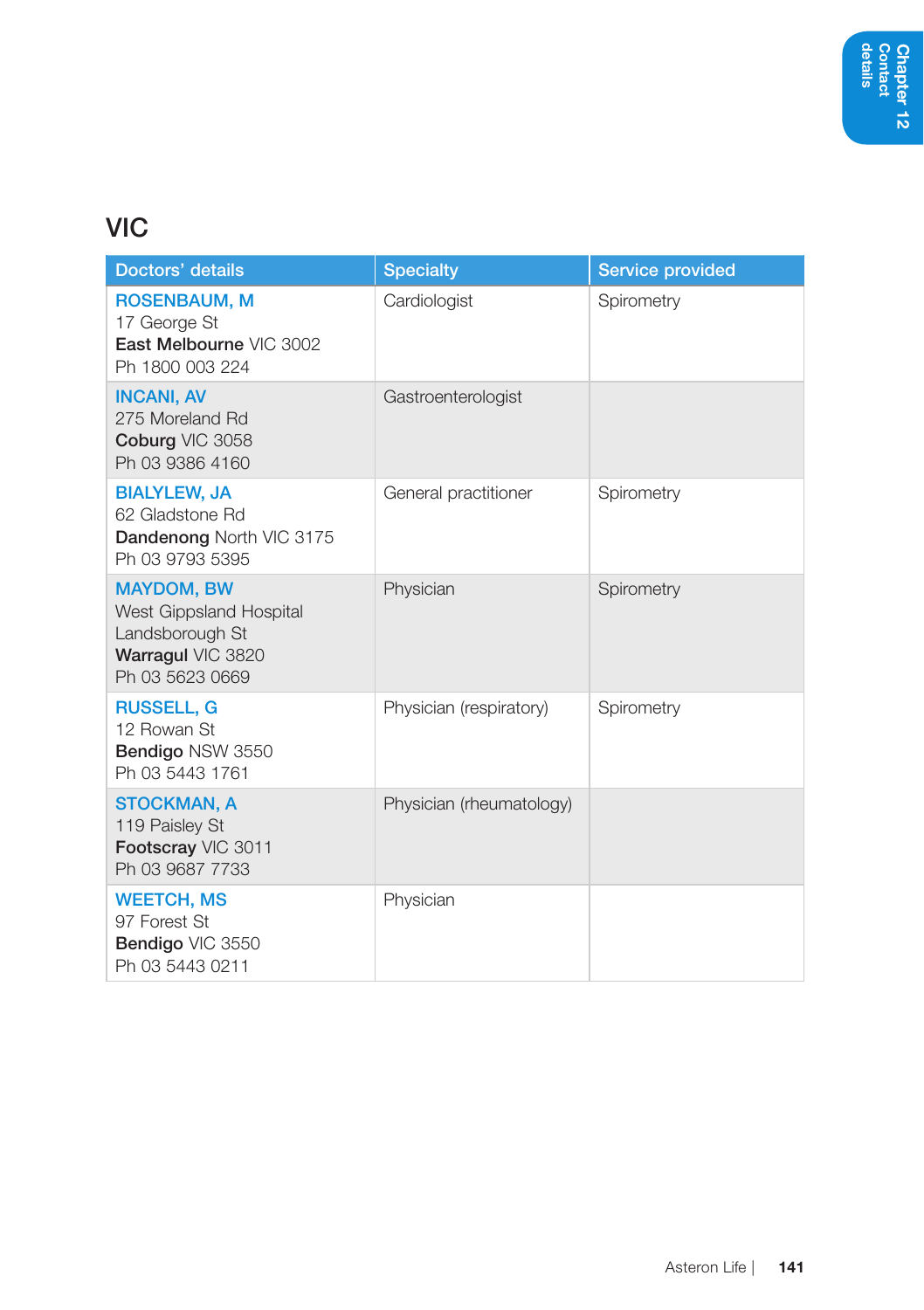#### **WA**

| Doctors' details                                                                                                          | <b>Specialty</b>     | Service provided                                         |
|---------------------------------------------------------------------------------------------------------------------------|----------------------|----------------------------------------------------------|
| <b>Cardio Vascular Services</b><br>Ph 1300 887 997                                                                        | Cardiology           | Exercise echocardiogram                                  |
| Locations:<br>East Freemantle<br>Joondalup<br>Leeming<br>Midland<br>Mt Lawley<br>Murdoch<br><b>Nedlands</b><br>Rockingham |                      |                                                          |
| CHIN, C<br>Applecross Medical Group<br>764 Canning Hwy<br>Applecross WA 6153<br>Ph 08 9364 6444                           | General practitioner | Spirometry<br>Referral for an exercise<br>echocardiogram |

#### Important notes:

Doctors who are not able to perform the exercise cardiogram in their rooms will refer your client to a specialist or nearby facility where the test can be conducted.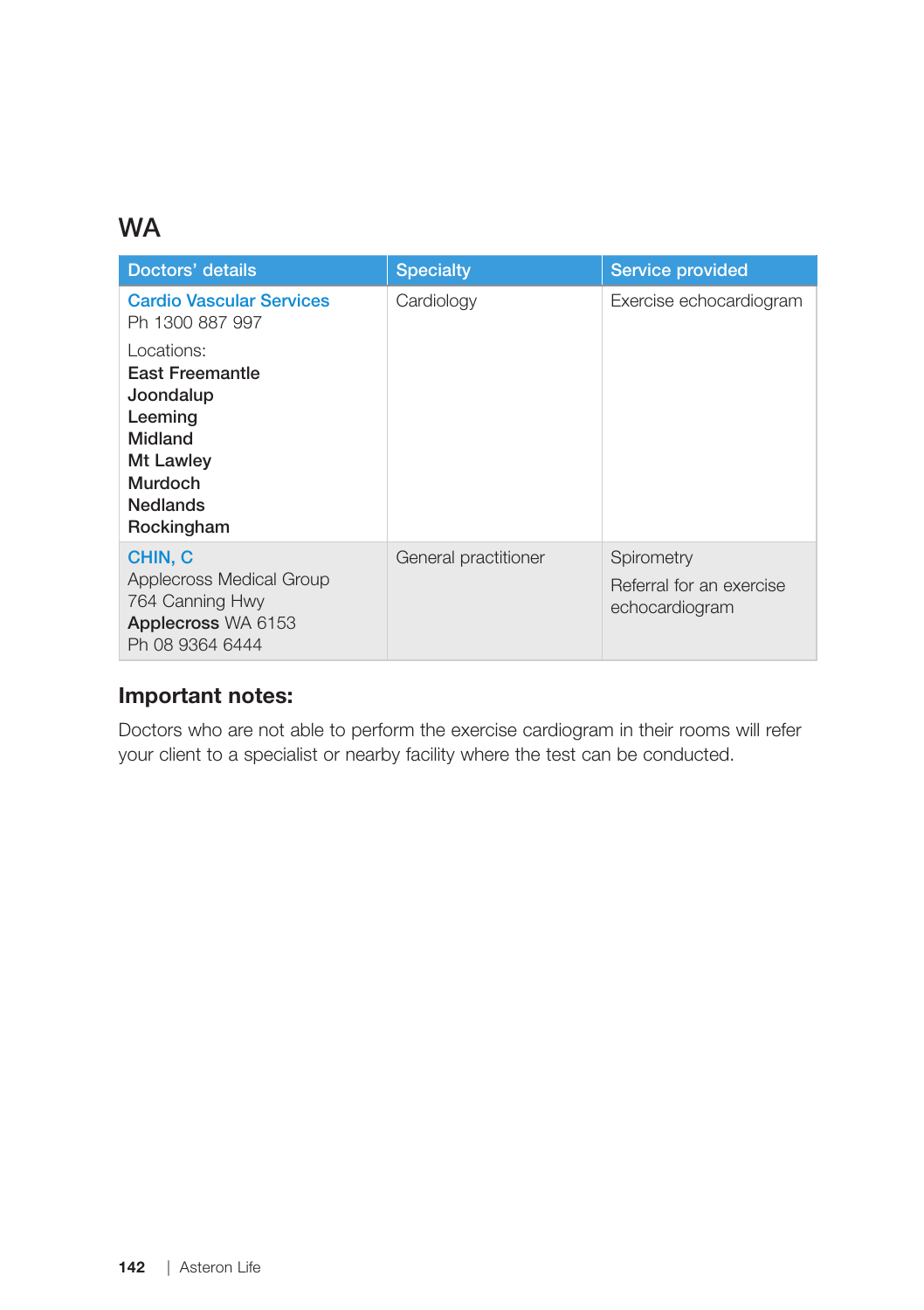# Participating pathology centres

| I ACT             | Telephone No. | Fax No.      |
|-------------------|---------------|--------------|
| Capitol Pathology | 1800 807 556  | 02 6285 2946 |
| Prestige          | 1800 442 844  | 02 9559 2973 |

| <b>NSW</b>                    | Telephone No. | Fax No.      |
|-------------------------------|---------------|--------------|
| Douglass Hanly Moir           | 1800 222 365  | 02 9878 5077 |
| Laverty                       | 02 9005 7000  | 02 9770 1050 |
| Lifescreen                    | 1800 686 000  | 1800 804 758 |
| Optimum                       | 02 4683 3814  | 02 4683 1648 |
| Prestige Insurance Pathology  | 1800 442 844  | 02 9559 2973 |
| United Healthcare Group (UHG) | 1800 101 984  | 1800 707 697 |

| <b>QLD</b>                                      | Telephone No. | Fax No.      |
|-------------------------------------------------|---------------|--------------|
| Lifescreen                                      | 1800 686 000  | 1800 804 758 |
| Prestige Insurance Pathology                    | 1800 442 844  | 02 9559 2973 |
| <b>Queensland Medical</b><br>Laboratories (QML) | 1800 677 491  |              |
| <b>Sullivan and Nicholas Pathology</b>          | 1800 777 877  | 07 3377 8722 |
| United Healthcare Group (UHG)                   | 1800 101 984  | 1800 707 697 |

| <b>NT</b>          | Telephone No. | ∣ Fax No. |
|--------------------|---------------|-----------|
| Western Diagnostic | 08 8945 2377  |           |

| <b>SA</b>                               | Telephone No. | Fax No.      |
|-----------------------------------------|---------------|--------------|
| Clinpath                                | 08 8366 2000  | 08 8366 2099 |
| <b>Australian Clinical Laboratories</b> | 08 8205 5666  | 08 8205 5657 |
| Lifescreen                              | 1800 686 000  | 1800 804 758 |
| Prestige Insurance Pathology            | 1800 442 844  | 02 9558 7004 |
| United Healthcare Group                 | 1800 101 984  | 03 9692 7850 |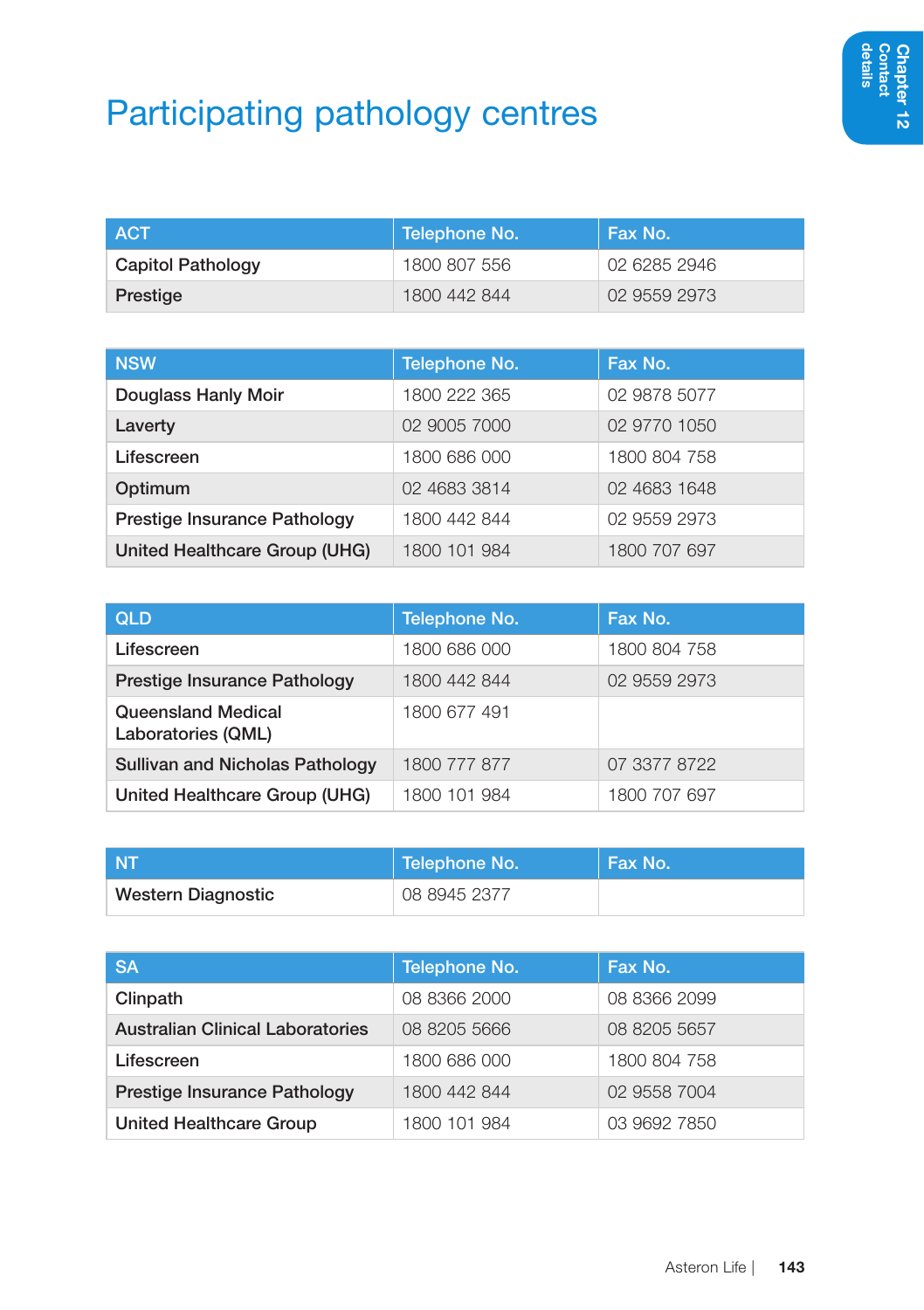| <b>TAS</b>                  | Telephone No. | Fax No.      |
|-----------------------------|---------------|--------------|
| <b>Hobart Pathology</b>     | 03 6223 1955  | 03 6224 1509 |
| <b>Launceston Pathology</b> | 03 6334 3636  | 03 6334 2273 |

| <b>VIC</b>                     | Telephone No. | Fax No.      |
|--------------------------------|---------------|--------------|
| Healthscope                    | 1300 134 111  | 03 9538 6778 |
| <b>Health Predictions</b>      | 1800 003 224  | 03 9819 4699 |
| Lifescreen                     | 1800 686 000  | 03 9415 7962 |
| M3Lifewise                     | 1800 055 074  | 03 9819 4699 |
| Prestige Insurance Pathology   | 1800 442 844  | 02 9559 2973 |
| <b>United Healthcare Group</b> | 1800 101 984  | 1800 707 697 |

| <b>WA</b>                      | Telephone No.   | Fax No.      |
|--------------------------------|-----------------|--------------|
| Clinpath                       | 08 9476 5222    |              |
| Lifescreen                     | 1800 686 000    | 1800 804 758 |
| Pathcentre                     | 1800 672 274 or |              |
|                                | 08 9346 3000    |              |
| Prestige Insurance Pathology   | 1800 442 844    | 02 9559 2973 |
| St John of God                 | 1300 367 674    |              |
| <b>United Healthcare Group</b> | 1800 101 984    | 1800 707 697 |
| <b>Western Diagnostics</b>     | 08 9317 0999    | 08 9317 1536 |